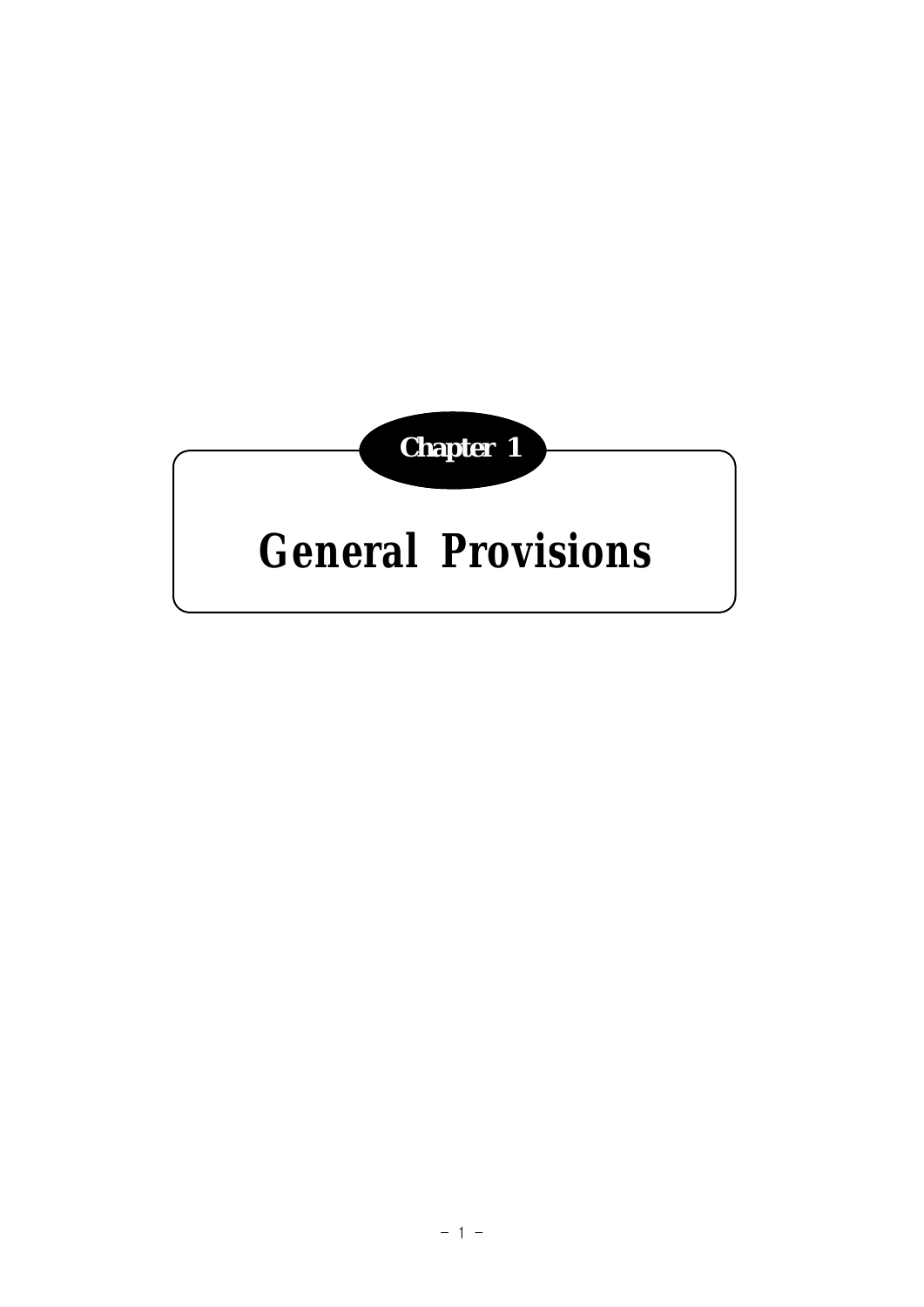# **Chapter 1. General Provisions**

### **1. General Principles**

 Unless otherwise provided in this Notification, the following general provisions shall apply.

- 1) The scope and coverage of this Notification shall be as follows:
- A) Standards for food ingredients; Standards for Methods of Food Manufacturing/ Processing/Use/Preparation and Preservation; Specifications for Food Components; and Test Methods for Standards/Specifications pursuant to Article 7(1) of the Food Sanitation Act;
- B) Standards for Food/Food Additives; Standards for Food Apparatus/Containers/Packages pursuant to the provisions of Article 10(1) of the Food Sanitation Act; and Standards for Labeling of Genetically Modified Foods under Article 12-2(1);
	- C) Standards for Processing/Packaging/Storing and Distributing Livestock Products; Specifications of Ingredients of Livestock Products; and Standards for Sanitation Grade of Livestock Products pursuant to Article 4(2) of the Livestock Products Sanitary Control Act.
- 2) For the purpose of this Notification, processed foods are classified by Food Group (main category), Food Class (category) and Food Type (subcategory).
	- Food Group∶ A main category of foods under "Chapter 4. Standards and Specifications for Each Food Product," such as beverages and seasoning foods, etc.
	- Food Class∶ A category of foods under a food group, such as teas; fruit/ vegetable beverages; vinegars; and hams, etc.
	- Food Type∶ A subcategory of foods under a food class, such as concentrated fruit/vegetable juice; fruit/vegetable juice; fermented vinegar; and diluted acetic acid, etc.
- 3) As a rule, conformance to the Standards and Specifications provided in this Notification shall be determined according to the test methods set forth in this Notification; provided, however, that more precise and accurate methods may be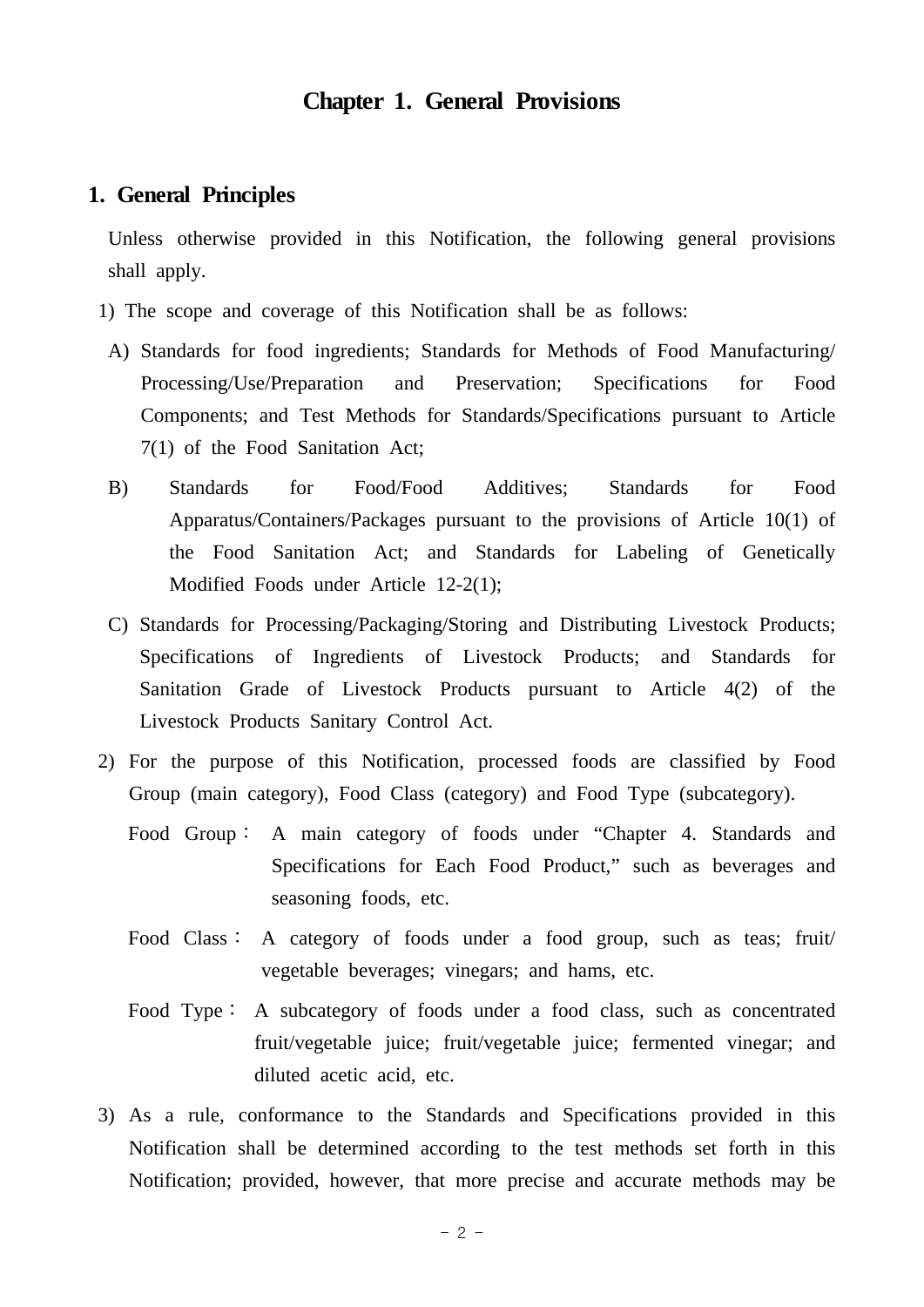used other than those specified in this Notification, and commercial kits or equipments may be used for testing microorganisms and toxins, etc.; except that the results that are deemed questionable shall be tested and determined in accordance with the methods set forth herein.

- 4) Conformance of other matters for which the standards and specifications are not established in this Notification may be provisionally determined by the Minister of Food and Drug Safety after he/she comprehensively reviews relevant data for each matter, such as provisions of the CODEX Alimentarius Commission (CAC) or major foreign standards/specifications and Acceptable Daily Intake (ADI) and intake of the corresponding food.
- 5) Foods for which a specific test method is not provided in "Chapter 4. Standards and Specifications for Each Food Product" in this Notification, shall be tested according to the corresponding test methods under "Chapter 7. General Test Methods;" whereas those for which no standards or specifications are specified in this Notification, or no test method is provided even if the standards or specifications exist therein, may be tested according to the test methods approved by the Minister of Food and Drug Safety or other methods such as CODEX Alimentarius Commission (CAC) provisions; Association of Official Analytical Chemists (AOAC); International Standard Organization (ISO); and Pesticide Analytical Manual (PAM), etc. For those not specified in any of the above methods, test may be conducted according to the methods set forth in other laws or internationally recognized and accredited test methods; and such test methods shall be presented.
- 6) The following abbreviations of the International System of Units (SI) shall be used as units of measurement, etc.
	- ① Length∶ m, cm, mm, µm, nm
	- ② Volume∶ L, mL, µL
	- ③ Weight∶ kg, g, mg, µg, ng, pg
	- ④ Area∶ cm2
	- ⑤ Calorie∶ kcal, kj
	- ⑥ Crushing Strength: N (Newton)
	- ⑦ Temperature: ℃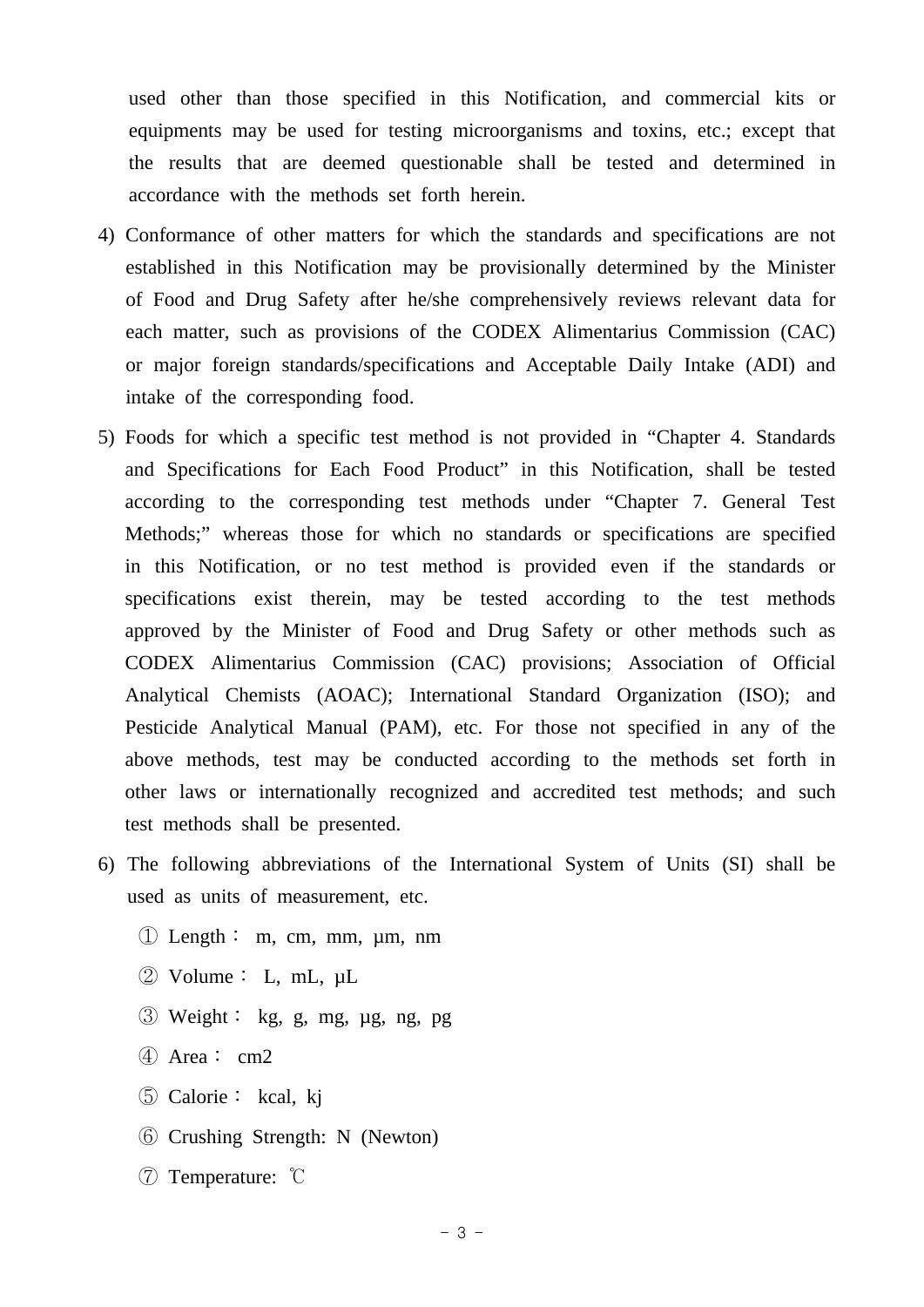- 7) The standard temperature shall be 20℃; normal temperature shall be between 15~25℃, room temperature shall be between 1~35℃; and tepid temperature shall be between 30~40℃, respectively.
- 8) Weigh percentage shall be indicated in %; however, the material content (g) in 100 mL solution shall be expressed as w/v%; and the material content (mL) in 100 mL solution as v/v%. Weight parts-per-million (ppm) should be indicated in mg/kg and may also be expressed as ppm or mg/L, as applicable. Weight parts-per-billion (ppb) should be indicated in µg/kg and may also be expressed as ppb or µg/L, as applicable.
- 9) Radionuclides to be managed in the event of radioactive leakage shall be selected according to the following principles:
	- (1) Released radionuclides shall be selected first for radio iodine and cesium which are typical indicator contaminants; and subsequently selected according to the type of radioactive release accident.
	- (2) In cases where radio iodine or cesium is detected, other contamination may be identified additionally, such as contamination by plutonium, strontium and other nuclides (hereinafter referred to as "Other"). Also, other nuclides may be selected and applied in full or in part after being comprehensively reviewed for possible release to an environment, half-life, and harm to human body, etc.
	- (3) The standards for other nuclides shall apply for one year after the end of the accident when no leakage of radioactive substances exists.
	- (4) In cases of difficulty in conducting precision tests for other nuclides, non-contamination certificates may be submitted in lieu of such test.
- 10) Anyone who intends to establish, revise or be exempted from the maximum residue limits for pesticide or veterinary drug in food shall apply in accordance with Annex 6 "Guidelines on Setting Maximum Residue Limites for Pesticide and Veterinary Drug in Food."
- 11) As a rule, the standards for harmful contaminants shall be set according to the ALARA (As Low As Reasonably Achievable) principle by taking into account the total human exposure; risk level; and share of exposure due to the contamination degree and intake of harmful contaminants in food.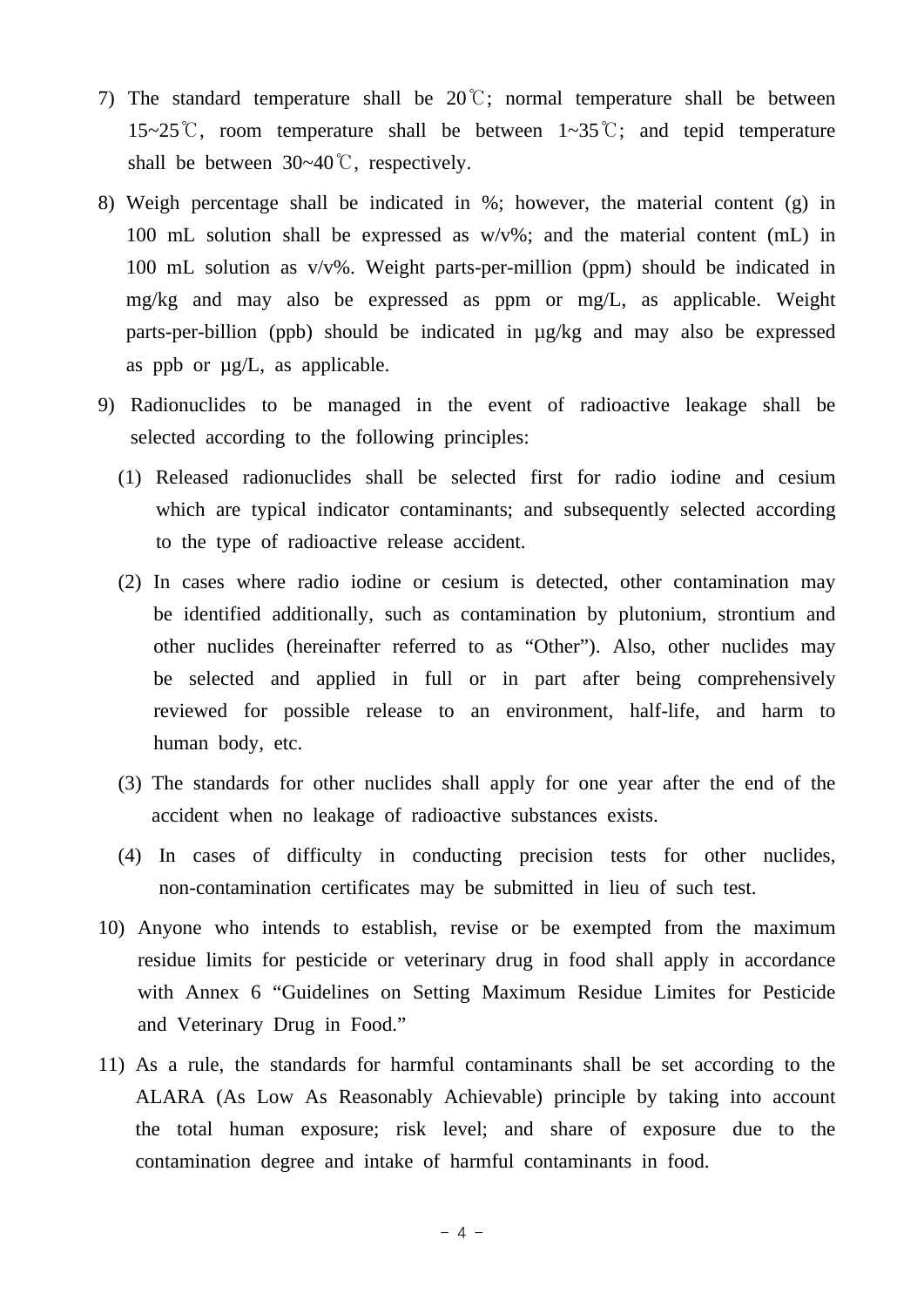- 12) Unless specifically provided otherwise, the tests set forth in this Notification shall comply with the following principles:
- (1) Atomic weights and molecular weights shall be calculated according to the latest International Table of Atomic Weights.
- (2) Unless specifically provided otherwise, cold water is defined as water at a temperature of  $15^{\circ}$  or lower; warm water, as water at a temperature between 60~70°C; and hot water, as water at a temperature approximately  $100^{\circ}$ C.
- (3) Unless specifically provided otherwise, "boiling water or heating in water," means heating at a temperature approximately 100℃; provided that steam at a temperature approximately 100℃ may also be used instead of water.
- (4) Unless specifically provided otherwise, the water used for tests shall be distilled or purified water.
- (5) A solution without indication of a specific solvent means a water-based solution.
- (6) Unless specifically provided otherwise, decompression shall not exceed 15 mmHg.
- (7) Those indicated as acid, alkaline and neutral pH shall be tested using litmus paper or pH-meter (glass electrode). Also, strongly acidic means having a pH value of less than 3.0; weakly acidic, having a pH value of 3.0 or more and less than 5.0; mildly acidic, having a pH value of 5.0 or more and less than 6.5; neutral, having a pH value of 6.5 or more and less than 7.5; mildly alkaline, having a pH value of 7.5 or more and less than 9.0; weakly alkaline, having a pH value of 9.0 or more and less than 11.0; strongly alkaline, having a pH value of 11.0 or more.
- (8) A solution concentration expressed as  $(1\rightarrow 5)$ ,  $(1\rightarrow 10)$  and  $(1\rightarrow 100)$ , etc. means that a solid reagent of 1g or a liquid reagent of 1mL is dissolved in a solvent to produce 5 mL, 10 mL and 100 mL solution, etc., in total, respectively. In addition, an expression, such as  $(1+1)$  or  $(1+5)$  means a mixing ratio where 1 g of solid reagent or 1 mL of liquid reagent is dissolved in 1 ml or 5 ml solvent. Water shall be used as a solvent for dilution unless otherwise provided.
- (9) A mixed solution expressed as  $(1:1)$  or  $(4:2:1)$ , etc., means mixing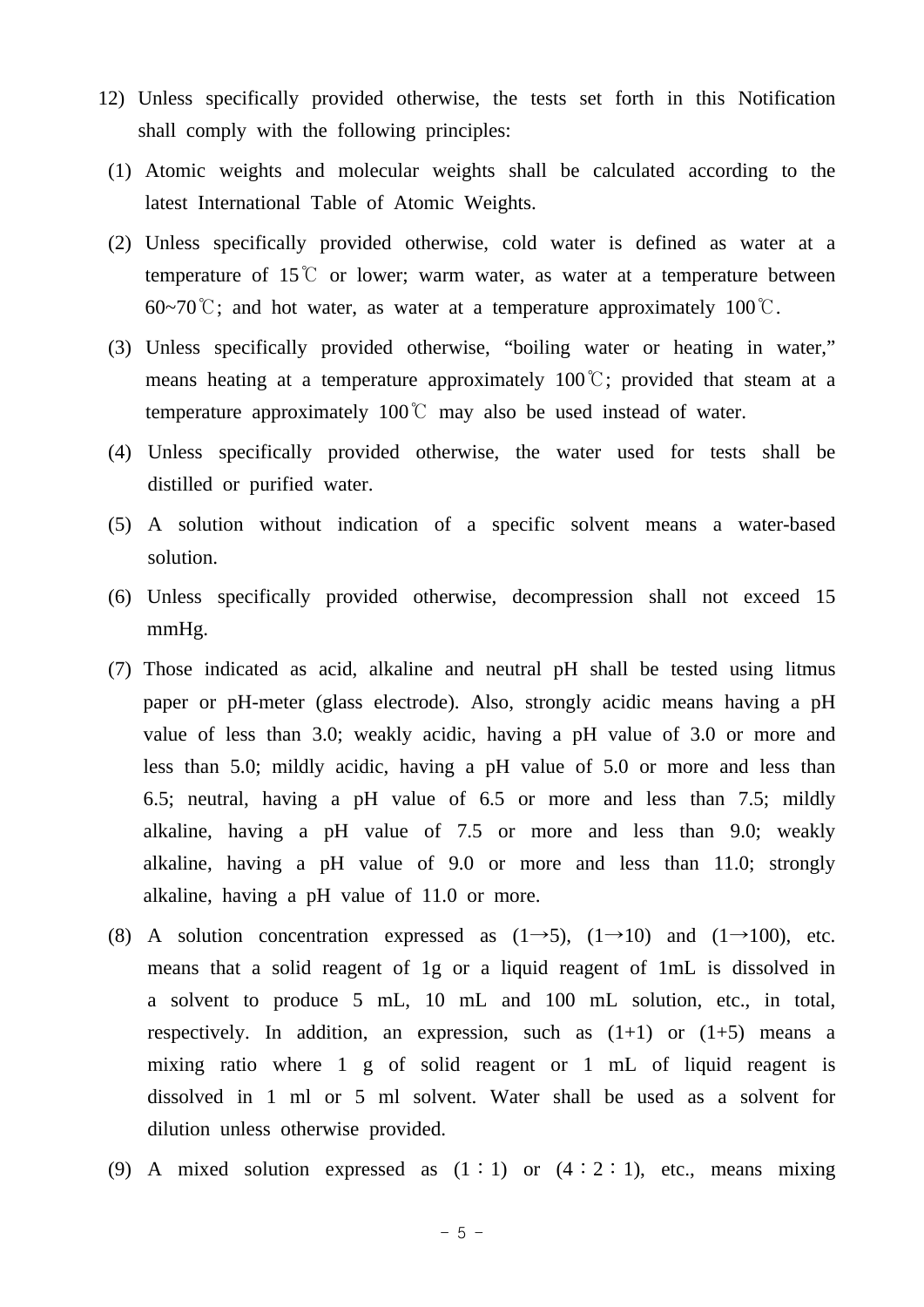volume ratio of the liquid reagent or mixing weight ratio of the solid reagent.

- (10) In measuring the number of water drops, a measuring instrument shall be used in such a manner that the weight of 20 drops of distilled water shall be between 0.90 and 1.10 g when dropped at a temperature of  $20^{\circ}$ C.
- (11) In the case of using a Nessler tube, it should be a 50 mL clear glass test tube with a flat bottom; it should have an internal diameter of 20 mm and an external diameter of 24 mm; and a length from the bottom to the stopper should be 20 cm. The difference between scales on each tube shall not be more than 2 mm.
- (12) Unless otherwise specified, silica gel (silicon dioxide) shall be used as a desiccant in a desiccator.
- (13) Unless otherwise specified, test shall be conducted at normal temperature, and observed within 30 seconds after manipulation; provided, however, that those affected by temperature shall be tested at standard temperature.
- (14) The term, "precisely measuring" weight means weighing to an accuracy of 0.1 mg, 0.01 mg or 0.001 mg. Also, "accurately measuring" weight means measuring the specified weight to the specified decimal place.
- (15) The size of samples expressed as "approximately" means that 90~110% of the specified amount is to be taken unless otherwise specified.
- (16) In the case of drying or heating, the term "constant weight" means that the weight difference between before and after heating is not more than 0.1% of the previously measured weight after continuous drying or heating for an additional 1 hour.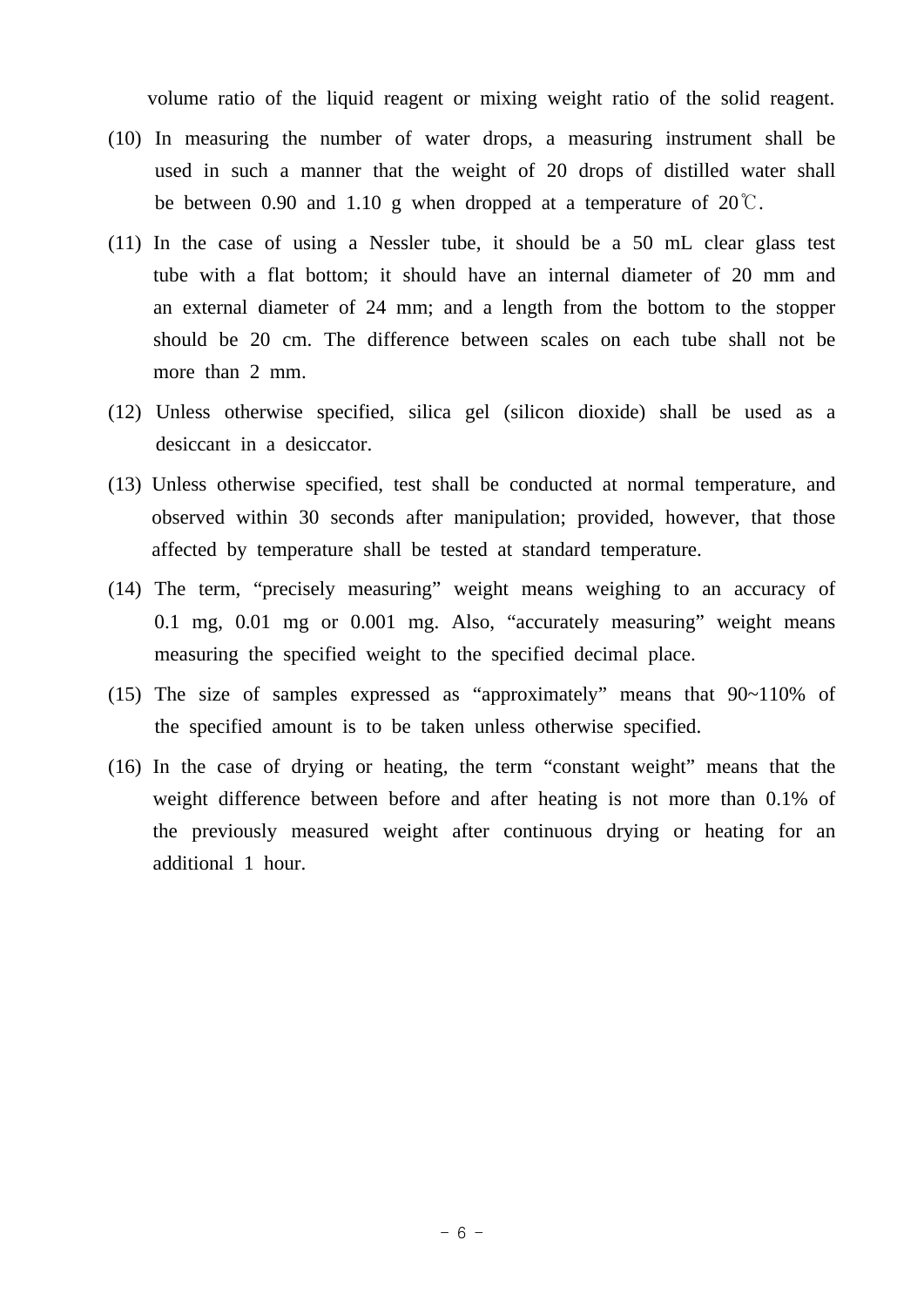### **2. Application of Standards and Specifications**

 The Standards and Specifications shall be applied to the food and food additives specified in this Notification (hereinafter "foods, etc.") in accordance with the following:

- 1) With regard to the foods individually specified in "Chapter 4. Standards and Specifications for Each Food Product," the corresponding Standards and Specifications shall apply preferentially.
- 2) Foods, etc. shall conform to the "Chapter 2. Common Standards and Specifications for General Foods." However, when the necessity is insufficient or effectiveness is low in light of food characteristics, such Standards and Specifications may selectively apply according to its importance.
- 3) Long shelf-life foods shall meet the Standard and Specification set forth in paragraph 1) and "Chapter 3. Standards and Specifications for Long Shelf-life Foods" (except for non-heated products among meat, processed meat-containing products or processed fish meat products). In cases of duplicate provisions in the Standards and Specification, the stricter provision shall apply.
- 4) The standards for contaminants in processed foods, such as heavy metals, mycotoxins and shellfish poisons, etc., may apply within the scope of the standard for each ingredient. That is, standards for agricultural/forest/livestock/fishery products shall apply to the food according to the content of each ingredient; when the water content changes due to a process, such as drying, etc., such water content shall be considered upon application of the standards.
- 5) The specification limit between "a  $\sim$  b" means "a or more and b or less."
- 6) When comparing a specified value (referred to as specification limit) and the value obtained from the test (referred to as experimental value) to determine conformance, the experimental value shall be measured to one more decimal place and rounded to the same decimal place as the specification limit; and compared with the specification limit to determine conformance.
- 7) During tests with a limit of quantification (LOQ), such as tests for pesticide and veterinary drug residues in Food, etc., as specified in this Notification, residues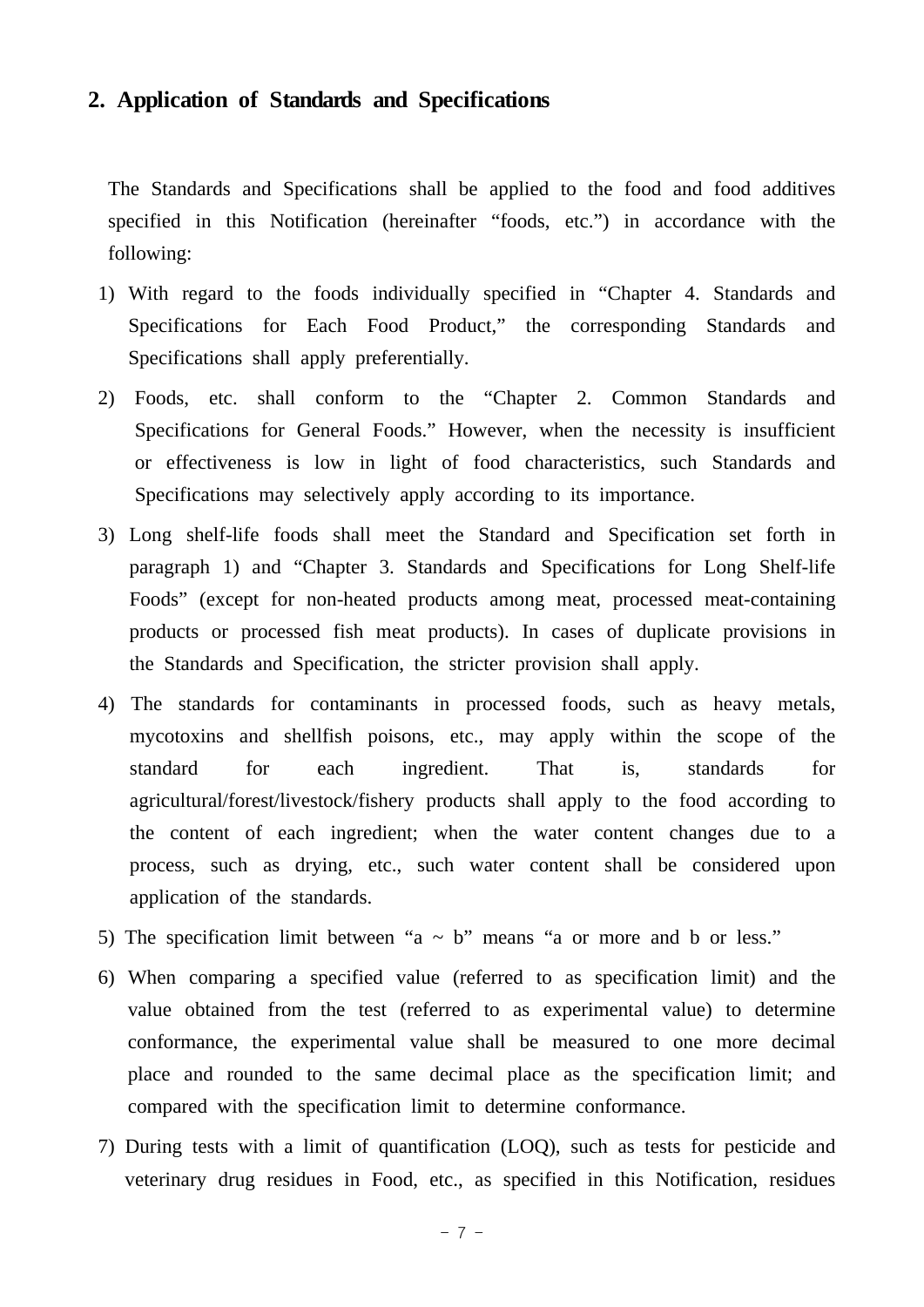detected less than the LOQ shall be treated as non-detected.

- 8) In the event that multiple test samples are requested in the same condition pursuant to "Chapter 6. Sampling and Handling Methods" in this Notification, the entire samples shall be treated as nonconforming if one or more samples do not conform to the requirement,
- 9) For the purpose of this Notification, "tar color" means Food Green No.3 and its Aluminium Lake; Food Red No.2 and its Aluminum Lake; Food Red No.3; Food Red No.40 and its Aluminium Lake; Food Red No.102; Food Blue No.1 and its Aluminium Lake; Food Blue No.2 and its Aluminium Lake; Food Yellow No.4 and its Aluminium Lake; and Food Yellow No.5 and its Aluminium Lake.
- 10) For the purpose of this Notification, "preservatives" means "Sodium dehydroacetate; Sorbic acid and its salts (potassium, calcium); Benzoic acid and its salts (sodium, potassium and calcium); (methyl and ethyl) Parahydroxy benzoate; and Propionic acid and its salts (sodium and calcium)."
- 11) For the purpose of this Notification, "antioxidant" means "Butylated Hydroxy Toluene; Butylated Hydroxy Anisol; tert-Butylhydroquinone; Propyl Gallate; Disodium Ethylenediamine-tetraacetate; Calcium Disodium Ethylenediaminetetraacetate."
- 12) The standard sugar content (Brix°) of 100% fruit/vegetable juice shall be as follows:
	- (1) Mangoes: Not less than 13°
	- (2) Pineapples: Not less than 12°
	- (3) Grapes, Orange and European Pears: Not less than 11°
	- (4) Apples or Limes: Not less than 10°
	- (5) Mandarin oranges, Grapefruits, Papayas: Not less than 9°
	- (6) Pears, Watermelons, Guavas: Not less than 8°
	- (7) Peaches, Apricots, Strawberries and Lemons: Not less than 7°
	- (8) Plums, Melons, Japanese apricots: Not less than 6°
	- (9) Tomatoes: Not less than 5°
	- (10) Others: Follow the references.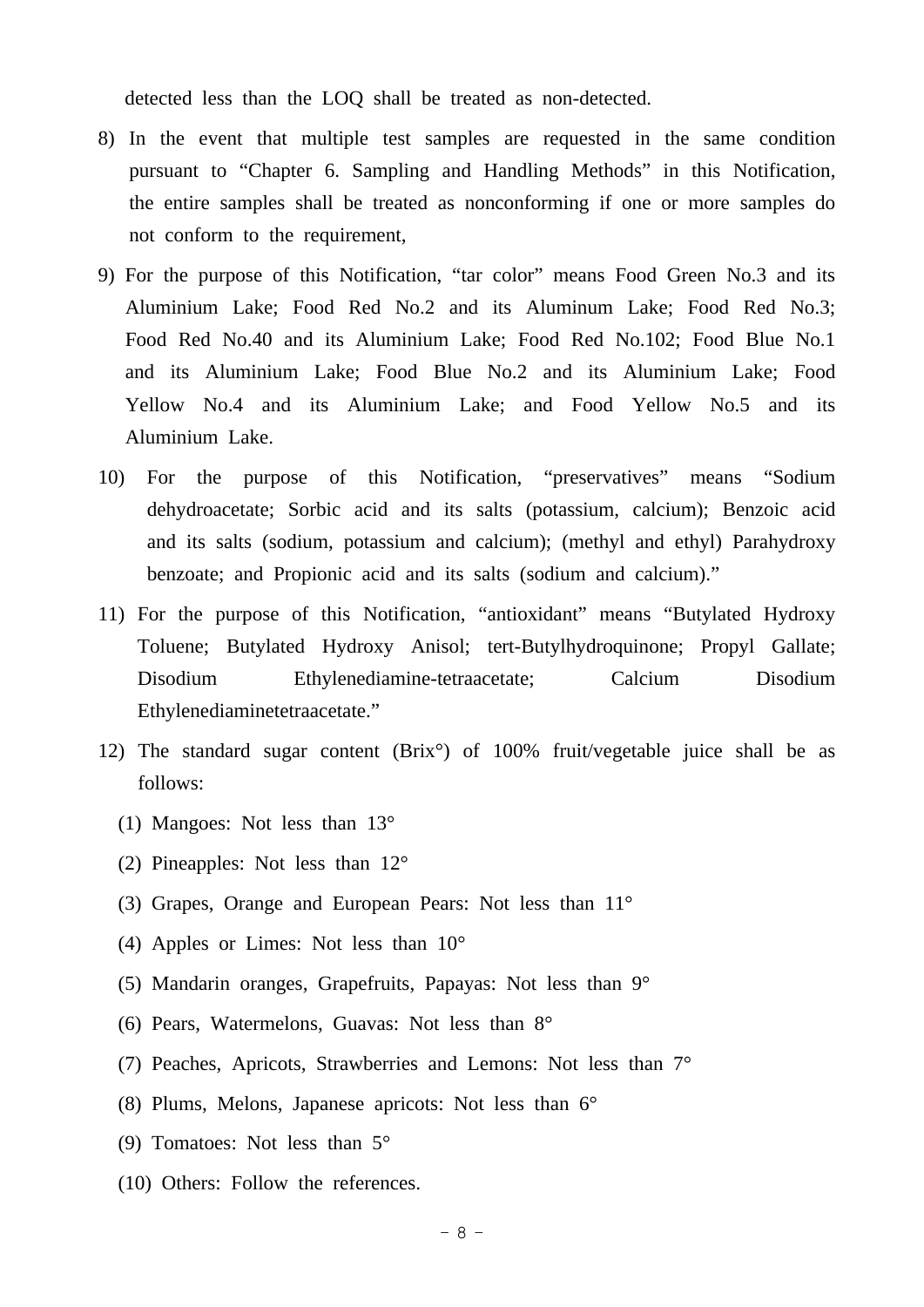### **3. Explanations of Terms**

- 1) "Definition" prescribes an individual food; and foods that are not classified as a "food type" may also be subject to applicable Standards and Specifications for such individual food if they conform to its "definition." However, in the event that separate Standards and Specifications are set for those foods, such Standards and Specifications shall apply preferentially.
- 2) "A, B, C,  $\cdots$  etc." is a concept of listing commonly used items as examples and including other related ones.
- 3) "A or B" may be interpreted as "A and B," "A and/or B," or "only A" or "only B"; the same shall apply to "A, B, C or D."
- 4) "A and B" shall satisfy both A and B simultaneously.
- 5) "Adequate ○○ procedures (process)" means a necessary procedure (process) for manufacturing and processing foods; and refers to generally and widely used methods or scientifically proven methods, achieving safety and integrity of foods.
- 6) "Foods and Food additives shall meet the corresponding Standards and Specifications." means that they shall conform to the applicable Standards and Specifications.
- 7) "Shall be stored" means food shall be stored in a manner that maintains its maximum quality by considering its ingredients and properties.
- 8) "To the extent possible," "recommended" or "may" means recommendations that are set in order to induce quality and sanitation level improvement.
- 9) "Methods with equal or better effect" means methods, other than those specified, that are generally and widely used or scientifically proven and that are capable of maintaining hygienic, nutritional and organoleptic quality.
- 10) For the purpose of definitions and food type, " $\bigcirc \bigcirc \%$ ," "not less than  $\bigcirc \bigcirc \%$ ,""not more than ○○%" and "less than ○○%" indicate the standards for mixing ingredients or components.
- 11) "Specific components" means an ingredient used in processed foods and an edible part of a single food pursuant to "Chapter 1. 4. Classification of Food Ingredients, etc."
- 12) "Dry (solid) matter" means the solids that remain after drying of ingredients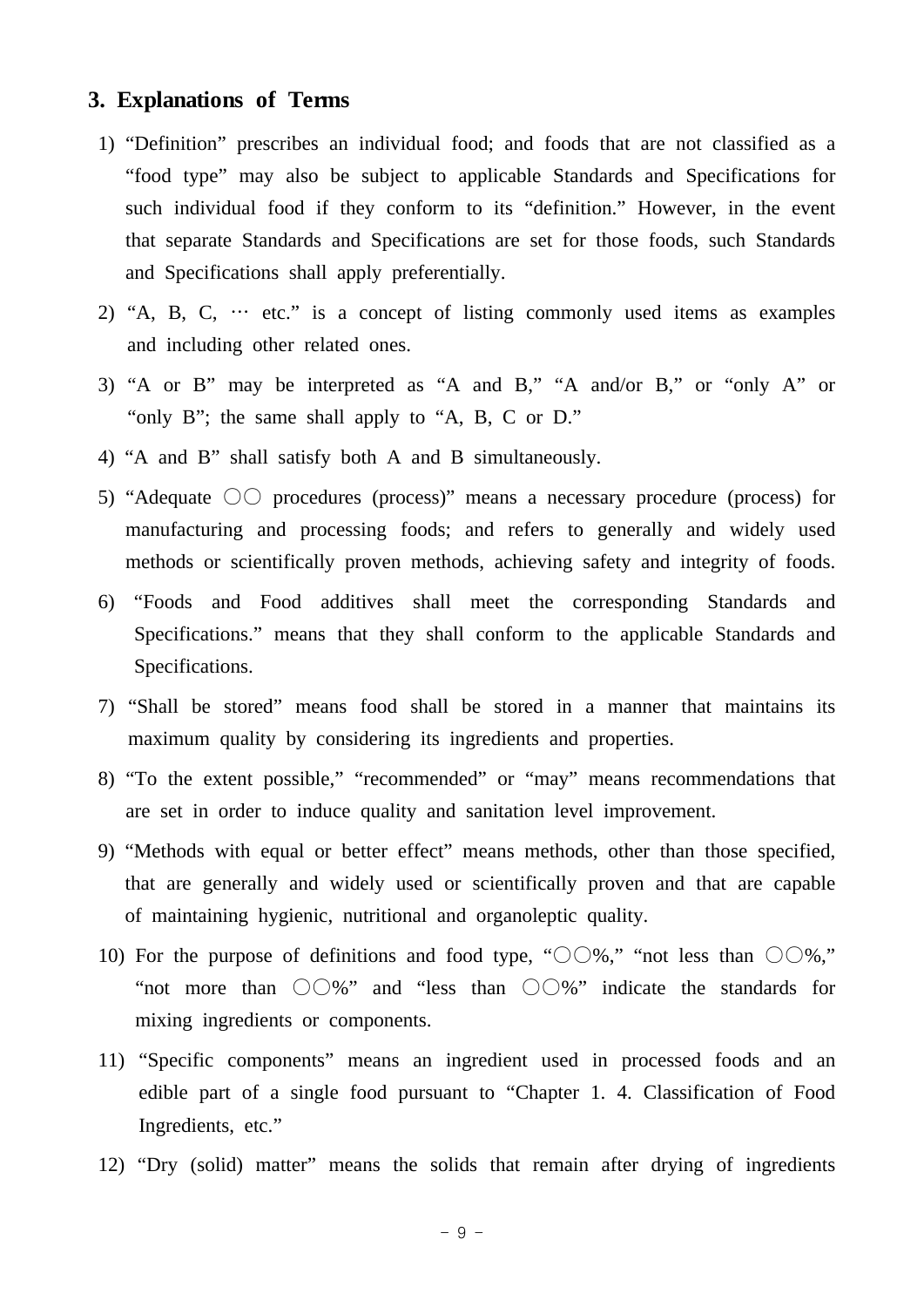and that have a water content of not more than 15% unless otherwise specified.

- 13) "Solid food" means food with a definite shape and volume.
- 14) "Liquid or liquid food" means food in a fluid or liquid state that is concentrated as it is.
- 15) "Pills" means foods made into a small spherical shape.
- 16) "Granules" means foods made in a granular shape.
- 17) "Powder" means a particle with a size smaller than that of granules.
- 18) "Fried or oil treated foods" means foods manufactured/processed by frying or spraying with edible oil and fat after shaping them in the manufacturing process.
- 19) "Alcohol treatment" means a method of soaking or spraying on products using ethyl alcohol in the manufacturing process for the purpose of pasteurization.
- 20) "Expiration date" refers to the period of which a product can be sold to consumers
- 21) "Finished products" means finished products in a manufacturing and packaging process, ready for distribution and sale.
- 22) "Specifications" means specifications for end products.
- 23) "Shall not be detected" means not to be detected by tests specified in this Notification.
- 24) "Ingredients" refers to materials that are used to manufacture foods, including edible animals; plants; or processed animals and plants; food additives permitted under "Standards and Specifications for Food Additives;" and processed foods used to manufacture other foods.
- 25) "Main ingredients" means ingredients used to characterize and differentiate from other foods by considering each food's main use and characteristics, etc.
- 26) "Simple extracts" means extracts (including juice extraction) from ingredients, obtained physically or by using solvents (water, ethyl alcohol, carbon dioxide), and where specific components are not removed or separated.
- 27) "Ingredients approved for limited use in food" means food ingredients with conditions for use in food.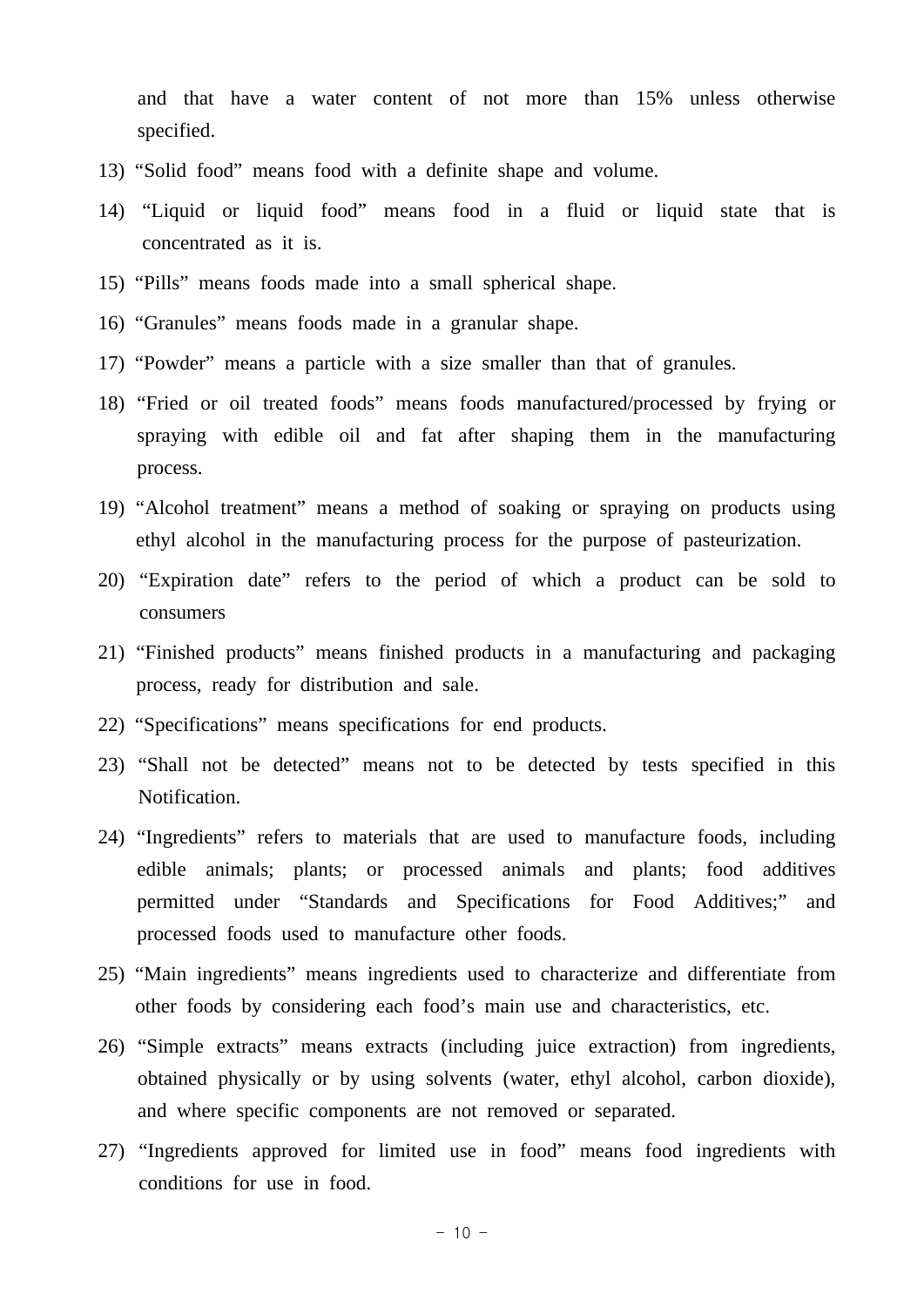- 28) "Ingredients prohibited for use in food" means ingredients that shall not be used for manufacturing/processing/preparing food, other than those specified in Chapter 2. 1. 2) (6) and (7).
- 29) "Derived from ingredients" means ingredients that conform to the applicable Standards and Specifications, or those inevitably derived from ingredients of satisfactory quality; which may be approved if proven by officially approved data or documents.
- 30) "Satisfactory quality and freshness" of ingredients means, in case of agricultural/forest products, those made fit for human consumption by removing bruised or damaged part; in case of fishery products, those conforming to the "Specifications for Fishery Products;" in case of marine algae, those with shapes and colors that are not damaged to the extent that their types can be recognized by appearance; and in case of agricultural/forest/livestock/fishery products and processed foods, those conforming to the Standards and Specifications set forth in this Notification.
- 31) "Inedible parts" means certain parts of ingredients that are usually not consumed as food, including those of which the original quality becomes spoiled or damaged due to inadequate processing in a manufacturing process, such as edible parts that are damaged or insect-damaged, etc.
- 32) "Foreign matters" means substances other than components of normal food, including—as animal substances—arthropods and their eggs, larvae and excreta; traces of rodents and insects; and animal fur, excreta, parasites and their eggs, etc.—as vegetable substances—different kinds of plants and their seeds; mold; straw; and chaff; etc.; and—as mineral substances—soil, sand, glass, metal and pot shards, etc.
- 33) "Bivalves" means shellfish with two shells, such as clams, oysters, blue mussels, scallops, mussels, ark shells, comb pen shells, egg cockles, sunray surf clams, surf clams, jackknife clam, corbiculae, Filipino venus, purple Washington clam, etc.
- 34) Unless otherwise specified in this Notification, "refrigeration" or "freezing" means a temperature between 0~10°C; or that of -18°C or below, respectively.
- 35) "Cold and dark places" or "cool and dark places" means places at a temperature between 0~15°C, without sunlight.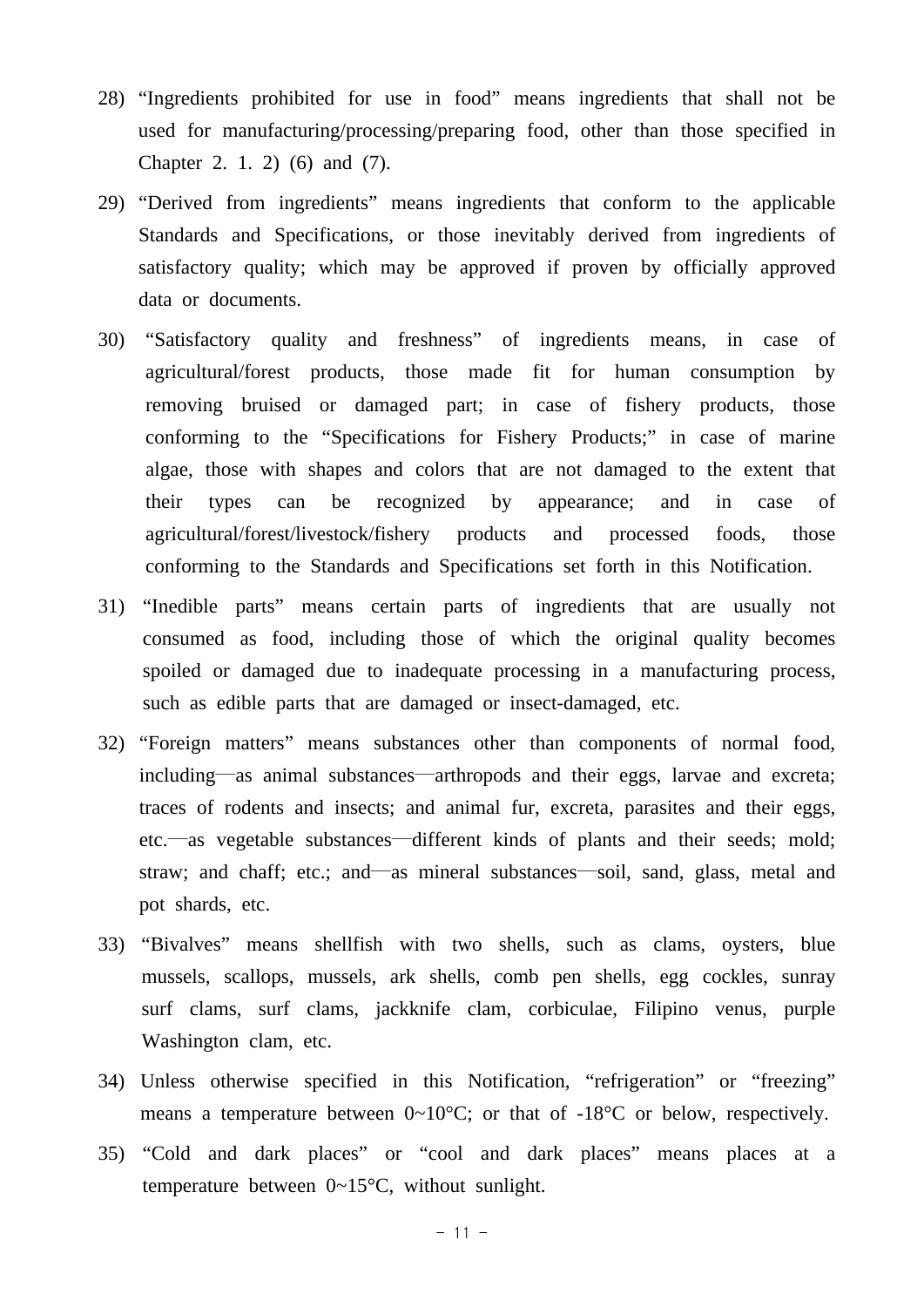- 36) "Refrigeration/freezing temperature measurement value" means the highest temperature measured inside a refrigerator/freezer or cool/cold storage equipment, etc.
- 37) "Pasteurization" means, unless otherwise specified, inactivating and reducing vegetative cells of microorganisms, such as bacteria, yeasts and molds, etc.
- 38) "Sterilization" means, unless otherwise specified, destroying vegetative cells of microorganisms and spores.
- 39) "Hermetic sealing" means blocking the passage of air through a container or package.
- 40) "Supercritical extraction" means extracting edible components from food ingredient or food using carbon dioxide at the critical temperature and pressure or higher.
- 41) "Deep sea" means the part of the ocean with a depth of not less than 200 m where sunlight cannot reach.
- 42) "Processed food" means foods manufactured, processed and packaged by: adding food or food additives to food ingredients (agricultural, forest, livestock, or fishery products, etc.); transforming into unrecognizable forms (grinding or cutting, etc.); mixing such transformed ones; or adding food or food additives to such mixture. However, this excludes the agricultural/forest/animal/fishery products that are simply cut, peeled, salted, ripened, or heated (except for the purpose of pasteurization or where such treatment causes significant changes to the ingredients) without using food additives or other ingredients, to the extent that their original forms can still be recognized; provided that during such process, there are no concerns about sanitary risks and that the quality of food can be identified organoleptically.
- 43) "Food irradiation treatment" means exposing foods to gamma rays or energy released from an electron beam accelerator, using a radiation method for anti-sprouting, pasteurization, insect control, or ripening control. According to the type of radiation, intended use, or treatment method (irradiation), it may be classified into gamma ray pasteurization; electron beam pasteurization; gamma ray insect control; electron beam insect control; gamma ray irradiation; and electron beam irradiation—or collectively, radiation pasteurization; radiation insect control; and radiation irradiation, etc.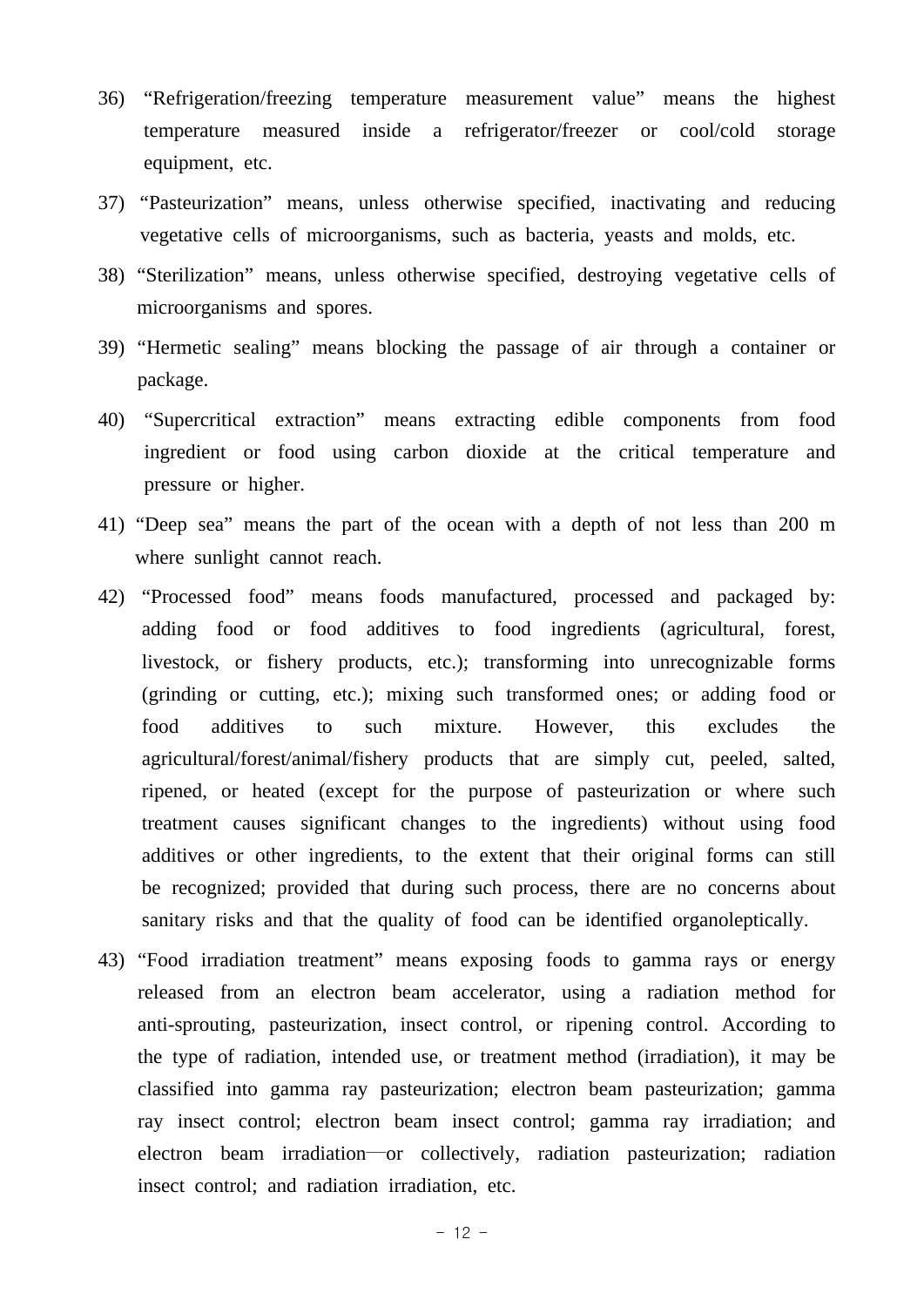- 44) "Meat" means dressed carcass, fresh meat, internal organs and other parts of animal ingredients intended for human consumption. "Dressed carcass" is defined as carcass with heads, tails, feet and internal organs removed; "fresh meat," as meat from dressed carcass with the bones removed; "internal organs," as liver, lungs, heart, stomach, pancreas, spleens, kidneys, small and large intestines, etc., processed for human consumption; and "other parts," as any edible parts, such as heads, tails, feet, skin, blood, etc., derived and produced from animals slaughtered for human consumption.
- 45) "Long shelf-life foods" means canned/bottled foods, retort pouch foods and frozen foods that are manufactured and processed to allow long shelf-life or preservation.
- 46) "Food processing water" means water used in the manufacture, processing and preparing of foods.
- 47) "Ginseng," "red ginseng," or "black ginseng" means as specified in the "Ginseng Industry Act;" "wood-cultivated ginseng" means as specified in the "Forestry and Mountain Villages Development Promotion Act."
- 48) "*Hangwa* (Korean traditional confectioneries)" mainly refers to grains, fruits or nuts, etc. coated with honey, taffy, or sugar, etc., including *yugwa*  (oil-and-honey pastry), *yakgwa* (deep-fried honey cookies) and *jeongkwa*  (candied fruits), etc.
- 49) "Slush" refers to a drink made into a shaved ice-like state after directly mixing packaged beverages, such as soft drinks, etc., or water and powdered juice, etc.; or frozen into a semi-icy state by using an ice cream maker.
- 50) "Cocoa solids" means cocoa mass, cocoa butter, or cocoa powder; and "non-fat cocoa solids" means the remaining cocoa solids left after removing fat.
- 51) "Milk solids" means a mix of milk fat and non-fat milk solids.
- 52) "Milk fat" means the fat obtained from milk.
- 53) "Blood-containing eggs" means eggs with blood spread in egg contents.
- 54) "Blood spots" means the blood spots caused by the rupture of a tiny blood vessel on the yolk surface when a yolk is released.
- 55) "Meat spots" means blood spots that have lost their characteristic red color or small pieces of oviduct tissues.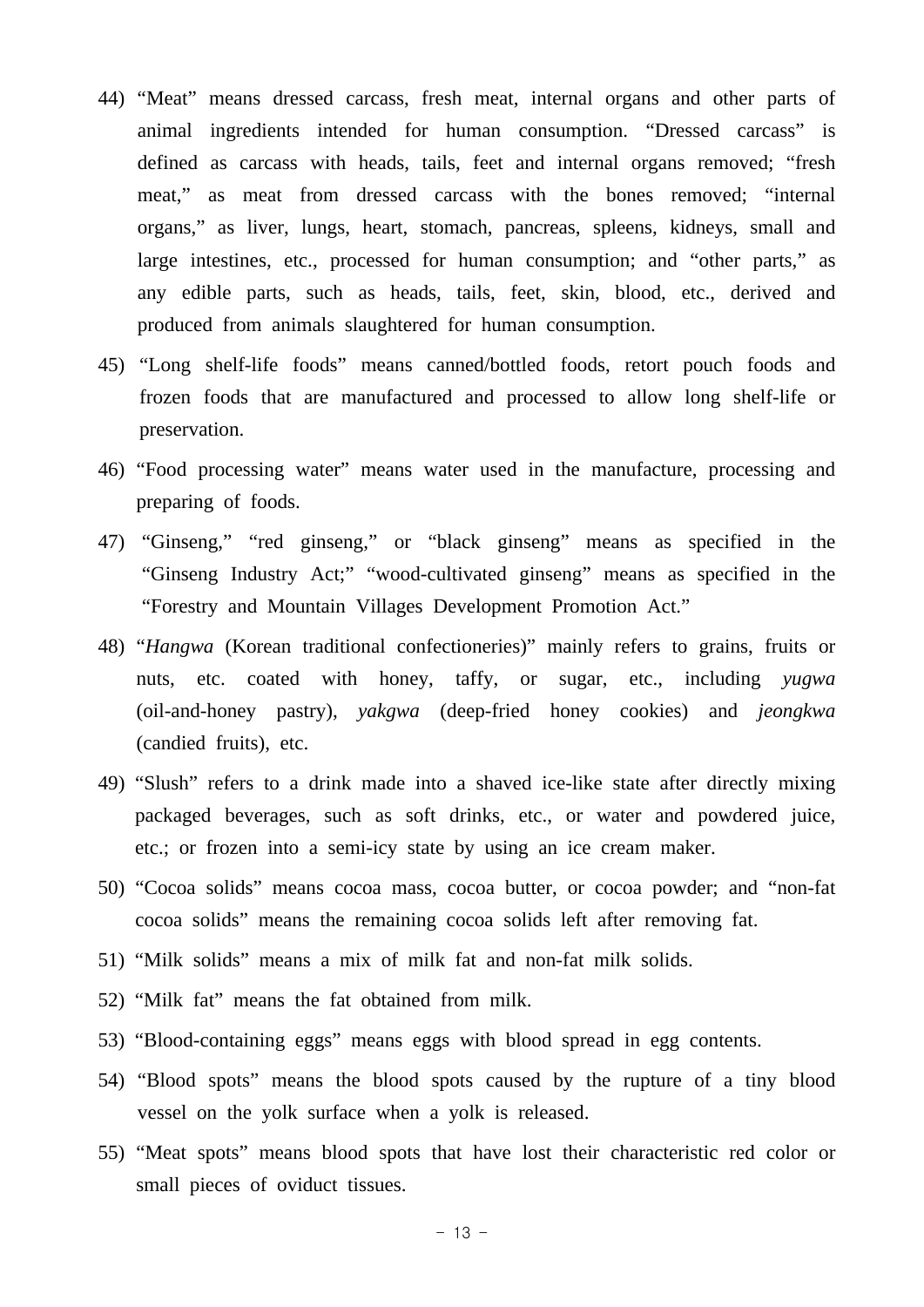- 56) "Hairline-cracked eggs" means eggs with cracked or broken shells but intact shell membranes, and thereby no leakage of contents.
- 57) "Contaminated eggs" means eggs whose egg shell is not broken but has noticeable stains or foreign matters on it, such as excrement, blood, egg contents and feathers, etc. on its surface.
- 58) "Soft-shelled eggs" means eggs whose shell membranes are not broken but unable to securely maintain its shape due to thin egg shells.
- 59) "Frozen edible fish heads" means the heads of cods (*Gadus morhua*, *Gadus ogac*, *Gadus macrocephalus*), Southern hake (*Merluccius australis*), tunas and patagonian toothfish (*Dissostichus eleginoides*, *Dissostichus mawsoni*), that are cut off, along with pectoral and ventral fins attached to the heads; and the edible parts that are separated from all types of edible fishes (except puffers); both of which are quick-frozen until the temperature at the center drops to -18°C or below and processed to make them fit for human consumption.
- 60) "Frozen edible fish viscera" means edible fish roe (except puffer roe), pollack intestines, milts (hard roe), and squid nidamental glands, etc., that are taken from fish; quick-frozen until the temperature at the center drops to -18°C or below; and processed to make them fit for human consumption.
- 61) "Raw oysters" means packaged oysters (including frozen oysters) that can be eaten raw, such as shelled oysters, half-shelled oysters and no-shelled oysters.
- 62) Terms (n, c, m, M) used in microorganism specifications shall be as follows:
	- (1) n: the number of test samples
	- (2) c: The maximum number of samples allowed; the number of samples exceeding the allowable limit (m) but not more than the maximum allowable limit (M); if the number of samples that exceed "m" but not more than "M" is not more than "c", the results is determined to be conforming.
	- (3) m: The allowable limit of microorganisms; if all samples are not more than "m," the result is determined to be conforming.
	- (4) M: The maximum limit of microorganisms allowed; if one or more samples exceed M, the result is determined to be non-conforming.
	- ※ Colony Forming Unit (CFU) per 1 g or 1 mL, unless specifically stated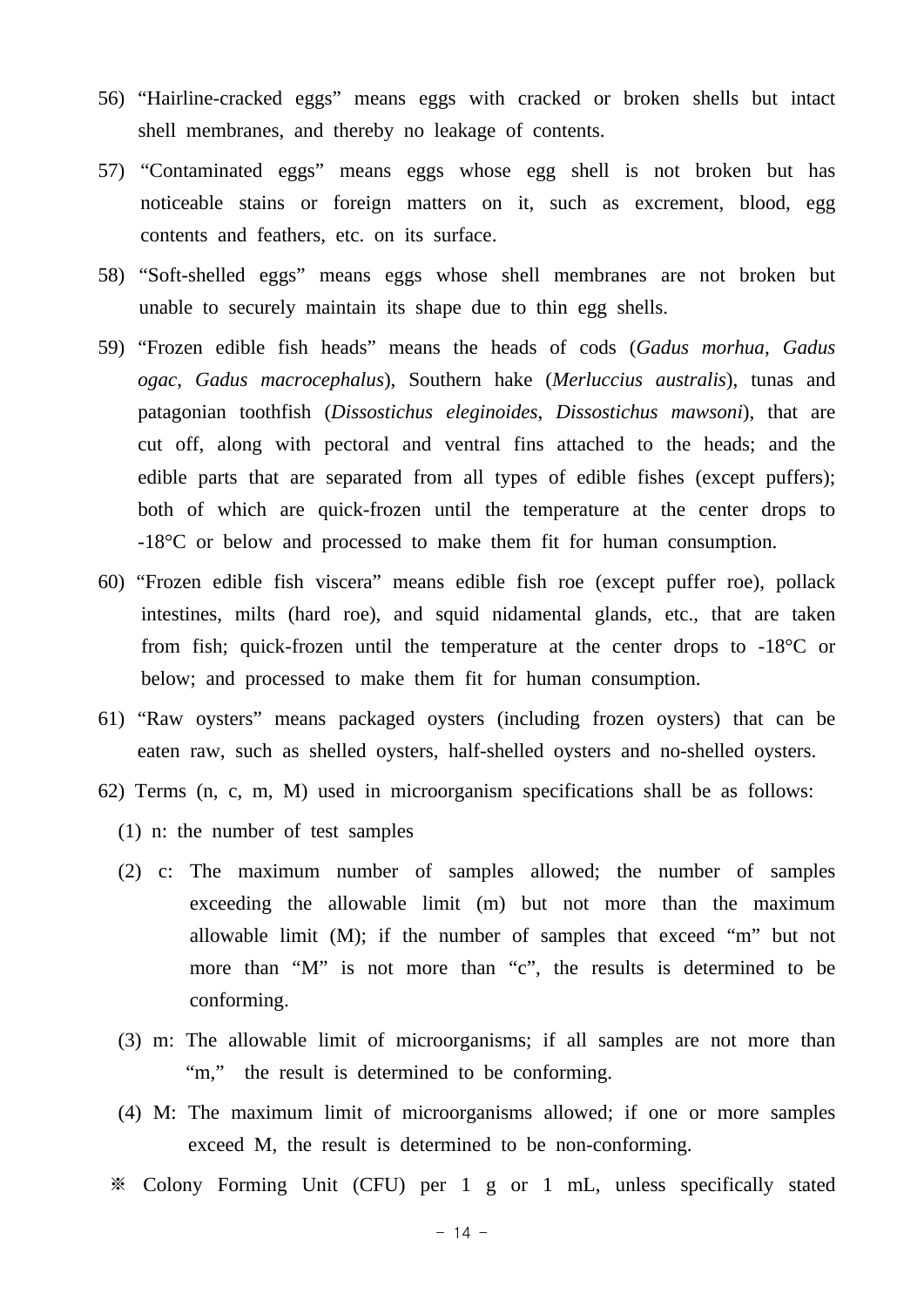otherwise in m and M.

- 63) "Infants" means persons under 12 months of age.
- 64) "Young children" means persons from 12 months to 36 months of age.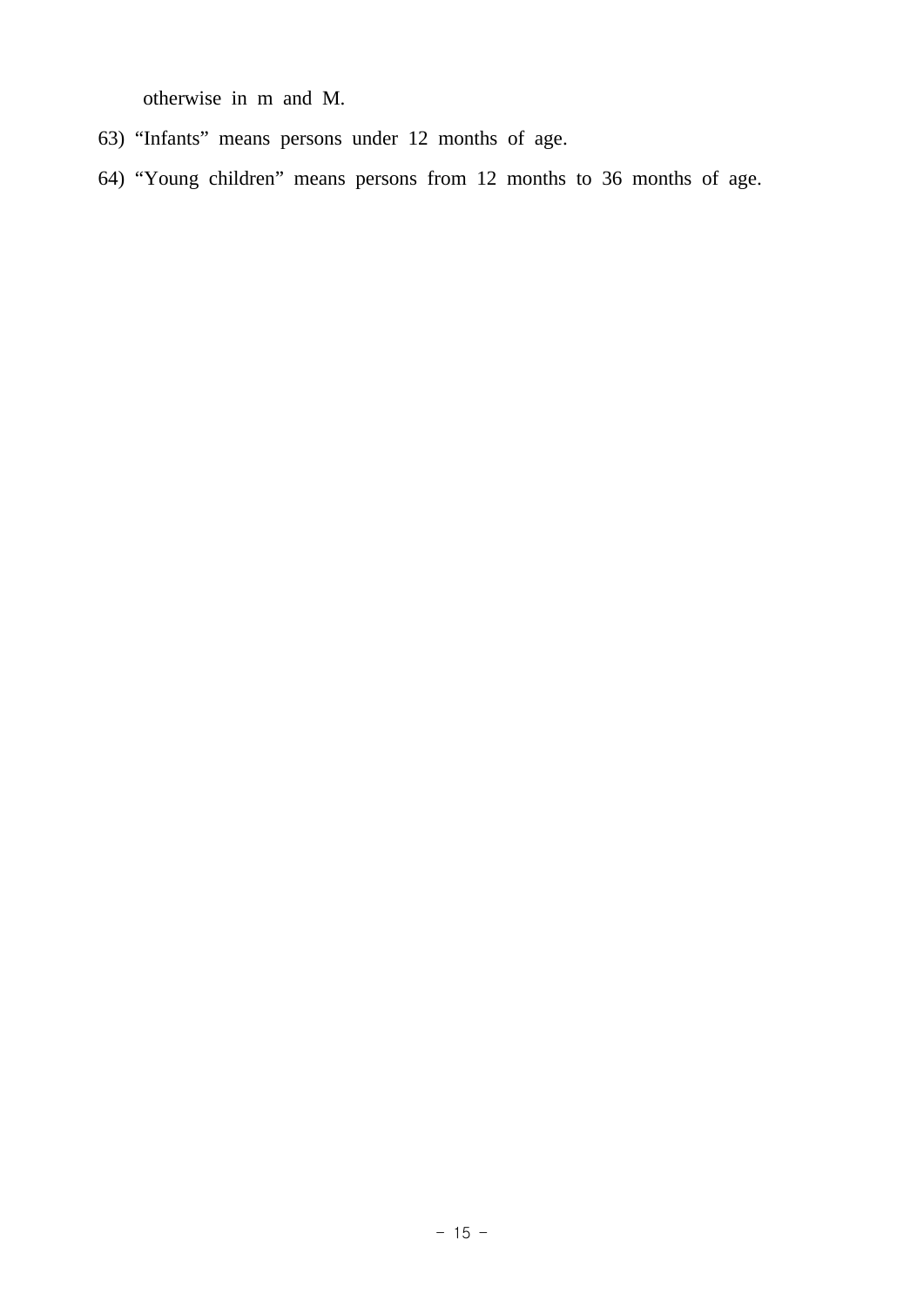# **4. Classification of Food Ingredients**

 The following is a general classification of food ingredients; depending on the characteristics and purpose of the applicable foods or ingredients, this classification may not apply.

# **1) Ingredients of Plant Origin**

| Main category                                                                                                                                                | Subcategory                      | Commodity                                                                                                                                                                        |  |  |  |  |  |
|--------------------------------------------------------------------------------------------------------------------------------------------------------------|----------------------------------|----------------------------------------------------------------------------------------------------------------------------------------------------------------------------------|--|--|--|--|--|
| Cereal grains                                                                                                                                                |                                  | barley, wheat, buckwheat,<br>rice,<br>millet,<br>sorghum, corn, oat, rye, Job's tears, proso<br>millet, Japanese millet, quinoa, triticale, etc.                                 |  |  |  |  |  |
| Tuberous and<br>corm vegetables                                                                                                                              |                                  | potato, sweet potato, taro, East Asian mountain<br>yam, cassava (tapioca), konjac, etc.                                                                                          |  |  |  |  |  |
| soy bean, mung bean, pea, kidney bean,<br>cowpea, red bean, broad bean, pigeonpea, lima<br>Pulses<br>bean, chickpea, green bean, lentil, sword bean,<br>etc. |                                  |                                                                                                                                                                                  |  |  |  |  |  |
| Nuts and Seeds                                                                                                                                               | Peanut or nuts                   | chestnut, walnut, gingko nut, pine nut, peanut,<br>almond,<br>pecan, cashew<br>hazelnut,<br>nut,<br>macadamia, pistachio, acorn, etc.                                            |  |  |  |  |  |
|                                                                                                                                                              | Oilseeds                         | sesame seed, sunflower seed, pumpkin seed,<br>perilla seed, olive, evening primrose seed,<br>cotton seed, rapeseed (canola), palm, safflower<br>seed, etc.                       |  |  |  |  |  |
|                                                                                                                                                              | Seeds for beverage<br>and sweets | coffee bean, cacao bean, cola nut, guarana                                                                                                                                       |  |  |  |  |  |
|                                                                                                                                                              | Pome fruits                      | apple, pear, quince, persimmon, pomegranate,<br>etc.                                                                                                                             |  |  |  |  |  |
| Fruits                                                                                                                                                       | Citrus fruits                    | mandarin orange, orange, grapefruit, lemon<br>(including lime), Asian citron, kumquat,<br>trifoliate orange, citron, etc.                                                        |  |  |  |  |  |
|                                                                                                                                                              | Stone fruits                     | peach, jujube, apricot, plum, Japanese apricot,<br>cherry,<br>Chinese<br>bush cherry,<br>Japanese<br>cornelian cherry, five-flavor magnolia vine<br>(Schisandrac hienesis), etc. |  |  |  |  |  |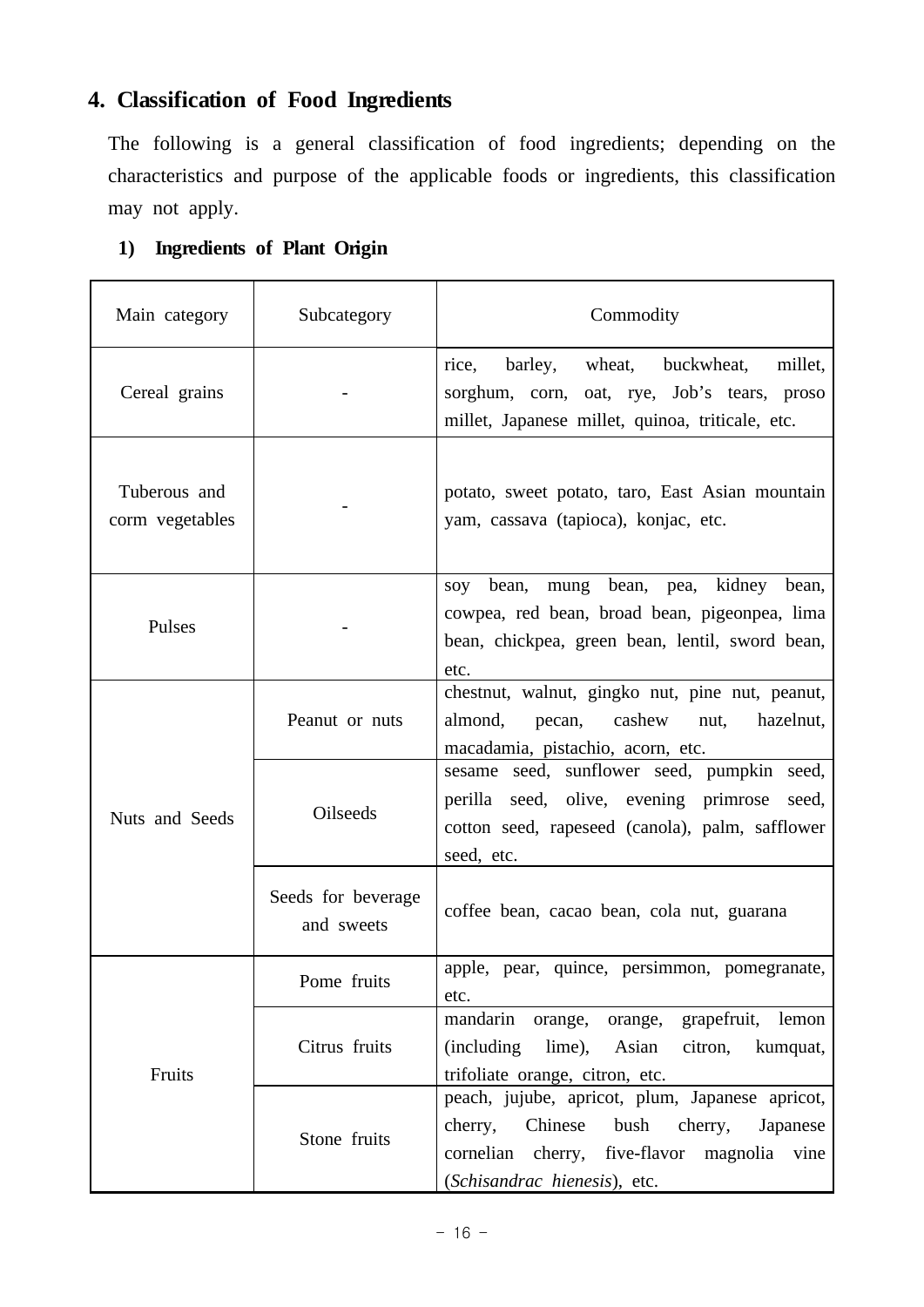|            |                                   | grape, strawberry, fig, mulberry, cowberry,                                                                                                                                                                                                                                                                                                                                                                                                                                                                                                                                                                                                                                                                                                                                                                                                                                                                                                                                                                                                                                                                                                                                           |
|------------|-----------------------------------|---------------------------------------------------------------------------------------------------------------------------------------------------------------------------------------------------------------------------------------------------------------------------------------------------------------------------------------------------------------------------------------------------------------------------------------------------------------------------------------------------------------------------------------------------------------------------------------------------------------------------------------------------------------------------------------------------------------------------------------------------------------------------------------------------------------------------------------------------------------------------------------------------------------------------------------------------------------------------------------------------------------------------------------------------------------------------------------------------------------------------------------------------------------------------------------|
|            | Berries and other<br>small fruits | currant, blueberry, rasberry, cranberry, Chinese<br>matrimony vine, crimson glory vine, Korean<br>black blackberry (including Korean raspberry,<br>raspberry), five-leaf chocolate vine, etc.                                                                                                                                                                                                                                                                                                                                                                                                                                                                                                                                                                                                                                                                                                                                                                                                                                                                                                                                                                                         |
|            | Tropical fruits                   | banana, pineapple, kiwifruit (golden kiwi),<br>avocado, papaya, date palm, mango,<br>guava,<br>coconut, lychee, passion<br>fruit,<br>durian,<br>mangosteen, longan, etc.                                                                                                                                                                                                                                                                                                                                                                                                                                                                                                                                                                                                                                                                                                                                                                                                                                                                                                                                                                                                              |
|            | Flowerhead brassicas              | Korean cabbage, cabbage, broccoli, etc.                                                                                                                                                                                                                                                                                                                                                                                                                                                                                                                                                                                                                                                                                                                                                                                                                                                                                                                                                                                                                                                                                                                                               |
| Vegetables | Leafy vegetables                  | Korean<br>spring cabbage (Including<br>Ssam<br>cabbage, <i>Bomdong</i> , etc.), lettuce, cabbage<br>lettuce, spinach, perilla leaves, crown daisy,<br>curled mallow, leaf beet, butterbur,<br>radish<br>(including young radish, leaves, etc.), Edible<br>aster (fischer's ragwort, chamchwi<br>(Rough<br>aster), Asian goldenrod), pepper<br>leaves,<br>Chamnamul (Pimpinella brachycarpa<br>(Kom.)<br>Nakai), kale, Chinese cabbage, leaf<br>mustard,<br>shepherd's purse, common chicory<br>(leaves),<br>endive, parsely, pumpkin young<br>leaves,<br>Shinsuncho (Angelica keiskei),<br>Korean<br>(leaves), edible amaranth,<br>wasabi<br>toothed<br>ixeridium, burdocks leaves, leaf mustard,<br>toscano leaf, Dacheongchae (a type of Chinese<br>cabbage), Danggi leaf (Korean<br>angelica),<br>mugwort, Korean solomon's seal (leaves),<br>mulberry leaves, bird rape, <i>chunchae</i> (spring<br>greens), sonchus-leaf crepidiastrum, Slender-leaf<br>Indian lettuce, dandelion, beach silvertop,<br>Korean thistle (Gondre namul), ulleungo aster,<br>ussuri thistle, alpine braod-leaf allium, tat soi,<br>day lily, East Asian wildparsley, stonecrop,<br>beet greens, etc. |
|            | Leaf and stem<br>vegetables       | scallion, garlic chives, java water dropwort,<br>Eastern<br>sweet potato<br>stem,<br>taro<br>stem,<br>brackenfern, asparagus, celery, bamboo shoot,<br>kohlrabi, bud of Japanese angelica tree, wild<br>rocambol, Asian royal fern, green<br>garlic<br>(including garlic stem), rakkyo<br>(Chinese)<br>onion), salt sandspurry, leek, allium hookeri,                                                                                                                                                                                                                                                                                                                                                                                                                                                                                                                                                                                                                                                                                                                                                                                                                                 |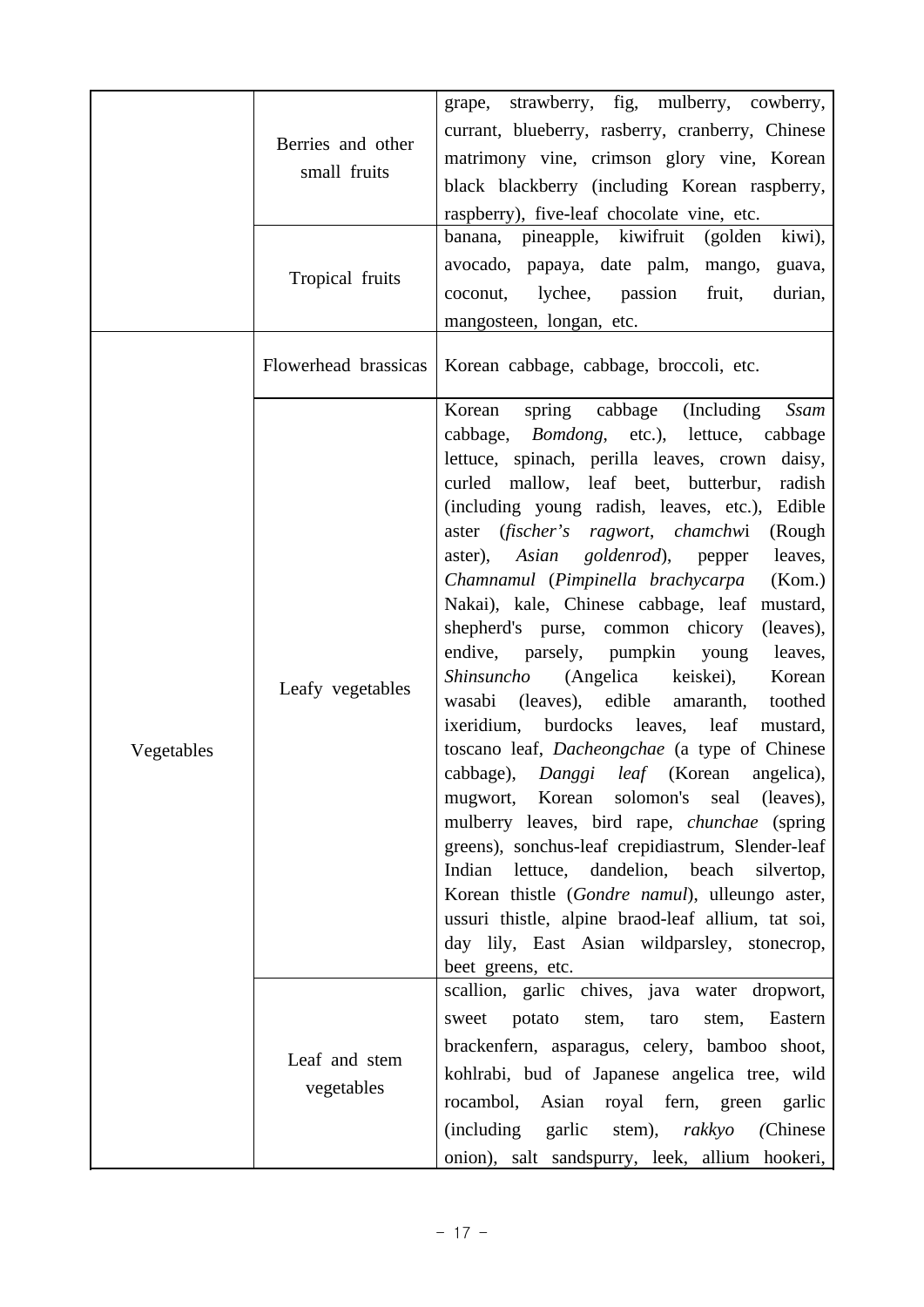|               |                      | etc.                                                 |  |  |  |  |
|---------------|----------------------|------------------------------------------------------|--|--|--|--|
|               |                      | radish (root), onion, garlic, carrot, ginger, lotus  |  |  |  |  |
|               |                      | burdock,<br>bellflower<br>root,<br>root,<br>bonnet   |  |  |  |  |
|               | Root and tuber       | bellflower, beet, sugar beet, turnip, parsnip,       |  |  |  |  |
|               | vegetables           | yacon, Korean wasabi (root), chicory (root),         |  |  |  |  |
|               |                      | ginseng (including wood-cultivated ginseng),         |  |  |  |  |
|               |                      | Korean solomon's Seal (root), etc.                   |  |  |  |  |
|               | Fruiting vegetables, | cucumber, squash, Korean melon, watermelon,          |  |  |  |  |
|               | Cucurbits            | melon, autumn squash, etc.                           |  |  |  |  |
|               |                      |                                                      |  |  |  |  |
|               |                      | tomato, cherry tomato, chili pepper,<br>bell         |  |  |  |  |
|               | Fruiting vegetables  | pepper (including paprika), eggplant,<br>okra,       |  |  |  |  |
|               | other than Cucurbits | unripe bean, etc.                                    |  |  |  |  |
|               |                      |                                                      |  |  |  |  |
|               |                      | mushroom, pine<br>mushroom,<br>oyster<br>oak         |  |  |  |  |
|               |                      | mushroom, cultivated mushroom, cauliflower           |  |  |  |  |
|               |                      | coral, winter mushroom, tree ear, Lingzhi            |  |  |  |  |
| Mushrooms     |                      | mushroom, king oyster mushroom, black hoof           |  |  |  |  |
|               |                      | fungus (sang-hwang<br>mushroom),<br>parasol          |  |  |  |  |
|               |                      | mushroom, nameko (Pholiota<br>nameko),               |  |  |  |  |
|               |                      | Craterellus luteocomus., agaricus, manna lichen      |  |  |  |  |
|               |                      | mushroom, etc.                                       |  |  |  |  |
|               |                      | mustard, cinnamomi ramulus, cinnamon bark            |  |  |  |  |
|               |                      | (cinnamomi cortex), coriander fruit, Korean          |  |  |  |  |
|               |                      | wasabi, rosemary, myrrha, basil, mint, thyme,        |  |  |  |  |
| <b>Spices</b> |                      | saffron,<br>Chinese<br>bay<br>pepper,<br>peppermint, |  |  |  |  |
|               |                      | leaves, nutmeg, cloves, perilla, fennel, pepper,     |  |  |  |  |
|               |                      | cumin, caper, turmeric, turmeric, cardamom,          |  |  |  |  |
|               |                      | etc.                                                 |  |  |  |  |
| Teas          |                      | tea                                                  |  |  |  |  |
| Hops          |                      | hop                                                  |  |  |  |  |
|               |                      | seaweed papulosa, sea lattuce, <i>gompi</i> , laver, |  |  |  |  |
|               |                      | sea string, kelp, Giartina tenella, stone laver,     |  |  |  |  |
|               |                      | Silvetia siliquosa, seaweed fulvescens,<br>Gulf      |  |  |  |  |
| Algars        |                      | weed,<br>sea mustard, fukurofunori,<br>egonori,      |  |  |  |  |
|               |                      | spirulina,<br>ceylon<br>carragheen,<br>moss,<br>sea  |  |  |  |  |
|               |                      | staghom, chlorella, seaweed fusiforme,<br>sea        |  |  |  |  |
|               |                      | lettuce, etc.                                        |  |  |  |  |
| Other plants  |                      | sugar cane, sweet sorghum, sicklepod, maté,          |  |  |  |  |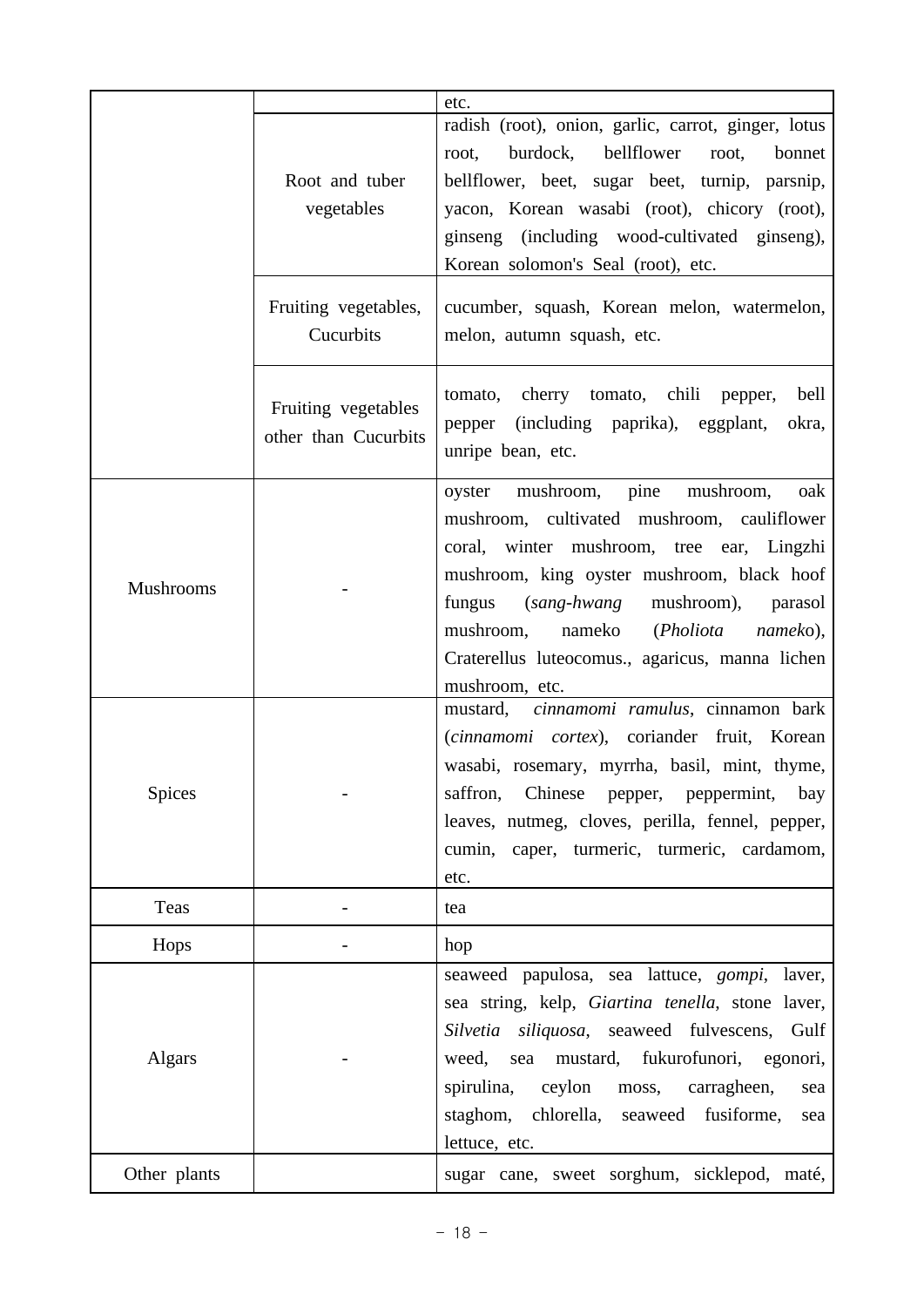|  | jasmine, fiveleaf gynostemma herb, matari,       |  |  |  |
|--|--------------------------------------------------|--|--|--|
|  | tetrandra root, Asian plantain, tiger lily, etc. |  |  |  |

# **2) Ingredients of Animal Origin**

| Main<br>category      | Category | Subcategory                     | Commodity                                                                                                                                                                                                                                                                                                                                                                                                                                                                                                                                                                                                                                                                                                                                                                                                                                                                                                                                              |  |  |  |  |
|-----------------------|----------|---------------------------------|--------------------------------------------------------------------------------------------------------------------------------------------------------------------------------------------------------------------------------------------------------------------------------------------------------------------------------------------------------------------------------------------------------------------------------------------------------------------------------------------------------------------------------------------------------------------------------------------------------------------------------------------------------------------------------------------------------------------------------------------------------------------------------------------------------------------------------------------------------------------------------------------------------------------------------------------------------|--|--|--|--|
| Livestock<br>products |          | Meat                            | beef, pork lamb, goat meat, rabbit meat, horse<br>meat, venison, chicken, pheasant meat, duck<br>meat, goose meat, turkey meat. quail<br>meat,<br>etc.                                                                                                                                                                                                                                                                                                                                                                                                                                                                                                                                                                                                                                                                                                                                                                                                 |  |  |  |  |
|                       |          | Milk                            | cow's milk, goat milk, etc.                                                                                                                                                                                                                                                                                                                                                                                                                                                                                                                                                                                                                                                                                                                                                                                                                                                                                                                            |  |  |  |  |
|                       |          | Eggs                            | egg, duck eggs, quail egg, etc.                                                                                                                                                                                                                                                                                                                                                                                                                                                                                                                                                                                                                                                                                                                                                                                                                                                                                                                        |  |  |  |  |
|                       |          | Freshwater<br>fishes<br>Pelagic | snakehead, amur catfish, Chinese muddy loach,<br>crusian carp, crucian carp, pondsmelt, golden<br>mandarin fish, carp, stone moroko, Arctic<br>lamprey, common carp, etc.<br>cherry salmon, salmon, ayu sweetfish, common                                                                                                                                                                                                                                                                                                                                                                                                                                                                                                                                                                                                                                                                                                                              |  |  |  |  |
|                       |          | fishes                          | eel, etc.                                                                                                                                                                                                                                                                                                                                                                                                                                                                                                                                                                                                                                                                                                                                                                                                                                                                                                                                              |  |  |  |  |
| Fishery<br>products   | Fishes   | Marine<br>fishes                | flounder, Pacific<br>cutlass<br>fish,<br>1)<br>ray,<br>collichthys niveatus, chub mackerel, Pacific<br>saury, Japanese flyingfish, bastard halibut<br>(halibut), spottybelly greenling, seabass, tuna,<br>Pacific cod, sandfish, sea bream, genuine<br>goby, anchovy, Alaska pollack, croaker, tongue<br>amberjack, Japanese sardinella, glass<br>sole,<br>fish, silver pomfret, puffer, silverbelly sea<br>perch, black rockfish (rockfish), dark-banded<br>rockfish, conger, Japanese Spanish mackerel,<br>black cow-tongue, mullet, grub fish, Korean<br>sandlance, sablefish, okhotsk atka mackerel,<br>horse mackerel, dotted gizzard shad, sardine,<br>croaker,<br>slender<br>shad, threadsail<br>filefish,<br>Pacific herring, skate ray, etc.<br>2) Deep-sea fish: marbled rockfish (including<br>longjaw rockfish but excluding coastal fishes),<br>alfonsino, broadnose sevengill shark, pelagic<br>tresher, salmon shark, mako shark, piked |  |  |  |  |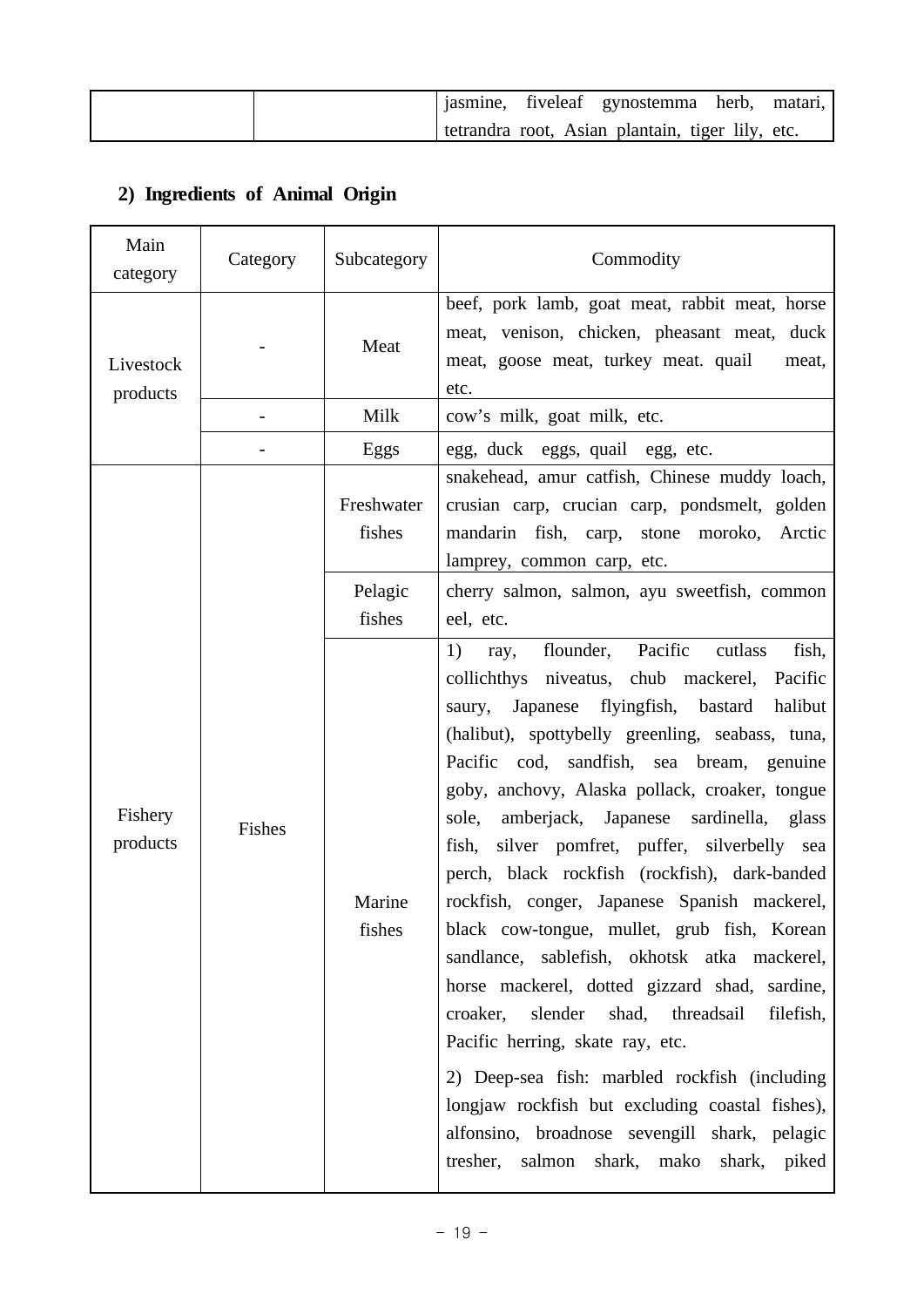|         |               |             | dogfish, hammerhead, silver chimaera,<br>blue            |
|---------|---------------|-------------|----------------------------------------------------------|
|         |               |             |                                                          |
|         |               |             | shark, blacktip reef shark, sawedged perch,              |
|         |               |             | pink cusk-eel, black oreo (Allocyttus niger),            |
|         |               |             | smooth oreo dory (Pseudocyttus maculatus),               |
|         |               |             | orange roughy (Hoplostethus atlanticus), Opah,           |
|         |               |             | Inshore hagfish (excluding coastal fishes),              |
|         |               |             | silver warehou, patagonian toothfish, Southern           |
|         |               |             | hake (limited to New Zealand Group only),                |
|         |               |             | etc.                                                     |
|         |               |             | 3) Tunas and billfishes: bluefin tuna, Southern          |
|         |               |             | bluefin tuna, albacore, bigeye tuna, yellowfin           |
|         |               |             | tuna, Indo pacific sailfish, striped marlin, Indo        |
|         |               |             | pacific blue marlin, Indian spearfish, swordfish,        |
|         |               |             | longtail tuna, skipjack tuna, black skipjack,            |
|         |               |             | bullet tuna, frigate tuna, etc.                          |
|         |               | Fish eggs   | pollack roe, salmon roe, caviar, etc.                    |
|         |               | crustaceans | shrimp, crab, lobster, crayfish, three-spined            |
|         |               |             | shore crab, krill, etc.                                  |
|         |               |             | 1) Shellfishes: oyster, mussel, blood cockle,            |
|         |               |             | marsh clam, spiny topshell, whelk,<br>clam,              |
|         |               |             | abalone, Filipino venus, etc.                            |
|         |               | Mollusks    | 2) Cephalopods: octopus, squid, long<br>arm              |
|         |               |             | octopus, cuttlefish,<br>beka<br>squid,<br>webfoot        |
|         | Invertebrates |             | octopus, etc.                                            |
|         |               |             | 3) other mollusks: gaebul ( <i>Urechis unicinctus</i> ), |
|         |               |             | sea hare, jellyfish, etc.                                |
|         |               | Echinoderms |                                                          |
|         |               | (sea        | sea urchin, sea cucumber, etc.                           |
|         |               |             |                                                          |
|         |               | urchins)    |                                                          |
|         |               | tunicates   | warty sea squirt, wrinkled<br>squirt,<br>sea<br>sea      |
|         |               |             | squirt, etc.                                             |
|         |               | Reptiles    |                                                          |
| Other   |               | and         | edible soft-shelled turtle, edible frog, etc.            |
| animals |               | amphibians  |                                                          |
|         |               |             | edible snail, etc.                                       |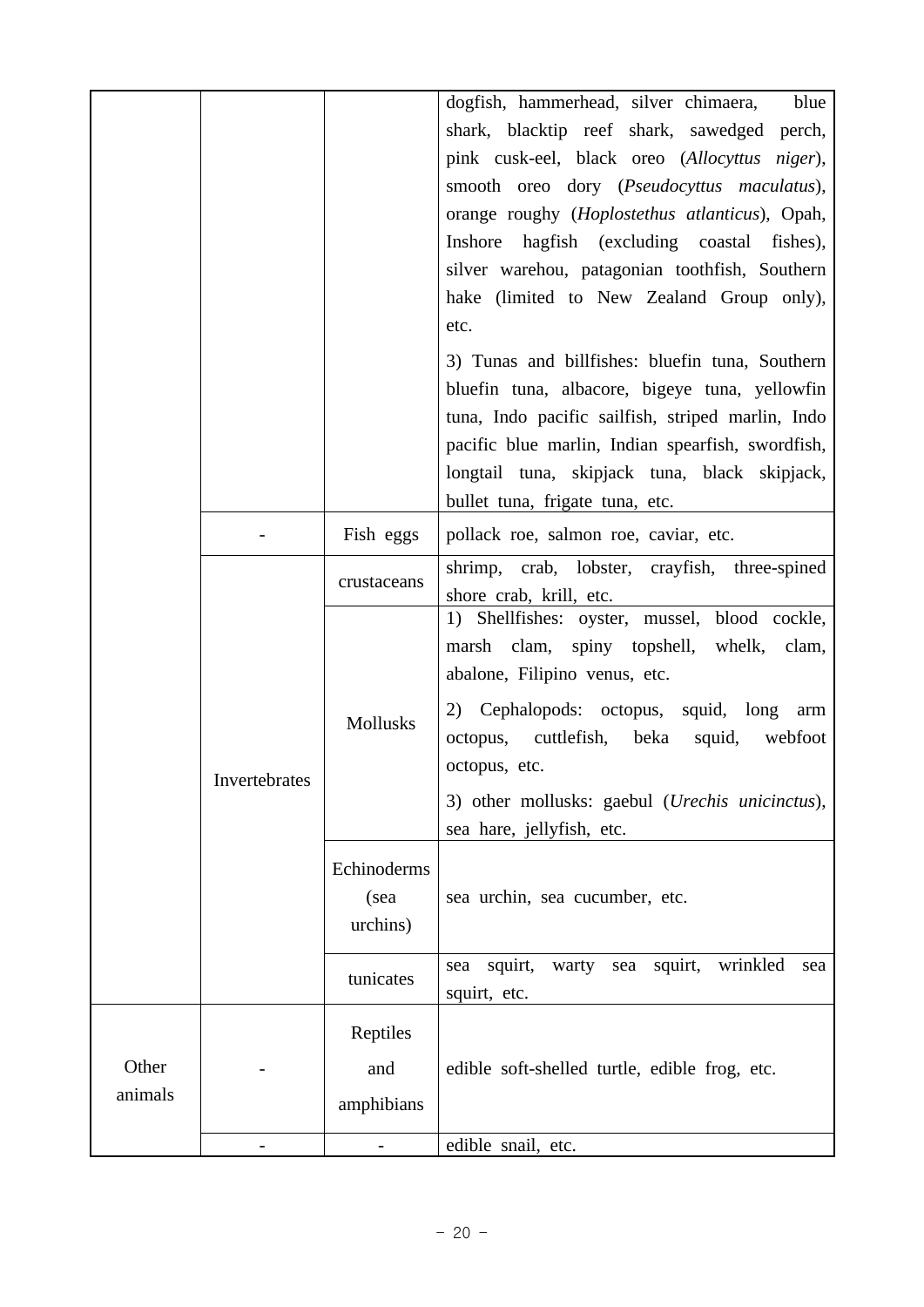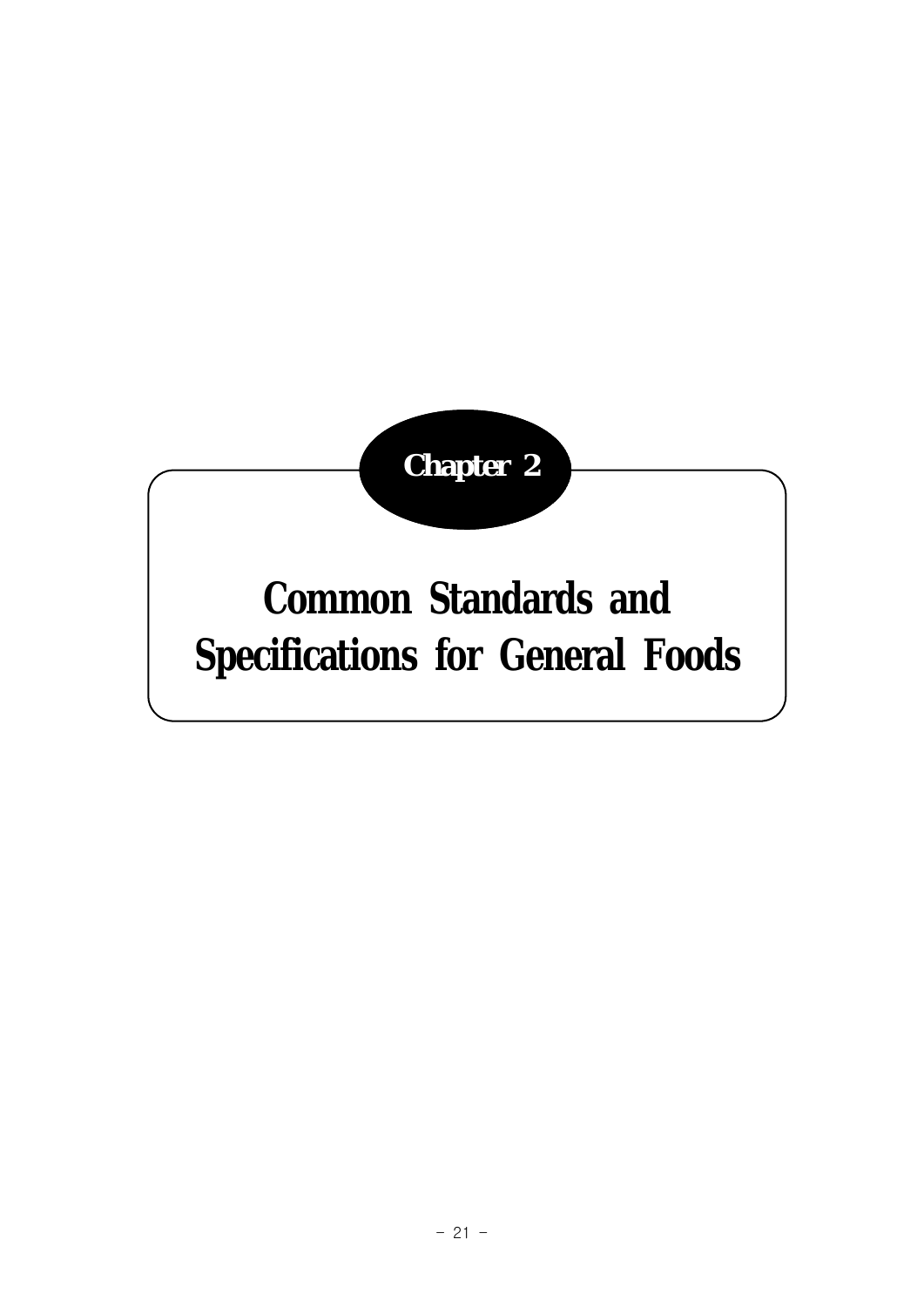# **2. Common Standards and Specifications for General Foods**

#### **1. Food Ingredient Standards**

- 1) Requirements for Ingredients, etc.
- (1) Ingredients used for manufacturing of foods shall be collected, handled, processed, manufactured or managed for the pupose of human consumption.
- (2) Ingredients shall be of good quality and fresh; such ingredients shall not be spoiled or deteriorated, nor shall they be contaminated by toxic or harmful substances, thereby being safe.
- (3) In the event that natural ingredients that are not subject to food manufacturing/processing business registration, are directly processed and used for processed foods, foreign matters on such ingredients, such as soil, sand, dirt, etc., shall be sufficiently removed and washed off with food processing water as necessary. In addition, inedible part shall be sufficiently removed.
- (4) When purchased and used by businesses subject to license, registration or report, such food ingredients shall be registered for manufacturing business registration or complete import declaration, and conform to the applicable Standards and Specifications; those in violation of related laws, such as expired products, etc., shall not be used.
- (5) Foods and food additives shall conform to the applicable Standards and Specification, if any; ginseng, red ginseng and black ginseng to the "Ginseng Industry Act;" wood-cultivated ginseng to the "Forestry and Mountain Villages Development Promotion Act;" and livestock products to the "Livestock Products Sanitary Control Act." However, in the event that the standards and specifications for hazardous contaminants, such as heavy metals, in finished products are stricter than for those in ingredients for use, ingredients shall be used properly in conformity with the former.
- (6) In the event of using ground powder as ingredients, they shall be fresh, and not spoiled or deteriorated; nor shall they be contaminated by foreign matters.
- (7) Food processing water shall meet the drinking water standards under the "Management of Drinking Water Act;" or shall be fresh water, concentrated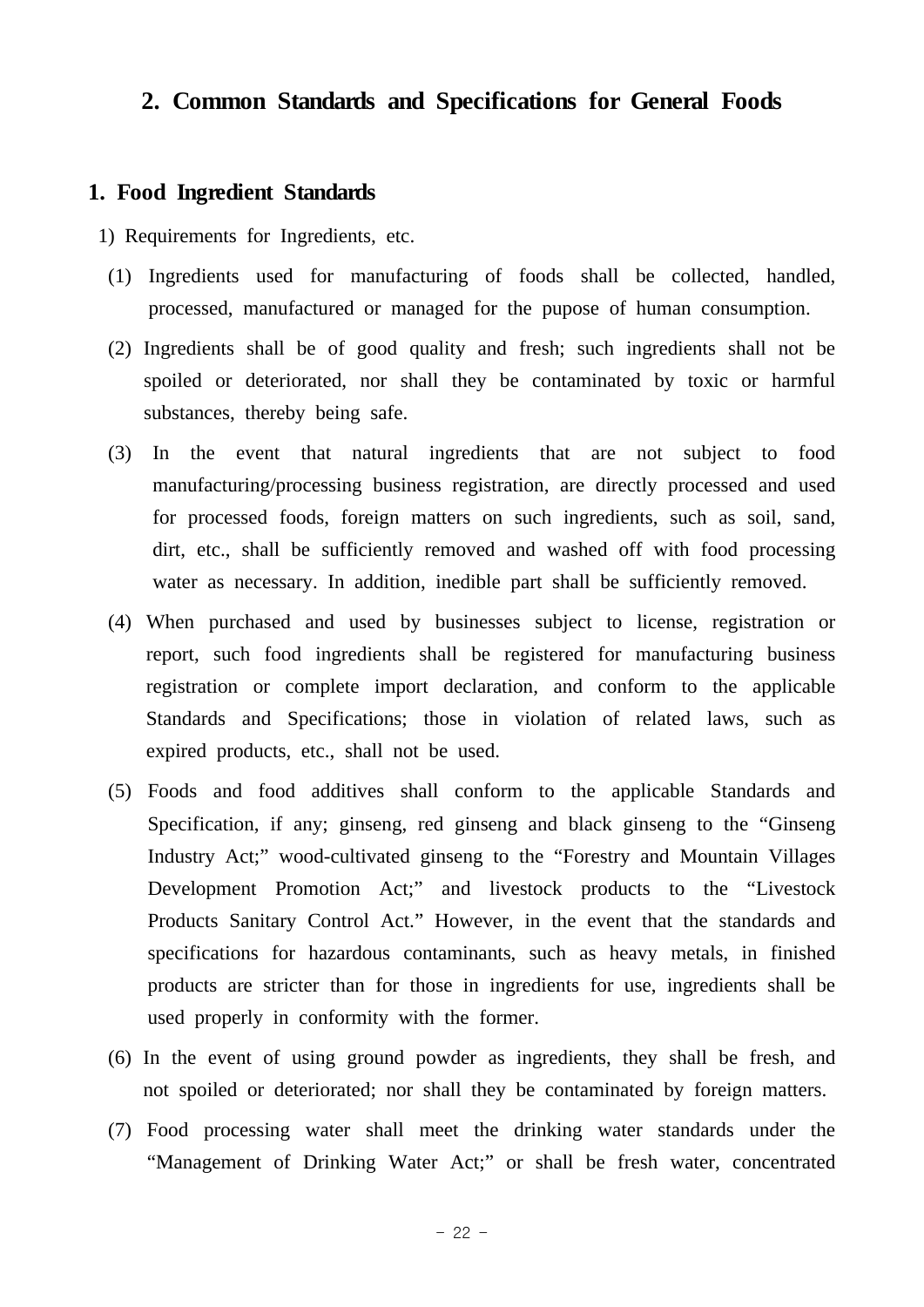water, deionized mineral water or mineral concentrated water that meets the Standards/Specifications under the "Development and Management of Deep Sea Water Act."

- (8) In the event of using agricultural/livestock/fishery ingredients, etc. that are grown and cultivated through genetic modification technology, such as by taking useful genes only from an organism and combining them with those from other organisms, etc., such ingredients shall be determined to be conforming as a result of the safety review under the "Regulation on GMO Food Safety Review" pursuant to Article 18 of the "Food Sanitation Act."
- (9) Lactic acid bacteria, etc. used in food shall be edible for human consumption and safe in terms of food sanitation.
- (10) Chinese sumac (*Rhus verniciflua* Stokes) may be used only as an ingredient of the product for cooking sumac chickens or ducks in the form of sumac extract water or a sumac extract tea bag. In such case, urushiol components shall not be detected in products that used Chinese sumac. In addition, sumac extract water with urushiol components removed by using *Fomitella fraxinea* (Fr.) Imaz., may be used exclusively in soy sauces and pastes, fermented vinegars, Korean turbid rice wines (*takju*), Korean cleared rice wines (*yakju*), Korean refined rice wines (*cheongju*) and fruit wines only prior to fermentation process. In the above cases, the use amount is as follows:
	- (a) Soy sauces and pastes and fermented vinegars: Not more than 10.0% of the finished product weight based on the Chinese sumac weight used in manufacturing extract
	- (b) Turbid rice wines (*takju*), cleared rice wines (*yakju*), refined rice wines (*cheongju*) and fruit wines: Not more than 2.0% of the finished product weight based on the Chinese sumac weight used in manufacturing extract
- (11) Ginseng or red ginseng-containing products
	- ① In the case of using ginseng as ingredients, dried young ginseng (*chunmisam*), ginseng seedling (*myosam*), skin (*sampi*) and ginseng marc shall not be used; and diseased ginseng may be used after removal of the damaged parts.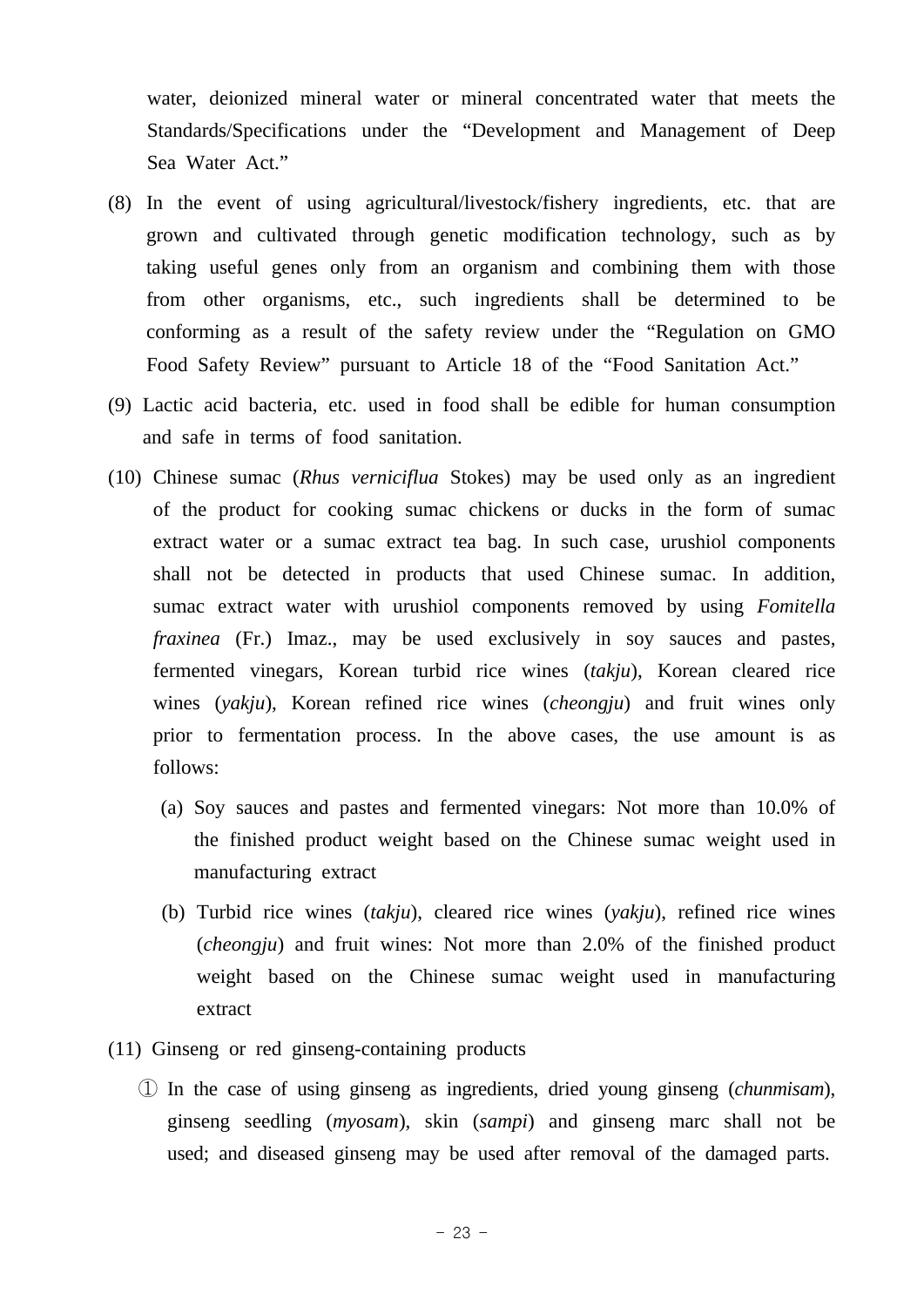- ② Ginseng leaves shall not contain foreign matters such as other plants; nor shall they be diseased ginseng leaves or stems or flowers.
- ③ Fresh ginseng roots to be added in their original form shall not be less than 3 years old; (except hydroponic ginseng set forth in the Ginseng Industry Act); and diseased ginseng or lower grade ginseng may not be used.
- (12) Eggs used as an ingredient in manufacturing and processing foods shall not be unfit for human consumption, such as spoiled eggs, eggs with rancid odor or mold, or mixed with foreign matters, containing blood, or with leaking contents or ruptured yolks (excluding those due to physical causes), or those that stopped hatching or failed to hatch, etc.; and they shall conform to the maximum residue limits for eggs.
- (13) Raw milk shall not contain any drugs for neutralization, pasteurization, suppression of bacterial proliferation and storage. In addition, cow's milk and goat's milk may not be received at the same plant, nor shall they be mixed together.
- (14) Ingredients for frozen edible fish heads shall be those classified as fit for human consumption (HS 0303) under the International Convention on the Harmonized Commodity Description and Coding System of the World Customs Organization (WCO); processed in a sanitary manner; and approved as such by related authorities. In addition, such ingredients shall be obtained by removing viscera and gills upon cutting of the ingredients, and processed in a sanitary manner without use of other materials, such as food additives.
- (15) Ingredients for frozen edible fish viscera shall be those classified as fit for human consumption (HS 0303, 0306, or 0307) under the International Convention on the Harmonized Commodity Description and Coding System of the World Customs Organization (WCO); processed in a sanitary manner; and approved as such by related authorities. In addition, such ingredients shall be obtained by removing other viscera upon separation of the ingredients without use of other materials, such as food additives.
- (16) Uncooked raw oysters shall be produced in the seas that meet the Water Quality Standards for Clean Waters pursuant to the "Standards for Rating the Production Areas of Sedentary Marine Animals and Plants" (notified by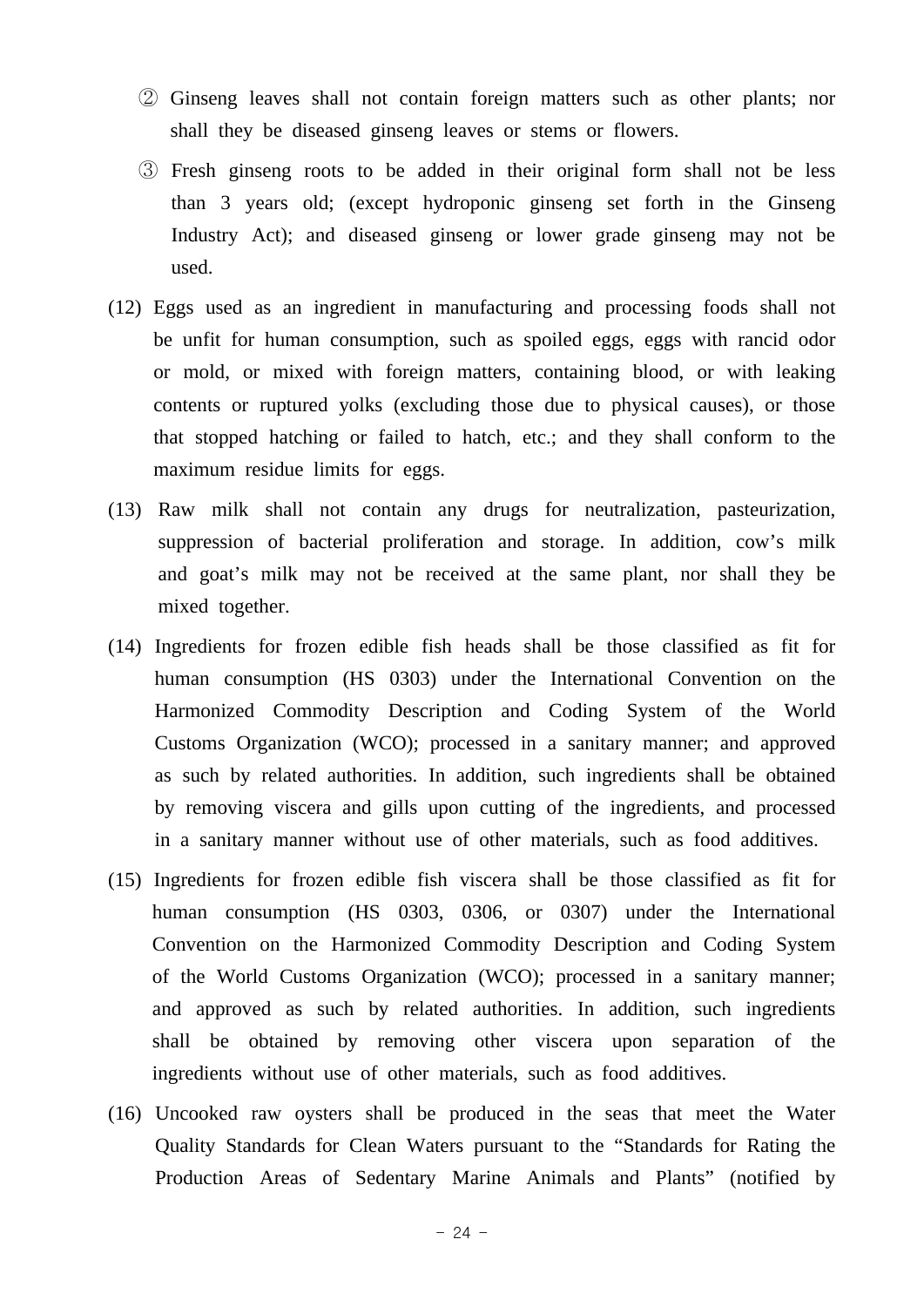Ministry of Oceans and Fisheries); or treated to meet the Standards For Clean Waters through natural\*or artificial purification\*\*

- \* Natural purification: A process to transfer oysters to the area that meets the water standards and treated using natural purification capacity in order to reduce the microorganism level in oysters
- \*\* Artificial purification: A process to treat oysters with limited water environments, such as land-based facilities, etc., in order to reduce pathogens in oysters
- (17) Ice for fishery used for storage and preservation of fishery products, etc., shall be handled in a sanitary manner.
- (18) Ingredients used in propolis extract-containing food shall be those collected by honeybees without being contaminated.
- (19) Chlorella in chlorella-containing food and spirulina in spirulina-containing food shall be purely cultured.
- (20) Ingredients used in keto acid-containing food shall be obtained using crustaceans (such as crabs and shrimps, etc.) where uncontaminated keto acid can be extracted. No manufacturing solvent residue shall remain in the food after being used for manufacturing such food using keto acid.
- (21) "Edible insects" shall meet the Standards and Specifications, etc. for Breeding of Edible Insects set forth in the "Act on Fosterage and Support of The Insect Industry."
- (22) Chili peppers that are diseased, moldy, rotten, or speckled due to being dried in spoiled condition shall not be used.
- (23) In the event that edible by-products generated in manufacturing/processing food are intended to be used as an ingredient for other products, such by-products shall be collected, handled and managed in a sanitary manner according to the food handling standards.
- 2) Standards for Determining Food Ingredients
- (1) Any of the following shall not be used as a food ingredient in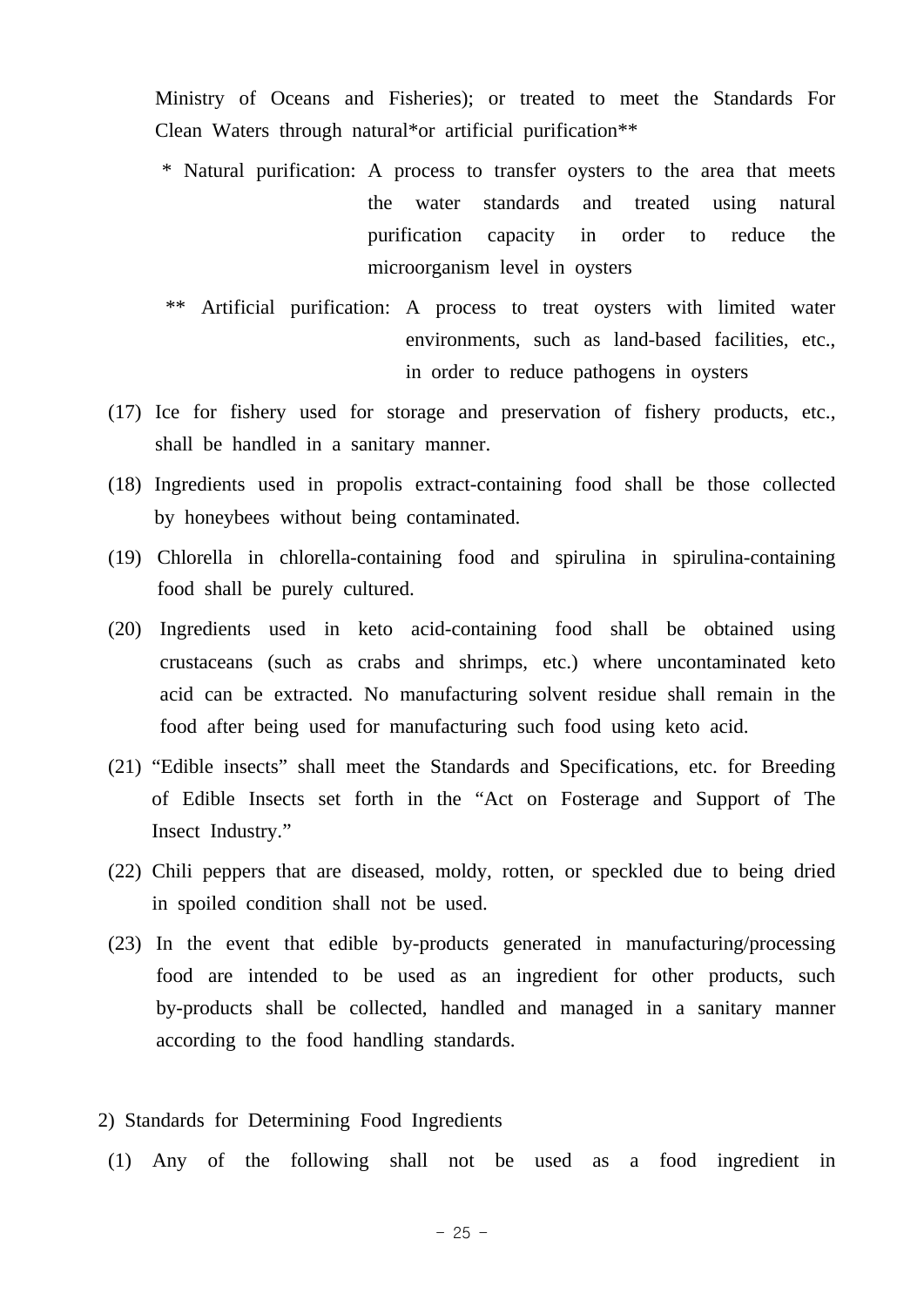manufacturing/processing or preparing food; provided, however, that those approved by the Minister of Food and Drug Safety and those approved in accordance with the "Standards for Approval of Temporary Standards and Specifications for Foods, etc." may be used as food ingredients.

- ① Those not collected, handled, processed, manufactured or managed for the purpose of human consumption
- ② Those for which safety and soundness have not been proven as a food ingredient
- ③ All others deemed unfit for human consumption by the Minister of Food and Drug Safety
- (2) For those not set forth in the above (1), the Minister of Food and Drug Safety shall determine whether they can be used as a food ingredient. However, upon discovering or being presented with a new fact related to the safety of the food ingredients, the Minister may re-examine and determine whether they can be used as a food ingredient.
- (3) Ingredients without toxicity or adverse effects and with history of safe use in food in Korea, other than those consumed for appetite suppression or medical effects, may be deemed usable as "Ingredients approved for use in food" or "Ingredients approved for limited use in food."
- (4) The following ingredients may be determined as "Ingredients approved for limited use in food," and their intended use may be limited to a certain food.
	- ① Those with history of limited use in certain foods only, such as spices, leached teas and alcoholic beverages, etc.
	- ② Those to be used only after completely removing materials that are toxic or cause adverse effects
	- ③ Those requiring residue limit of toxic or adverse effect-causing substances
- (5) Documents to submit for approval of food ingredients

 Those who submit documents for approval may refer to the following "Decision Tree for Using Food Ingredients." The submission documents shall include:

① Documents for basic characteristics of the ingredients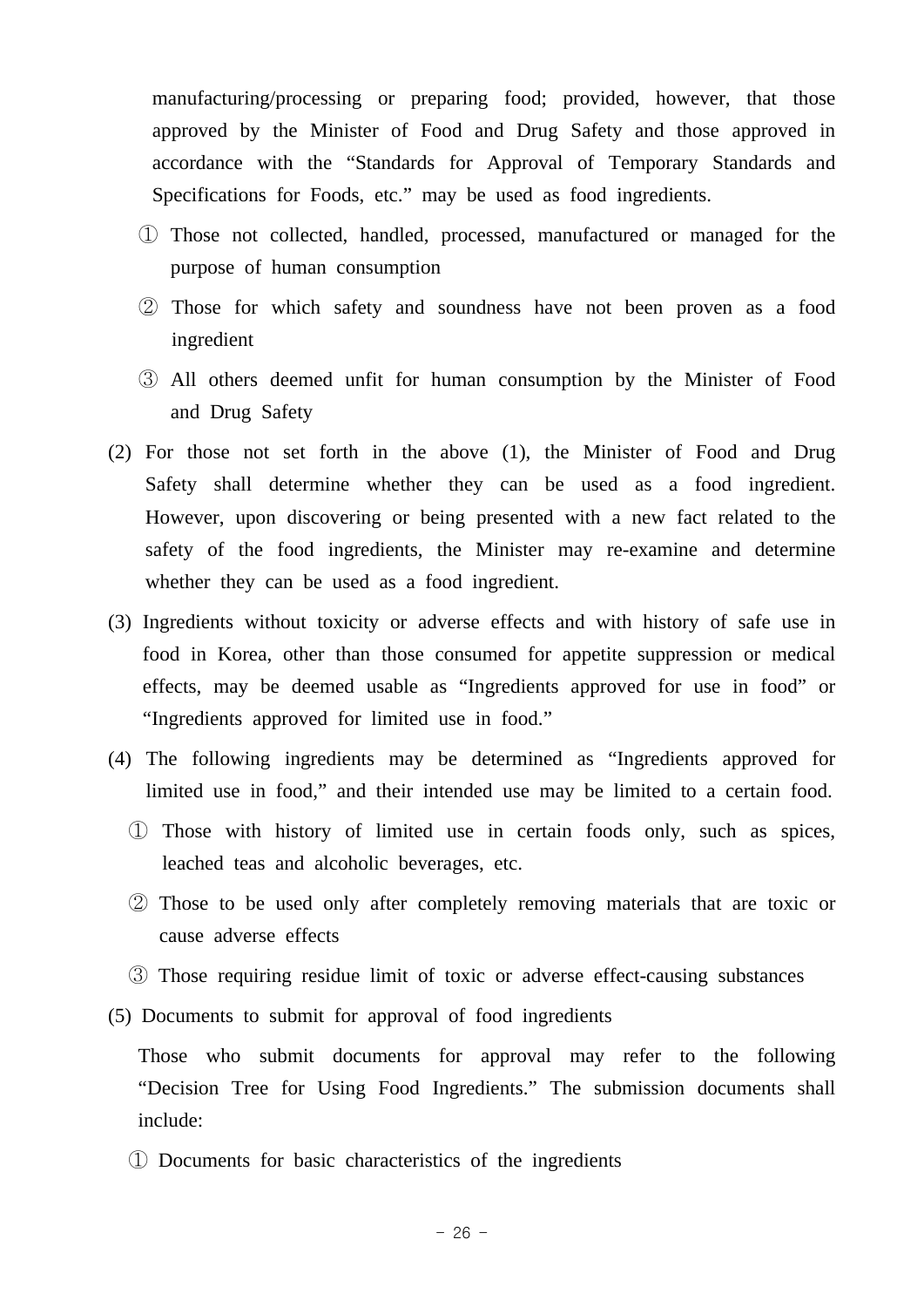- (a) Names or synonyms of the ingredients
- (b) Scientific name and part for use of the ingredients
- (c) Documents for characteristics of the ingredients, such as components and contents, photos and habitat, etc.
- (d) Intended use in food
- ② Evidence for history of safe use in food
	- (a) Documents supporting that the ingredients have been traditionally consumed as food in Korea
- ③ Documents to submit for toxic substances or side effects
	- (a) Documents for the names, molecular structures and characteristics, etc. of the toxic or adverse effect-causing substances
	- (b) Documents for toxic reaction or adverse effects of the causing substances
	- (c) Documents on methods of analysis for toxic substances, etc.
	- (d) Evidences demonstrating complete removal of toxic or adverse effect-causing substances, if applicable
	- (e) In cases where residue limits are set up for toxic or adverse effect-causing substances, documents relevant to regulations; reasons for setting up; and contents in the finished products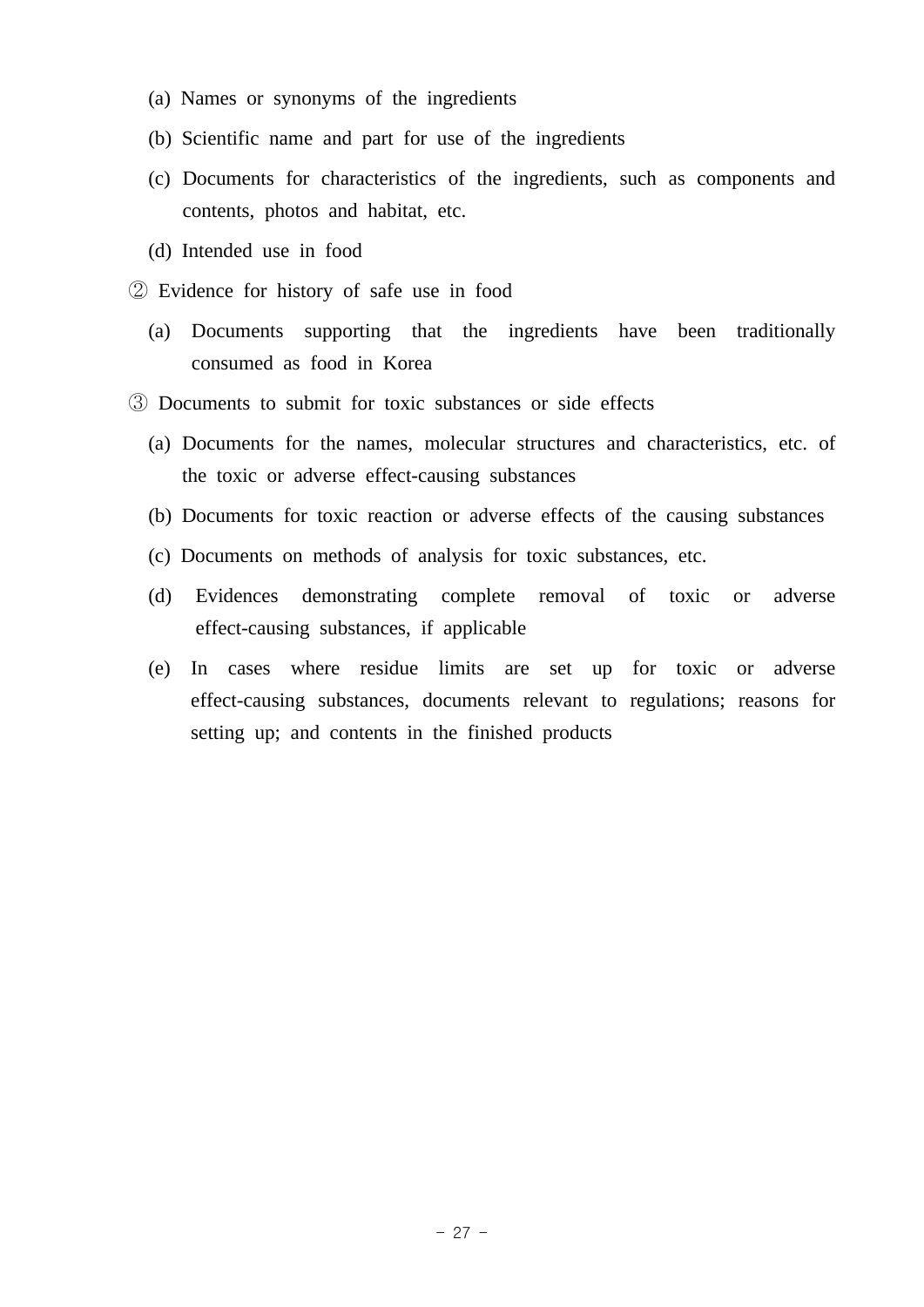### **< Decision Tree for Using Food Ingredients >**



- Approved food ingredient: Permitted for use as an "Ingredient approved for use in food" or an "Ingredient approved for limited use in food."
- $\bigcirc$  Non-approved food ingredient: Not permitted for use as a food ingredient; but application may be available under the "Standards for Approval of Temporary Standards and Specifications for Foods, etc." (Relavent to Article 5 of the Enforcement Rule of the Food Sanitation Act)
- (6) Ingredients approved for use in food
	- ① The list of the "Ingredients Approved for Use in Food" shall be as specified in "Annex 1."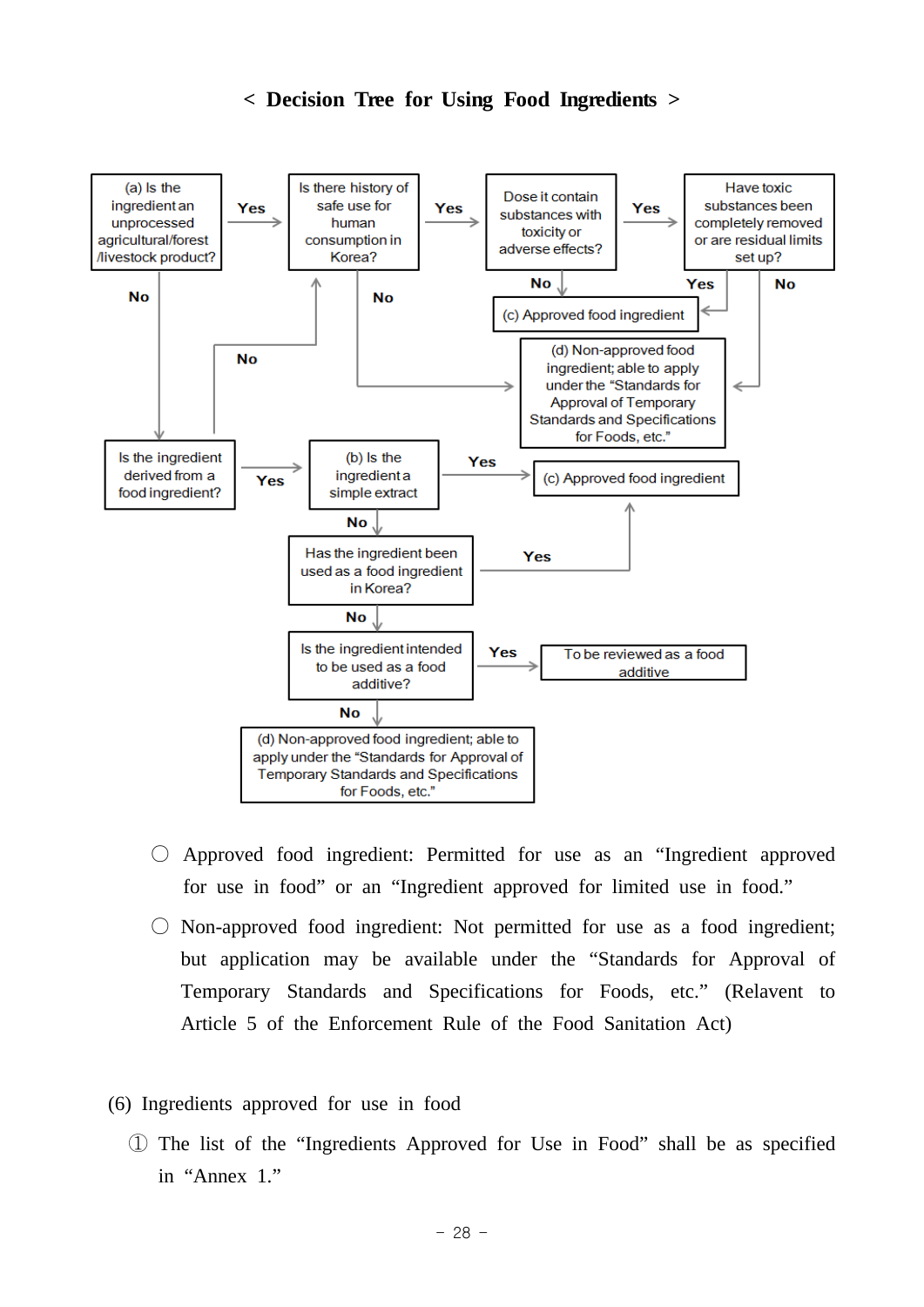- ② The ingredients listed in the "Chapter 1. General Provisions 4. Classification of Food Ingredients"
- (7) Ingredients approved for limited use in food
	- ① The list of the "Ingredients Approved for Limited Use in Food" shall be as specified in"Annex 2."
	- ② Those that are classified as "Ingredients Approved for Limited Use in Food" shall comply with the specified use conditions; those without separate use conditions shall be subject to the following use standards:
		- (a) The use of the animals/plants, etc., specified as "Ingredients Approved for Limited Use in Food" shall be limited to less than 50% of the total ingredients (excluding mixing water) when mixed proportionally, based on the pre-processing weight of the ingredient.
		- (b) When blended, the total ingredients included in the list of "Ingredients Approved for Limited Use in Food" shall be limited to less than 50% of the product (excluding mixing water), based on the pre-processing weight of such ingredients.
		- (c) However, if teas, beverages, alcoholic beverages and spice products contain one ingredient of plant origin included in the list of "Ingredients Approved for Limited Use in Food" when manufactured, such ingredient may be used as "Ingredients Approved for Use in Food."
- (8) Requirement for listing the temporarily approved food ingredients in Korean Food Code
	- ① The food ingredients approved pursuant to the "Standards for Approval of Temporary Standards and Specifications" may be additionally listed in "Annex 1. Ingredients Approved for Use in Food" or "Annex 2. Ingredients Approved for Limited Use in Food" upon meeting one of the following requirements:
		- (a) 3 years has passed since the date of approval of temporary Standards and Specifications;
		- (b) 3 or more persons have been approved for temporary Standards and Specifications; or
		- (c) Those who have received approval for temporary Standards and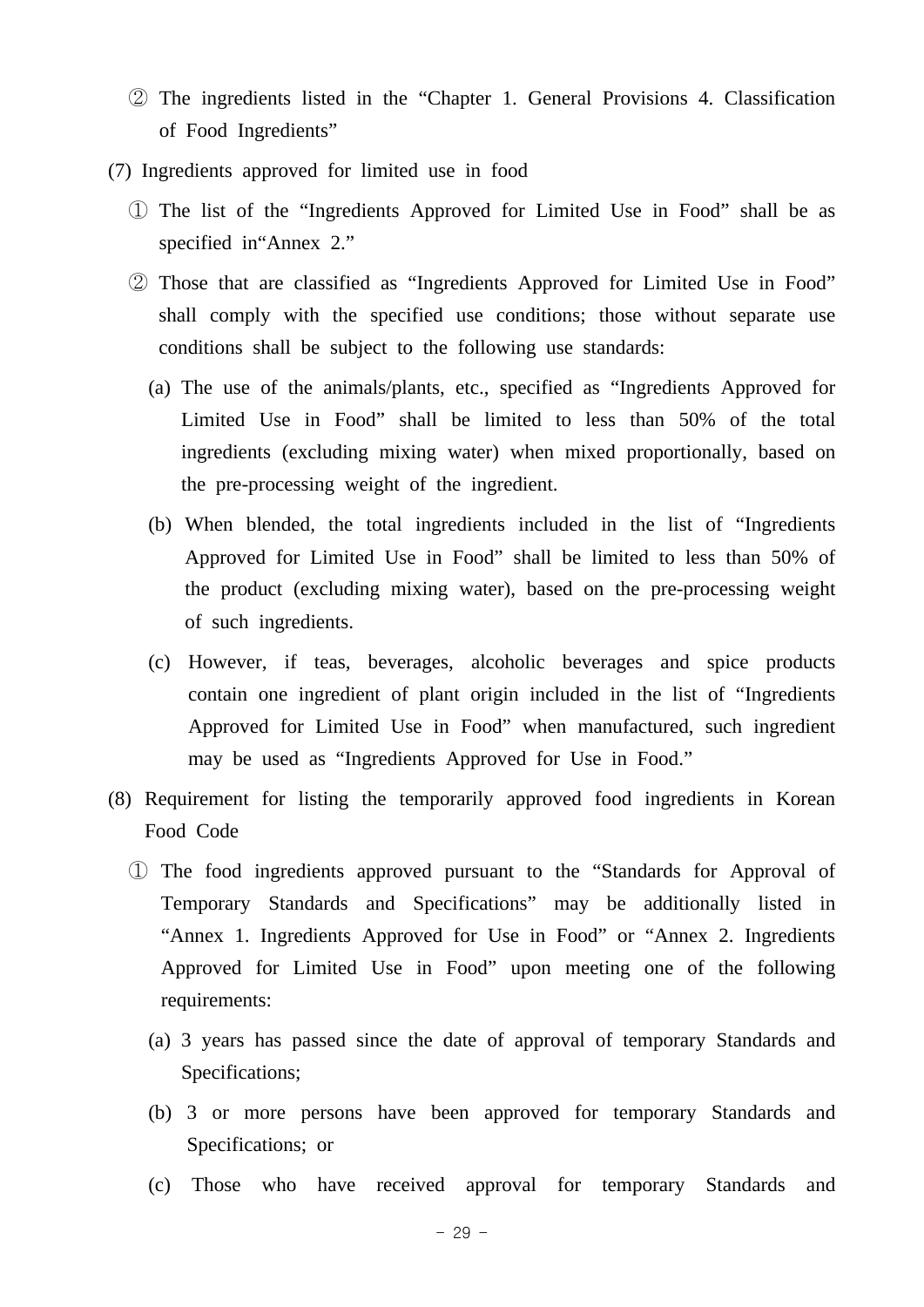Specifications request listing (provided, however, that if two persons have been approved, request shall be made by both parties.)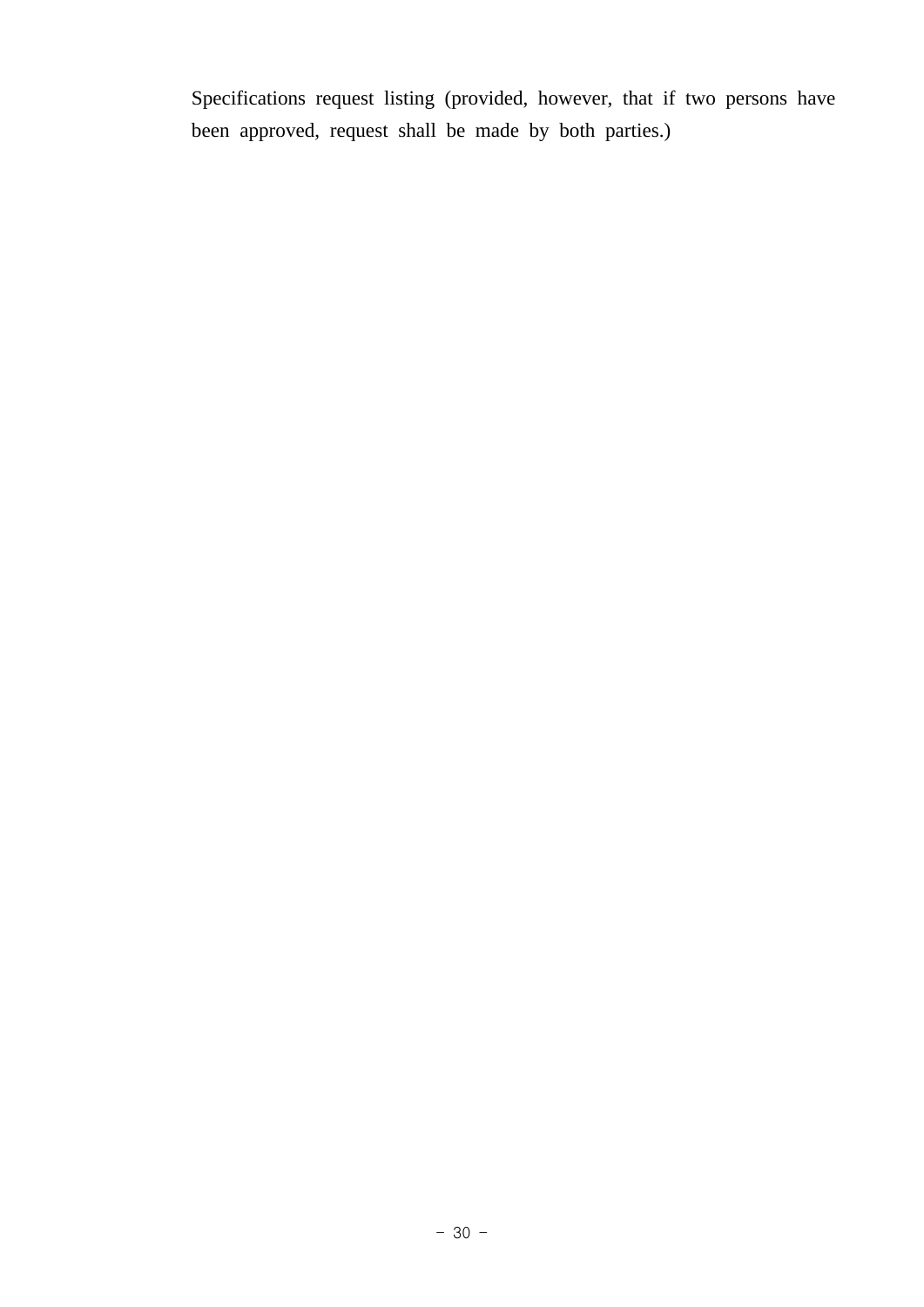### **2. Manufacturing/Processing Standards**

- 1) The ingredients, machines/instruments and subsidiary facilities used in manufacturing/processing foods shall be maintained and managed in a sanitary manner at all times.
- 2) Food processing water shall meet the Drinking Water Standards under the "Management of Drinking Water Act;" or shall be fresh water, concentrated water, deionized mineral water or mineral concentrated water that meets the Standards/Specifications under the "Development and Management of Deep Sea Water Act."
- 3) Food processing water may be treated before use, using water treatment chemicals specified in the "Drinking Water Management Act;" or using methods, such as coagulation process, filtration (activated carbon; sand; ceramic; barley stone; diatomite; microfilter; ultra filter; reverse osmosis membrane; and ion exchange resin), ozone pasteurization, UV pasteurization, electrolysis and chlorine disinfection, etc., according to the intended use of each product.
- 4) Foods with specific mixing ratio standards set forth in "Chapter 4. Standards and Specifications for Each Food Product" shall follow such standards; in the case of dehydrated or concentrated food to be reconstituted by adding water, the components and content ratio (%) shall be applied after being converted to those in the reconstituted condition; provided however, that mixing water to be added may be excluded depending on the characteristics of each product upon mixing of the ingredients, in the case of processed meat products and processed egg products.
- 5) In the case of an ingredient with 100% mixing ratio, the content of food additives shall be excluded; provided, however, that the applicable food containing food additives shall conform to the specifications for such product set forth in "Chapter 4. Standards and Specifications for Each Food Product."
- 6) In the course of manufacturing/processing and preparing foods, such foods shall be protected from adulteration and contamination by foreign matters or pathogenic microorganisms, etc.; and during a manufacturing process, those temporary stored before proceeding to another manufacturing process shall be handled and stored in a sanitary manner.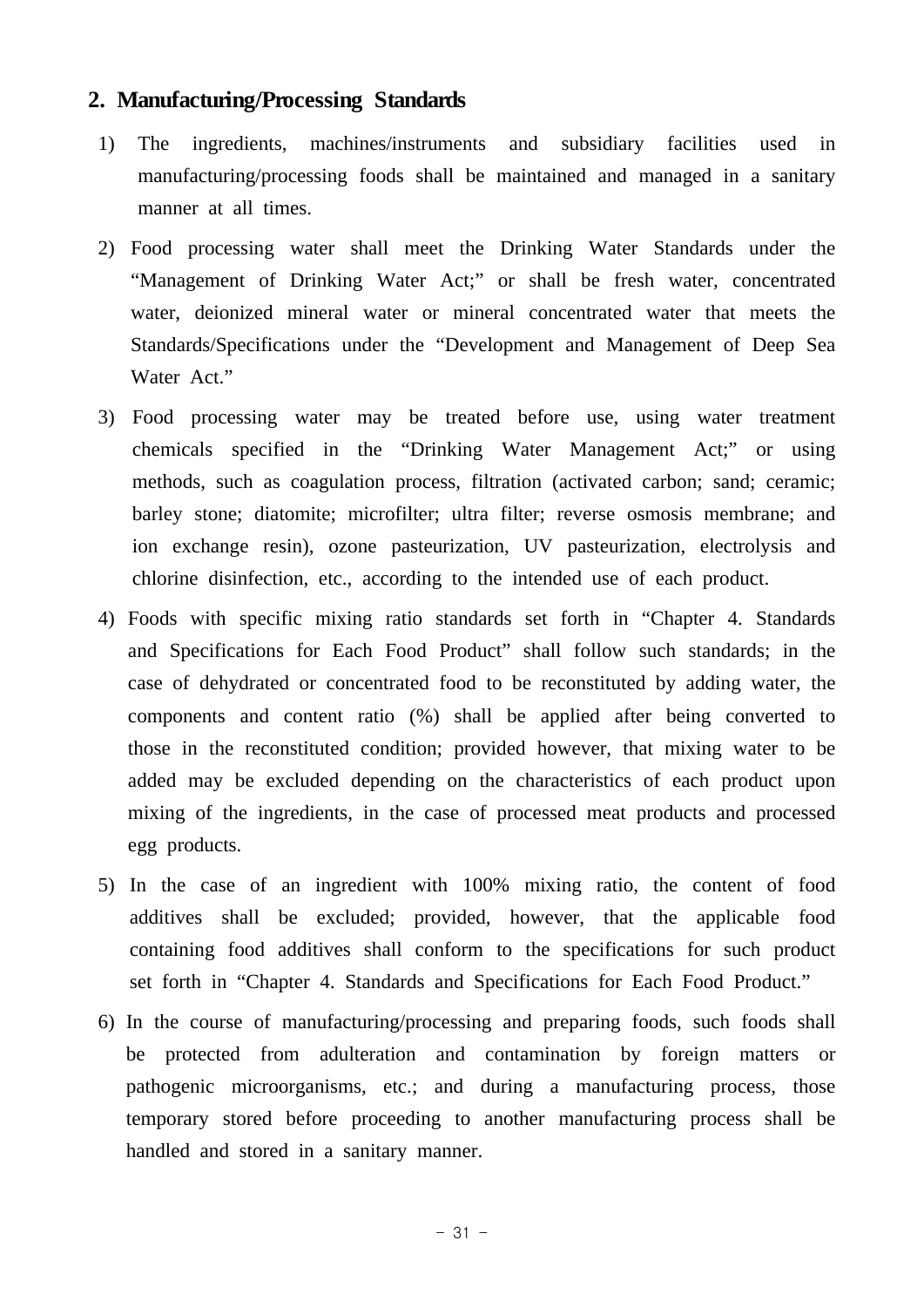- 7) Food may be extracted using only water, ethyl alcohol or the mixture of water and ethyl alcohol and carbon dioxide; provided, however, that where separate standards set forth in the Standard and Specifications for Food Additives, such respective use standard shall apply.
- 8) Frozen ingredients shall be thawed in a separate, clean defrosting area in a sanitary manner.
- 9) Veterinary drugs may not be used during food manufacturing, processing, preparing, preserving and distribution, etc.
- 10) Processed foods shall be packaged in a sanitary manner in order to prevent contamination by microorganisms, etc.
- 11) Foods shall not be manufactured in capsules or tablets. However, confectionery, candies, chewing gum, chocolates, edible salt, soy sauces and pastes, composite seasoning and processed saccharide products may be manufactured in tablets, and edible fats and oils in capsules; but in such cases, in a way that there is no concern of being misunderstood or confused with drugs.
- 12) During food treatment/processing, the processes, such as drying, concentration, heat treatment, cooling or freezing, etc., shall be implemented in a proper manner by considering safety and nutrition of the products.
- 13) Raw milk shall go through purification process for removal of foreign matters, and, if necessary, homogenization process for breaking up milk fat globules.
- 14) Unless otherwise specified, milk products shall be pasteurized or sterilized using the methods such as low temperature long time pasteurization (for 30 minutes at  $63~65^{\circ}$ ), high temperature short time pasteurization (for 15 to 20 seconds at  $72~75^{\circ}$ C), ultra high temperature sterilization (for 0.5 seconds to 5 seconds at  $130~150^{\circ}$ ), or other methods with equal or better effect. In addition, pasteurized products shall be cooled down to 10℃ or below immediately after pasteurization; whereas sterilized products shall be filled and packaged in a sterilized container or package, using aseptic filling process.
- 15) Pasteurized food products shall be heat-pasteurized for 30 minutes keeping their center temperature at  $63^{\circ}$  or above, or using alternative methods with equal or better effect; and packaged or handled in a sanitary manner to prevent contamination. In addition, sterilized food products shall be placed in an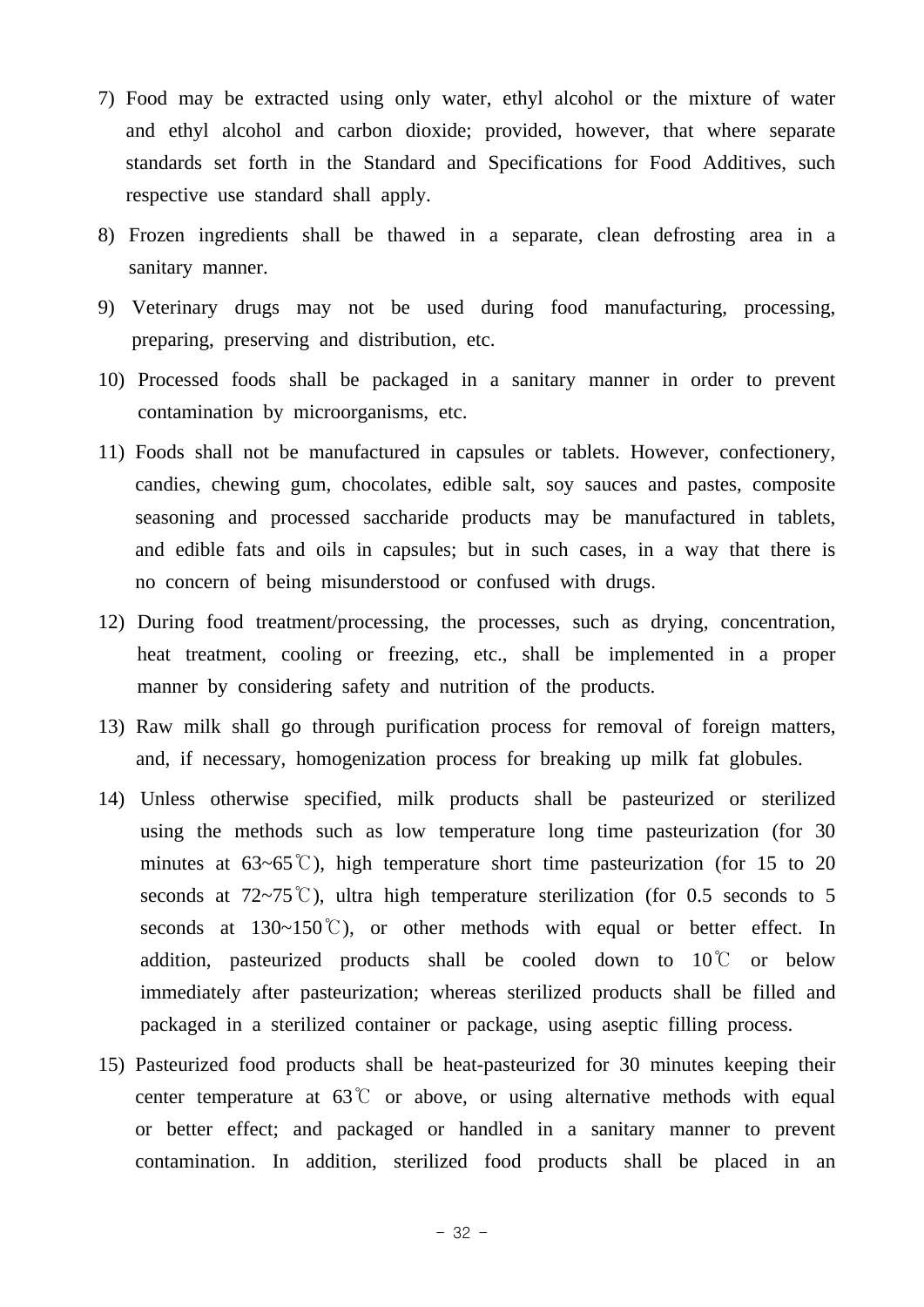airtight container/package, and sterilized for 4 minutes or longer, keeping their center temperature at 120℃ or above, or using alternative sterilization with equal or better effect. However, the food products specified in the "Standards and Specifications for Each Food Product" shall conform to the corresponding standards.

- 16) Unpasteurized products shall be managed in a manner conforming to the following standards or using a method with equal or better effect.
- (1) Pork used as raw meat shall be cooled down to and maintained at 5℃ or below within 24 hours after slaughtered.
- (2) For trimming of raw meat or thawing of a frozen raw meat ingredient, the temperature at the center of the meat shall not exceed  $10^{\circ}$ C.
- 17) The room temperature in the processing plants for processed meat products and packaged meat shall be maintained and managed at 15℃ or below. (except for heat treatment plants)
- 18) Except in special cases during the process of processed meat product and packaged meat processing, such ingredients shall be processed as quickly as possible.
- 19) Fish parts other than flesh shall be stored, keeping the center temperature at -18℃ or below after sufficiently removing inedible part.
- 20) Raw oysters shall be cleaned sufficiently with hygienic water promptly after harvested; and no food additives shall be used (except sodium hypochlorite).
- 21) Food apparatus and containers/packages shall conform to the "Standards and Specifications for Food Apparatus, Containers and Packages" pursuant to Article 9 of the "Food Sanitation Act."
- 22) Any material used for the purpose of maintaining freshness of the product by removing moisture, odor and oxygen inside the food package shall be packaged in a way that prevents it from transferring to the food, using materials conforming to the Standards and Specifications for Food Apparatus, Containers and Packages.
- 23) Food containers/packages shall be manufactured only by registered vendors for container/package manufacturing, except those who manufacture containers/packages in order to package their own products.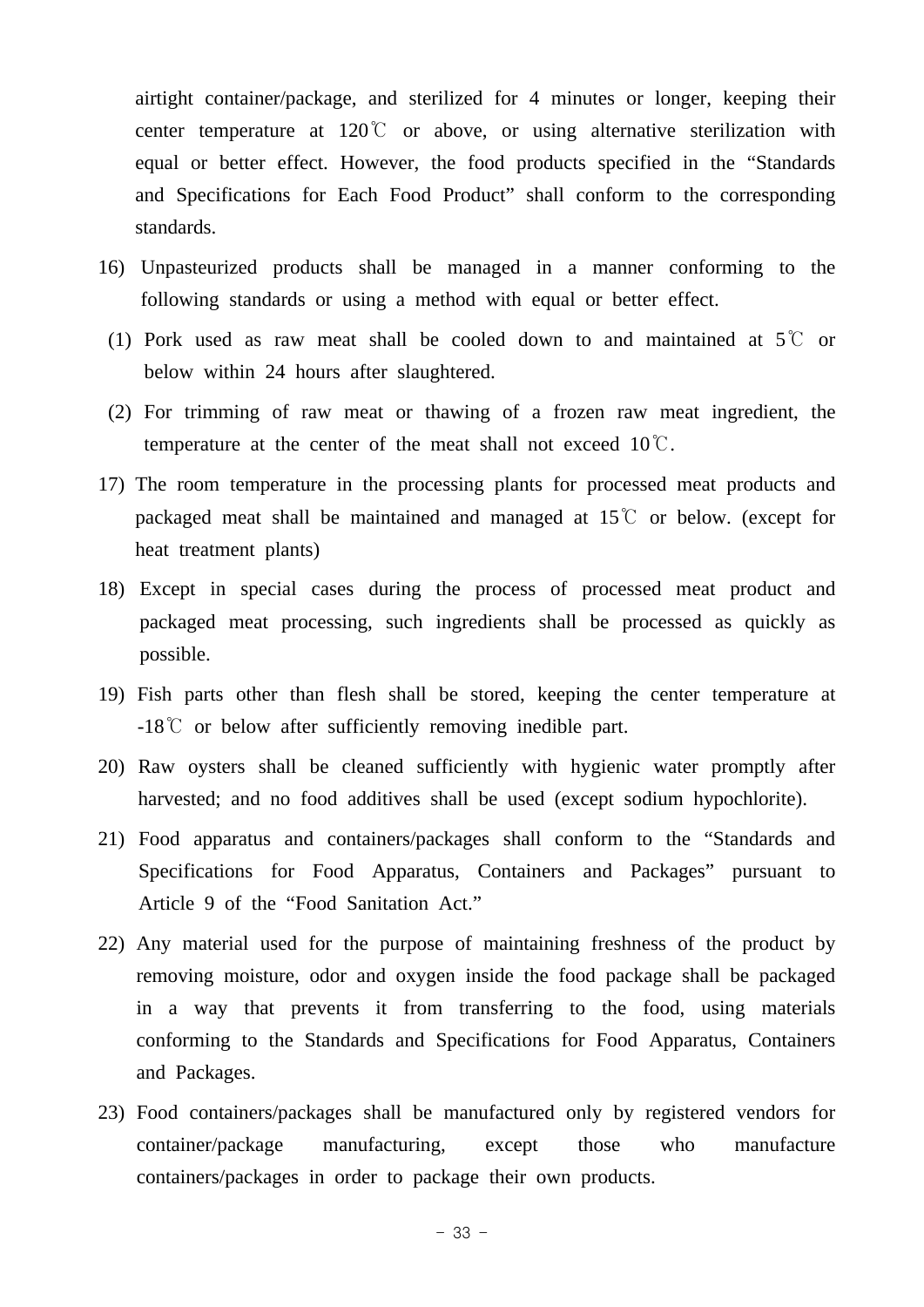# **3. Standards and Specifications for General Foods**

1) Properties and Conditions

 A product shall have its own unique shape, color and gloss without unusual taste or odor.

- 2) Foreign Matters
	- (1) Food shall not contain: ① an unusual degree of foreign matters that cannot be removed any more ② contaminated and unsanitary foreign matters; and ③ hard or sharp foreign matters that may harm the human body. However, residues that have not been completely removed in the course of normal manufacturing/processing in practice, such as skin of plant ingredients or other plants; earthy materials; or hairs and bones of meat ingredients, etc., shall be excluded to the extent that their amount is small and the risk is low.
	- (2) As metallic foreign matters, the amount of detected iron powder shall be less than 10.0 mg/kg in the food when tested according to "Chapter 7. 1.2.1 E. Metallic Foreign Matters (iron powder)." Also, metallic foreign matters of 2 mm or longer shall not be detected.
- 3) Food Additives
- (1) The use of food additives in foods shall be subject to the Standards and Specifications for Food Additives.
- (2) In the case of using food additives that may not be used in certain foods but that are derived from the ingredients where such food additives may be permitted, such food additives may be exempted from the limitation of the standards for food additives to the extent carried over from the ingredient.
- 4) Hygiene Indicator Bacteria and Foodborne Pathogens
- (1) Hygiene Indicator Bacteria

A. Food in general

| <b>Specifications</b> | Product |
|-----------------------|---------|

| Specifications<br>Items | Product Properties                                        | n                     | $\mathbf{C}$ | m              | M     |        |
|-------------------------|-----------------------------------------------------------|-----------------------|--------------|----------------|-------|--------|
| Bacterial count         | Processed foods<br>intended for infants<br>under 6 months | Liquid<br>product     |              |                | 10    | 100    |
|                         |                                                           | Non-liquid<br>product |              | $\overline{c}$ | 1,000 | 10,000 |
| Coliforms               | Processed foods intended for infants<br>under 6 months    |                       |              | 0              |       |        |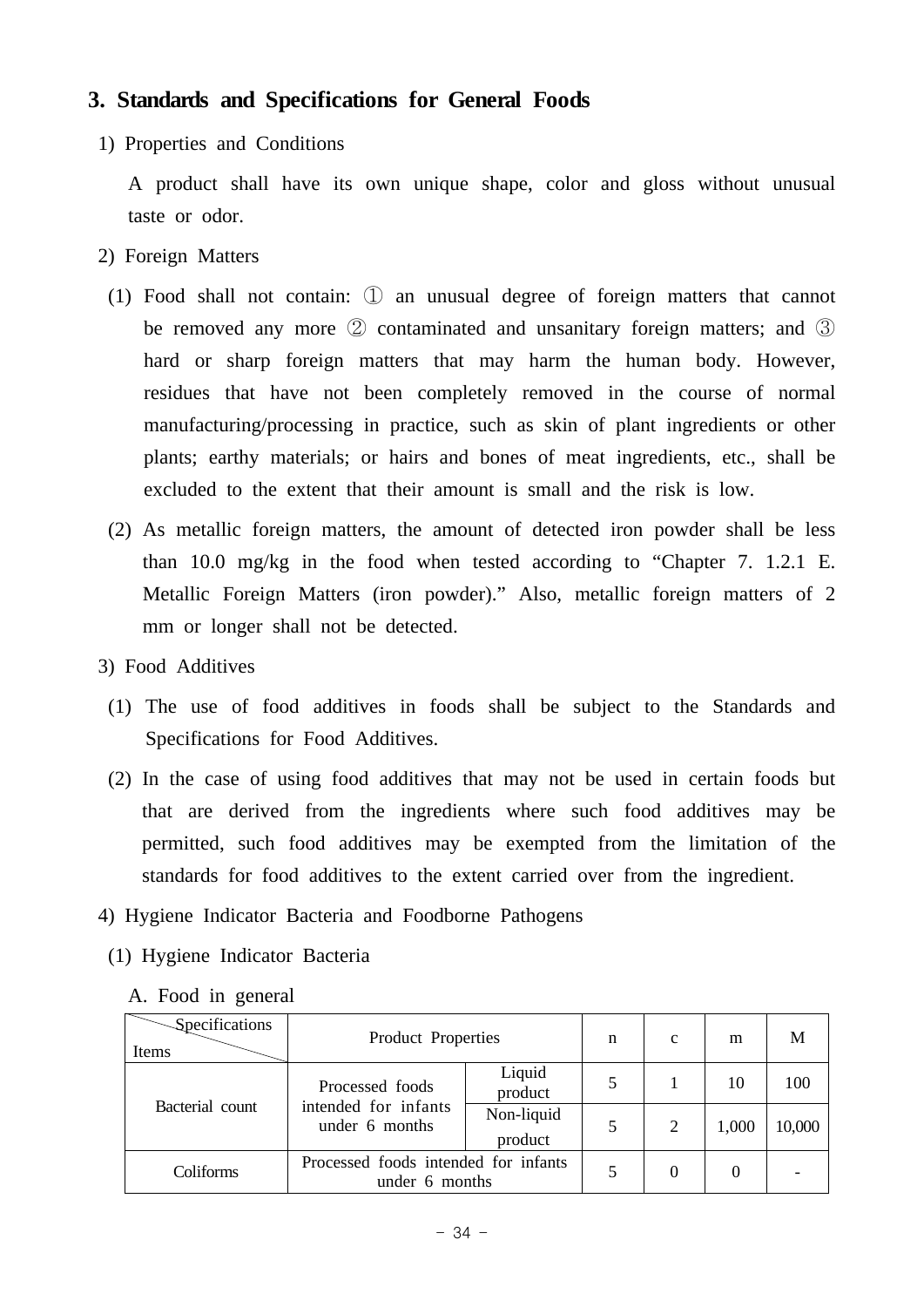- B. Microbiological standards for beverages from vending machines (excluding sealed products)
	- A) Bacterial count:  $n=5$ ,  $c=2$ ,  $m=1,000$ ,  $M=10,000$  (excluding those containing milk products, lactic acid bacteria, fermented products and non-heated fruit/vegetable beverages).
- B) *Escherichia coli*: n=5, c=2, m=0, M=10
- C. Fishery products
	- A) Bacterial count: Animal-derived frozen fishery products that are sanitized and packaged in a container/package for distribution and sale intended for direct consumption by final consumers:  $n=5$ ,  $c=2$ ,  $m=100,000$ ,  $M=500,000$
	- B) *Escherichia coli*
		- ① Animal-derived frozen fishery products that are sanitized and packaged in a container/package for distribution and sale intended for direct consumption by final consumers :  $n=5$ ,  $c=2$ ,  $m=0$ ,  $M=10$
		- $(2)$  Frozen edible fish heads or frozen edible fish viscera: n=5, c=2, m=0,  $M=10$
		- ③ Raw oysters: n=5, c=1, m=230, M=700 MPN/100g
- (2) Foodborne Pathogens
	- A. In the case of meat (excluding ingredients for manufacturing and processing) and processed foods that have been pasteurized or sterilized, or that are intended for direct consumption without further processing or heating, depending on characteristics, foodborne pathogens, such as *Salmonella* spp., *Vibrio parahaemolyticus*, *Listeria monocytogenes*, Enterohemorrhagic *Escherichia coli*, *Campylobacter jejuni/coli*, *Yersinia enterocolitica*, etc., shall be limited to  $n=5$ ,  $c=0$ ,  $m=0/25g$ . In addition, for meat and meat products, *Tubercule bacillus*, *Bacillus anthracis* and *Brucella* spp. shall be negative.

 However, the foods for which the specifications for foodborne pathogens are specified in "Chapter 4. Standards and Specifications for Each Food Product" shall be subject to the specifications for such foods. For other processed foods, *Bacillus cereus*, *Clostridium perfringens*, and S*taphylococcus aureus* shall have specifications as follows:

- A) *Bacillus cereus*
	- ① Soy sauces and pastes (except *meju* (fermented soybean lump)), sauce,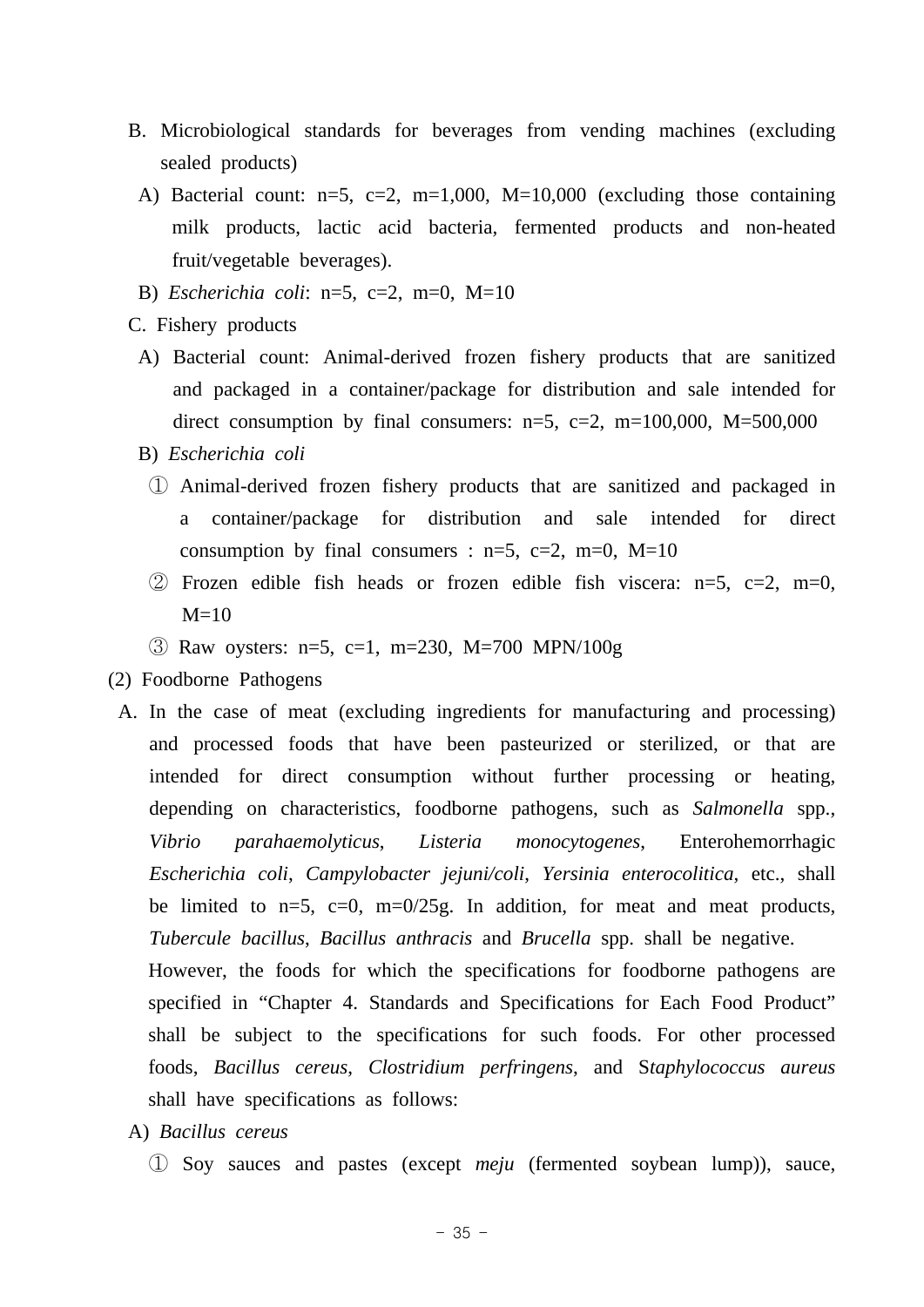composite seasoning, *kimchi* products, salted and fermented seafood products, pickled food products, boiled foods: Not more than 10,000 per gram (sterilized products shall be negative).

- ② Meat (except ingredients for manufacturing and processing) and processed foods that have been pasteurized or that are intended for direct consumption without further processing or heating, other than those specified in ①: Not more than 1,000 per gram (sterilized products shall be negative).
- B) *Clostridium perfringens*
	- ① Soy sauces and pastes (except *meju* (fermented soybean lump)), hot pepper powder or shredded hot pepper, *kimchi* products, salted and fermented seafood products, pickled food products, boiled foods, composite seasoning, spice products, vinegars, curry powder and curry (except liquid products): Not more than 100 per gram (sterilized products shall be negative).
	- $\odot$  Hams, sausages, meat extract products: n=5, c=1, m=10, M=100
	- ③ Raw hams, fermented sausages, natural cheese, processed cheese: n=5,  $c=2$ , m=10, M=100
	- ④ Meat (excluding ingredients for manufacturing and processing) and processed foods that have been pasteurized or sterilized, or that are intended for direct consumption without further processing or heating, other than those specified in  $(1)$ ,  $(2)$ ,  $(3)$ : n=5, c=0, m=0/25g
- C) *Staphylococcus aureus*
	- $\Omega$  Hams, sausages, meat extract products: n=5, c=1, m=10, M=100
	- ② Raw hams, fermented sausages, natural cheese, processed cheese: n=5,  $c=2$ , m=10, M=100
	- ③ Meat (excluding ingredients for manufacturing and processing) and processed foods that have been pasteurized or sterilized, or that are intended for direct consumption without further processing or heating, other than those specified in  $\mathbb{D}$ ,  $\mathbb{D}$ : n=5, c=0, m=0/25g
- B. In fishery products that are sanitized and packaged in a container/package for distribution and sale intended for direct consumption by end-consumers, *Salmonella* spp. and *Listeria monocytogenes* shall be limited to n=5, c=0, m=0/25g; and *Vibrio parahaemolyticus* and *Staphylococcus aureus* shall not be more than 100 per gram.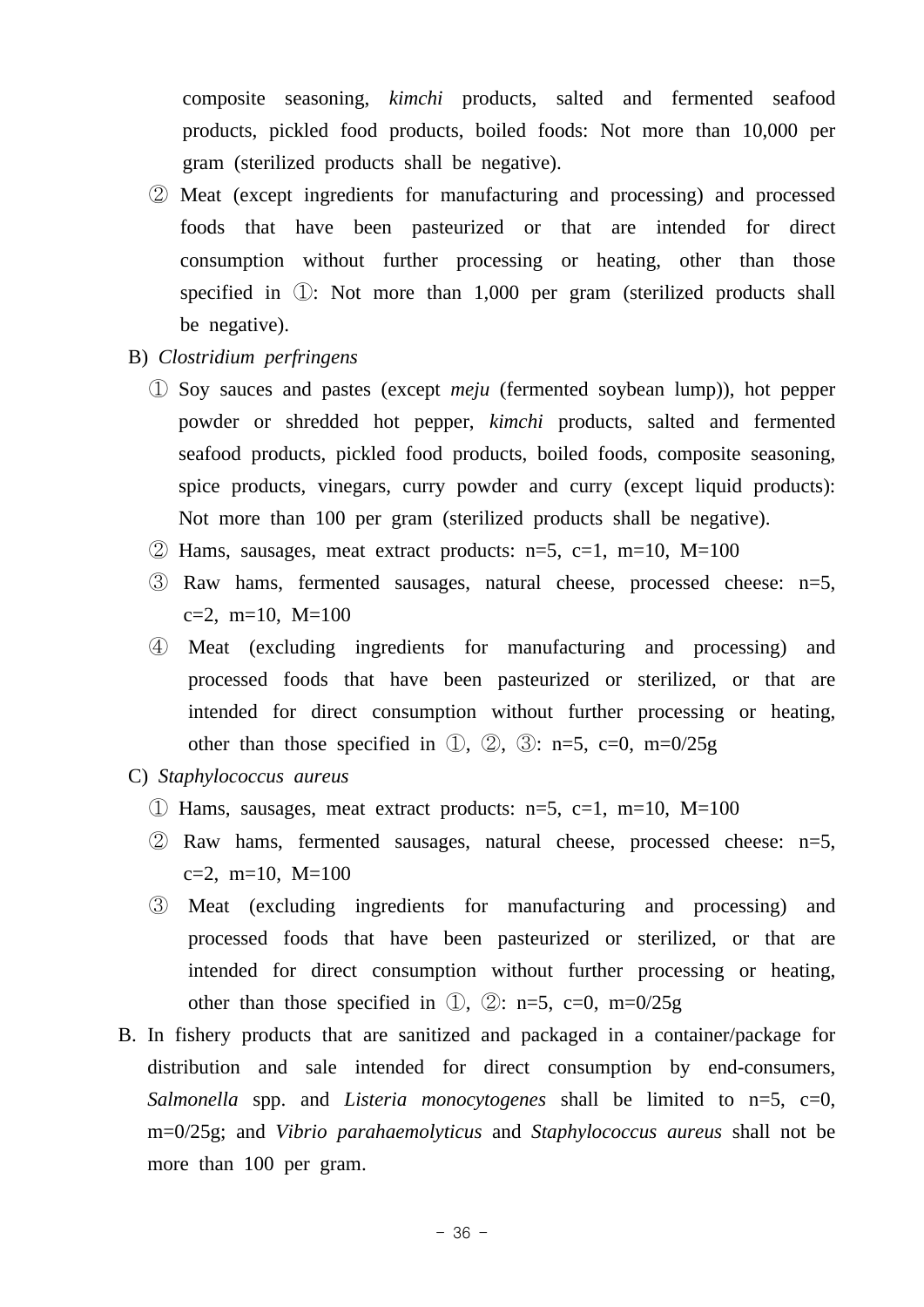- C. In any shell eggs that are intended for direct consumption without further processing or heating, no *Salmonella* Enteritidis shall be detected.
- D. In meat (only applicable to ground meat) and packaged meat that are refrigerated or frozen in a package after being cut (including mincing or grinding) for sale, without adding additives, such as chemical synthetics, etc., or other foods (100% meat content; but only applicable to ground meat), Enterohemorrhagic *Escherichia coli* shall be limited to n=5, c=0, m=0/25g.
- E. Foods manufactured/sold for consumption by infants under 6 months
- A) *Cronobacter* spp.: n=5, c=0, m=0
- F. Norovirus standards for food service business, etc.

 Water used in washing food ingredients and dishes, etc; preparing and manufacturing/processing foods; and for drinking at food service business, meal service facilities, food manufacturing/processing facilities, etc.: Non-detected (provided, however, that drinking water provided at food service business and meal service facilities, etc., shall be subject to the Drinking Water Quality Standards set forth in the Management of Drinking Water Act)

- 5) Contaminants
- (1) Heavy Metal Limits
	- ① Agricultural products

| <b>Commodity</b>                           |                                 | Lead $(mg/kg)$                                                                           | Cadmium (mg/kg)                                                  | Inorganic arsenic<br>(mg/kg)                                   |
|--------------------------------------------|---------------------------------|------------------------------------------------------------------------------------------|------------------------------------------------------------------|----------------------------------------------------------------|
| Grains (excluding)<br>husked rice)         |                                 | Not more than 0.2                                                                        | Not more than 0.1<br>(not more than $0.2$ for<br>wheat and rice) | Not more than 0.2<br>(only applicable to<br>rice) <sup>®</sup> |
|                                            | Tuberous and corm<br>vegetables | Not more than 0.1                                                                        | Not more than 0.1                                                |                                                                |
|                                            | Legume vegetables and<br>pulses | Not more than 0.2                                                                        | Not more than 0.1<br>(not more than $0.2$ for<br>soybeans)       |                                                                |
|                                            | Peanut or<br>nuts               | Not more than 0.1                                                                        | 0.3                                                              |                                                                |
| Nuts and<br>Seeds<br><b>Oilseeds</b>       |                                 | Not more than 0.3<br>(only applicable to<br>sesame)                                      | 0.2<br>(only applicable to<br>sesame)                            |                                                                |
| Fruits                                     |                                 | Not more than 0.1<br>(not more than $0.2$ for<br>apples, mandarin orange<br>and berries) | Not more than 0.05                                               |                                                                |
| Leafy vegetables<br>(including flowerhead) |                                 | Not more than 0.3                                                                        | Not more than 0.2                                                |                                                                |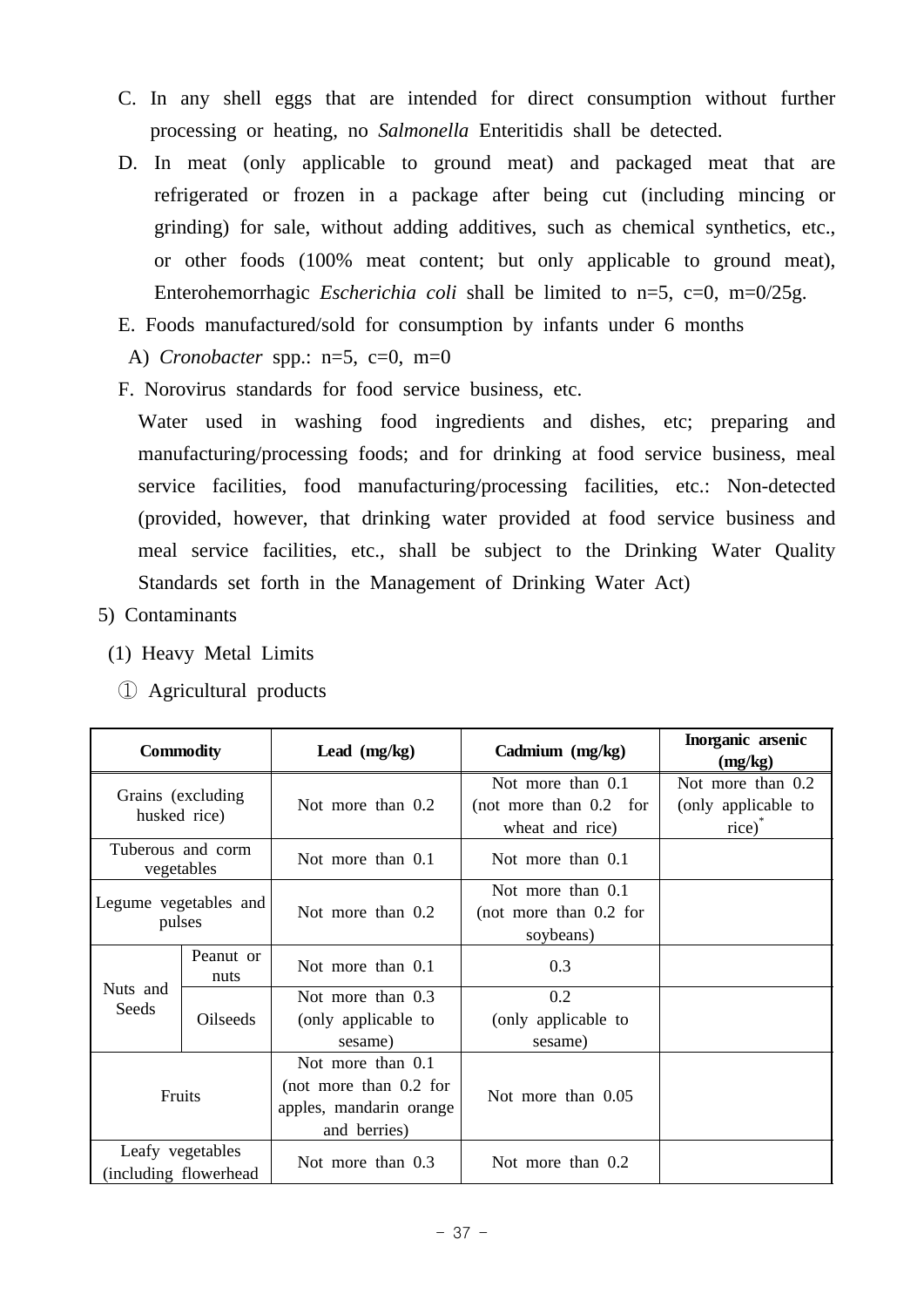| brassicas)                                                                                                                                                                |                                                                                                                           |                                                                                                                                                                                         |  |  |
|---------------------------------------------------------------------------------------------------------------------------------------------------------------------------|---------------------------------------------------------------------------------------------------------------------------|-----------------------------------------------------------------------------------------------------------------------------------------------------------------------------------------|--|--|
| Leaf and stem<br>vegetables                                                                                                                                               | Not more than 0.1                                                                                                         | Not more than 0.05                                                                                                                                                                      |  |  |
| Root and tuber<br>vegetables                                                                                                                                              | Not more than 0.1 (not<br>more than 2.0 for<br>ginseng, wood-cultivated<br>ginseng, balloon-flower,<br>bonnet bellflower) | Not moer than 0.1<br>(Not more than 0.05 for<br>onions; not more than 0.2<br>for ginseng, wood-cultivated<br>ginseng, balloon-flower,<br>bonnet bellflower)                             |  |  |
| Fruiting vegetables                                                                                                                                                       | Not more than 0.1<br>(not more than $0.2$ for<br>hot peppers or pumpkin)                                                  | Not more than 0.05<br>(not more than $0.1$ for<br>hot peppers or pumpkin)                                                                                                               |  |  |
| Not more than 0.3<br>(only applicable to<br>cultivated mushrooms,<br>oyster mushrooms, king<br>Mushrooms<br>oyster mushrooms, oak<br>mushrooms, pine<br>mushrooms, winter |                                                                                                                           | Not more than 0.3 (only<br>applicable to cultivated<br>mushrooms, oyster<br>mushrooms, king oyster<br>mushrooms, oak<br>mushrooms, pine<br>mushrooms, winter<br>mushrooms and tree ear) |  |  |
| * A commodity shall be tested for inorganic arsenic to apply the limit only in the case the total                                                                         |                                                                                                                           |                                                                                                                                                                                         |  |  |
| arsenic detected therein exceeds 0.2 mg/kg                                                                                                                                |                                                                                                                           |                                                                                                                                                                                         |  |  |
| mushrooms and tree ear)                                                                                                                                                   |                                                                                                                           |                                                                                                                                                                                         |  |  |

### ② Livestock products

| <b>Commodity</b>         | Lead $(mg/kg)$      | Cadmium (mg/kg)     |
|--------------------------|---------------------|---------------------|
| Poultry meat             | Not more than 0.1   |                     |
| Porcine liver            | Not more than $0.5$ | Not more than $0.5$ |
| Pork**                   | Not more than $0.1$ | Not more than 0.05  |
| Porcine kidmey           | Not more than 0.5   | Not more than $1.0$ |
| Bovine liver             | Not more than $0.5$ | Not more than $0.5$ |
| Beef**                   | Not more than 0.1   | Not more than 0.05  |
| Bovine kidney            | Not more than $0.5$ | Not more than $1.0$ |
| Raw milk and other milks | Not more than 0.02  |                     |

- \*Poultry meat: It refers to the muscle tissues of poultry carcasses including attached fat and skin from poultry, such as chickens, ducks, pheasants, geese, turkeys and quails, etc.
	- \*\*Beef and pork: They refer to the muscle tissues of carcasses (or their cut pieces) including attached adipose tissues, such as fat in muscles and subcutaneous fat.
		- ③ Fishery products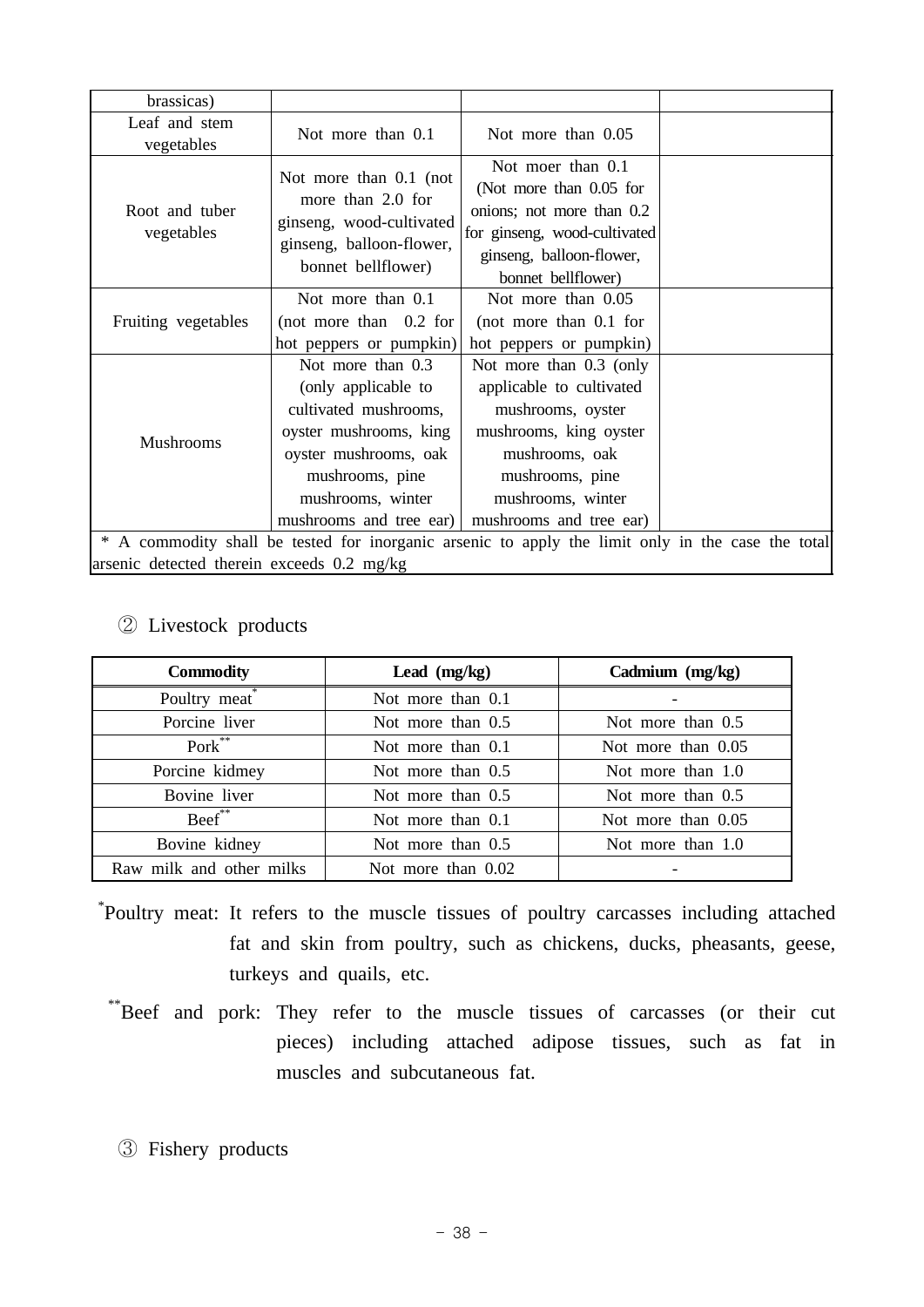| <b>Commodity</b>            | Lead $(mg/kg)$                                                                                                                | Cadmium (mg/kg)                                                                                                                   | Mercury (mg/kg)                                                                | Methylmercury<br>(mg/kg)                                                         |
|-----------------------------|-------------------------------------------------------------------------------------------------------------------------------|-----------------------------------------------------------------------------------------------------------------------------------|--------------------------------------------------------------------------------|----------------------------------------------------------------------------------|
| Fishes                      | Not more than 0.5                                                                                                             | Not more than 0.1<br>(applicable to<br>freshwater and pelagic<br>fishes)<br>Not more than 0.2<br>(applicable to marine<br>fishes) | Not more than 0.5<br>(dee-sea fishes,<br>tunas and billfishes<br>are excluded) | Not more than 1.0<br>(applicable to<br>deep-sea fishes,<br>tunas and billfishes) |
| Mollusks                    | Not more than 2.0<br>(however, not<br>more than 2.0 for<br>long arm octopus<br>with viscera)                                  | Not more than 2.0<br>(however, not more<br>than 3.0 for long arm<br>octopus with viscera)                                         | Not more than 0.5                                                              |                                                                                  |
| Crustaceans                 | Not more than 1.0<br>[however, not<br>more than 2.0 for<br>swimming crabs<br>with viscera (crab<br>species in<br>Portunidae)] | Not more than 1.0<br>[however, not more<br>than 5.0 for<br>swimming crabs with<br>viscera (crab species<br>in Portunidae)]        |                                                                                |                                                                                  |
| Algae                       |                                                                                                                               | Not more than 0.3<br>[applicable to laver<br>(including seasoned<br>laver; fresh weight<br>basis)]                                |                                                                                |                                                                                  |
| Frozen edible<br>fish heads | Not more than 0.5                                                                                                             |                                                                                                                                   | Not more than 0.5<br>(dee-sea fishes,<br>tunas and billfishes<br>are excluded) | Not more than 1.0<br>(applicable to<br>deep-sea fishes,<br>tunas and billfishes) |
| fish viscera                | Not more than 0.5<br>Frozen edible ((however, not more<br>than 2.0 for<br>cephalopods)                                        | Not more than 3.0<br>(however, not more<br>than 1.0 for fish roe;<br>not more than 2.0 for<br>cephalopods)                        | Not more than 0.5<br>(dee-sea fishes,<br>tunas and billfishes<br>are excluded) | Not more than 1.0<br>(applicable to<br>deep-sea fishes,<br>tunas and billfishes) |

④ Processed Foods

| <b>Commodity</b>                                                 | Lead $(mg/kg)$                   | Arsenic (mg/kg)   |
|------------------------------------------------------------------|----------------------------------|-------------------|
| Edible fats $\&$ oils (excluding edible<br>beef tallow and lard) | Not more than 0.1                | Not more than 0.1 |
| Infant formulas, follow-up formulas,                             | Not more than 0.01               |                   |
| cereal formulas for infants/young                                | [In the case of powder products, |                   |
| other foods<br>children,<br>for                                  | the standard shall be applied by |                   |
| infants/young children,<br>special                               | considering those intended for   |                   |
| formulas for infants/young children,                             | consumption after dilution       |                   |
| infant milk formulas and follow-up                               | (manufacturer's recommended      |                   |
| milk formulas                                                    | intake method)                   |                   |

⑤ Edible insects (on a dry weight basis)

① Mealworm (*Tenebrio molitor* L.) larvae : Not more than 0.1 mg/kg for lead;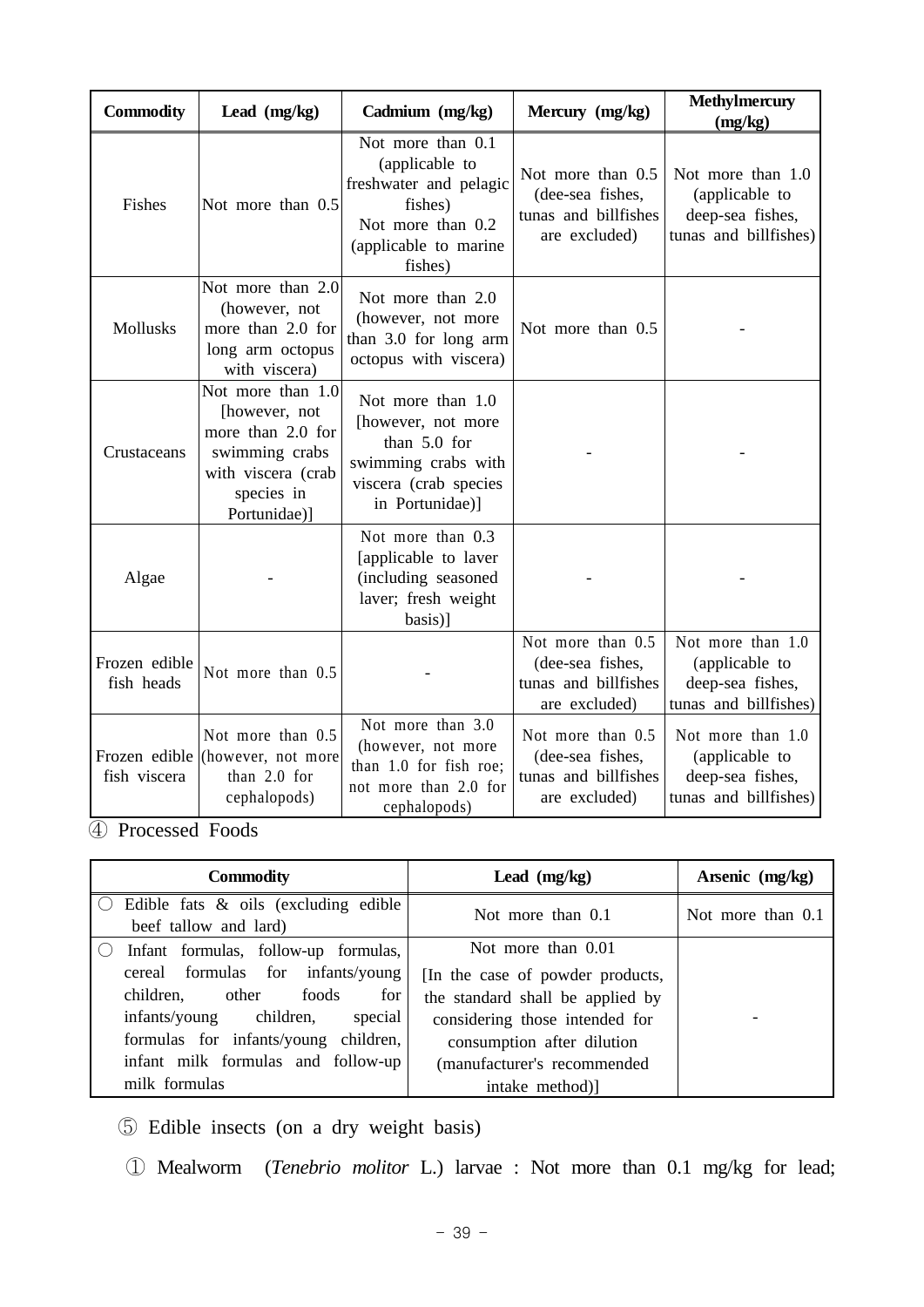not more than 0.05 mg/kg for cadmium; not more than 0.1 mg/kg for arsenic

 ② Two-spotted cricket (*Gryllus bimaculatus*): Not more than 0.3 mg/kg for lead; not more than 0.3 mg/kg for cadmium

③ *Allomyrina dichotoma* larvae: Not more than 0.3 mg/kg for lead;

not more than 0.3 mg/kg for cadmium

④ *Protaetia brevitarsis* larvae: Not more than 0.3 mg/kg for lead;

not more than 0.05 mg/kg for cadmium;

not more than 0.1 mg/kg for arsenic

- ⑥ In dried agricultural/forest/livestock/fishery products, etc., where water content changes due to drying process, the heavy metal limits shall be applied by considering such water content.
- (2) Mycotoxin Limits
	- $\circled{1}$  Total aflatoxin (Sum of B<sub>1</sub>, B<sub>2</sub>, G<sub>1</sub> and G<sub>2</sub>)

| <b>Commodity</b>                                                                           | Limit $(\mu g/kg)$             |
|--------------------------------------------------------------------------------------------|--------------------------------|
| Grains, pulses, peanuts, nuts and simply treated products                                  |                                |
| thereof (such as by grinding and cutting, etc.)                                            |                                |
| Processed grain products and processed pulse products                                      |                                |
| (general processed foods outside the<br>the<br>of<br>scope                                 |                                |
| Specifications)                                                                            | Not more than $15.0$           |
| Soy sauces and pastes; hot pepper powder; and curry (however, shall be not more than 10.0) |                                |
| powder                                                                                     | for $B_1$ )                    |
| Nutmeg, turmeric, dried hot pepper, dried paprika and                                      |                                |
| natural spices containing the foregoing                                                    |                                |
| Wheat flour                                                                                |                                |
| Dried fruits                                                                               |                                |
| Infant formulas, follow-up formulas, cereal formulas for                                   |                                |
| infants/young children and other foods for infants/young<br>children                       | $(B1$ , not more than $0.10$ ) |

### $\textcircled{2}$  Aflatoxin M<sub>1</sub>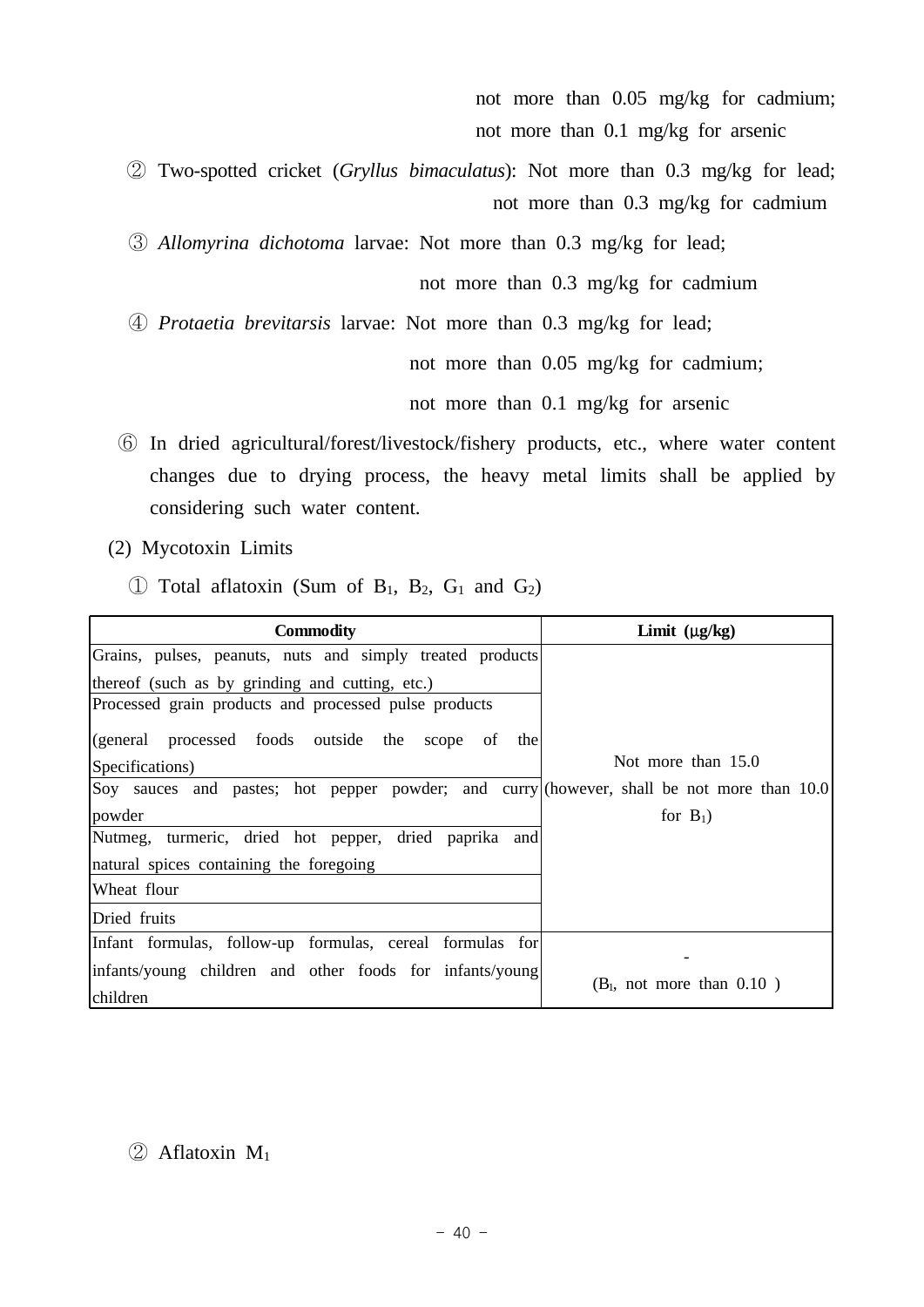| <b>Commodity</b>                                                                                                                                                                                                                                   | Limit $(\mu g/kg)$          |
|----------------------------------------------------------------------------------------------------------------------------------------------------------------------------------------------------------------------------------------------------|-----------------------------|
| Raw<br>milk and<br>before<br>milks<br>immediately<br>manufacture/processing                                                                                                                                                                        | Not more than $0.50$        |
| Milk formulas (infant milk formulas, follow-up milk<br>formulas); products containing milk components, among<br>foods for special dietary use (infant formulas, For powder products, the limit shall be                                            | Not more than 0.025         |
| follow-up formulas, cereal formulas for infants/young applied by considering those intended for<br>children, other foods for infants/young children and consumption after dilution (manufacturer's<br>special formulas for infants/young children) | recommended intake method)] |

## ③ Patulin

| <b>Commodity</b>                                              | Limit $(\mu g/kg)$ |  |
|---------------------------------------------------------------|--------------------|--|
| Apple juice                                                   |                    |  |
| Apple juice concentrate (including those used as ingredients; | Not more than 50   |  |
| converted by the concentration factor)                        |                    |  |
| Infant formulas, follow-up formulas, other foods for          | Not more than 10.0 |  |
| infants/young children                                        |                    |  |

# ④ Fumonisin

| <b>Commodity</b>                                                                                                              | Limit<br>(mg/kg, as the sum of $B^1$ and $B^2$ ) |  |
|-------------------------------------------------------------------------------------------------------------------------------|--------------------------------------------------|--|
| Maize                                                                                                                         | Not more than 4                                  |  |
| Simply treated maize (such as by grinding and cutting,<br>$ etc.$ )                                                           | Not more than 2                                  |  |
| Processed cereal products and cereals containing 50% or<br>more simply treated maize;<br>Processed maize products for popcorn | Not more than 1                                  |  |

## ⑤ Ochratoxin A

| <b>Commodity</b>                                                                                                                     | Limit $(\mu g/kg)$ |
|--------------------------------------------------------------------------------------------------------------------------------------|--------------------|
| Grains and their simply treated products (such as by grinding                                                                        |                    |
| and cutting, etc.)                                                                                                                   | Not more than 5.0  |
| Coffee beans, roasted coffee                                                                                                         |                    |
| IInstant coffee                                                                                                                      | Not more than 10.0 |
| <i>Meju</i> (fermented soybean lump)                                                                                                 | Not more than 20   |
| Hot pepper powder                                                                                                                    | Not more than 7.0  |
| Grape juice, grape juice concentrate (including those used as<br>lingredients; converted by the concentration factor), wine          | Not more than 2.0  |
| Dried fruits                                                                                                                         | Not more than 10.0 |
| formulas, follow-up formulas, cereal formulas<br>lInfant<br>for<br>infants/young children and other foods for infants/young children | Not more than 0.50 |

# ⑥ Deoxynivalenol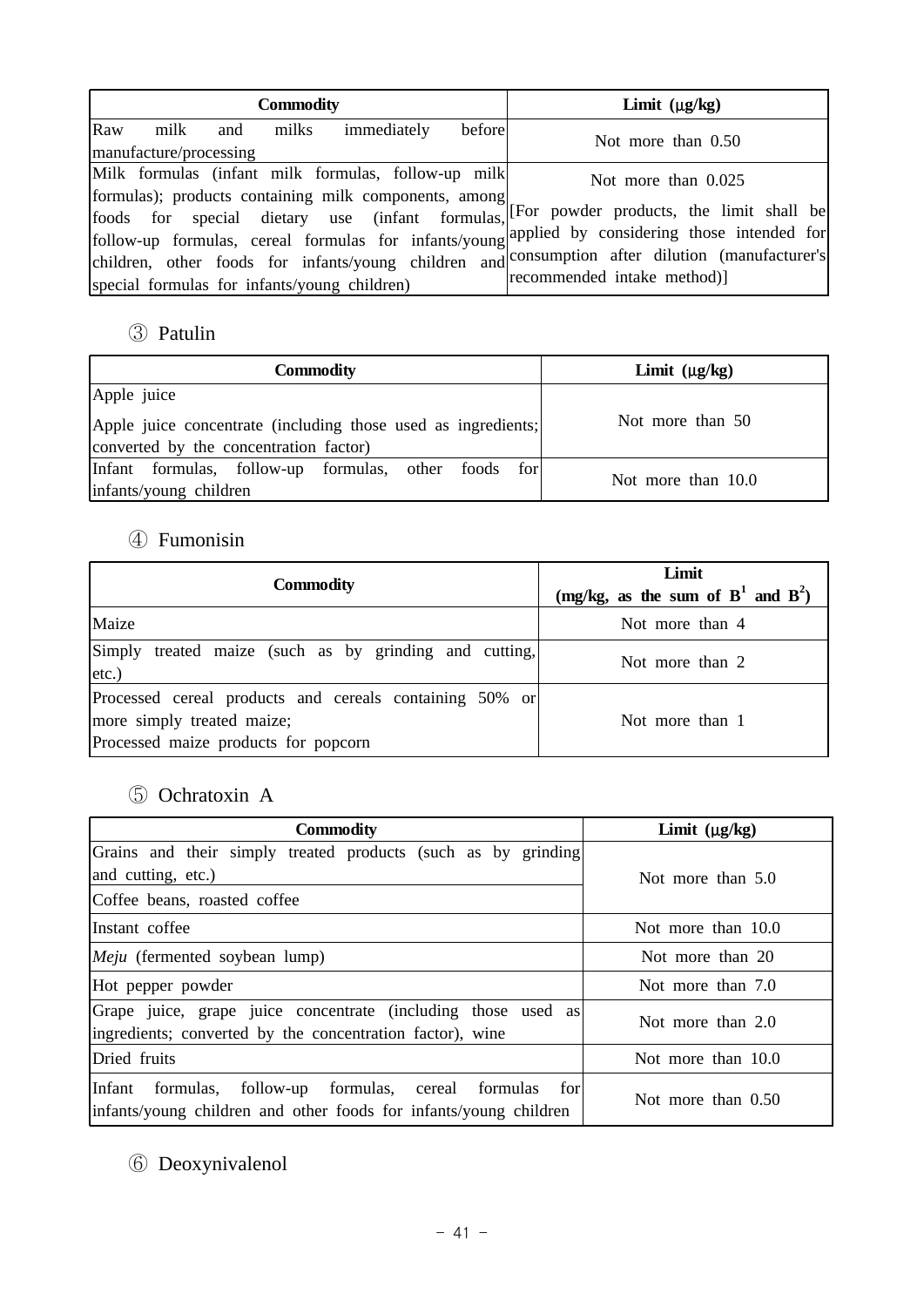| <b>Commodity</b>                                                                                                                        | Limit (mg/kg)        |
|-----------------------------------------------------------------------------------------------------------------------------------------|----------------------|
| Grains and their simply treated products (such as by<br>grinding and cutting, etc.; except maize and simply treated<br>maize)           | Not more than 1      |
| Maize and simply treated maize (such as by grinding and<br>cutting, etc.)                                                               | Not more than 2      |
| <b>C</b> ereals                                                                                                                         | Not more than $0.5$  |
| Infant formulas, follow-up formulas, cereal formulas for<br>infants/young children and other foods for infants/young<br><i>children</i> | Not more than $0.2$  |
| Noodles                                                                                                                                 | Not more than $0.75$ |

#### ⑦ Zearalenone

| <b>Commodity</b>                                                                                                           | Limit $(\mu g/kg)$ |
|----------------------------------------------------------------------------------------------------------------------------|--------------------|
| Grains and their simply treated products (such as by<br>grinding and cutting, etc.)                                        | Not more than 200  |
| Confectionery                                                                                                              | Not more than 50   |
| Infant formulas, follow-up formulas, cereal formulas for<br>infants/young children, other foods for infants/young children | Not more than 20   |
| <b>Cereals</b>                                                                                                             | Not more than 50   |

- (3) Dioxin
	- ① Beef: Not more than 4.0 pg TEQ/g fat
	- ② Pork: Not more than 2.0 pg TEQ/g fat
	- ③ Chicken: Not more than 3.0 pg TEQ/g fat
- (4) Polychlorinated biphenyl (PCBs): Not more than 0.3 mg/kg (only applicable to fishes)
- (5) Benzo(a)pyrene
	- ① Edible fat and oil (excluding edible beef tallow and lard): Not more than 2.0 µg/kg
	- ② *Sookjihawang* (processed rehmannia root) and dried adhesive rehmannia roots: Not more than  $5.0 \mu g/kg$
	- ③ Smoked fish meat: Not more than 5.0 µg/kg (except dried products)
	- ④ Smoked dried fish meat: Not more than 10.0 µg/kg [Applied on a fresh weight basis (In case the water content changes due to drying process, such water content shall be considered for application.). This standard may not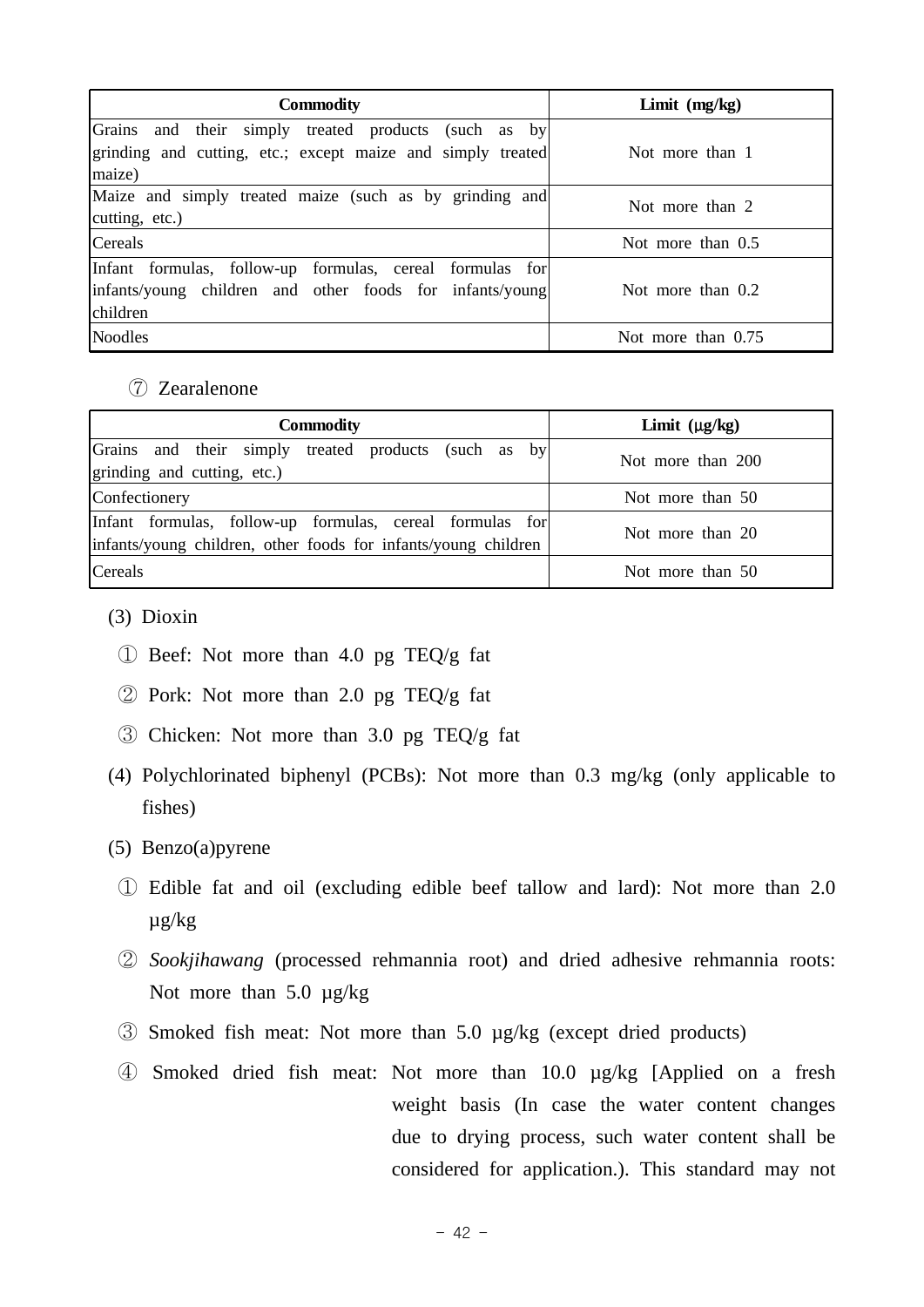apply only when such product is used as an ingredient in water extract products; and benzo(a)pyrene shall not be detected in such water extracts]

- ⑤ Fishes: Not more than 2.0 µg/kg
- ⑥ Shellfishes: Not more than 10.0 µg/kg
- ⑦ Mollusks (except for shellfishes) and crustaceans: Not more than 5.0 µg/kg
- ⑧ Foods for special dietary use (Infant milk formulas, follow-up milk formulas, Infant formulas, follow-up formulas, cereal formulas for infants/young children, other foods for infants/young children and special formulas for infants/young children): Not more than 1.0 µg/kg
- ⑨ Smoked meat products and their processed products: Not more than 5.0 µg/kg
- ⑩ Black ginseng (including its powder): Not more than 2.0 µg/kg
- ⑪ Black ginseng concentrate: Not more than 4.0 µg/kg

#### (6) 3-MCPD (3-Monochloropropane-1,2-diol) Limit

| <b>Commodity</b>                                            | Limit                             |
|-------------------------------------------------------------|-----------------------------------|
| Acid hydrolyzed soy sauce, blended soy sauce (limited to    |                                   |
| those manufactured by mixing and processing acid hydrolyzed | Not more than $0.3 \text{ mg/kg}$ |
| soy sauce or its undiluted solution)                        |                                   |
|                                                             | Not more than $1.0 \text{ mg/kg}$ |
| Hydrolyzed vegetable protein (HVP)                          | (based on a dry weight basis)     |

 \* Hydrolyzed vegetable protein (HVP): Those obtained by hydrolyzing vegetable proteins from beans, maize or wheat, etc. into amino acids, through chemical processing (except enzyme hydrolysis)

### (7) Melamine Limit

| <b>Commodity</b>                                                                                                                                                                                                                                                        | Limit                             |
|-------------------------------------------------------------------------------------------------------------------------------------------------------------------------------------------------------------------------------------------------------------------------|-----------------------------------|
| Infant milk formulas, follow-up milk formulas,<br>Infant formulas, follow up formulas, cereal<br>formulas for infants/young children, other foods<br>for infants/young children and foods for special<br>medical purposes etc., among foods for special<br>dietary use. | Not detected                      |
| All foods and food additives other than the above                                                                                                                                                                                                                       | Not more than $2.5 \text{ mg/kg}$ |

(8) Shellfish Poison Limit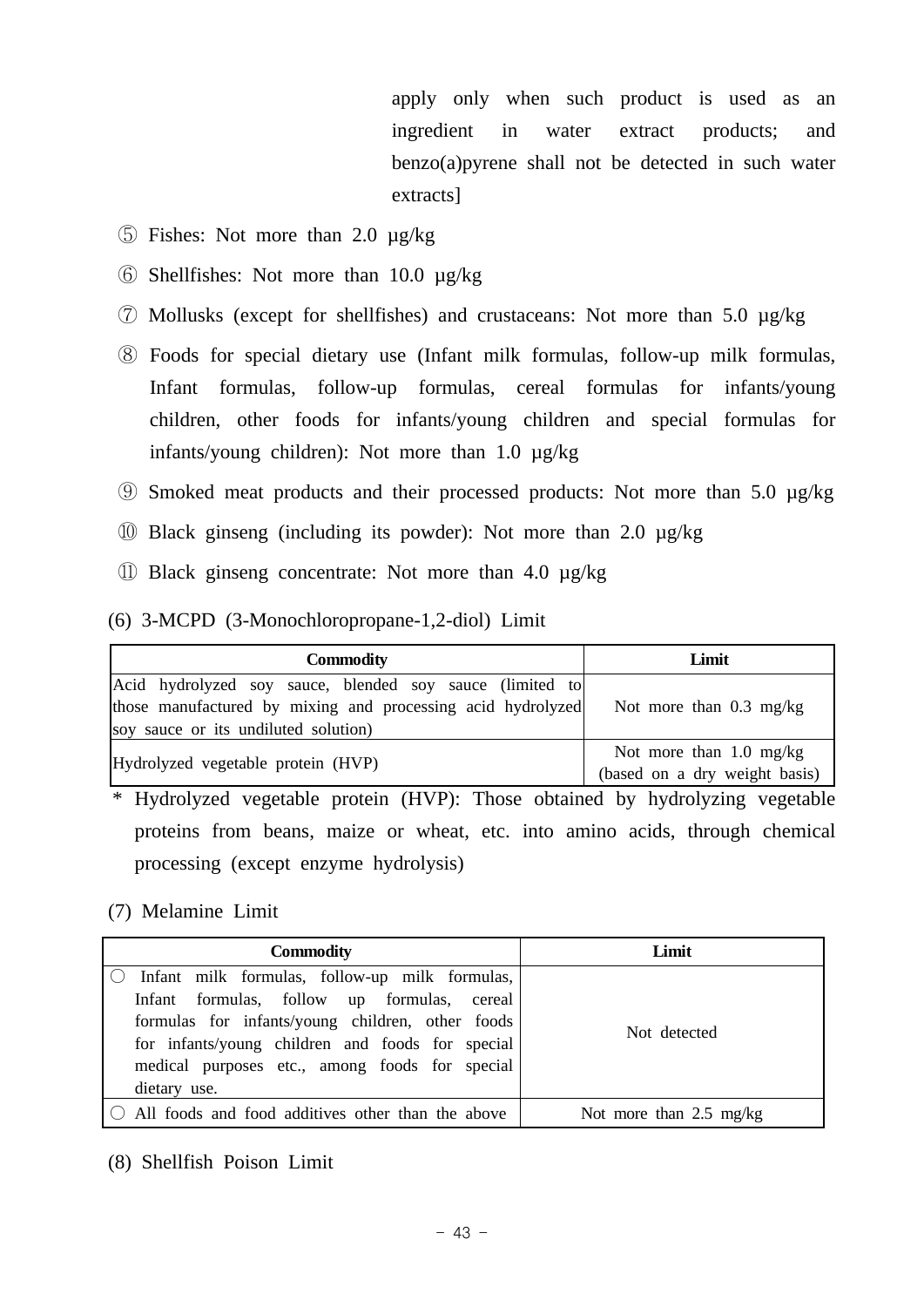① Paralytic shellfish poisons

| Commodity                                                                                                                                          | Limit (mg/kg)     |
|----------------------------------------------------------------------------------------------------------------------------------------------------|-------------------|
| Shellfish                                                                                                                                          |                   |
| Tunicates (Korean common sea squirt (Halocynthia roretzi),<br>warty squirt (Styela clava), wrinkled sea squirt (Styela)<br><i>plicata</i> ), etc.) | Not more than 0.8 |

② Diarrhetic shellfish poisons (Sum of okadaic acid and dinophysistoxin-1)

| Commodity       | Limit $(mg/kg)$      |  |  |
|-----------------|----------------------|--|--|
| <b>Bivalves</b> | Not more than $0.16$ |  |  |

- ③ Application of provisional limits for shellfish poisons in dried fishery products In case of water content change due to drying process, such water content shall be considered for application.
- (9) Maximum Radioactivity Limit

| <b>Nuclides</b>       | <b>Commodity</b>                                                                                                                                                                                                                                                    | Limit $(Bq/kg, L)$ |
|-----------------------|---------------------------------------------------------------------------------------------------------------------------------------------------------------------------------------------------------------------------------------------------------------------|--------------------|
| 131 <sub>T</sub>      | Infant formulas, follow-up formulas, cereal<br>formulas for infants/young children,<br>other foods for infants/young children,<br>special formulas for infants/young children,<br>Infant milk formula, follow-up milk formula,<br>milk or milk products, ice creams | Not more than 100  |
|                       | Other foods $\star$                                                                                                                                                                                                                                                 | Not more than 300  |
| $^{134}Cs + ^{137}Cs$ | All Foods                                                                                                                                                                                                                                                           | Not more than 370  |

- ★ Other foods include all foods and agricultural/livestock/fishery products except infant formulas, follow-up formulas, cereal formulas for infants/young children, other foods for infants/young children, special formulas for infants/young children, milk and milk products.
- 6) Food Irradiation Standard
- (1) Either gamma ray or electron beam may be used for food irradiation.
- (2)  ${}^{60}$ Co may be used as a source of gamma rays; and an electron beam accelerator, as a source of electron beams.
- (3) In the event of using gamma ray energy emitted from  ${}^{60}Co$ , such energy shall not exceed the absorbed dose for each food item permitted to be irradiated.
- (4) In the event of using an electron beam accelerator for food irradiation, the energy of electron beams shall be limited to not more than 10 MeV and shall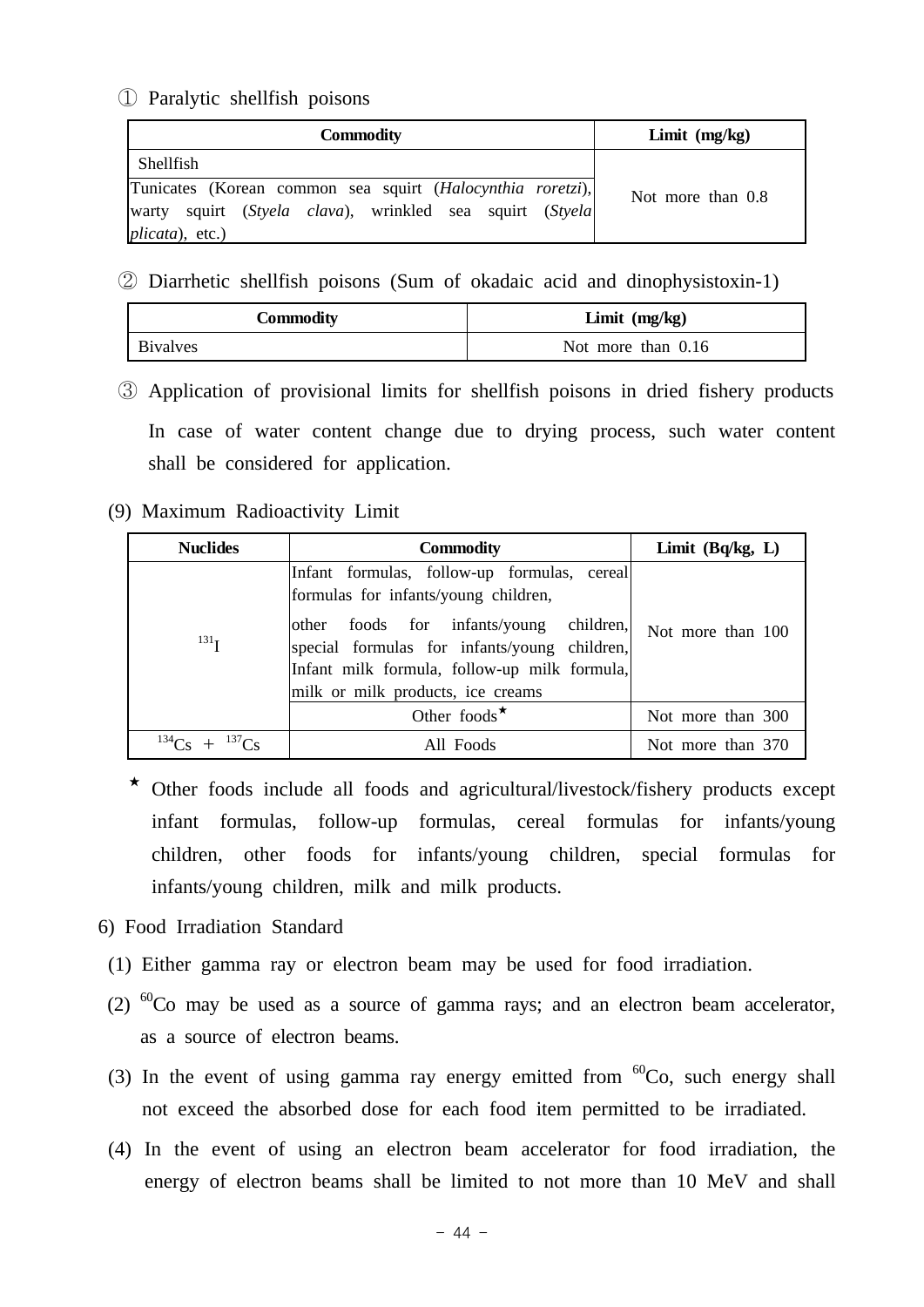not exceed the absorbed dose for each food commodity permitted to be irradiated.

- (5) Food irradiation may be used only for approved ingredients and commodities that are handled/stored in a sanitary manner; and such technology shall not be used for purposes other than delay of sprouting, pasteurization, insect control or ripening control, etc.
- (6) Food irradiation standards for each food shall be as follows:
	- ① Absorbed dose for each permitted food

| <b>Commodity</b>                                                   | Purpose of irradiation                       | Dose (kGy)           |  |
|--------------------------------------------------------------------|----------------------------------------------|----------------------|--|
| Potatoes                                                           |                                              |                      |  |
| Onions;                                                            | sprouting inhibition                         | sprouting inhibition |  |
| Garlic                                                             |                                              |                      |  |
| Chestnuts                                                          | Control of insects/<br>sprouting inhibition  | Not more than 0.25   |  |
| Mushrooms (including dried mushrooms)                              | Control of<br>insects/control of<br>ripening | Not more than 1      |  |
| Egg powder                                                         | Pasteurization;                              | Not more than 5      |  |
| Grains (including powder); pulses(including<br>powder)             | Pasteurization/control of<br>insects;        | Not more than 5      |  |
| <b>Starch</b>                                                      | Pasteurization                               | Not more than 5      |  |
| Dried meat products                                                | Pasteurization                               | Not more than 7      |  |
| Fish powder, shellfish powder, crustacean powder                   | Pasteurization                               | Not more than 7      |  |
| Soybean paste powder, hot pepper paste powder,<br>soy sauce powder | Pasteurization                               | Not more than 7      |  |
| Dried vegetables (including powder)                                | Pasteurization                               | Not more than 7      |  |
| Yeast food, enzyme food                                            | Pasteurization                               | Not more than 7      |  |
| Algae food                                                         | Pasteurization                               | Not more than 7      |  |
| Aloe powder                                                        | Pasteurization                               | Not more than 7      |  |
| Ginseng(including red ginseng) products                            | Pasteurization                               | Not more than 7      |  |
| Seasoned dried fish/shellfish fillet                               | Pasteurization                               | Not more than 7      |  |
| Dried spices and their preparations                                | Pasteurization                               | Not more than 10     |  |
| Composite seasoning                                                | Pasteurization                               | Not more than 10     |  |
| Sauces                                                             | Pasteurization                               | Not more than 10     |  |
| Leached teas                                                       | Pasteurization                               | Not more than 10     |  |
| Powdered teas                                                      | Pasteurization                               | Not more than 10     |  |
| Foods for special medical purposes, etc.                           | Pasteurization                               | Not more than 10     |  |

- (7) Irradiated food shall not be re-irradiated; and those manufactured and processed using the irradiated food as ingredients shall not be re-irradiated.
- 7) Maximum Residual Limits (MRLs) for Pesticides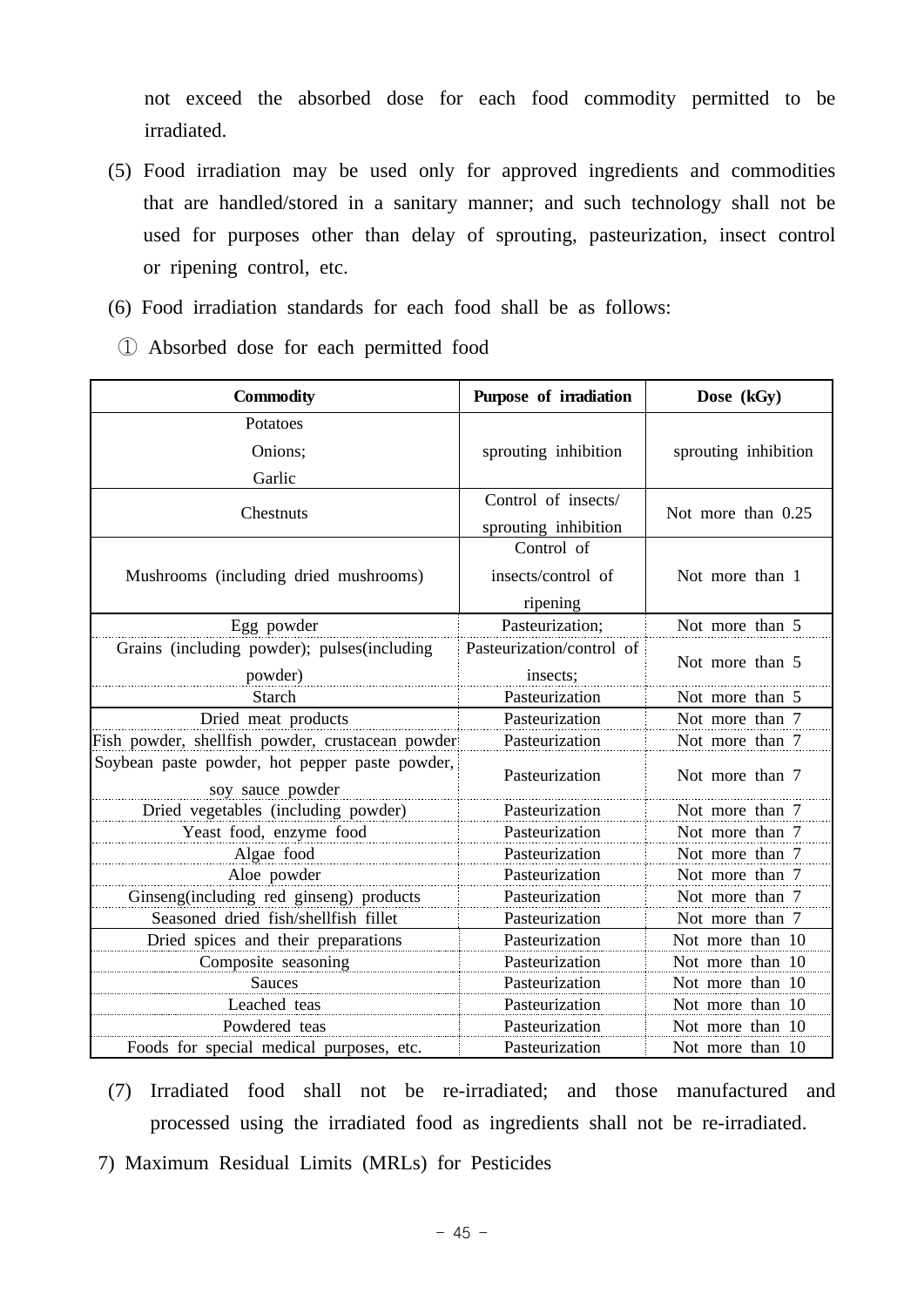- (1) Application of pesticide MRLs in agricultural products
	- ① For any pesticide residues in agricultural products, the following standards shall apply in consecutive order unless otherwise specified in the "Standards and Specifications for Foods" (except those falling under "Nuts and Seeds" and "Tropical Fruits" in the category of "Fruits" specified in "Chapter 1. 4. 1) Ingredients of Plant Origin").
		- (a) CODEX standards for the current year's agricultural product, (which means an individual agricultural product itself, and excludes those set as a group)
		- (b) The lowest MRLs for the current year's agricultural products among applicable pesticide MRLs specified in "**Annex 3** Pesticide MRLs for Agricultural Products;" and for the agricultural products in the same main category (however, if available, sub-category shall apply first) set forth in "Chapter 1. 4. 1) Ingredients of Plant Origin."
	- ② The MRLs for pesticide residues in "Nuts and Seeds" and "Tropical fruits" in the category of "Fruits" set forth in "Chapter 1. 4. 1) Ingredients of Plant Origin" shall be 0.01 mg/kg, unless otherwise specified in the "Standards and Specifications for Foods."
	- ③ Other pesticides not falling under the above "①," shall be subject to the lowest MRLs among applicable pesticide MRLs set forth in "**Annex 3**  Pesticide MRLs for Agricultural Products;" (provided however that where MRLs are specified for other agricultural products among the applicable pesticide MRLs, such MRLs for other agricultural products shall apply first.)
- (2) Pesticide MRLs for agricultural products
	- ① Pesticide MRLs for agricultural products shall be as shown in "**Annex 3**;" provided however that where individual MRLs and group MRLs are both available, individual MRLs shall apply first.
	- ② Among active components contained in the pesticides used/registered under the "Pesticide Control Act," and those legally used overseas in accordance with the applicable country's law, the following components shall be exempted from the requirement to establish MRLs:

| N0. | <b>Active Components</b> |
|-----|--------------------------|
|-----|--------------------------|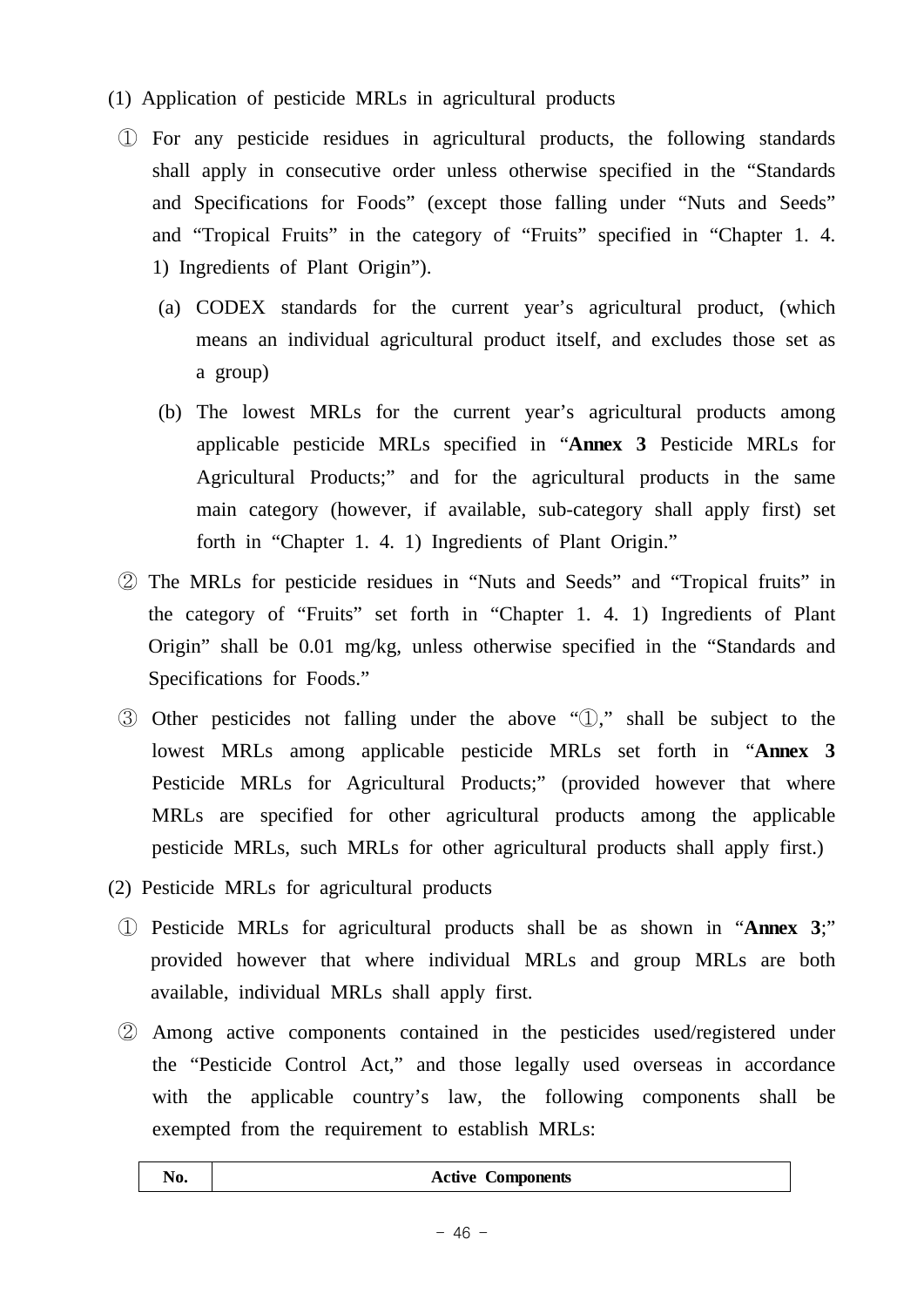| 1              | 1-Methylcyclopropene                             |
|----------------|--------------------------------------------------|
| $\overline{2}$ | Machine oil                                      |
| 3              | Decylalcohol                                     |
| $\overline{4}$ | Monacrosporium thaumasium KBC3017                |
| 5              | Bacillus subtilis DBB1501                        |
| 6              | Bacillus subtilis CJ-9                           |
| $\tau$         | Bacillus subtilis M 27                           |
| 8              | Bacillus subtilis MBI600                         |
| 9              | Bacillus subtilis Y1336                          |
| 10             | Bacillus subtilis EW42-1                         |
| 11             | Bacillus subtilis JKK238                         |
| 12             | Bacillus subtilis GB0365                         |
| 13             | Bacillus subtilis KB401                          |
| 14             | Bacillus subtilis KBC1010                        |
| 15             | Bacillus subtilis QST713                         |
| 16             | Bacillus amyloliquefaciens KBC1121               |
| 17             | Bacillus pumilus QST2808                         |
| 18             | Bordeaux mixture                                 |
| 19             | Beauveria bassiana GHA                           |
| 20             | Beauveria bassiana TBI-1                         |
| 21             | Bacillus thuringiensis subsp. aizawai            |
| 22             | Bacillus thuringiensis subsp. aizawai NT0423     |
| 23             | Bacillus thuringiensis subsp. aizawai GB413      |
| 24             | Bacillus thuringiensis subsp. kurstaki           |
| 25             | Bacillus thuringiensis var. kurstaki             |
| 26             | Calcium polysulfide, lime sulfur                 |
| 27             | Streptomyces goshikiensis WYE324                 |
| 28             | Streptomyces colombiensis WYE20                  |
| 29             | Spreader sticker                                 |
| 30             | Polyethylene Methyl Siloxane                     |
| 31             | IBA, 4-indol-3-ylbutyric acid                    |
| 32             | IAA, Indol-3-ylacetic acid                       |
| 33             | Sodium salt of alkylsulfonated alkylate          |
| 34             | Alkyl aryl polyethoxylate                        |
| 35             | Ampelomyces quisqualis AQ94013                   |
| 36             | Oxyethylene methyl siloxane                      |
| 37             | Gibberellin A3, Gibberellin A4+7                 |
| 38             | Calcium carbonate                                |
| 39             | Copper sulfate basic                             |
| 40             | Copper sulfate tribasic                          |
| 41             | Copper oxychloride                               |
| 42<br>43       | Copper hydroxide<br>Trichoderma harzianum YC 459 |
| 44             |                                                  |
|                | Paenibacillus polymyxa AC-1                      |
| 45             | Paecilomyces fumosoroseus DBB-2032               |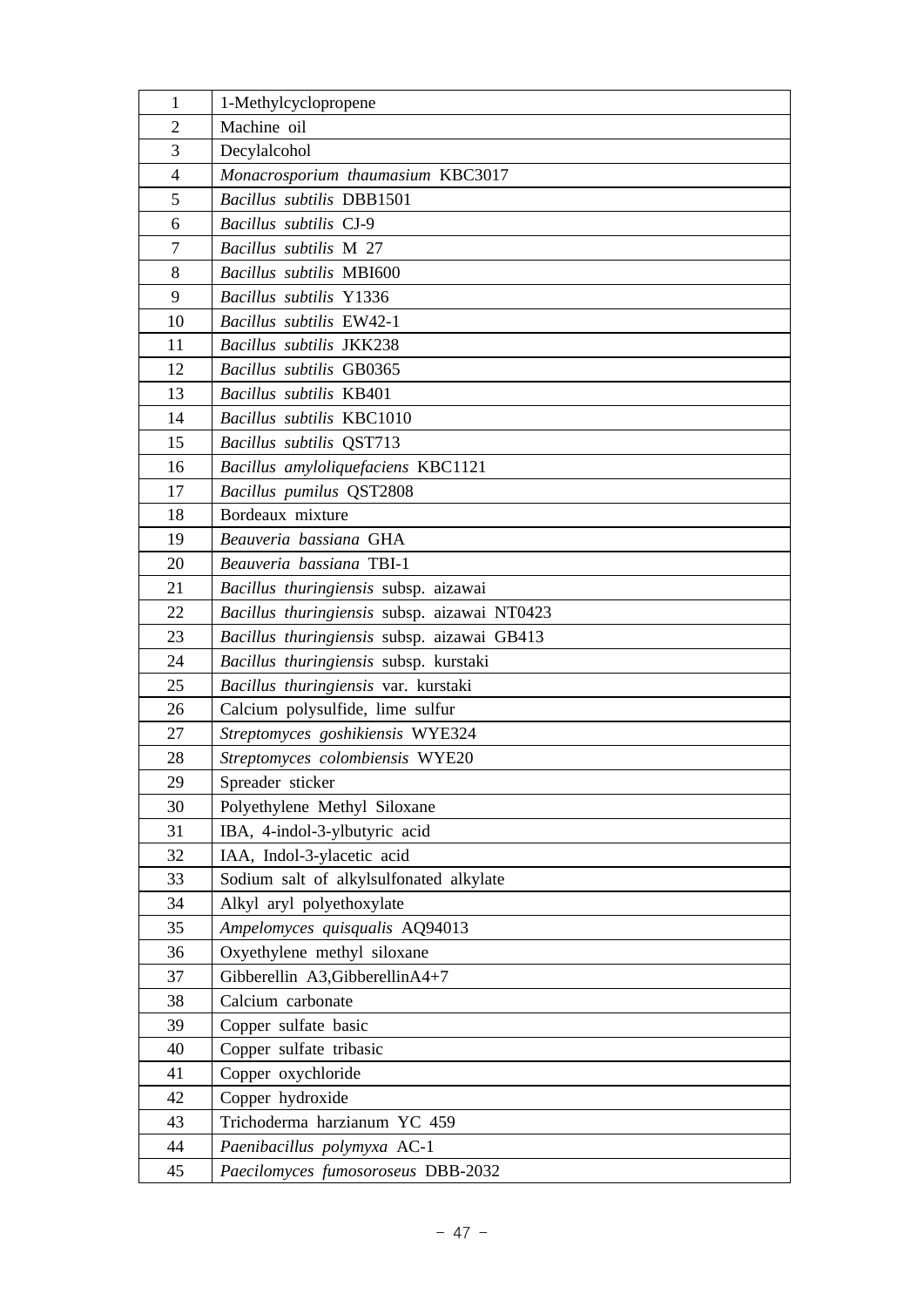| 46 | Polynaphthyl methane sulfonic acid dialkyl dimethyl ammonium (PMSAADA) |
|----|------------------------------------------------------------------------|
| 47 | Polyether modified polysiloxane                                        |
| 48 | Polyoxyethylene methyl Polysiloxane                                    |
| 49 | Polyoxyethylene alkylarylether                                         |
| 50 | Polyoxyethylene fatty acid ester (PFAE)                                |
| 51 | Sulfur                                                                 |
| 52 | polynaphtyl methane sulfonic $+$ polyoxyethylene fatty acid ester      |
| 53 | Sodium ligno sulfonate                                                 |
| 54 | Simplicillium lamellicola BCP                                          |
| 55 | Trichoderma atroviride SKT-1                                           |
| 56 | Paraffin, Paraffinic oil                                               |
| 57 | Pelargonic acid                                                        |
| 58 | Ethyl formate                                                          |

- (3) Pesticide MRLs and application principles for soybean (mung bean) sprouts
	- ① 6-BA (6-BA, 6-Benzyl aminopurine, Benzyladenine) residue shall not be more than 0.1 mg/kg.
		- ② Carbendazim, Thiabendazole, Thiram, Captan, sulfur dioxide and other pesticides without MRLs established for soybeans (including mung beans) shall not be detected.
		- ③ For those pesticides with MRLs established for soybeans (including mung beans), 1/10 of the MRL for soybeans (including mung beans) shall be applied by factoring in the MRL derived from the soybeans (including mung beans).
- (4) Application of provisional pesticide MRLs in processed foods

 For any pesticide residues in processed foods, the following standards shall apply in consecutive order unless otherwise specified in the "Food Standards and Specifications"

- ① CODEX standards shall be applied first.
- ② Residues may be permitted within the scope of the MRLs of the raw commodities; that is, the standards for ingredient agricultural products and livestock products shall apply according to the content of the ingredients. Also, in case of water content change due to drying process, etc., such water content shall be considered for application. (However, 7 times of the pesticide MRL in hot peppers shall apply to dried hot pepper (including hot pepper powder and shredded hot pepper); 6 times of the MRL in teas, to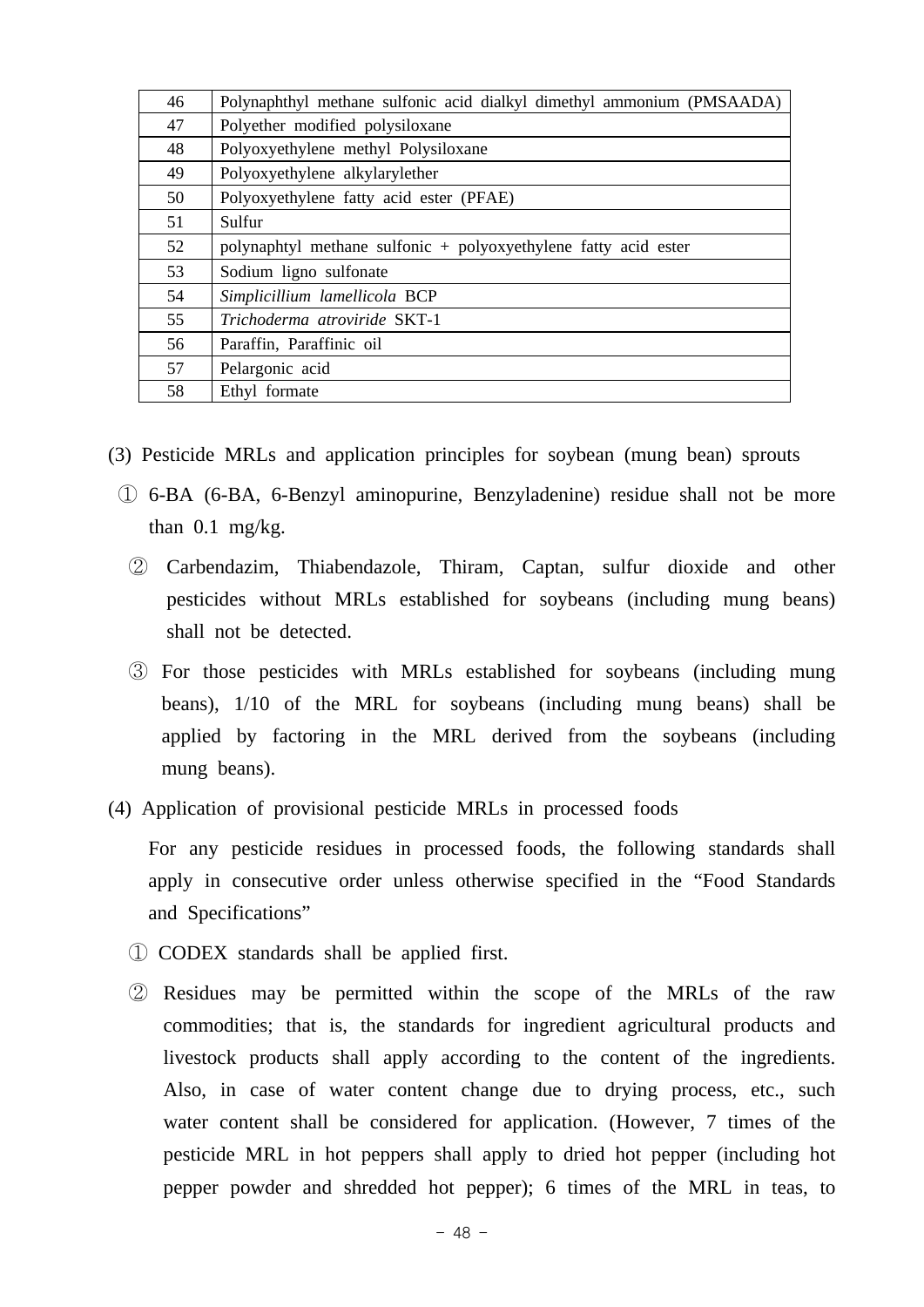green tea extracts; 4 times of the MRL in fresh ginseng, to dried ginseng and red ginseng; and 8 times of the MRL in fresh ginseng, to ginseng and red ginseng concentrates, respectively.)

- (5) Applicable scope of MRLs in livestock products
	- ① Mammalian meat: Muscle tissues of animal carcasses, (or their parts) including attached adipose tissues, such as fat in muscles and subcutaneous fat; it includes meat of cattle, swine, lambs, goats, rabbits, horses and dears, etc. (except marine animals' meat)
	- ② Mammalian fat: Unprocessed fats from the adipose tissues of cattle, swine, lambs, goats, rabbits, horses and dears, etc., excluding milk fat.
	- ③ Mammalian by-products: Edible tissues and organs except meat and fat from the slaughtered animals, such as the liver, lung, heart, stomach, pancreas, spleen, kidney, head, tail, feet, skin, blood, and bones (bones containing tendons and tissues) of cattle, swine, lambs, goats, rabbits, horses and dears, etc.
	- ④ Poultry meat: Muscle tissues, including attached fat and skin, from poultry, such as meat of chickens, pheasants, ducks, geese, turkeys and quails, etc.
	- ⑤ Poultry fat: Unprocessed fats from adipose tissues of poultry, such as chickens, pheasants, ducks, geese, turkeys and quails, etc.
	- ⑥ Poultry by-products: Edible tissues and organs, except meat and fat, from slaughtered poultry, including parts such as the liver, heart, gizzard, skin and feet, etc., of chickens, pheasants, ducks, geese, turkeys and quails, etc., that are edible.
	- ⑦ Milk: Raw milk obtained from mammals, such as cow milk, sheep's milk or goat's milk, etc.
	- ⑧ Milk products: Milks, processed milks, goat's milk, fermented milk, butter milks, concentrated milks, milk cream, butters, cheeses, powdered milk, whey products, lactose and hydrolyzed milk protein products that are manufactured/processed using raw milk or milk products as main ingredients.
	- ⑨ Eggs: Eggs from poultry, such as eggs, duck eggs and quail eggs, etc., in particular, those with shells removed.
- (6) MRLs for livestock products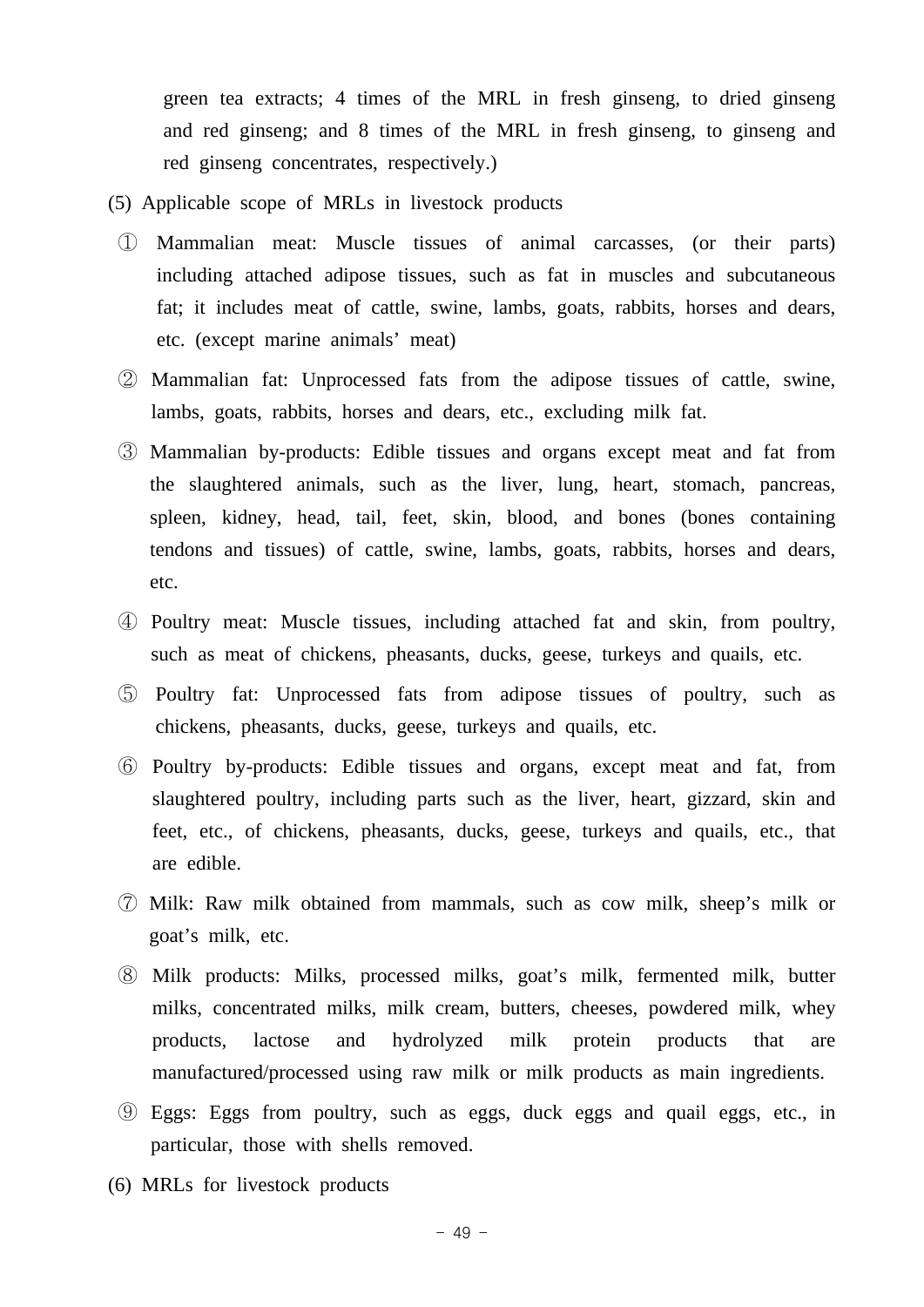Pesticide MRLs for livestock products shall be as shown in **"Annex 4."**

- 8) Maximum Residual Limits (MRLs) for Veterinary Drugs
- (1) Application of veterinary drug MRLs in foods
	- ① Any veterinary drugs prohibited from manufacture or import (including metabolites) due to identified safety and effectiveness problems shall not be detected. Such prohibited substances are as follows; those not listed in the following may also be subject to this provision in accordance with the related laws and regulations.

| No.            | Substances that shall not be detected in Food*1                                                                                                                                                                       |
|----------------|-----------------------------------------------------------------------------------------------------------------------------------------------------------------------------------------------------------------------|
|                | Nitrofuran {Furazolidone, Furaltadone, Nitrofurazone, Nitrofurantoine, Nitrovin, etc.}<br>formulations and metabolites                                                                                                |
| $\mathbf{1}$   | © Definition of residue : 3-amino-2-oxazolidinone (AOZ), 3-amino-5-morpholinomethyl-<br>2-oxazolidinone (AMOZ), semicarbazide (SEM) <sup>*2</sup> , nitrofurazone <sup>*3</sup> , 1-aminohydantoin (AHD),<br>nitrovin |
| $\overline{2}$ | Chloramphenicol<br>© Definition of residue: Chloramphenicol                                                                                                                                                           |
|                | Malachite green and metabolites                                                                                                                                                                                       |
| 3              | © Definition of residue: Malachite green expressed as the sum of Malachite green and<br>Leucomalachite green                                                                                                          |
| 4              | Diethylstilbestrol (DES)<br>© Definition of residue: Diethylstilbestrol                                                                                                                                               |
| 5              | Dimetridazole<br>© Definition of residue: Dimetridazole expressed as the sum of Dimetridazole and<br>2-hydroxymethyl-1-methyl- 5-nitroimidazole(HMMNI)                                                                |
| 6              | Clenbuterol<br>© Definition of residue: Clenbuterol                                                                                                                                                                   |
| $\tau$         | Vancomycin<br>© Definition of residue: Vancomycin                                                                                                                                                                     |
| 8              | Chlorpromazine<br>© Definition of residue: Chlorpromazine                                                                                                                                                             |
| 9              | Thiouracil<br>Definition<br>of residue:<br>Thiouracil<br>$\circledcirc$<br>expressed<br>the<br>2-thiouracil,<br>as<br>sum<br>of<br>6-methyl-2-thiouracil, 6-propyl- 2-thiouracil and 6-phenyl- 2-thiouracil           |
| 10             | Colchicine<br>© Definition of residue: Colchicine                                                                                                                                                                     |
| 11             | Pyrimethamine<br>© Definition of residue: Pyrimethamine                                                                                                                                                               |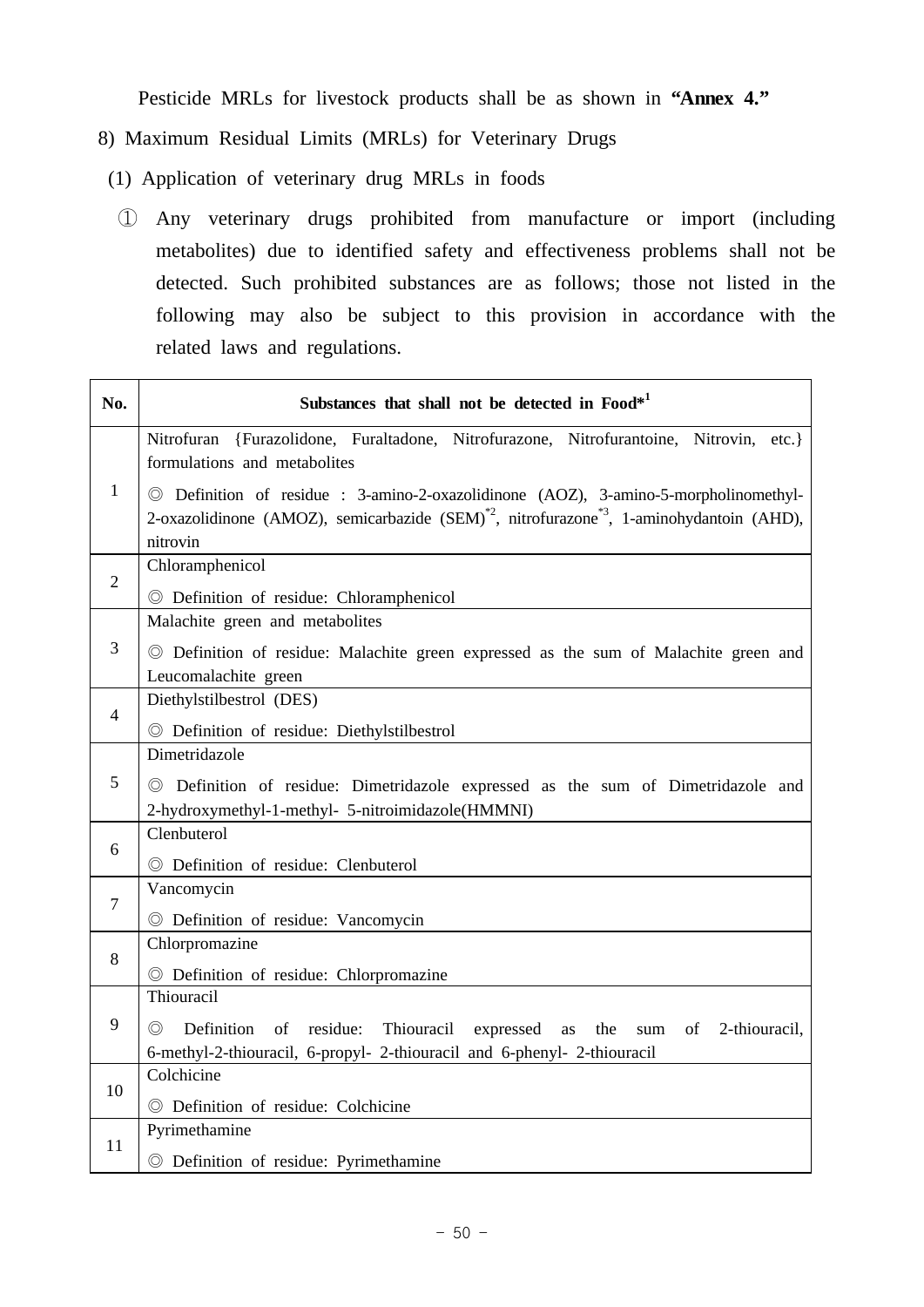|    | Medroxyprogesterone acetate, MPA                                                                 |
|----|--------------------------------------------------------------------------------------------------|
| 12 | © Definition of residue: Medroxyprogesterone acetate                                             |
|    | Carbadox                                                                                         |
| 13 | $\odot$ Definition of residue: Quinoxaline-2-carboxylic acid (QCA)                               |
|    | Dapsone                                                                                          |
| 14 | © Definition of residue: Dapsone expressed as the sum of Dapsone, and monoacetyl                 |
|    | dapson                                                                                           |
| 15 | Olaquindox                                                                                       |
|    | $\circledcirc$ Definition of residue: 3-methyl quinoxaline- 2-carboxylic acid (MQCA)             |
|    | Ronidazole                                                                                       |
| 16 | Definition of residue: Ronidazole expressed as the sum of Ronidazole and<br>$\circledcirc$       |
|    | 2-hydroxymethyl-1-methyl-5-nitroimidazole(HMMNI)                                                 |
|    | Metronidazole                                                                                    |
| 17 | Definition of residue: Metronidazole expressed as the sum of Metronidazole and<br>$\circledcirc$ |
|    | 1-(2-hydroxyethyl)-2-hydroxymethyl-5-nitroimidazole(Metronidazole-OH)                            |
|    | Ipronidazole                                                                                     |
| 18 | Definition of residue: Ipronidazole expressed as the sum of Ipronidazole and<br>$\circledcirc$   |
|    | 1-methyl-2- (2'-hydroxyisopropyl) -5-nitroimidazole(Ipronidazole-OH)                             |

 \*Note 1. Limited to livestock products and fishery products of animal origin as well as their processed foods.

- \*Note 2. Semicarbazide (SEM), the nitrofurazone metabolites shall apply only to the edible part of non-heated livestock products and fishery products of animal origin (including simple cuts and excluding crustaceans).
- \*Note 3. Only applicable to crustaceans
	- ② With regard to by-products of food animals (edible parts, such as internal organs, bones, head, tail, feet, skin, blood, etc.) that are not specified in "Annex 5 Veterinary Drug MRLs in Food," the imits for "muscle (meat)" of the corresponding animal shall apply to livestock product; and "fish" to fishery products.
	- ③ For manufactured/processed foods using the ingredients for which the MRLs are set, such residues may be permitted within the MRLs of the raw commodities. In other words, the respective MRL shall apply to the foods according to the content of their ingredient; if water content changes due to a process, such as drying, etc., such water content shall be considered upon application.
	- ④ For royal jelly and propolis, the MRLs for honey shall apply.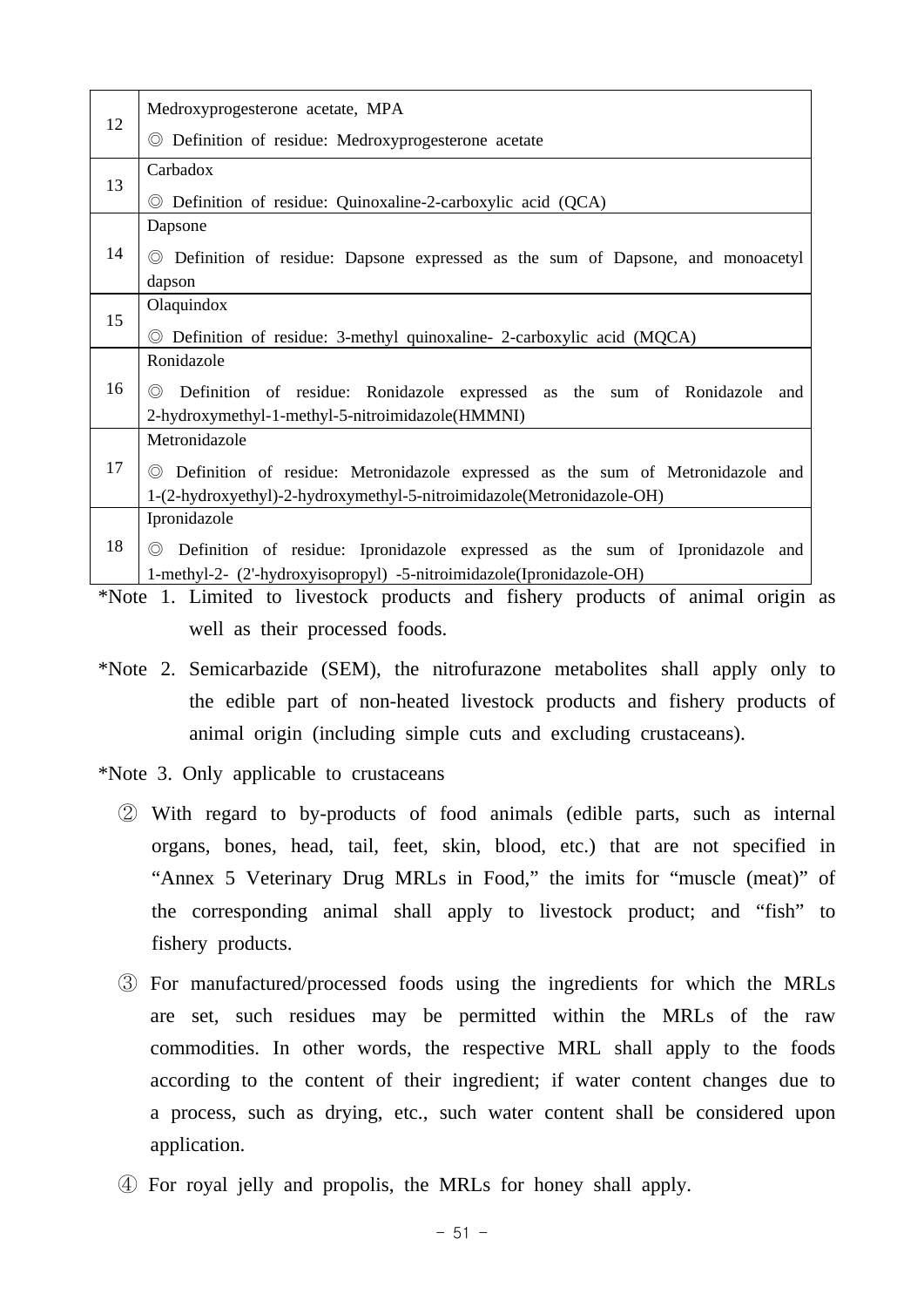- ⑤ For any food animals for which the MRLs are not specified in this Notification, the following standards shall apply in consecutive order.
	- (a) CODEX standards
	- (b) Among MRLs for the similar food animals, the lowest MRLs for the applicable part; in other words, for ruminants, nonruminants, poultry, fishes and crustaceans for which MRLs are not established, the lowest MRLs for the applicable parts of other ruminants, nonruminants, poultry, fishes and crustaceans for which MRLs are established (provided, however, that for horses that are nonruminants, the existing MRLs for ruminants, if any, shall apply.)
	- (c) The MRLs for antimicrobials in livestock/fishery products (including milk and eggs) and honey (including royal jelly and propolis) shall be limited to 0.03 mg/kg.
- (2) Veterinary Drug MRLs in Food shall be as shown in **"Annex5."**
- (3) Exemption from the veterinary drug MRLs in food

 Substances proven harmless to the human body and those exempted from submitting documents on residues under the "Regulation on Review for Safety/Effectiveness of Veterinary Drugs, etc. (notified by the "Animal and Plant Quarantine Agency (QIA)") may be exempted from the requirement to establish MRLs. However, MRLs may be set as the Minister of MFDS deems necessary.

- 9) Illegal Compounds
- (1) Drug compounds such as erectile dysfunction drugs, anti-obesity drug, antidiabetics, etc. and their analogues shall not be detected. The corresponding compounds are as follows:

|  |  | 1 Erectile dysfunction drugs and their analogues |  |  |  |  |  |
|--|--|--------------------------------------------------|--|--|--|--|--|
|--|--|--------------------------------------------------|--|--|--|--|--|

| No. | Compound name  |  |
|-----|----------------|--|
|     | Sildenafil     |  |
| 2   | Tadalafil      |  |
| 3   | Vardenafil     |  |
| 4   | Udenafil       |  |
| 5   | Mirodenafil    |  |
| 6   | Avanafil       |  |
|     | Homosildenafil |  |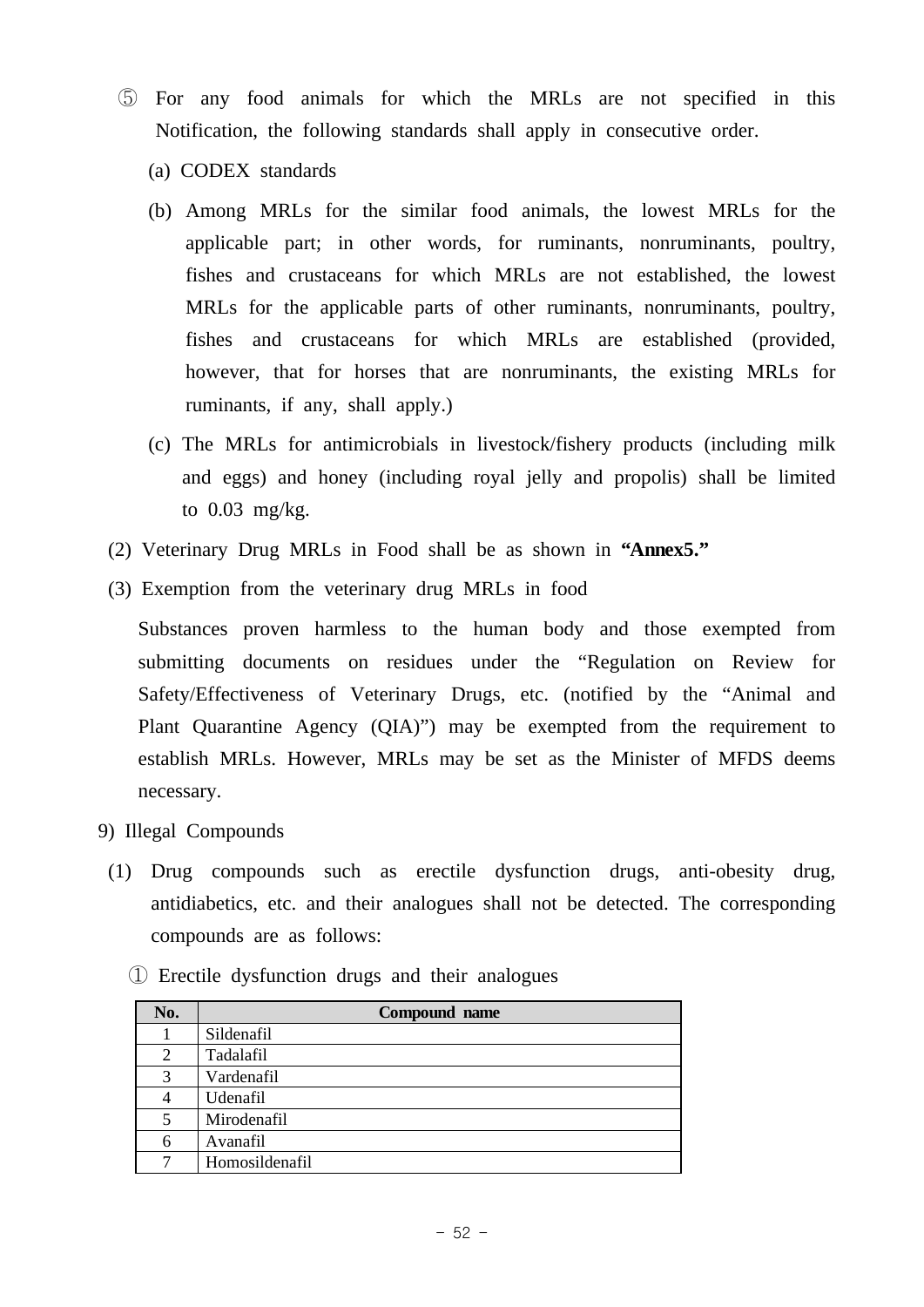| 8  | Hongdenafil                            |  |
|----|----------------------------------------|--|
| 9  | Hydroxy homosildenafil                 |  |
| 10 | Amino tadalafil                        |  |
| 11 | Pseudo-vardenafil                      |  |
| 12 | Hydroxy hongdenafil                    |  |
| 13 | Dimethylsildenafil                     |  |
| 14 | Xanthoanthrafil                        |  |
| 15 | Hydroxyvadenafil                       |  |
| 16 | Norneosildenafil                       |  |
| 17 | Demethylhongdenafil                    |  |
| 18 | Piperidinohongdenafil                  |  |
| 19 | Carbodenafil                           |  |
| 20 | Thiosildenafil                         |  |
| 21 | Dimethylthiosildenafil                 |  |
| 22 | Acetylvardenafil                       |  |
| 23 | Benzylsildenafil                       |  |
| 24 | Norneovardenafil                       |  |
| 25 | Oxohongdenafil                         |  |
| 26 | Thiohomosildenafil                     |  |
| 27 | Desulfovardenafil                      |  |
| 28 | Nitrodenafil                           |  |
| 29 | Cyclopentynafil                        |  |
| 30 | Octylnortadalafil                      |  |
| 31 | Chlorodenafil                          |  |
| 32 | Cinnamyldenafil                        |  |
| 33 | Thioquinapiperifil                     |  |
| 34 | Hydroxythiohomosildenafil              |  |
| 35 | Chloropretadalafil                     |  |
| 36 | Hydroxychlorodenafil                   |  |
| 37 | Dichlorodenafil                        |  |
| 38 | Demethyltadalafil                      |  |
| 39 | Acetaminotadalafil                     |  |
| 40 | Methylhydroxyhomosildenafil            |  |
| 41 | Propoxyphenylthiosildenafil            |  |
| 42 | Propoxyphenylthiohydroxyhomosildenafil |  |
| 43 | Propoxyphenylthiosildenafil            |  |
| 44 | Propoxyphenylthioaildenafil            |  |
| 45 | Homotadalafil                          |  |
| 46 | Acetyl acid                            |  |
| 47 | Gendenafil                             |  |
| 48 | Imidazosagatriazinone                  |  |
| 49 | Cis-cyclopentyltadalafil               |  |
| 50 | Trans-cyclopentyltadalafil             |  |

# ② Anti-obesity drugs and their analogues

| No. | Compound name        |  |
|-----|----------------------|--|
|     | Sibutramine          |  |
|     | Orlistat             |  |
|     | Desmethylsibutramine |  |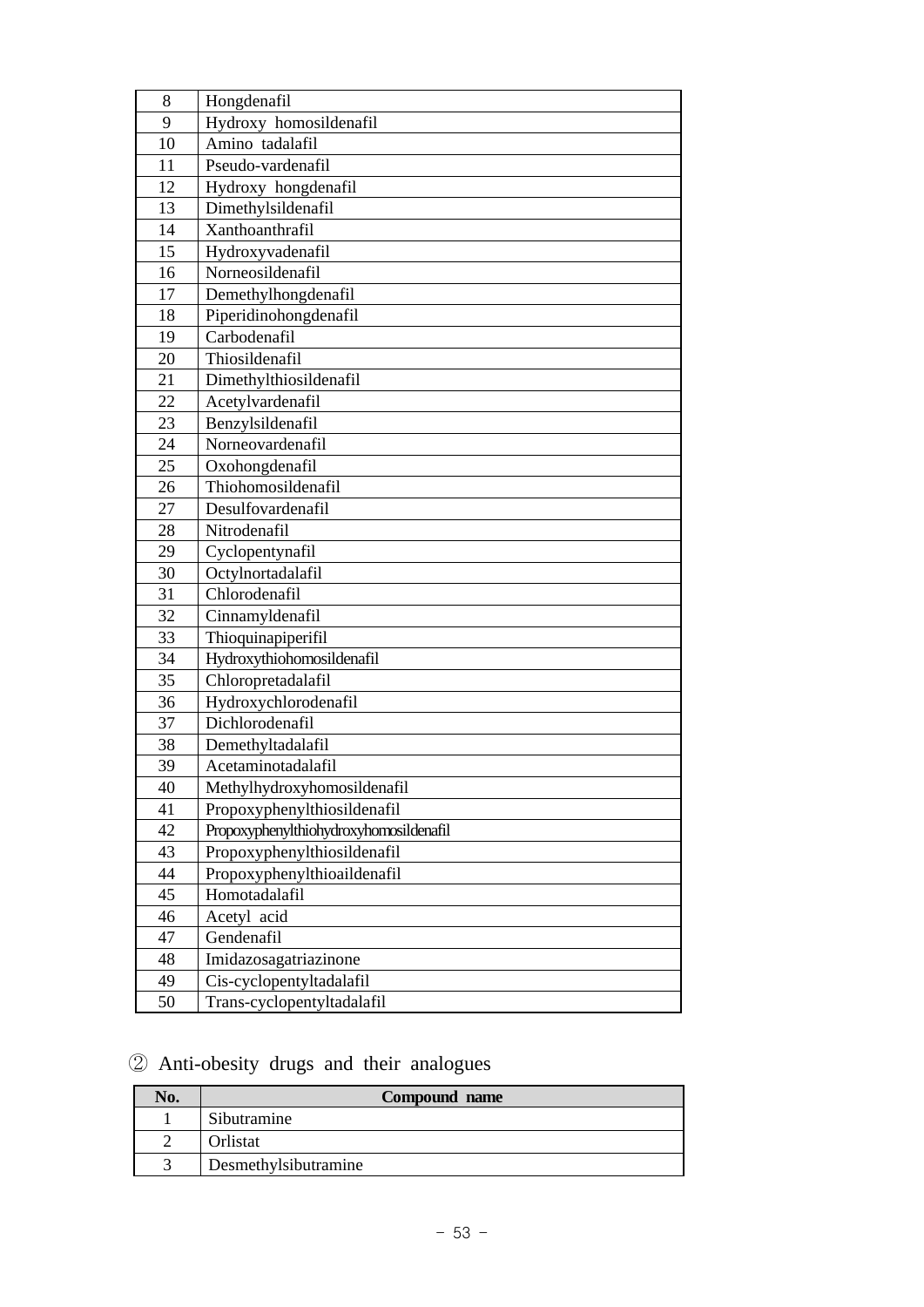| Didesmethylsibutramine |
|------------------------|
| Chlorosibutramine      |

### ③ Antidiabetics and their analogues

| No. | Compound name |  |
|-----|---------------|--|
|     | Glibenclamide |  |
| C   | Gliclazide    |  |
| 3   | Glimepiride   |  |
| 4   | Glipizide     |  |

### ④ Other drug compounds

| No. | Compound name         |  |
|-----|-----------------------|--|
|     | T <sub>3</sub>        |  |
| 2   | T4                    |  |
| 3   | Ephedrine             |  |
| 4   | Fluoxetine            |  |
| 5   | Fenfluramine          |  |
| 6   | N-nitrosofenfluramine |  |

- 10) Tar Color Limit for Foods for Infants/Young Children under 6 Months of Age
	- (1) Tar color: Not detected
- 11) δ-9-Tetrahydrocannabinol Limit
	- (1) Hemp seeds: Not more than 5 mg/kg
	- (2) Hemp seed oil: Not more than 10 mg/kg
- 12) Urushiol Component Limit
	- (1) Products containing lacquer trees: Not detected
- 13) Grayanotoxin Ⅲ Limit
	- (1) Honey: Not detected
- 14) Specifications for Edible Meat
- (1) Volatile basic nitrogen (mg%) : Not more than 20
- 15) Specifications for Raw Milk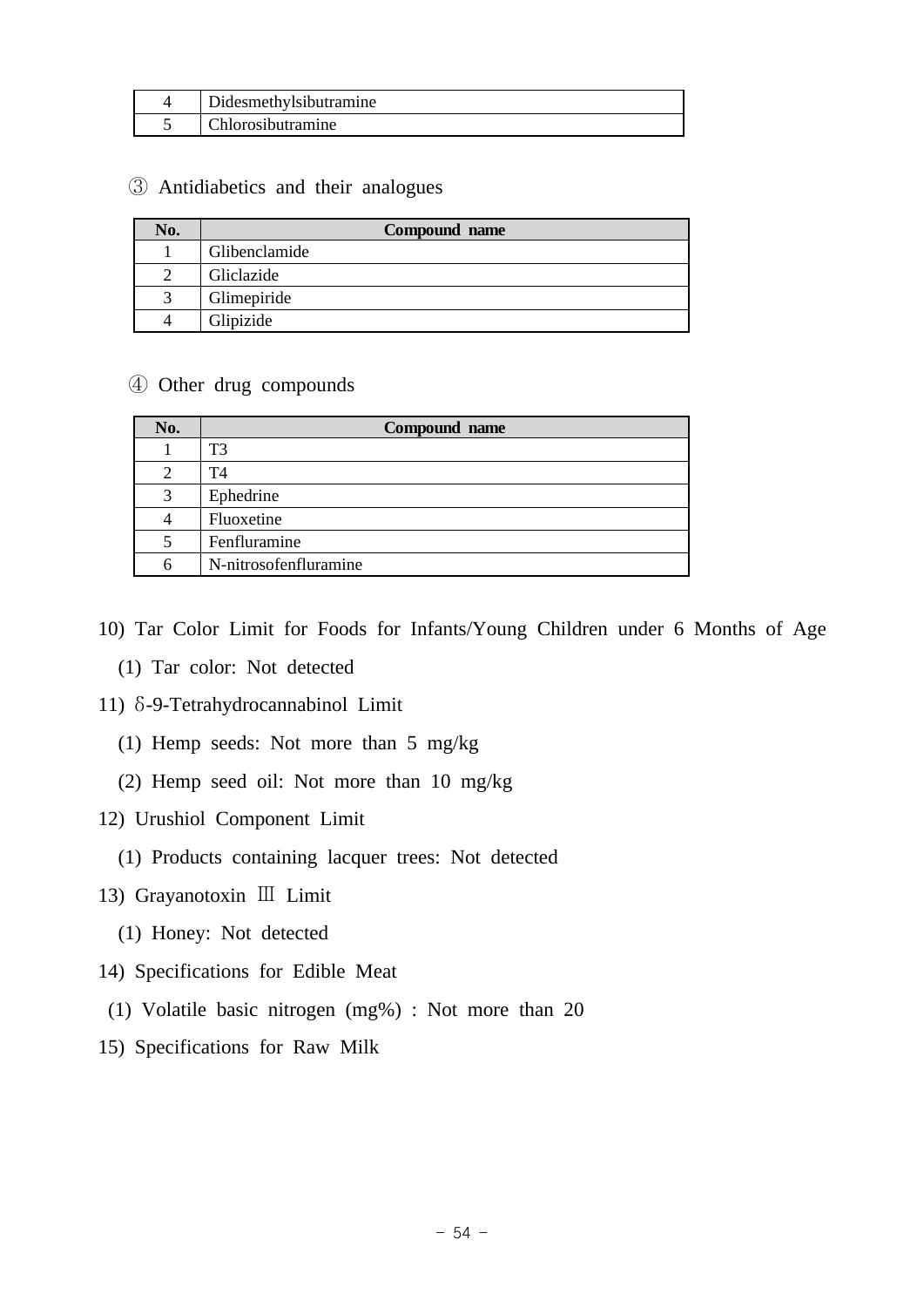|                                                | Cow milk (as is milked)                                                                                                                 | Sheep's milk (as is milked)                                                    |
|------------------------------------------------|-----------------------------------------------------------------------------------------------------------------------------------------|--------------------------------------------------------------------------------|
| Bacteria<br>count<br>and<br>somatic cell count | Standards for<br>Pursuant to the<br>Livestock Hygiene Ratings under<br>Article $4(2)$ of the Livestock<br>Products Sanitary Control Act | Not more than 500,000 per mL<br>(Standard<br>plate<br>agar<br>count<br>method) |
| Specific gravity                               | $1.028 \sim 1.034(15 \text{ C})$                                                                                                        | $1.028 \sim 1.034(15\degree\text{C})$                                          |
| Acidity                                        | Holstein milk: Not more<br>than<br>0.18%<br>Milk from other breeds:<br><b>Not</b><br>more than $0.20\%$                                 | Not more than 0.2%                                                             |
| Alcohol test                                   | Acceptable                                                                                                                              |                                                                                |
| Sediment test                                  | Not more than 2.0 mg                                                                                                                    | $\overline{\phantom{a}}$                                                       |
| Organoleptic tests                             | Acceptable                                                                                                                              |                                                                                |
| Watering and Salting<br>test                   | Standards for<br>Pursuant to the<br>Livestock Hygiene Ratings under<br>Article $4(2)$ of the Livestock<br>Products Sanitary Control Act |                                                                                |

- 16) Specifications for Fishery Products
- (1) Histamine**:** Frozen fishes, salted fishes, canned fishes, simply treated food, such as dried or cut fishes (fishmeat, fillet, dried anchovies, etc.): not more than 200 mg/kg (only applicable to mackerels, tunas, salmons, Pacific sauries, Pacific herrings, anchovies, Japanese Spanish mackerels, sardines, bullet tunas and frigate tuna)
- (2) Tetrodotoxin limit
- ① Meat: Not more than 10 MU/g
- ② Skin: Not more than 10 MU/g
- ③ Types of edible swellfish

|   | Scientific name                                                  |  |
|---|------------------------------------------------------------------|--|
| 1 | Fugu niphobles, Takifugu niphobles                               |  |
| 2 | Fugu poecilonotus, Takifugu poecilonotus                         |  |
| 3 | Fugu pardalis, Takifugu pardalis                                 |  |
| 4 | Fugu vermicularis vermicularis, Takifugu vermicuLaris<br>snyderi |  |
| 5 | Fugu vermicularis porphyreus, Takifugu porphyreus                |  |
| 6 | Fugu ocellatus obscurus, Takifugu obscurus                       |  |
| 7 | Fugu chrysops, Takifugu chrysops                                 |  |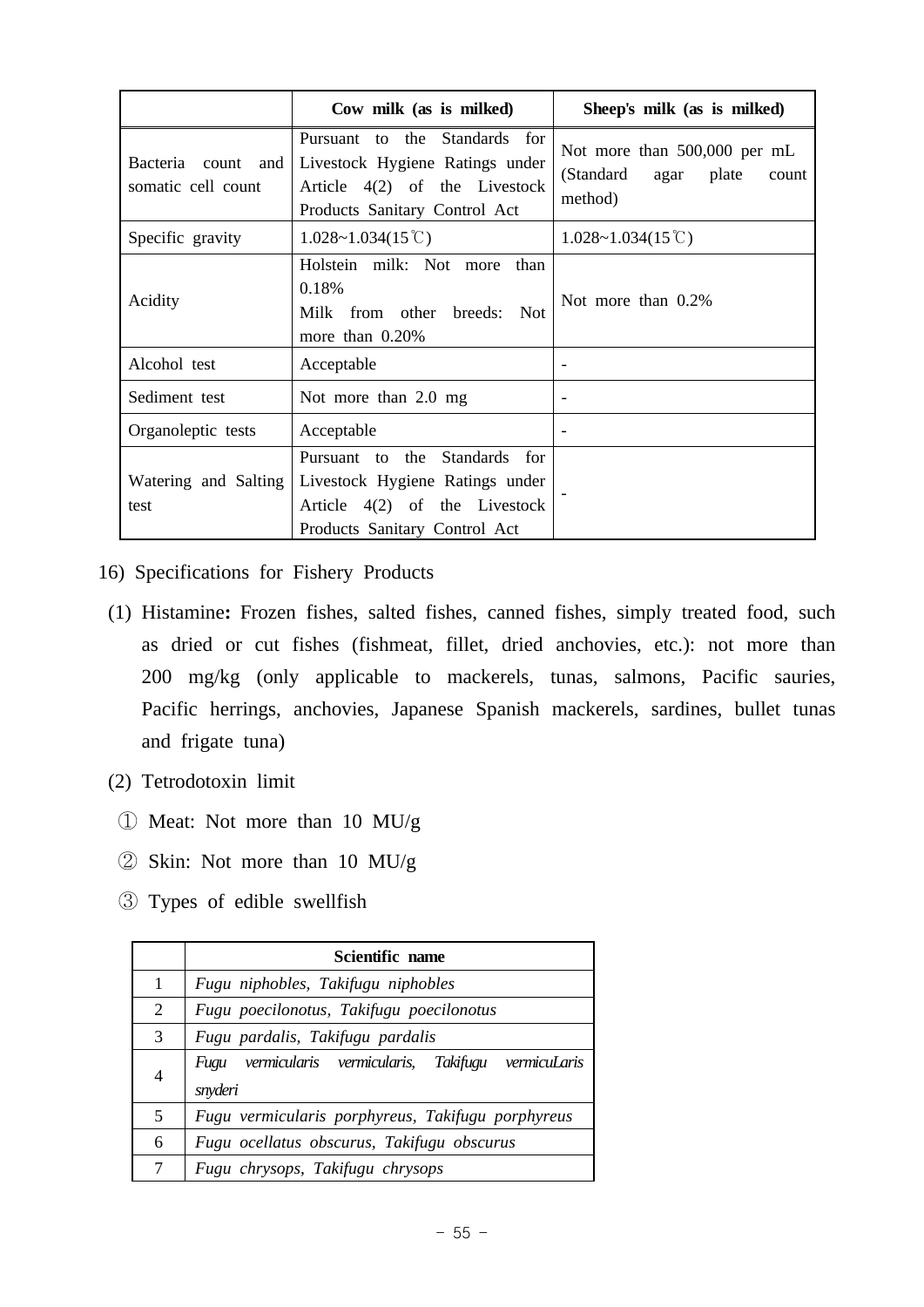|    | Scientific name                                |
|----|------------------------------------------------|
| 8  | Fugu rubripes, Takifugu rubripes               |
| 9  | Fugu rubripes chinensis, Takifugu chinensis    |
| 10 | Fugu xanthopterus, Takifugu xanthopterus       |
| 11 | Lagocephalus inermis                           |
| 12 | Lagocephalus wheeleri                          |
| 13 | Lagocephalus gloveri                           |
| 14 | Sphoeroides pachygaster, Liosaccus pachygaster |
| 15 | Fugu flavidus, Takifugu flavidus               |
| 16 | ChiLomycterus affinis                          |
| 17 | Diodon holocanthus                             |
| 18 | Diodon liturosus                               |
| 19 | Diodon hystrix                                 |
| 20 | Ostracion cubicus                              |
| 21 | Fugu stictonotus, Takifugu stictonotus         |

(3) Carbon monoxide limit

- ① Fishery products shall not be treated with carbon monoxide artificially.
- ② In determining whether the respective food is treated with carbon monoxide, "Chapter 7. 6. 6.14 6.14.5 C. 1) B)" shall apply to frozen tilapia, frozen tunas and (refrigerated or frozen) Japanese amberjacks that are filleted, sliced or cut up; and "Chapter 7. 6. 6.14 6.14.5 C. 2) B)" to vacuum-packed frozen tilapia and (refrigerated or frozen) Japanese amberjacks.
- 17) Capsules Used in Manufacturing/Processing Foods
	- ① Disintegration test: Shall be acceptable
	- ② pH: 3.0~7.5
	- ③ Arsenic (mg/kg): Not more than 1.5
	- ④ Heavy metals (mg/kg): Not more than 50
	- ⑤ Preservatives: Methyl ρ-hydroxybenzoate, ethyl ρ-hydroxybenzoate: Not more than 1.0 (as parahydroxybenzoic acid)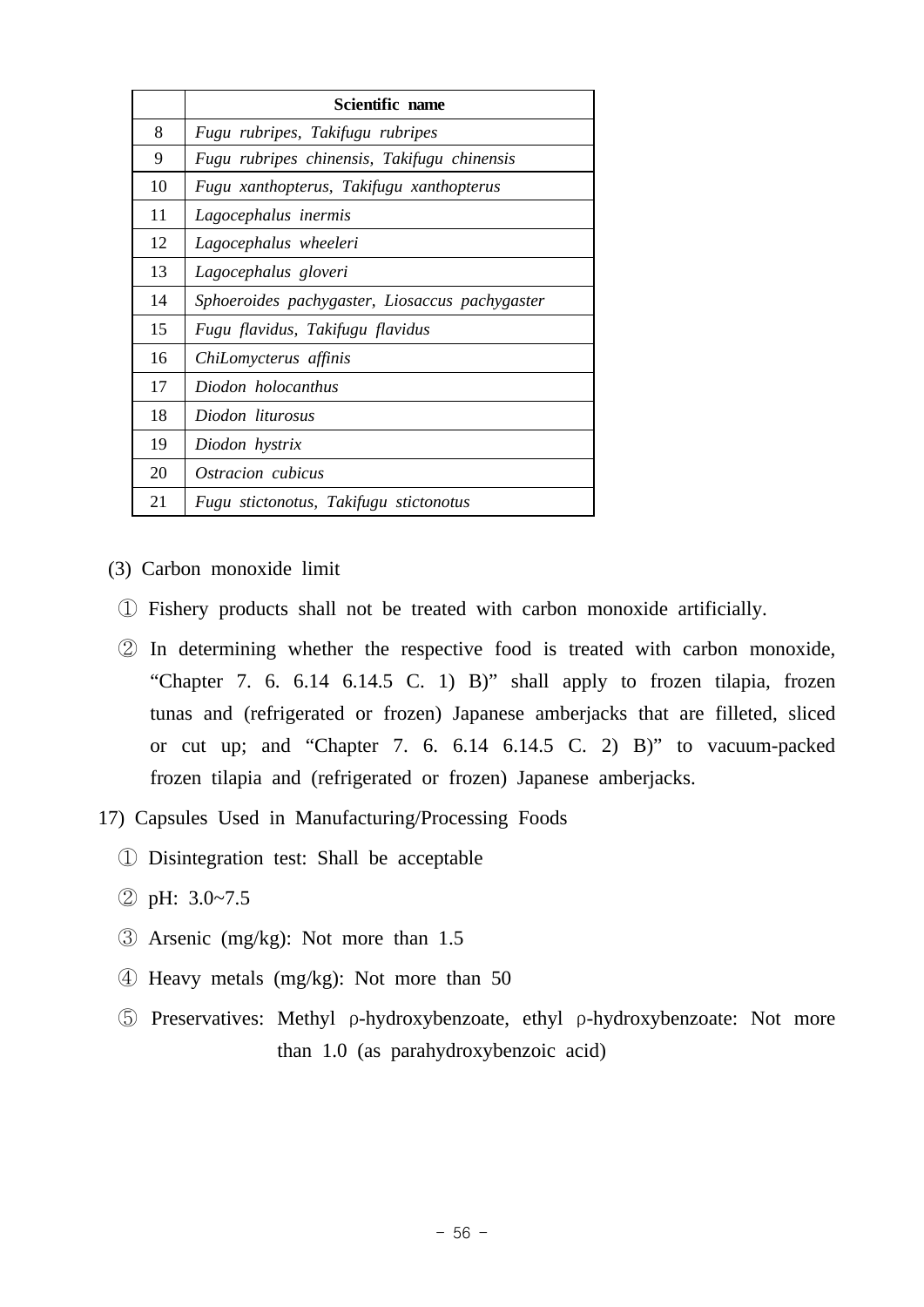### **4. Preservation and Distribution Standards**

- 1) All foods shall be handled and sold in a sanitary manner, and premises for storage and sale of such foods shall not be located in unclean areas. In addition, protection against hot weather and insects shall be thoroughly controlled.
- 2) Foods (including raw materials and ingredients used for manufacturing food) shall be protected from direct sunlight, or rain/snow, etc.; and properly controlled to prevent contamination by harmful substances, impurities and foreign matters (including molds, etc.); and shall not be stored with chemicals, pesticides, poisonous or toxic materials, etc.
- 3) Precautions shall be taken to ensure that foods are not adulterated by foreign matters. Further, food products shall be stored separately from other foods and food additives that may affect the flavor and taste of such products or other goods that may contaminate or affect the quality thereof.
- 4) Products shall be stored and distributed at room temperature, away from direct sunlight; and foods with less than 7 days of preservability under normal temperature condition shall be stored and distributed in cold storage or refrigeration facilities if possible.
- 5) Products shall be stored and distributed at a temperature of 0~10℃ for refrigerated products and at -18℃ or below for frozen products.
- 6) Ready-to-eat/convenience foods shall be provided to consumers in the shortest time after manufactured. For transportation and distribution of such foods, temperature-controlled equipment shall be used to control refrigeration, heat storage, room temperature and constant temperature; at this time, maintaining a temperature at  $0~10^{\circ}$  for refrigeration and  $60^{\circ}$  or above for heat storage.
- 7) Processed fish meat products (except for those placed in a hermetically sealed container/package and pasteurized), pasteurized soybean milks (except for those with a pH of 4.6 or below), salted-fermented-and-seasoned seafoods and processed soybean curd (except for those placed in a hermetically sealed container/package and pasteurized) shall be stored at  $10^{\circ}$  or below; whereas fresh-cut products and smoked salmons shall be stored at 5℃ or below. In addition, soybean curd and *muk* (starch jellies) (except for those hermetically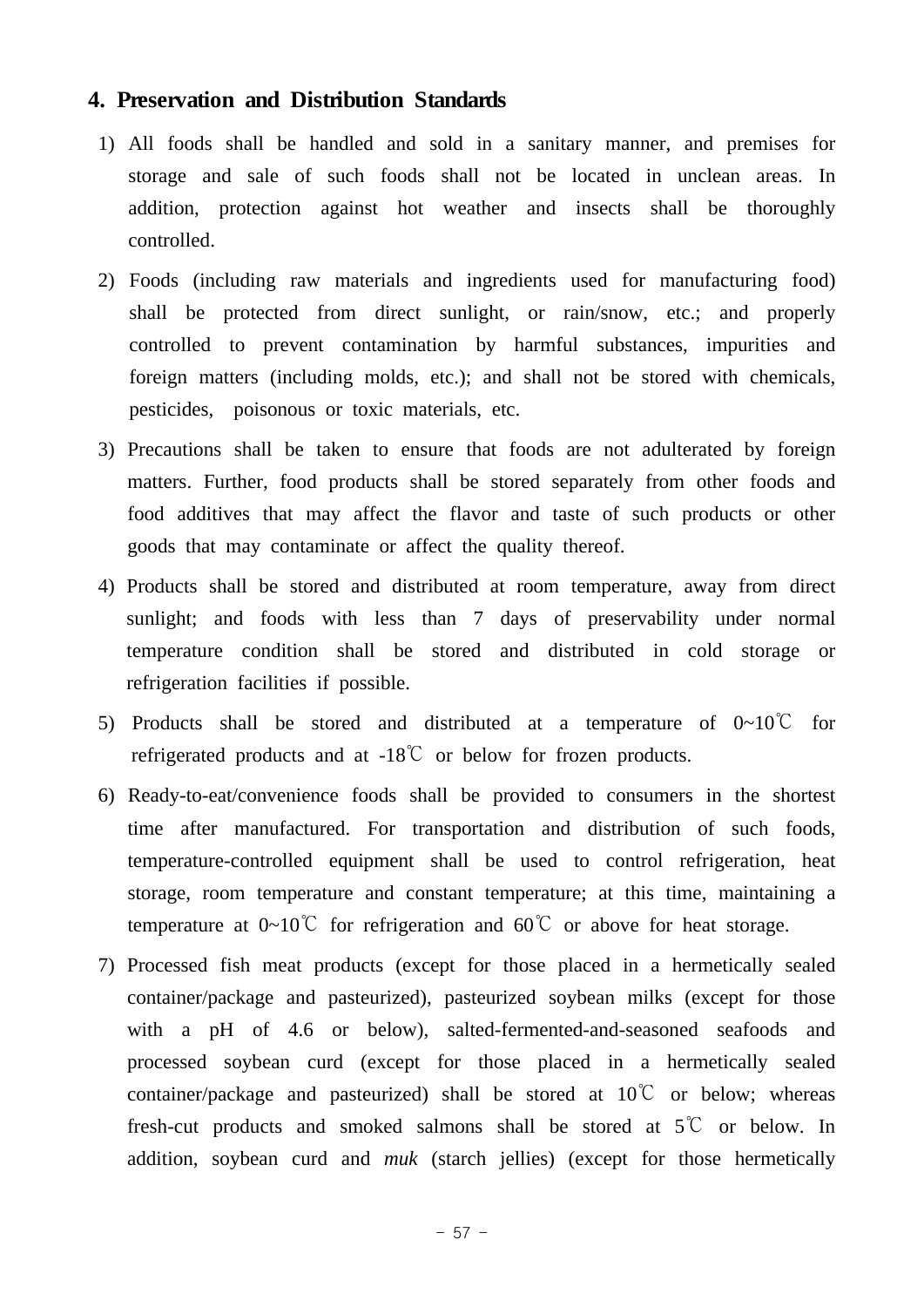sealed soy bean curd and *muk*) shall be refrigerated or preserved by storing it in water conforming to the Drinking Water Quality Standard and changing water as often as possible.

- 8) Milks, processed milks, goat milk, butter milk, concentrated milks and whey products that are pasteurized shall be kept refrigerated; whereas milks, cheeses, butters that are fermented shall be kept either refrigerated or frozen; except for those processed in a manner that prevents spoilage, such as by removing moisture or adding sugar, etc.
- 9) Meat, packaged meat and processed meat products that are refrigerated shall be kept and distributed at -2~10°C (except, at -2~5°C for poultry meat and packaged poultry meat). However, sterilized or dried meat products may be stored at room temperature.
- 10) Fishery products of animal origin used as an ingredient for products shall be kept refrigerated or frozen; perishable ingredients, such as olive pulp for extra virgin olive oil, etc., at  $-10^{\circ}$  or below; raw eggs, at  $0~-15^{\circ}$ C, away from direct sunlight; raw milk, refrigerated; and raw meat, refrigerated or frozen.
- 11) Edible eggs shall be stored/distributed in refrigerated or frozen state at temperatures between  $0~15^{\circ}\text{C}$ ; and processed egg products, at  $10^{\circ}\text{C}$  or below (except liquid egg products at  $5^{\circ}$  or below), if possible. However, such products may be left unrefrigerated or unfrozen when processed in a manner that prevents spoilage, such as drying, sugar-preserving and salting, etc.
- 12) Raw oysters shall be packaged in a container with a lid (a synthetic resin or aluminum box or water-resistant container) and stored/distributed at 10℃ or below.
- 13) Refrigerated products may not be distributed at room temperature (except for fruits and vegetables).
- 14) Frozen products may not be distributed as room temperature or as refrigerated products after being thawed; except where, manufacturers additionally indicate frozen packaged date; thawed date; and expiration date under the distribution condition from the thawed date (within the expiration date as frozen products) on the frozen breads, rice cakes, chocolates, salted and fermented seafood products, fruit/vegetable juice, cheeses, butters, or processed fishery products (limited to those hermetically sealed after being sterilized or pasteurized) and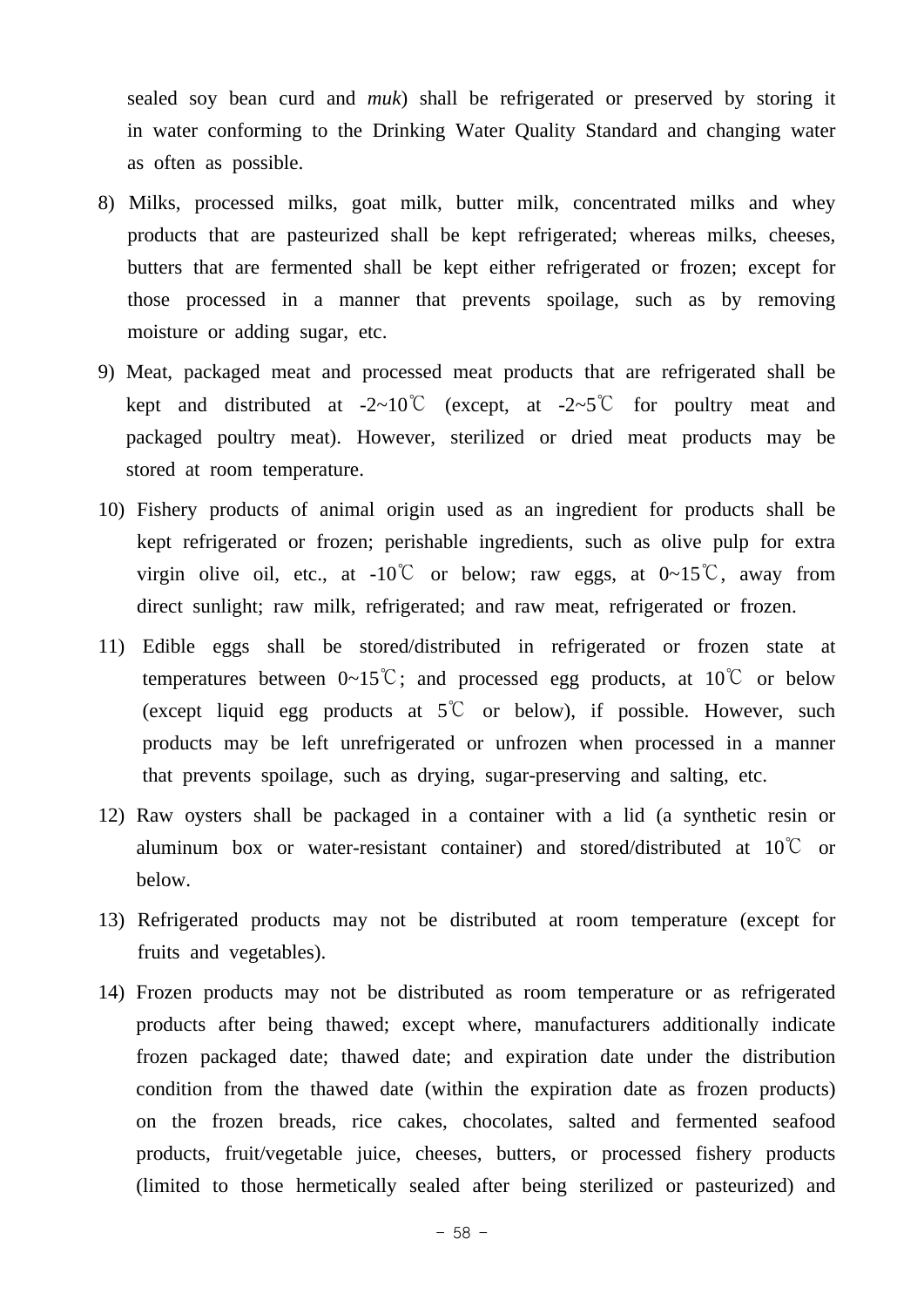then thawing them.

- 15) Room-temperature or refrigerated products may not be distributed as frozen products; unless room-temperature or refrigerated sauces, soy sauces and pastes, edible fats and oils and spice products are packaged with frozen foods as a set to complement such foods. In this case, the packing unit of the sauces, soy sauces and pastes, edible fats and oils and spice products shall not exceed 20 g; nor shall the expiration date of the set as a finished product exceed that of any room temperature or refrigerated products packaged together.
- 16) Room temperature or refrigerated dried fish/shellfish fillet products and dried fishery products may be stored or distributed as frozen foods in order to maintain their quality, in which case, their expiration dates may not exceed the previous expiration date before frozen.
- 17) Frozen fishery products may only be distributed at refrigerated temperature within 24 hours after being thawed out; provided, however, that those Modified Atmosphere Packaged (MAP) after thawed for antimicrobial and quality maintenance purposes may be distributed within a specific expiration date if additionally marked with frozen package date; thawed date; and expiration date under the distribution condition from the thawed date (within the expiration date for frozen products). At this time, the thawed fishery products may not be refrozen.
- 18) Thawed frozen products may not be refrozen; except those that are thawed in order to remove inedible parts, such as internal organs of frozen fishery products, etc., cut frozen meat or remove bones, etc., all of which shall be frozen immediately after such work is done.
- 19) Frozen or refrigerated products shall be transported in refrigerator or freezer vehicles capable of maintaining proper temperature or other means with equivalent or better effect. Soybean curd, whole soybean curd and *muk* (starch jellies) shall be transported in a refrigerator vehicle in order to maintain quality for 4 or more hour-long distance sales. Processed soy bean curds hall also be transported using a refrigerator vehicle to maintain quality.
- 20) For products vulnerable to moisture absorption, precautions shall be taken to avoid such absorption.
- 21) Special attention shall be given to avoid breakage of containers/packages in the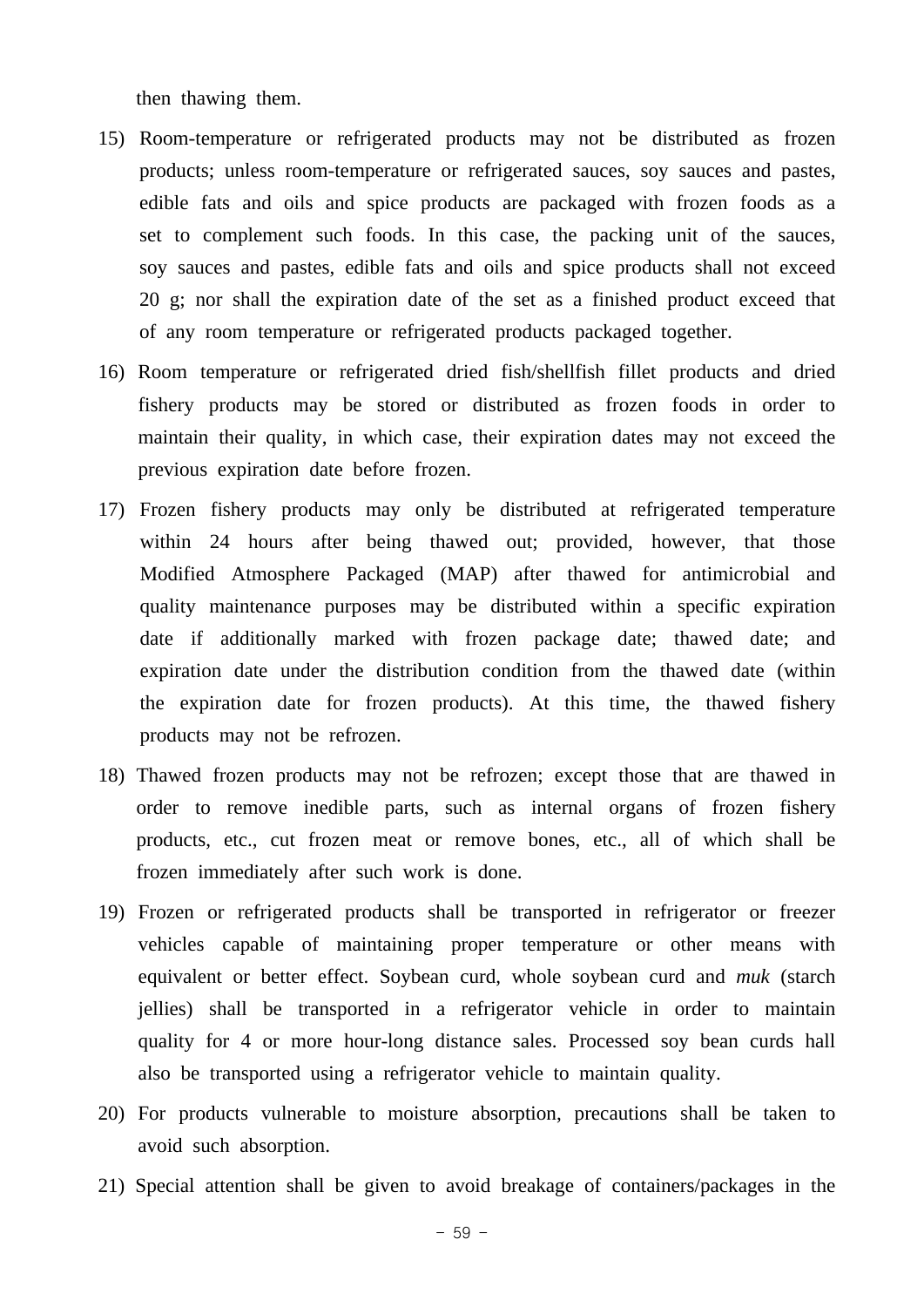transportation and package process; and products shall be kept free from severe impacts as much as possible. In addition, canned products shall be stored to ensure no rust or corrosion occurs on the outside.

- 22) Expiration dates of products shall be set by manufacturers/processors, meat packaging operators, meat distributors, wholesale egg distributors, on-site meat processors/distributors, and importers of the corresponding products (only in cases where preservation and distribution temperatures of imported refrigerated foods are different from those set in Korea, and such foods are intended to be distributed at the preservation and distribution temperature set in Korea; or where a separate expiration date is set for imported foods within the expiration date established by the manufacturer) to prevent hazard and ensure quality, in light of characteristics of products, such as packing materials, preservation conditions, manufacturing methods and mix ratios of ingredients, etc., and other distribution circumstances, such as refrigeration or freezing preservation, etc.
- 23) "Expiration date" shall be calculated from the completion of packaging (except, for those subject to additional processing after packaging, such date shall be calculated from the completion of the final process); and for capsule products, from the completion of charging/filling. For the set packaged products with different expiration dates, such as a gift set, the shortest expiration date of any component product shall be regarded as the expiration date; whereas for simply processed products with unchanged shelf-life, such as simple mixtures, etc., the shortest expiration of any ingredient product shall be the expiration date of the finished product. However, products sold as subdivided products shall have the expiration date of the subdivided ingredients; and, for the frozen products released after being thawed (breads, rice cakes, chocolates, salted and fermented seafood products, fruit/vegetable juice, cheeses, butters, or processed fishery products (limited to those hermetically sealed after being sterilized or pasteurized)), the expiration date shall be calculated from the thawed date.
- 24) In cases where fruit concentrates are imported/stored/kept/transported in ships, etc., temperatures shall conform to those of the storage tank  $(-5^{\circ}C)$  or below); in-house storage tank ( $0^{\circ}$  or below); and transportation tank lorry ( $0^{\circ}$  or below), respectively. Also, conveyor lines shall be cleaned; and materials and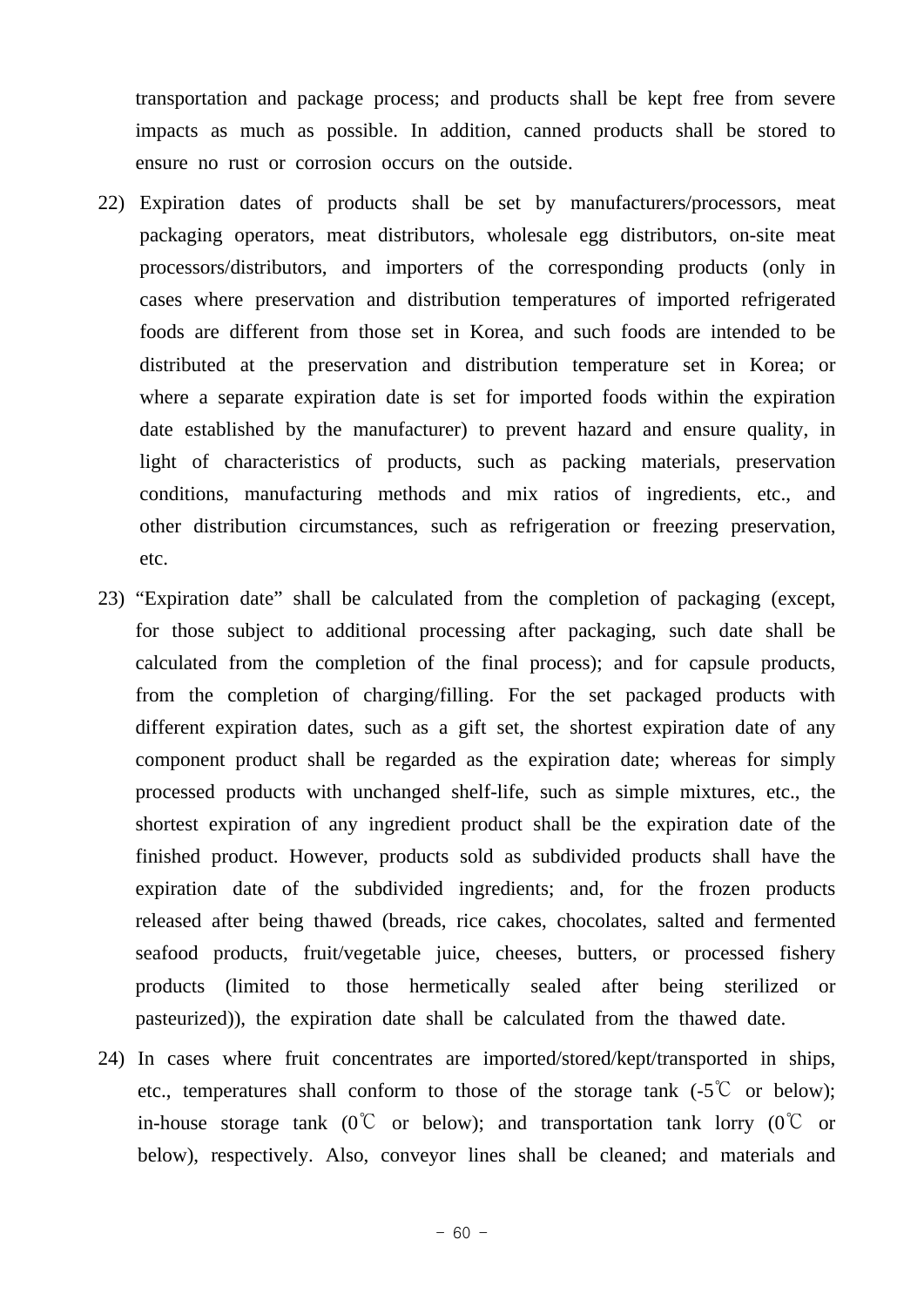cleaning agents used for storage/keeping/transportation and for cleaning of the conveyor lines shall conform to the "Standards and Specifications for Food Additives" or the "Standards and Specifications for Food Appartus, Containers and Packages."

- 25) Only the fishes that are frozen with salt water for canned fish manufacturing may be transported at a temperature of -9℃ or below. However, during transportation, temperature shall be maintained at  $-9^{\circ}$  or below, using sanitary containers and transport covers, etc.
- 26) Ices shall be stored/distributed at a temperature of  $-10^{\circ}$  or below.
- 27) Packaged livestock products shall not be re-divided and sold in any of the cases except:
	- (1) Where meat distributors or on-site meat processors/distributors sell the packaged meat after re-cutting or dividing it; and
	- (2) Where on-site meat processors/distributors sell processed meat products (excluding canned/bottled foods) after producing or re-dividing them. Also, livestock products without labels shall not be purchased or sold when

they are subject to the labeling requirements.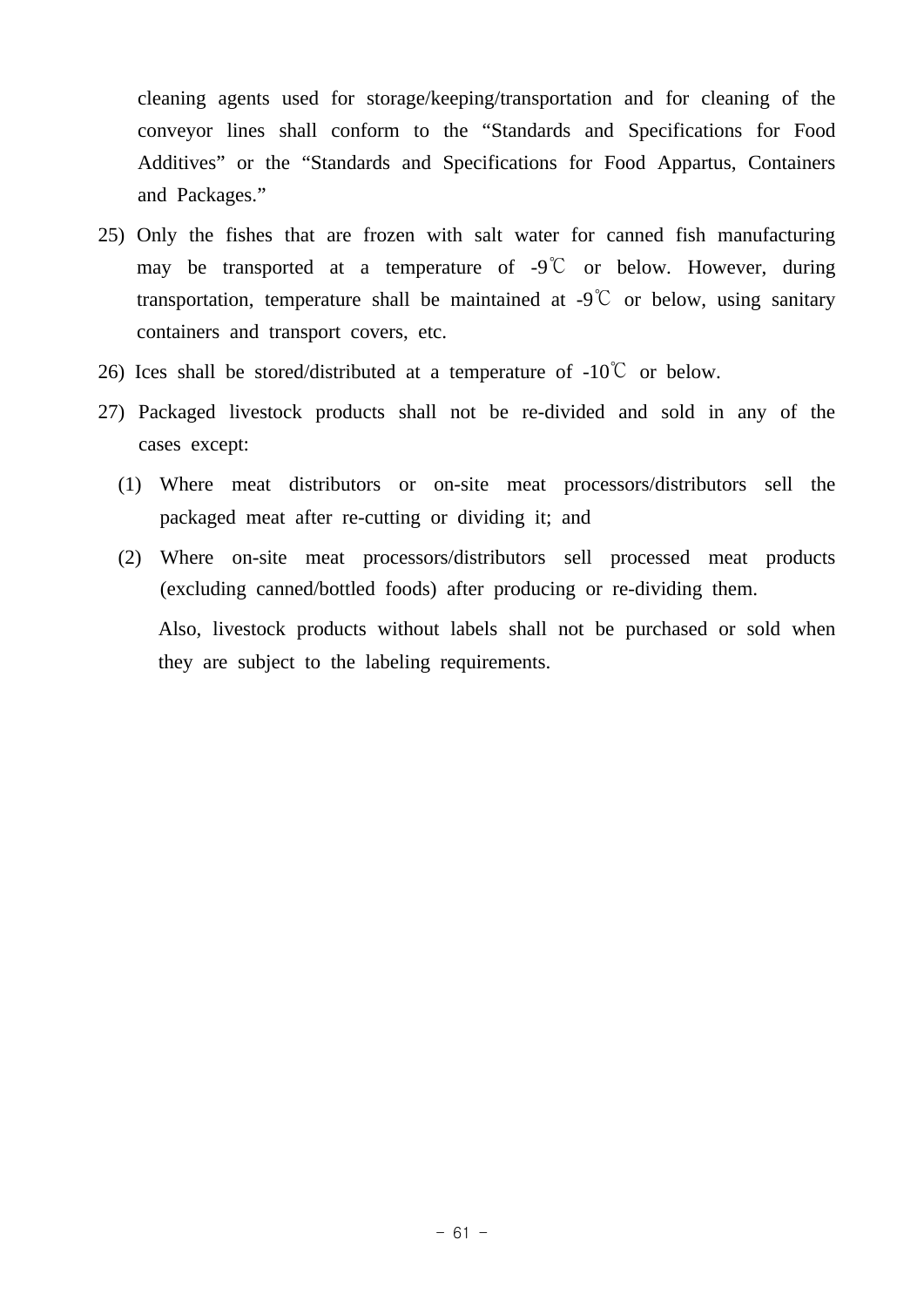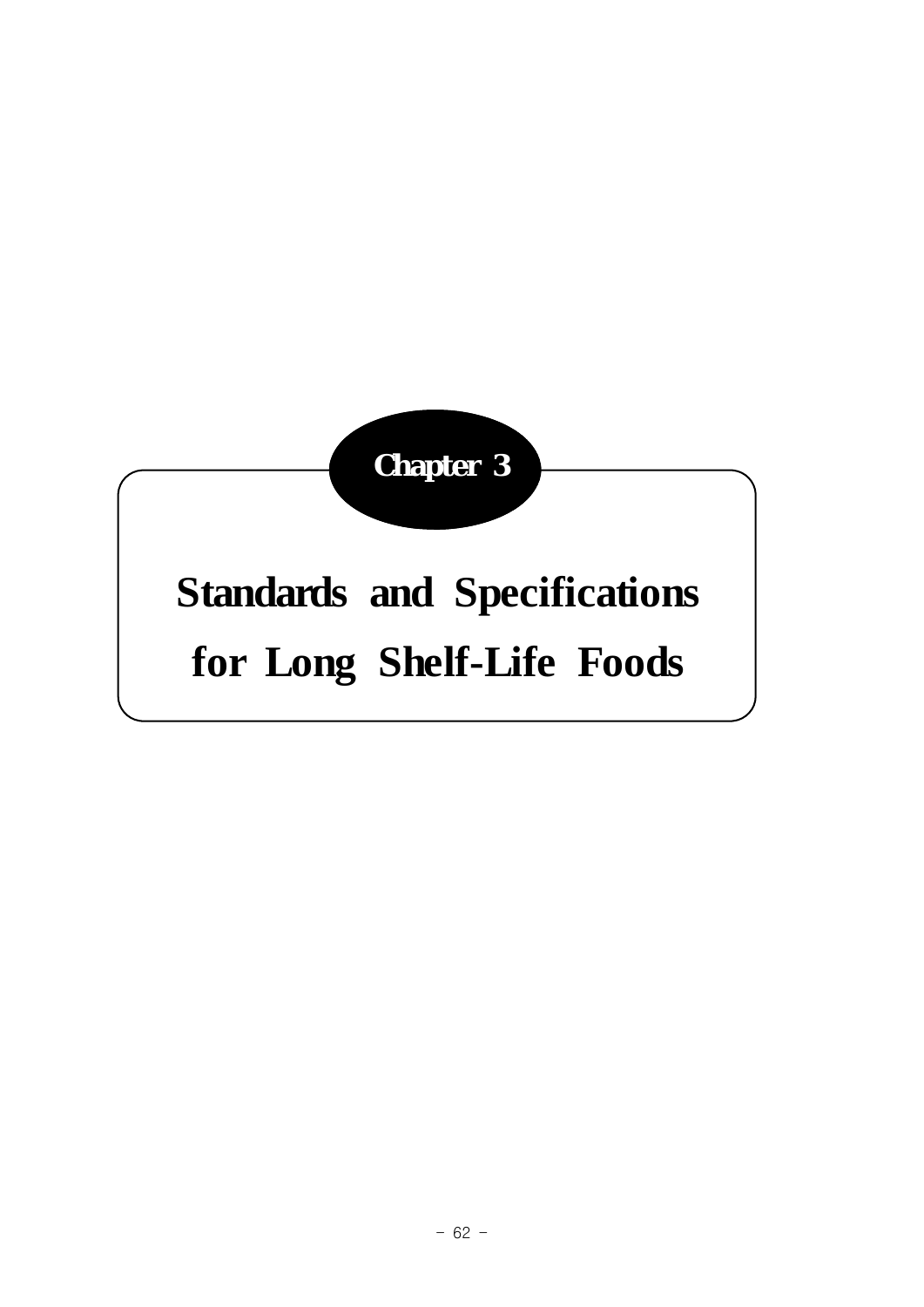### **Chapter 3. Standards and Specifications for Long Shelf-Life Foods**

### **1. Canned/bottled Foods**

 "Canned/bottled foods" refers to products that are manufactured by placing foods in a can or bottle; and then degassing, sealing and pasteurizing or sterilizing.

- 1) Manufacturing/Processing Standards
- (1) For sterilization, products shall be heated keeping the center temperature at 120℃ for 4 minutes, or using alternative methods with equivalent or better effect.
- (2) Low acid foods with a pH higher than 4.6 shall be marked with a code that indicates content, processing plant and date of manufacture; and records of sterilization process shall be retained.
- (3) Acid foods with a pH of 4.6 or less may be pasteurized, such as by heating, etc.
- (4) Products shall be pasteurized or sterilized in an adequate method depending on their characteristics in order to increase their preservability; and frozen in an adequate method to prevent discoloration of the content and suppress the growth of thermophilic bacteria.
- 2) Specifications
- (1) Properties and Conditions∶ Can or bottle caps shall not be expanded or deformed; and the content shall retain its original color and gloss without off-taste or flavor.
- (2) Tin (mg/kg)∶ Not more than 150 (only applicable to canned products except aluminum cans; for acid canned foods, tin shall not exceed 200)
- (3) Bacteria∶ Bacterial growth shall be negative.

### **2. Retort Foods**

 "Retort foods" refers to products that are produced by filling manufactured/processed or cooked foods into a single layer plastic film, or metal foil, or in a pouch- or other-shaped container formed by bonding multiple layers of the film; and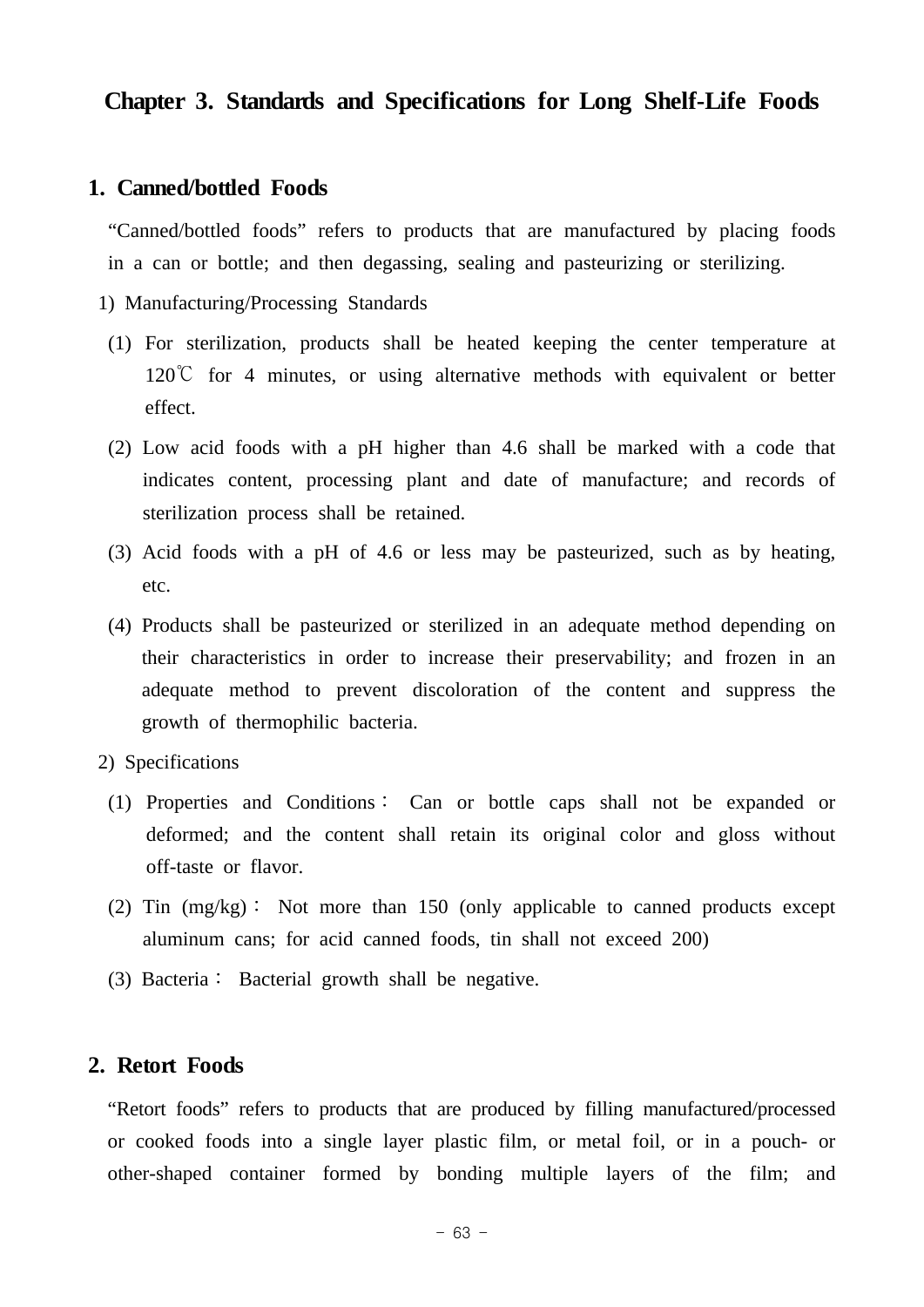subsequently sealing and heating/pasteurizing or sterilizing them.

- 1) Manufacturing/Processing Standards
- (1) For sterilization, products shall be heated, keeping the center temperature at  $120^{\circ}$  for 4 minutes, or using alternative methods with equivalent or better effect. Low acid foods with a pH exceeding 4.6 shall be marked with a code that indicates content, processing plant, date of manufacture; and records of sterilization process shall be retained. Acid foods with a pH of 4.6 or less may be pasteurized, such as by heating, etc.
- (2) Products shall be pasteurized or sterilized in an adequate method depending on their characteristics in order to increase their preservability; and frozen in an adequate method to prevent discoloration of the content and suppress the growth of thermophilic bacteria.
- (3) No preservatives shall be used.
- 2) Specifications
- (1) Properties and Conditions∶ Product shapes shall not be expanded or deformed; and the content shall retain its original flavor, color and gloss as well as material properties without off-taste or flavor.
- (2) Bacteria∶ Bacterial growth shall be negative.
- (3) Tar color∶ Shall not be detected

### **3. Frozen Foods**

 "Frozen foods" refers to products that are produced by manufacturing/processing or cooking foods and subsequently freezing and storing them at freezing temperature for long shelf-life, which are placed in a container/package.

- (1) Frozen foods for consumption without heating: Those frozen foods intended for direct consumption without an additional heating process
- (2) Frozen foods for consumption after heating: Those frozen foods that need an additional heating process before consumption
- 1) Manufacturing/Processing Standards
- (1) Pasteurized products shall be heated and pasteurized, keeping the center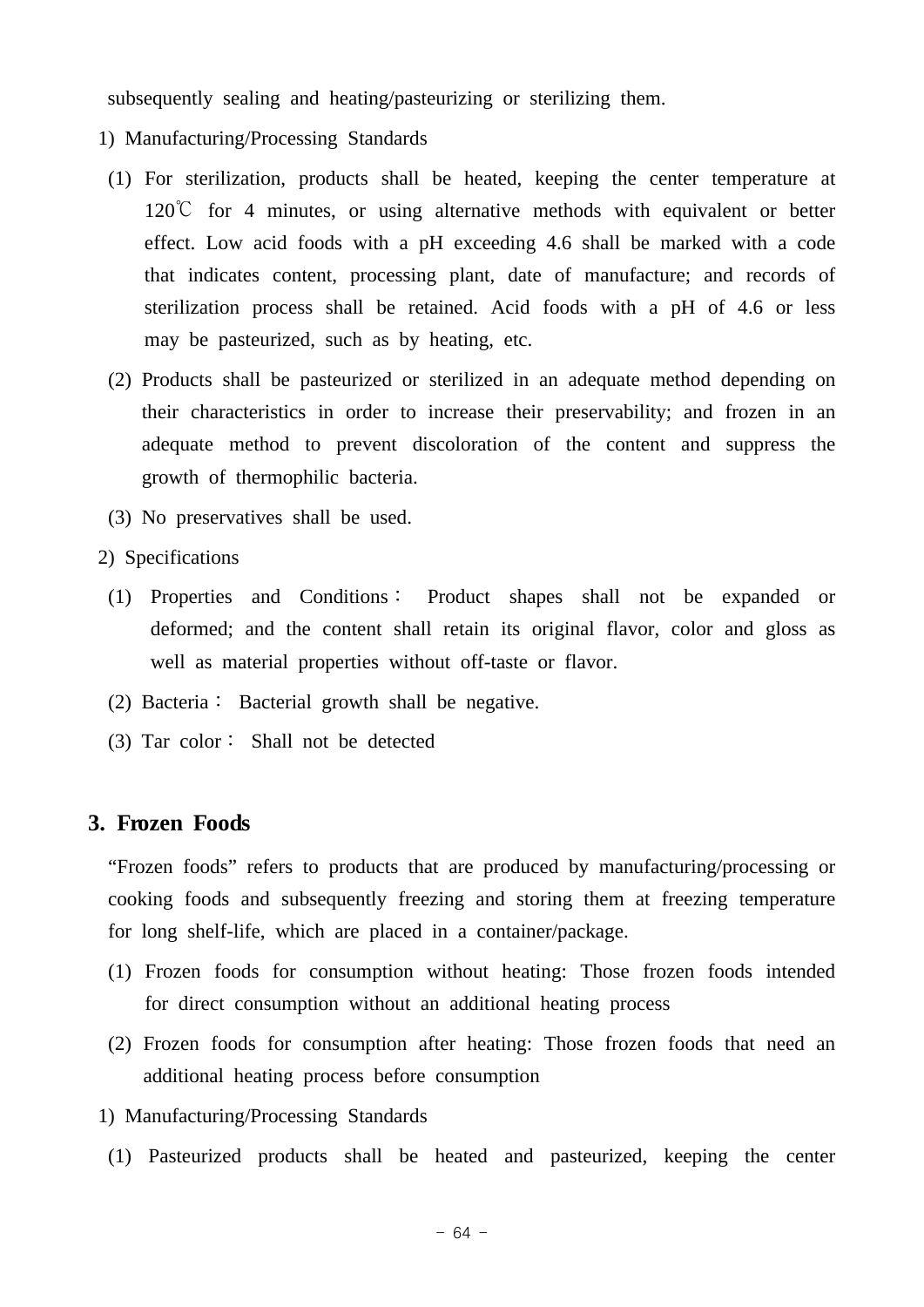temperature at  $63^{\circ}$  or above for 30 minutes, or using alternative methods with equivalent or better effect.

- 2) Specifications (except for meat, milk products, processed meat products, processed egg products, processed fish meat products (unpasteurized) and other processed foods of animal origin (unpasteurized))
- (1) Frozen foods for consumption without heating
	- ① Bacterial count: n=5, c=2, m=100,000, M=500,000 (except for fermented products and those added with fermented products or lactic acid bacteria)
	- $\odot$  Coliforms: n=5, c=2, m=10, M=100 (applicable to pasteurized products)
	- ③ *Escherichia coli*: n=5, c=2, m=0, M=10 (except for pasteurized products)
	- ④ Lactic acid bacterial count: Not less than the indicated amount (applicable to products containing lactic acid bacteria)
- (2) Frozen foods for consumption after heating
	- ① Bacterial count: n=5, c=2, m=1,000,000, M=5,000,000 (for pasteurized products,  $n=5$ ,  $c=2$ ,  $m=100,000$ ,  $M=500,000$ ; except for fermented products and those added with fermented products or lactic acid bacteria)
	- $\odot$  Coliforms: n=5, c=2, m=10, M=100 (applicable to pasteurized products)
	- ③ *Escherichia coli*: n=5, c=2, m=0, M=10 (except for pasteurized products)
	- ④ Lactic acid bacterial count: Not less than the indicated amount (applicable to products containing lactic acid bacteria)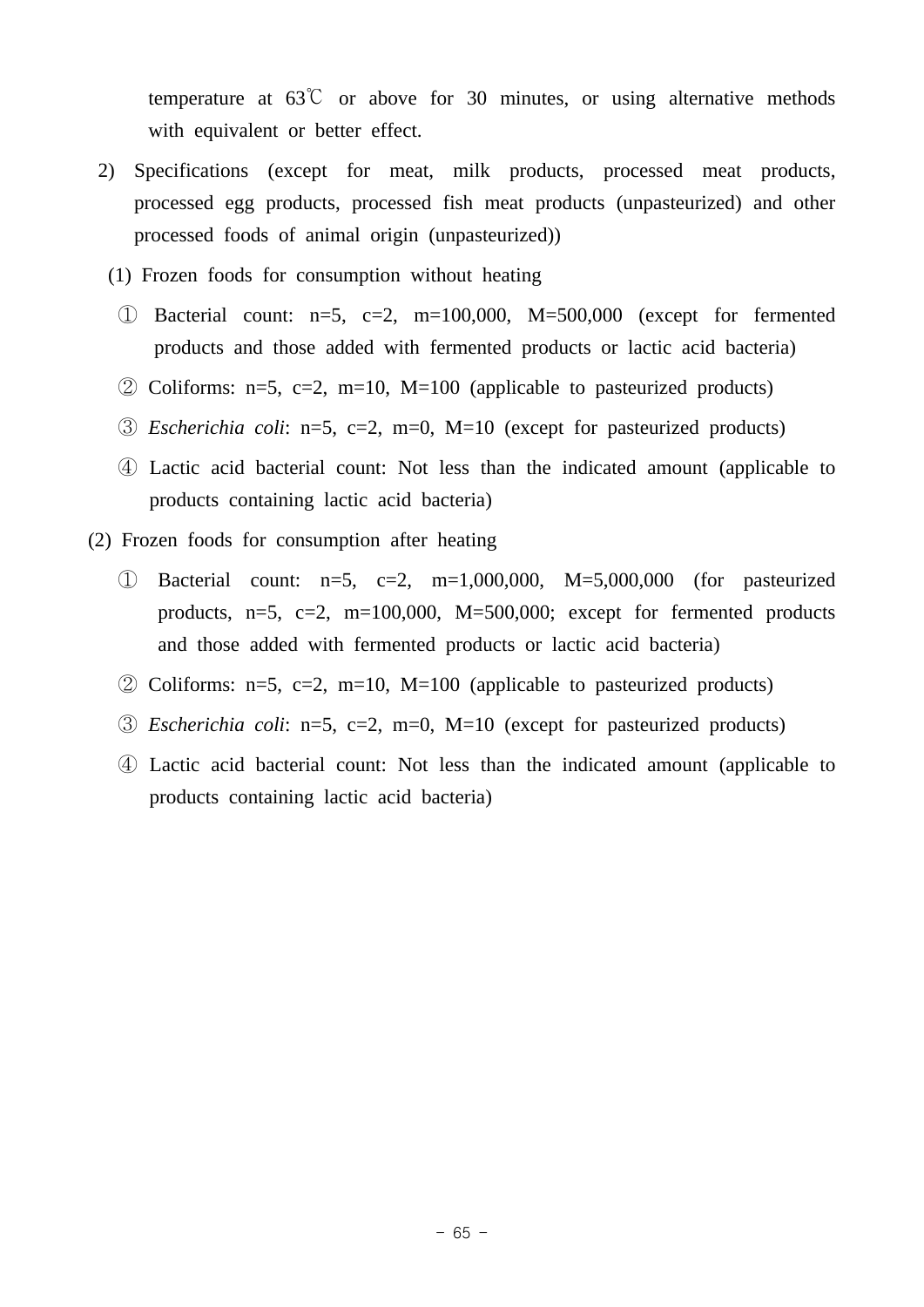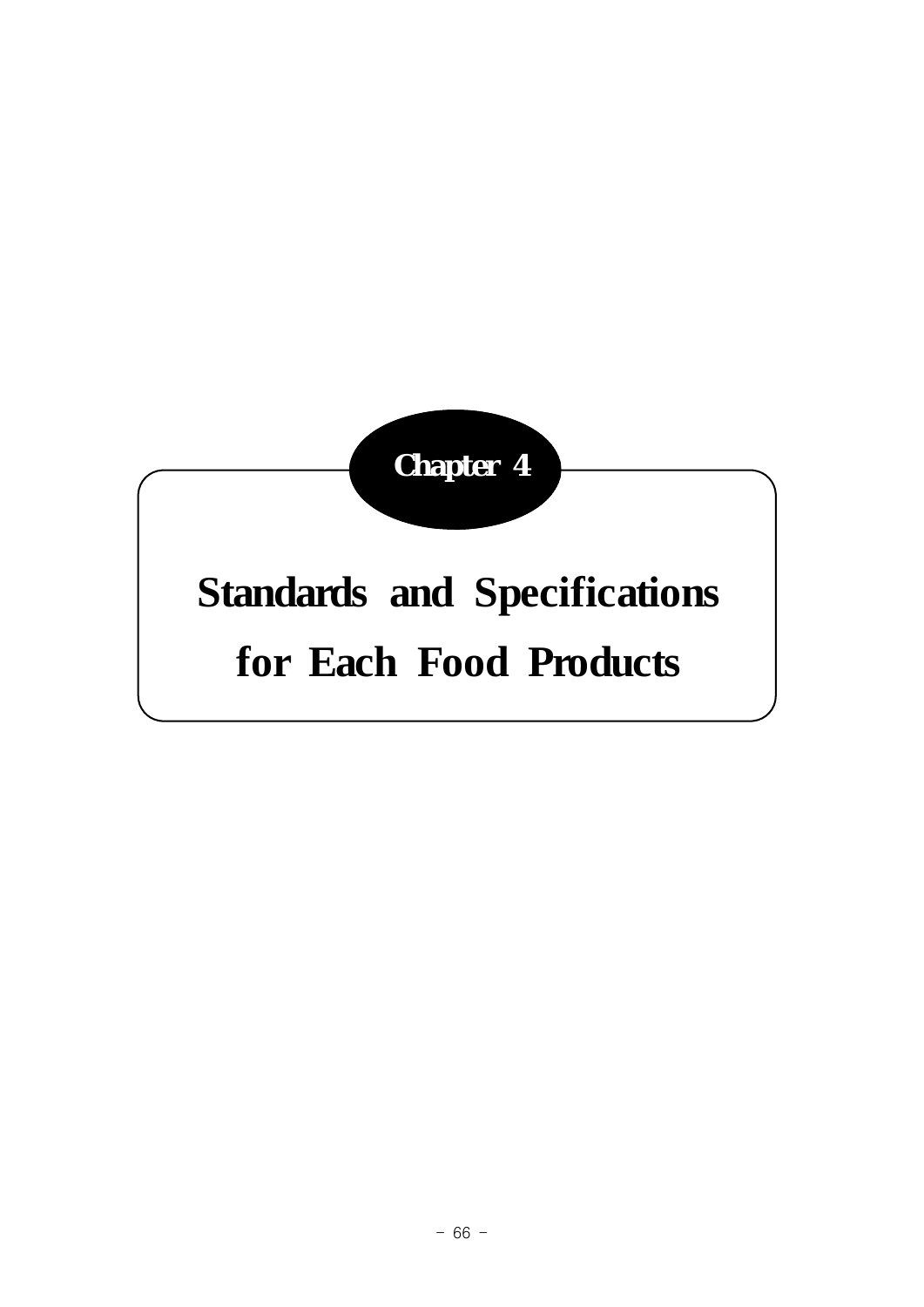### **Chapter 4. Standards and Specifications for Each Food Product**

#### **1. Confectioneries, Breads or Rice Cakes**

1) Definition

 Confectioneries, breads or rice cakes refers to Confectionery, Candies, Chewing gum, Breads and Rice cakes that are processed using grain flour, sugar, eggs and milk products, etc. as main ingredients.

- 2) Requirements for Ingredients, etc.
- (1) Perishable and easily spoiled ingredients shall be refrigerated or frozen.
- 3) Manufacturing/Processing Standards
- (1) When manufacturing jellies such as cup jelly, etc., that can be consumed by inhaling, their sizes shall conform to one of the following specifications:
	- ① The minimum internal diameter of the side contacting the lid shall be at least 5.5 cm; and the minimum internal diameter of the height and bottom shall be at least 3.5 cm.
	- ② The length of the long side shall be at least 10 cm; and width and thickness shall be less than 1.5 cm, respectively.
- (2) The following gelling agent may not be used as an ingredient in jellies such as cup jelly, etc.
	- ① Konjac, glucomannan
- 4) Food Type
- (1) Confectionery

 Confectionery refers to a product that is manufactured by baking, puffing, or frying, etc. of grain flour, etc., as a main ingredient; or by adding food or food additives thereto; including biscuits, wafers, cookies, crackers, *hangwa*  (Korean traditional sweets) and snacks, etc.

(2) Candies

 Candies refers to a product that is manufactured by processes such as molding, of saccharides, sugar-alcohol or bean paste, etc. as a main ingredient, added with food or food additives; including candy, caramel, *yanggaeng* (red bean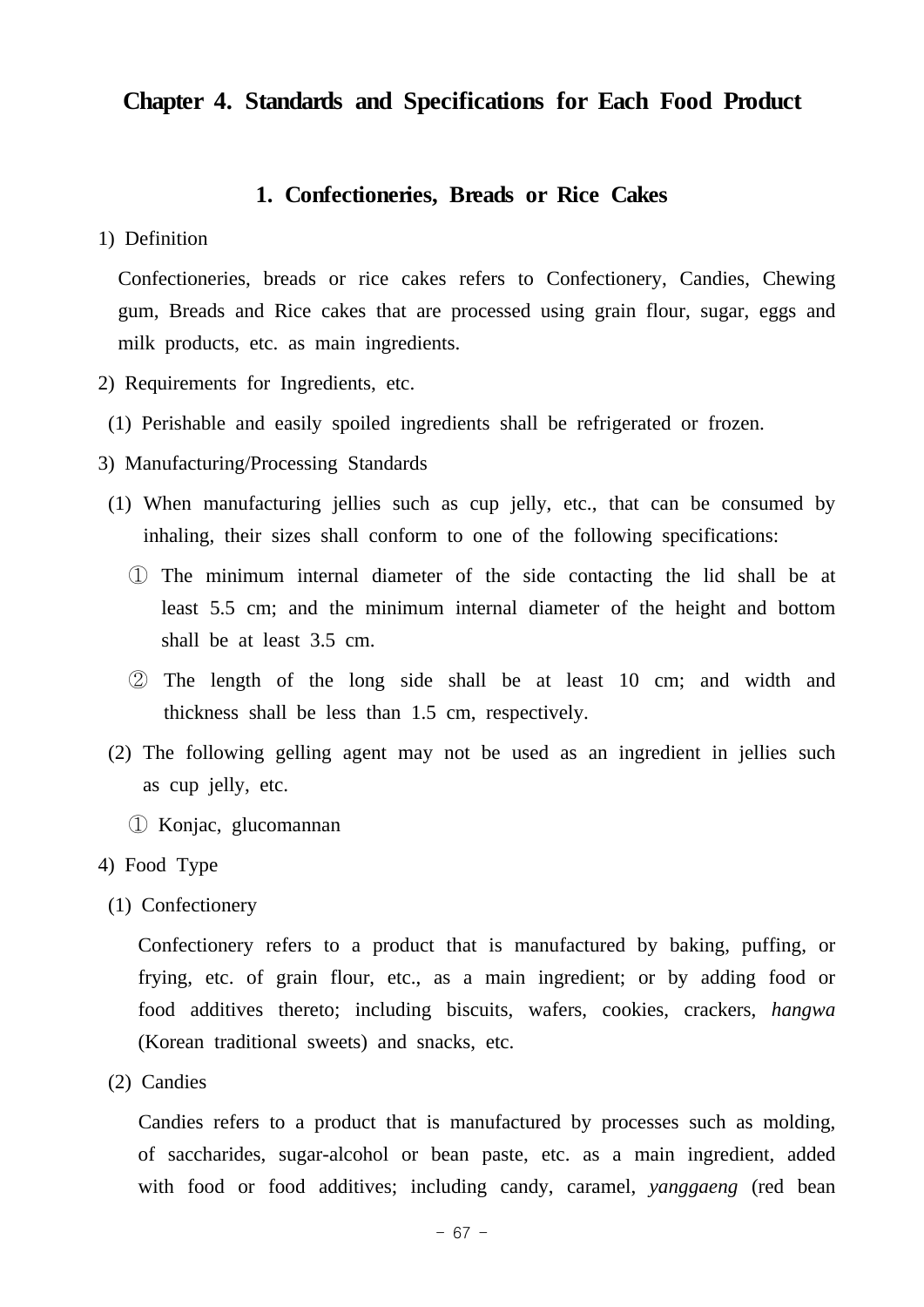jelly) and jelly, etc.

(3) Chewing gum

 Chewing gum refers to a product processed by adding other food or food additives to a gum base whose main ingredients are natural or synthetic resins, etc.

(4) Breads

 Breads refers to a dough fermented or unfermented, made with wheat flour or other grain flour, sugar, fat and oil, and egg, etc. as main ingredients; or a frozen mixture of cream, sugar and egg, etc. as main ingredients; and their cooked products; including loaf bread, cakes, sponge cakes, donuts, pizzas, pies, corn dogs, tiramisu and mousse cakes, etc.

(5) Rice cakes

 Rice cakes means a mixture kneaded or cooked products made by adding edible salt, saccharides, grains, pulses, vegetables, fruits or alcoholic beverages, etc. to main ingredients, such as rice flour, glutinous rice flour, potato flour, starch or other grains flour, etc.

5) Specifications

 $\mathbf{r}$ 

- (1) Acid value: Not more than 2.0 (only applicable to fried/oil treated confectionery; for *hangwa* (Korean traditional sweets), not more than 3.0)
- (2) Tar colors not permitted: Shall not be detected (only applicable to candies, chewing gum and breads)
- (3) Sodium saccharin: Shall not be detected (only applicable to rice cakes)
- (4) Antioxidant  $(g/kg)$ : No antioxidants shall be detected except for the following (only applicable to chewing gum):

Ē,

| <b>Butylated</b>            | hydroxyanisole   Not more than $0.4$ g/kg (when used in combination, |
|-----------------------------|----------------------------------------------------------------------|
| $(BHA)$ ;                   | sum of dibutyl hydroxy toluene; butylated<br>the                     |
| Dibutyl hydroxy<br>toluene; | hydroxyanisole; and tert-butylhydroquinone shall not                 |
| Tert-butylhydroquinone      | exceed $0.4$ g/kg.)                                                  |
|                             |                                                                      |

 (5) Preservatives (g/kg)∶ No preservatives shall be detected except for the following: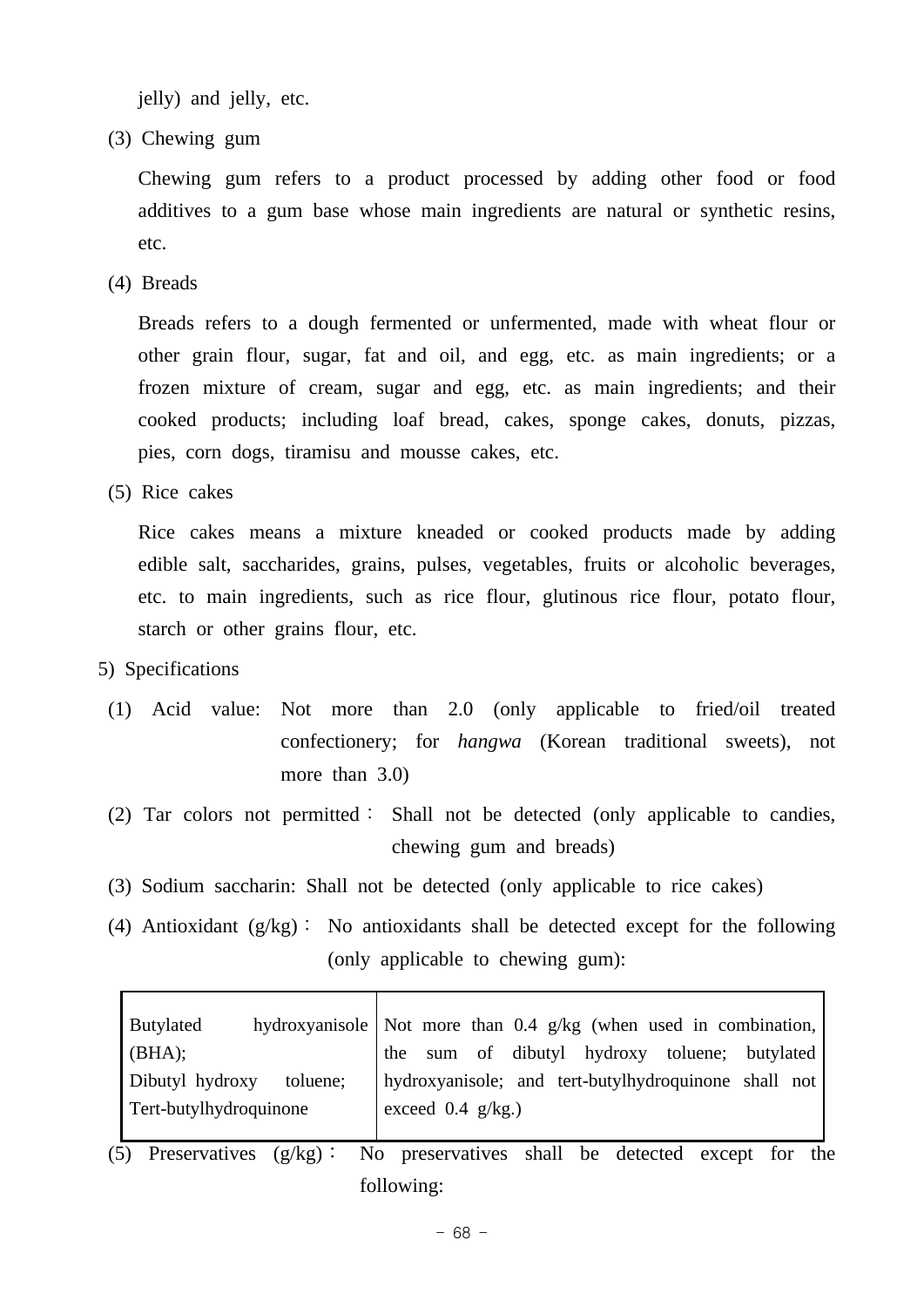| Propionic acid; Sodium |                                                                                                             |
|------------------------|-------------------------------------------------------------------------------------------------------------|
| propionate;            | Not more than 2.5 (based on propionic acid; only                                                            |
|                        | applicable to breads)                                                                                       |
| Calcium propionate     |                                                                                                             |
| Sorbic acid;           |                                                                                                             |
| Potassium sorbate;     | more than 1.0 (based on sorbic acid; only<br>Not<br>applicable to pastes of beans, such as red beans, etc.) |
| Calcium sorbate        |                                                                                                             |

- (6) Bacterial count:  $n=5$ ,  $c=2$ ,  $m=10,000$ ,  $M=50,000$  (only applicable to sealed products of confectionery and candies; excluding fermented and lactic acid bacteria-containing products)
- (7) *Staphylococcus aureus*∶ n=5, c=0, m=0/10 g (only applicable to breads coated or filled with cream)

 (8) *Salmonella* spp.: n=5, c=0, m=0/10 g (only applicable to breads coated or filled with cream)

- (9) *Escherichia coli*: n=5, c=1, m=0, M=10 (only applicable to rice cakes)
- (10) Lactic acid bacteria count: Not less than the indicated amount (only applicable to confectionery and Candy containing lactic acid bacteria)
- (11) Crushing strength (Newton): Not more than 5 (only applicable to jelly, such as cup jelly and stick jelly, etc.)
- (12) Total aflatoxin ( $\mu$ g/kg): Not more than 15.0 (as the sum of B<sub>1</sub>, B<sub>2</sub>, G<sub>1</sub> and  $G_2$ ; however,  $B_1$  shall not exceed 10.0  $\mu$ g/kg. Only applicable to Confectionery, Candies and Chewing gum containing peanuts and nuts)
- (13) Fumonisin (mg/kg): Not more than 1 (as the sum of  $B_1$  and  $B_2$ ; only applicable to Confectionery, Candies and Chewing gum containing not less than 50% of maize)
- (14) Lead (mg/kg): Not more than 1.0 (only applicable to jelly); not more than 0.2 (only applicable to Candy)

### 6) Test Methods

(1) Acid value

 Take an appropriate amount of sample into an Erlenmeyer flask to obtain the necessary amount of fat and oil by grinding or slicing. Add purified ether to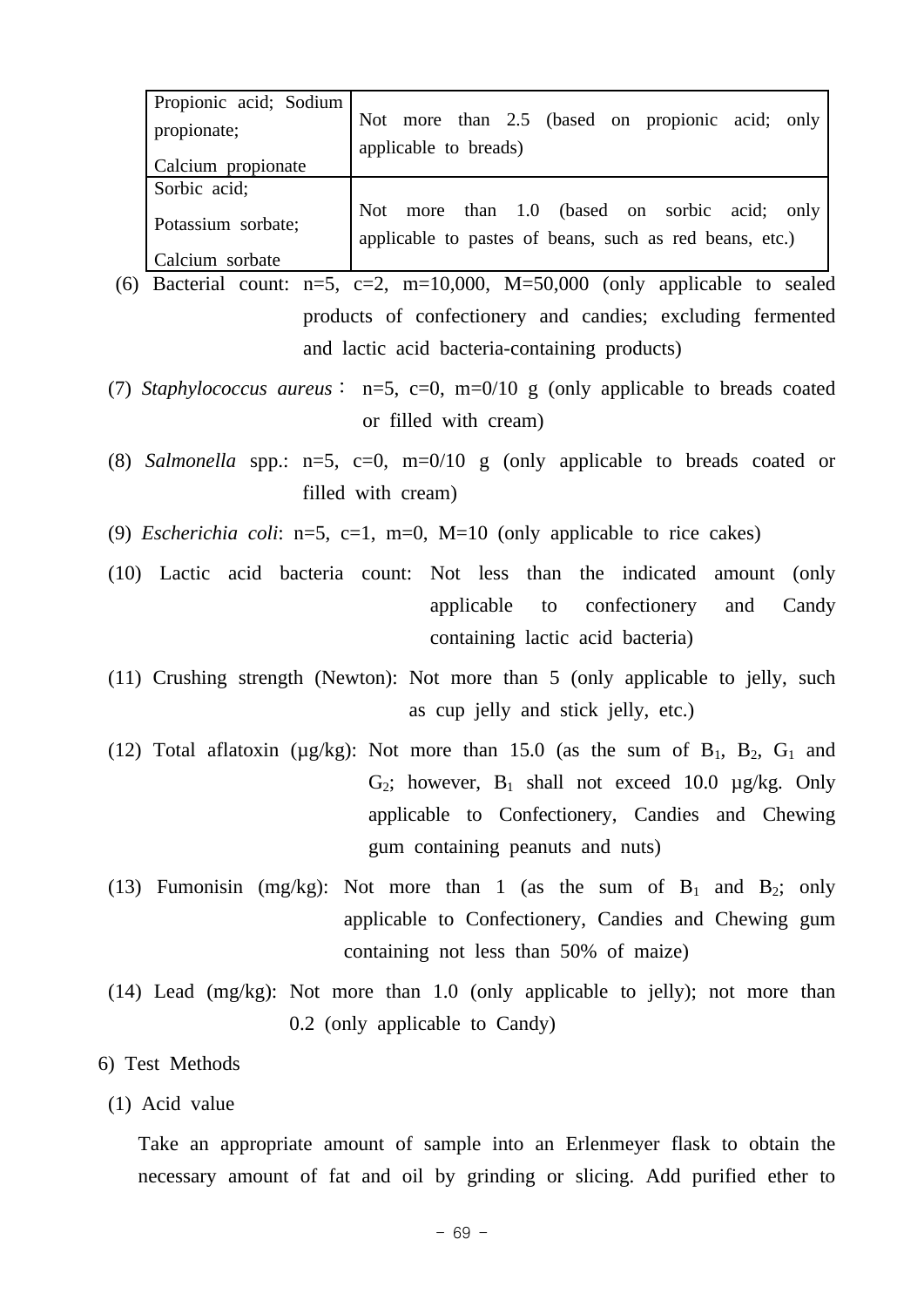immerse the sample and allow it to stand for approximately 2 hours with occasional shaking. Filter the sample with dry filter paper in order to prevent spillover of solids of the sample. Then, add purified ether (approx. half of the previous amount) to the sample in the Erlenmeyer flask; shake it to mix; and repeat filtration through the same filter paper. Transfer the filtrate into a separatory funnel; add water in the amount equivalent to approximately  $1/2 \sim 1/3$ of the filtrate; shake well to clean; and discard the water layer. Repeat this procedure two times. Collect the ether layer; dehydrate the solution with anhydrous sodium sulfate; pass it through nitrogen gas or carbon dioxide, while reducing pressure in water bath at 40℃ to completely remove ether. Take approximately 10 g of remaining fat and test it according to "Chapter 7. General Test Methods, 2. Food Component Test Methods, 2.1.5.3.1 Acid Value." Note that "S" in the formula means a gram of fat and oil.

(2) Tar colors not permitted

Test the sample according to "Chapter 7. General Test Methods, 3.4 Color Additives."

(3) Saccharin sodium

 Test the sample according to "Chapter 7. General Test Methods, 3.2.1 Saccharin Sodium."

(4) Antioxidant

Test the sample according to "Chapter 7. General Test Methods, 3.3 Antioxidant."

(5) Preservatives

Test the sample according to "Chapter 7. General Test Methods, 3.1 Preservatives."

(6) Bacterial count

Dissolve the sample completely at  $40^{\circ}$  or below in a short period of time and take 10 mL of the dissolved solution into a bottle. Add steril phosphate buffered dilution water or sterile normal saline to make the final volume of 100 mL. Using this solution as the test solution, test it according to "Chapter 7. General Test Methods, 4. Microbiological Test Methods, 4.5.1 General Bacterial Count."

(7) *Staphylococcus aureus*

Take 10 g of cream at random from a product coated or filled with cream;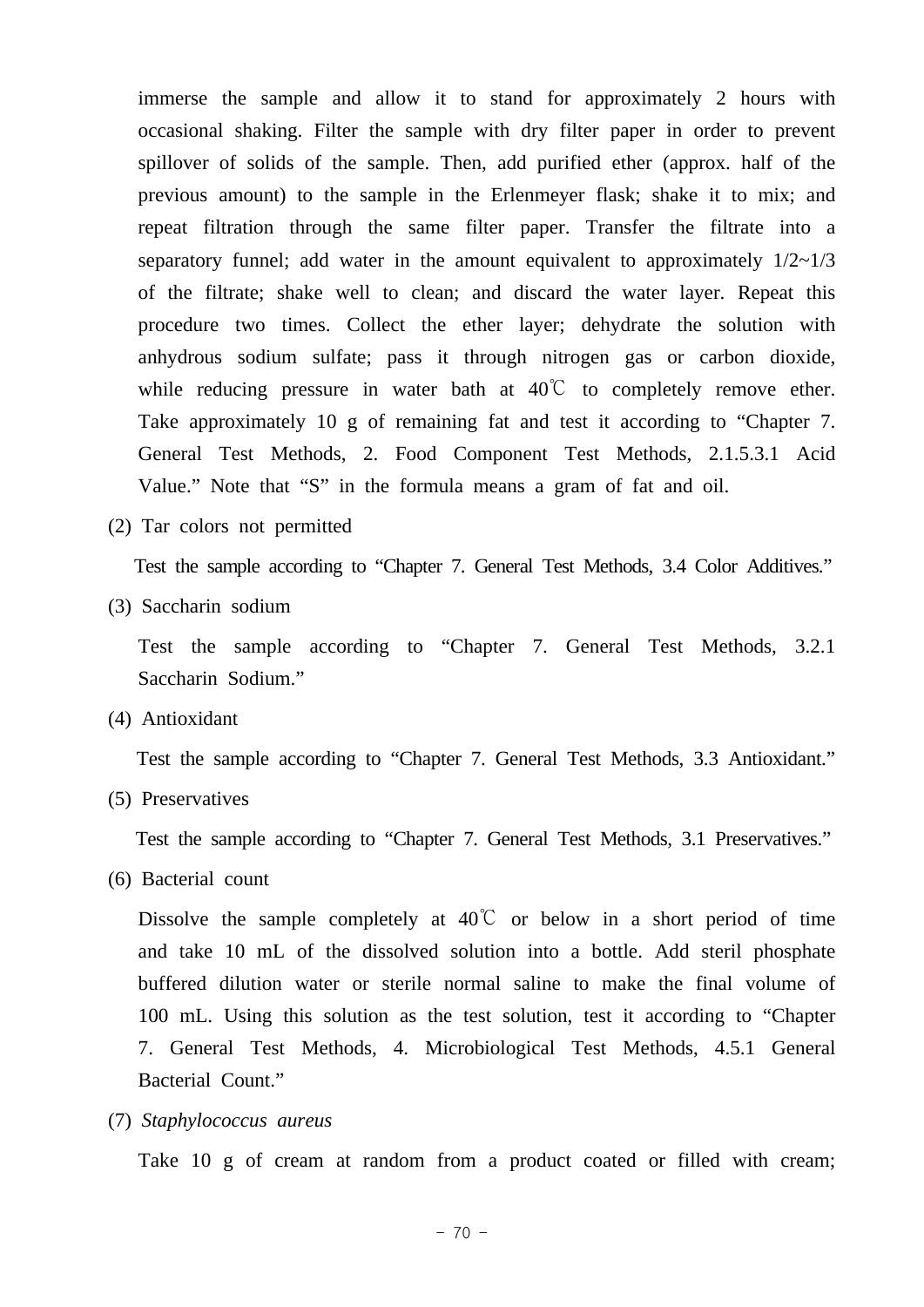add 90 mL of sterile normal saline and homogenize it. Using this solution as a test solution, test it according to "Chapter 7. General Test Methods, 4.12 *Staphylococcus Aureus*, 4.12.1 Qualitative Test."

(8) *Salmonella* spp.

 Take 10 g of cream at random from a product coated or filled with cream. Test this sample according to "Chapter 7. General Test Methods, 4.11 *Salmonella* spp.."

(9) *Escherichia coli*

 Test the sample according to "Chapter 7. General Test Methods, 4. Microbiological Test Methods, 4.8 *Escherichia coli*."

(10) Lactic acid bacteria count

 Test the sample according to "Chapter 7. General Test Methods, 4. Microbiological Test Methods, 4.9 Lactic Acid Bacteria Count."

(11) Crushing strength

 Test the sample according to "Chapter 7. General Test Methods, 1.5 Tests for Physical Properties of Jelly."

(12) Aflatoxin

 Test the sample according to "Chapter 7. General Test Methods, 9.1 Mycotoxin."

(13) Fumonisin

 Test the sample according to "Chapter 7. General Test Methods, 9.1 Mycotoxin."

(14) Lead

 Test the sample according to "Chapter 7. General Test Methods, 10.1 Tests for Heavy Metals."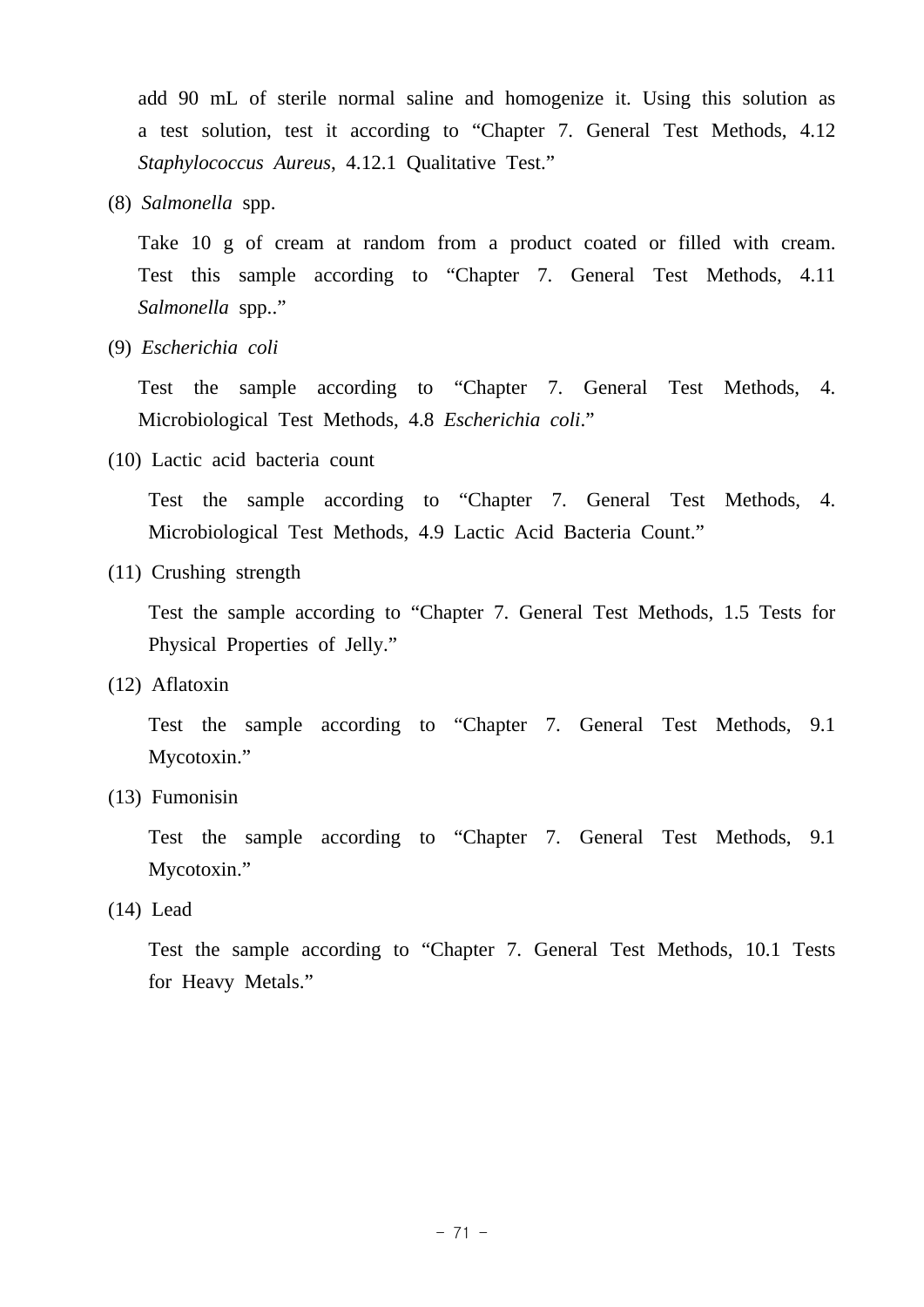### **2. Frozen Confectioneries**

Frozen Confectioneries refers to products intended to be consumed frozen after adding other food or food additives to raw milk, milk products and drinking water; including Ice creams, Frozen confectionery products, Ice cream mixes and Edible ice.

### **2-1 Ice Creams**

1) Definition

 Ice creams refers to foods that are produced by adding other food or food additives to raw milk and milk products used as ingredients and then freezing and hardening the mixture; and as for lactic acid bacteria (including lactobaccillius, lactococcus, bifidobacteria) containing products, ice creams labelled as products containing lactic acid bacteria or fermented milk.

- 2) Requirements for Ingredients, etc.
- 3) Manufacturing/Processing Standards
- (1) When using eggs, the surface of the eggs shall be washed/disinfected before use.
- (2) Pasteurization shall be performed, keeping the center temperature of the product at 68.5°C for not less than 30 minutes or using alternative methods with equal or better effect; (except that pasteurization process may be omitted for lactic acid bacteria-containing products as necessary).
- (3) When adding other ingredients after pasteurization, precautions shall be taken to avoid microbial contamination.
- (4) At the time of manufacturing, the non-fat milk solids of the finished product shall contain not less than 75% (by weight) components with the same specifications as those for skim milk powder (except frozen confectionery products).
- (5) Hardening or freezing process may be omitted depending on the characteristics of a product, such as sherbets and soft-serve ice creams, etc.
- 4) Food Type
	- (1) Ice cream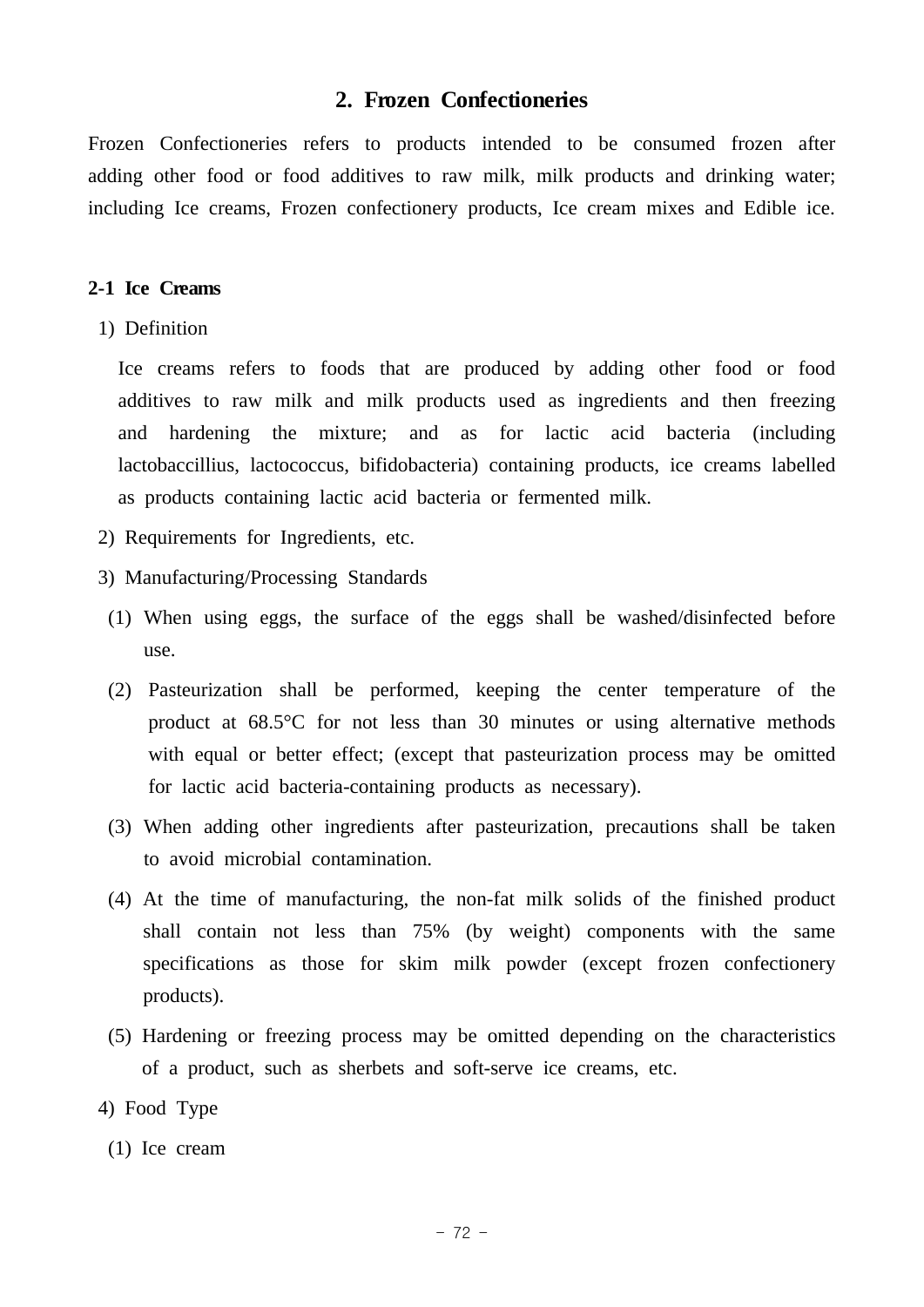It refers to ice creams containing not less than 6% milk fat and not less than 16% milk solids.

(2) Low-fat ice cream

 It refers to ice creams containing not more than 2% crude fat and not less than 10% non-fat milk solids.

(3) Ice milk

 It refers to ice creams containing not less than 2% milk fat and not less than 7% milk solids.

(4) Sherbet

It refers to ice creams containing not less than 2% non-fat milk solids.

(5) Non-fat ice cream

 It refers to ice creams containing not less than 5% crude fat and not less than 5% non-fat milk solids.

- 5) Specifications
	- (1) Milk fat (%): Not less than 2.0 (only applicable to Ice milk);

Not less than 6.0 (only applicable to Ice cream)

- (2) Crude fat (%): Not more than 2.0 (only applicable to Low-fat ice cream)
- (3) Bacterial count:  $n=5$ ,  $c=2$ ,  $m=10,000$ ,  $M=100,000$  (except for products containing lactic acid bacteria or fermented milk)
- (4) Coliforms: n=5, c=2, m=10, M=100
- (5) Lactic acid bacteria count: Not less than the indicated amount (only applicable to products containing lactic acid bacteria)
- (6) *Listeria monocytogenes*∶ n=5, c=0, m=0/25g
- 6) Test Methods

Test the sample according to "Chapter 7. General Test Methods."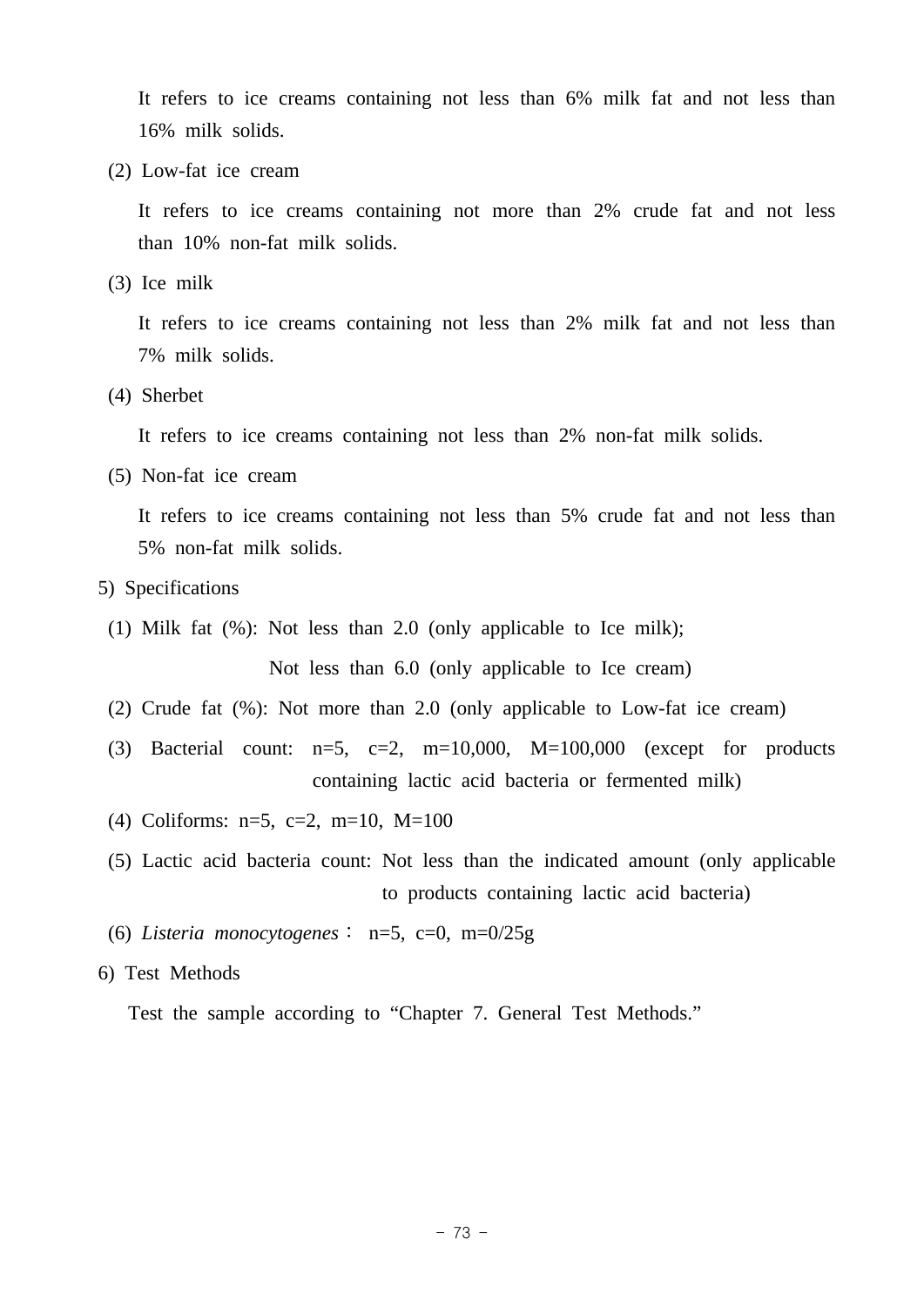#### **2-2 Ice Cream Mixes**

1) Definition

 Ice cream mixes refers to liquid products produced by adding other food or food additives to raw milk and milk products, etc., used as ingredients, and then mixing and pasteurizing/sterilizing the mixture; and powder products by drying and grinding such mixture into powder, both of which turn into ice creams when frozen directly or after added with water.

- 2) Requirements for Ingredients, etc.
- 3) Manufacturing/Processing Standards
- (1) When using eggs, the surface of the eggs shall be washed/disinfected before use.
- (2) Pasteurization shall be performed at 68.5°C for not less than 30 minutes or using alternative methods with equal or better effect; (except that pasteurization process may be omitted for lactic acid bacteria-containing products as necessary).
- (3) When adding other ingredients after pasteurization, precautions shall be taken to avoid microbial contamination.
- (4) When manufactured, the non-fat milk solids of the finished product shall contain not less than 75% (by weight) components with the same specifications as those for skim milk powder.
- 4) Food Type
- (1) Ice cream mix

 It refers to ice cream mixes containing not less than 6% milk fat (not less than 18% for powder products) and not less than 16% milk solids (not less than 48% for powder products).

(2) Low-fat ice cream mix

 It refers to ice cream mixes containing not more than 2% crude fat and not less than 10% non-fat milk solids.

(3) Ice milk mix

 It refers to ice cream mixes containing not less than 2% milk fat (6% for powder products) and not less than 7% milk solids (21% for powder products).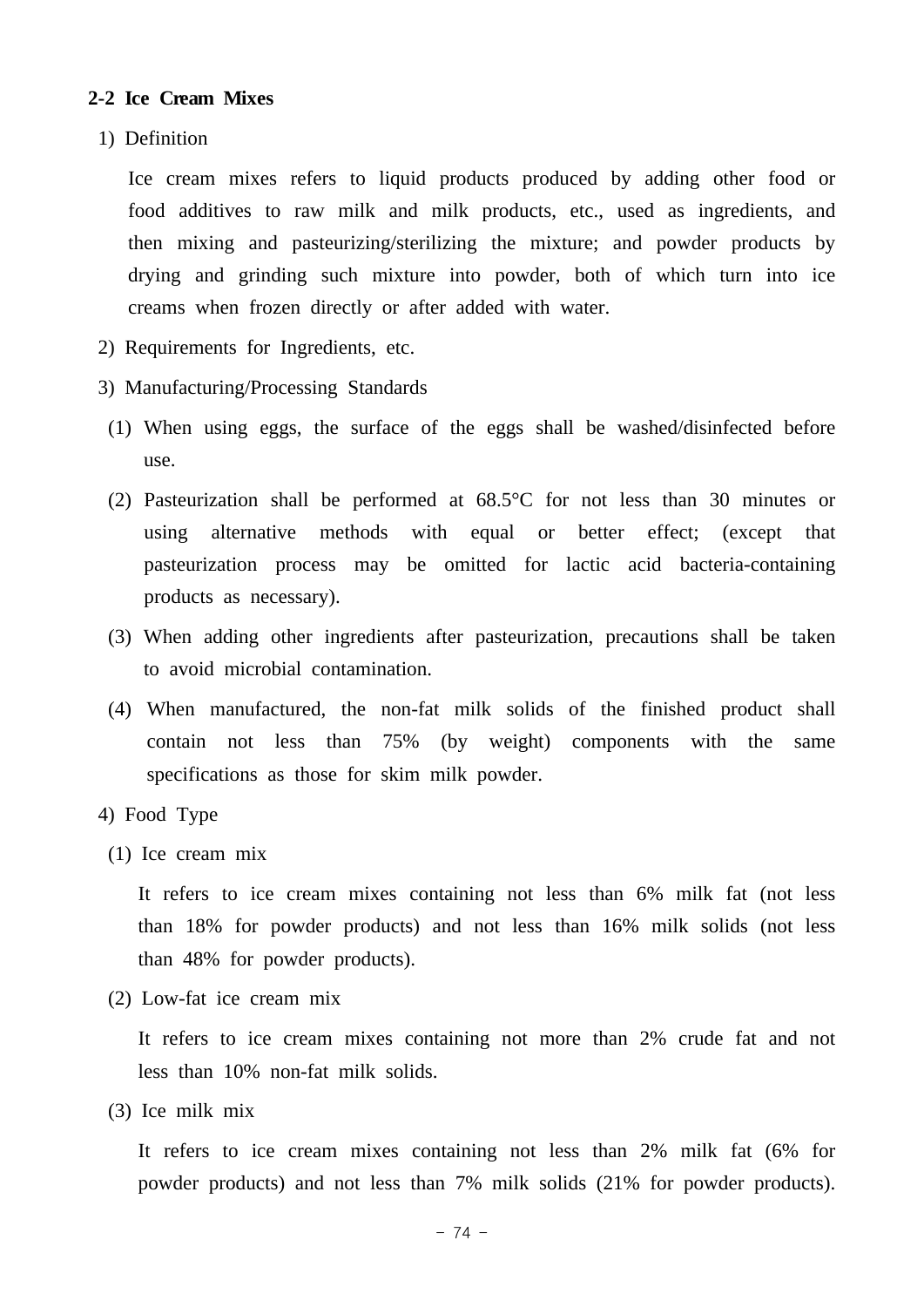(4) Sherbet mix

 It refers to ice cream mixes containing not less than 2% non-fat milk solids (6% for powder products).

(5) Non-fat ice cream mix

 It refers to ice cream mixes containing not less than 5% crude fat (15% for powder products) and not less than 5% non-fat milk solids (15% for powder products).

- 5) Specifications
- (1) Milk fat (%)
	- ① Ice cream mix : Not less than 6.0 (However, not less than 18.0 for powder products)
	- ② Ice milk mix : Not less than 2.0 (However, not less than 6.0 for powder products)
- (2) Crude fat (%): Not more than 2.0 (only applicable to low-fat ice cream mix)
- (3) Bacterial count:  $n=5$ ,  $c=2$ ,  $m=10,000$ ,  $M=100,000$  ( $n=5$ ,  $c=0$ ,  $m=0$ , for sterilized products; excluding products containing lactic acid bacteria and fermented milk)
- (4) Coliforms:  $n=5$ ,  $c=2$ ,  $m=10$ ,  $M=100$  (except for sterilized products)
- (5) Lactic acid bacteria count: Not less than 10,000,000/1 mL (only applicable to products containing lactic acid bacteria);

 Not less than 3,000,000/1 mL (only applicable to powder products containing lactic acid bacteria)

- (6) Water (%): Not more than 5.0 (only applicable to powder products)
- (7) *Salmonella* spp.∶ n=5, c=0, m=0/25g
- (8) *Listeria monocytogenes*∶n=5, c=0, m=0/25g
- 6) Test Methods

Test the sample according to "Chapter 7. General Test Methods."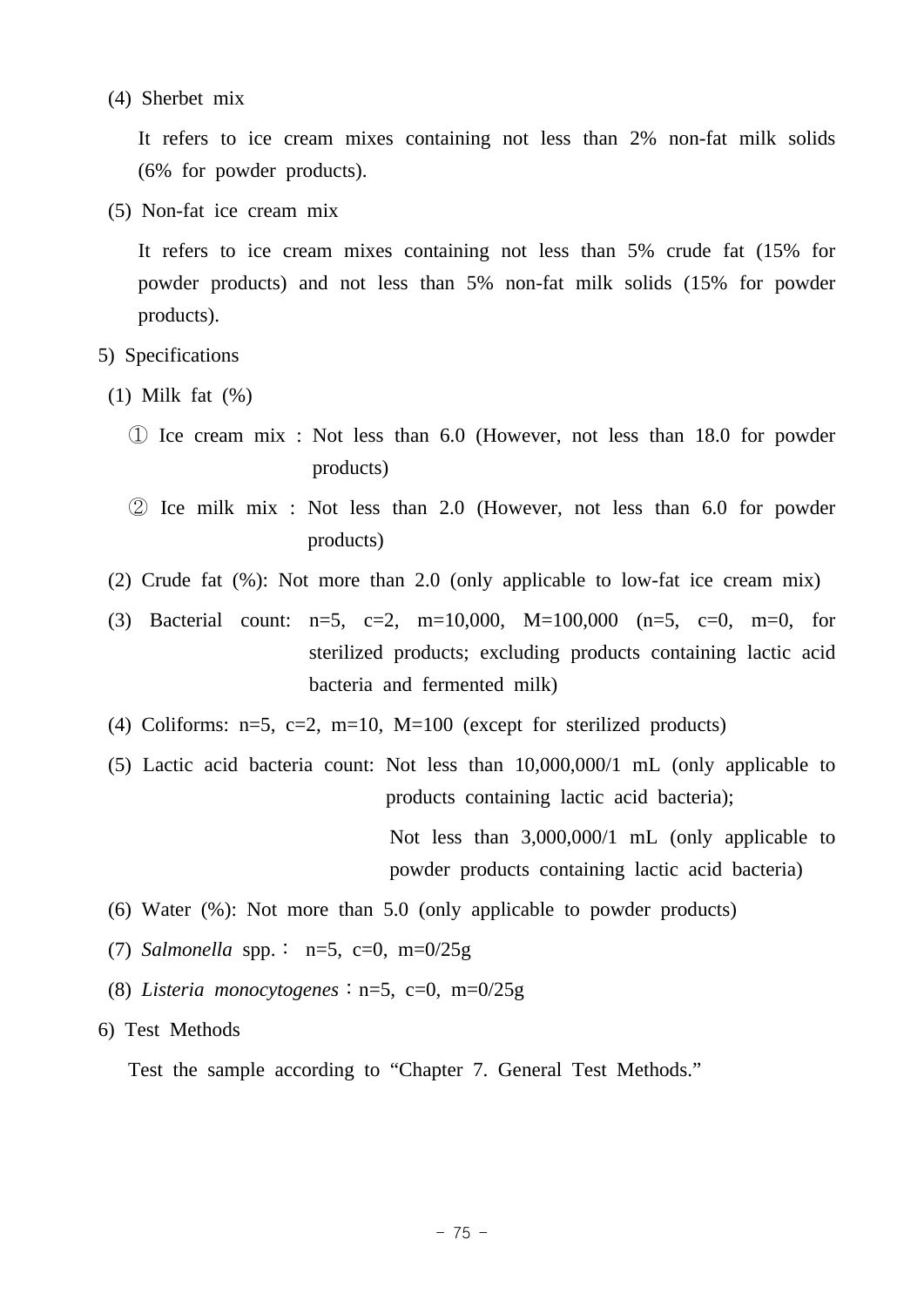#### **2-3 Frozen Confectionery Products**

1) Definition

 Frozen confectionery products refers to foods that are produced by mixing other food or food additives into drinking water and then freezing it.; and are not applicable to those set forth in 2-1~2-2.

- 2) Requirements for Ingredients, etc.
- 3) Manufacturing/Processing Standards
- (1) Frozen confectionery products shall be frozen after pasteurization by heating for 30 minutes keeping the center temperature at  $63^{\circ}$  or above, or using alternative methods with equal or better effect.
- 4) Food Type
- 5) Specifications
- (1) Bacterial count:  $n=5$ ,  $c=2$ ,  $m=10,000$ ,  $M=50,000$  (only applicable to sealed products; excluding products containing fermented products or lactic acid bacteria)
- (2) Coliforms:  $n=5$ ,  $c=2$ ,  $m=0$ .  $M=10$
- (3) Lactic acid bacteria count: Not less than the indicated amount (only applicable to products containing lactic acid bacteria)
- 6) Test Methods
- (1) Bacterial count

 Dissolve the sample completely at 40°C or below in as short time as possible and take 10 mL of the dissolved solution into a bottle. Add sterile phosphate buffered dilution water or sterile normal saline to make the final volume of 100 mL. Using this solution as a test solution, test it according to "Chapter 7. General Test Methods, 4. Microbiological Test Methods, 4.5.1 General Bacterial count."

(2) Coliforms

 Test the sample according to "Chapter 7. General Test Methods, 4. Microbiological Test Methods, 4.7 Coliforms."

(3) Lactic acid bacteria count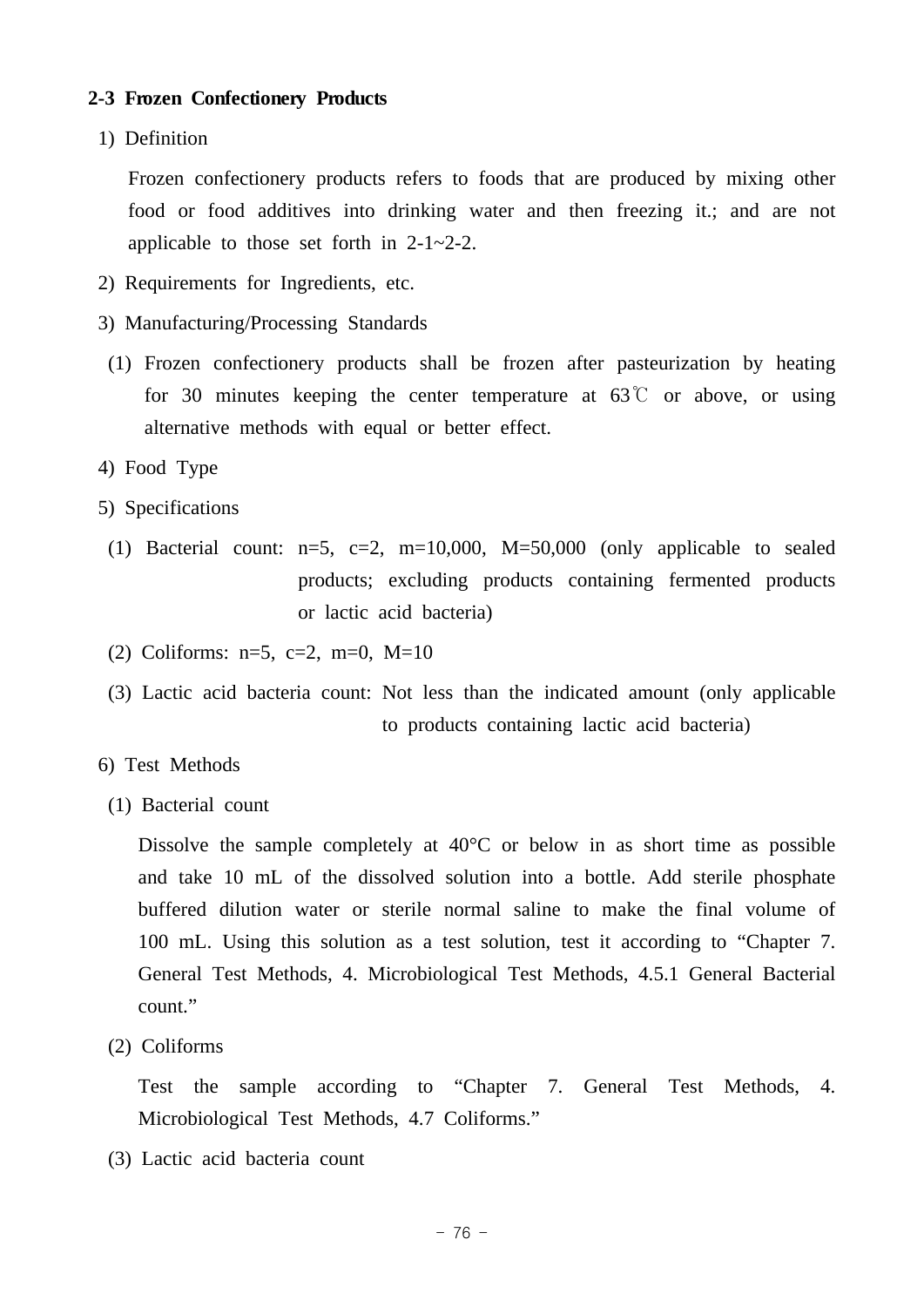Test the sample according to "Chapter 7. General Test Methods, 4. Microbiological Test Methods, 4.9 Lactic Acid Bacteria Count."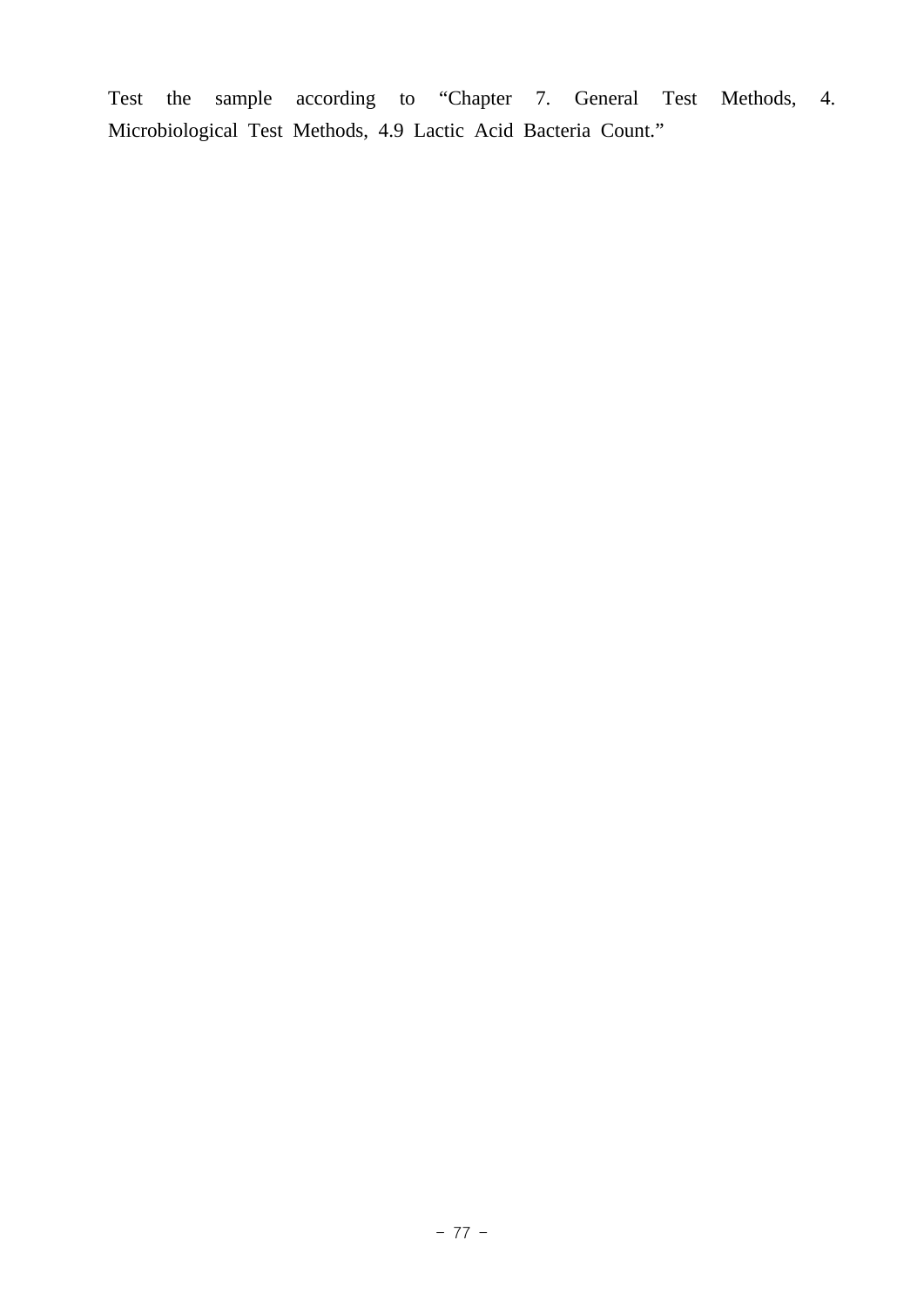# **2-4 Ices**

1) Definition

 Ices refers to drinking water in frozen form for use in manufacturing/ processing/preparing/storing of foods, etc.; or for direct consumption.

- 2) Requirements for Ingredients, etc.
- 3) Manufacturing/Processing Standards
- 4) Food Type
- (1) Edible ice

 It refers to ice made by freezing drinking water for direct use in manufacturing/processing/preparing, etc. or for direct consumption.

(2) Ice for fishery

It refers to ice used for storage and preservation of fishery products.

5) Specifications

| Classification<br><b>Items</b>                     | Edible ice                             | Ice for fishery                        |
|----------------------------------------------------|----------------------------------------|----------------------------------------|
| (1) Chloride ion $(mg/L)$                          | Not more than 250                      |                                        |
| $(2)$ Nitric nitrogen $(mg/L)$                     | Not more than 10.0                     |                                        |
| (3) Ammonia nitrogen (mg/L)                        | Not more than $0.5$                    |                                        |
| (4) Potassium permanganate<br>consumption $(mg/L)$ | Not more than 10.0                     |                                        |
| $(5)$ pH                                           | $5.8 - 8.5$                            | $5.8 - 8.5$                            |
| (6) Residue on evaporation<br>(mg/L)               |                                        | Not more than $1,500$                  |
| (7) Bacterial count                                | $n=5$ , $c=2$ , $m=100$ ,<br>$M=1,000$ | $n=5$ , $c=2$ , $m=100$ , $M=1,000$    |
| (8) Coliforms                                      | $n=5$ , $c=2$ , $m=0$ ,<br>$M=10/50mL$ | $n=5$ , $c=2$ , $m=0$ ,<br>$M=10/50mL$ |

6) Test Methods

 Test the sample according to "Chapter 7. General Test Methods, 6.1.3 Edible Ice and Ice for Fishery."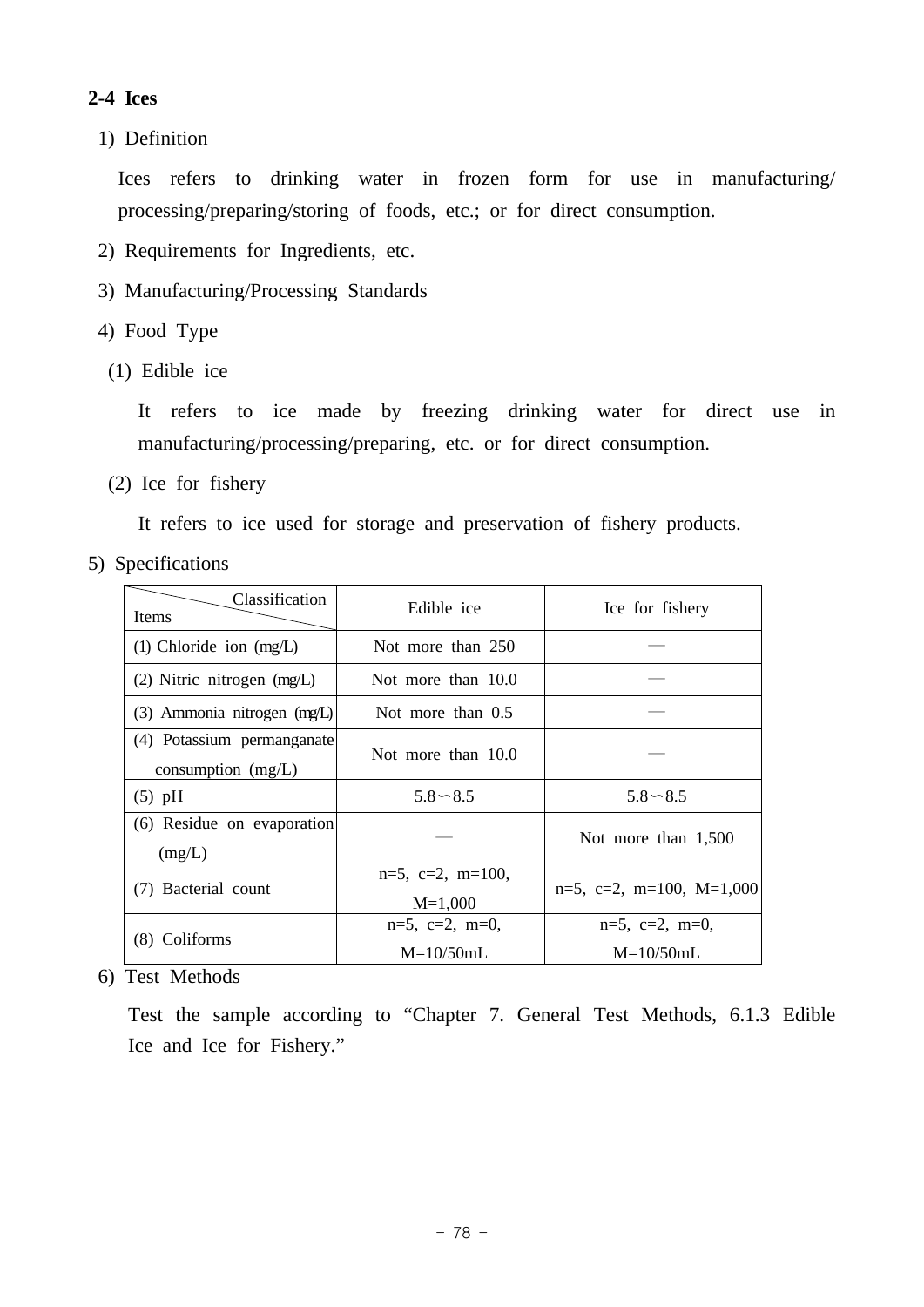## **3. Cocoa Products or Chocolates**

 Cocoa products or chocolates refers to Cocoa mass, Cocoa butter and Cocoa powder derived from seeds of cacao (*Theobroma cacao*), as well as Other cocoa products, Chocolate, Milk chocolate, White chocolate and Semi-chocolate and Processed chocolate products produced by adding food or food additives thereto.

#### **3-1 Processed Cocoa Products**

1) Definition

 Cocoa products refers to coca mass, cocoa butter, cocoa powder and other processed cocoa products derived from cacao seeds.

- 2) Requirements for Ingredients, etc.
- 3) Manufacturing/Processing Standards
- (1) Alcohol components shall not be added; provided, however, that for manufacturing process, alcohol content of less than 1% (as alcohol component) may be used for taste, flavor enhancement or odor removal, etc.
- 4) Food Type
- (1) Cocoa mass

 It refers to cacao seeds in fine powder or semi-liquid form produced by shelling and grinding cacao seeds; or lumps made by hardening such liquid.

(2) Cocoa butter

 It refers to a fat derived from cacao seeds by compression or solvent extraction after shelling.

(3) Cocoa powder

 It refers to a product made by roasting and shelling cacao beans and removing fats therefrom to obtain a lump, then making it into powder.

(4) Other cocoa products

 Other cocoa products refers to products made by simply processing ingredients derived from cacao seeds, such as by grinding or compression, etc., or a mixture made by adding food or food additives, etc. to such products, other than cocoa mass, cocoa butter and cocoa powder. However, it excludes those falling under the category of Chocolates, Confectioneries, Breads or Rice cakes, etc.

5) Specifications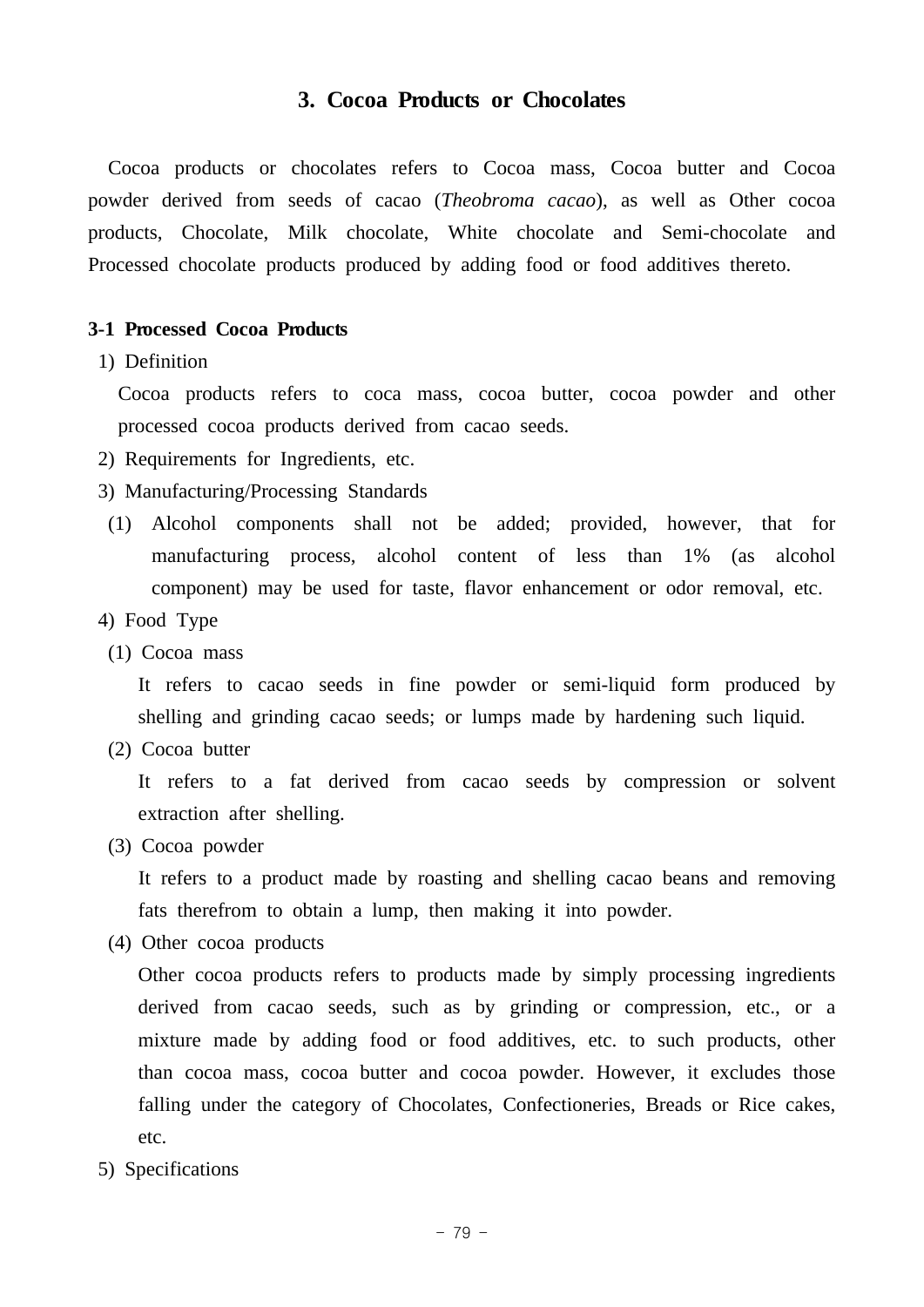- (1) Lead (mg/kg): Not more than 2.0 (only applicable to Cocoa powder)
- (2) Iodine value: 33~42 (only applicable to Cocoa butter)
- (3) *Salmonella* spp.: n=5, c=0, m=0/25 g
- 6) Test Methods
- (1) Lead

 Test the sample according to "Chapter 7. General Test Methods, 10.1 Tests for Heavy Metals."

(2) Iodine value

 Test the sample according to "Chapter 7. General Test Methods, 2. Food Component Test Methods, 2.1.5.3.3 Iodine Value."

(3) *Salmonella* spp.

 Test the sample according to "Chapter 7. General Test Methods, 4. Microbiological Test Methods, 4.11 *Salmonella* spp."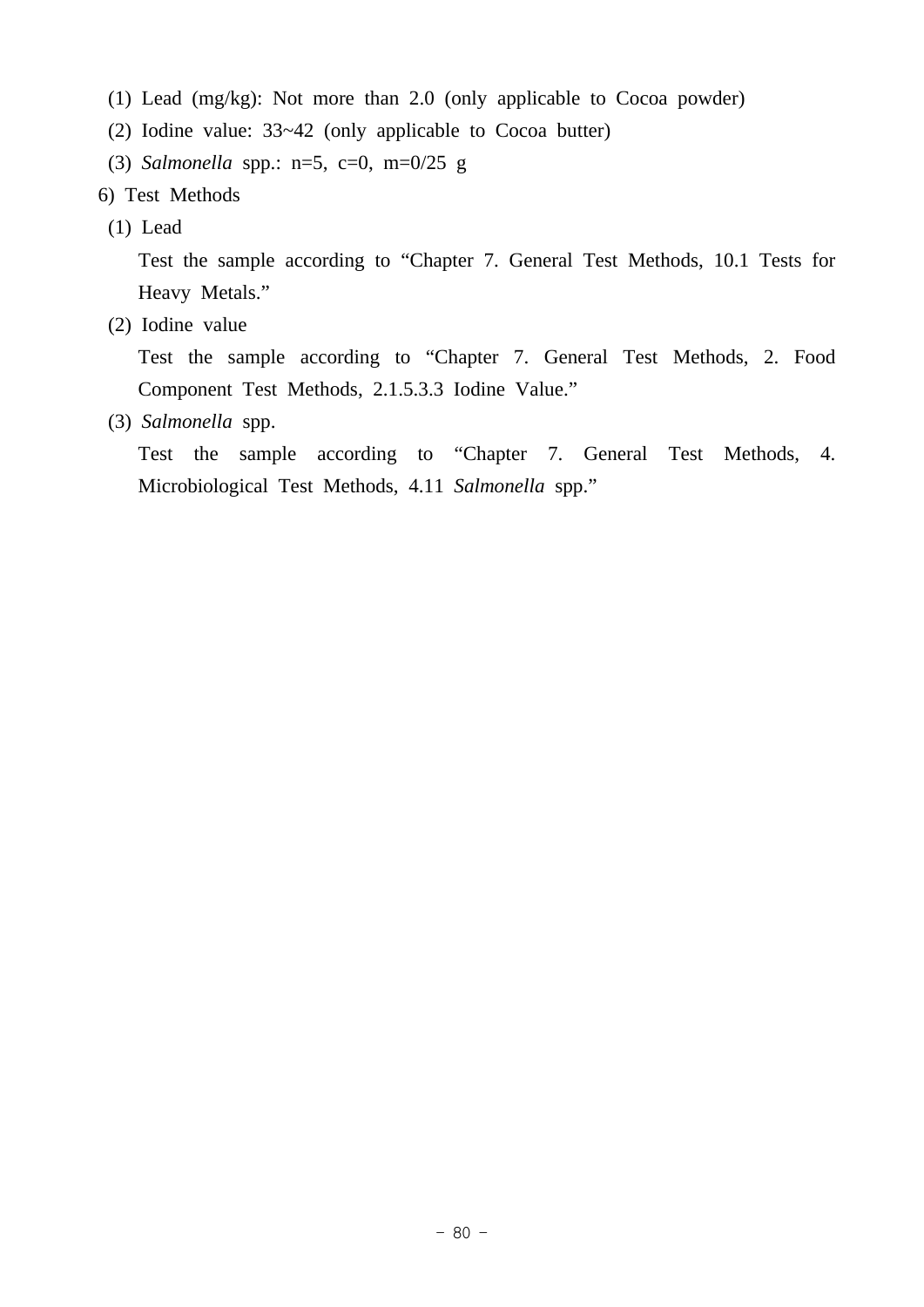## **3-2 Chocolates**

1) Definition

 Chocolates refers to Chocolate, Milk chocolate, White chocolate, Semi-chocolate and Processed chocolate products that are processed by adding food or food additives to Processed cocoa products.

- 2) Requirements for Ingredients, etc.
- 3) Manufacturing/Processing Standards
- (1) Alcohol components shall not be added; provided, however, that for manufacturing process, alcohol content of less than 1% (as alcohol component) may be used for taste, flavor enhancement or odor removal, etc.
- 4) Food Type
- (1) Chocolate

 It refers to a product with a cocoa solids content of not less than 30% (with not less than 18% cocoa butter and not less than 12% non-fat cocoa solids) that are produced by adding food or food additives, etc. to Processed cocoa products.

(2) Milk chocolate

 It refers to a product with a cocoa solids content of not less than 20% (with not less than 2.5% non-fat cocoa solids) and a milk solids content of not less than 12% (with not less than 2.5% milk fat content), which are produced by adding food or food additives, etc. to Pocessed cocoa products.

(3) White chocolate

 It refers to a product with a cocoa butter content of not less than 20% and a milk solids content of not less than 14% (with not less than 2.5% milk fat content), which are produced by adding food or food additives, etc. to Processed cocoa products.

(4) Semi-chocolate

 It refers to a product with a cocoa solids content of not less than 7% that are produced by adding food or food additives, etc. to Processed cocoa products.

(5) Processed chocolate products

 Processed chocolate Products refers to composite food products that are processed by mixing, coating or filling, etc., the foods for human consumption, such as nuts, candies, biscuits, etc., with the chocolates specified in (1) (Chocolate)~(4) (Semi-chocolate); and that have a cocoa solids content of not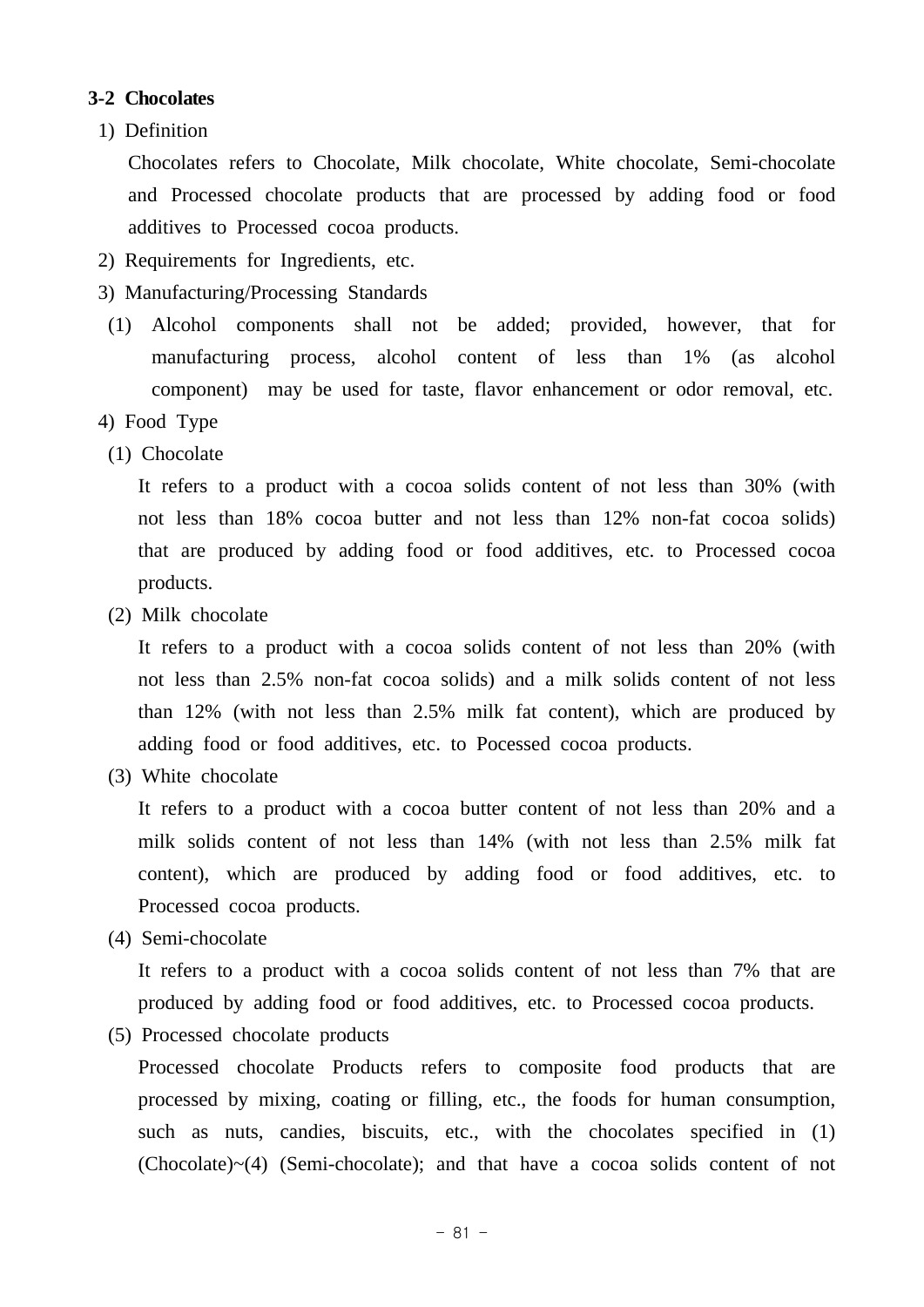less than 2%.

- 5) Specifications
- (1) Tar colors not permitted: Shall not be detected
- (2) Bacterial count:  $n=5$ ,  $c=2$ ,  $m=10,000$ ,  $M=50,000$  (only applicable to sealed products; excluding products containing fermented products or lactic acid bacteria)
- (3) Lactic acid bacteria count: Not less than the indicated amount (only applicable to products containing lactic acid bacteria)
- (4) *Salmonella* spp.: n=5, c=0, m=0/25 g
- 6) Test Methods
- (1) Tar colors not permitted

 Test the sample according to "Chapter 7. General Test Methods, 3.4 Color Additives."

(2) Bacterial count

 Test the sample according to "Chapter 7. General Test Methods, 4. Microbiological Test Methods, 4.5.1 General Bacterial Count."

(3) Lactic acid bacteria count

 Test the sample according to "Chapter 7. General Test Methods, 4. Microbiological Test Methods, 4.9 Lactic Acid Bacteria Count."

(4) *Salmonella* spp.

 Test the sample according to "Chapter 7. General Test Methods, 4. Microbiological Test Methods, 4.11 *Salmonella* spp."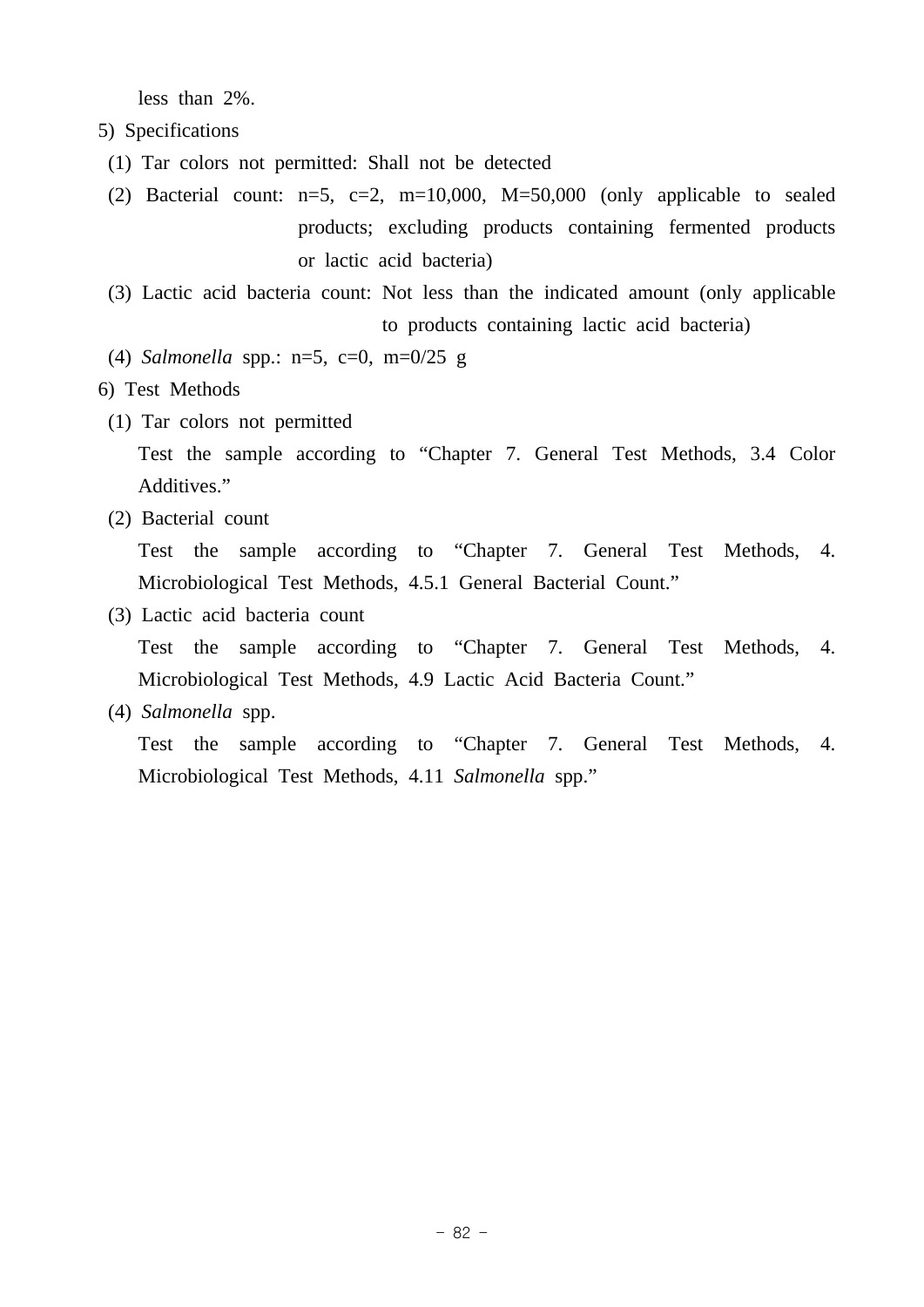## **4. Saccharidess**

 Saccharidess refers to Sugar, Sugar syrups, Oligosaccharides, Glucose, Fructose and Taffies obtained by processing starch ingredients or sugar solutions; or Processed saccharide products processed therefrom.

#### **4-1 Sugars**

1) Definition

 Sugars refers to sugar or other sugar refined from sugar solutions or raw sugar derived from sugar cane or sugar beets, etc.

- 2) Requirements for Ingredients, etc.
- 3) Manufacturing/Processing Standards
- (1) Manufacturing of Sugar shall involve the processes of dissolution, filtration and crystallization.

4) Food Type

(1) Sugar

 It refers to crystallized, powdered or lump form of products, which is made by refining/processing sugar solution or raw sugar. (100% sugar solution or raw sugar)

(2) Other sugar

 Other sugar refers to a product made by refining/processing sugar solution or raw sugar, and mixing with food or food additives.

5) Specifications

| <b>Types</b><br>Items               | Sugar                                                                                              | Other sugar        |  |
|-------------------------------------|----------------------------------------------------------------------------------------------------|--------------------|--|
| and<br>(1) Properties<br>conditions | It shall be in colorless~brown<br>crystals, crystalline powder, or<br>lump form with a sweet taste |                    |  |
| $(2)$ Sugar content(%)              | Not less than 99.7<br>(however, not less than 97.0 in<br>brown sugar)                              | Not less than 86.0 |  |
| (3) Sodium saccharin                | Shall not be detected                                                                              |                    |  |
| $(4)$ Lead $(mg/kg)$                | Not more than 1.0<br>Not more than 0.5                                                             |                    |  |
| dioxide<br>(5)<br>Sulfur<br>(mg/kg) | Less than $0.020$                                                                                  |                    |  |

- 6) Test Methods
	- (1) Sugar content (sugar)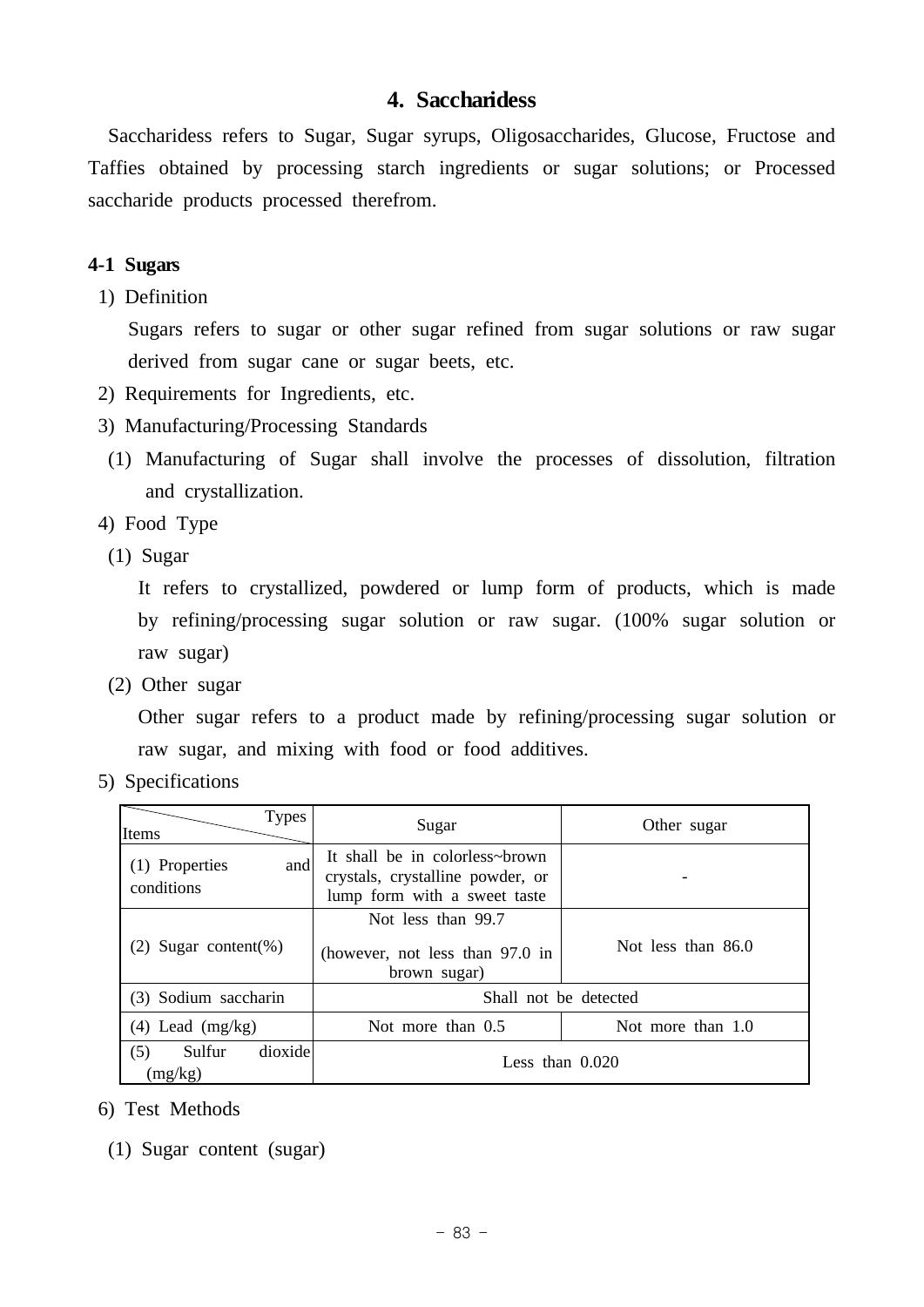Transfer an exactly 26 g of sample into a 100 mL measuring flask, and add 80 mL of water to completely dissolve the sample. Slowly add 1 mL of alkaline lead acetate solution and fill with water to the marked line. When a layer of foam appears on the surface of the solution, add one drop of ethanol to suppress the foam and vigorously shake it to mix. Add a small amount of diatomite as necessary and filter it with dry filter paper. Discard the 25 mL of initial filtrate. Then, using the next filtrate as a test sample, test it according to "Chapter 7. General Test Methods, 2. Food Component Test Methods, 2.1.4.1.3 Sucrose, C. Polarimetry."

(2) Sodium saccharin

 Test the sample according to "Chapter 7. General Test Methods, 3.2.1 Sodium Saccharin."

(3) Lead

 Test the sample according to "Chapter 7. General Test Methods, 10.1 Tests for Heavy Metals."

(4) Sulfur dioxide

 Test the sample according to "Chapter 7. General Test Methods, 3.5 Sulfurous Acid, Sodium Hydrosulfite and Its Salts."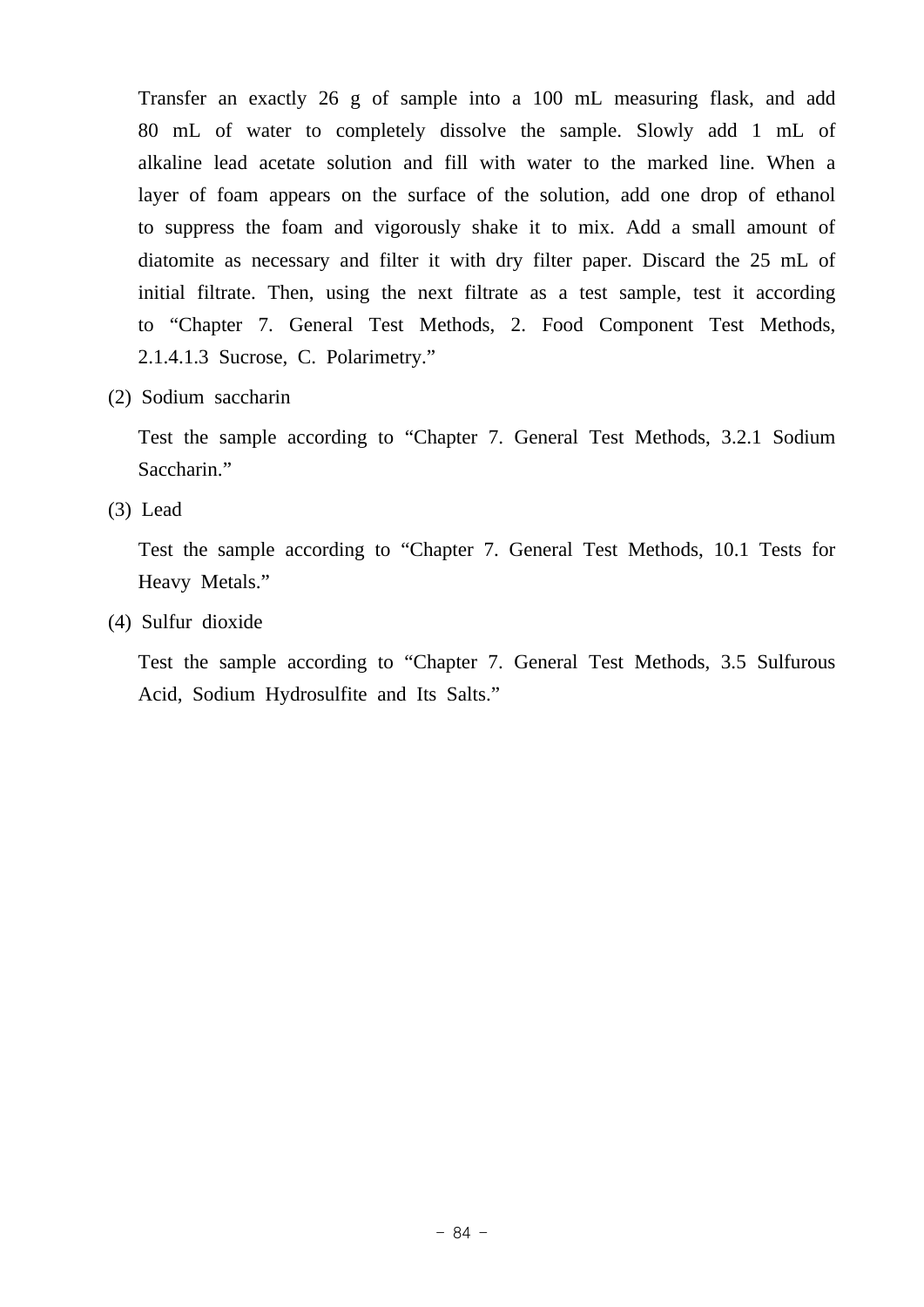## **4-2 Sugar Syrups**

1) Definition

 Sugar Syrups refers to liquid products produced by refining and concentrating, etc. the cane juice or maple sap extracted from sugar cane or maple trees, etc.

- 2) Requirements for Ingredients, etc.
- 3) Manufacturing/Processing Standards
- 4) Food Type
- 5) Specifications
- (1) Total saccharide (%): Not less than 60.0
- (2) Lead (mg/kg): Not more than 1.0
- (3) Sodium saccharin: Shall not be detected.
- 6) Test Methods
- (1) Total saccharide

 Test the sample according to "Chapter 7. General Test Methods, 2. Food Component Test Methods, 2.1.4.1.3 Sucrose."

(2) Lead

 Test the sample according to "Chapter 7. General Test Methods, 10.1 Tests for Heavy Metals."

(3) Sodium saccharin

 Test the sample according to "Chapter 7. General Test Methods, 3.2.1 Sodium Saccharin."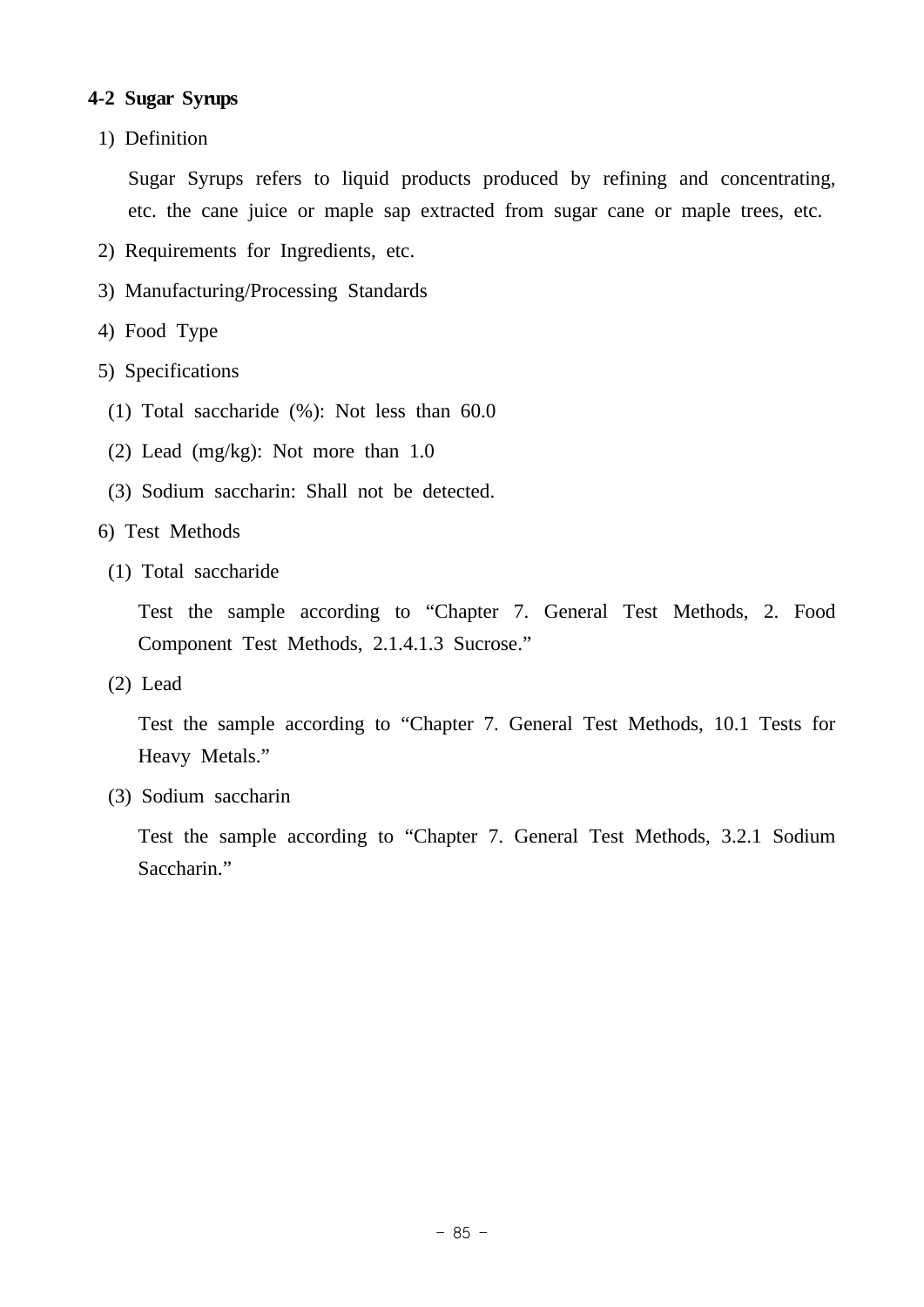## **4-3 Oligosaccharides**

1) Definition

 Oligosaccharides refers to Oligosaccharide and Processed oligosaccharide products that are either sugar solutions obtained through enzyme action for straight or branched chains of not more than 10 saccharide molecules, using saccharide ingredients; or a liquid or powder that is filtered, refined and concentrated from such solution.

- 2) Requirements for Ingredients, etc.
- 3) Manufacturing/Processing Standards
- 4) Food Type
- (1) Oligosaccharide

 It refers to fructooligosaccharide, isomaltooligosaccharide, galactooligosaccharide, maltooligosaccharide, xylooligosaccharide, gentiooligosaccharide, or mixed oligosaccharides that are either sugar solutions obtained through enzyme action for straight or branched chains of sugar molecules, using sugar ingredients; or a liquid or powder that is filtered, refined and concentrated from such solution.

(2) Processed oligosaccharide products

 It refers to products that are processed by adding food or food additives to oligosaccharide.

- 5) Specifications
- (1) Oligosaccharide content (%)
	- ① The respective oligosaccharide content of not less than 10 in fructooligosaccharide, isomaltooligosaccharide, galactooligosaccharide, xylooligosaccharide and gentiooligosaccharide
	- ② Maltooligosaccharide: Not less than 40
	- ③ Processed oligosaccharide products: Not less than each oligosaccharide content specified in  $(1) \sim (2)$
- (2) Lead (mg/kg): Not more than 1.0
- 6) Test Methods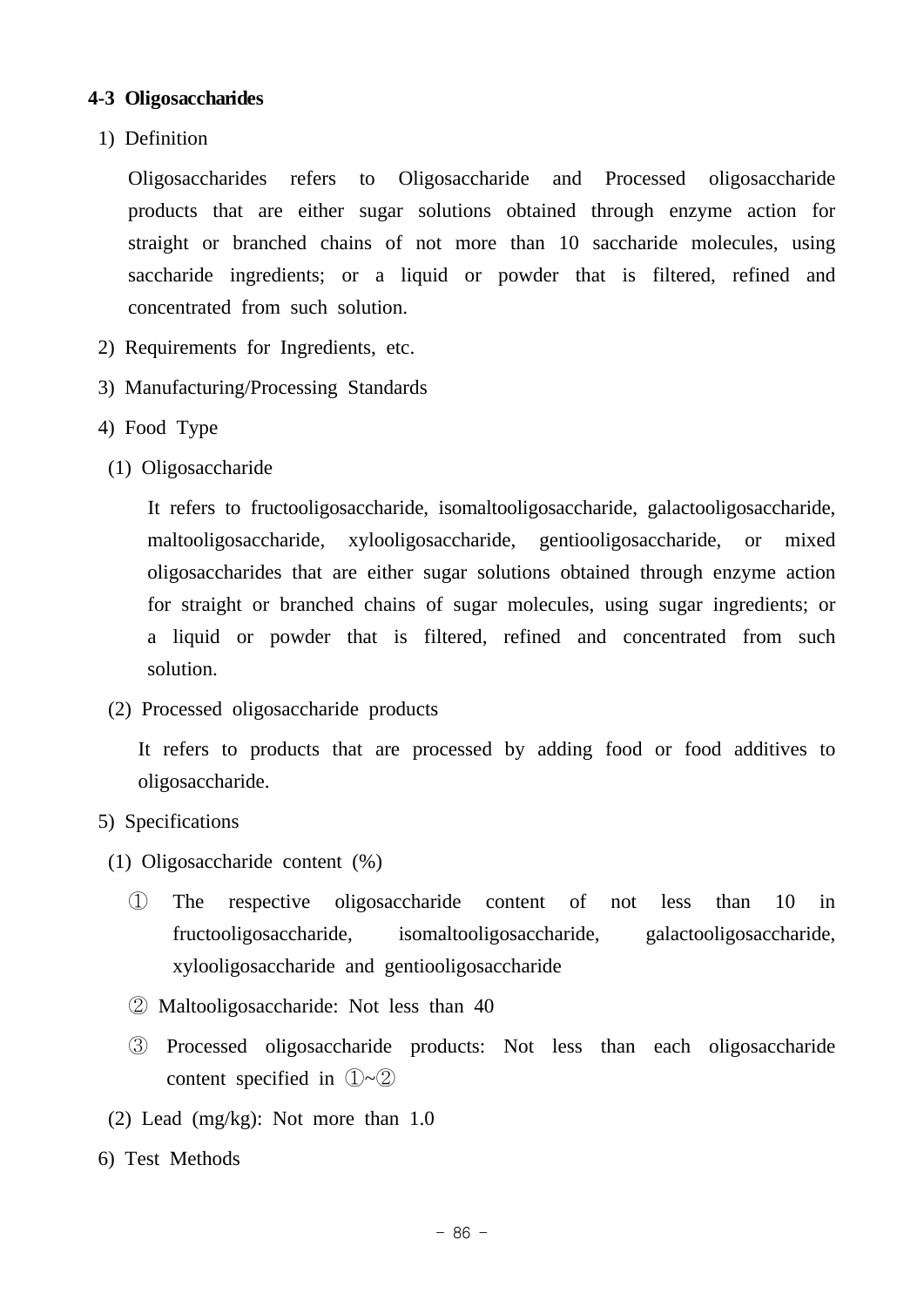# (1) Oligosaccharide

 Test the sample according to "Chapter 7. General Test Methods, 6.2.1 Oligosaccharide."

(2) Lead

 Test the sample according to "Chapter 7. General Test Methods, 10.1 Tests for Heavy Metals."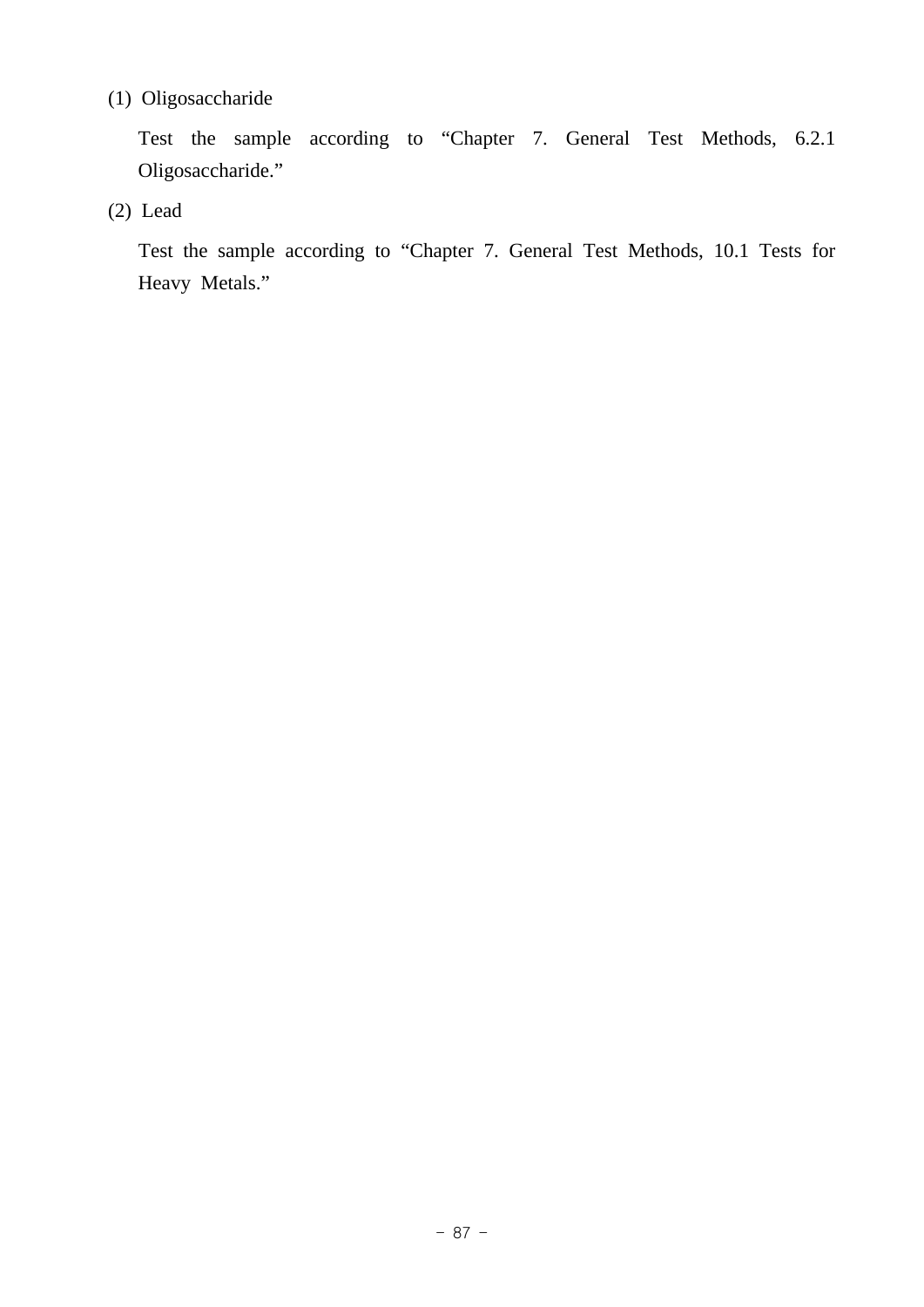#### **4-4 Glucose**

1) Definition

 Glucose refers to a product that is produced by filtering, concentrating and refining the saccharide obtained by saccharification of starch as a main ingredient.

- 2) Requirements for Ingredients, etc.
- 3) Manufacturing/Processing Standards
- 4) Food Type
- 5) Specifications
	- (1) Dextrose equivalent (D.E): Not less than 80.0 (only applicable to liquid products)
	- (2) Sodium saccharin: Shall not be detected
	- (3) Dextrin powder (%): Not more than 4.0 (only applicable to powder/crystalline products)
	- (4) Lead (mg/kg): Not more than 0.5
- 6) Test Methods
- (1) Dextrose equivalent (D.E)

 Calculate the reducing sugar (as glucose) by testing the sample according to "Chapter 7. General Test Methods, 2. Food Component Test Methods, 2.1.4.1.2 Reducing Sugar." Then, calculate the dextrose equivalent (D.E).

D.E = Reducing Sugar (%) as Glucose) 
$$
\times
$$
 100  
\nSaccharide Solids in the Sample (%)

(2) Sodium saccharin

 Test the sample according to "Chapter 7. General Test Methods, 3.2.1 Sodium Saccharin."

(3) Dextrin powder

 Test the sample according to "Chapter 7. General Test Methods, 6.2.2 Glucose."

(4) Lead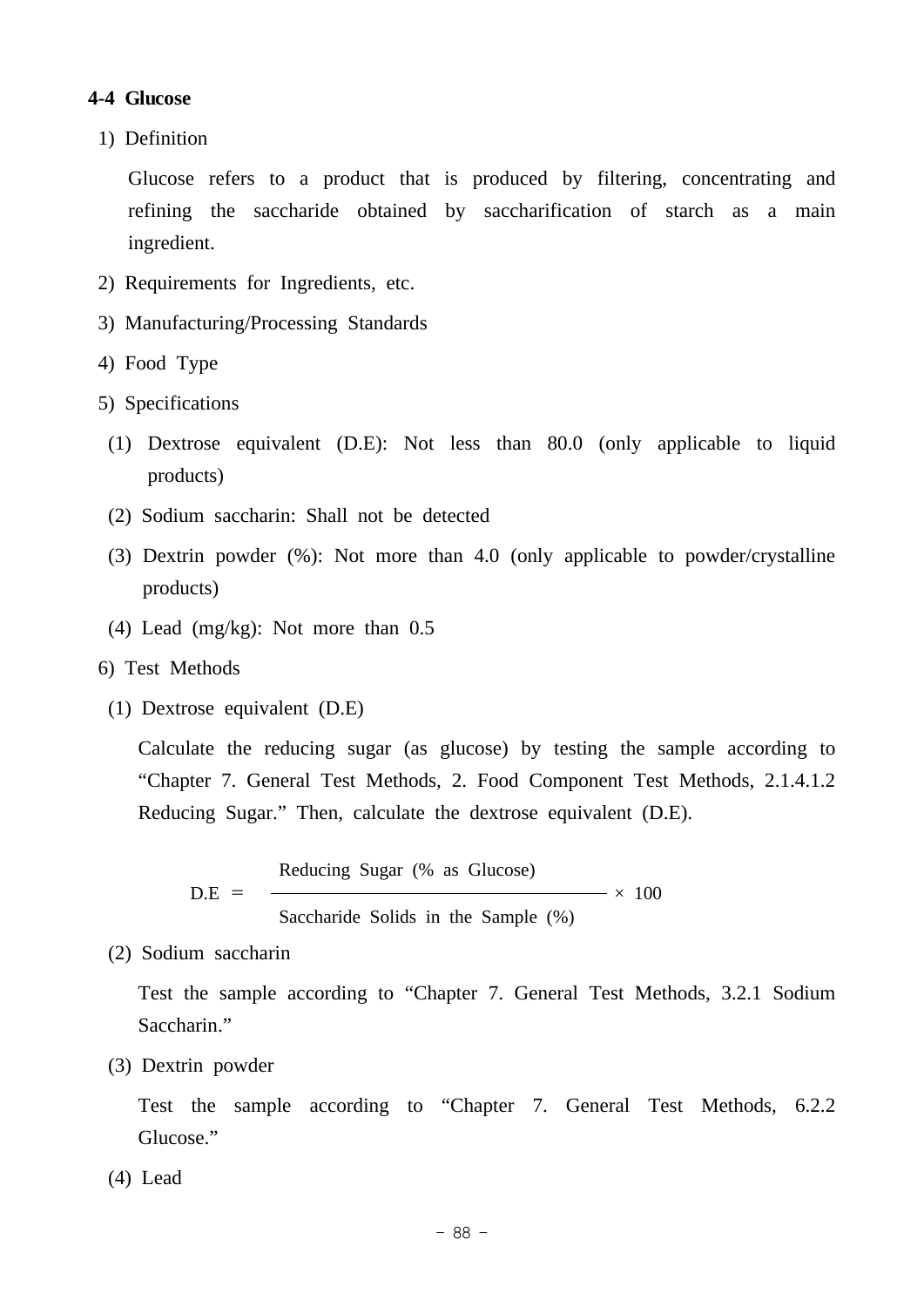Test the sample according to "Chapter 7. General Test Methods, 10.1 Tests for Heavy Metals."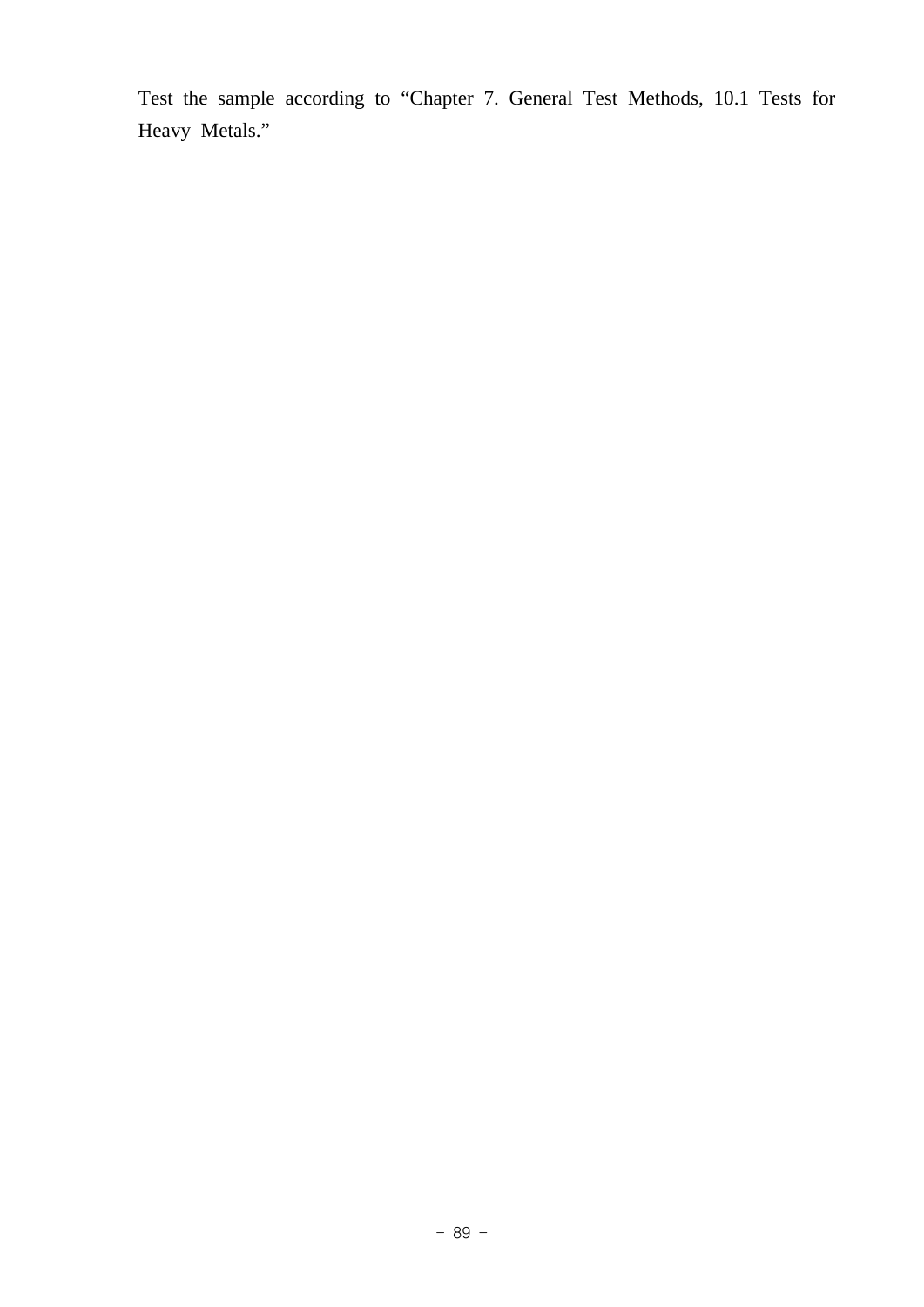## **4-5 Fructoses**

1) Definition

 Fructoses refers to products produced by isomerization of glucose obtained by saccharification of starch as a main ingredient; or those produced by processing a sugar solution obtained by hydrolysis of sugar.

- 2) Requirements for Ingredients, etc.
- 3) Manufacturing/Processing Standards
- 4) Food Type
- (1) Fructose

 It refers to crystalline or powder products produced by crystallizing and drying the concentrated liquid produced by isomerization of glucose, which is obtained by saccharification, filtering, refining and concentrating starch or by hydrolysis of sugar.

(2) Other fructose

 It refers to a concentrated liquid product produced by isomerization of glucose obtained by saccharification, filtering, refining and concentrating starch; or a mixture obtained by adding food or food additives to thereto or to fructose.

5) Specifications

| Type<br>Item                       | Fructose                | Other fructose          |  |
|------------------------------------|-------------------------|-------------------------|--|
|                                    | Not less than 98.0      | Not less than $35.0$    |  |
| $(1)$ Fructose $(\%)$              | (as in anhydrous state) | (as in anhydrous state) |  |
| (2) Specific rotation $[a]_D^{20}$ | $-89.0 - -93.5$         |                         |  |
| (3) Sodium saccharin               | Not detected            |                         |  |
| $(4)$ Lead $(mg/kg)$               | Not more than 0.5       | Not more than 0.5       |  |

## 6) Test Methods

(1) Fructose

 Test the sample according to "Chapter 7. General Test Methods, 6.2.3 Fructose."

(2) Specific rotation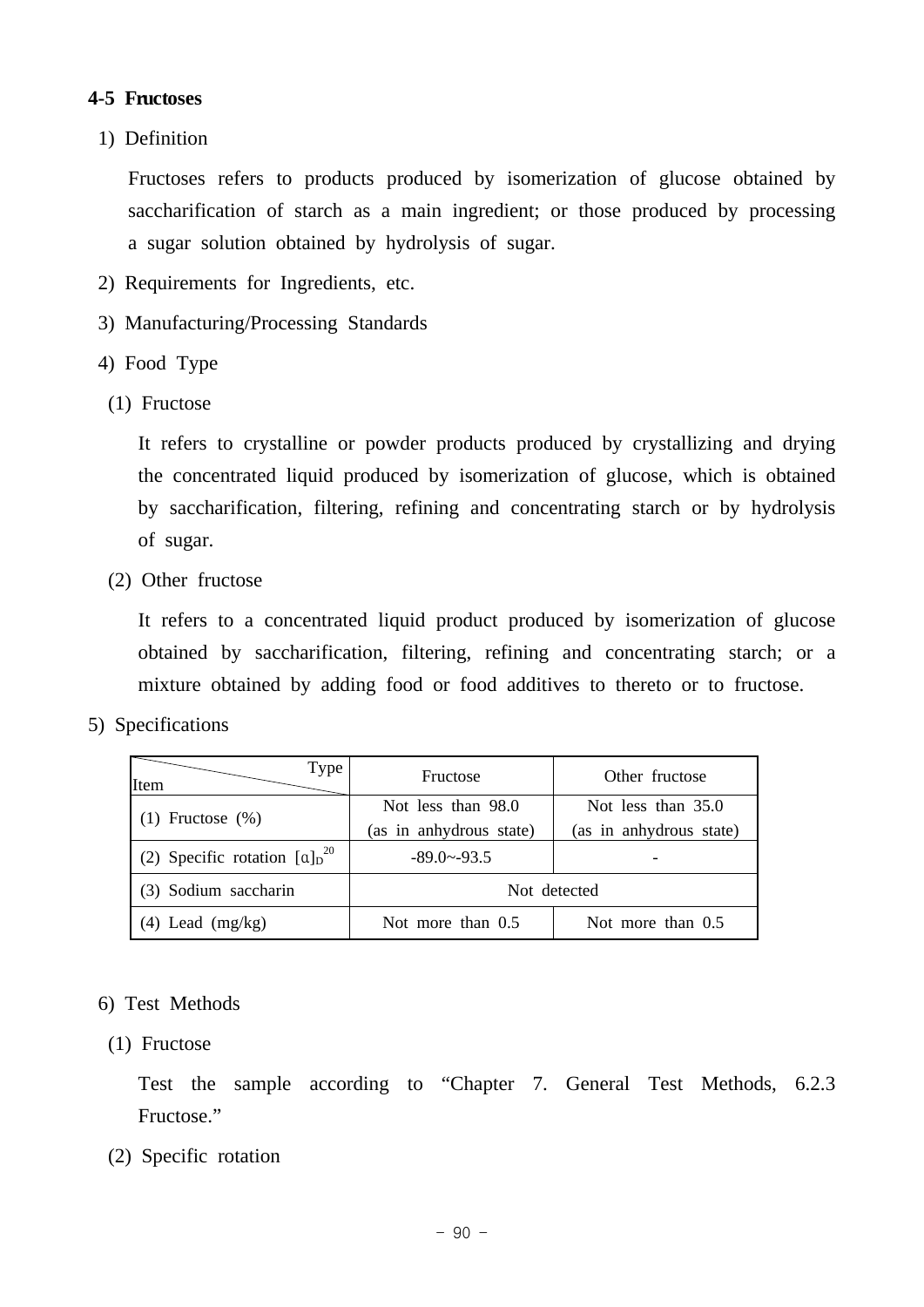Precisely measure 10 g of sample as in anhydrous state (Convert the amount according to the sample's water content) and dissolve it in water. Then, add 0.2 mL of ammonia test solution and water to make a 100 mL solution. Next, measure its optical rotation at 20°C using a 200 mm polarimeter, and multiply it by 5 to get the specific rotation

(3) Sodium saccharin

 Test the sample according to "Chapter 7. General Test Methods, 3.2.1 Sodium Saccharin."

(4) Lead

 Test the sample according to "Chapter 7. General Test Methods, 10.1 Tests for Heavy Metals."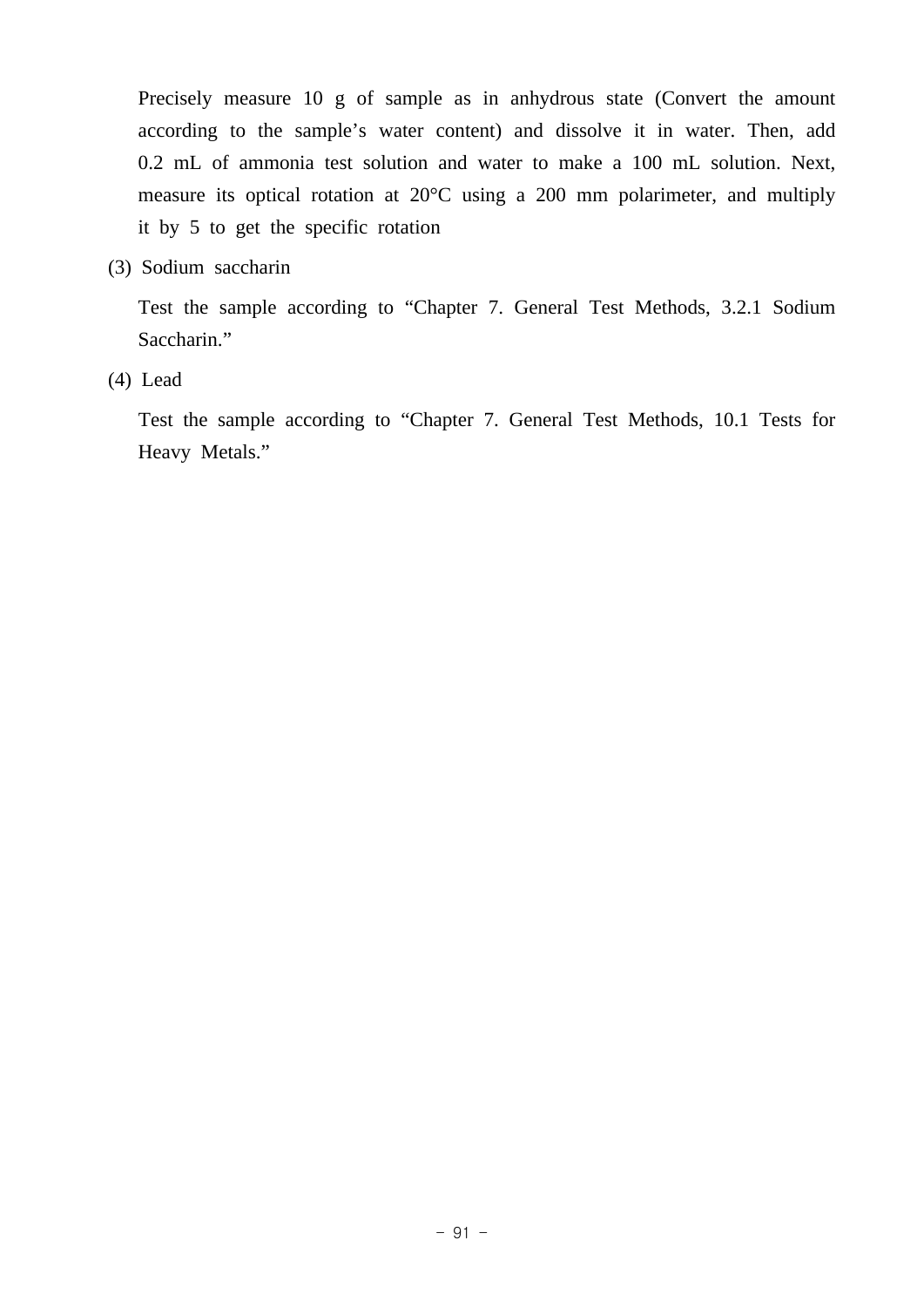## **4-6 Taffies (***Yeot***)**

1) Definition

 Taffies (*yeot*) refers to starch syrups, other taffies and dextrin that are produced by processing a sugar solution obtained by enzyme or acid hydrolysis of starch or starch ingredients as main ingredients.

- 2) Requirements for Ingredients, etc.
- 3) Manufacturing/Processing Standards
- 4) Food Type
- (1) Starch syrup

 Starch Syrup refers to a thick and viscous liquid filtered and concentrated after the enzyme or acid hydrolysis of starch or grain flour and starch ingredients; or a processed product of hydrolyzate.

(2) Other taffies

 Other taffies refers to a product made by processing Starch syrup or a mixture obtained by adding food or food additives thereto.

(3) Dextrin

 Dextrin refers to a processed hydrolyzate that is obtained by enzyme or acid hydrolysis of starch or grain flour.

5) Specifications

| Type<br>Item                  | Starch syrup          | Other taffies      | Dextrin          |
|-------------------------------|-----------------------|--------------------|------------------|
| (1) Dextrose equivalent (D.E) | Not less than 20.0    | Not less than 10.0 | Less than $20.0$ |
| (2) Sodium saccharin          | Shall not be detected |                    |                  |
| $(3)$ Lead $(mg/kg)$          | Not more than $1.0$   |                    |                  |

6) Test Methods

(1) Dextrose equivalent (D.E)

 Test the sample according to "4-4. Glucose, 6) Test Methods, (1) Dextrose Equivalent (D.E)."

(2) Sodium saccharin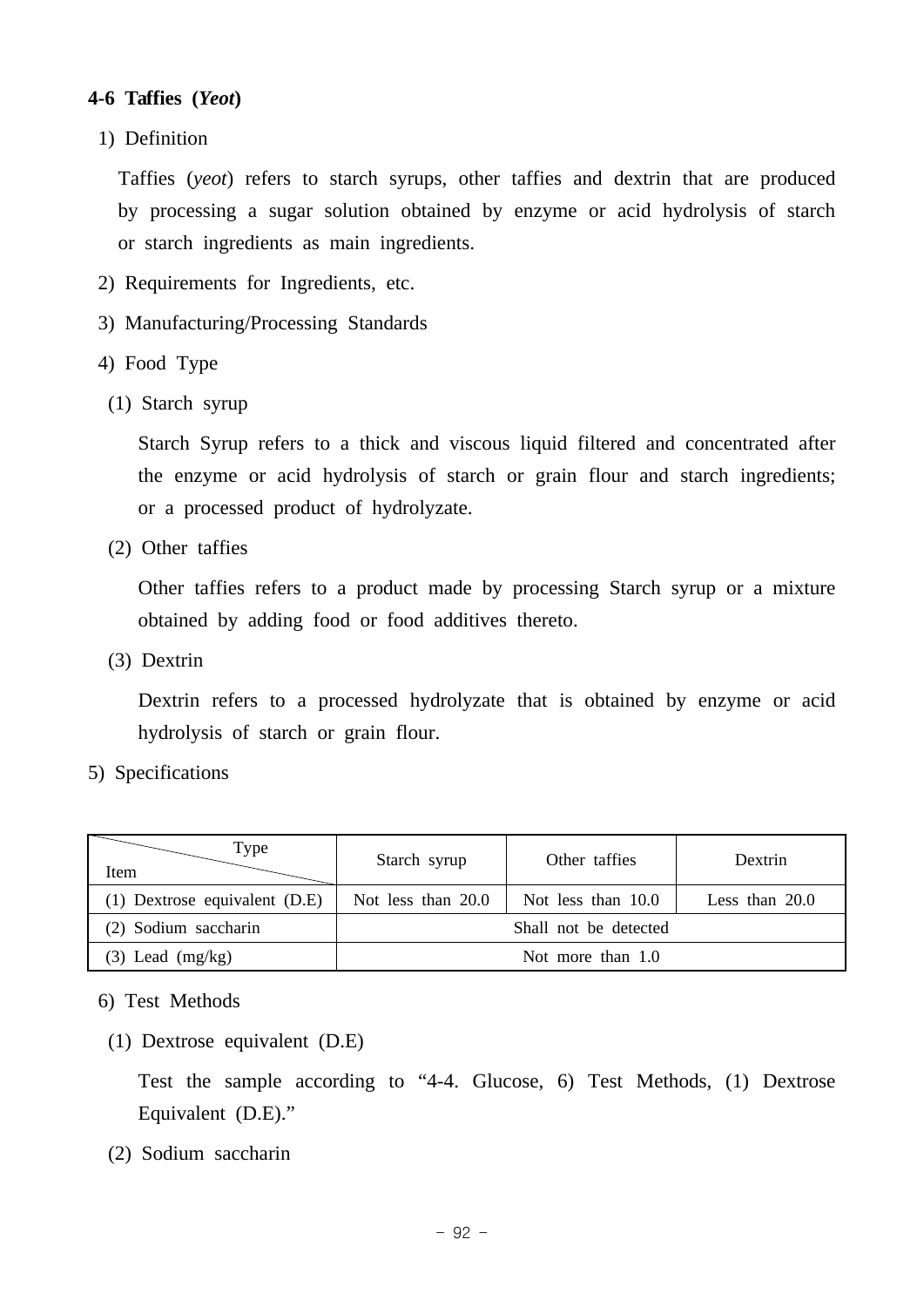Test the sample according to "Chapter 7. General Test Methods, 3.2.1 Sodium Saccharin."

(3) Lead

 Test the sample according to "Chapter 7. General Test Methods, 10.1 Tests for Heavy Metals."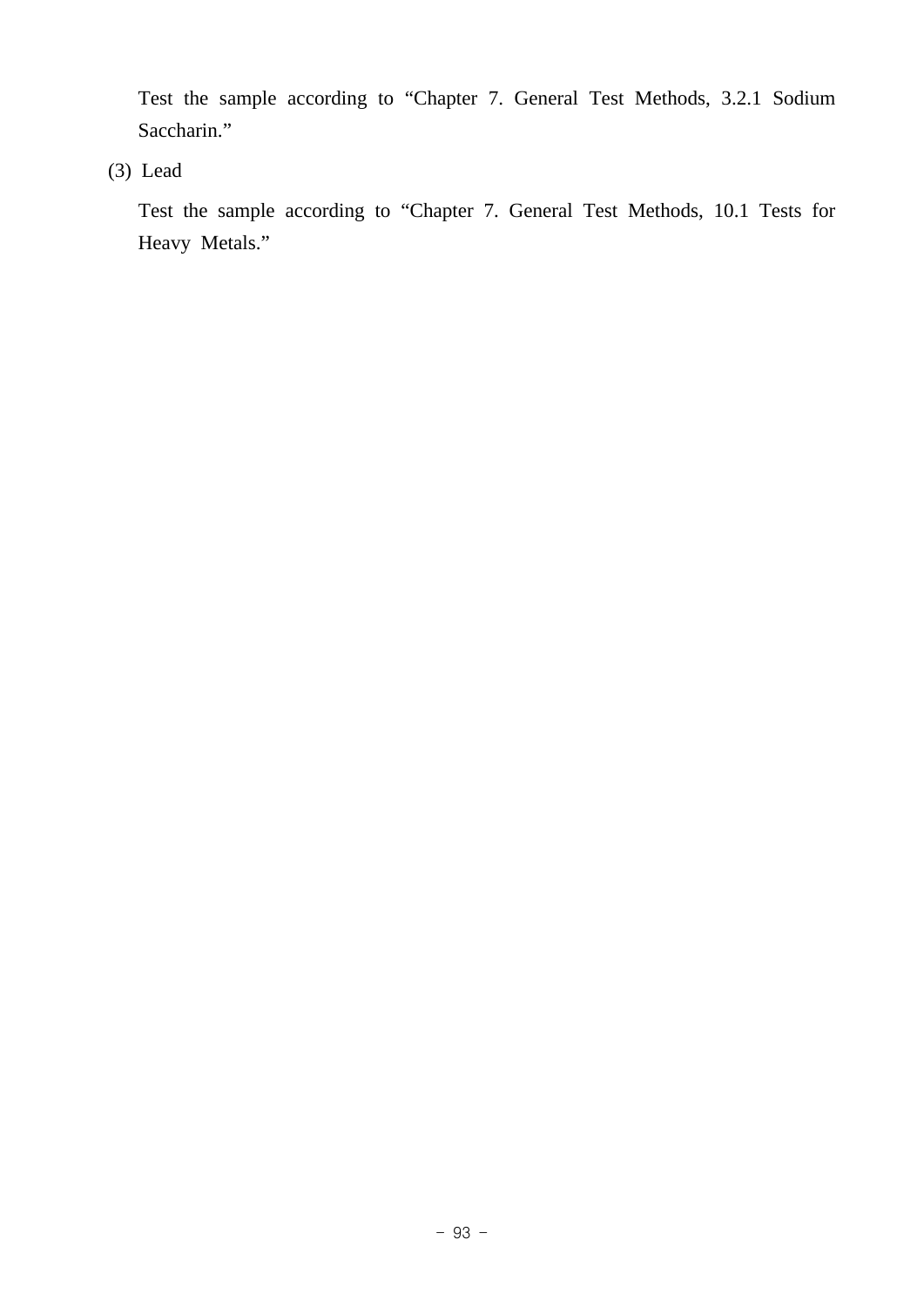#### **4-7 Processed Saccharide Product**

1) Definition

 Processed saccharide product refers to products produced using sugars, glucose, fructoses, taffies, sugar syrups and oligosaccharides as main ingredients. However, for those for which separate Standards and Specifications have been established, such Standards and Specifications shall apply.

- 2) Requirements for Ingredients, etc.
- 3) Manufacturing/Processing Standards
- 4) Food Type
- 5) Specifications
	- (1) Heavy metals (mg/kg)∶ Not more than 10
- (2) Coliforms : n=5, c=1, m=0, M=10 (only applicable to pasteurized products.)
- (3) Bacterial count: n=5, c=0, m=0 (only applicable to sterilized products)
- (4) *Escherichia coli*: n=5, c=1, m=0, M=10 (only applicable to non-pasteurized products for direct consumption without further processing or heating)
- 6) Test Methods
- (1) Heavy metals

 Test the sample according to "Chapter 7. General Test Methods, 10.1 Tests for Heavy Metals."

(2) Coliforms

 Test the sample according to "Chapter 7. General Test Methods, 4. Microbiological Test Methods, 4.7 Coliforms."

(3) Bacterial count

 Test the sample according to "Chapter 7. General Test Methods, 4. Microbiological Test Methods, 4.5.1 General Bacterial Count."

(4) *Escherichia coli*

 Test the sample according to "Chapter 7. General Test Methods, 4. Microbiological Test Methods, 4.8 *Escherichia coli*."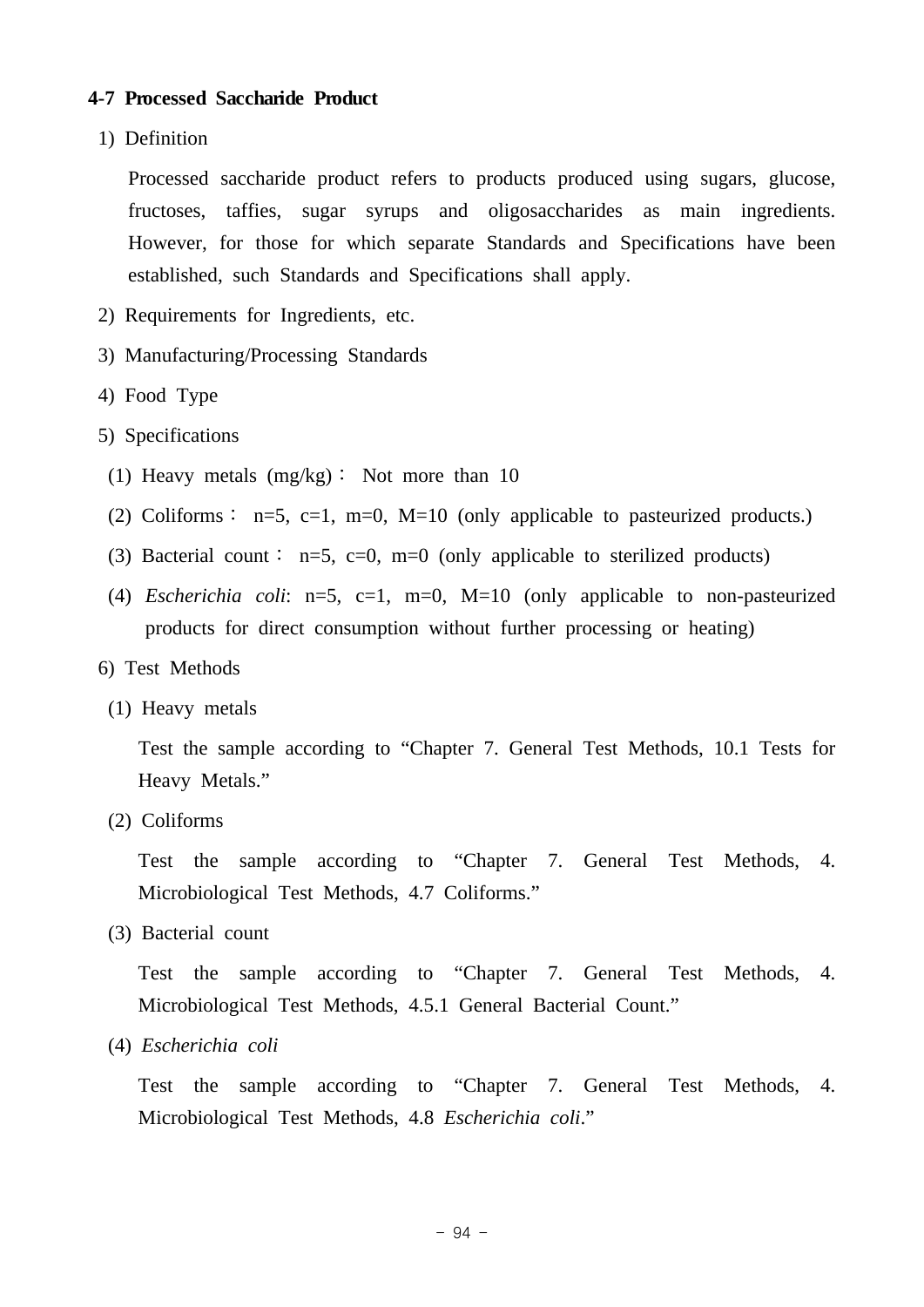## **5. Jams**

1) Definition

 Jams refers to products that are manufactured by jellifying or making syrups with fruits, vegetables, milk products, etc., by adding saccharides, etc.; and includes Jam and Other jams.

- 2) Requirements for Ingredients, etc.
- 3) Manufacturing/Processing Standards
- (1) After pasteurization, products shall be cooled down in order to maintain the products' quality and inhibit the growth of thermophilic bacteria.
- 4) Food Type
- (1) Jam

 Jam refers to a product manufactured by jellifying fruits or vegetables (not less than 30% based on fresh weight) together with saccharides.

(2) Other jam

 Other jam refers to products manufactured by processing fruits, vegetables, milk products, etc. with/without the addition of saccharides; including syrups (not less than 20% based on fresh weight), fruit pie fillings and milk jams, etc.

- 5) Specifications
	- (1) Tar colors: Shall not be detected (except other jams)
- (2) Preservatives  $(g/kg)$ : No preservatives shall be detected except for the following:

| Sorbic acid;                               |                                                       |  |  |
|--------------------------------------------|-------------------------------------------------------|--|--|
| Potassium sorbate;                         | Not more than 1.0 (as sorbic acid)                    |  |  |
| Calcium sorbate                            |                                                       |  |  |
| Benzoic acid;                              |                                                       |  |  |
| Sodium benzoate:                           |                                                       |  |  |
| Potassium benzoate;                        | Not more than 1.0 (as benzoic acid)                   |  |  |
| Calcium benzoate                           |                                                       |  |  |
| Methyl p-Hydroxybenzoate;                  | Not more than 1.0 (as parahydroxybenzoic acid)        |  |  |
| Ethyl p-Hydroxybenzoate                    |                                                       |  |  |
| Propionic acid;                            |                                                       |  |  |
| Sodium propionate;                         | Not more than 1.0 (as propionic acid)                 |  |  |
| Calcium propionate                         |                                                       |  |  |
| The above preservatives when used together | Not more than 1.0 (as the sum of sorbic acid, benzoic |  |  |
|                                            | acid, parahydroxybenzoic acid and propionic acid)     |  |  |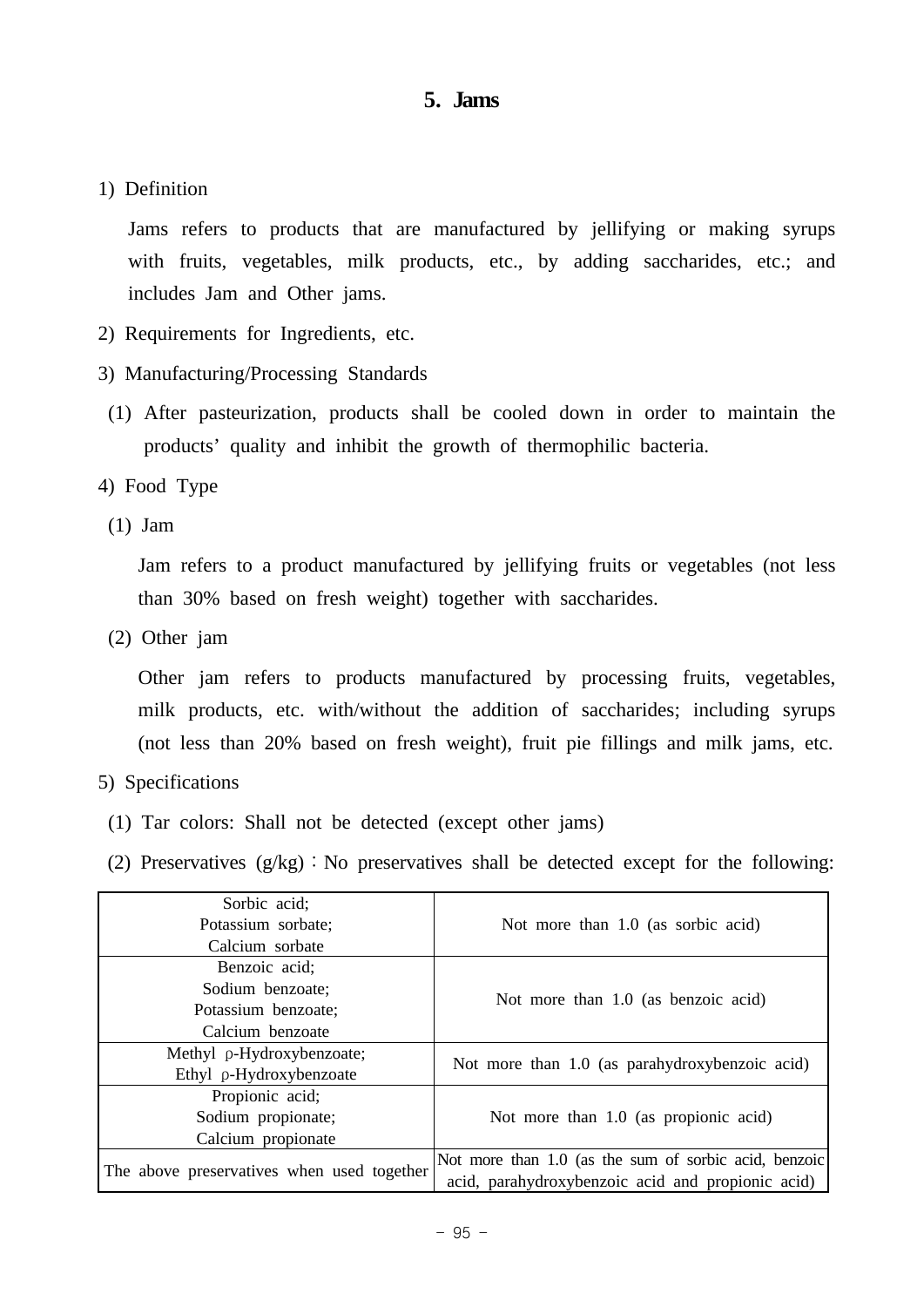- (3) Lead (mg/kg): Not more than 1.0
- 6) Test Methods
- (1) Tar colors

 Test the sample according to "Chapter 7. General Test Methods, 3.4 Color Additives."

(2) Preservatives

 Test the sample according to "Chapter 7. General Test Methods, 3.1 Preservatives."

(3) Lead

 Test the sample according to "Chapter 7. General Test Methods, 10.1 Tests for Heavy Metals."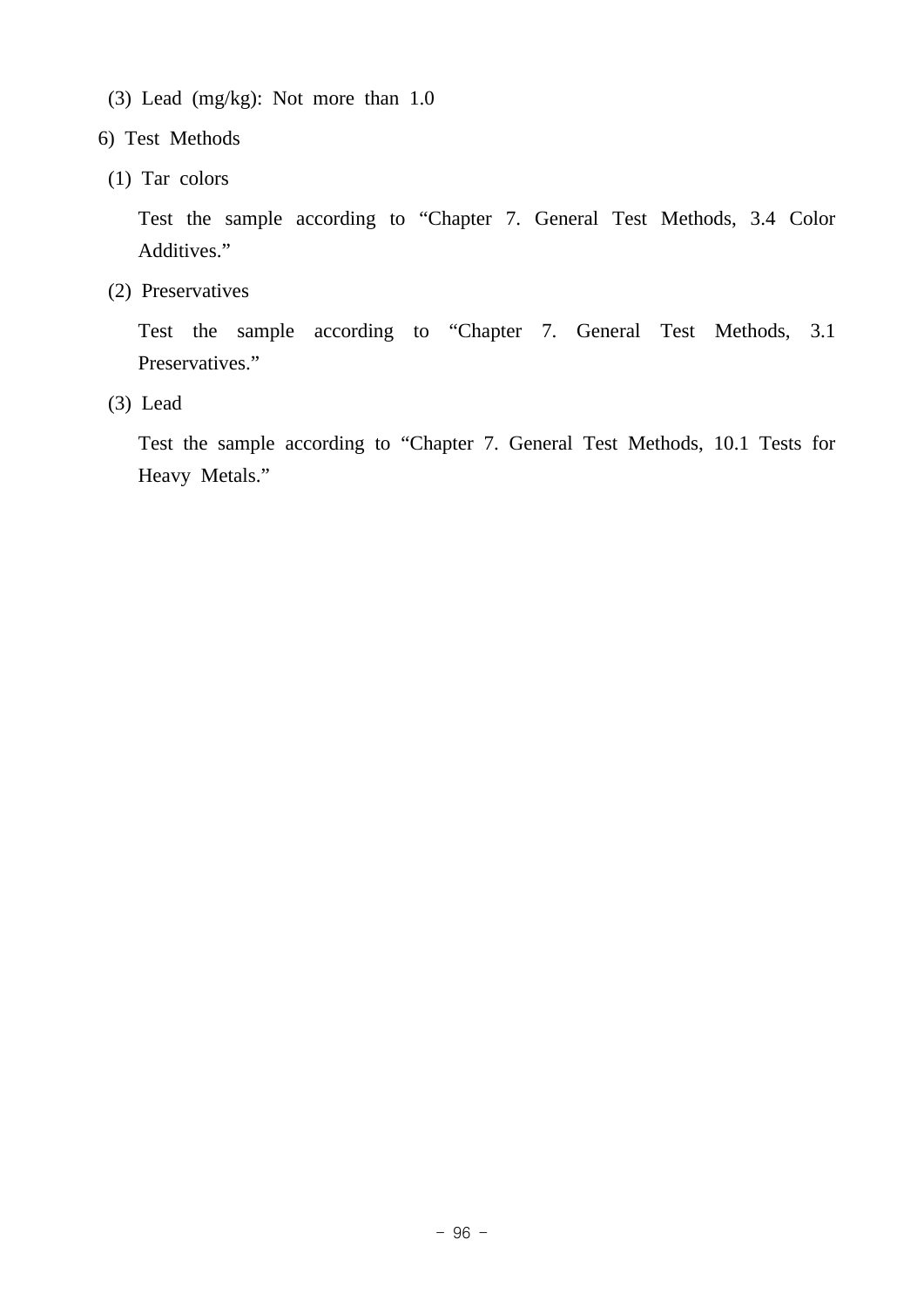#### **6. Soybean Curds or** *Muk* **(Starch Jellies)**

1) Definition

 Soybean curds refers to products manufactured/processed by coagulating soy milk that is obtained by using pulses as main ingredients; and includes Soybean curds, Yuba and Processed soybean curd. *Muk* (starch jellies) refers to those manufactured using starch ingredients or polysaccharides as main ingredients.

- 2) Requirements for Ingredients, etc.
- (1) Foreign matters, such as soil, sand and straw, etc. shall be sufficiently removed from ingredients by pre-treatment process
- (2) Soybean powder used as ingredient shall be vacuum-packed; nitrogen filled after vaccum packed; or distributed/stored in refrigerated conditions.
- 3) Manufacturing/Processing Standards
- (1) It is recommended to pack finished products.
- (2) Unpackaged Soybean curd shall have the name of manufacturer or trademark embossed/indicated in order to distinguish it from those by other manufacturers.
- (3) Only the soybean milk that has been heat treated or treated with equal or better effect shall be used in manufacture of Yuba.
- (4) Only the seawater (including underground brine) that meets the Water Standards set forth in the "Enforcement Decree of the Framework Act on Environmental Policy, [Annex] Environmental Standards 3. D. 1) and 4) " shall be used in manufacture of Soybean curd.
- 4) Food Type
- (1) Soybean curd

 It refers to a product coagulated by adding coagulant to soy milk obtained from pulses (including soy bean powder; 100%, excluding table salt)

(2) Yuba

It refers to a film obtained by heating pulses at constant temperature or a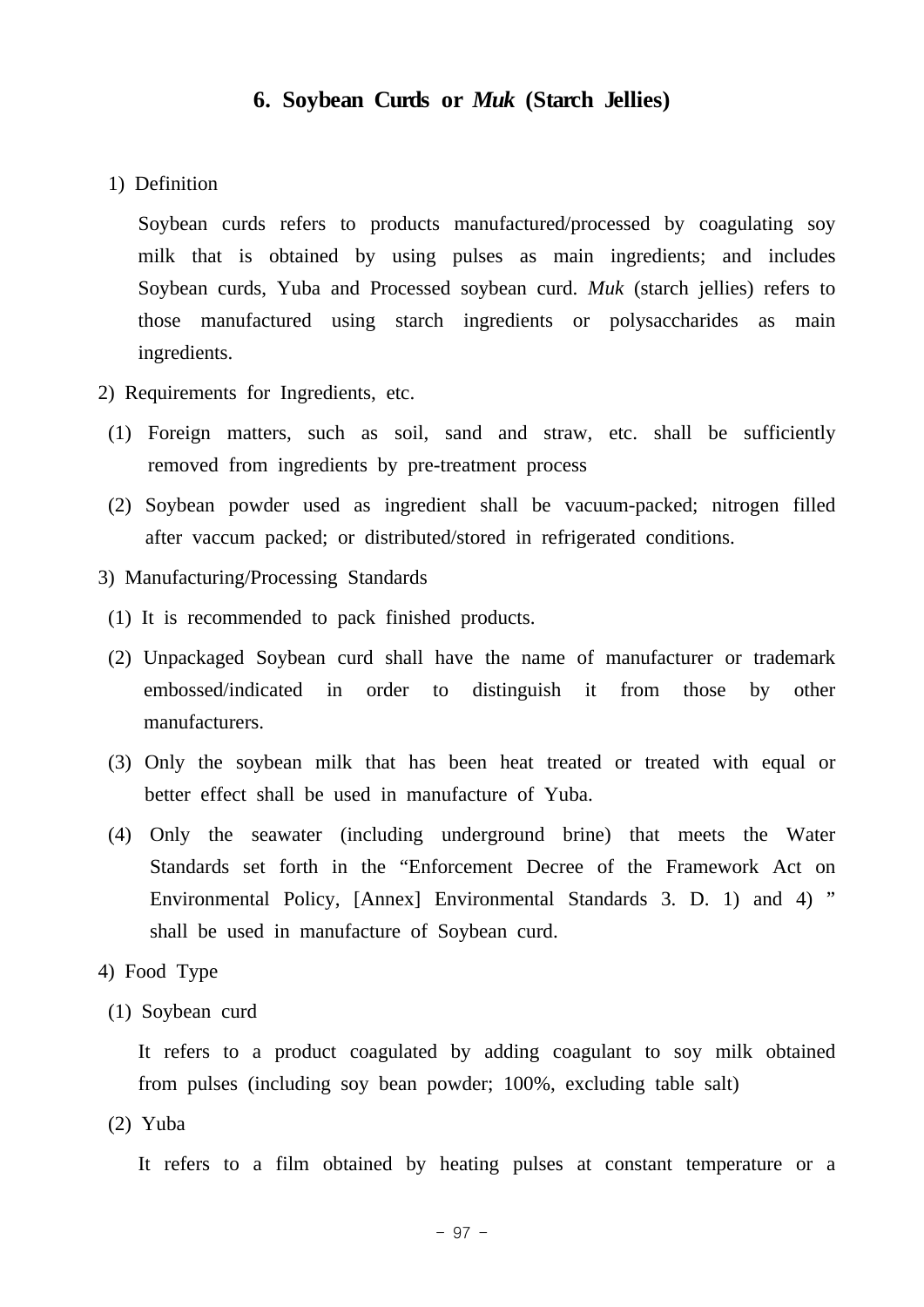product produced by processing such film.

(3) Processed soybean curd

 It refers to a product produced by adding other food during manufacturing of Soybean curd; or by adding other food or food additives to Soybean curd and processing it; (provided that Soybean curd shall be not less than 30%)

(4) *Muk* (starch jellies)

 *Muk* (starch jelies) means products processed by using starch ingredients, algae or konjac (*Amorphophallus konjac*) as main ingredients.

- 5) Specifications
- (1) Heavy metals (mg/kg): Not more than 3.0
- (2) Coliforms:  $n=5$ ,  $c=1$ ,  $m=0$ ,  $M=10$  (only applicable to filled-and sealed-packaged products)
- (3) Tar colors: Shall not be detected.
- 6) Test Methods
- (1) Heavy metals

 Test the sample according to "Chapter 7. General Test Methods, 10.1.2.8 Test for Heavy Metals."

(2) Coliforms

 Test the sample according to "Chapter 7. General Test Methods, 4.7 Coliforms."

(3) Tar colors

 Test the sample according to "Chapter 7. General Test Methods, 3.4 Color Additives."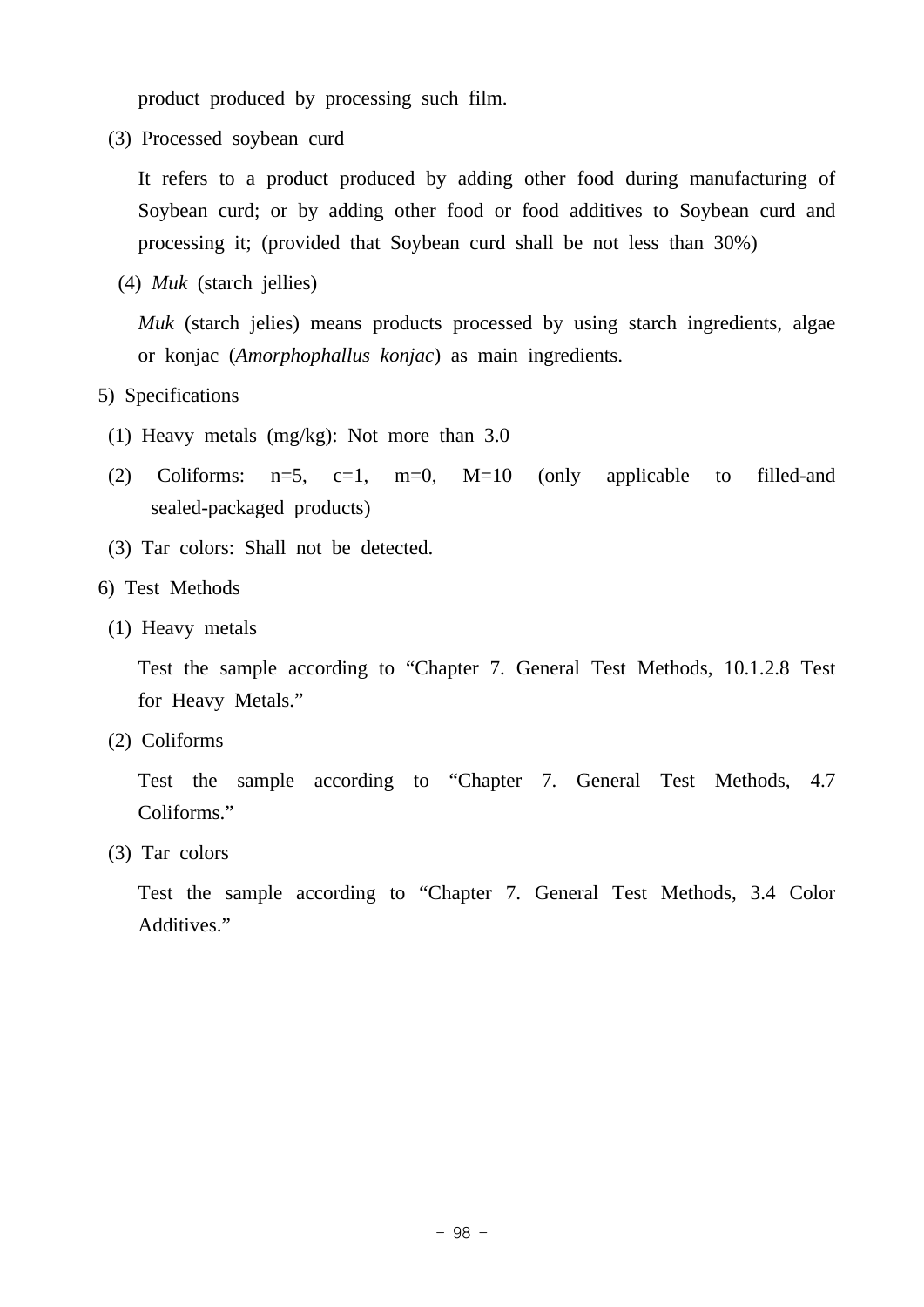## **7. Edible Fats and Oils**

Edible Fats and Oils refers to products that are produced by manufacturing/processing crude oil, obtained from ingredients containing fats and oils, suitable for human consumption; or those made by adding food or food additives to such products; and includes Vegetable fats and oils, Animal fats and oils and Processed edible fat and oil products.

#### **7-1 Vegetable Fats and Oils**

1) Definition

 Vegetable fats and oils refers to products produced by processing crude oil, obtained from plants (including crushed powder) containing fats and oils, suitable for human consumption; or those manufactured/processed by using such products as ingredients; and includes Soybean oil, Corn oil, Rapeseed oil, Rice bran oil, Sesame oil, Extracted sesame oil, Perilla oil, Extracted perilla oil, Safflower oil, Sunflower oil, Cottonseed oil, Peanut oil, Olive oil, Palm oils, Coconut oil and Hot pepper seed oil, etc.

- 2) Requirements for Ingredients, etc.
- 3) Manufacturing/Processing Standards
- (1) Crude oil collected through extraction, etc., shall go through degumming, deacidification, decolorization, or deodorization, or other combined refining processes with equal or better effect.
- (2) Crude oil obtained through compression or using carbon dioxide (supercritical extraction) shall go through processes such as standing and filtration, etc. to remove any deposits.
- (3) Glycerine shall not be used to adjust acid value during the refining process of Rice bran oil.
- (4) Sesame oil and Perilla oil obtained through compression or using carbon dioxide (supercritical extraction) shall never be mixed with other edible fats and oils.
- (5) Extracting solvents, carbon dioxide and sodium hydroxide, etc. that are used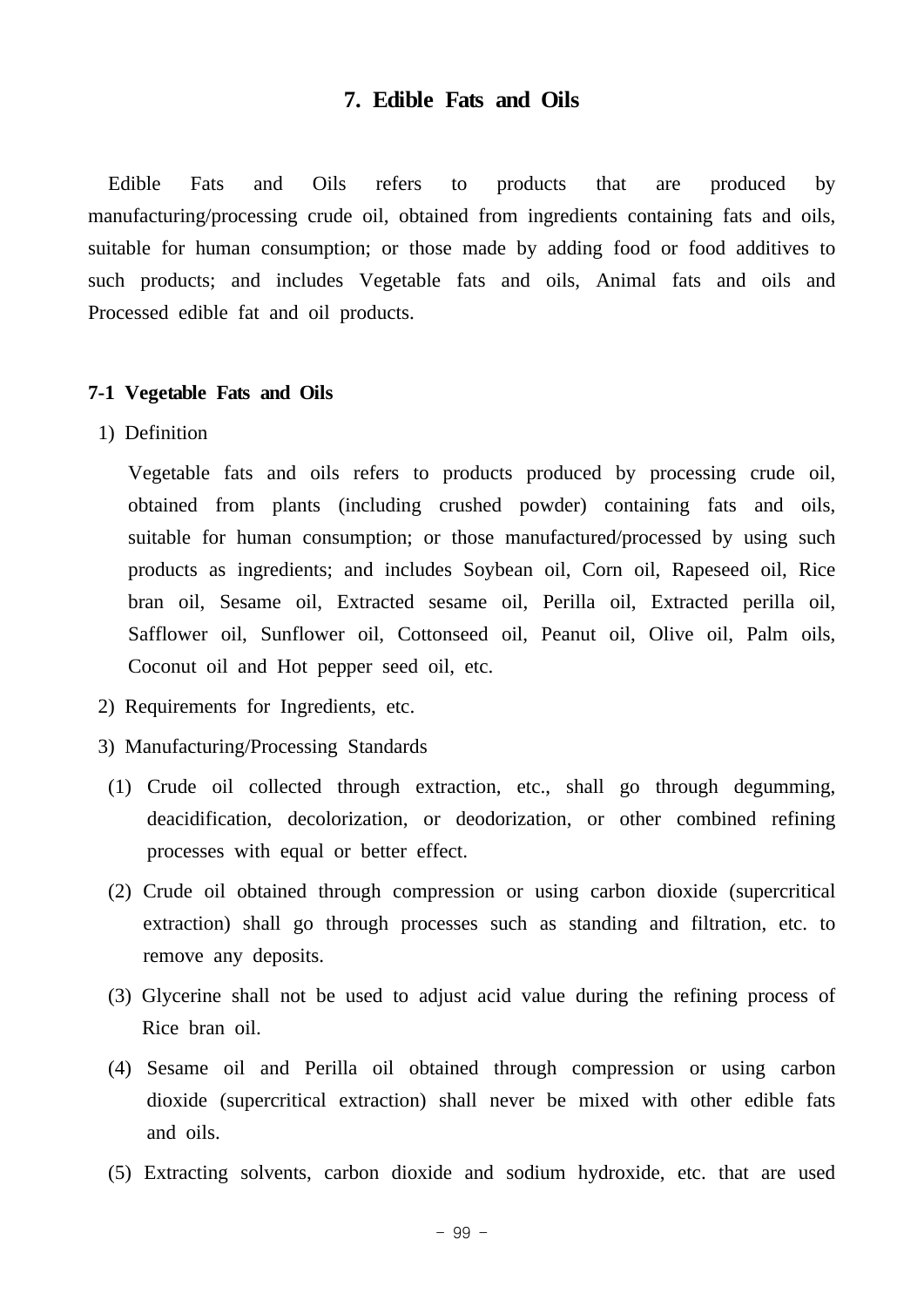during manufacturing process shall be treated to meet the use standards of the Standards and Specifications for Food Additives.

- 4) Food Type
- (1) Soybean oil

 Soybean oil refers to crude oil obtained from soybeans and treated to be fit for human consumption.

(2) Corn oil (corn germ oil)

 It refers to crude oil obtained from corn germs and treated to be fit for human consumption.

(3) Rapeseed oil (canola oil)

 It refers to crude oil obtained from rape and treated to be fit for human consumption.

(4) Rice bran oil (brown rice oil)

 It refers to crude oil obtained from rice bran and treated to be fit for human consumption.

(5) Sesame oil

 It refers to pressed sesame oil obtained by pressing sesame seeds; or supercritical-extracted sesame oil extracted using carbon dioxide (supercritical extraction).

(6) Extracted sesame oil

It refers to crude oil extracted from sesame seeds and refined.

(7) Perilla oil

 It refers to pressed perilla oil obtained by pressing perilla seeds; or supercritical-extracted perilla oil extracted using carbon dioxide (supercritical extraction).

(8) Extracted perilla oil

It refers to crude oil extracted from perilla seeds and refined.

(9) Safflower oil

 It refers to crude oil obtained from safflower seeds and treated to be fit for human consumption; it includes safflower oil and high oleic safflower oil.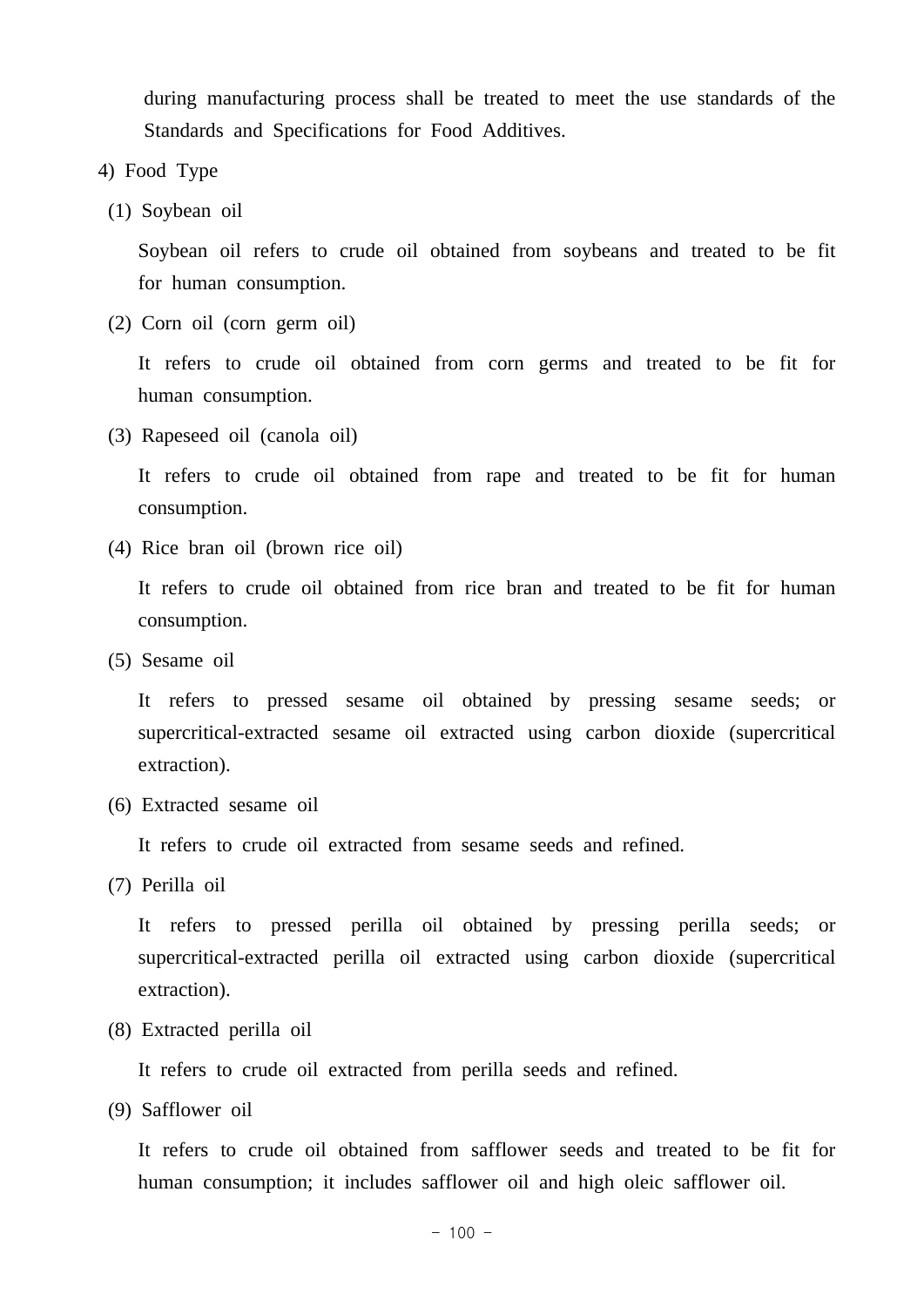#### (10) Sunflower oil

 It refers to crude oil obtained from sunflower seeds and treated to be fit for human consumption; it includes sunflower oil (including pressed sunflower oil) and high oleic sunflower oil.

(11) Cottonseed oil

 It refers to crude oil obtained from cottonseeds and treated to be fit for human consumption; it includes cottonseed oil, cottonseed salad oil and cottonseed stearin oil.

(12) Peanut oil

 It refers to crude oil obtained from peanuts and treated to be fit for human consumption.

(13) Olive oil

 It refers to oil obtained by physically or mechanically pressing/filtering or refining olives; or by mixing thereof.

(14) Palm oils

 It refers to palm oil obtained from palm fruits; palm olein oil or palm stearin oil obtained through fractionation of palm oil; and palm kernel oil obtained from palm kernels.

(15) Coconut oil

 It refers to crude oil obtained from coconut meat and treated to be fit for human consumption

(16) Hot pepper seed oil

 It refers to crude oil obtained from hot pepper seeds and treated to be fit for human consumption.

(17) Other vegetable fats and oils

 It refers to crude oil obtained from a single ingredient of plant origin and treated to be fit for human consumption; or that obtained from defatted meal after oil pressing, and refined to be fit for human consumption. However, for those for which separate Standards and Specifications have been established, such Standards and Specifications shall apply.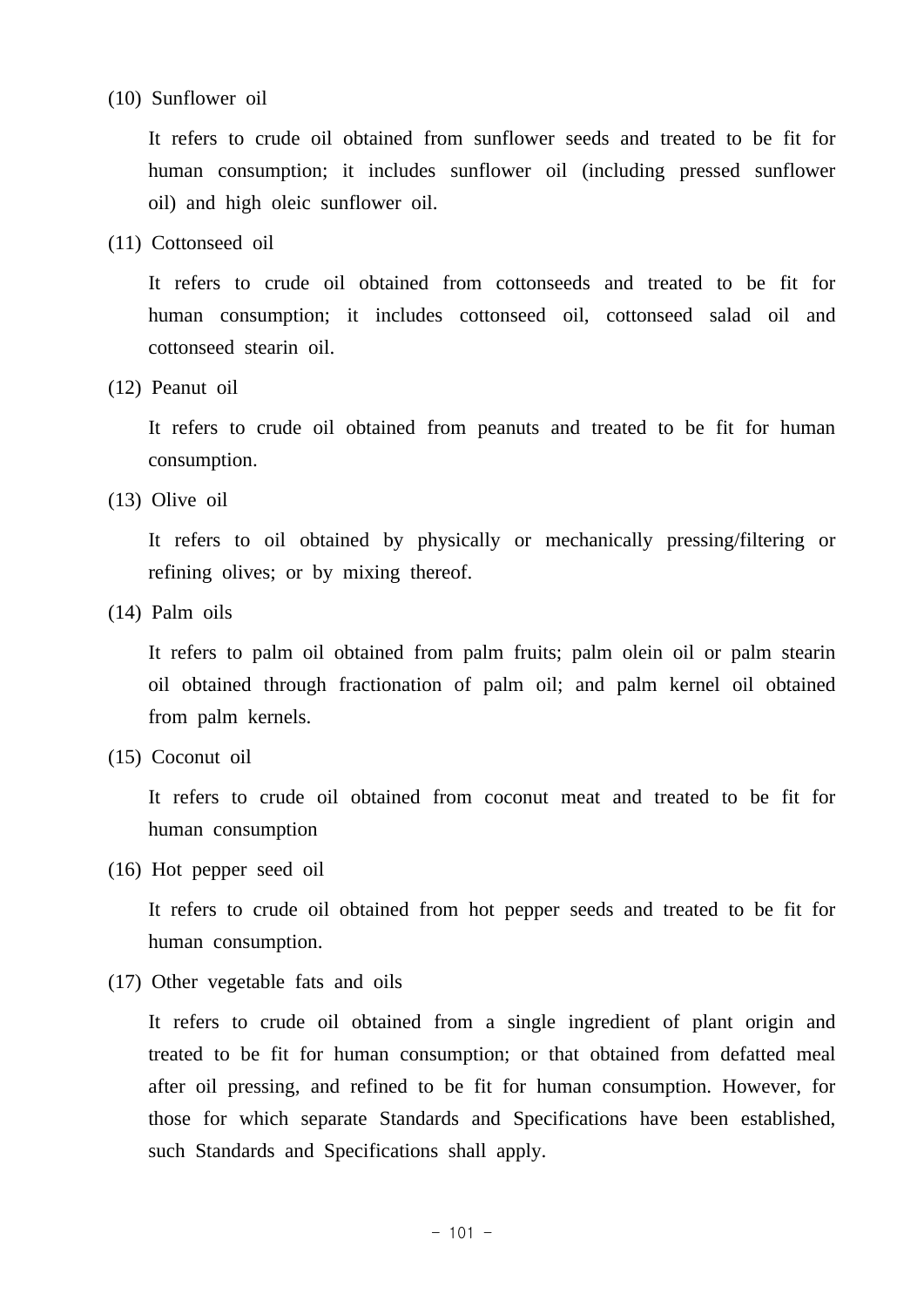# 5) Specifications

| Type<br>Item       | Soybean oil                                           | Corn oil    | Rapeseed oil   Rice bran oil |            |  |
|--------------------|-------------------------------------------------------|-------------|------------------------------|------------|--|
| $(1)$ Acid value   | Not more than 0.6 (not more than 4.0 for pressed oil) |             |                              |            |  |
| $(2)$ Iodine value | $123 - 142$                                           | $103 - 130$ | $95 - 127$                   | $92 - 115$ |  |

| Type               | Sesame oil   | Extracted   | Perilla oil                |                                              |
|--------------------|--------------|-------------|----------------------------|----------------------------------------------|
| Item               |              | sesame oil  |                            | Extracted perilla oil                        |
| (1) Acid value     | Not more     | Not more    | Not more than              | Not more than 0.6                            |
|                    | than $4.0$   | than $0.6$  | 5.0                        |                                              |
| (2) Iodine value   | $103 - 118$  | $103 - 118$ | $160 - 209$                | $160 - 209$                                  |
|                    |              |             |                            | No antioxidants shall be detected except for |
|                    |              |             |                            | the following.                               |
|                    |              |             | Butylated                  | Not more than 0.2 (When                      |
|                    |              |             | hydroxyanisole             | used in combination, the                     |
|                    |              |             | (BHA);                     | sum of butylated                             |
| Antioxidant<br>(3) |              |             | Dibutyl hydroxy            | hydroxyanisole (BHA);                        |
| (g/kg)             |              |             | toluene;                   | dibutyl hydroxy toluene;                     |
|                    |              |             | Tert-butylhydroq<br>uinone | and tert-butylhydroquinone                   |
|                    |              |             |                            | shall not be more than                       |
|                    |              |             |                            | 0.2.)                                        |
|                    |              |             | Propyl gallate             | Not more than 0.1                            |
| (4) Linolenic acid | Not more     |             |                            |                                              |
| $(\%)^*$           | than $0.5$   |             |                            |                                              |
| $(5)$ Erucic       | Shall not be |             |                            |                                              |
| $acid(\%)$         | detected     |             |                            |                                              |

 \* Linolenic acid content in palmitic acid (C16:0), stearic acid (C18:0), oleic acid (C<sub>18:1</sub>), linoleic acid (C<sub>18:2</sub>), linolenic acid (C<sub>18:3</sub>), arachidonic acid (C<sub>20:0</sub>)

| Type<br>Item     | Safflower oil                                         | Sunflower oil                                         | Cottonseed oil                                                                                        |  |  |
|------------------|-------------------------------------------------------|-------------------------------------------------------|-------------------------------------------------------------------------------------------------------|--|--|
| Acid value       |                                                       | Not more than 0.6 (not more than 4.0 for pressed oil) |                                                                                                       |  |  |
| (2) Iodine value | $140 - 150$<br>$(80-100)$ for high oleic<br>products) | $120 - 142$<br>$(78-90)$ for high oleic<br>products)  | $102 - 120$<br>$(83-105)$ for cottonseed<br>stearin oil, $105 \sim 123$ for<br>cottonseed salad oil)  |  |  |
| (3) Cold test    |                                                       |                                                       | Shall be clear and<br>transparent for 5 hours<br>and 30 minutes (limited)<br>to cottonseed salad oil) |  |  |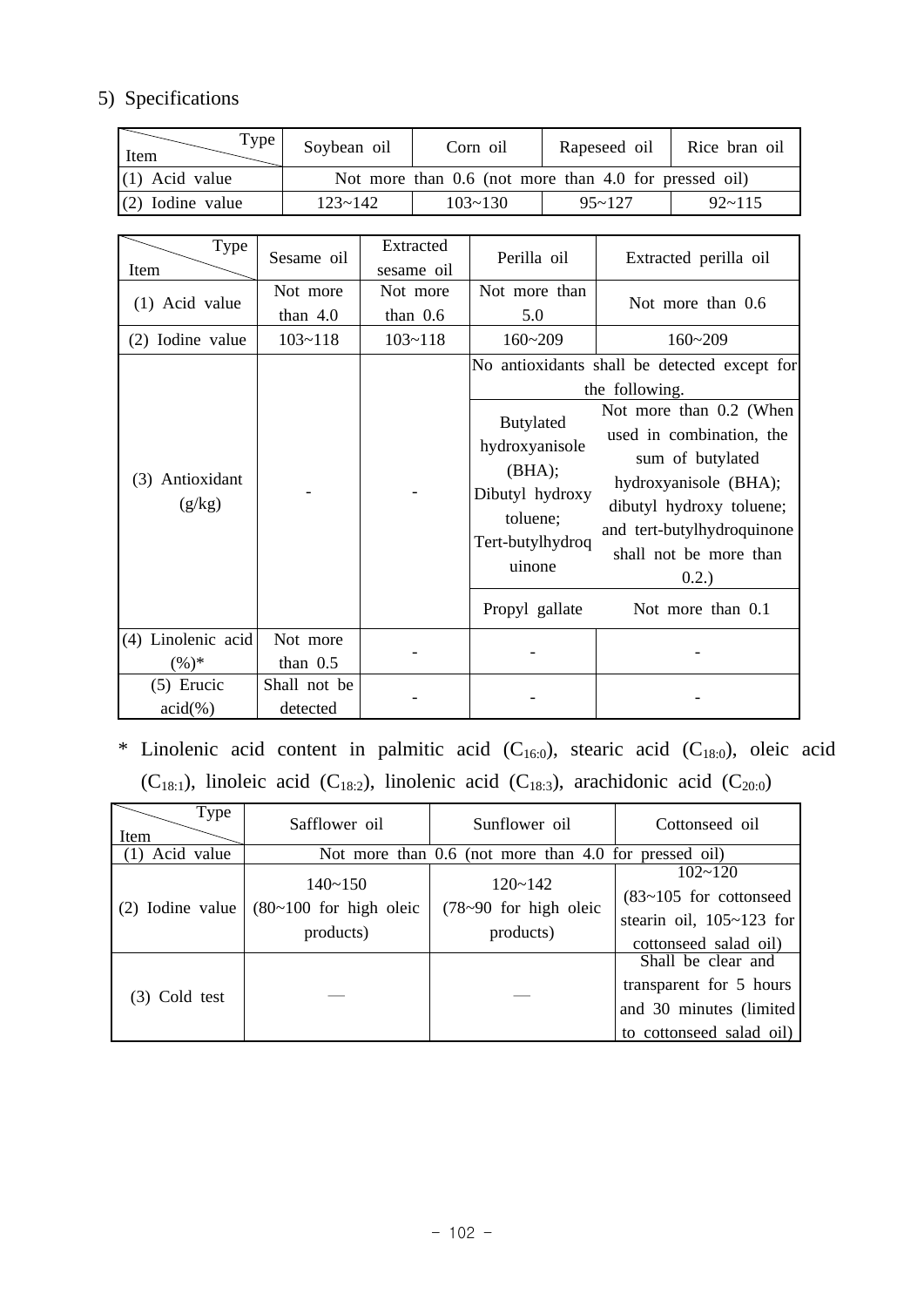| Type<br>Item       | Peanut oil                                                                                                                                              | Olive oil |  |  |  |
|--------------------|---------------------------------------------------------------------------------------------------------------------------------------------------------|-----------|--|--|--|
| (1) Acid value     | Not more than 0.6 (not more than 2.0 for blended oil and pressed<br>oil)                                                                                |           |  |  |  |
| (2) Iodine value   | $84 - 103$                                                                                                                                              | $75 - 94$ |  |  |  |
|                    | No antioxidants shall be detected<br>except for the following.                                                                                          |           |  |  |  |
| Antioxidant<br>(3) | Not more than 0.2<br>Butylated<br>(When used in<br>hydroxyanisole<br>combination, the sum<br>(BHA);<br>of butylated<br>hydroxyanisole (BHA);<br>Dibutyl |           |  |  |  |
| (g/kg)             | hydroxy<br>dibutyl hydroxy<br>toluene;<br>toluene; and<br>Tert-butylhydro<br>tert-butylhydroquinone<br>shall not be more than<br>quinone<br>0.2.)       |           |  |  |  |
|                    | Propyl<br>Not more than 0.1<br>gallate                                                                                                                  |           |  |  |  |

| <b>Type</b><br>Item       | Palm oil                                              | Palm olein oil       | Palm stearin oil     | Palm kernel oil |  |
|---------------------------|-------------------------------------------------------|----------------------|----------------------|-----------------|--|
| $(1)$ Acid value          | Not more than 0.6 (not more than 4.0 for pressed oil) |                      |                      |                 |  |
| $(2)$ Iodine value        |                                                       | Not more than<br>5.0 | Not more than<br>3.0 |                 |  |
| (3) Antioxidant<br>(g/kg) | $44 - 60$                                             |                      |                      | $14 - 22$       |  |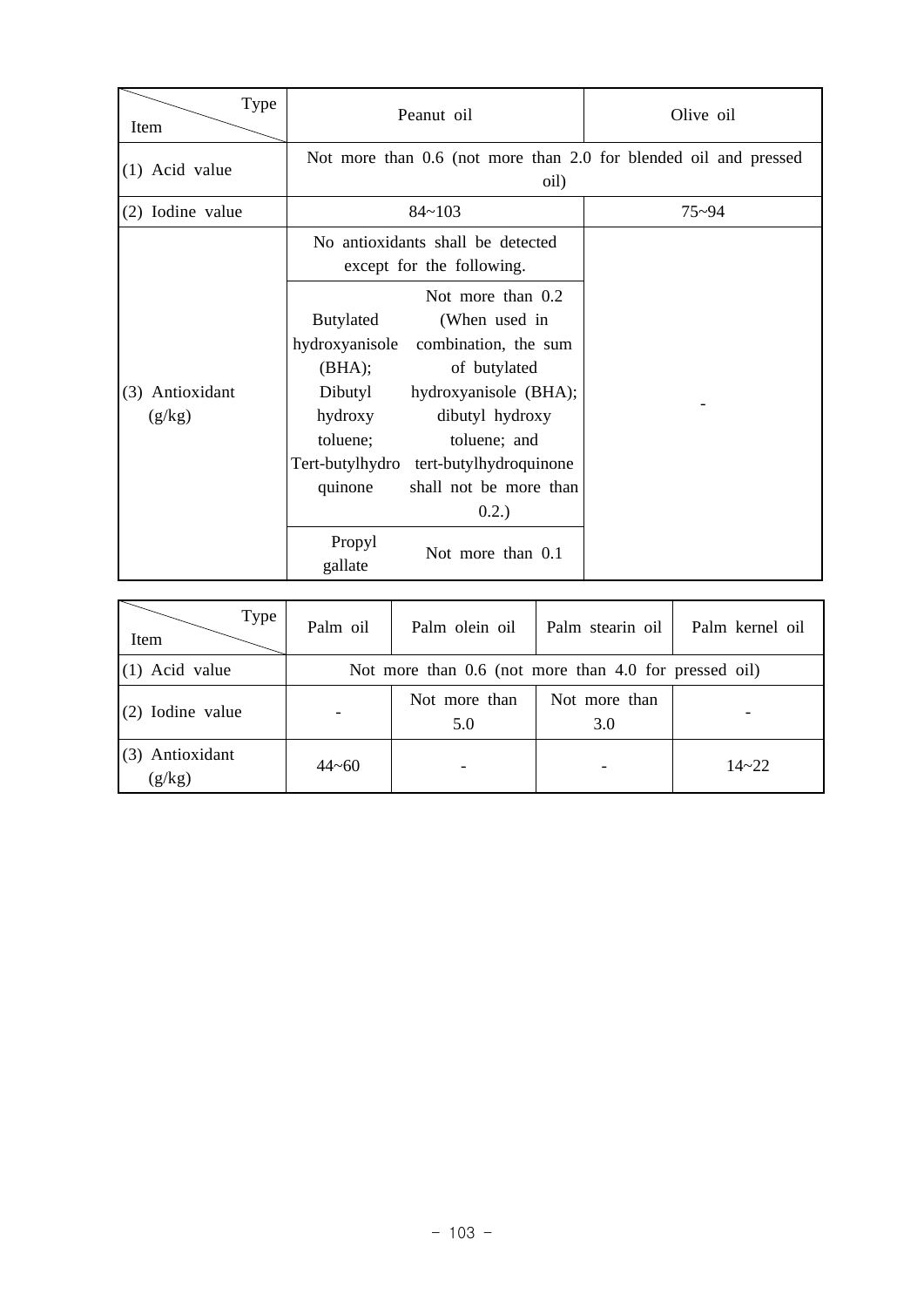| Type               | Coconut oil     | Hot pepper seed |                                       | Other vegetable fats and oils     |
|--------------------|-----------------|-----------------|---------------------------------------|-----------------------------------|
| Item               |                 | oil             |                                       |                                   |
|                    | Not more than   | Not more than   |                                       |                                   |
|                    | 0.6             | 0.6             |                                       |                                   |
| (1) Acid value     | (not more than  | (not more than  | Not more than 0.6 (not more than 4.0) |                                   |
|                    | 4.0 for pressed | 3.0 for pressed |                                       | for pressed oil)                  |
|                    | oil)            | oil)            |                                       |                                   |
| (2) Peroxide value |                 |                 |                                       |                                   |
| (3) Iodine value   | $7 - 11$        | $120 - 139$     |                                       |                                   |
|                    |                 |                 |                                       | No antioxidants shall be detected |
|                    |                 |                 |                                       | except for the following          |
|                    |                 |                 |                                       | Not more than 0.2                 |
|                    |                 |                 | <b>Butylated</b>                      | (When used in                     |
|                    |                 |                 | hydroxyanisole                        | combination, the sum              |
|                    |                 |                 | (BHA);                                | of butylated                      |
| Antioxidant<br>(4) |                 |                 | Dibutyl                               | hydroxyanisole (BHA);             |
| (g/kg)             |                 |                 | hydroxy                               | dibutyl hydroxy                   |
|                    |                 |                 | toluene;                              | toluene; and                      |
|                    |                 |                 | Tert-butylhydr                        | tert-butylhydroquinone            |
|                    |                 |                 | oquinone                              | shall not be more than            |
|                    |                 |                 |                                       | 0.2.)                             |
|                    |                 |                 | Propyl gallate                        | Not more than 0.1                 |

- 6) Test Methods
	- (1) Acid value

 Test the sample according to "Chapter 7. General Test Methods, 2. Food Component Test Methods, 2.1.5.3.1 Acid Value."

(2) Iodine value (Wijs method)

 Test the sample according to "Chapter 7. General Test Methods, 2. Food Component Test Methods, 2.1.5.3.3 Iodine Value."

(3) Cooling test

 Test the sample according to "Chapter 7. General Test Methods, 6. Test Methods for Verification of Specifications for Each Food Product, 6.3.1.1 Cooling Test."

(4) Crude fat

 Test the sample according to "Chapter 7. General Test Methods, 6.3.1.2 Crude Fat."

(5) Antioxidant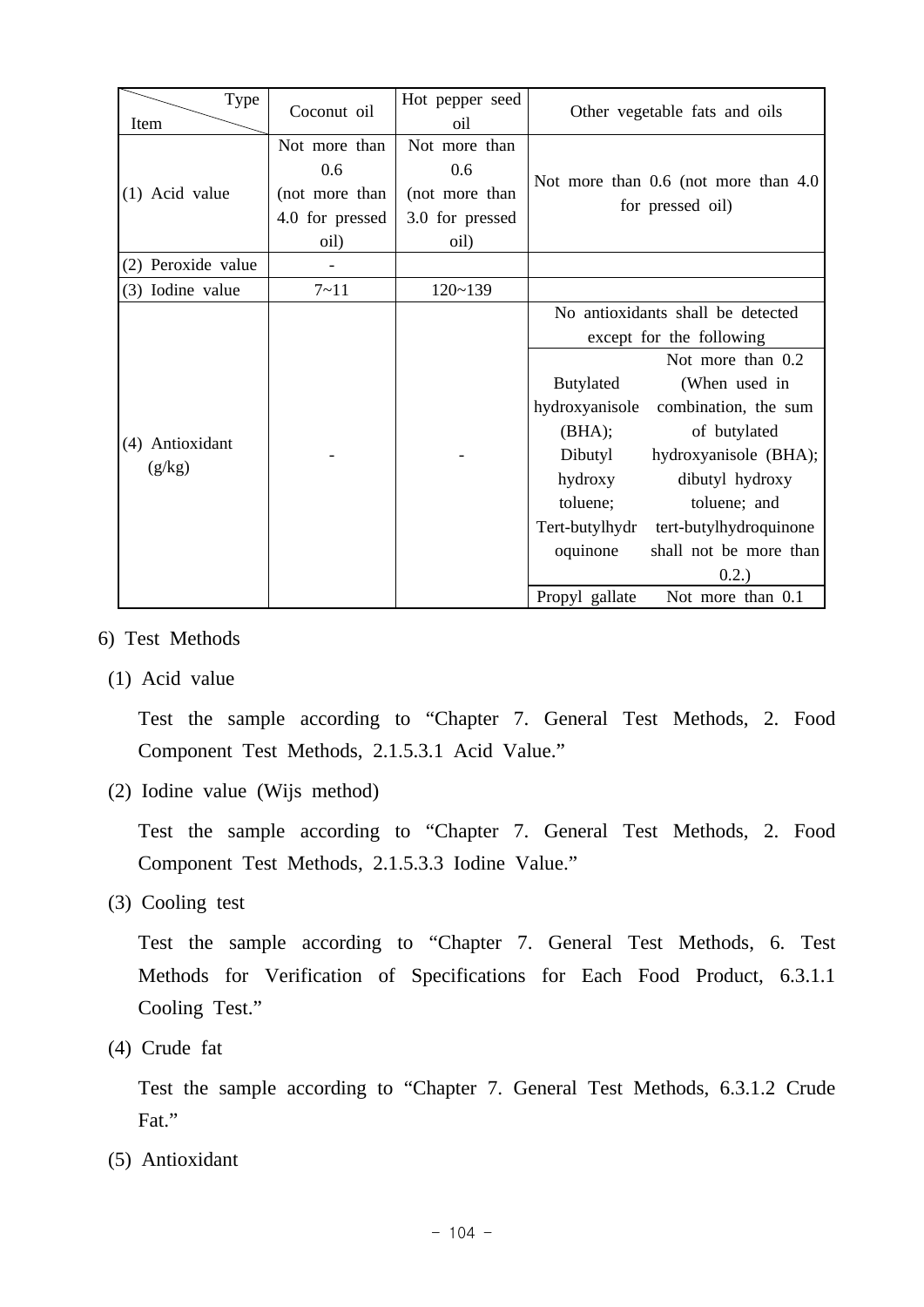Test the sample according to "Chapter 7. General Test Methods, 3.3 Antioxidant."

(6) Tar colors

 Test the sample according to "Chapter 7. General Test Methods, 3.4 Color Additives."

(7) Preservatives

 Test the sample according to "Chapter 7. General Test Methods, 3.1 Preservatives."

(8) Peroxide value

 Test the sample according to "Chapter 7. General Test Methods, 2. Food Component Test Methods, 2.1.5.3.5 Peroxide Value."

(9) Linolenic acid

 Test the sample according to "Chapter 7. General Test Methods, 2. Food Component Test Methods, 2.1.5.4 Fatty Acid."

(10) Erucic acid

 Test the sample according to "Chapter 7. General Test Methods, 2. Food Component Test Methods, 2.1.5.4 Fatty Acid."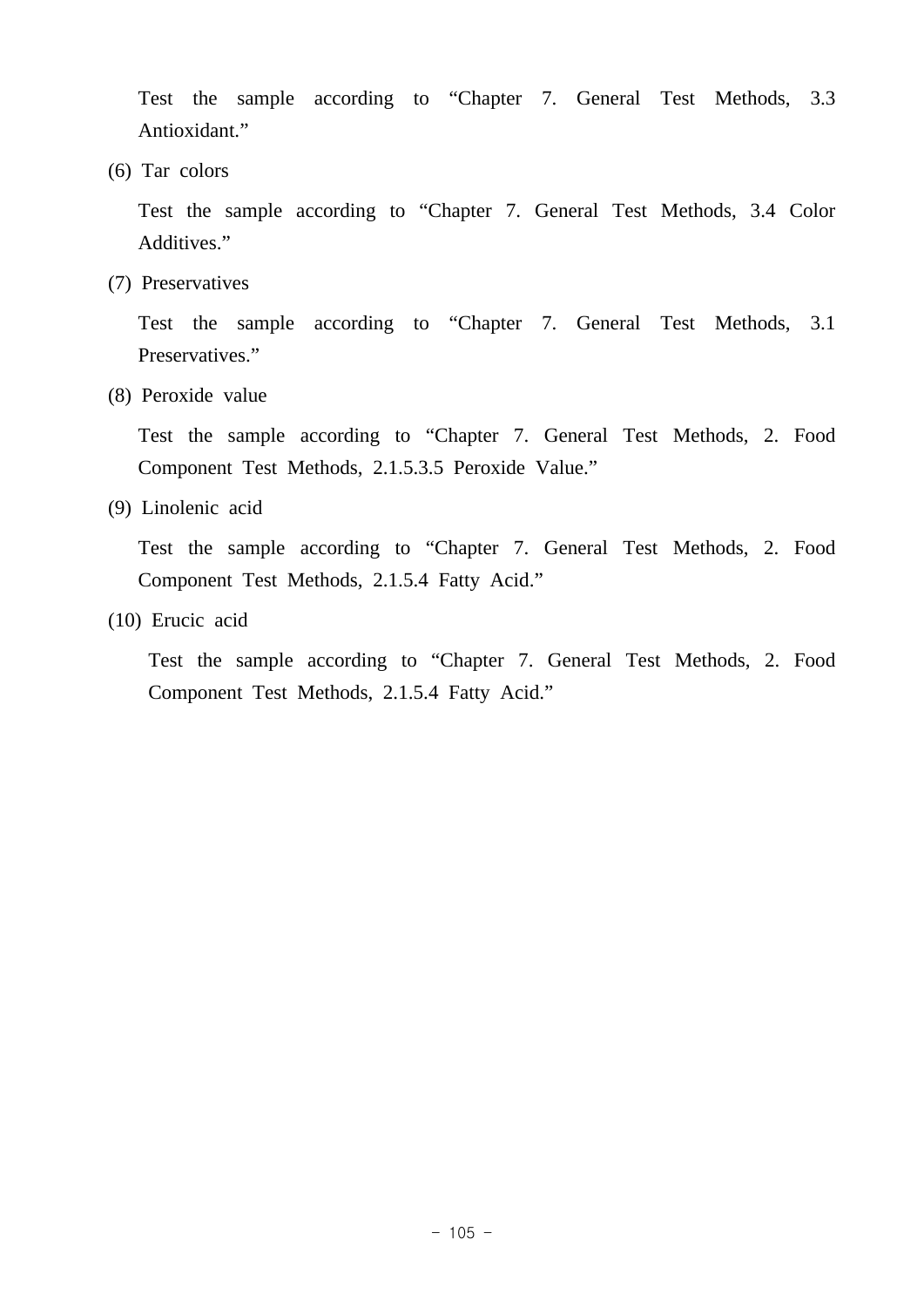#### **7-2 Animal Fats and Oils**

1) Definition

 Animal fats and oils refers to crude oil obtained from ingredients of animal origin containing fat and oil; or products manufactured/processed using such fat and oil as ingredients—including edible beef tallow and edible lard, etc.

- 2) Requirements for Ingredients, etc.
- (1) Raw fat (suet), raw beef tallow or raw lard shall be used after physico-chemical testing as necessary.
- (2) Raw beef tallow or raw lard shall not share the same package or container; container/packages shall be hygienic such that they can protect against leakage, oxidation, and contamination of contents, etc.
- 3) Manufacturing/Processing Standards
- (1) Raw beef tallow shall go through degumming, deacidification, decolorization, or deodorization, or other combined refining processes with equal or better effect.
- 4) Food Type
	- (1) Edible beef tallow

 It refers to a product processed by treating raw beef tallow to be fit for human consumption.

(2) Edible lard

 It refers to a product processed by treating raw lard to be fit for human consumption.

(3) Raw beef tallow

 It refers to a raw material of edible beef tallow processed and rendered from raw fat (an ingredient for raw beef tallow as adipose tissues of beef cattle).

(4) Raw lard

 It refers to a raw material of edible lard processed and rendered from raw fat (an ingredient for raw lard as adipose tissues of pigs).

(5) Other animal fats and oils

Other animal fats and oils refers to products that are raw fat obtained from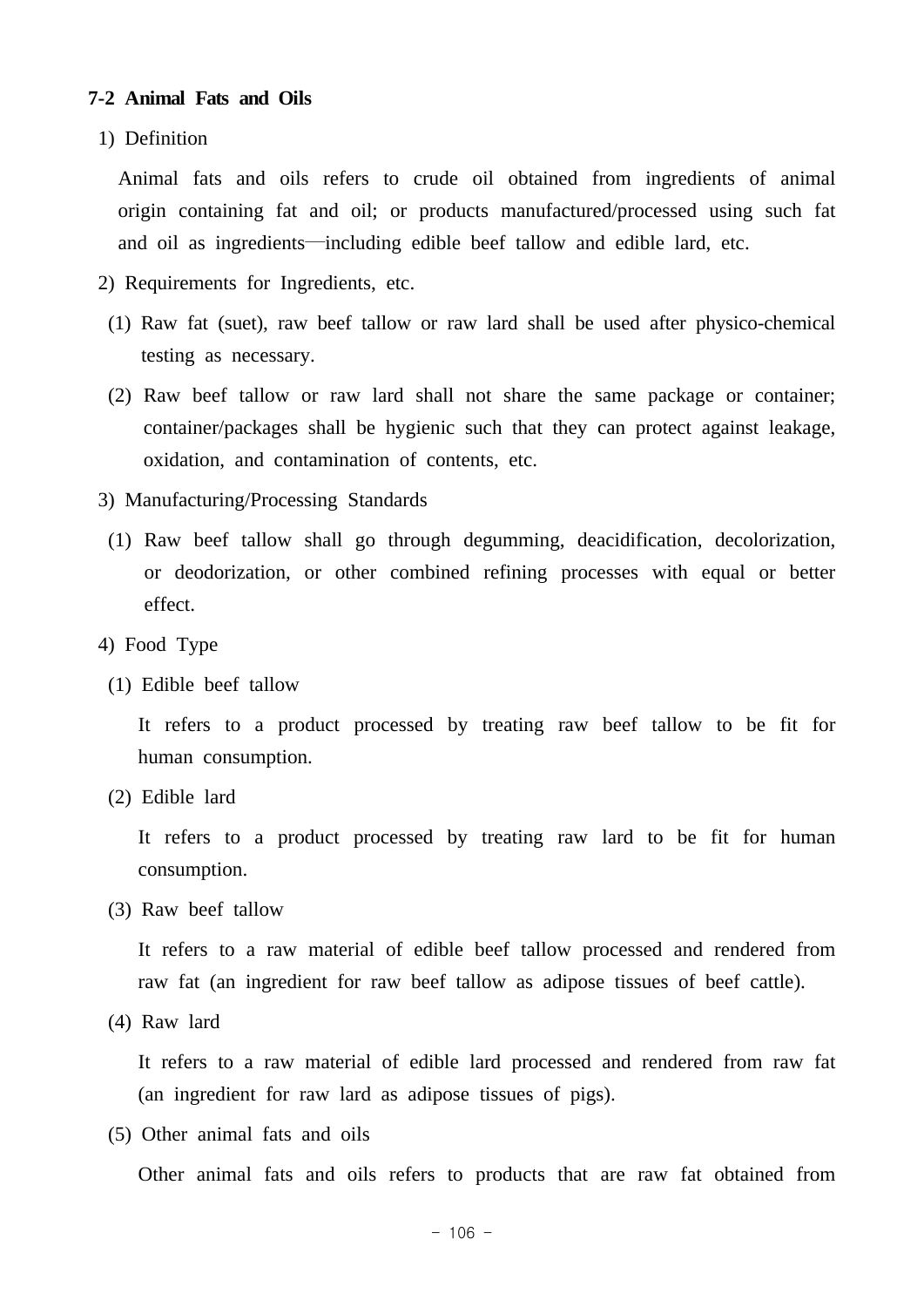animal ingredients and treated to be fit for human consumption; other than edible beef tallow and edible lard.

5) Specifications

| Edible beef tallow                                                                                                          | Edible lard                                                                                                                                                                         | Raw beef<br>tallow                     | Raw lard | Other aniaml<br>fats and oils                                                                        |
|-----------------------------------------------------------------------------------------------------------------------------|-------------------------------------------------------------------------------------------------------------------------------------------------------------------------------------|----------------------------------------|----------|------------------------------------------------------------------------------------------------------|
| $0.893 - 0.904$                                                                                                             | $0.894 - 0.906$                                                                                                                                                                     |                                        |          |                                                                                                      |
| $1.448 - 1.460$                                                                                                             | $1.448 - 1.461$                                                                                                                                                                     |                                        |          |                                                                                                      |
|                                                                                                                             |                                                                                                                                                                                     |                                        |          |                                                                                                      |
|                                                                                                                             |                                                                                                                                                                                     |                                        |          |                                                                                                      |
| Not more than 0.3                                                                                                           |                                                                                                                                                                                     | Not more than 4.0                      |          | Not more than<br>0.6<br>(Not more than<br>4.0 for pressed<br>oil)                                    |
| $190 - 202$                                                                                                                 | $192 - 203$                                                                                                                                                                         |                                        |          |                                                                                                      |
| $32 - 50$                                                                                                                   | $45 - 70$                                                                                                                                                                           |                                        |          |                                                                                                      |
|                                                                                                                             |                                                                                                                                                                                     |                                        |          |                                                                                                      |
| <b>Butylated</b><br>hydroxyanisole<br>(BHA);<br>Dibutyl hydroxy<br>toluene;<br>Tert-butylhydroqui<br>none<br>Propyl gallate | Not more than 0.2 (When used in combination, the<br>sum of butylated hydroxyanisole (BHA); dibutyl<br>hydroxy toluene; and tert-butylhydroquinone shall not<br>be more than $0.2$ ) |                                        |          |                                                                                                      |
|                                                                                                                             |                                                                                                                                                                                     | Not more than 0.3<br>Not more than 1.2 |          | Not more than 0.7<br>No antioxidants shall be detected except for the following<br>Not more than 0.1 |

# 6) Test Methods

Test the sample according to "Chapter 7. General Test Methods."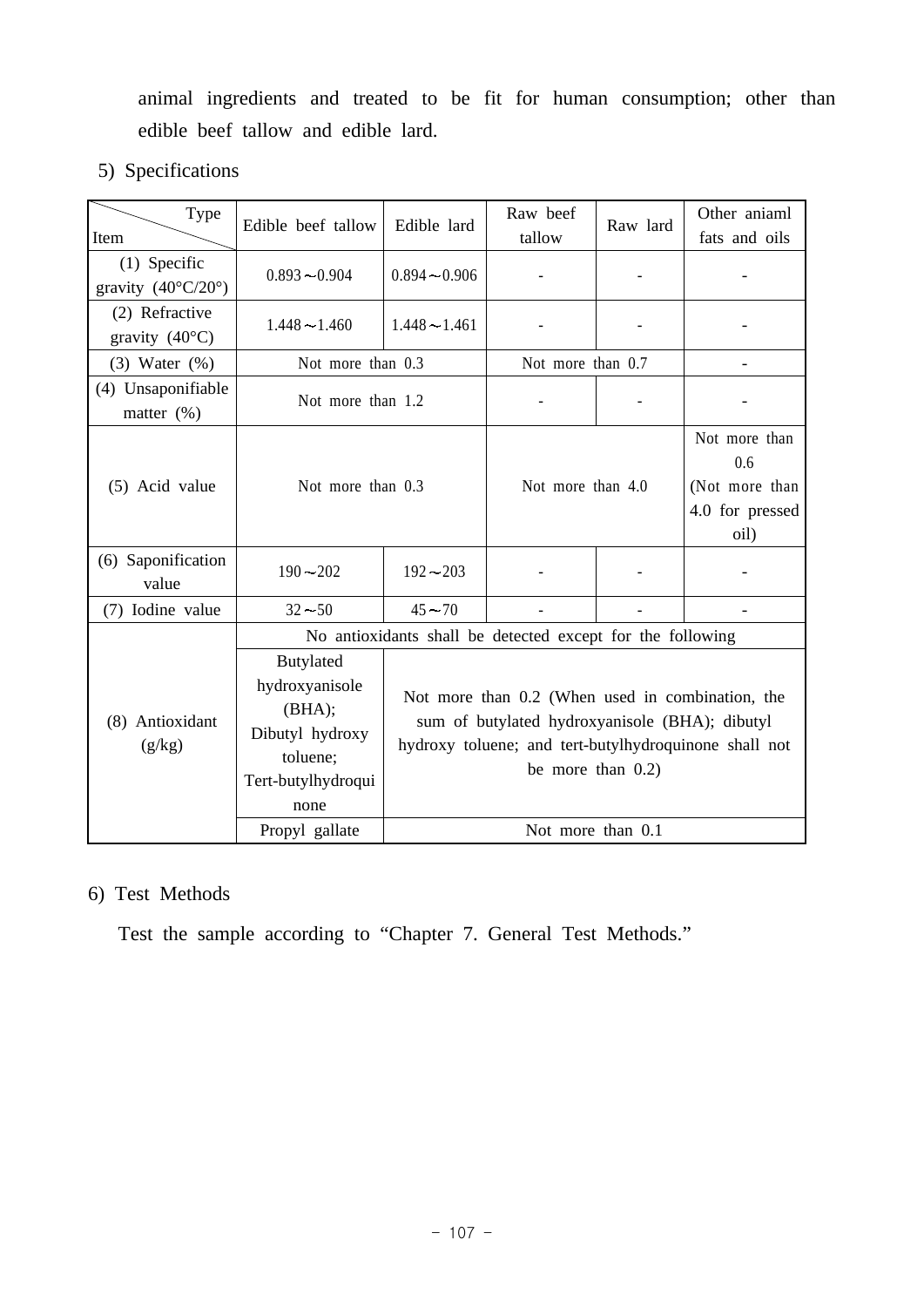#### **7-3 Processed Edible Fat and Oil Products**

1) Definition

 Processed edible fat and oil Products refers to products manufactured/processed by adding food or food additives to vegetables or animal fats and oils as main ingredients; it includes blended edible oil, flavored oil, processed fat and oil, shortening, margarine, vegetable cream and imitation cheese, etc.

- 2) Requirements for Ingredients, etc.
- 3) Manufacturing/Processing Standards
- 4) Food Type
	- (1) Blended edible oil

 It refers to a simple mixture of 2 or more types of edible fat and oil, whose product type is specified in this Notification (except for pressed sesame oil, pressed perilla oil and flavored oil).

(2) Flavored oil

 It refers to edible oil (except for pressed sesame oil, sesame oil by supercritical extraction, pressed perilla oil and perilla oil by supercritical extraction) blended with spices, flavoring, natural extracts and seasonings, etc. (edible fat and oil content of not less than 50%); and used for flavoring food during food preparation or processing.

(3) Processed fat and oil

 It refers to oil refined to be fit for human consumption by changing physical and chemical properties of oil through hydrogenation, fractionation and transesterification of vegetable or animal fats and oils.

(4) Shortening

 It refers to vegetable or animal fat and oil in solid or liquid form used with/without the addition of food additives to provide processability, such as plasticity and emulsibility, etc.

(5) Margarine

 It refers to products in solid or liquid form produced by mixing vegetable or animal fat and oil (including milk fat) with water, food and food additives, etc. and emulsifying them. (However, in the case milk fat is used as ingredient, the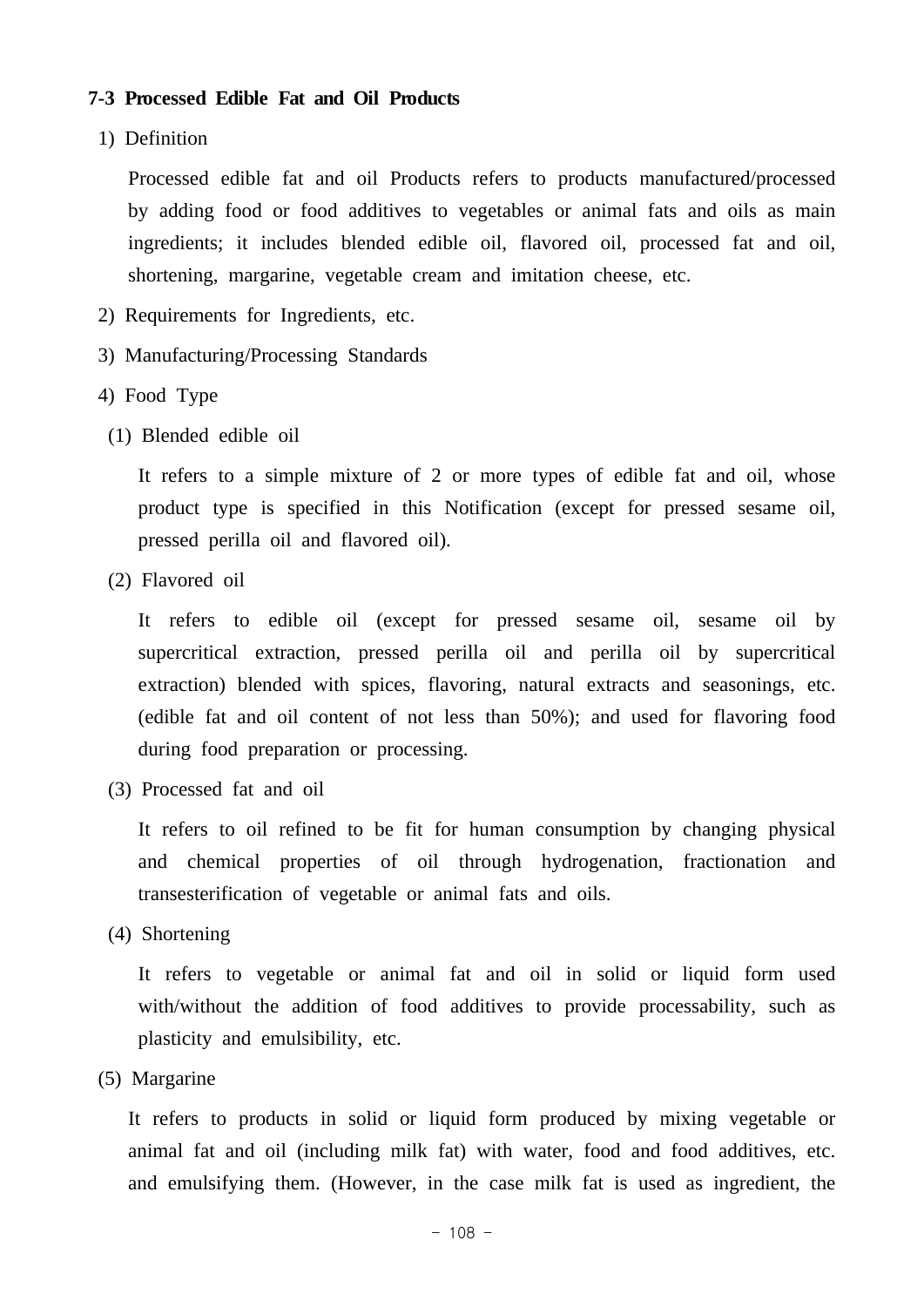fat content of the product shall be less than 50% as weight ratio)

(6) Imitation cheese

 It refers to a product manufactured by adding food or food additives to edible fat and oil and protein ingredients as main ingredients and emulsifying them.

(7) Vegetable cream

 It refers to a product processed by adding food or food additives, such as saccharides, etc., to vegetable fat and oil as a main ingredient; and used as a filling or decoration for cakes or bread, or for enhancing the flavor of coffee or food.

(8) Other edible fat and oil products

 Other edible fat and oil products refers to products processed using vegetable or animal fats and oils as main ingredients (except for pressed sesame oil and pressed perilla oil).

5) Specifications

| Type                      | Processed fat                                                                                                                                                                                                                                                                                                                |                                                                                                                                                                                                                                       | Margarine                                                                                                               |  |
|---------------------------|------------------------------------------------------------------------------------------------------------------------------------------------------------------------------------------------------------------------------------------------------------------------------------------------------------------------------|---------------------------------------------------------------------------------------------------------------------------------------------------------------------------------------------------------------------------------------|-------------------------------------------------------------------------------------------------------------------------|--|
| Item                      | and oil                                                                                                                                                                                                                                                                                                                      | Shortening                                                                                                                                                                                                                            |                                                                                                                         |  |
| $(1)$ Crude fat<br>(% )   |                                                                                                                                                                                                                                                                                                                              |                                                                                                                                                                                                                                       | Not less than 80.0 (Except for low fat)<br>margarine, which shall be not less<br>than $10.0$ and not more than $80.0$ ) |  |
| (2) Acid value            | Not more than<br>0.6                                                                                                                                                                                                                                                                                                         | Not more than 0.8<br>(except those for<br>restaurant or business<br>use rather than for<br>retail distribution or<br>sale, and that are<br>added with emulsifier,<br>such as lecithin and<br>glycerin esters of fatty<br>acids, etc.) | Not more than 1.0 (except where milk<br>fat or lecithin or glycerin esters of<br>fatty acids, etc. are used.)           |  |
| (3) Peroxide<br>value     | Not more than<br>3.0                                                                                                                                                                                                                                                                                                         |                                                                                                                                                                                                                                       |                                                                                                                         |  |
| $(4)$ Tar color           |                                                                                                                                                                                                                                                                                                                              |                                                                                                                                                                                                                                       | Shall not be detected                                                                                                   |  |
| (5) Antioxidant<br>(g/kg) | No antioxidants shall be detected except for the following.<br><b>Butylated</b><br>hydroxyanisole<br>Not more than 0.2 (When used in combination, the sum of<br>(BHA);<br>butylated hydroxyanisole (BHA); dibutyl hydroxy toluene;<br>Dibutyl hydroxy<br>and tert-butylhydroquinone shall not be more than 0.2.)<br>toluene; |                                                                                                                                                                                                                                       |                                                                                                                         |  |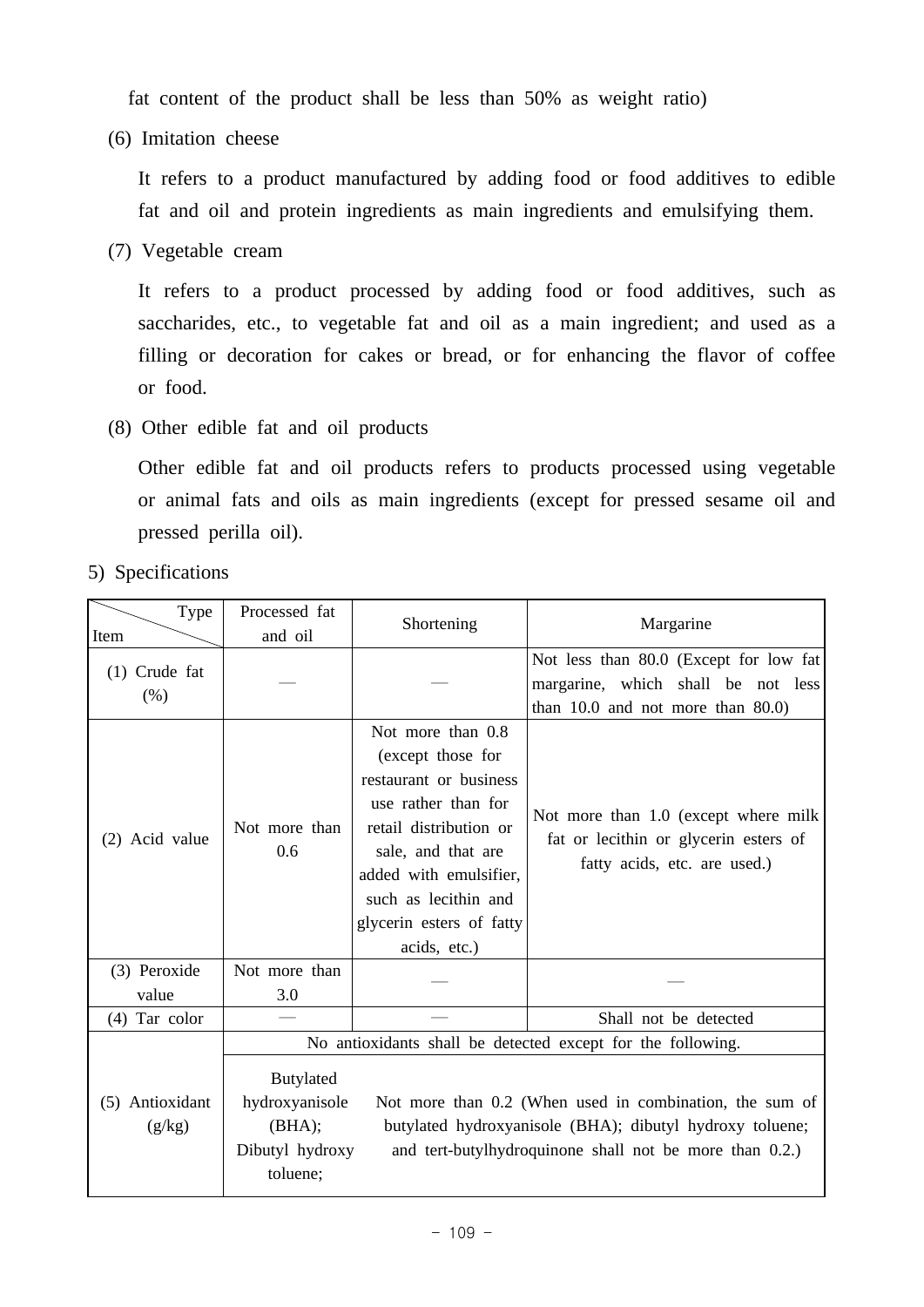| Type              | Processed fat         |                |              |                                    |
|-------------------|-----------------------|----------------|--------------|------------------------------------|
| Item              | Shortening<br>and oil |                | Margarine    |                                    |
|                   | Tert-butylhydroqui    |                |              |                                    |
|                   | none                  |                |              |                                    |
|                   |                       | Propyl gallate |              | Not more than 0.1                  |
|                   |                       |                |              | Not more than 0.1                  |
|                   |                       |                |              | (When used in                      |
|                   |                       |                | Calcium      | combination with                   |
|                   |                       |                | Disodium     | disodium                           |
|                   |                       |                | Ethylenedia  | ethylenediaminetetraacetat         |
|                   |                       |                | minetetraace | e, the sum of disodium             |
|                   |                       |                | tate         | ethylenediaminetetraacetat         |
|                   |                       |                |              | e dihydrate shall not be           |
|                   |                       |                |              | more than $0.1$ g/kg)              |
|                   |                       |                |              | No preservatives shall be detected |
|                   |                       |                |              | except for the following:          |
|                   |                       |                | dehydroaceti |                                    |
|                   |                       |                | c acid;      | Not more than 0.5 (as              |
|                   |                       |                | Sodium       | dehydroacetic acid)                |
|                   |                       |                | dehydroaceti |                                    |
|                   |                       |                | c acid       |                                    |
|                   |                       |                | Benzoic      |                                    |
|                   |                       |                | acid;        |                                    |
|                   |                       |                | sodium       |                                    |
|                   |                       |                | benzoate;    | Not more than 1.0 (as              |
|                   |                       |                | potassium    | benzoic acid)                      |
|                   |                       |                | benzoate;    |                                    |
|                   |                       |                | calcium      |                                    |
|                   |                       |                | benzoate     |                                    |
| (6) Preservatives |                       |                | Benzoic      |                                    |
| (g/kg)            |                       |                | acid;        |                                    |
|                   |                       |                | sodium       |                                    |
|                   |                       |                | benzoate;    | Not more than 1.0 (as              |
|                   |                       |                | potassium    | benzoic acid)                      |
|                   |                       |                | benzoate;    |                                    |
|                   |                       |                | calcium      |                                    |
|                   |                       |                | benzoate     |                                    |
|                   |                       |                | When used    | Not more than 1.0 [as              |
|                   |                       |                | in           | the sum of benzoic acid            |
|                   |                       |                | combination  | and sorbic acid.                   |
|                   |                       |                | with the     | However, for low fat               |
|                   |                       |                | above        | margarine (fat spread),            |
|                   |                       |                | (benzoic     | not more than 2.0 as the           |
|                   |                       |                | acid and     | sum of benzoic acid and            |
|                   |                       |                | sorbic       | sorbic acid; and benzoic           |
|                   |                       |                | acid-type)   | acid shall not be more             |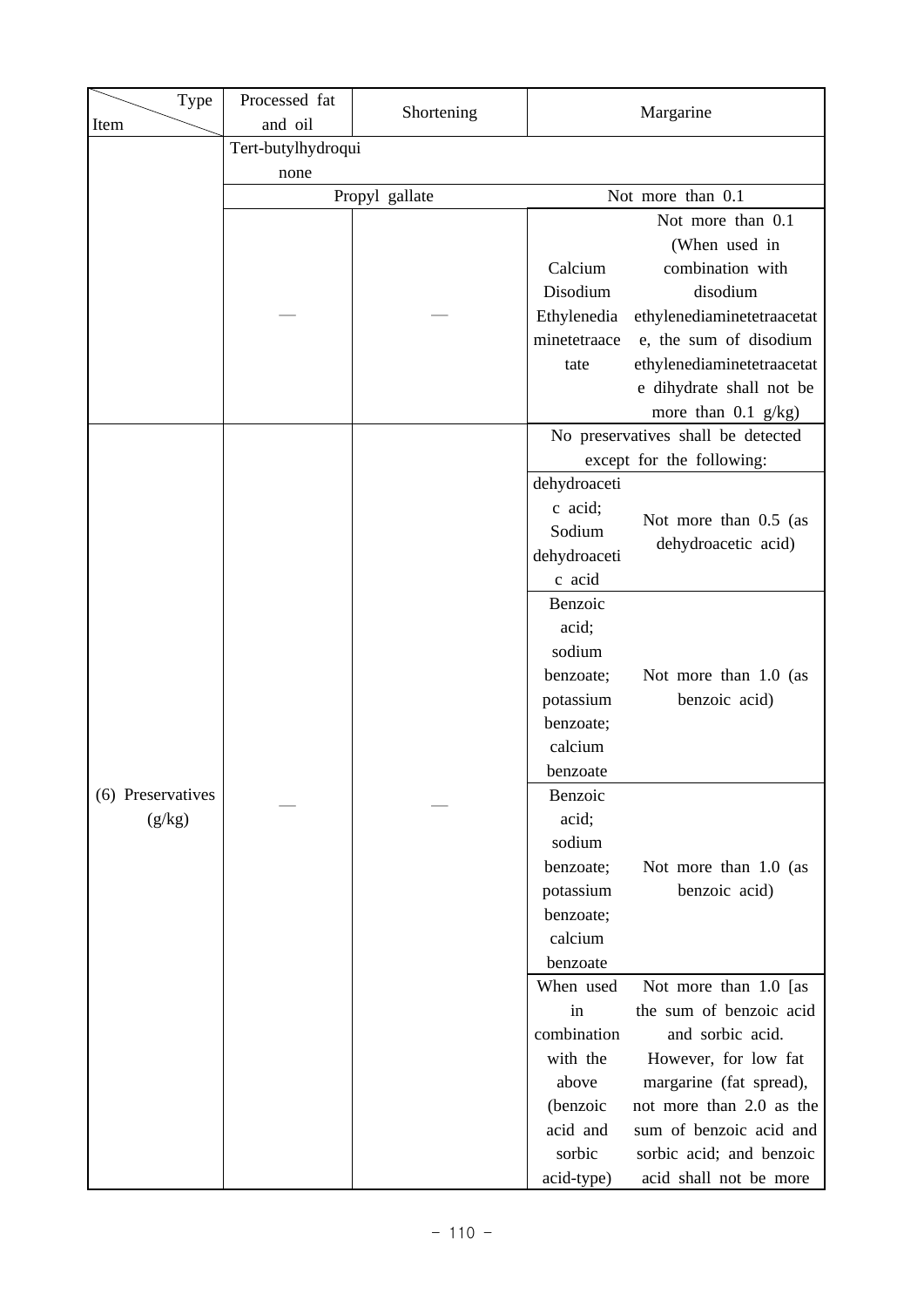| Type<br>Item | Processed fat<br>and oil | Shortening | Margarine                      |
|--------------|--------------------------|------------|--------------------------------|
|              |                          |            | preservatives<br>than $1.0$ .] |

| Type<br>Item       | Imitation cheese       | Vegetable cream                        |
|--------------------|------------------------|----------------------------------------|
|                    |                        | Not more than 8.0                      |
| $(1)$ Water $(\%)$ |                        | (only applicable to powder products)   |
| (2) Coliforms      | $n=5$ , c=1, m=0, M=10 | $n=5$ , c=1, m=0, M=10                 |
|                    |                        | (however, dried products are excluded) |
| (3) Tar colors     | Shall not be detected  |                                        |
| not permitted      |                        |                                        |

| Type<br>Item                | Other edible fat and oil products                                           |  |  |
|-----------------------------|-----------------------------------------------------------------------------|--|--|
| $(1)$ Acid value            | Not more than $3.0$                                                         |  |  |
| (2) Heavy metals<br>(mg/kg) | Not more than 10                                                            |  |  |
| (3) Coliforms               | $n=5$ , c=1, m=0, M=10                                                      |  |  |
|                             | (only applicable to pasteurized products)                                   |  |  |
| (4) Bacterial<br>count      | $n=5$ , c=0, m=0(only applicable to sterilized products)                    |  |  |
| (5) Escherichia             | $n=5$ , c=1, m=0, M=10                                                      |  |  |
| coli                        | (only applicable to non-pasteurized products for direct consumption without |  |  |
|                             | further processing or heating)                                              |  |  |

### 6) Test Methods

(1) Acid value

 Test the sample according to "Chapter 7. General Test Methods, 2. Food Component Test Methods, 2.1.5.3.1 Acid Value."

(2) Peroxide value

 Test the sample according to "Chapter 7. General Test Methods, 2. Food Component Test Methods, 2.1.5.3.5 Peroxide Value."

(3) Iodine value (Wijs method)

 Test the sample according to "Chapter 7. General Test Methods, 2. Food Component Test Methods, 2.1.5.3.3 Iodine Value."

(4) Tar colors

Test the sample according to "Chapter 7. General Test Methods, 3.4 Color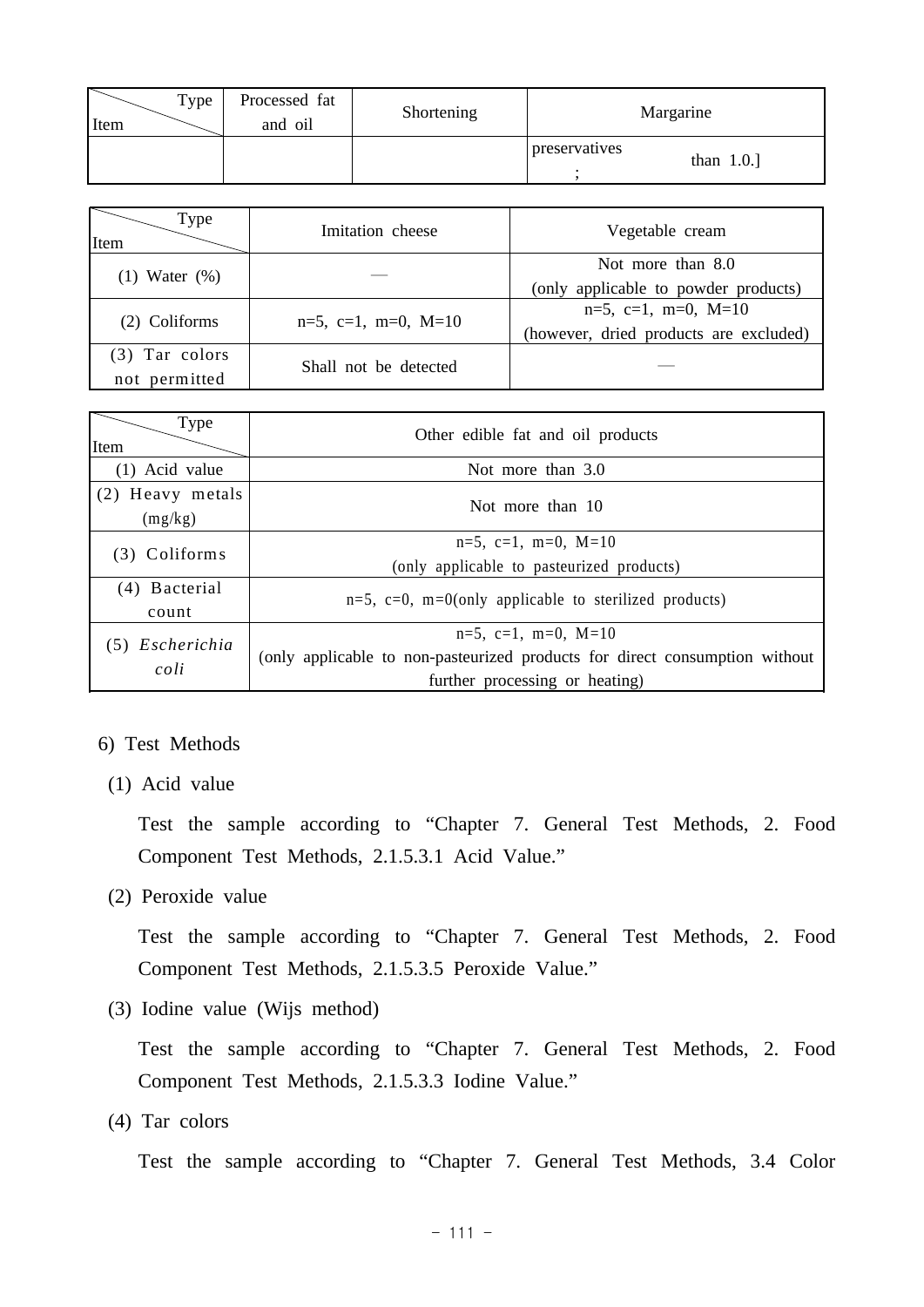Additives."

(5) Antioxidant

 Test the sample according to "Chapter 7. General Test Methods, 3.3 Antioxidant."

(6) Preservatives

 Test the sample according to "Chapter 7. General Test Methods, 3.1 Preservatives."

(7) Water

 Test the sample according to "Chapter 7. General Test Methods, 2.1.1 Water, 2.1.1.1 Loss-on-Drying Method, A. Normal Pressure Oven Drying Method." However, drying time shall be 1 hour at 105°C.

(8) Heavy metals

 Test the sample according to "Chapter 7. General Test Methods, 10.1 Tests for Heavy Metalss, 10.1.2.8 Heavy Metals."

(9) *Escherichia coli*

 Test the sample according to "Chapter 7. General Test Methods, 4. Microbiological Test Methods, 4.8 *Escherichia coli*."

(10) Coliforms

 Test the sample according to "Chapter 7. General Test Methods, 4. Microbiological Test Methods, 4.7 Coliforms."

(11) Bacterial count

 Test the sample according to "Chapter 7. General Test Methods, 4. Microbiological Test Methods, 4.5.1 General Bacterial Count."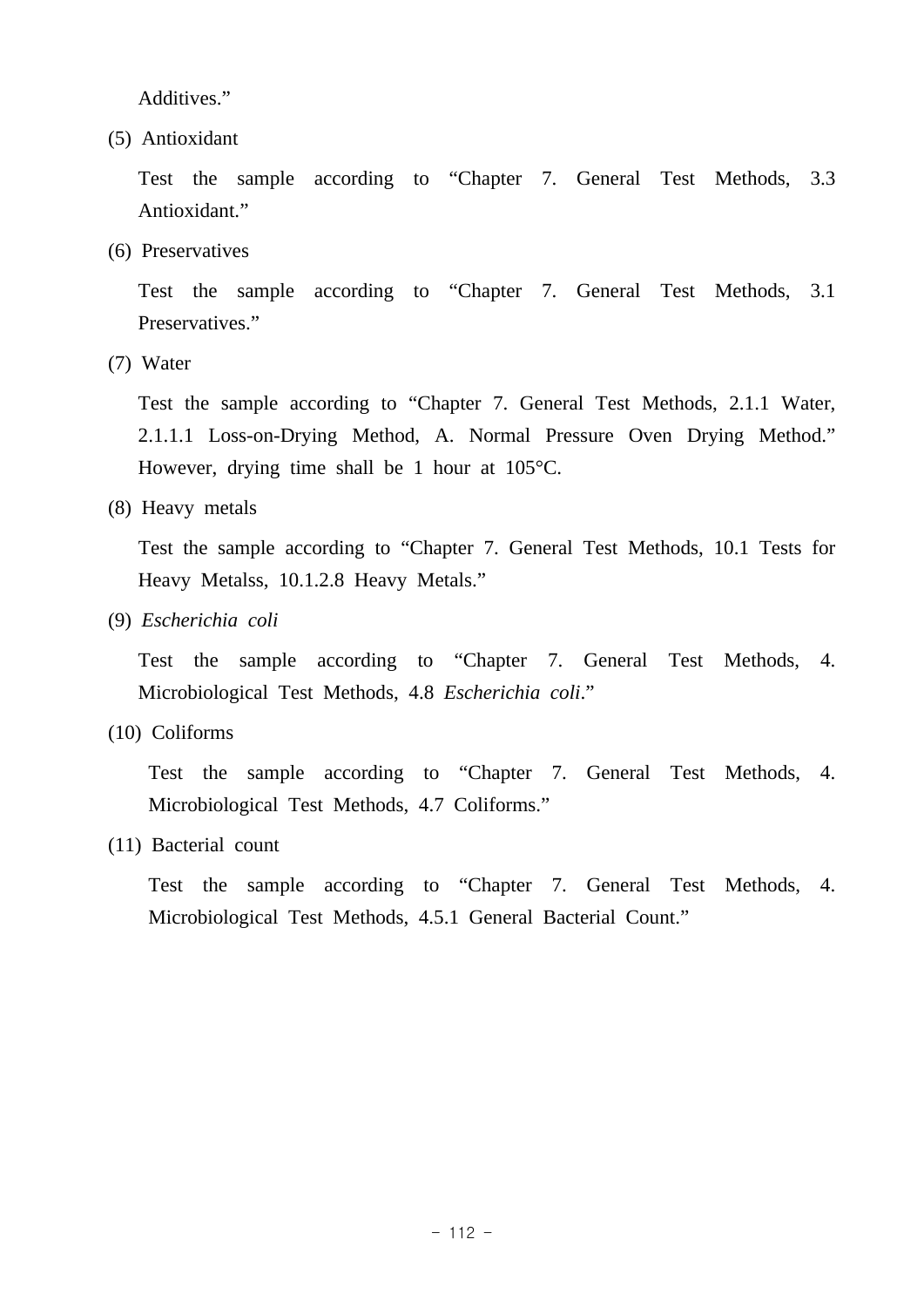# **8. Noodles**

1) Definition

 Noodles refers to products manufactured by extruding, heat-treating and drying, etc., grain flour or starch used as a main ingredient; such as wet noodle, cooked noodle, dried noodle and oil-fried noodle.

- 2) Requirements for Ingredients, etc.
- 3) Manufacturing/Processing Standards
- (1) Alcohol-treated (using not less than 1% ethyl alcohol content) products shall be treated such that alcohol residues do not affect the quality.
- (2) Starch noodles shall be manufactured from not less than 80% starch as a main ingredient.
- 4) Food Type
- (1) Wet noodle

Wet noodle refers to noodle products packaged immediately after extruded from grain flour or starch as a main ingredient; or those only whose surfaces are dried.

(2) Cooked noodle

 Cooked noodle refers to products manufactured by cooking noodles made from grain flour or starch as a main ingredient after or during the noodle extrusion process.

(3) Dried noodle

 Dried noodle refers to products manufactured by drying wet or cooked noodles and composed of not more than 15% water.

(4) Oil-fried noodle

 Oil-Fried noodle refers to products manufactured by frying wet, cooked and dried noodles with oil.

- 5) Specifications
	- (1) Tar colors: Shall not be detected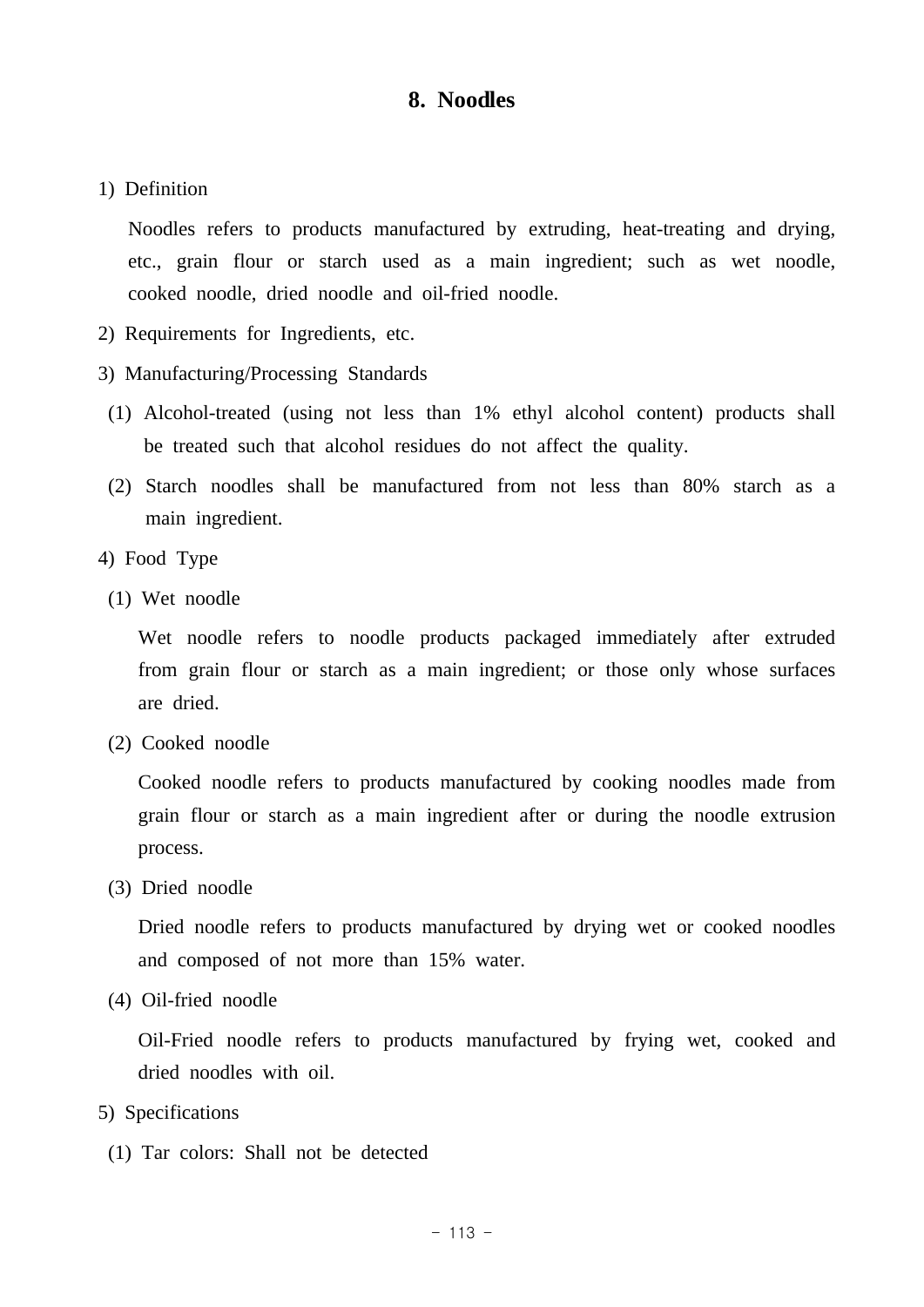- (2) Preservatives: Shall not be detected
- (3) *Escherichia coli*: n=5, c=1, m=0, M=10 (only applicable to alcohol-treated products)
- (4) Coliforms:  $n=5$ ,  $c=1$ ,  $m=0$ ,  $M=10$  (only applicable to pasteurized products)
- 6) Test Methods
- (1) Tar colors

 Test the sample according to "Chapter 7. General Test Methods, 3.4 Color Additives."

(2) Preservatives

 Test the sample according to "Chapter 7. General Test Methods, 3.1 Preservatives."

(3) *Escherichia coli*

 Test the sample according to "Chapter 7. General Test Methods, 4. Microbiological Test Methods, 4.8 *Escherichia coli*."

(4) Coliforms

 Test the sample according to "Chapter 7. General Test Methods, 4. Microbiological Test Methods, 4.7 Coliforms."

# **9. Beverages**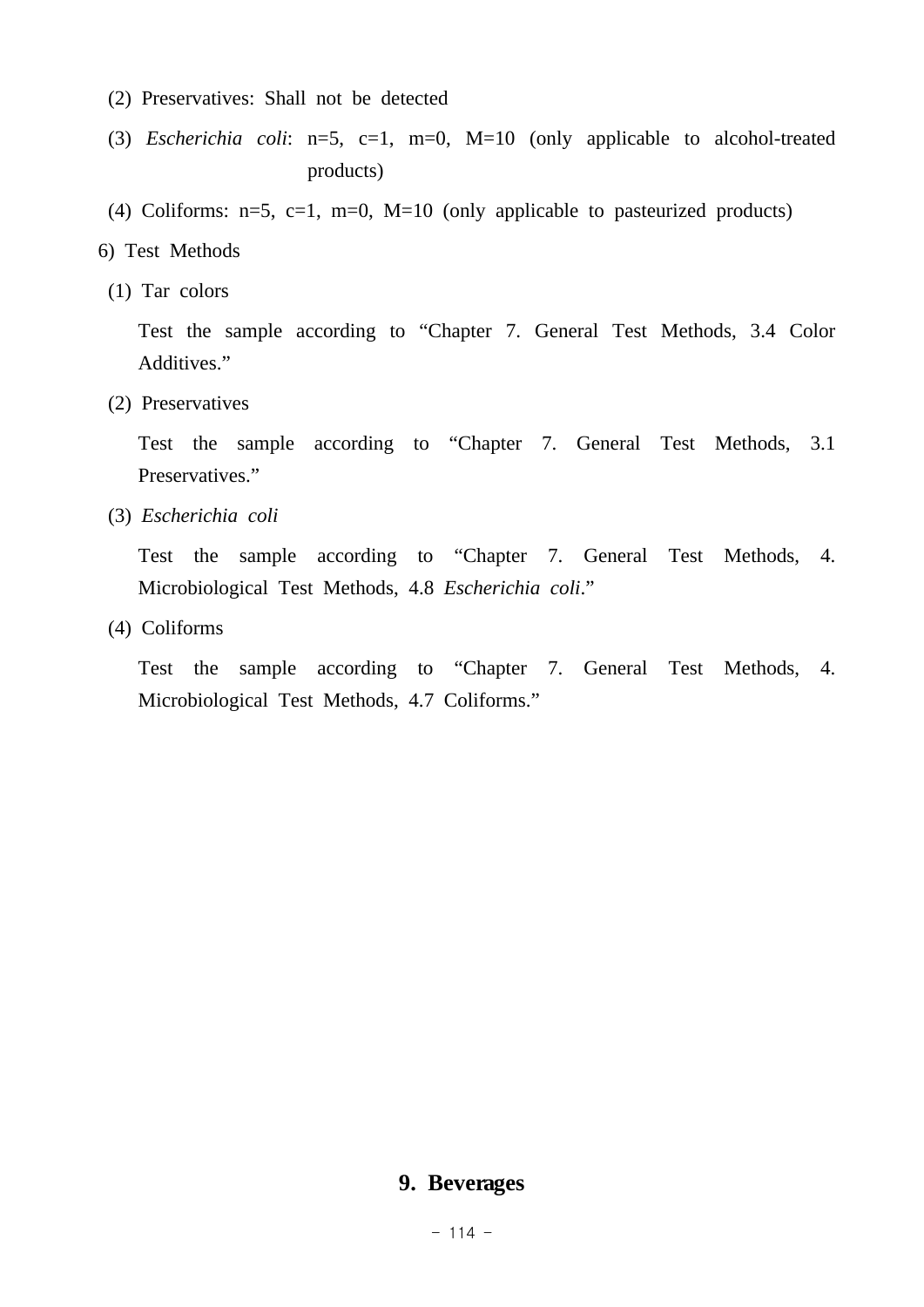Beverages means products intended for drinking, including teas, coffee, fruit/vegetable drinks, carbonated beverages, soy milks, fermented beverages, ginseng/red ginseng beverages, etc.

### **9-1 Teas**

1) Definition

 Teas refers to indulgence foods that are manufactured/processed using vegetable ingredients as main ingredients; including leached, liquid and solid teas.

- 2) Requirements for Ingredients, etc.
- 3) Manufacturing/Processing Standards
- (1) Raw ingredients shall be extracted using water, ethyl alcohol or carbon dioxide as solvents and appropriate methods, such as cold-infusion or warm-infusion, etc., depending on the characteristics of raw ingredients.
- (2) *Ssanghwa* tea (Korean black Herbal Tea) shall be manufactured using, as ingredients, soluble extracts, extracted and filtered from white paeny root (*Paeonia lactiflora* Pallas); prepared rehmannia roots (*Rehmannia glutinosa* (Gaertn.) Libosch. Ex. Steud.); astragalus roots (*Astragalus membranaceus*  Bunge); Korean angelicas roots (*Angelica gigas* Nakai); cnidium rhizomes (*Cnidium officinale* Makino); cinnamon barks (*Cinnamomum cassia* (L.) Presl); and licorice roots (*Glycyrrhiza uralensis* Fischer). Also, it may be added with ginger, jujubes and pine nuts during manufacture.
- 4) Food Type
	- (1) Leached tea (infused tea)

 Leached tea refers to indulgence foods that are produced using sprouts, leaves, flowers, stems, roots or fruits, etc. of plants as well as grains, etc., as main ingredients and that are intended to be drunk the filtrate after leached in water.

(2) Liquid tea

 Liquid tea refers to indulgence foods (in extract, concentrate, or powder form) that are produced by processing ingredients of plant origin as main ingredients,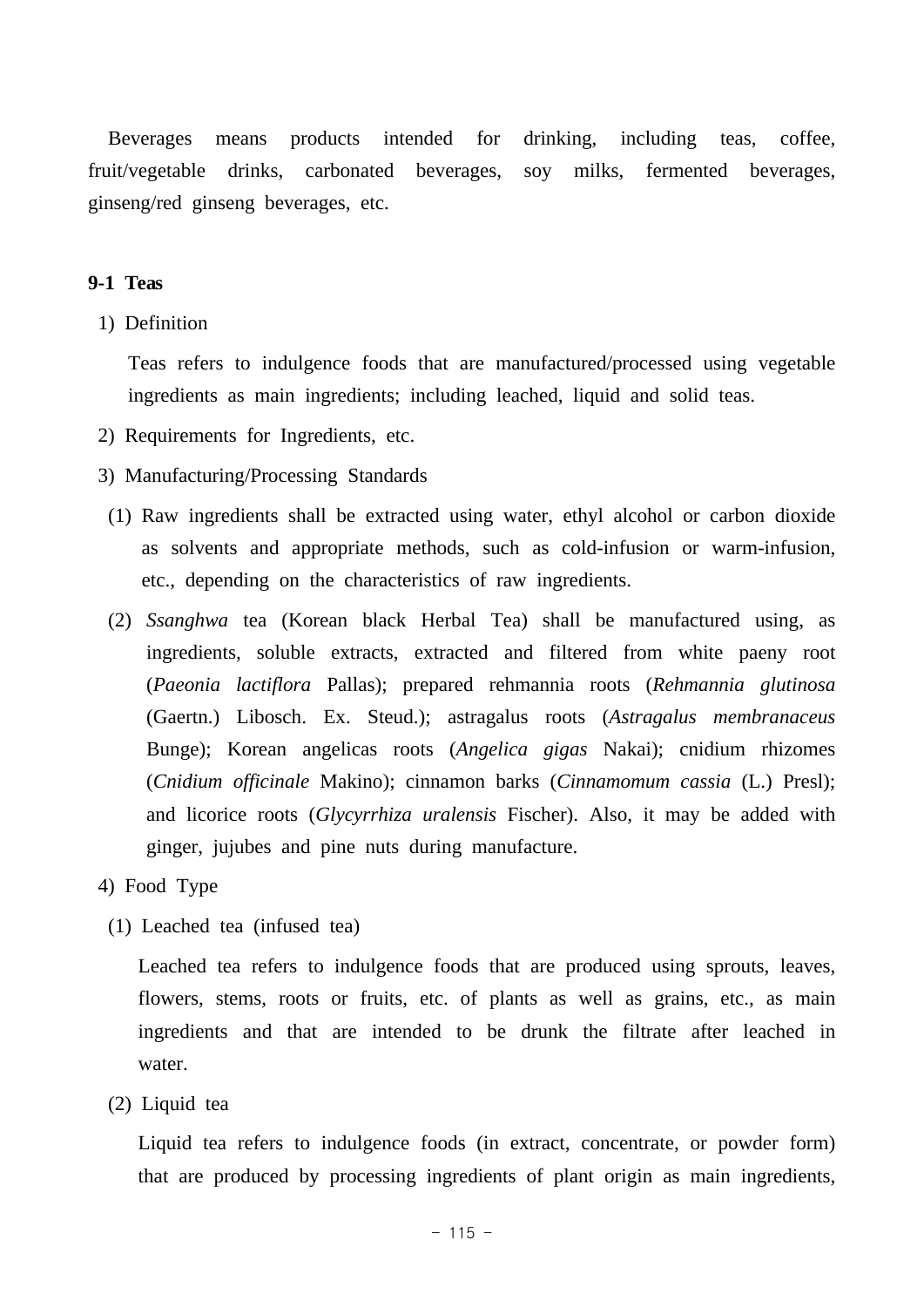such as by extraction or other methods; or those in syrup or liquid form made by adding food or food additives to such foods.

(3) Solid tea

 Solid tea means indulgence foods in solid form, such as powder, etc., that are processed from ingredients of plant origin as main ingredients.

### 5) Specifications

- (1) Tar colors: Shall not be detected
- (2) Lead (mg/kg)∶Not more than 5.0 for Leached tea; not more than 0.3 for Liquid teas; not more than 2.0 for Solid teas.
- (3) Cadmium (mg/kg): Not more than 0.1 (only applicable to Liquid tea)
- (4) Tin (mg/kg): Not more than 150 (only applicable to liquid products in non-aluminum cans)
- (5) Bacterial count:  $n=5$ ,  $c=1$ ,  $m=100$ ,  $M=1,000$  (only applicable to liquid products)
- (6) Coliforms:  $n=5$ ,  $c=1$ ,  $m=0$ ,  $M=10$  (only applicable to liquid products).
- 6) Test Methods
- (1) Tar colors

 Test the sample according to "Chapter 7. General Test Methods, 3.4 Color Additives."

(2) Lead

 Test the sample according to "Chapter 7. General Test Methods, 10.1 Tests for Heavy Metals."

(3) Cadmium

 Test the sample according to "Chapter 7. General Test Methods, 10.1 Tests for Heavy Metals."

(4) Tin

 Test the sample according to "Chapter 7. General Test Methods, 10.1 Tests for Heavy Metals."

(5) Bacterial Count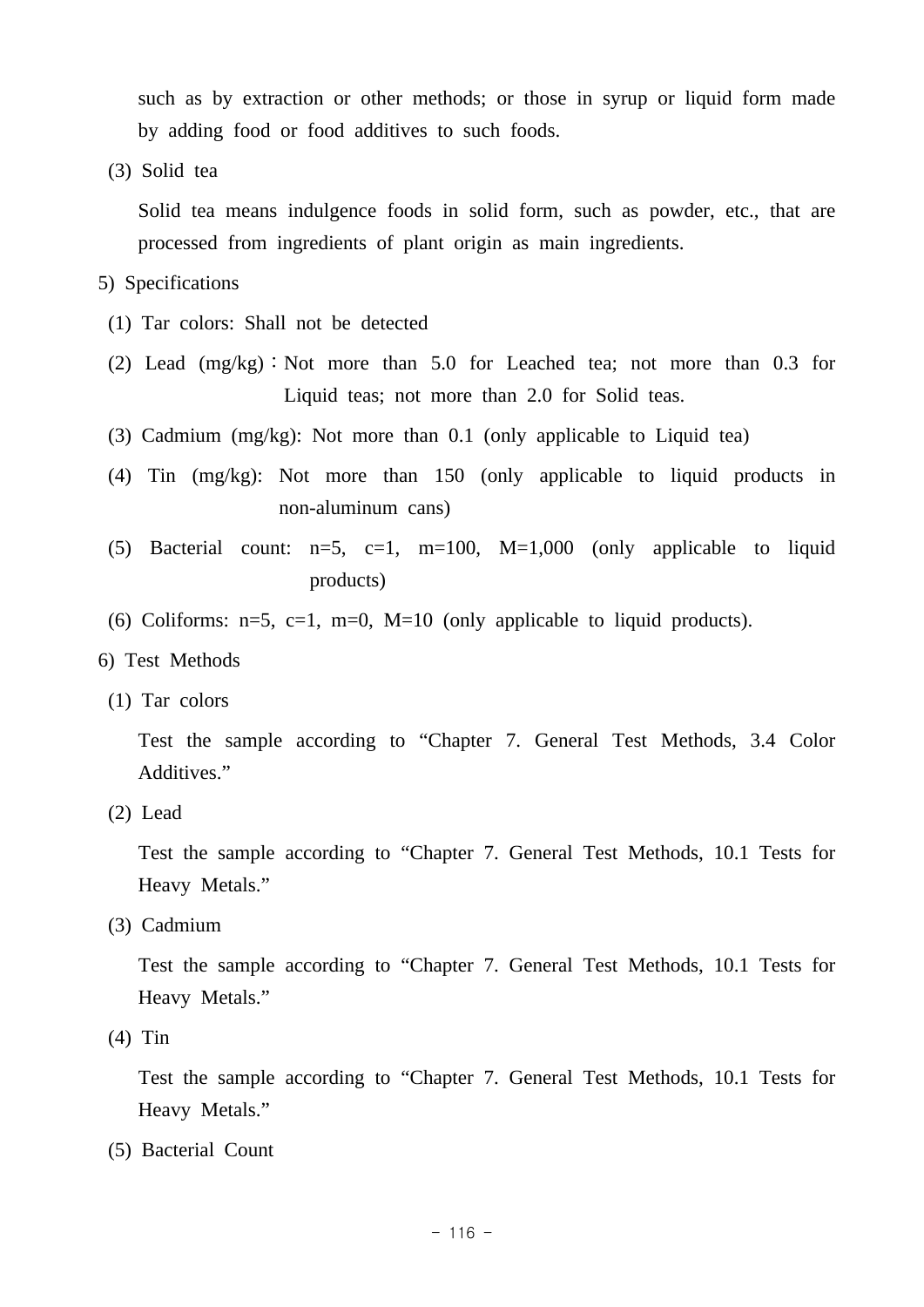Test the sample according to "Chapter 7. General Test Methods, 4. Microbiological Test Methods, 4.5.1 General Bacterial Count."

(6) Coliforms

 Test the sample according to "Chapter 7. General Test Methods, 4. Microbiological Test Methods, 4.7 Coliforms."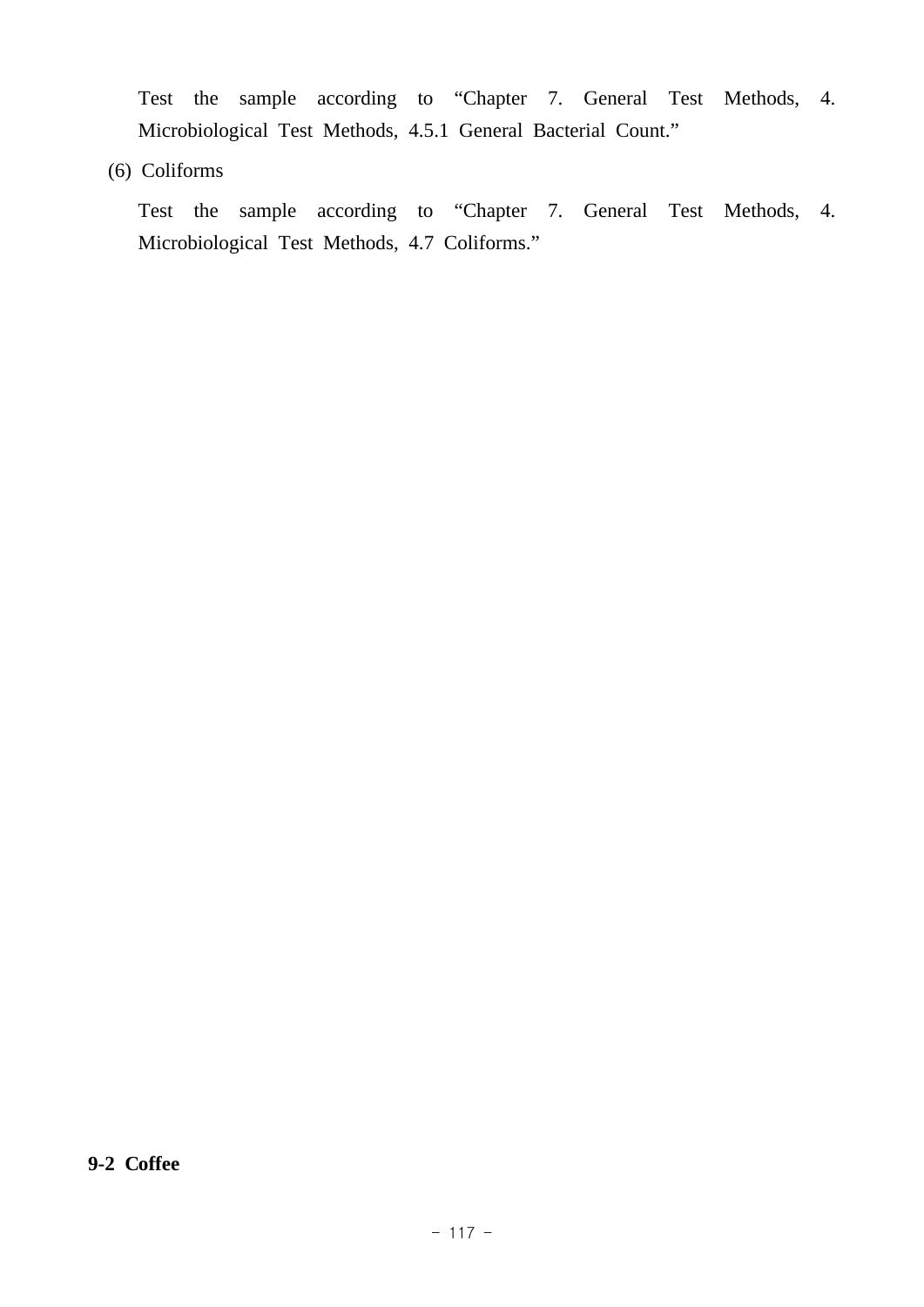### 1) Definition

 Coffee refers to coffee beans processed with/without the addition of food or food additives; it includes roasted coffee (coffee beans roasted or ground after roasting), instant coffee (dried soluble extracts of roasted coffee), coffee mix, coffee drinks (including a mixture of coffee and milk products containing not less than 0.5% coffee solids, which is intended for drinking).

- 2) Requirements for Ingredients, etc.
- 3) Manufacturing/Processing Standards
- (1) Water, ethyl alcohol or carbon dioxide shall be used as solvents for extracting coffee beans.
- 4) Food Type
- 5) Specifications
	- (1) Lead (mg/kg)∶ Not more than 2.0

 (2) Tin (mg/kg)∶ Not more than 150 (only applicable to liquid products in non-aluminum cans)

- (3) Tar colors∶ Shall not be detected
- (4) Bacterial count:  $n=5$ ,  $c=1$ ,  $m=100$ ,  $M=1,000$  (only applicable to liquid products)
- (5) Coliforms :  $n=5$ ,  $c=1$ ,  $m=0$ ,  $M=10$  (only applicable to liquid products).
- 6) Test Methods
- (1) Lead

 Test the sample according to "Chapter 7. General Test Methods, 10.1 Tests for Heavy Metals."

(2) Tin

 Test the sample according to "Chapter 7. General Test Methods, 10.1 Tests for Heavy Metals."

(3) Tar colors

 Test the sample according to "Chapter 7. General Test Methods, 3.4 Color Additives."

(4) Bacterial Count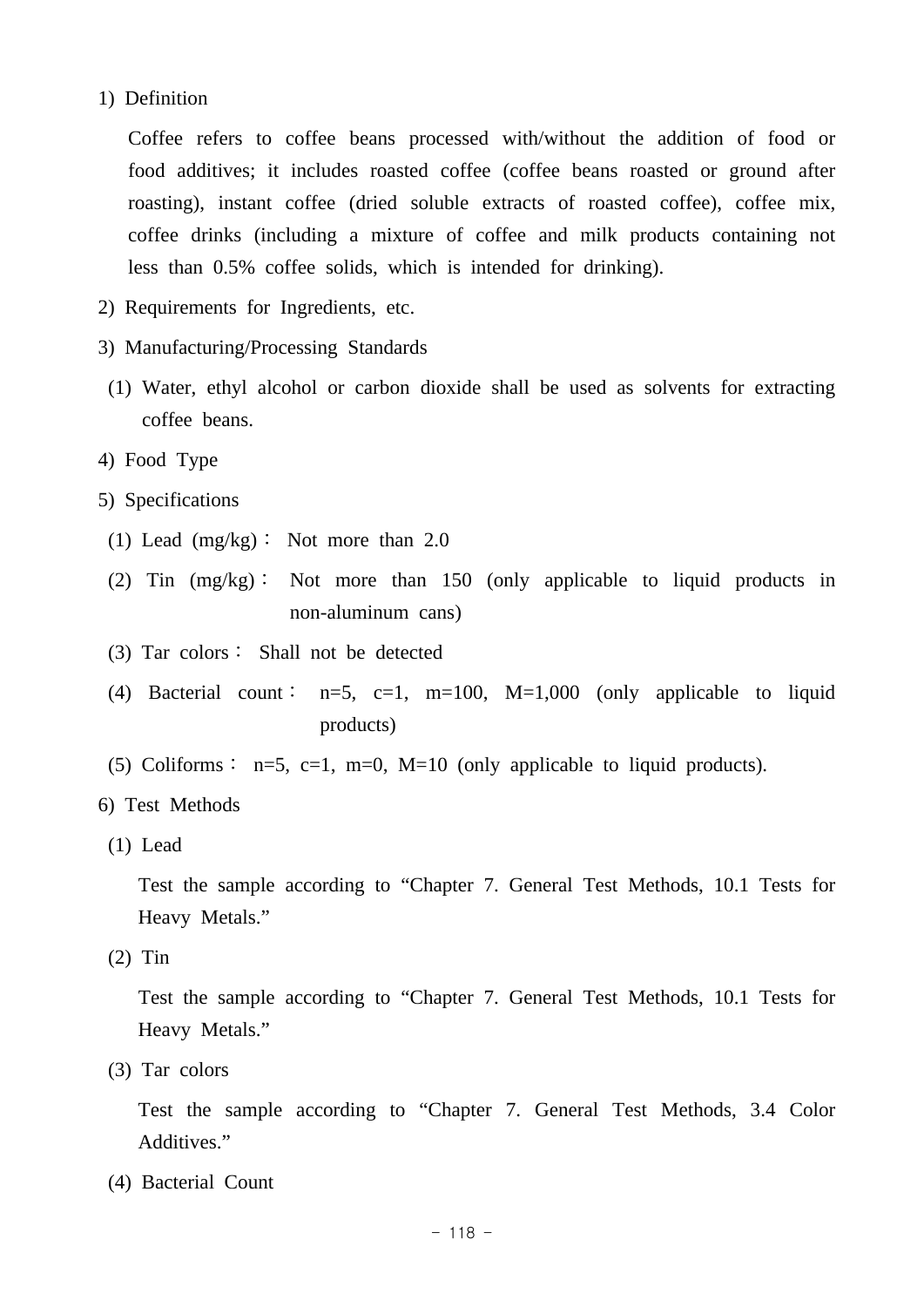Test the sample according to "Chapter 7. General Test Methods, 4. Microbiological Test Methods, 4.5.1 General Bacterial Count."

(5) Coliforms

 Test the sample according to "Chapter 7. General Test Methods, 4. Microbiological Test Methods, 4.7 Coliforms."

# **9-3 Fruit/Vegetable Beverages**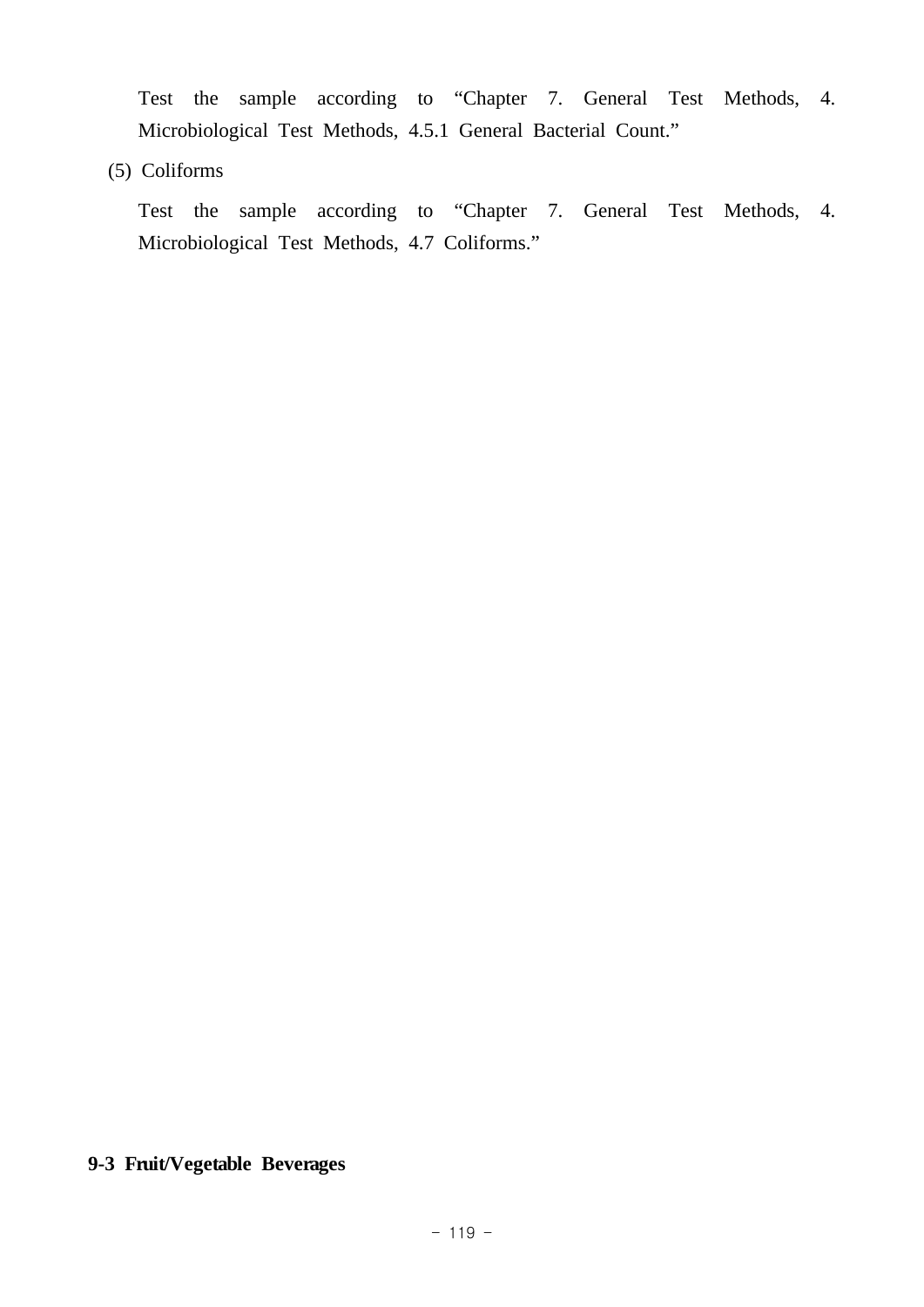### 1) Definition

 Fruit/Vegetable beverages refers to products processed from fruits or vegetables as main ingredients to be drunk directly or after dilution; it includes concentrated fruit/vegetable juice, fruit/vegetable juice, and fruit/vegetable drink.

- 2) Requirements for Ingredients, etc.
- 3) Manufacturing/Processing Standards
- (1) Fruits and vegetables shall be sufficiently washed with water.
- 4) Food Type
- (1) Concentrated fruit/vegetable juice (or fruit/vegetable powder)

 It refers to fruit juice; vegetable juice; or a mixture of fruit and vegetable juice concentrated to be not more than 50%; or made it into powder (except those used as ingredients)

(2) Fruit/Vegetable juice

 It refers to fruit/vegetable juice obtained by physical processing of fruits or vegetables, such as pressing, grinding, juice extracting, etc. (including concentrated fruit/vegetable juice; fruit/vegetable juice; or fruit powder; vegetable powder; fruit/vegetable juice reconstituted from fruit/vegetable powder; fruit/vegetable puree/paste); or such juice added with food or food additives (containing not less than 95% fruit/vegetable juice).

(3) Fruit/Vegetable drink

 It refers to a product produced by processing concentrated fruit/vegetable juice (or fruit/vegetable powder) or fruit/vegetable juice, etc. as a main ingredient (containing not less than 10% of fruit juice, vegetable juice or fruit/vegetable juice).

- 5) Specifications
	- (1) Lead (mg/kg): Not more than 0.05
	- (2) Cadmium  $(mg/kg)$ : Not more than 0.1
	- (3) Tin (mg/kg): Not more than 150 (only applicable to products in non-aluminum cans)
	- (4) Bacterial count:  $n=5$ ,  $c=1$ ,  $m=100$ ,  $M=1,000$  (however, for non-heated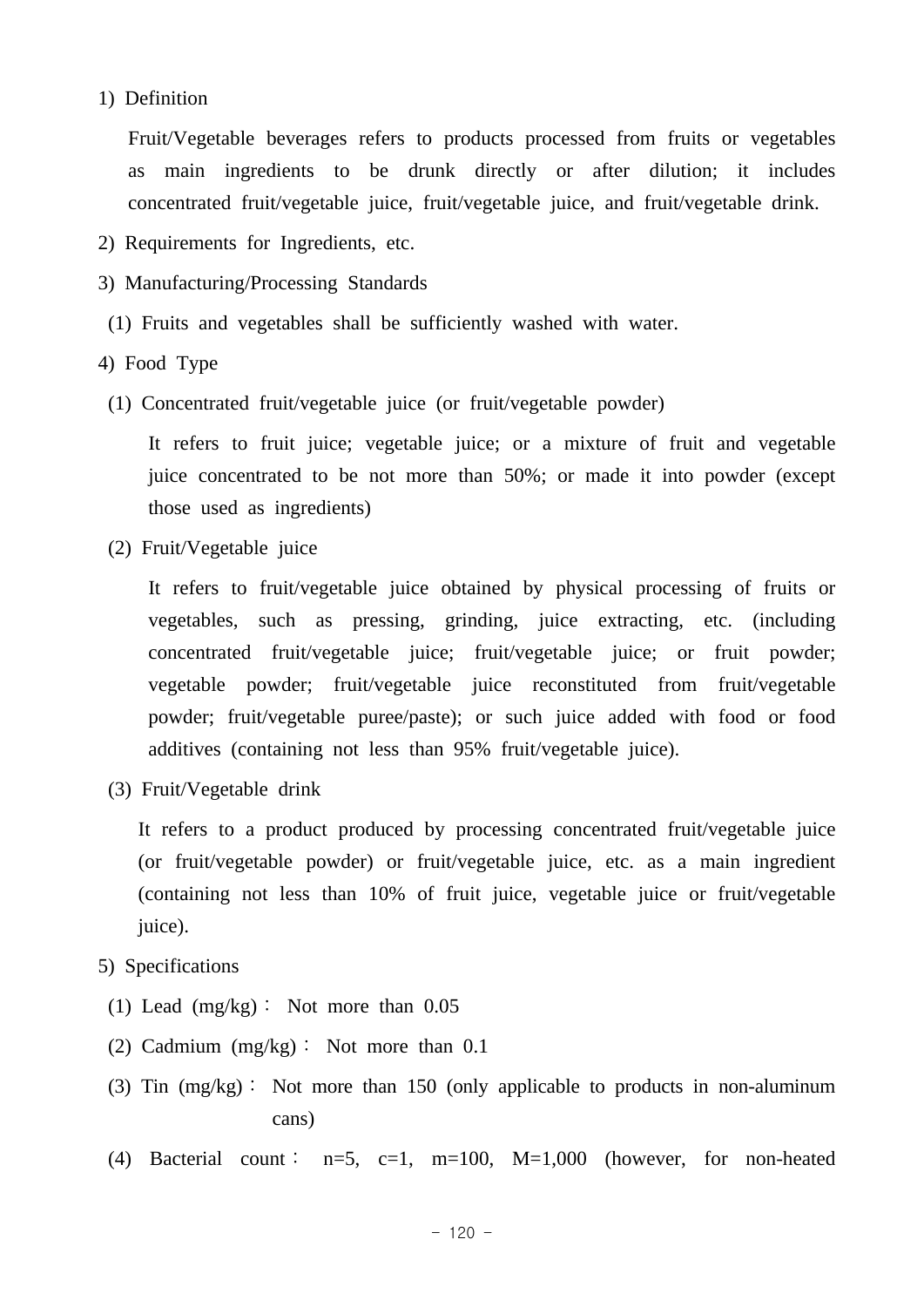products or those containing non-heated ingredients, n=5, c=1, m=100,000, M=500,000 or less)

(5) Coliforms:  $n=5$ ,  $c=1$ ,  $m=0$ ,  $M=10$  (excluding non-heated products and those containing non-heated ingredients)

 (6) *Escherichia coli*: n=5, c=1, m=0, M=10 (only applicable to non-heated products and those containing non-heated ingredients)

(7) Preservatives  $(g/kg)$ : No preservatives shall be detected except for the following:

|                     | Not more than 0.6 (as benzoic acid. However, in the case of          |  |  |  |
|---------------------|----------------------------------------------------------------------|--|--|--|
| Benzoic acid;       | concentrated fruit juice, the sum of benzoic acid and sorbic acid    |  |  |  |
| Sodium benzoate;    | shall not be more than 1.0g/kg when used in combination with         |  |  |  |
| Potassium benzoate; | sorbic acid, potassium sorbate and calcium sorbate; and benzoic acid |  |  |  |
| Calcium benzoate    | shall not be more than 0.6g/kg. Also, they shall not be detected in  |  |  |  |
|                     | non-heated products.)                                                |  |  |  |
|                     | Not more than 1.0 (as sorbic acid; only applicable to concentrated   |  |  |  |
| Sorbic acid         | fruit juice; the sum of sorbic acid and benzoic acid shall not be    |  |  |  |
| Potassium sorbate   | more than 1.0g/kg when used in combination with benzoic acid,        |  |  |  |
| Calcium sorbate     | sodium benzoate, potassium benzoate and calcium benzoate; and        |  |  |  |
|                     | benzoic acid shall not be more than $0.6g/kg$ .                      |  |  |  |

- 6) Test Methods
- (1) Lead and Cadmium
	- ① Preparation of test solution

 When applying the sulfuric acid-nitric acid method in accordance with "Chapter 7. General Test Methods, 10.1 Tests for Heavy Metals, 10.1.2.1 A. Application Scope of Test Methods," take 100g of sample (for products intended to be diluted before consumption, take the amount obtained by dividing 100g by the dilution factor for consumption; and for concentrated fruit juice, by the concentration factor); and follow "Chapter 7. General Test Methods, 10.1 Tests for Heavy Metals, 10.1.2.1 B. Preparation of Test Solution."

② Test operation

 Test the sample according to "Chapter 7. General Test Methods, 7.1 Tests for Heavy Metals, 10.1.2.1 C. Measurement."

(2) Tin

Test the sample according to "Chapter 7. General Test Methods, 10.1 Tests for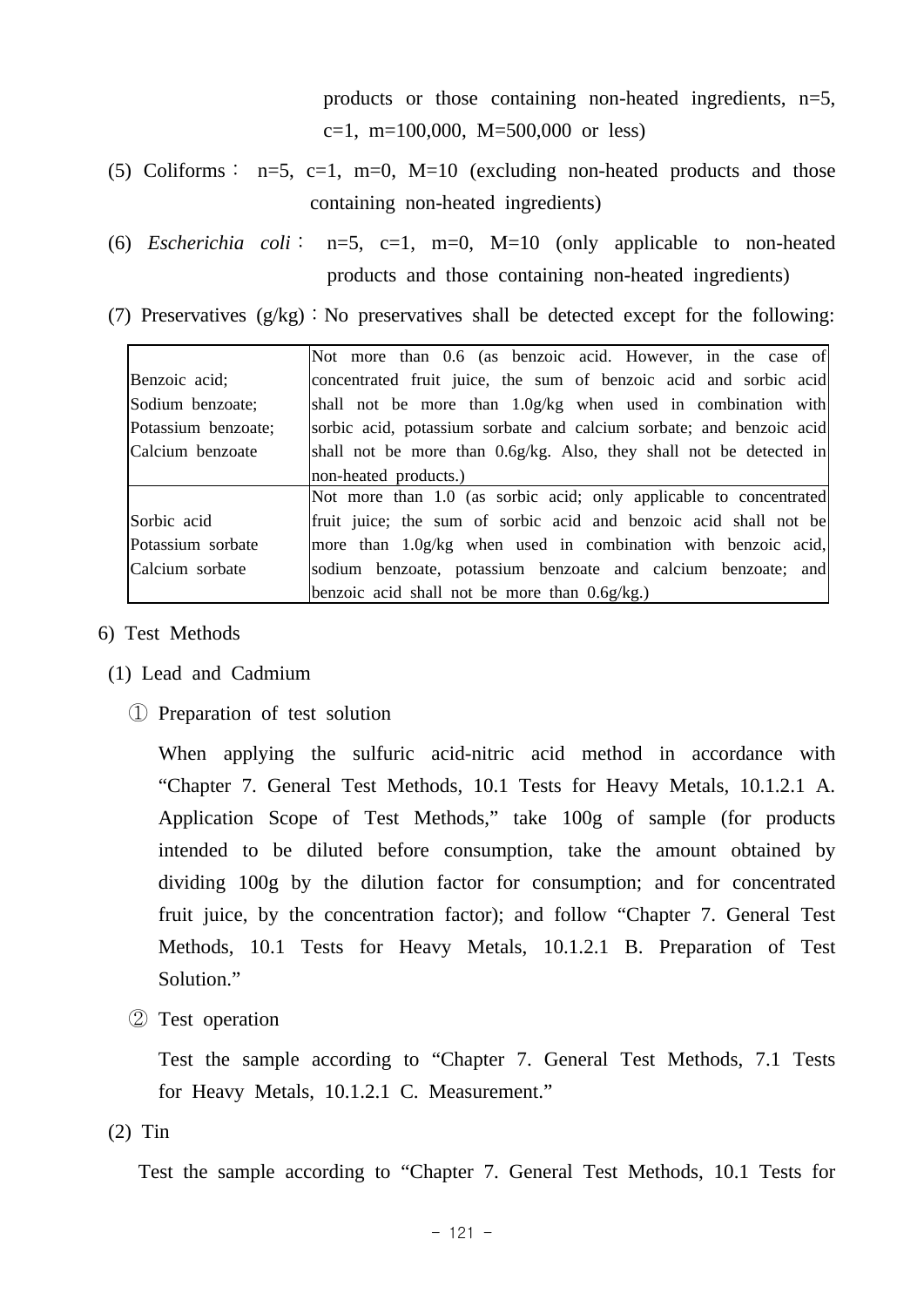Heavy Metals."

(3) Bacterial count

 Take a sample as packaged in a container, wash the surface with water and allow to air dry. Then, wipe the cap and its bottom up to the scale of  $5\nu$ -10 with a cotton ball soaked with 70% alcohol, flame-sterilize and cool it down in a sterile box. Open, unseal or release with a sterile tool; immediately transfer the content into another sterile container; and stir it thoroughly to mix. Using it as a test solution, test the sample according to "Chapter 7. General Test Methods, 4. Microbiological Test Methods, 4.5.1 General Bacterial Count." In the case of carbonated soft drinks, transfer the content into another sterile container, stir it thoroughly to mix for approximately 5 minutes to remove carbon dioxide and use it as a test solution.

(4) Coliforms

 Using the above test solution prepared for (3) Bacterial Count, test the sample according to "Chapter 7. General Test Methods, 4. Microbiological Test Methods, 4.7 Coliforms."

(5) *Escherichia coli*

 Using the above test solution prepared for (3) Bacterial Count, test the sample according to "Chapter 7. General Test Methods, 4. Microbiological Test Methods, 4.8 *Escherichia coli*."

(6) Preservatives

 Test the sample according to "Chapter 7. General Test Methods, 2.1 Preservatives."

### **9-4 Carbonated Beverages**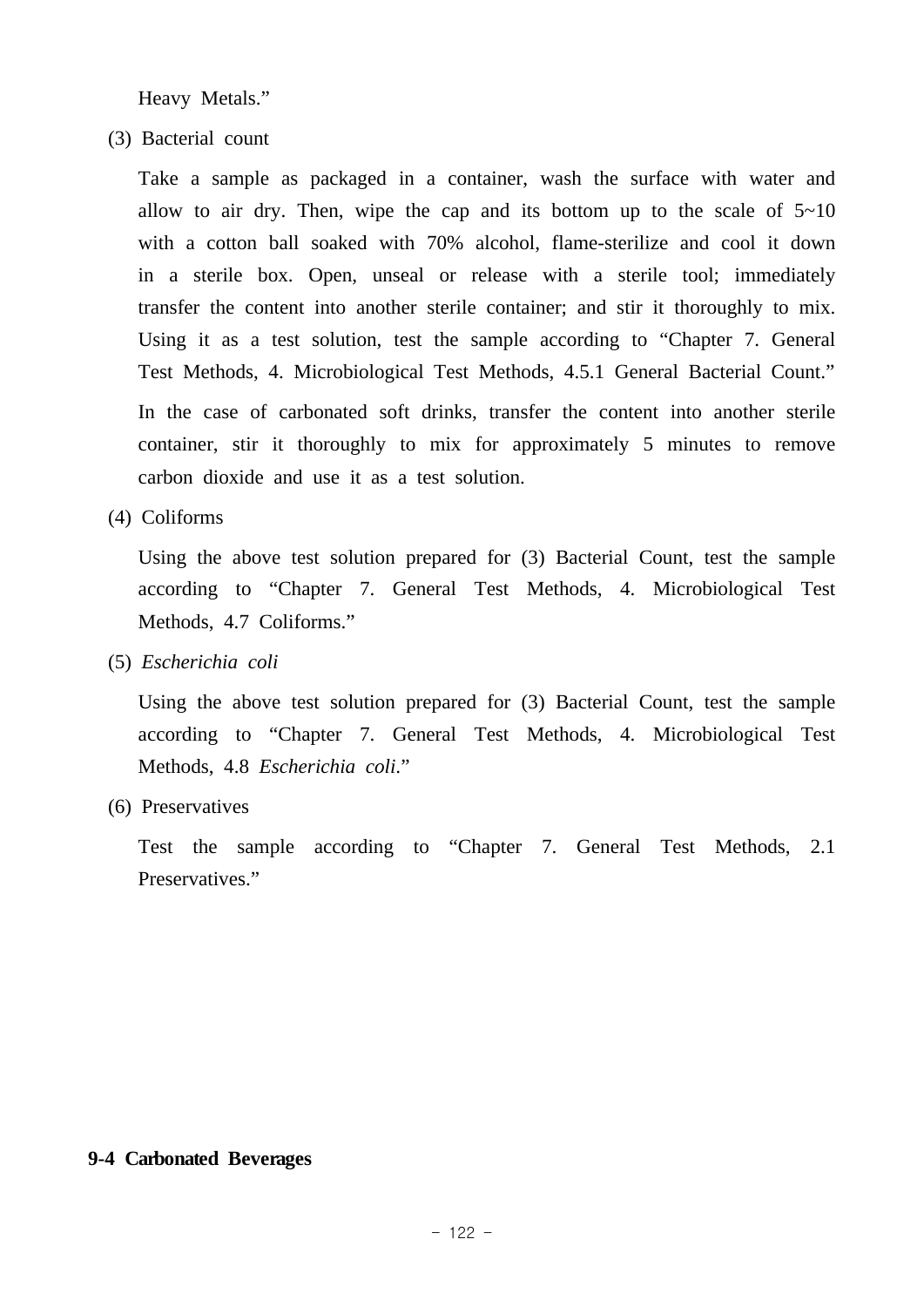### 1) Definition

 Carbonated beverages refers to a carbonated beverage and carbonated water containing carbon dioxide.

- 2) Requirements for Ingredients, etc.
- 3) Manufacturing/Processing Standards
- 4) Food Type
	- (1) Carbonated beverage

 It refers to a mixture of drinking water, food or food additives and carbon dioxide; or carbonated water added with food or food additives.

(2) Carbonated water

 It refers to water naturally containing carbon dioxide; or drinking water added with carbon dioxide.

- 5) Specifications
- (1) Carbon dioxide pressure (kg/cm2)
	- ① Carbonated water: Not less than 1.0
	- ② Carbonated beverages: Not less than 0.5
- (2) Lead  $(mg/kg)$ : Not more than 0.3
- (3) Cadmium (mg/kg): Not more than 0.1
- (4) Tin (mg/kg): Not more than 150 (only applicable to products in non-aluminum cans)
- (5) Bacterial count:  $n=5$ ,  $c=1$ ,  $m=100$ ,  $M=1,000$
- (6) Coliforms:  $n=5$ ,  $c=1$ ,  $m=0$ ,  $M=10$
- (7) Preservatives  $(g/kg)$ : No preservatives shall be detected except for the following:

| Benzoic acid;       |                                              |
|---------------------|----------------------------------------------|
| Sodium benzoate;    | Not more than 0.6 (as benzoic acid; but they |
| Potassium benzoate; | shall not be detected in carbonated water)   |
| Calcium benzoate    |                                              |

(1) Gas pressure

Test the sample according to "Chapter 7. General Test Methods, 6.4.1.1 Gas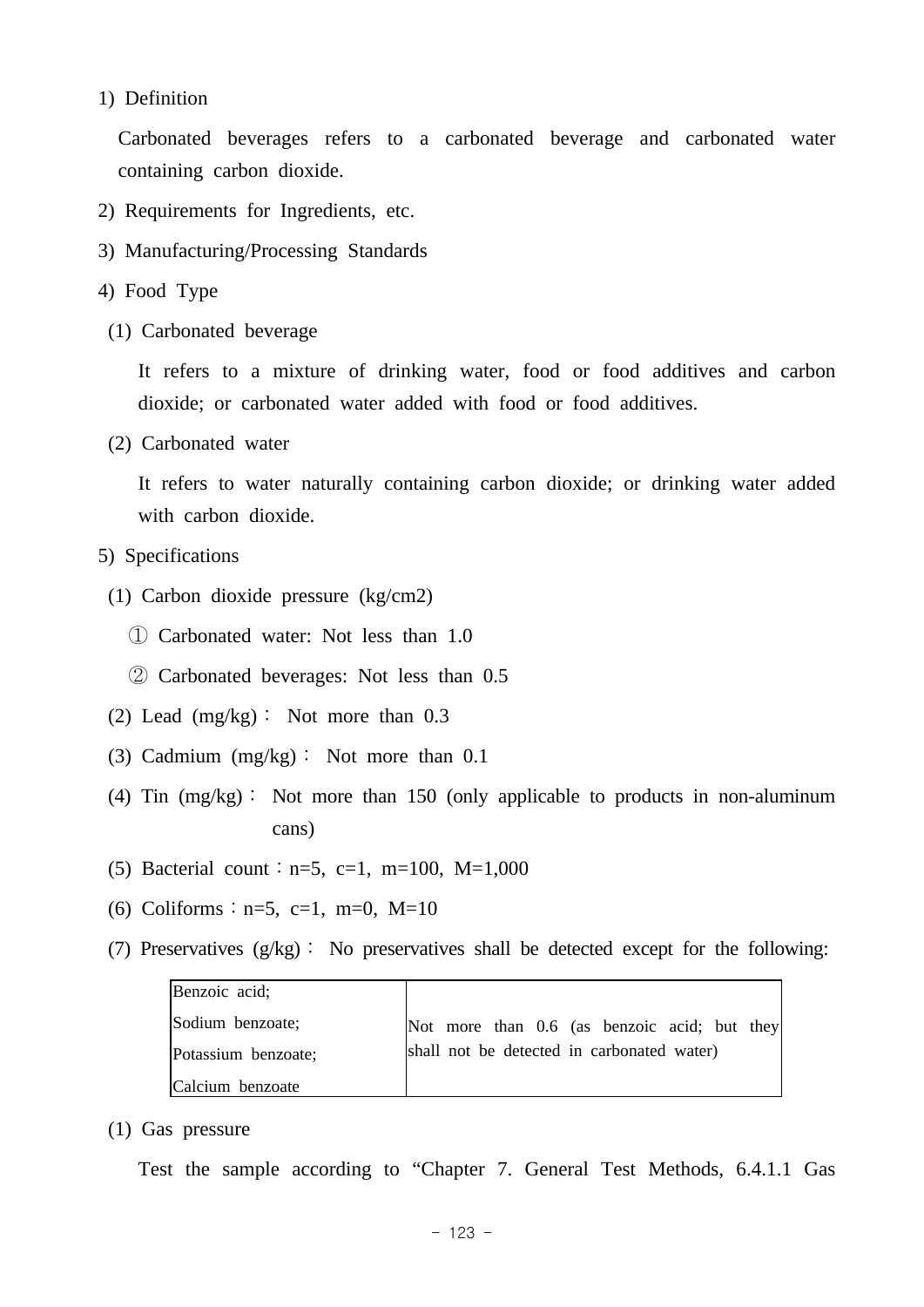Pressure."

(2) Lead and Cadmium

 Test the sample according to "Chapter 9-3. Fruit/Vegetable Drinks, 6) Test Methods, (1) Lead and Cadmium."

(3) Tin

 Test the sample according to "Chapter 9-3. Fruit/Vegetable Drinks, 6) Test Methods, (3) Tin."

(4) Bacterial count

 Test the sample according to "Chapter 9-3. Fruit/Vegetable Drinks, 6) Test Methods, (4) General Bacterial Count."

(5) Coliforms

 Test the sample according to "Chapter 9-3. Fruit/Vegetable Drinks, 6) Test Methods, (5) Coliforms."

(6) Preservatives

 Test the sample according to "Chapter 7. General Test Methods, 3.1 Preservatives."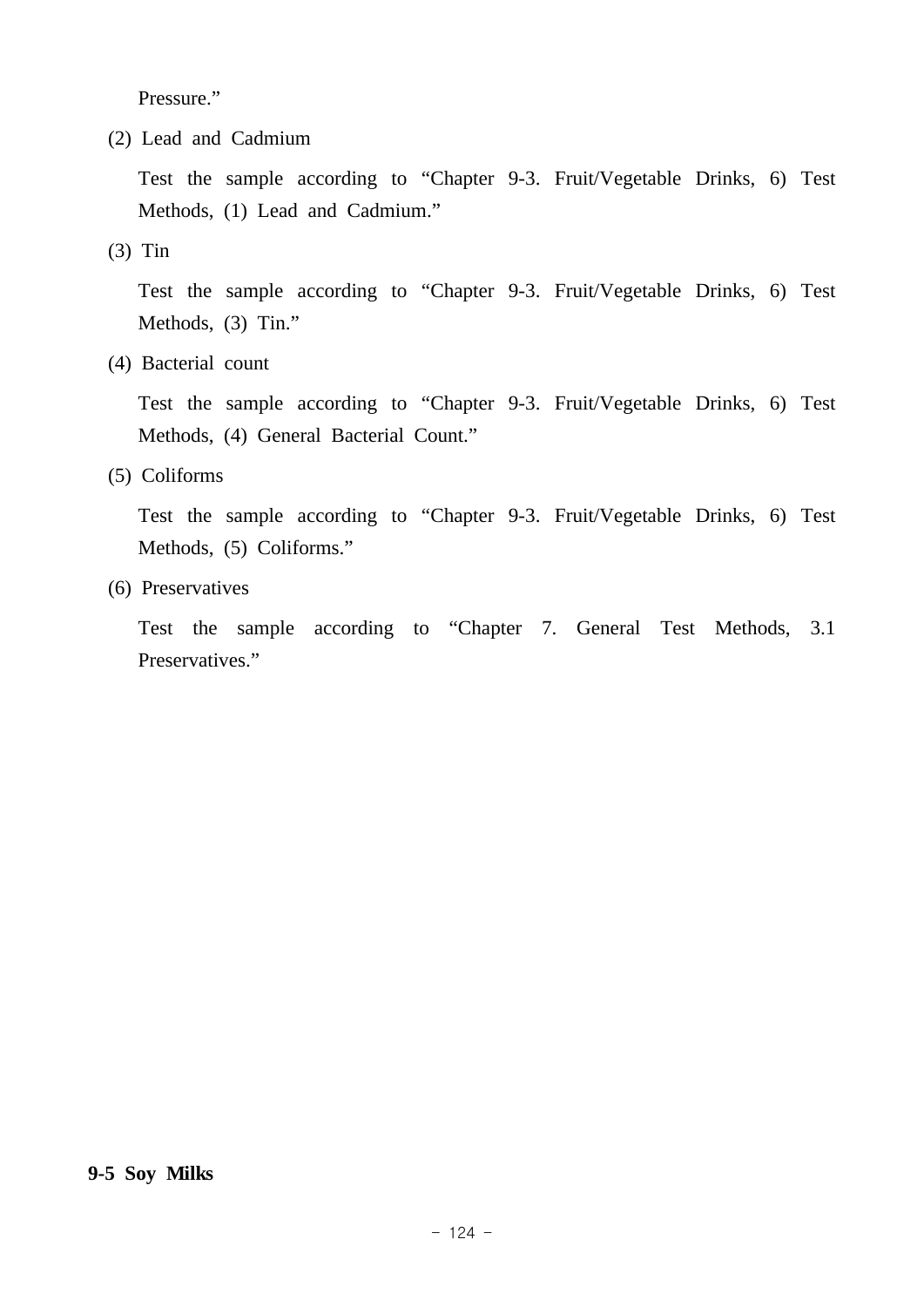## 1) Definition

 Soy milks refers to extracts of pulses or processed pulse products; or products manufactured/processed by adding other food or food additives to such extracts; and it includes undiluted and processed soy milk.

- 2) Requirements for Ingredients, etc.
- (1) Pulses shall be subjected to pre-treatment process to thoroughly remove impurities, soil, sand and straw, etc.
- 3) Manufacturing/Processing Standards
- (1) When used directly, pulses shall be sufficiently heated to inactivate quality-deteriorating agents.
- (2) Finished products shall be subjected to pasteurization or sterilization process, and pasteurized products shall be cooled down to 10°C or below after pasteurization (except pasteurized products with a pH value of not more than 4.6).
- (3) Powder products shall contain pulse solids of not less than 50%.
- 4) Food Type
	- (1) Undiluted soy milk

 It refers to a milk extracted from pulses (pulse solids of not less than 7%) or its powdered form.

(2) Processed soy milk

 It refers to a beverage produced by adding fruit/vegetable juice (including fruit purees) or food or food additives (pulse solids of not less than 1.4%), such as milk, milk products, or grain powder, etc., to undiluted soy milk or extract of processed pulse products; or making it into a powder product (pulse solids of not less than 7%)

- 5) Specifications
	- (1) Bacterial count:  $n=5$ ,  $c=2$ ,  $m=10,000$ ,  $M=50,000$  ( $n=5$ ,  $c=0$ ,  $m=0$  in sterilized products)
	- (2) Coliforms:  $n=5$ ,  $c=2$ ,  $m=0$ ,  $M=10$  (excluding sterilized products)
- 6) Test Methods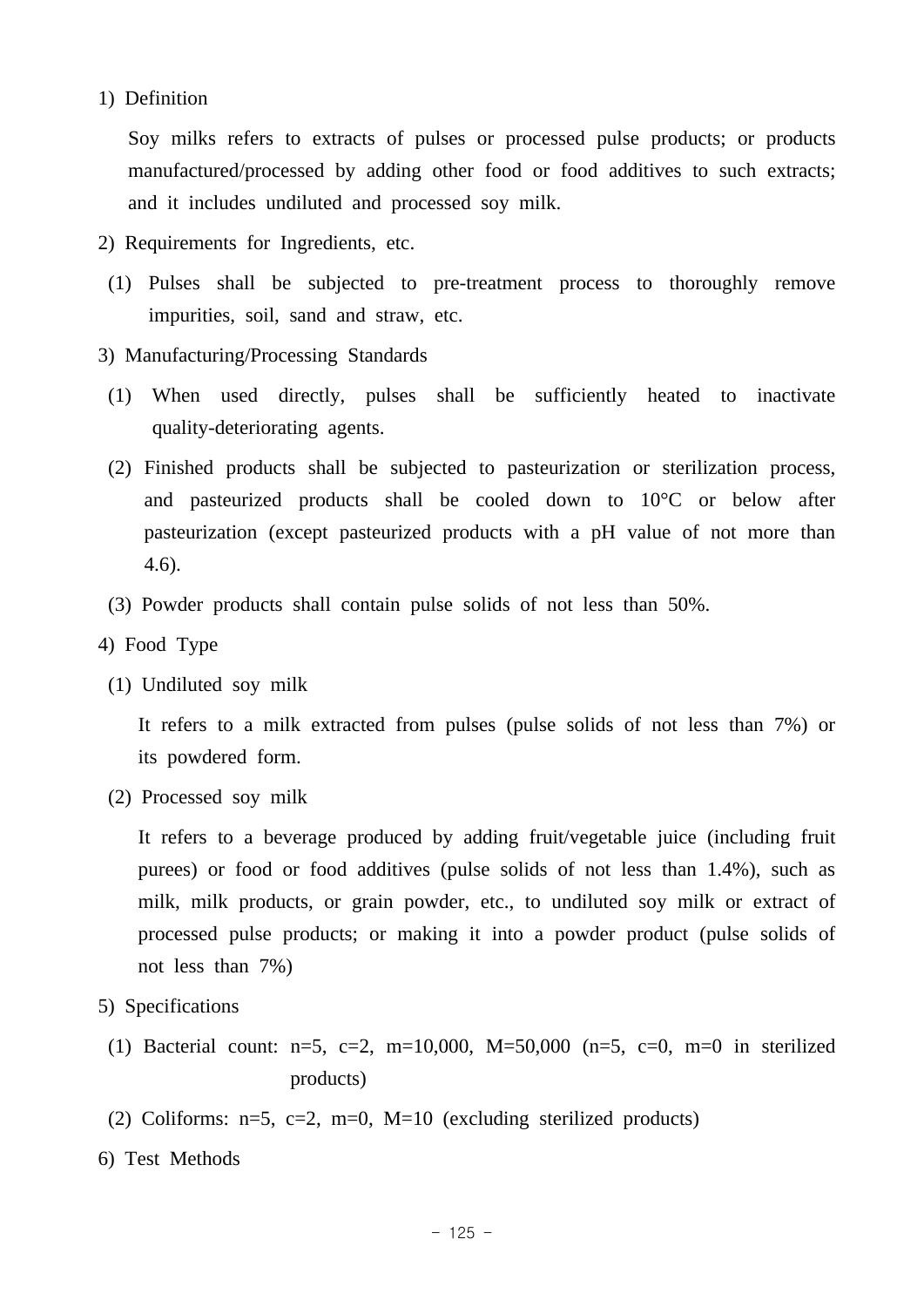# (1) Bacterial count

 Test the sample according to "Chapter 7. General Test Methods, 4. Microbiological Test Methods, 4.5. General Bacterial Count."

# (2) Coliforms

 Test the sample according to "Chapter 7. General Test Methods, 4. Microbiological Test Methods, 4.7 Coliforms."

# **9-6 Fermented Beverages**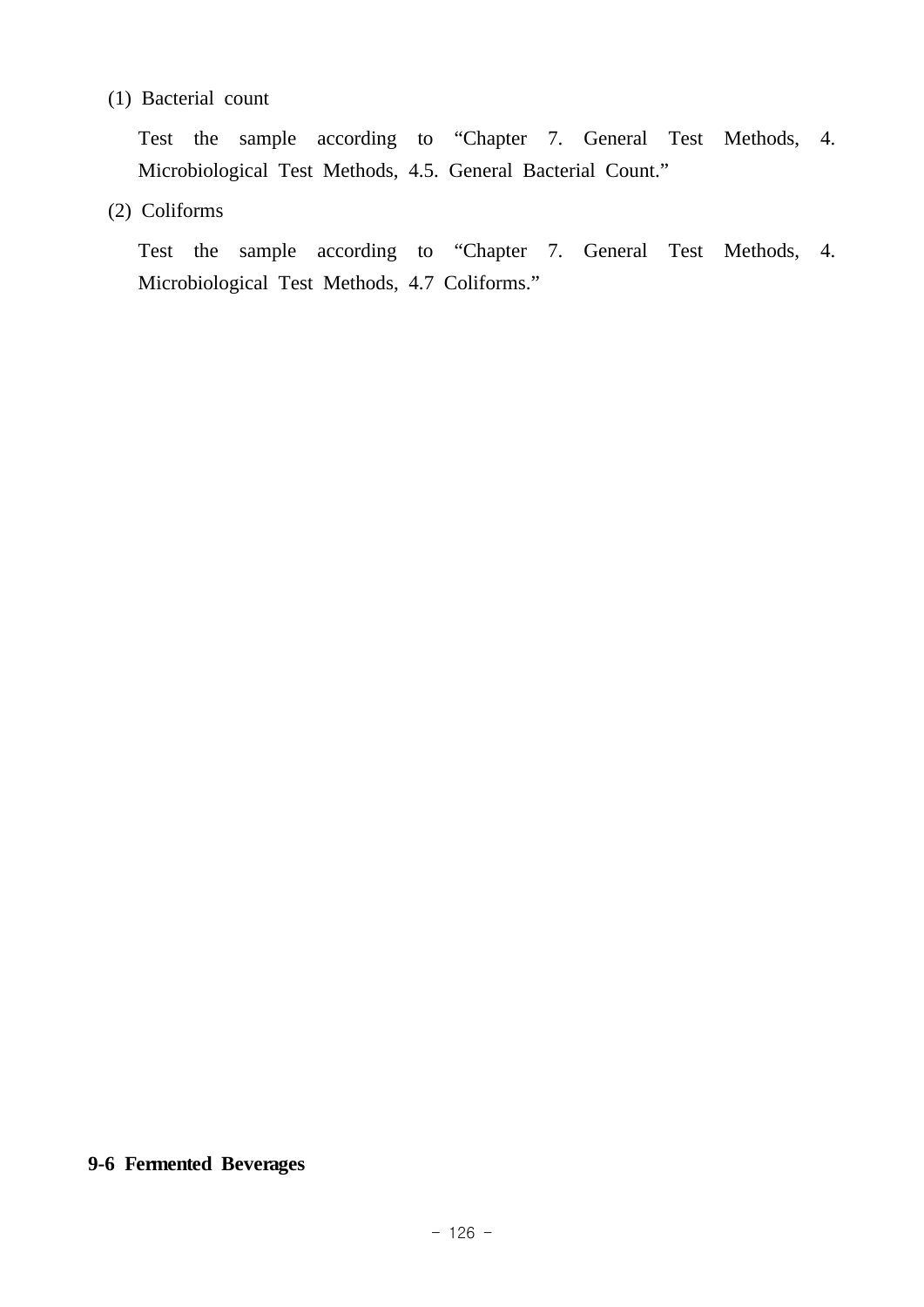# 1) Definition

Fermented beverages refers to products produced by fermenting milk products or ingredients of plant origin with microorganisms, such as lactic acid bacteria or yeast, etc. and processing them; except those applicable to fermented milks.

- 2) Requirements for Ingredients, etc.
- 3) Manufacturing/Processing Standards
- 4) Food Type
- (1) Lactic acid bacteria beverage

 Lactic acid bacteria beverage refers to products produced by fermenting milk products or ingredients of plant origin with lactic acid bacteria and processing (including pasteurization) them.

(2) Yeast beverage

 Yeast beverage refers to products produced by fermenting milk products or ingredients of plant origin with yeast and processing (including pasteurization) them.

(3) Other fermented beverage

Other fermented beverages refers to products produced by fermenting milk products or ingredients of plant origin with microorganisms, etc. and processing (including pasteurization) them.

- 5) Specifications
	- (1) Lactic acid bacteria or yeasts count: Not less than 1,000,000/1 mL (only applicable to Lactic acid bacteria and Yeast beverages; excluding pasteurized products)
	- (2) Bacterial count:  $n=5$ ,  $c=1$ ,  $m=100$ ,  $M=1,000$  (only applicable to pasteurized products)
	- (3) Coliforms:  $n=5$ ,  $c=1$ ,  $m=0$ ,  $M=10$
	- (4) Preservatives (g/kg): No preservatives shall be detected except for the following: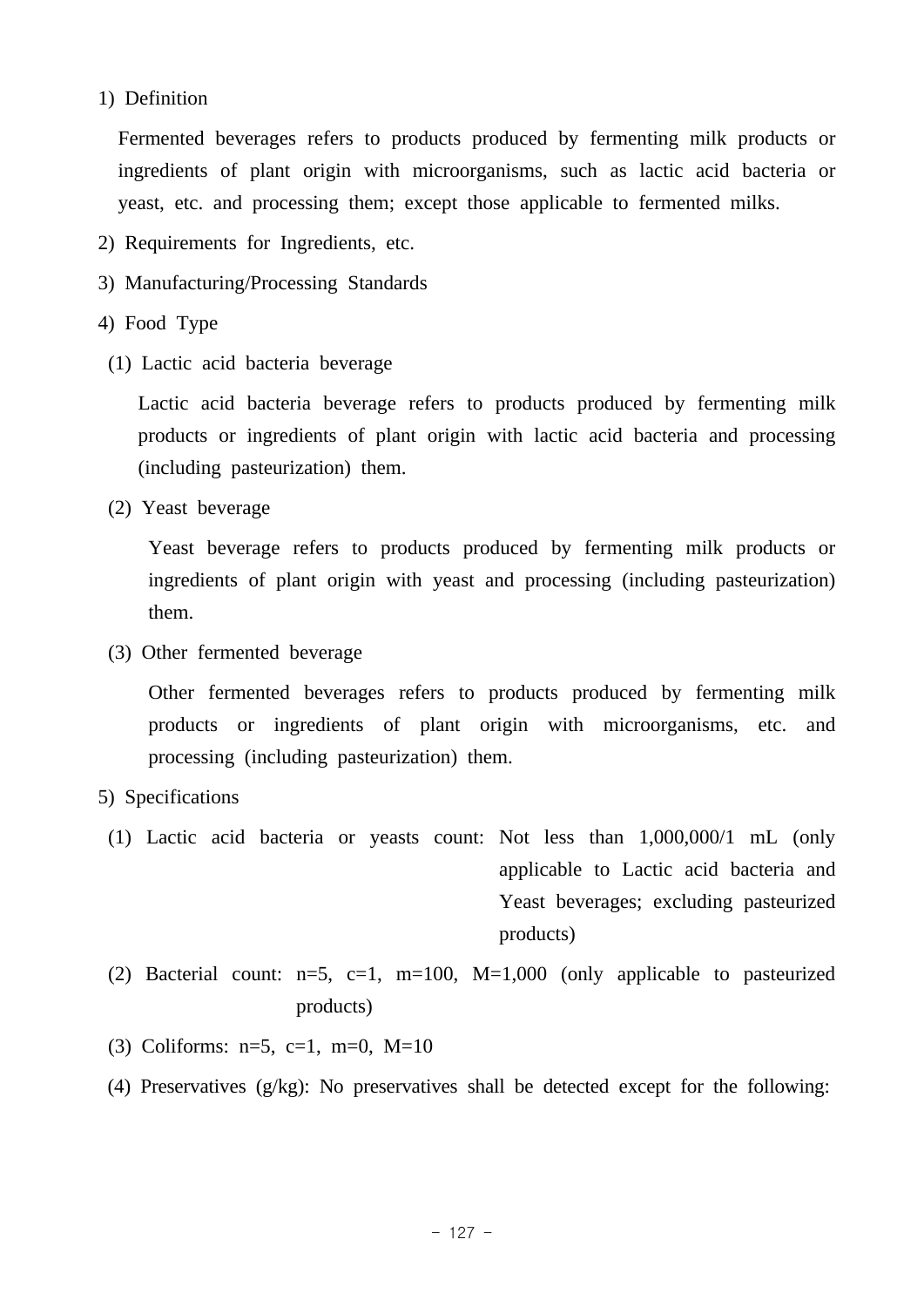| Sorbic acid:       |                                                                |
|--------------------|----------------------------------------------------------------|
| Potassium sorbate; | Not more than 0.05 (as sorbic acid; however, they shall not be |
|                    | detected in pasteurized products.)                             |
| Calcium sorbate    |                                                                |

- 6) Test Methods
- (1) Lactic acid bacteria or yeast count

 Test the sample according to "Chapter 7. General Test Methods, 4. Microbiological Test Methods, 4.9 Lactic Acid Bacteria Count, or 4.10 The Number of Fungi (The Number of Yeasts and Molds)."

(2) Bacterial count

 Test the sample according to "Chapter 7. General Test Methods, 4. Microbiological Test Methods, 4.5.1 General Bacterial Count."

(3) Coliforms

 Test the sample according to "Chapter 7. General Test Methods, 4. Microbiological Test Methods, 4.7 Coliforms."

(4) Preservatives

 Test the sample according to "Chapter 7. General Test Methods, 3.1 Preservatives.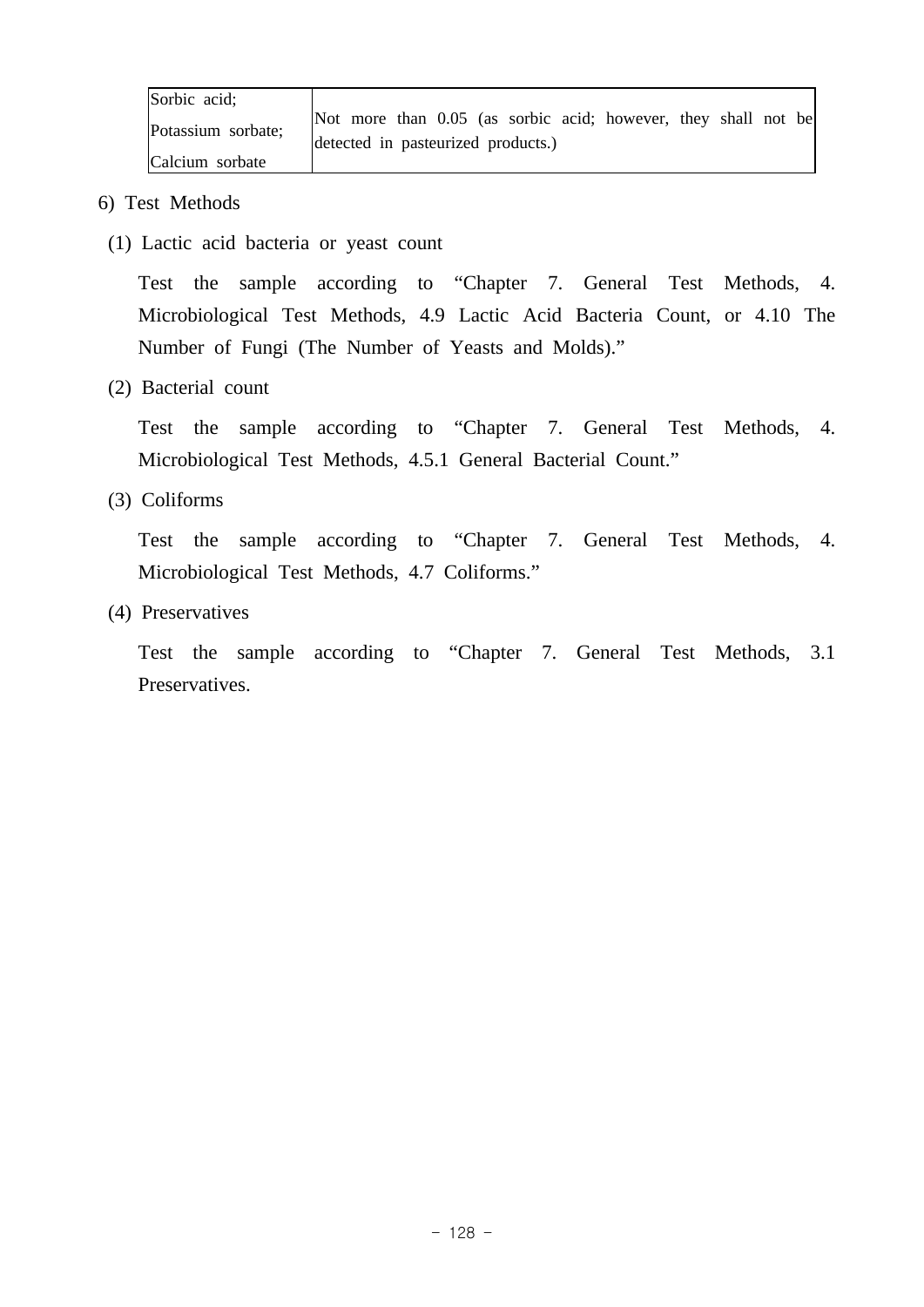### **9-7 Ginseng/Red Ginseng Beverages**

1) Definition

Ginseng/Red ginseng beverages refers to products produced by adding food or food additives, etc. to ginseng, red ginseng or soluble ginseng/red ginseng components for direct consumption purposes.

- 2) Requirements for Ingredients, etc.
- (1) Fresh ginseng to be added in its original form to ginseng/red ginseng beverages shall not be less than 3 years old; and diseased ginseng or lower grade ginseng may not be used.
- (2) Dried young ginseng (*chunmisam),* ginseng seedling *(myosam),* skin *(sampi)*  and ginseng marc shall not be used; and diseased ginseng maybe used after removal of the damaged parts.
- 3) Manufacturing/Processing Standards
- (1) When manufacturing Ginseng/Red ginseng beverages, any suspended solids derived from ginseng/red ginseng shall be removed.
- (2) It shall contain not less than 0.15% of soluble ginseng/red ginseng components; or not less than 1 root of 3-year-old or older ginseng or red ginseng (based on 80 mg/g ginseng saponin; and 70mg/g red ginseng saponin, respectively).
- 4) Food Type
- 5) Specifications
- (1) Ginseng/red ginseng components: Shall be verified
- (2) Tar colors ∶ Shall not be detected
- (3) Lead (mg/kg)∶ Not more than 0.3
- (4) Tin (mg/kg)∶ Not more than 150 (only applicable to products in non-aluminum cans)
- (5) Bacterial count : n=5, c=1, m=100, M=1,000
- (6) Coliforms :  $n=5$ ,  $c=1$ ,  $m=0$ ,  $M=10$
- (7) Preservatives (g/kg)∶ No preservatives shall be detected except for the following: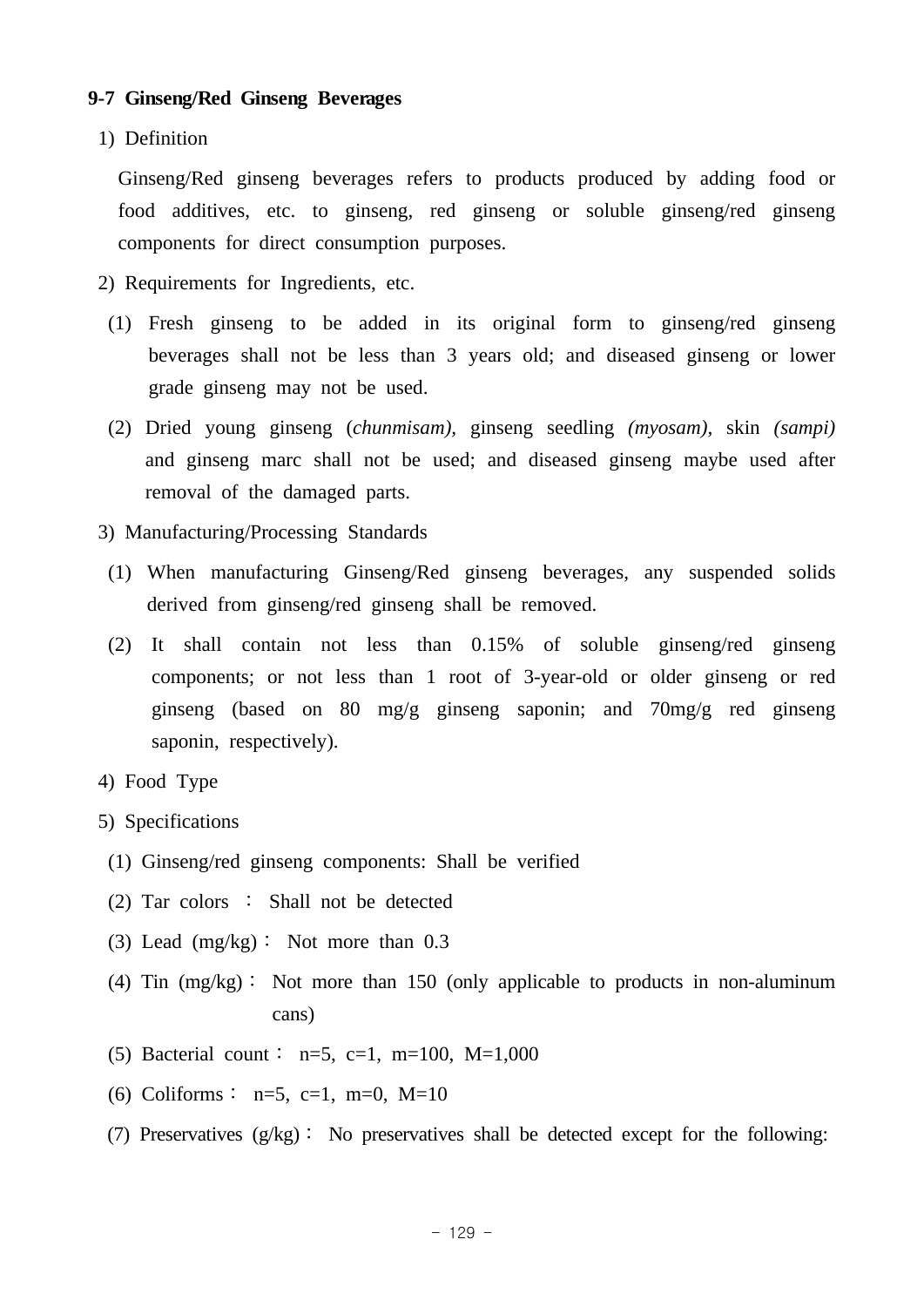| Benzoic acid;             |                                                |
|---------------------------|------------------------------------------------|
| Sodium benzoate;          |                                                |
| Potassium benzoate;       | Not more than 0.6 (as benzoic acid)            |
| Calcium benzoate          |                                                |
| Methyl p-Hydroxybenzoate; |                                                |
| Ethyl p-Hydroxybenzoate   | Not more than 0.1 (as parahydroxybenzoic acid) |

# 6) Test Methods

(1) Ginseng/red ginseng components

 Test the sample according to "Chapter 7. General Test Methods, 6. Test Methods for Verification of Specifications for Each Food Product, 6.4.2.1 Ginseng/Red Ginseng Components."

(2) Tar colors

 Test the sample according to "Chapter 7. General Test Methods, 3.4 Color Additives."

(3) Lead

 Test the sample according to "Chapter 7. General Test Methods, 10.1 Tests for Heavy Metals."

(4) Tin

 Test the sample according to "Chapter 7. General Test Methods, 10.1 Tests for Heavy Metals."

(5) Bacterial Count

 Test the sample according to "Chapter 7. General Test Methods, 4. Microbiological Test Methods, 4.5.1 General Bacterial Count."

(6) Coliforms

 Test the sample according to "Chapter 7. General Test Methods, 4. Microbiological Test Methods, 4.7 Coliforms."

(7) Preservatives

 Test the sample according to "Chapter 7. General Test Methods, 3.1 Preservatives."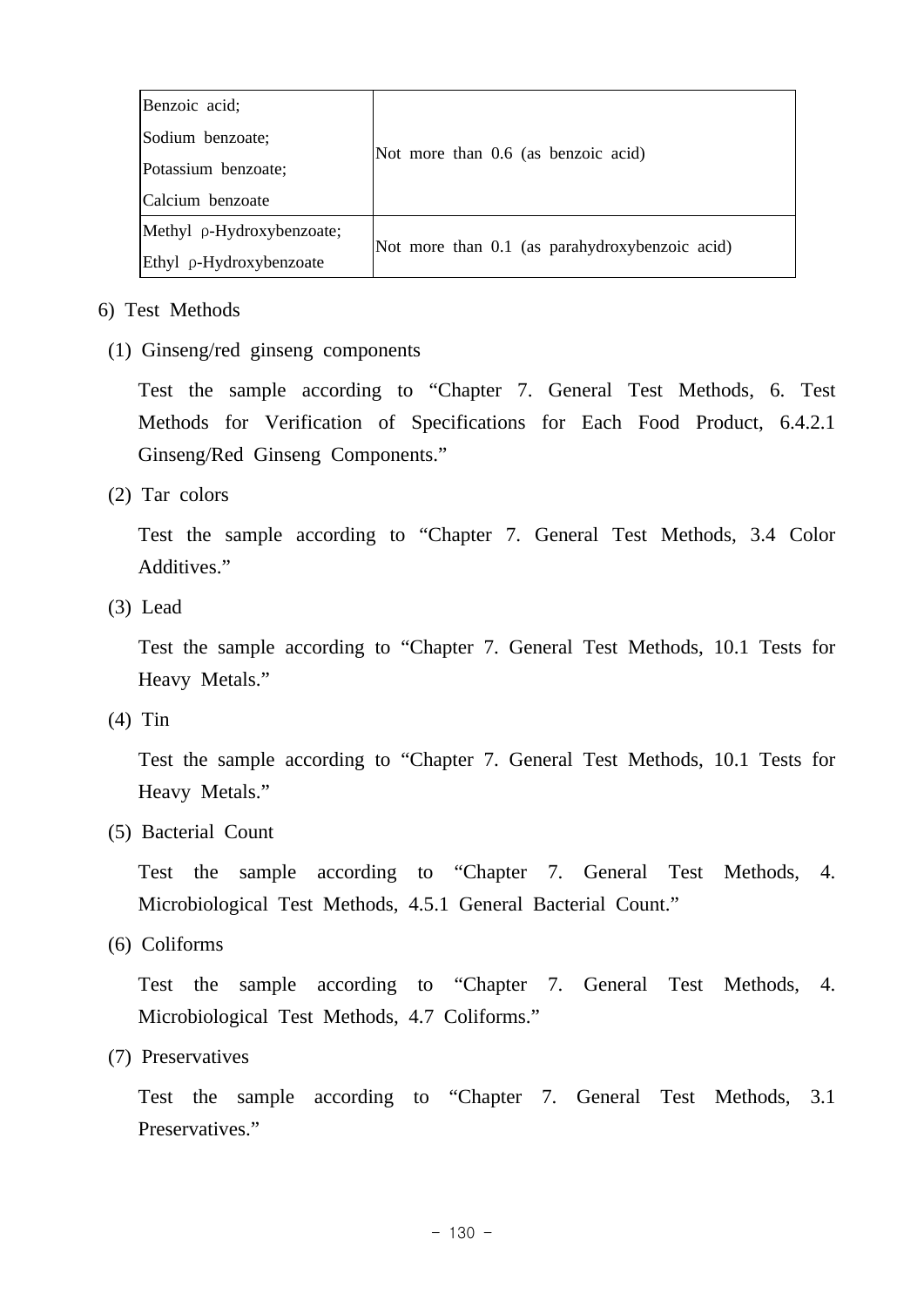## **9-8 Other Beverages**

1) Definition

 Other beverages refers to products intended for drinking produced by adding food or food additives to drinking water, or those processed using ingredients of animal/plant origin; which are not categorized as any other beverage type.

- 2) Requirements for Ingredients, etc.
- 3) Manufacturing/Processing Standards
- 4) Food Type
	- (1) Mixed beverage

 Mixed beverage refers to products produced by adding food or food additives to drinking water or ingredients of animal/plant origin; and processed to drink.

(2) Beverage base

 Beverage base refers to products produced by using ingredients of animal/plant origin; or adding food or food additives to such ingredients; which are intended for drinking after dilution with drinking water, etc.

- 5) Specifications
- (1) Oxygen content (mg/L): Not less than 24 (only applicable to products artificially filled with oxygen)
- (2) Lead (mg/kg): Not more than 0.3
- (3) Cadmium (mg/kg): Not more than 0.1
- (4) Tin (mg/kg): Not more than 150 (only applicable to products in non-aluminum cans)
- (5) Bacterial count:  $n=5$ ,  $c=1$ ,  $m=100$ ,  $M=1,000$  (except powder products and products containing lactic acid bacteria)
- (6) Coliforms:  $n=5$ ,  $c=1$ ,  $m=0$ ,  $M=10$
- (7) Lactic acid bacteria count: Not less than the indicated amount (however, only applicable to products containing lactic acid bacteria)
- (8) Preservatives  $(g/kg)$ : No preservatives shall be detected except for the following: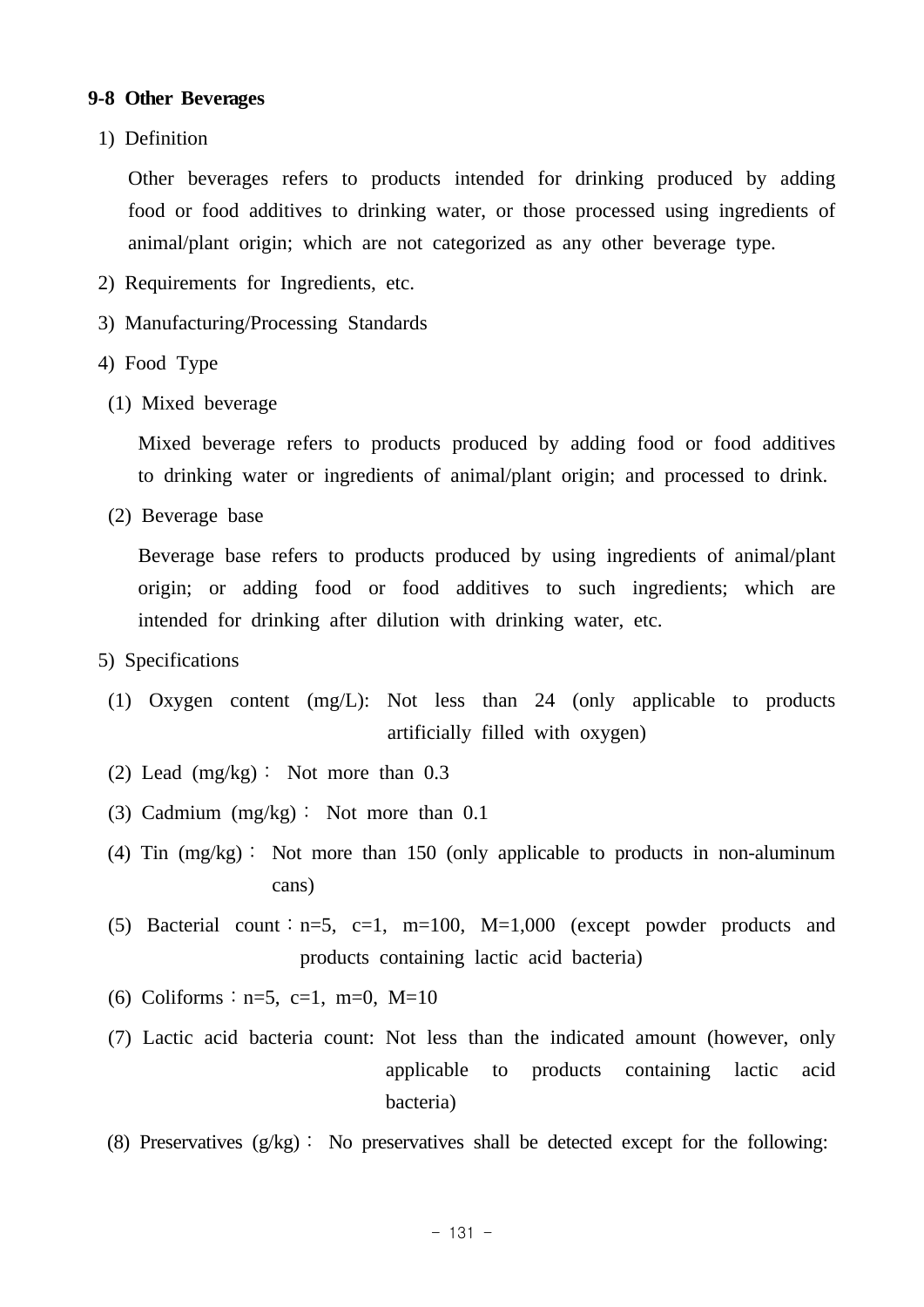|                                                                              | Not more than 0.6 (as benzoic acid; when used in                                                                                                                                                                                                                                                                                                                                  |
|------------------------------------------------------------------------------|-----------------------------------------------------------------------------------------------------------------------------------------------------------------------------------------------------------------------------------------------------------------------------------------------------------------------------------------------------------------------------------|
| Benzoic acid;<br>Sodium benzoate;<br>Potassium benzoate;<br>Calcium benzoate | combination with ethyl $\rho$ -hydroxybenzoate or methyl $\rho$<br>-hydroxybenzoate, the sum of benzoic acid<br>and<br>parahydroxybenzoic acid shall not be more than $0.6$ g/kg;<br>and the use of parahydroxybenzoic acid shall not be more<br>than 0.1 g/kg; also, they shall not be detected in powder<br>products.                                                           |
| Methyl p-Hydroxybenzoate;<br>Ethyl p-Hydroxybenzoate                         | Not more than 0.1 (as parahydroxybenzoic acid; when used<br>in combination with benzoic acid, sodium benzoate,<br>potassium benzoate and calcium benzoate, the sum of<br>parahydroxybenzoic acid and benzoic acid shall not be<br>more than 0.6 g/kg; and parahydroxybenzoic acid shall not<br>be more than 0.1 $g/kg$ ; also, they shall not be detected in<br>powder products.) |

- 6) Test Methods
	- (1) Oxygen content

 Test the sample according to "Chapter 7. General Test Methods, 6. Test Methods for Verification of Specifications for Each Food Product, 6.4.3.1 Oxygen Content."

(2) Lead and Cadmium

 Test the sample according to "9-1. Fruit/Vegetable Beverages, 6) Test Methods, (1) Lead and Cadmium, etc."

(3) Tin

 Test the sample according to "9-1. Fruit/Vegetable Beverages, 6) Test Methods,  $(3)$  Tin."

(4) Bacterial Count

 Take a sample as packaged in a container, wash the surface with water and allow to air dry. Then, wipe the cap and nearby parts with a cotton ball soaked with 70% alcohol. Open, unseal or release with a sterile tool; immediately transfer the content into another sterile container; and stir it thoroughly to mix. Using it as a test solution, test the sample according to "Chapter 7. General Test Methods, 4. Microbiological Test Methods, 4.5.1 General Bacterial Count."

 In the case of carbonated soft drinks, transfer the content into another sterile container, stir it thoroughly to mix to remove carbon dioxide and use it as a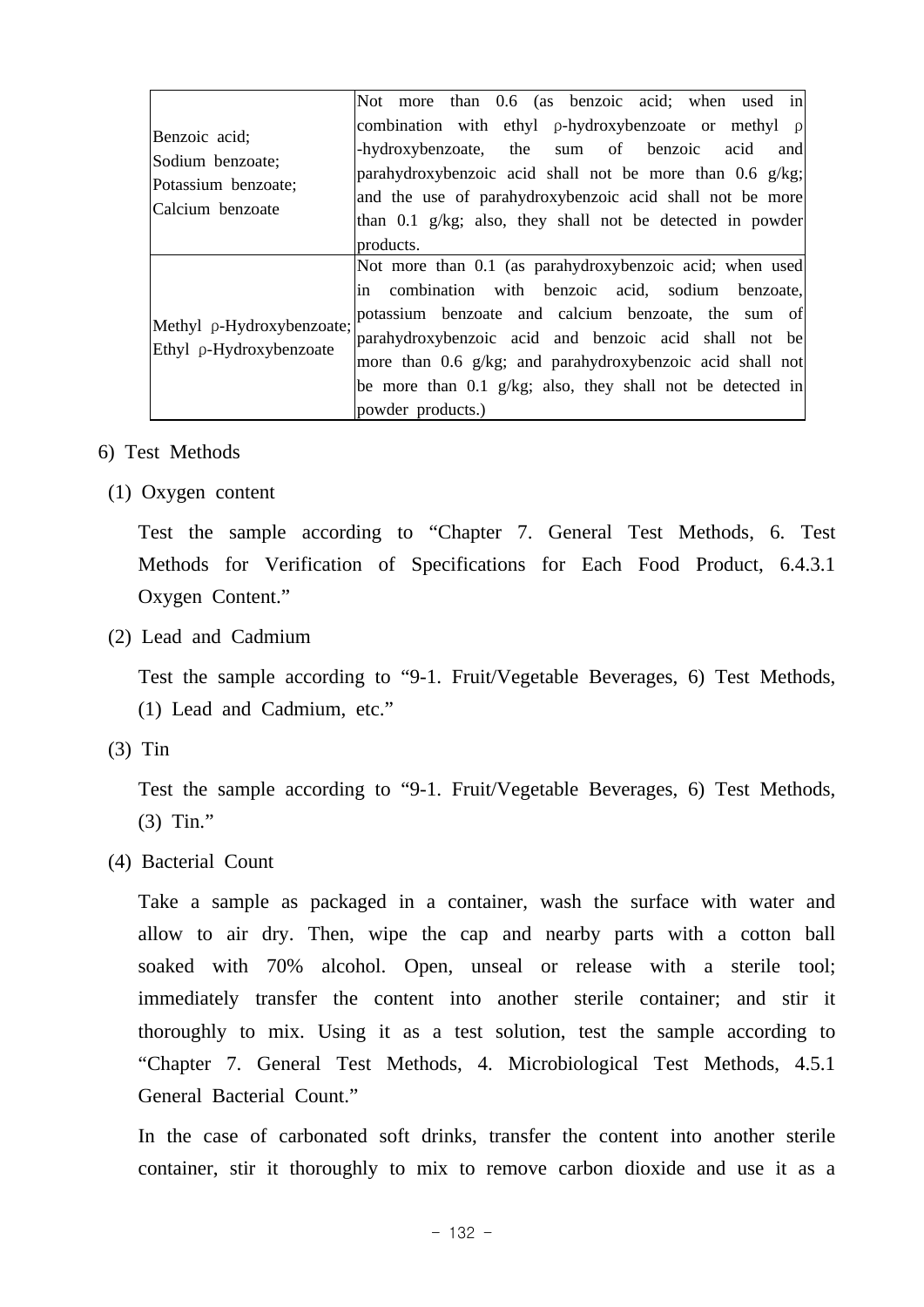test solution.

(5) Coliforms

 Using the above test solution prepared for (3) Bacterial count, test the sample according to "Chapter 7. General Test Methods, 4. Microbiological Test Methods, 4.7 Coliforms."

(6) Lactic acid bacteria count

 Test the sample according to "Chapter 7. General Test Methods, 4. Microbiological Test Methods, 4.9 Lactic Acid Bacteria Count."

(7) Preservatives

 Test the sample according to "Chapter 7. General Test Methods, 3.1 Preservatives."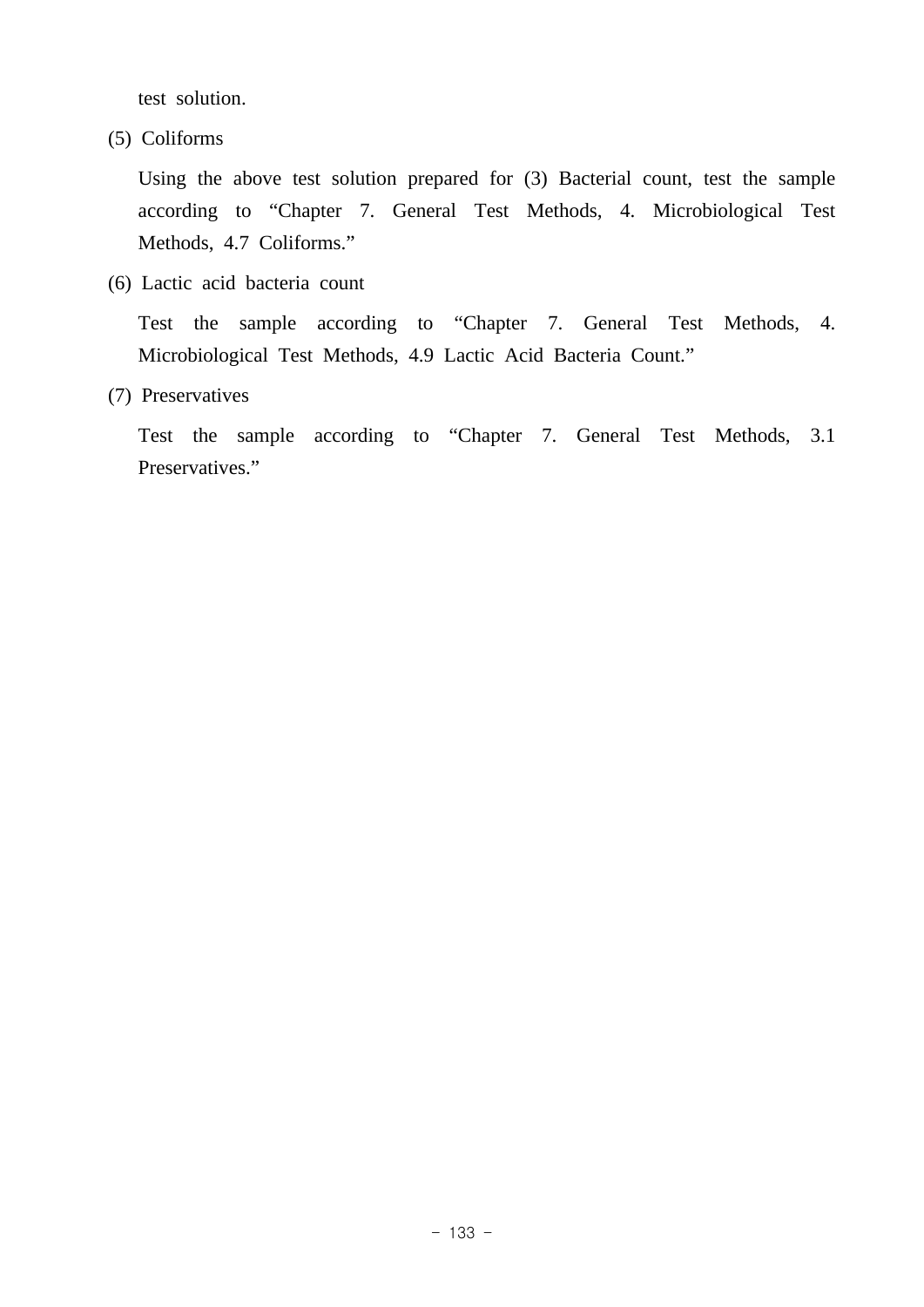# **10. Foods for Special Dietary Uses**

 Foods for special dietary uses refers to products manufactured/processed, such as by mixing foods and nutrients, etc., intended for certain people requiring special nutritional care, such as infants/young children, patients, the elderly, obese people or pregnant/lactating women, etc. Such foods include: milk formulas; infant formula; follow-up formula; cereal formula for infants/young children; other foods for infants/young children; foods for special medical purposes; weight control formula; and foods for pregnant/lactating women.

#### **10-1 Milk Formulas**

1) Definition

 Milk formulas refers to products processed to have a composition similar to breast milk by using raw milk or milk products as a main ingredient and adding nutrients required for growth of infants/young children, such as minerals and vitamins, etc., thereto.

- 2) Requirements for Ingredients, etc.
- (1) Raw ingredients shall not be irradiated.
- 3) Manufacturing/Processing Standards
	- (1) When adding vitamins that are easily destroyed by heat, or minerals that are not easily dissolved to a solution before pasteurization, such nutrients shall be added in a proper way, taking into account the destruction rate of vitamins and solubility of minerals, respectively.
	- (2) Vitamins, minerals and nutrients, etc. to be added shall be uniformly mixed in the products.
	- (3) Powder products shall be packaged/filled with nitrogen, carbon dioxide or a mixture of nitrogen and carbon dioxide; liquid products shall be sterilized and aseptic packaged.
	- (4) In order to add nutrients contained in breast milk, or to make it suitable as a sole nutritional source for infants/young children, other nutrients may be added as necessary; provided, however, that usefulness of such nutrients shall be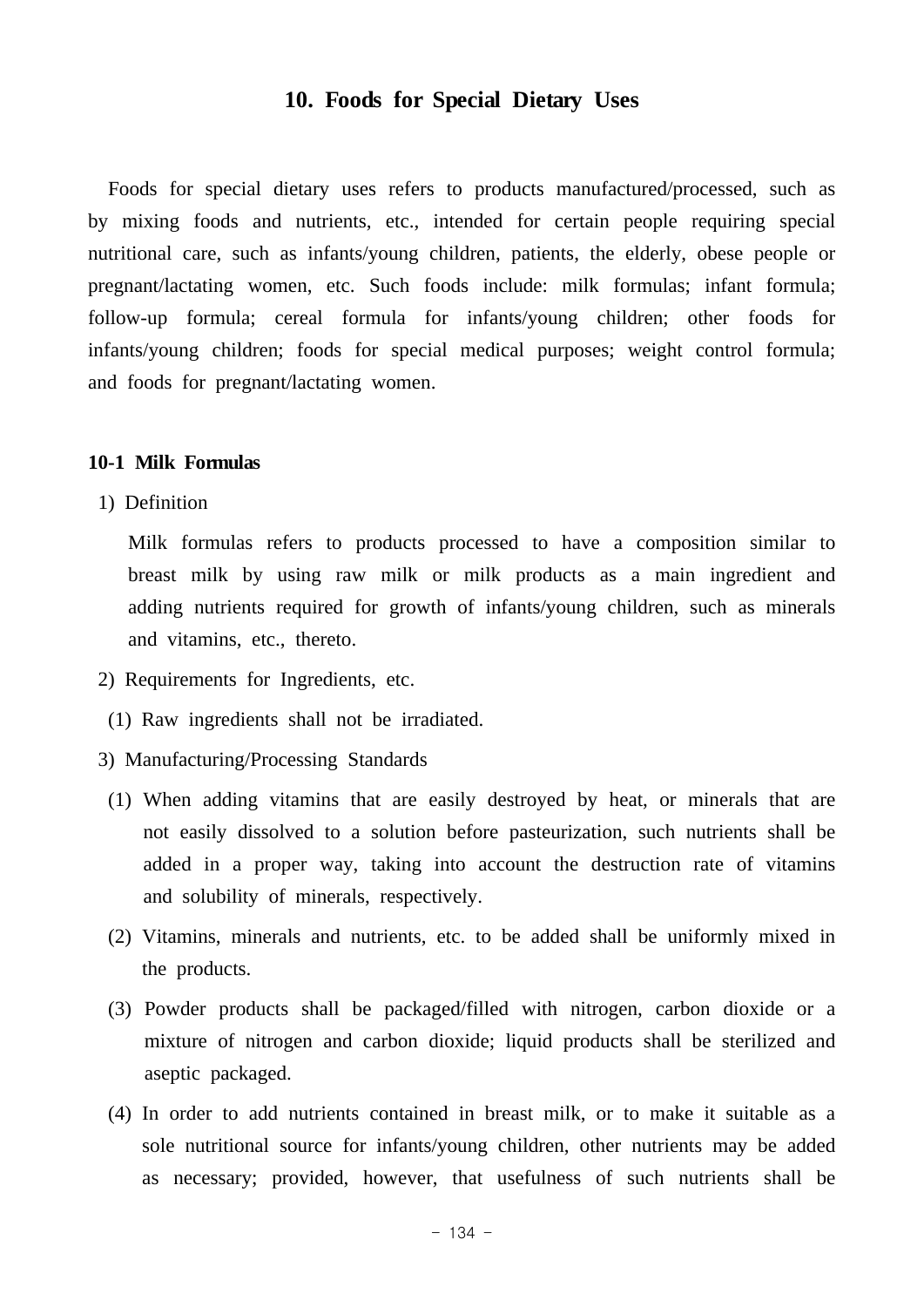scientifically proven, and the amount shall be added based on breast milk.

- 4) Food Type
- (1) Infant milk formula

 It refers to a product in powder (containing not less than 60.0% milk component) or liquid form (not less than 9.0% milk component) for direct consumption, which is manufactured/processed to have a composition similar to breast milk to be used as a substitute for breast milk in cases of difficulty in breastfeeding.

(2) Follow-up milk formula

 It means a product in powder (containing not less than 60.0% milk component) or liquid form (not less than 9.0% milk component), which is processed for infants/young children of 6 months of age or older.

5) Specifications

|                            | Infant milk formula |                          |                          |  |
|----------------------------|---------------------|--------------------------|--------------------------|--|
| Type                       |                     | Maximum                  |                          |  |
| Items                      |                     | recommended              | Follow-up milk formula   |  |
|                            |                     | standard                 |                          |  |
| (1) Calorie                | $60 - 70$           |                          | $60 - 85$                |  |
| $(kcal/100$ mL)            |                     |                          |                          |  |
| $(2)$ Water $(\%)$         |                     | Not more than 5.0        | Not more than 5.0        |  |
|                            |                     | (except liquid products) | (except liquid products) |  |
| (3) Crude protein          |                     |                          | $2.4 - 5.5$              |  |
| $(g/100$ kcal)             | $1.8 - 3.0$         |                          |                          |  |
| $(4)$ Crude fat            |                     | $4.4 - 6.0$              | $3.0 - 6.0$              |  |
| $(g/100$ kcal)             |                     |                          |                          |  |
| (5) Linoleic acid          | Not less than       | 1400                     | Not less than 300        |  |
| $(mg/100$ kcal)            | 300                 |                          |                          |  |
| $(6)$ a-linolenic acid     | Not less than 50    |                          |                          |  |
| $(mg/100$ kcal)            |                     |                          |                          |  |
| (7) Ratio of linoleic acid | $5:1 \sim 15:1$     |                          |                          |  |
| to a-linolenic acid        |                     |                          |                          |  |
| (8) Carbohydrate           | $9.0 \sim 14.0$     |                          |                          |  |
| $(g/100$ kcal)             |                     |                          |                          |  |
| (9) Milk component         | Not less than 12.0  |                          | Not less than 12.0       |  |
| $(g/100$ kcal)             |                     |                          |                          |  |
| $(10)$ Vitamin A           |                     | $60 - 180$               | $75 - 225$               |  |
| $(\mu$ g/100 kcal or       | or $200 - 600$      |                          | or $250 - 750$           |  |
| $IU/100$ kcal)             |                     |                          |                          |  |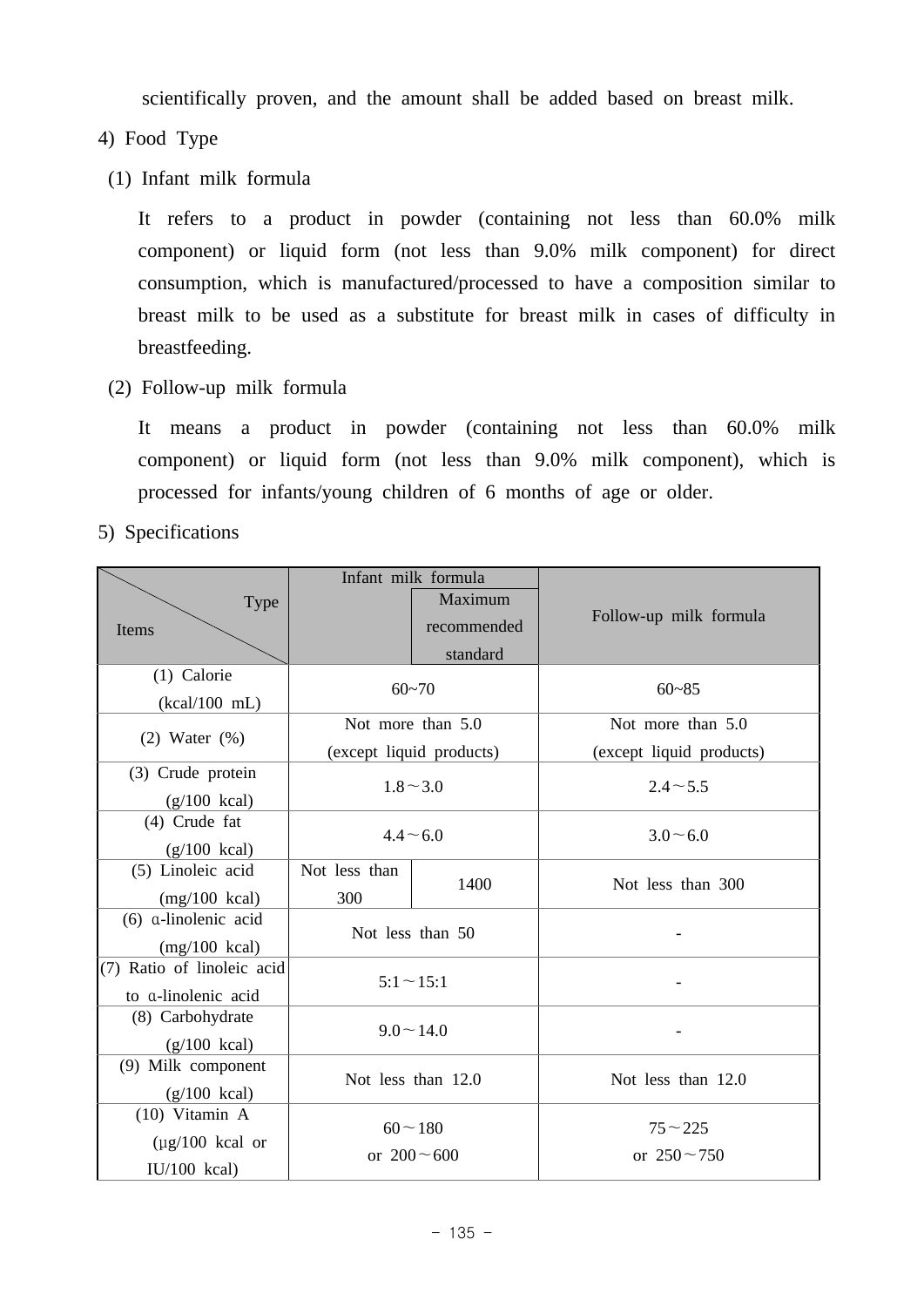|                                     |                 | Infant milk formula                      |                                                                             |
|-------------------------------------|-----------------|------------------------------------------|-----------------------------------------------------------------------------|
| Type                                |                 | Maximum                                  |                                                                             |
| Items                               |                 | recommended                              | Follow-up milk formula                                                      |
|                                     |                 | standard                                 |                                                                             |
| $(11)$ Vitamin D                    |                 | $1.0 - 2.5$                              | $1.0 - 3.0$                                                                 |
| $(\mu g/100 \text{ kcal or})$       |                 |                                          |                                                                             |
| $IU/100$ kcal)                      |                 | or $40 - 100$                            | or $40 - 120$                                                               |
|                                     | Not less than   | 30 (except, 70)                          |                                                                             |
| $(12)$ Vitamin C                    |                 | for liquid                               | Not less than 8.0                                                           |
| $(mg/100$ kcal)                     | 10.0            | products)                                |                                                                             |
| $(13)$ Vitamin $B_1$                | Not less than   |                                          |                                                                             |
| $(\mu$ g/100 kcal)                  | 60              | 300                                      | Not less than 40                                                            |
| $(14)$ Vitamin $B_2$                | Not less than   |                                          |                                                                             |
| $(\mu g/100 \text{ kcal})$          | 80              | 500                                      | Not less than 60                                                            |
| $(15)$ Niacin                       | Not less than   | 1500                                     | Not less than 250                                                           |
| $(\mu g/100 \text{ kcal})$          | 300             |                                          |                                                                             |
|                                     | Not less than   | 175                                      |                                                                             |
|                                     | 35              |                                          | Not less than 45                                                            |
| $(16)$ Vitamin $B_6$                | if<br>(However, | the<br>amount                            | $of$ (However, if the<br>of<br>amount                                       |
| $(\mu g/100 \text{ kcal})$          |                 |                                          | protein is 2.3 g or more, protein is 3.0 g or more, vitamin                 |
|                                     |                 |                                          | vitamin $B_6$ shall increase at least $B_6$ shall increase at least by 15 µ |
|                                     |                 |                                          | by 15 µg per additional gram of $ g $ per additional gram of protein.)      |
|                                     | protein.)       |                                          |                                                                             |
| (17) Folic acid                     | Not less than   | 50                                       | Not less than 4.0                                                           |
| $(\mu g/100 \text{ kcal})$          | 10.0            |                                          |                                                                             |
| (18) Pantothenic acid               | Not less than   | 2000                                     | Not less than 300                                                           |
| $(\mu g/100 \text{ kcal})$          | 400             |                                          |                                                                             |
| (19) Vitamin $B_{12}$               | Not less than   | 1.5                                      | Not less than 0.15                                                          |
| $(\mu g/100 \text{ kcal})$          | 0.1             |                                          |                                                                             |
| $(20)$ Vitamin $K_1$                | Not less than   | 27                                       | Not less than 4.0                                                           |
| $(\mu g/100 \text{ kcal})$          | 4.0             |                                          |                                                                             |
| $(21)$ Biotin                       | Not less than   | 10                                       | Not less than 1.5                                                           |
| $(\mu g/100 \text{ kcal})$          | 1.5             |                                          |                                                                             |
|                                     | Not less than   | 5.0                                      | Not less than 0.5 or not less than                                          |
| (22) Vitamin E                      | 0.5 or Not less | or 7.0                                   | 0.7                                                                         |
| $(mg \alpha - TE/100 \text{ kcal})$ | 0.7<br>than     | (However, if the amount of               | (However, if the amount of linoleic                                         |
|                                     |                 | linoleic acid is 1g or more,             | acid is 1g or more, vitamin E shall                                         |
| or $IU/100$ kcal)                   |                 | vitamin E shall increase at least        | increase at least by 0.5 mg a-TE or                                         |
|                                     |                 | by $0.5$ mg $\alpha$ -TE or $0.7$ IU per | 0.7 IU per additional gram of                                               |
|                                     |                 | additional gram of linoleic acid.)       | linoleic acid.)                                                             |
| $(23)$ Sodium                       |                 |                                          |                                                                             |
| $(mg/100$ kcal)                     |                 | $20 - 60$                                | $20 \sim 85$                                                                |
| (24) Potassium                      |                 |                                          |                                                                             |
| $(mg/100$ kcal)                     |                 | $60$ ~ 180                               | Not less than 80                                                            |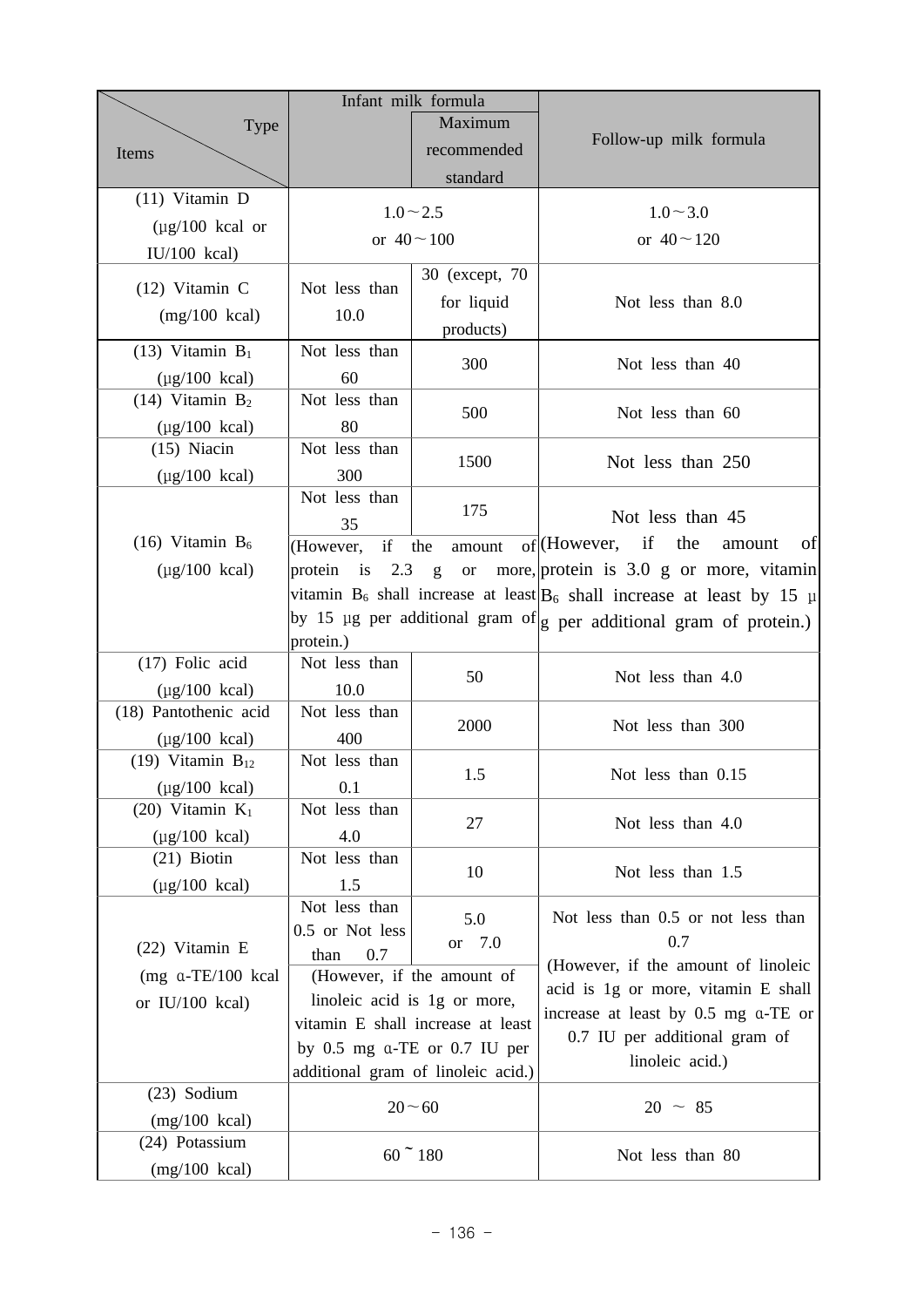|                            |                                                                       | Infant milk formula                |                                                                      |  |  |  |  |
|----------------------------|-----------------------------------------------------------------------|------------------------------------|----------------------------------------------------------------------|--|--|--|--|
| Type                       | Maximum                                                               |                                    |                                                                      |  |  |  |  |
| Items                      |                                                                       | recommended                        | Follow-up milk formula                                               |  |  |  |  |
|                            |                                                                       | standard                           |                                                                      |  |  |  |  |
| (25) Chlorine              |                                                                       |                                    |                                                                      |  |  |  |  |
| $(mg/100$ kcal)            |                                                                       | $50^\circ 160$                     | Not less than 55                                                     |  |  |  |  |
| (26) Calcium               | Not less than                                                         |                                    |                                                                      |  |  |  |  |
| $(mg/100$ kcal)            | 50                                                                    | 140                                | Not less than 90                                                     |  |  |  |  |
|                            | Not less than<br>100                                                  |                                    |                                                                      |  |  |  |  |
| (27) Phosphorus            | 25                                                                    |                                    | Not less than 60                                                     |  |  |  |  |
| $(mg/100$ kcal)            |                                                                       | (However, the ratio of calcium     | (However, the ratio of calcium to<br>phosphorus shall be $1:1-2:1$ ) |  |  |  |  |
|                            |                                                                       | to phosphorus shall be $1:1-2:1$ ) |                                                                      |  |  |  |  |
| (28) Magnesium             | Not less than                                                         |                                    |                                                                      |  |  |  |  |
| $(mg/100 \text{ kcal})$    | 5.0                                                                   | 15                                 | Not less than 6.0                                                    |  |  |  |  |
| $(29)$ Iron                |                                                                       | Not less than 0.45                 |                                                                      |  |  |  |  |
|                            |                                                                       | (Not less than 1.0 for iron        | $1.0 - 2.0$                                                          |  |  |  |  |
| $(mg/100$ kcal)            |                                                                       | fortified products)                |                                                                      |  |  |  |  |
| (30) Iodine                | Not less than                                                         | 60                                 | Not less than 5.0                                                    |  |  |  |  |
| $(\mu g/100 \text{ kcal})$ | 10.0                                                                  |                                    |                                                                      |  |  |  |  |
| $(31)$ Copper              | Not less than                                                         | 120                                |                                                                      |  |  |  |  |
| $(\mu$ g/100 kcal)         | 35                                                                    |                                    |                                                                      |  |  |  |  |
| $(32)$ Zinc                | Not less than                                                         | 1.5                                | Not less than 0.5                                                    |  |  |  |  |
| $(mg/100$ kcal)            | 0.5                                                                   |                                    |                                                                      |  |  |  |  |
| (33) Manganese             | Not less than                                                         | 100                                | Not less than 5.0                                                    |  |  |  |  |
| $(\mu g/100 \text{ kcal})$ | 1.0                                                                   |                                    |                                                                      |  |  |  |  |
| (34) Selenium              |                                                                       | $1.0 \degree 9.0$                  | Not less than 9.0                                                    |  |  |  |  |
| $(\mu g/100 \text{ kcal})$ |                                                                       |                                    |                                                                      |  |  |  |  |
| (35) Sodium saccharin      |                                                                       | Shall not be detected              |                                                                      |  |  |  |  |
| $(36)$ Tar colors          | Shall not be detected                                                 |                                    |                                                                      |  |  |  |  |
|                            |                                                                       |                                    | $n=5$ , c=2, m=1,000, M=10,000                                       |  |  |  |  |
| (37) Bacterial count       | $(n=5, c=0, m=0)$ for sterilized products; except products containing |                                    |                                                                      |  |  |  |  |
|                            | lactic acid bacteria)                                                 |                                    |                                                                      |  |  |  |  |
| (38) Coliforms             | $n=5$ , c=1, m=<3, M=10 (except sterilized products)                  |                                    |                                                                      |  |  |  |  |
|                            |                                                                       | $n=5$ , $c=0$ , $m=0/60$ g         |                                                                      |  |  |  |  |
| (39) Cronobacter spp.      |                                                                       | (except sterilized products)       | -                                                                    |  |  |  |  |
| (40) Carbide               |                                                                       |                                    |                                                                      |  |  |  |  |
| (scorched particle)        | Not more than $7.5 \text{ mg}/100 \text{ g}$                          |                                    |                                                                      |  |  |  |  |
|                            |                                                                       |                                    |                                                                      |  |  |  |  |
| (41) Bacillus cereus       | $n=5$ , $c=0$ , $m=100$                                               |                                    |                                                                      |  |  |  |  |
|                            | (except sterilized products)                                          |                                    |                                                                      |  |  |  |  |
| (42) Salmonella spp.       | $n=5$ , $c=0$ , $m=0/25g$                                             |                                    |                                                                      |  |  |  |  |
| (43) Listeria              |                                                                       |                                    |                                                                      |  |  |  |  |
| monocytogenes              | $n=5$ , $c=0$ , $m=0/25g$                                             |                                    |                                                                      |  |  |  |  |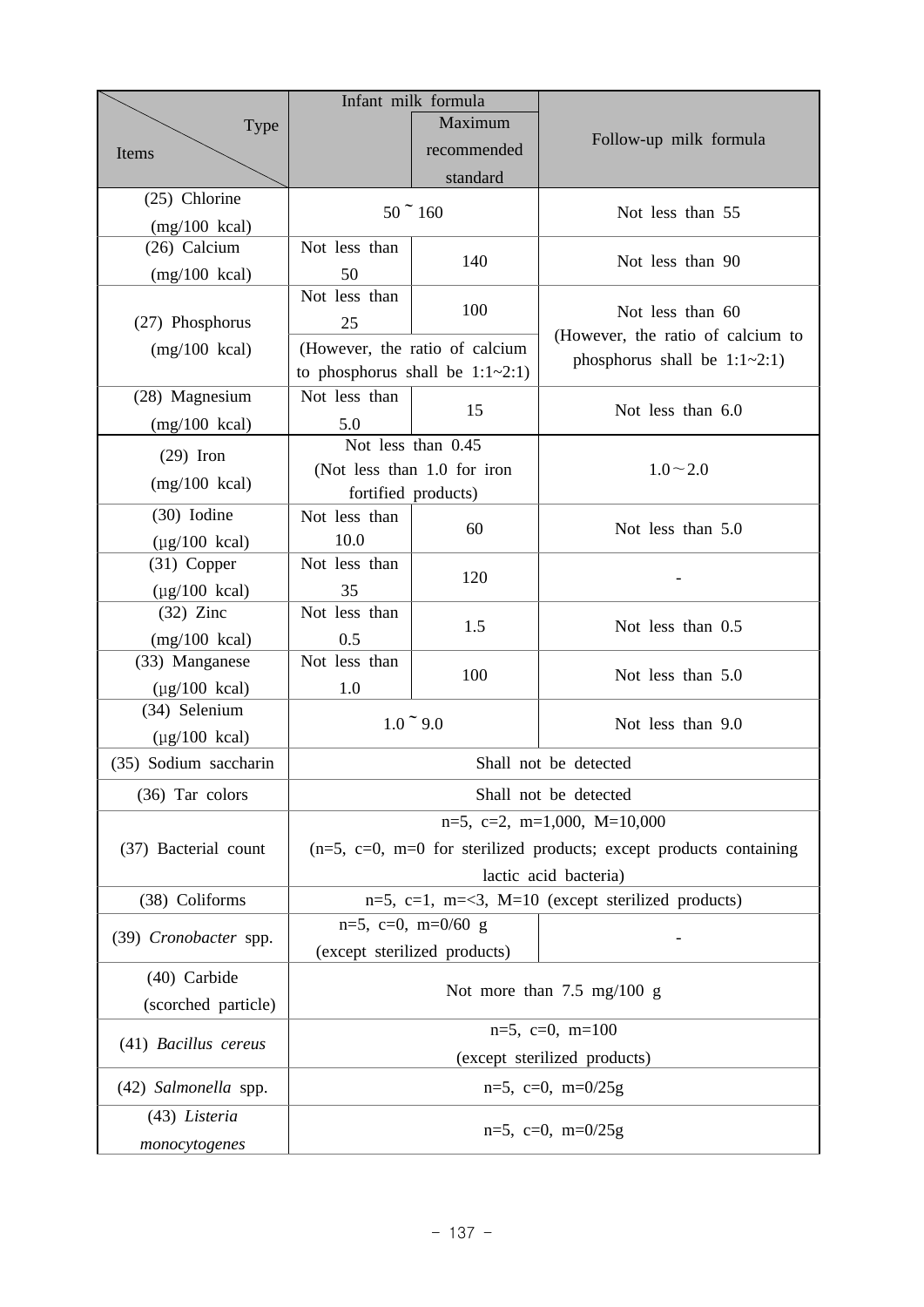|                     |                           | Infant milk formula |                        |  |  |  |
|---------------------|---------------------------|---------------------|------------------------|--|--|--|
| <b>Type</b>         |                           | Maximum             | Follow-up milk formula |  |  |  |
| Items               |                           | recommended         |                        |  |  |  |
|                     |                           | standard            |                        |  |  |  |
| (44) Staphylococcus |                           |                     |                        |  |  |  |
| aureus              | $n=5$ , $c=0$ , $m=0/25g$ |                     |                        |  |  |  |
| (45) Clostridium    |                           |                     |                        |  |  |  |
| perfringens         | $n=5$ , $c=0$ , $m=0/25g$ |                     |                        |  |  |  |

 $\overline{\ast}$  Vitamin A<sub>1</sub> µg=3.33 IU; Vitamin D<sub>1</sub> µg=40 IU; Vitamin E<sub>1</sub> mg=1.49 IU; 1 mg α-TE (alpha-tocopherolequivalent)=1 mg d-α-tocopherol.

- Note) In order to apply the component specifications to liquid products, specifications for each component shall be converted based on the water specifications for powder products (5.0%).
- 6) Test Methods

Test the sample according to "Chapter 7. General Test Methods."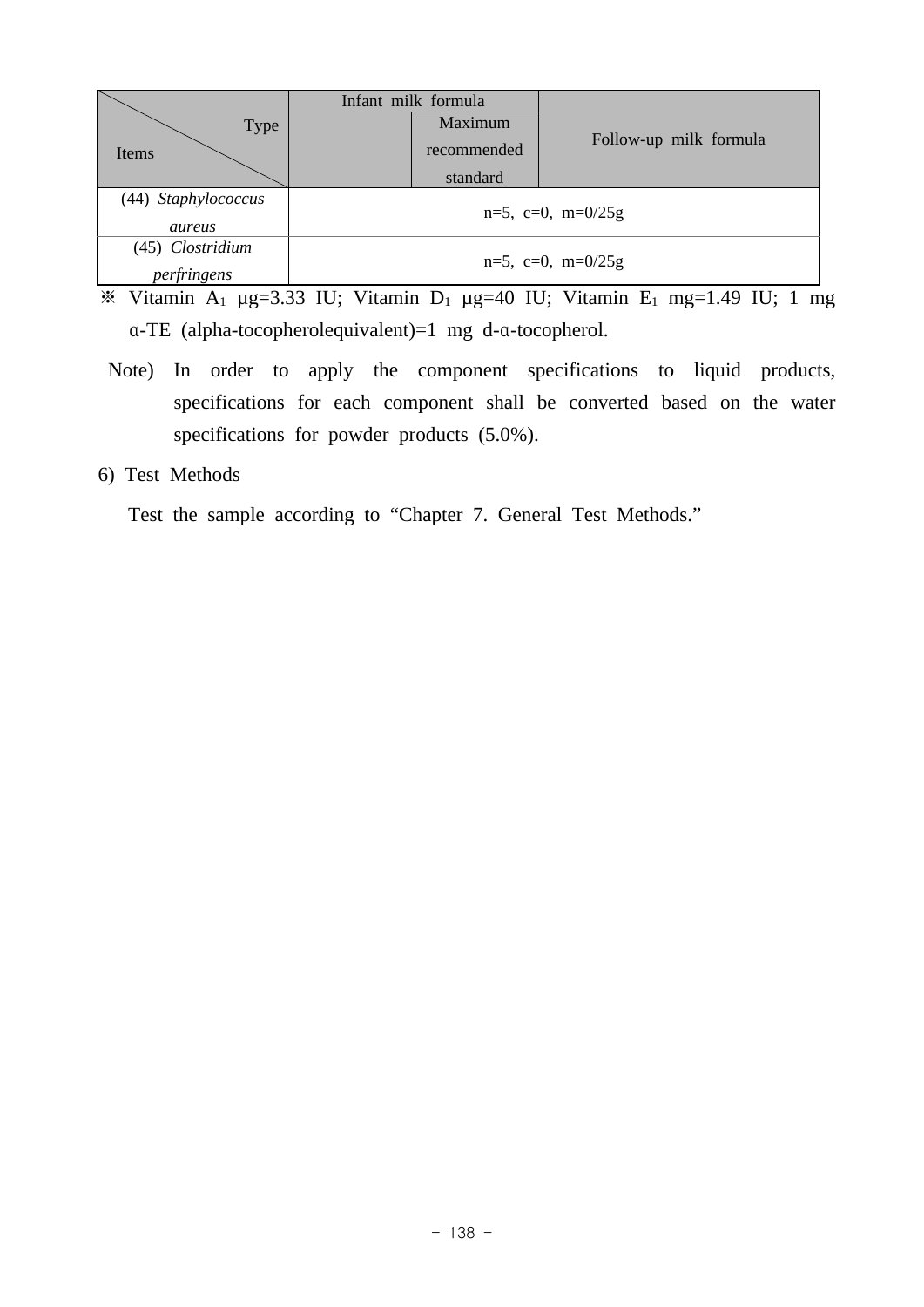## **10-2 Infant Formulas**

1) Definition

 Infant formulas refers to products manufactured/processed into powder or liquid form to be used as a substitute in cases of difficulty in breastfeeding or formula-feeding, by using soy protein isolates or the proteins isolated from other foods as protein sources and adding other foods and nutrients, such as minerals, vitamins, etc., to such protein sources to make them fit for normal growth/development of infants; except for milk formulas.

- 2) Requirements for Ingredients, etc.
- (1) Soy protein isolates or proteins, isolated from other foods to be used as an ingredient, shall be treated to be fit for infant consumption; provided, however, that gluten may not be used as a protein source.
- (2) Raw ingredients shall not be irradiated.
- (3) Cocoa may not be used as an ingredient.
- (4) Dry ingredients shall be dried to low-moisture level before storage in order to prevent microbial growth; other ingredients shall be stored according to their properties by installing equipment to control temperature and humidity.
- 3) Manufacturing/Processing Standards
- (1) They shall be pasteurized or sterilized in order to prevent microbial risks.
- (2) Powder products shall be packaged/filled with nitrogen, carbon dioxide or a mixture of nitrogen and carbon dioxide; liquid products shall be sterilized and aseptic packaged.
- (3) In order to add nutrients contained in breast milk, or to make it suitable as a sole nutritional source for infants/young children, other nutrients may be added as necessary; provided, however, that usefulness of the applicable nutrients shall be scientifically proven, and the amount shall be added based on breast milk.
- (4) The amino acid score of the protein in finished products shall not be less than 85.
	- \* The Standard Essential Amino Acid Composition Table for Calculation of Amino Acid Scores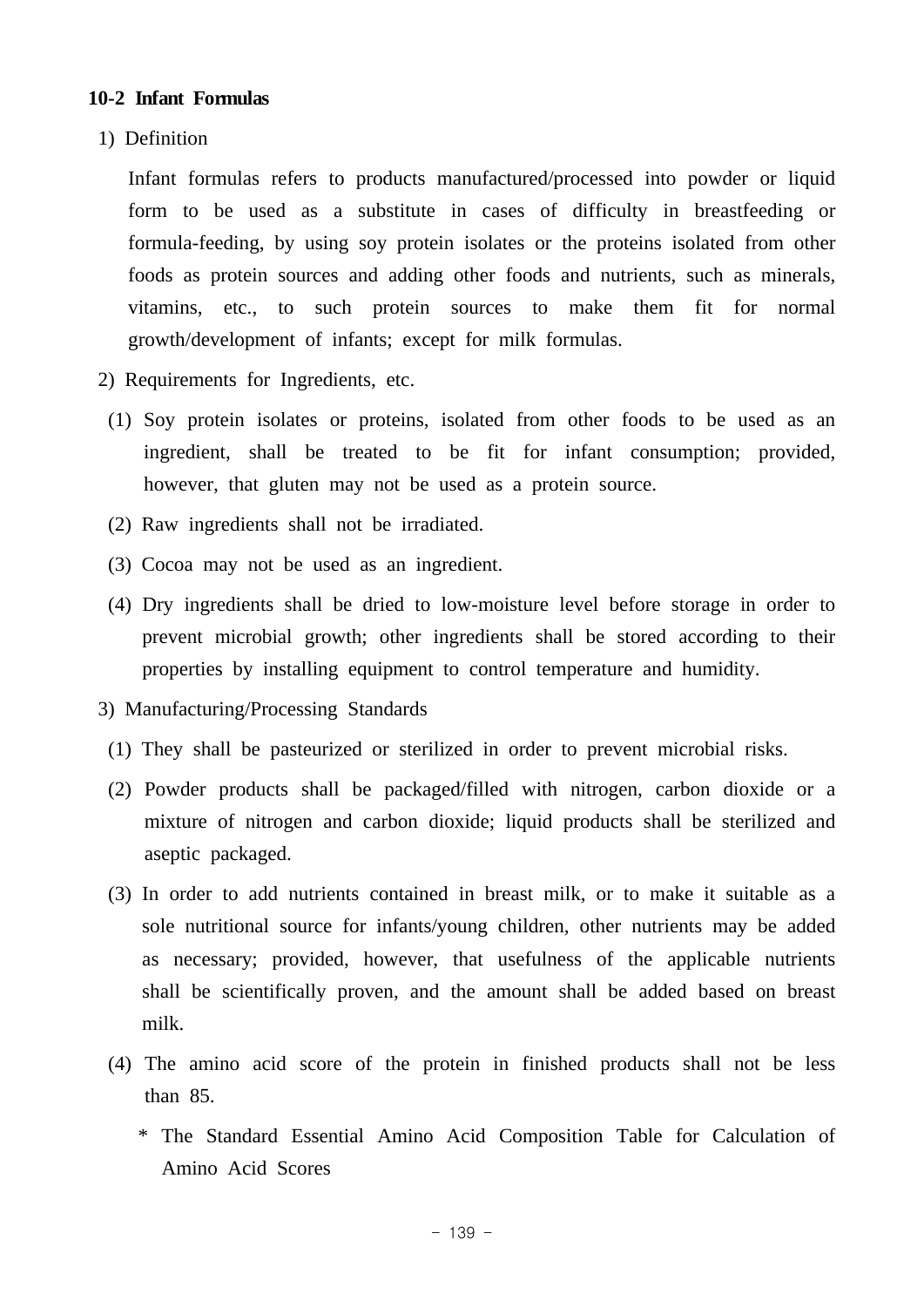| <b>Classification</b>               | Histidine | Isoleucine | Leucine | Lysine | Methionine<br>$+$ Cystine | Phenylalanine<br>$+$ Tyrosine | Threonine | Tryptophane | Valine | Total |
|-------------------------------------|-----------|------------|---------|--------|---------------------------|-------------------------------|-----------|-------------|--------|-------|
| Amino acid<br>$\lfloor$ composition | 1 Q       | 28         | 66      | 58     | ን ና<br>ں ک                | 03                            | 34        |             | ر ر    | 339   |

- (5) For liquid products intended for direct consumption, solids shall be based on 10~15%; and for those intended for consumption after dilution, solids concentration may vary.
- (6) Tin tubes may not be used as containers of liquid or paste products.
- (7) When used as an ingredient, honey or maple syrup shall be treated in a way that destroys the spores of *Clostridium botulinum*.
- (8) In order to prevent contamination by microorganisms or other sources, the spray drying equipment used in manufacturing powdered foods for infants/young children shall be periodically cleaned.
- (9) Prior to packaging, efficient methods shall be used to prevent adulteration by foreign matters or metals, such as using sieves, traps, magnets, or electric metal detectors, etc.
- 4) Food Type
- 5) Specifications
- (1) Water (%): Not more than 5.0 (only applicable to powder products)
- (2) Calorie (kcal/100 ml): 60~70
- (3) Crude protein (g/100 kcal): 1.8~4.0
- (4) Crude fat (g/100 kcal): 4.4~6.0
- (5) Linoleic acid (mg/100 kcal): Not less than 300
- (6) α- Linolenic acid (mg/100 kcal): Not less than 50
- (7) Ratio of Linoleic acid to α- Linolenic acid: 5:1∼15:1
- (8) Carbohydrate (g/100 kcal): 9.0~14.0
- (9) Vitamin A (μgRE/100 kcal or IU/100 kcal): 75~150 or 250~500
- (10) Vitamin D (μg/100 kcal or IU/100 kcal): 1.0~2.5 or 40~100
- (11) Vitamin C (mg/100 kcal): Not less than 8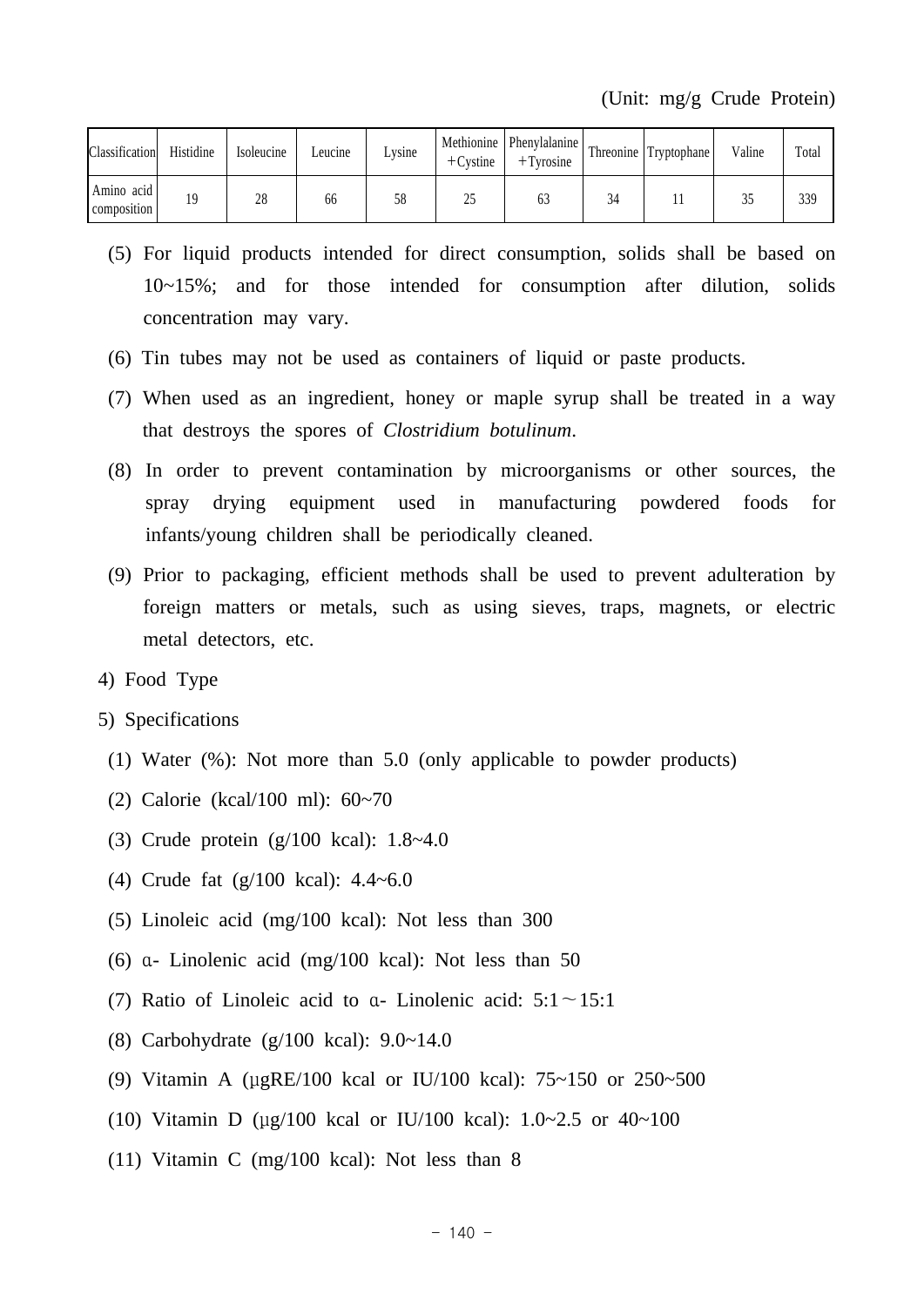- (12) Vitamin  $B_1$  (μg/100kcal): Notlessthan40
- (13) Vitamin  $B_2$  (μg/100kcal: Notlessthan60
- (14) Niacin ( $\mu$ g/100 kcal): Not less than 250
- (15) Vitamin  $B_6$  (μg/100kcal): Not less than 35 (However, if the amount of protein is 2.3 g or more, vitamin  $B_6$  shall increase at least by 15  $\mu$ g per additional gram of protein.)
- (16) Folic acid ( $\mu$ g/100 kcal): Not less than 4.0
- (17) Pantothenic acid (μg/100 kcal): Not less than 300
- (18) Vitamin  $B_{12}$  (μg/100kcal):Notlessthan0.1
- (19) Vitamin  $K_1$  (μg/100kcal):Notlessthan4.0
- (20) Biotin ( $\mu$ g/100 kcal): Not less than 1.5
- (21) Choline (mg/100 kcal): Not less than 7.0
- (22) Vitamin E (mg α-TE/100 kcal or IU/100 kcal): Not less than 0.5 or not less than 0.7 (However, vitamin E shall increase at least by 0.5 mg α -TE or 0.7 IU per additional gram of linoleic acid.)
- (23) Sodium (mg/100 kcal): 20~60
- (24) Potassium (mg/100 kcal): 80~200
- (25) Chlorine (mg/100 kcal): 55~150
- (26) Calcium (mg/100 kcal): Not less than 50
- (27) Phosphorus (mg/100 kcal): Not less than 25 (However, the ratio of calcium to phosphorus shall be 1.2:1~2:1.)
- (28) Magnesium (mg/100 kcal): Not less than 6.0
- (29) Iron (mg/100 kcal): Not less than 1.0
- (30) Iodine ( $\mu$ g/100 kcal): Not less than 5.0
- (31) Copper ( $\mu$ g/100 kcal): Not less than 60
- (32) Zinc (mg/100 kcal): Not less than 0.75
- (33) Manganese (μg/100 kcal): Not less than 5.0
- (34) Selenium ( $\mu$ g/100 kcal): Not more than 9.0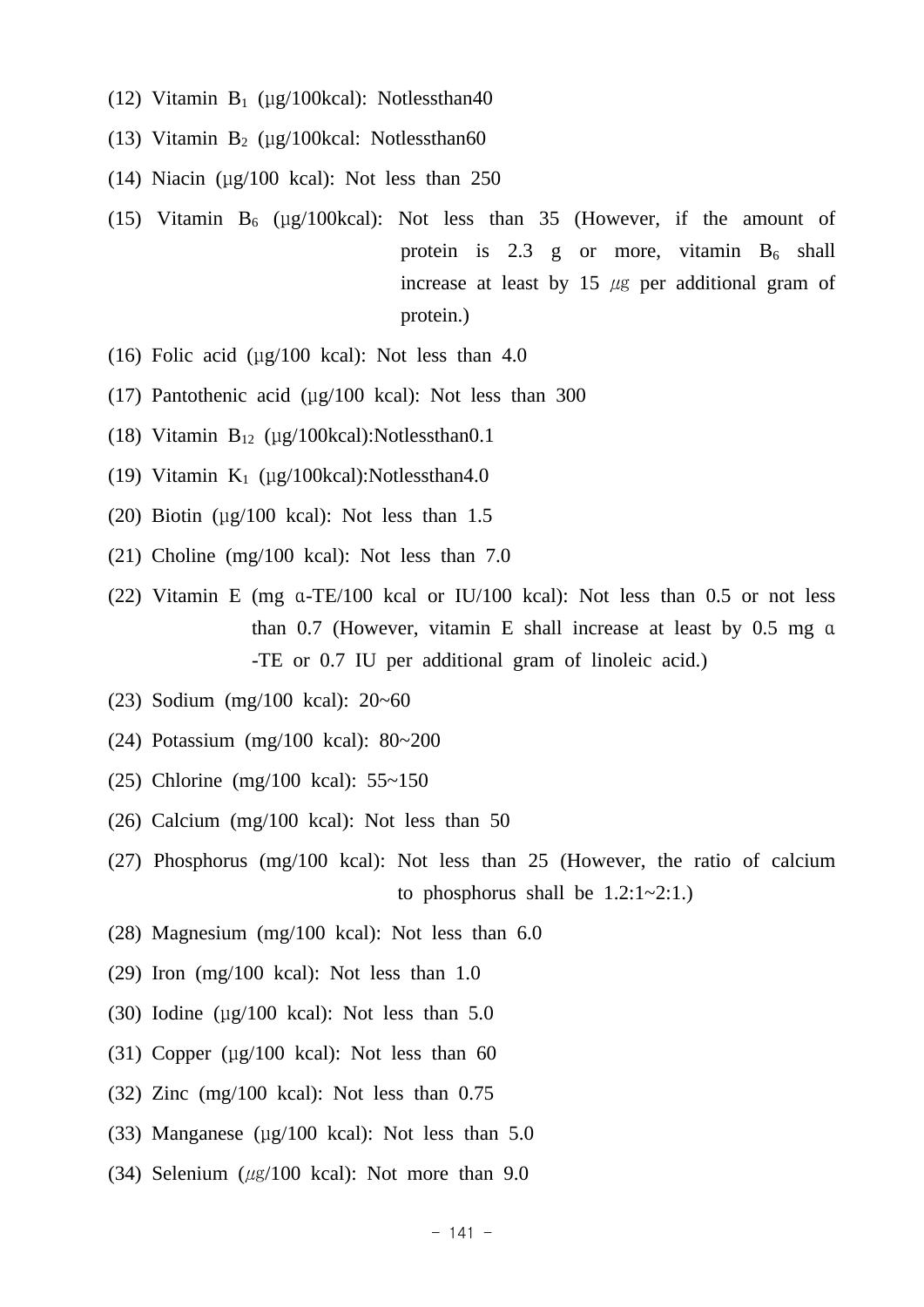- (35) Sodium saccharin: Shall not be detected
- (36) Tar colors: Shall not be detected
- (37) Bacterial count:  $n=5$ ,  $c=2$ ,  $m=1,000$ ,  $M=10,000$  ( $n=5$ ,  $c=0$ ,  $m=0$  for sterilized products; except products containing lactic acid bacteria)
- (38) Coliforms:  $n=5$ ,  $c=0$ ,  $m=0$  (except for sterilized products)
- (39) *Cronobacter* spp.: n=5, c=0, m=0/60g (except for sterilized products)
- (40) *Bacillus cereus*: n=5, c=0, m=100 (except for sterilized products)
- (41) Carbide: not more than 7.5 mg/100 g [Compare with the standard Disk A set forth by the American Dairy Product Institute(ADPI)] (however, only applicable to powder products).
- 6) Test Methods
- (1) Water

 Test the sample according to "Chapter 7. General Test Methods, 2. Food Component Test Methods, 2.1.1 Water."

(2) Calorie

 Test the sample according to "Chapter 7. General Test Methods, 2. Food Component Test Methods, 2.1.6 Calculation of Calories."

(3) Crude protein

 Test the sample according to "Chapter 7. General Test Methods, 2. Food Component Test Methods, 2.1.3.1 Total Nitrogen and Crude Protein."

(4) Crude fat

 Test the sample according to "Chapter 7. General Test Methods, 2. Food Component Test Methods, 2.1.5.1 Crude Fat."

(5) Linoleic acid

 Test the sample according to "Chapter 7. General Test Methods, 2.1.5.4 Fatty Acid."

(6) α- Linolenic acid

 Test the sample according to "Chapter 7. General Test Methods, 2.1.5.4 Fatty Acid."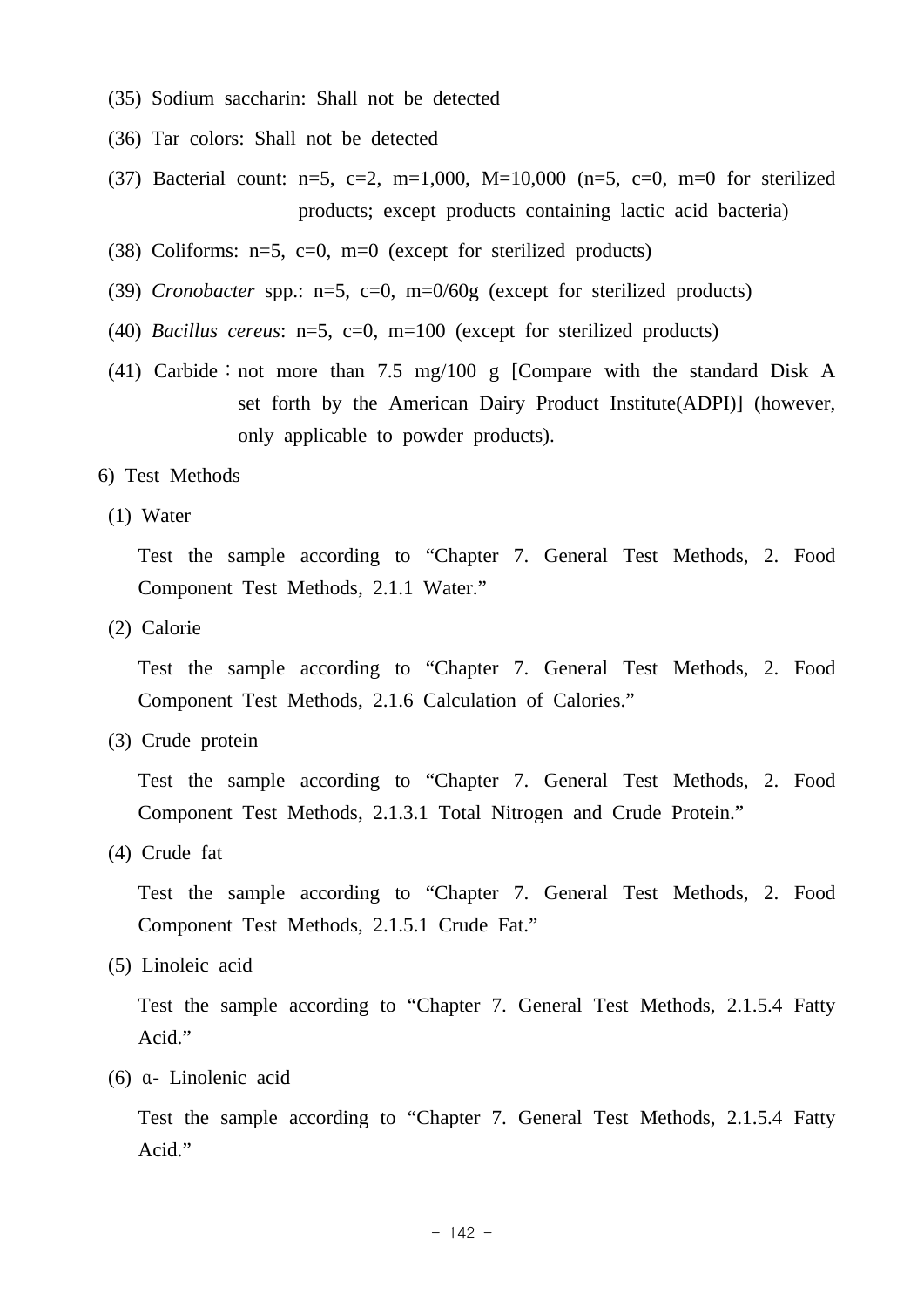(7) The Ratio of linoleic acid to α- linolenic acid

 Test the sample according to "Chapter 7. General Test Methods, 2.1.5.4 Fatty Acid."

(8) Carbohydrate

 Test the sample according to "Chapter 7. General Test Methods, 2.1 General Component Test Methods."

(9) Vitamin A

 Test the sample according to "Chapter 7. General Test Methods, 2.2 Micronutrient Test Methods, 2.2.2.1 Vitamin A."

(10) Vitamin D

 Test the sample according to "Chapter 7. General Test Methods, 2.2 Micronutrient Test Methods, 2.2.2.7 Vitamin D."

(11) Vitamin C

 Test the sample according to "Chapter 7. General Test Methods, 2.2 Micronutrient Test Methods, 2.2.2.4 Vitamin C."

(12) Vitamin  $B_1$ 

 Test the sample according to "Chapter 7. General Test Methods, 2.2 Micronutrient Test Methods, 2.2.2.2 Vitamin B<sub>1</sub>."

(13) Vitamin  $B_2$ 

 Test the sample according to "Chapter 7. General Test Methods, 2.2 Micronutrient Test Methods, 2.2.2.3 Vitamin B<sub>2</sub>."

(14) Niacin

 Test the sample according to "Chapter 7. General Test Methods, 2.2 Micronutrient Test Methods, 2.2.2.5 Niacin."

(15) Vitamin  $B_6$ 

 Test the sample according to "Chapter 7. General Test Methods, 2.2 Micronutrient Test Methods, 2.2.2.9 Vitamin B6 (Pyridoxine); or 2.2.2.12.2 Vitamin  $B_6$ ."

(16) Folic acid

Test the sample according to "Chapter 7. General Test Methods, 2.2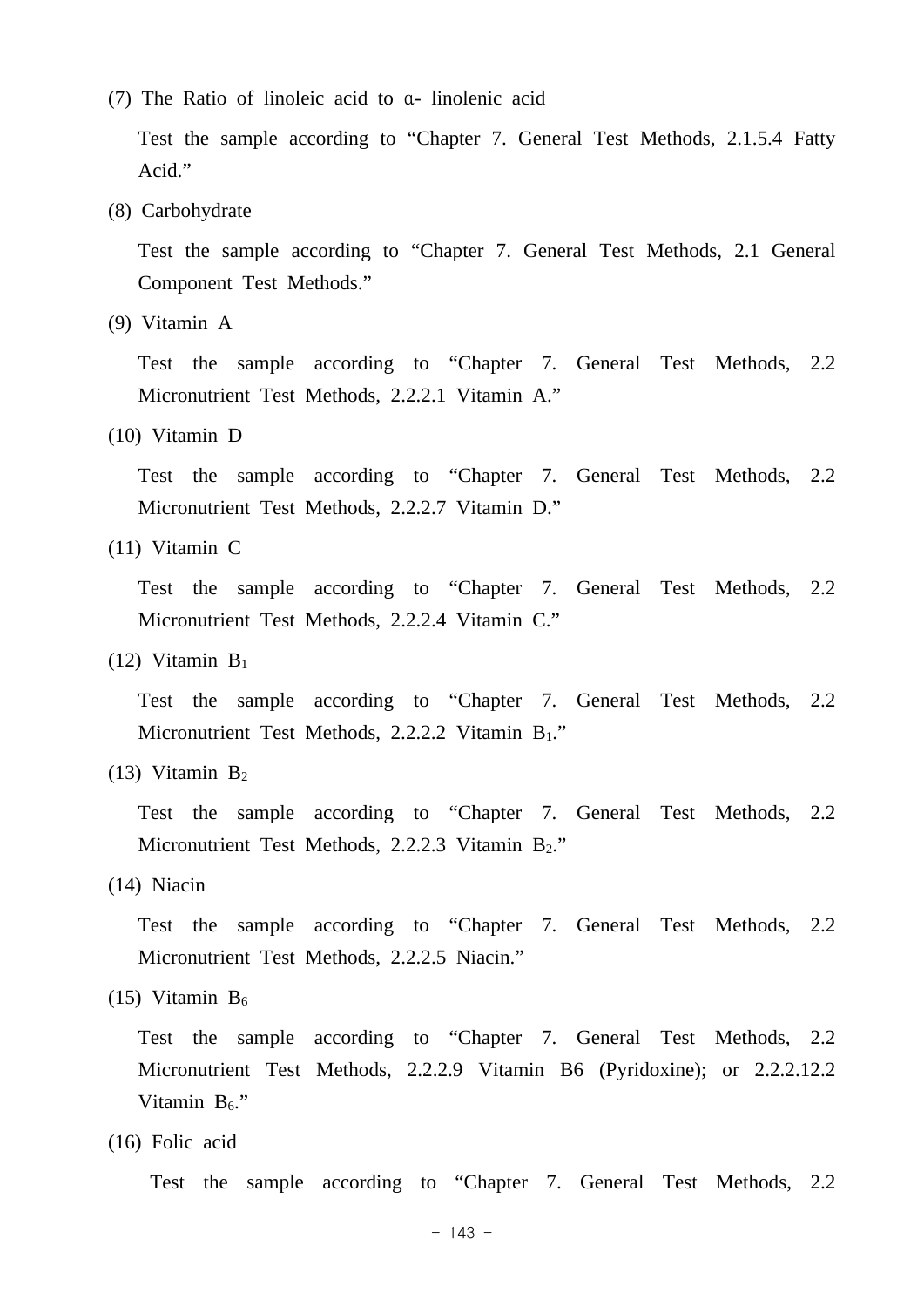Micronutrient Test Methods, 2.2.2.12.3 Folic Acid."

(17) Pantothenic acid

 Test the sample according to "Chapter 7. General Test Methods, 2.2 Micronutrient Test Methods, 2.2.2.10 Pantothenic Acid; or 2.2.2.12.4 Pantothenic Acid."

(18) Vitamin  $B_{12}$ 

 Test the sample according to "Chapter 7. General Test Methods, 2.2 Micronutrient Test Methods, 2.2.2.11 Vitamin  $B_{12}$ ; or 2.2.2.12.5 Vitamin  $B_{12}$ ."

(19) Vitamin  $K_1$ 

 Test the sample according to "Chapter 7. General Test Methods, 2.2 Micronutrient Test Methods, 2.2.2.8 Vitamin K<sub>1</sub>."

(20) Biotin

 Test the sample according to "Chapter 7. General Test Methods, 2.2 Micronutrient Test Methods, 2.2.2.12.7 Biotin."

(21) Choline

 Test the sample according to "Chapter 7. General Test Methods, 2.2 Micronutrient Test Methods, 2.2.2.12.6 Choline."

(22) Vitamin E

 Test the sample according to "Chapter 7. General Test Methods, 2.2 Micronutrient Test Methods, 2.2.2.6 Vitamin E."

(23) Sodium

 Test the sample according to "Chapter 7. General Test Methods, 1.2 Micronutrient Test Methods, 1.2.1.6 Sodium."

(24) Potassium

 Test the sample according to "Chapter 7. General Test Methods, 1.2 Micronutrient Test Methods, 1.2.1.7 Potassium."

(25) Chlorine

 Test the sample according to "Chapter 7. General Test Methods, 2.2 Micronutrient Test Methods, 2.2.1 Mineral Components, 2.2.1.14 Chlorine."

(26) Calcium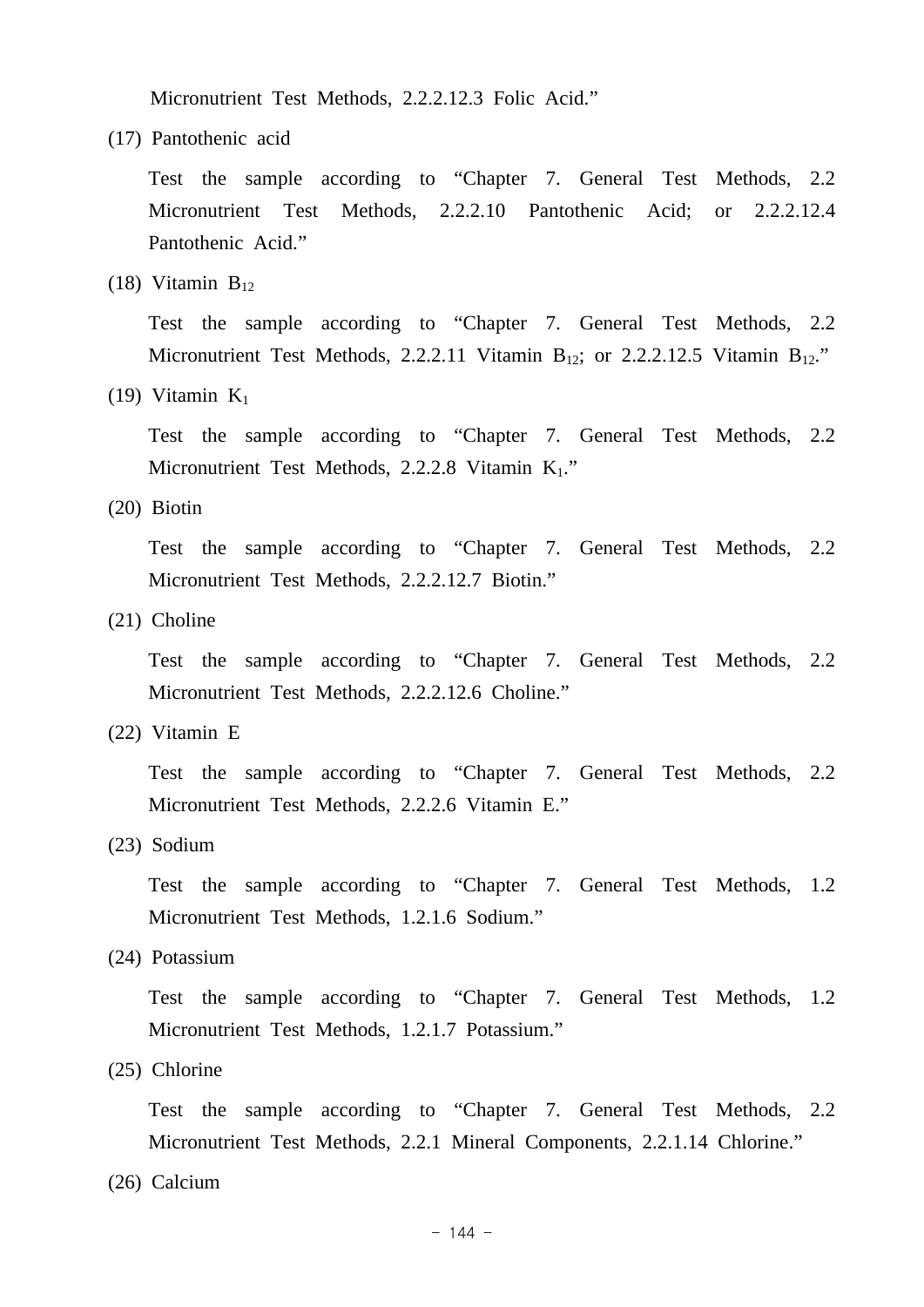Test the sample according to "Chapter 7. General Test Methods, 2.2 Micronutrient Test Methods, 2.2.1.2 Calcium."

(27) Phosphorus

 Test the sample according to "Chapter 7. General Test Methods, 2.2 Micronutrient Test Methods, 2.2.1.3 Phosphorus."

(28) Magnesium

 Test the sample according to "Chapter 7. General Test Methods, 2.2.1.15 Magnesium."

(29) Iron

 Test the sample according to "Chapter 7. General Test Methods, 2.2 Micronutrient Test Methods, 2.2.1.4 Iron."

(30) Iodine

 Test the sample according to "Chapter 7. General Test Methods, 2.2 Micronutrient Test Methods, 2.2.1.9 Iodine."

(31) Copper

 Prepare a test solution according to "Chapter 7. General Test Methods, 10.1 Tests for Heavy Metals, 10.1.2.1 B. Preparation of Test Solution, 2) Dry Ashing Method," and test the sample according to "10.1.2.1 C. Measurement, 1) Atomic Absorption Spectrophotometry; or 2) Inductively Coupled Plasma."

(32) Zinc

 Test the sample according to "Chapter 7. General Test Methods, 2.2 Micronutrient Test Methods, 2.2.1.8 Zinc."

(33) Manganese

 Prepare a test solution according to "Chapter 7. General Test Methods, 10.1 Tests for Heavy Metals, 10.1.2.1 B. Preparation of Test Solution, 2) Dry Ashing Method," and test the sample according to "10.1.2.1 C. Measurement, 1) Atomic Absorption Spectrophotometry; or 2) Inductively Coupled Plasma."

(34) Selenium

 Test the sample according to "Chapter 7. General Test Methods, 2.2 Micronutrient Test Methods, 2.2.1.10. Selenium."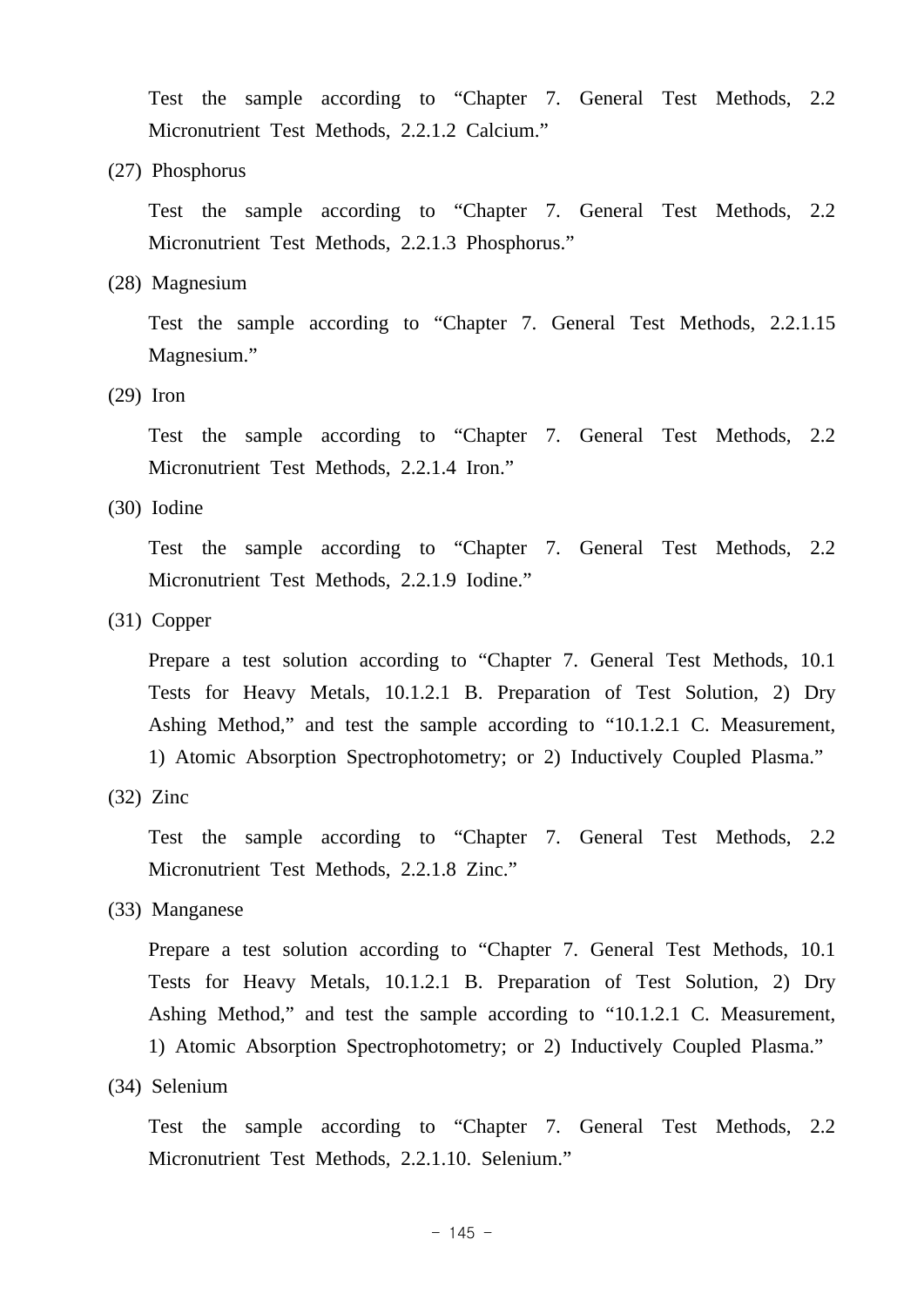#### (35) Sodium saccharin

 Test the sample according to "Chapter 7. General Test Methods, 3.2.1 Sodium saccharin."

(36) Tar colors

 Test the sample according to "Chapter 7. General Test Methods, 3.4 Color Additives."

(37) Bacterial count

 Test the sample according to "Chapter 7. General Test Methods, 4. Microbiological Test Methods, 4.5.1 General Bacterial Count."

(38) Coliforms

 Test the sample according to "Chapter 7. General Test Methods, 4. Microbiological Test Methods, 4.7 Coliforms."

(39) *Cronobacter* spp.

 Test the sample according to "Chapter 7. General Test Methods, 4. Microbiological Test Methods, 4.21 *Cronobacter* spp."

(40) *Bacillus cereus*

 Test the sample according to "Chapter 7. General Test Methods, 4. Microbiological Test Methods, 4.18 *Bacillus cereus*, 4.18.2 Quantitative Test."

(41) Carbide

 Test the sample according to "Chapter 7. General Test Methods, 1.2 Foreign Matter Test Methods, 1.2.2 Foreign Matters for Each Food Product, C. Test Operation, F) Ice Cream Powder, Evaporated Milk, Sweetened Condensed Milk, Sweetened Condensed Skim Milk, Whole Milk Powder, Nonfat Dry Milk, Sweetened Milk Powder & Modified Milk Powder, and Formula."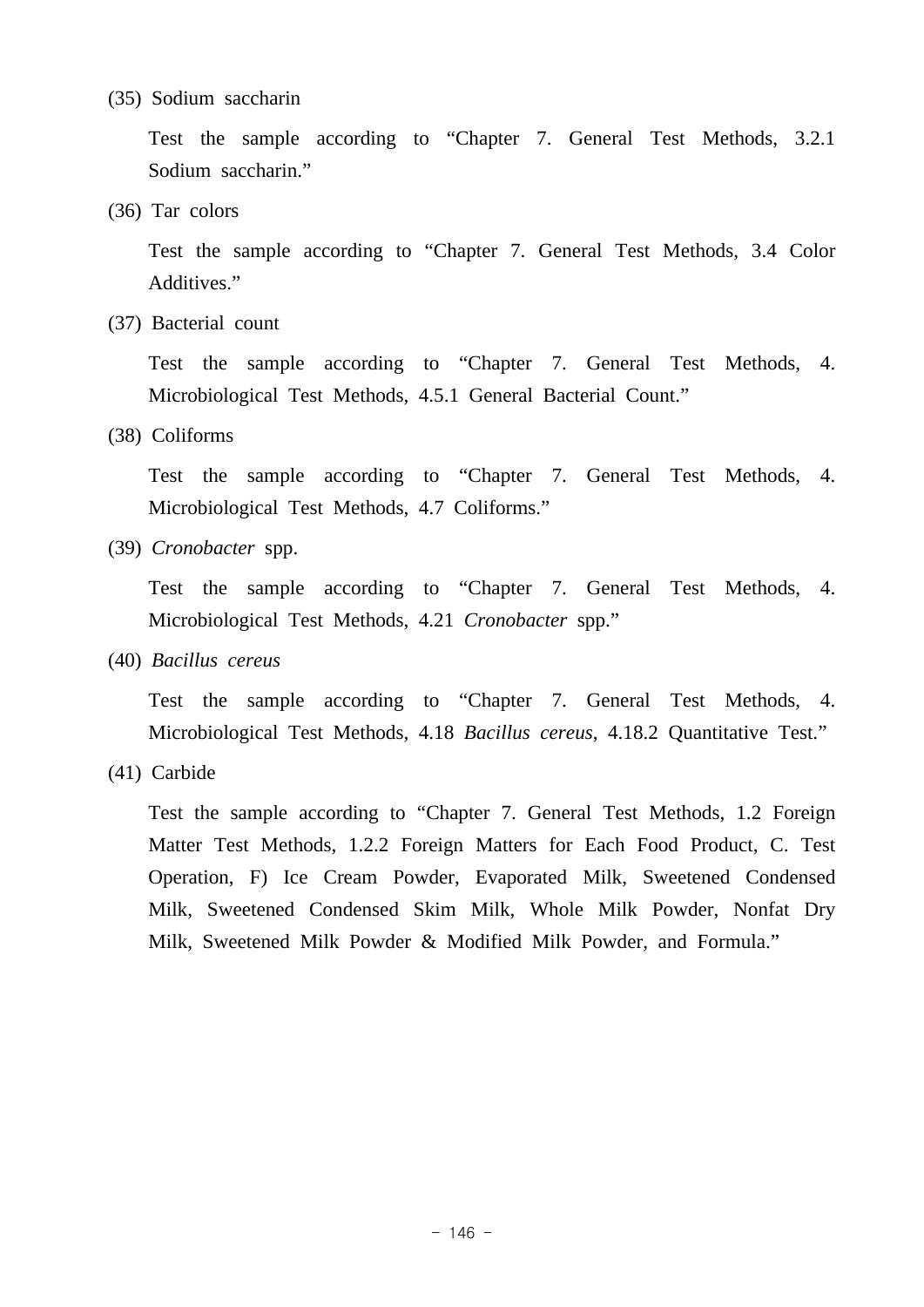#### **10-3 Follow-up Formulas**

1) Definition

 Follow-up formulas refers to products manufactured/processed into powder or liquid form to be used as liquid for consumption of baby food by adding nutrients—such as minerals, vitamins, etc., required for normal growth/development of infants and young children of 6 months or older—to protein-containing foods, such as soy protein isolates, etc., used as ingredients; except for milk formulas.

- 2) Requirements for Ingredients, etc.
- (1) Raw ingredients shall not be irradiated.
- (2) Dry ingredients shall be dried to low-moisture level before storage in order to prevent microbial growth; other ingredients shall be stored according to their properties by installing equipment to control temperature and humidity.
- 3) Manufacturing/Processing Standards
- (1) They shall be pasteurized or sterilized in order to prevent microbial risks.
- (2) Powder products shall be packaged/filled with nitrogen, carbon dioxide or a mixture of nitrogen and carbon dioxide; liquid products shall be sterilized and aseptic packaged.
- (3) In order to add nutrients contained in breast milk, or to make it suitable as a sole nutritional source for infants/young children, other nutrients may be added as necessary; provided, however, that usefulness of the applicable nutrients shall be scientifically proven, and the amount shall be added based on breast milk.
- (4) The amino acid score of the protein in finished products shall not be less than 85.
	- \* The Standard Essential Amino Acid Composition Table for Calculation of Amino Acid Scores shall follow the table in 10-2 3) (4).
- (5) For liquid products intended for direct consumption, solids shall be based on 10~15%; and for those intended for consumption after dilution, solids concentration may vary.
- (6) Tin tubes may not be used as containers of liquid and paste products.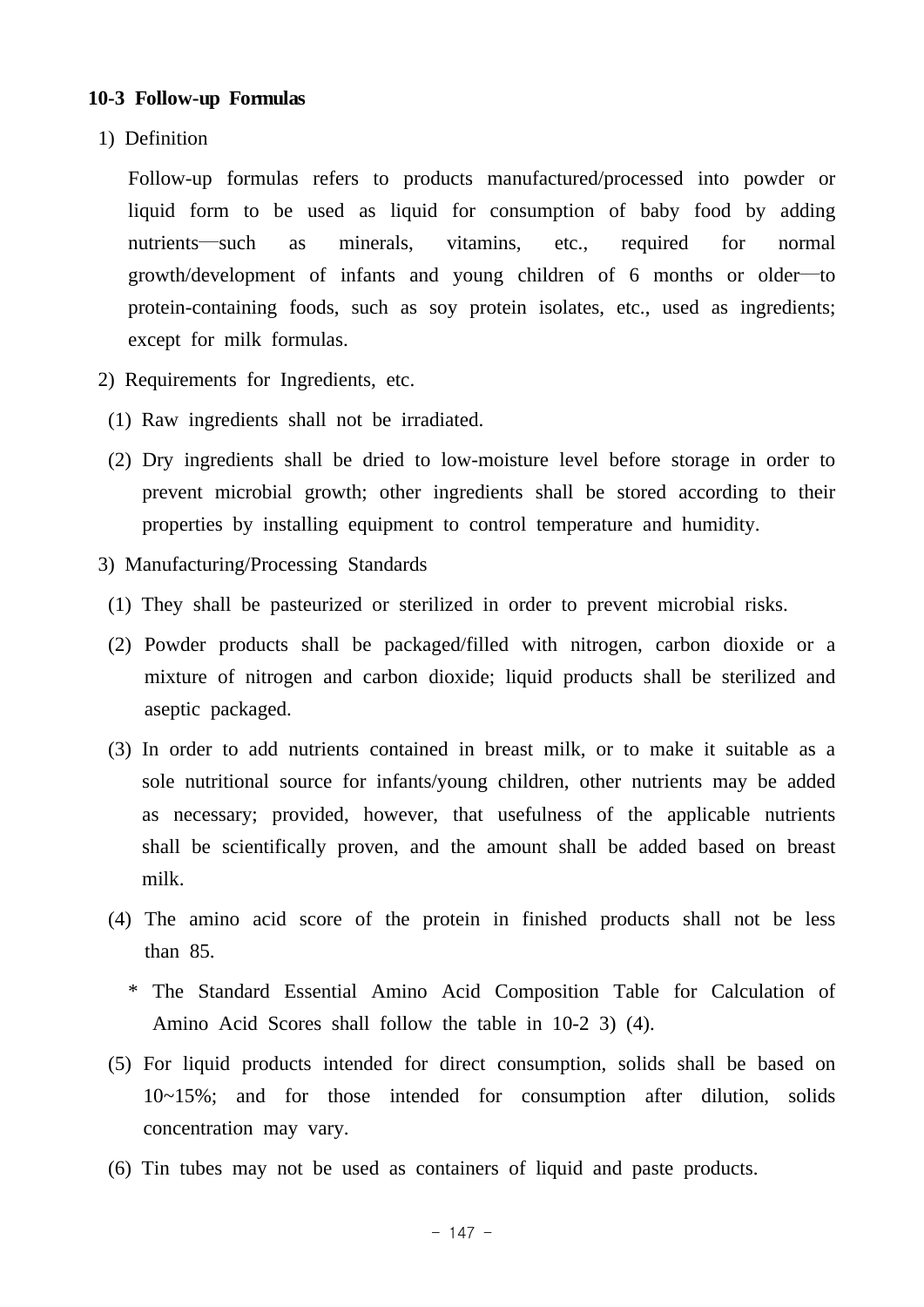- (7) When used as an ingredient, honey or maple syrup shall be treated in a way that destroys the spores of *Clostridium botulinum*.
- (8) Cocoa may be used for young children of 12 months or older; and the amount of use shall not be more than 1.5% based on the product consumed after dilution.
- (9) In order to prevent contamination by microorganisms or other sources, the spray drying equipment used in manufacturing powdered foods for infants/young children shall be periodically cleaned.
- (10) Prior to packaging, efficient methods shall be used to prevent adulteration by foreign matters or metals, such as using sieves, traps, magnets, or electric metal detectors, etc.
- 4) Food Type
- 5) Specifications
- (1) Water (%): Not more than 5.0 (only applicable to powder products)
- (2) Calorie (kcal/100 ml): 60~85
- (3) Crude protein (g/100kcal): 3.0~5.5
- (4) Crude fat (g/100kcal): 3.0~6.0
- (5) Linoleic acid (mg/100kcal) : Not less than 300
- (6) Vitamin A (μgRE/100 kcal or IU/100 kcal): 75~225 or 250~750
- (7) Vitamin D (μgRE/100 kcal or IU/100 kcal): 1.0~3.0 or 40~120
- (8) Vitamin C (mg/100kcal): Not less than 8
- (9) Vitamin  $B_1$  (μg/100kcal): Not less than 40
- (10) Vitamin  $B_2$  (μg/100kcal): Notless than 60
- (11) Niacin (μg/100kcal): Not less than 250
- (12) Vitamin  $B_6$  (μg/100kcal): Not less than 45 (However, if the amount of protein is 3.0 g or more, vitamin  $B_6$  shall increase at least by 15  $\mu$ g per additional gram of protein.)
- (13) Folic acid (μg/100kcal): Not less than 4.0
- (14) Pantothenic acid (μg/100kcal): Not less than 300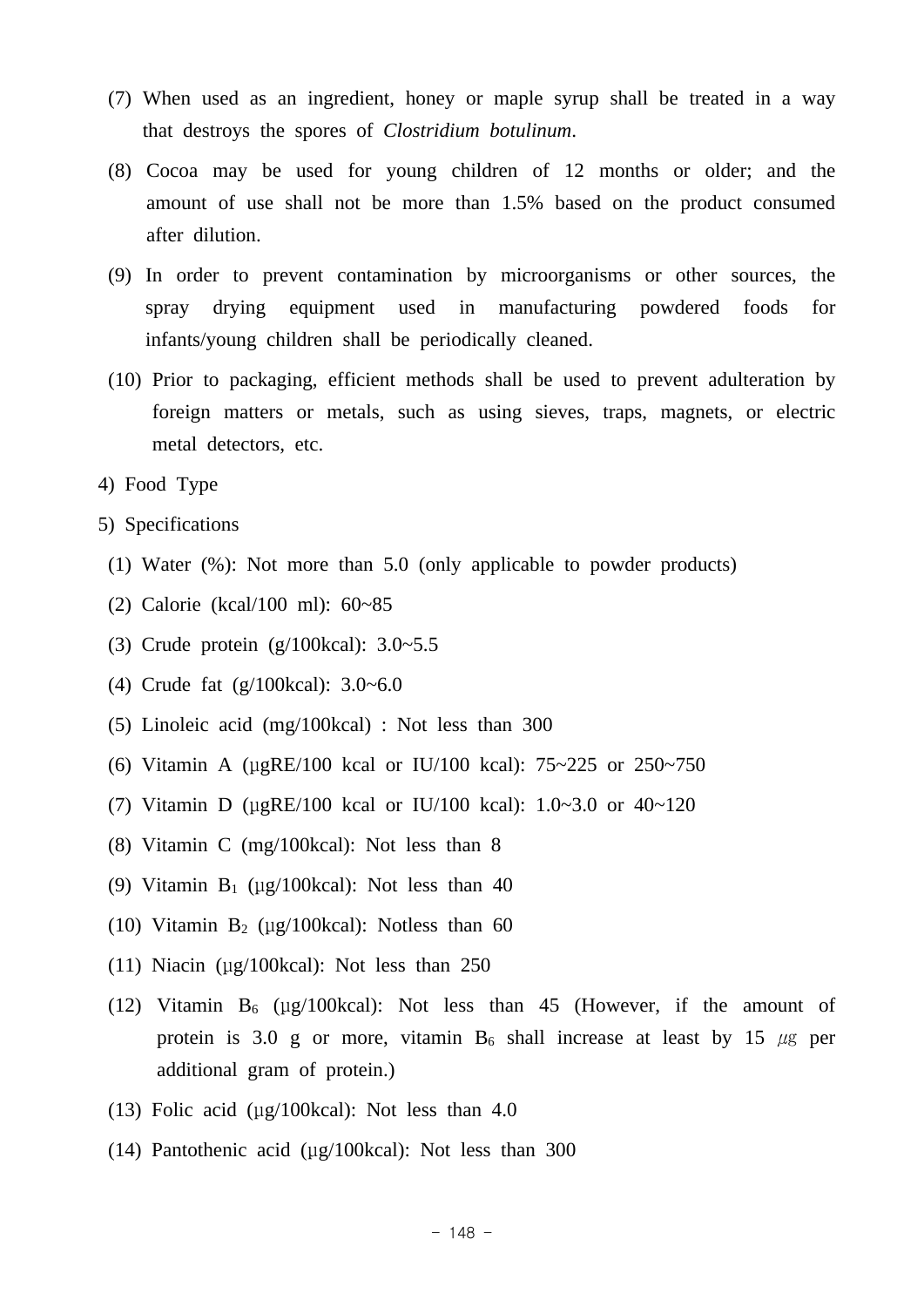- (15) Vitamin  $B_{12}$  (μg/100kcal): Not less than 0.15
- (16) Vitamin  $K_1$  (μg/100kcal): Not less than 4.0
- (17) Biotin (μg/100kcal): Not less than 1.5
- (18) Vitamin E (mg α-TE/100 kcal or IU/100 kcal): Not less than 0.5 or not less than 0.7 (However, vitamin E shall increase at least by 0.5 mg α -TE or 0.7 IU per additional gram of linoleic acid.)
- (19) Sodium (mg/100kcal): 20~85
- (20) Potassium (mg/100kcal): Not less than 80
- (21) Chlorine (mg/100kcal): Not less than 55
- (22) Calcium (mg/100kcal): Not less than 90
- (23) Phosphorus (mg/100kcal): Not less than 60 (However, the ratio of calcium to phosphorus shall be  $1.2:1 \sim 2:1.$ )
- (24) Magnesium (mg/100kcal): Not less than 6.0
- (25) Iron (mg/100kcal): Not less than 1.0
- (26) Iodine (μg/100kcal): Notlessthan5.0
- (27) Zinc (mg/100kcal): Not less than 0.5
- (28) Selenium (μg/100kcal): Not more than 9.0
- (29) Sodium saccharin : Shall not be detected
- (30) Tar colors: Shall not be detected
- (31) Bacterial count:  $n=5$ ,  $c=2$ ,  $m=1,000$ ,  $M=10,000$  ( $n=5$ ,  $c=0$ ,  $m=0$  for sterilized products; except products containing lactic acid bacteria)
- (32) Coliforms:  $n=5$ ,  $c=0$ ,  $m=0$  (except for sterilized products)
- (33) *Bacillus cereus*: n=5, c=0, m=100 (except for sterilized products)
- (34) Carbide: not more than 7.5 mg/100 g [Compare with the standard Disk A set forth by the American Dairy Products Institute (ADPI)] (however, only applicable to powder products).
- 6) Test Methods
- (1) Water

Test the sample according to "Chapter 7. General Test Methods, 2. Food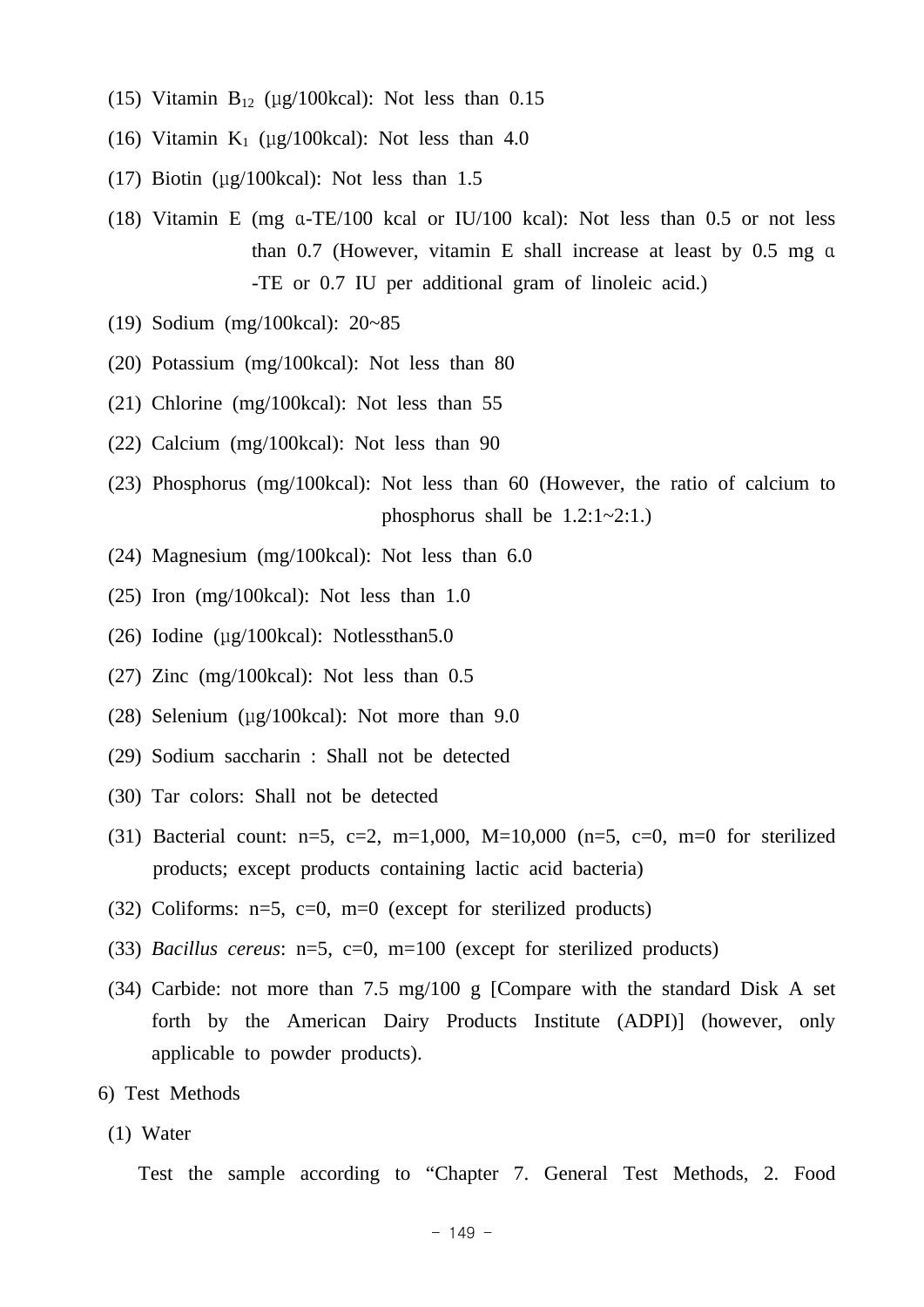Component Test Methods, 2.1.1 Water."

(2) Calorie

 Test the sample according to "Chapter 7. General Test Methods, 2. Food Component Test Methods, 2.1.6 Calculation of Calories."

(3) Crude protein

 Test the sample according to "Chapter 7. General Test Methods, 2. Food Component Test Methods, 2.1.3.1 Total Nitrogen and Crude Protein."

(4) Crude fat

 Test the sample according to "Chapter 7. General Test Methods, 2. Food Component Test Methods, 2.1.5.1 Crude Fat."

(5) Linoleic acid

 Test the sample according to "Chapter 7. General Test Methods, 2.1.5.4 Fatty Acid."

(6) Vitamin A

 Test the sample according to "Chapter 7. General Test Methods, 2.2 Micronutrient Test Methods, 2.2.2.1 Vitamin A."

(7) Vitamin D

 Test the sample according to "Chapter 7. General Test Methods, 2.2 Micronutrient Test Methods, 2.2.2.7 Vitamin D."

(8) Vitamin C

 Test the sample according to "Chapter 7. General Test Methods, 2.2 Micronutrient Test Methods, 2.2.2.4 Vitamin C."

(9) Vitamin B1

 Test the sample according to "Chapter 7. General Test Methods, 2.2 Micronutrient Test Methods, 2.2.2.2 Vitamin B<sub>1</sub>."

(10) Vitamin  $B_2$ 

 Test the sample according to "Chapter 7. General Test Methods, 2.2 Micronutrient Test Methods, 2.2.2.3 Vitamin B<sub>2</sub>."

(11) Niacin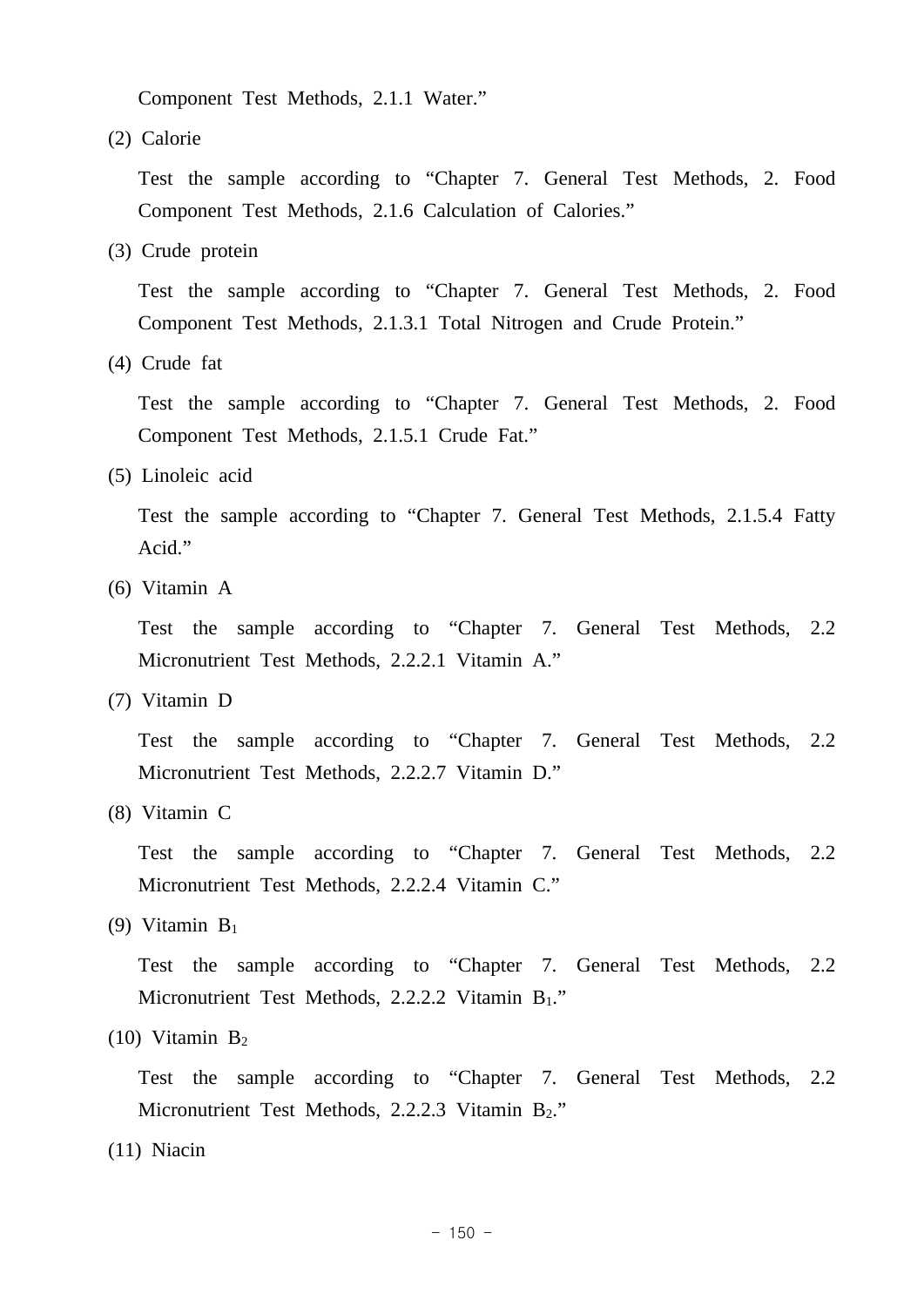Test the sample according to "Chapter 7. General Test Methods, 2.2 Micronutrient Test Methods, 2.2.2.5 Niacin."

(12) Vitamin  $B_6$ 

 Test the sample according to "Chapter 7. General Test Methods, 2.2 Micronutrient Test Methods, 2.2.2.9 Vitamin B<sub>6</sub> (Pyridoxine); or 2.2.2.12.2 Vitamin  $B_6$ ."

(13) Folic acid

 Test the sample according to "Chapter 7. General Test Methods, 2.2 Micronutrient Test Methods, 2.2.2.12.3 Folic Acid."

(14) Pantothenic acid

 Test the sample according to "Chapter 7. General Test Methods, 2.2 Micronutrient Test Methods, 2.2.2.10 Pantothenic Acid; or 2.2.2.12.4 Pantothenic Acid."

 $(15)$  Vitamin  $B_{12}$ 

 Test the sample according to "Chapter 7. General Test Methods, 2.2 Micronutrient Test Methods, 2.2.2.11 Vitamin B<sub>12</sub>; or 2.2.2.12.5 Vitamin B<sub>12</sub>."

(16) Vitamin  $K_1$ 

 Test the sample according to "Chapter 7. General Test Methods, 2.2 Micronutrient Test Methods, 2.2.2.8 Vitamin K<sub>1</sub>."

(17) Biotin

 Test the sample according to "Chapter 7. General Test Methods, 2.2 Micronutrient Test Methods, 2.2.2.12.7 Biotin."

(18) Vitamin E

 Test the sample according to "Chapter 7. General Test Methods, 2.2 Micronutrient Test Methods, 2.2.2.6 Vitamin E."

(19) Sodium

 Test the sample according to "Chapter 7. General Test Methods, 1.2 Micronutrient Test Methods, 1.2.1.6 Sodium."

(20) Potassium

Test the sample according to "Chapter 7. General Test Methods, 1.2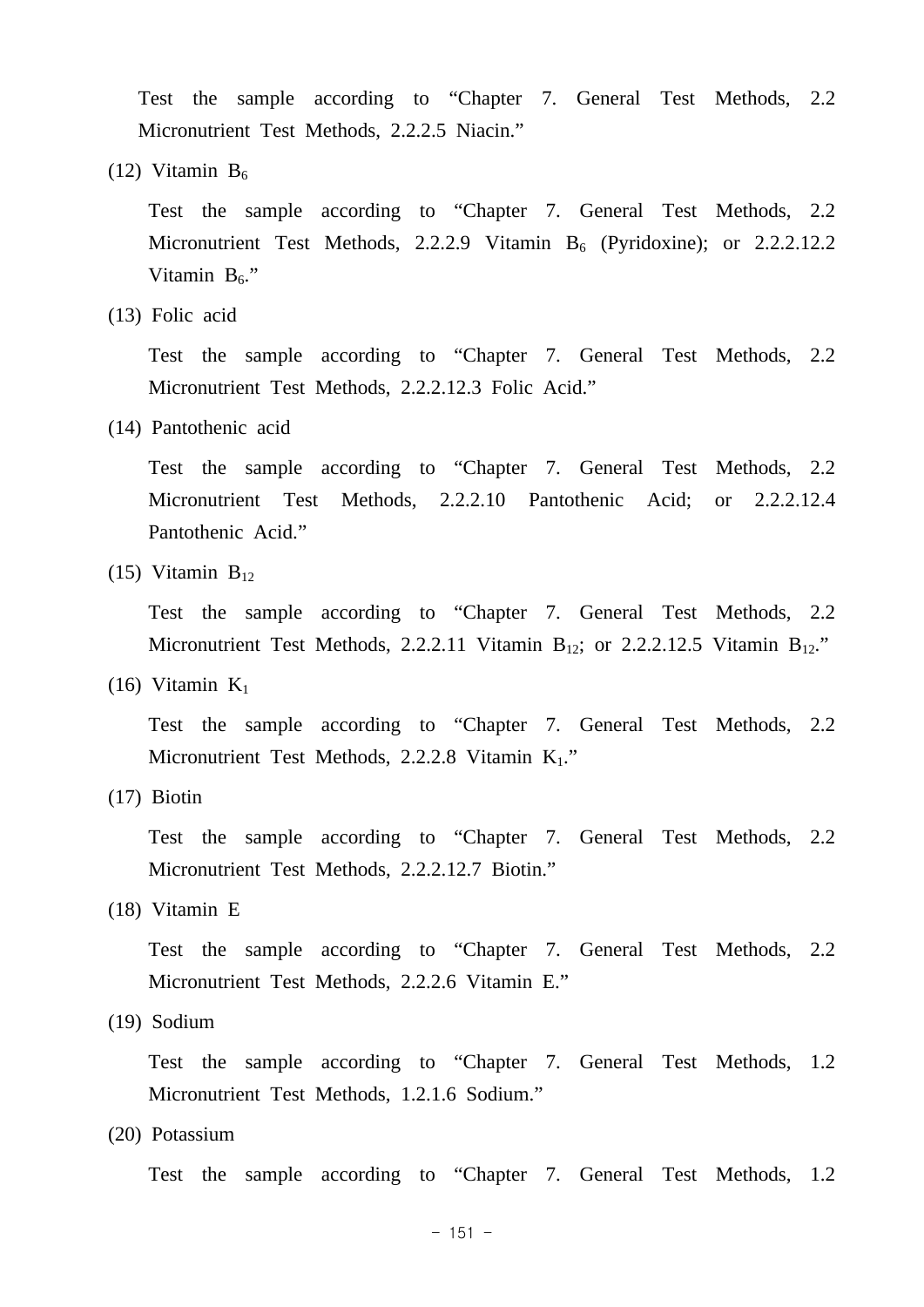Micronutrient Test Methods, 1.2.1.7 Potassium."

(21) Chlorine

 Test the sample according to "Chapter 7. General Test Methods, 2.2 Micronutrient Test Methods, 2.2.1 Mineral Components, 2.2.1.14 Chlorine."

(22) Calcium

 Test the sample according to "Chapter 7. General Test Methods, 2.2 Micronutrient Test Methods, 2.2.1.2 Calcium."

(23) Phosphorus

 Test the sample according to "Chapter 7. General Test Methods, 2.2 Micronutrient Test Methods, 2.2.1.3 Phosphorus."

(24) Magnesium

 Test the sample according to "Chapter 7. General Test Methods, 2.2.1.15 Magnesium."

(25) Iron

 Test the sample according to "Chapter 7. General Test Methods, 2.2 Micronutrient Test Methods, 2.2.1.4 Iron."

(26) Iodine

 Test the sample according to "Chapter 7. General Test Methods, 2.2 Micronutrient Test Methods, 2.2.1.9 Iodine."

(27) Zinc

 Test the sample according to "Chapter 7. General Test Methods, 2.2 Micronutrient Test Methods, 2.2.1.8 Zinc."

(28) Selenium

 Test the sample according to "Chapter 7. General Test Methods, 2.2 Micronutrient Test Methods, 2.2.1.10. Selenium."

(29) Sodium saccharin

 Test the sample according to "Chapter 7. General Test Methods, 3.2.1 Sodium Saccharin."

(30) Tar colors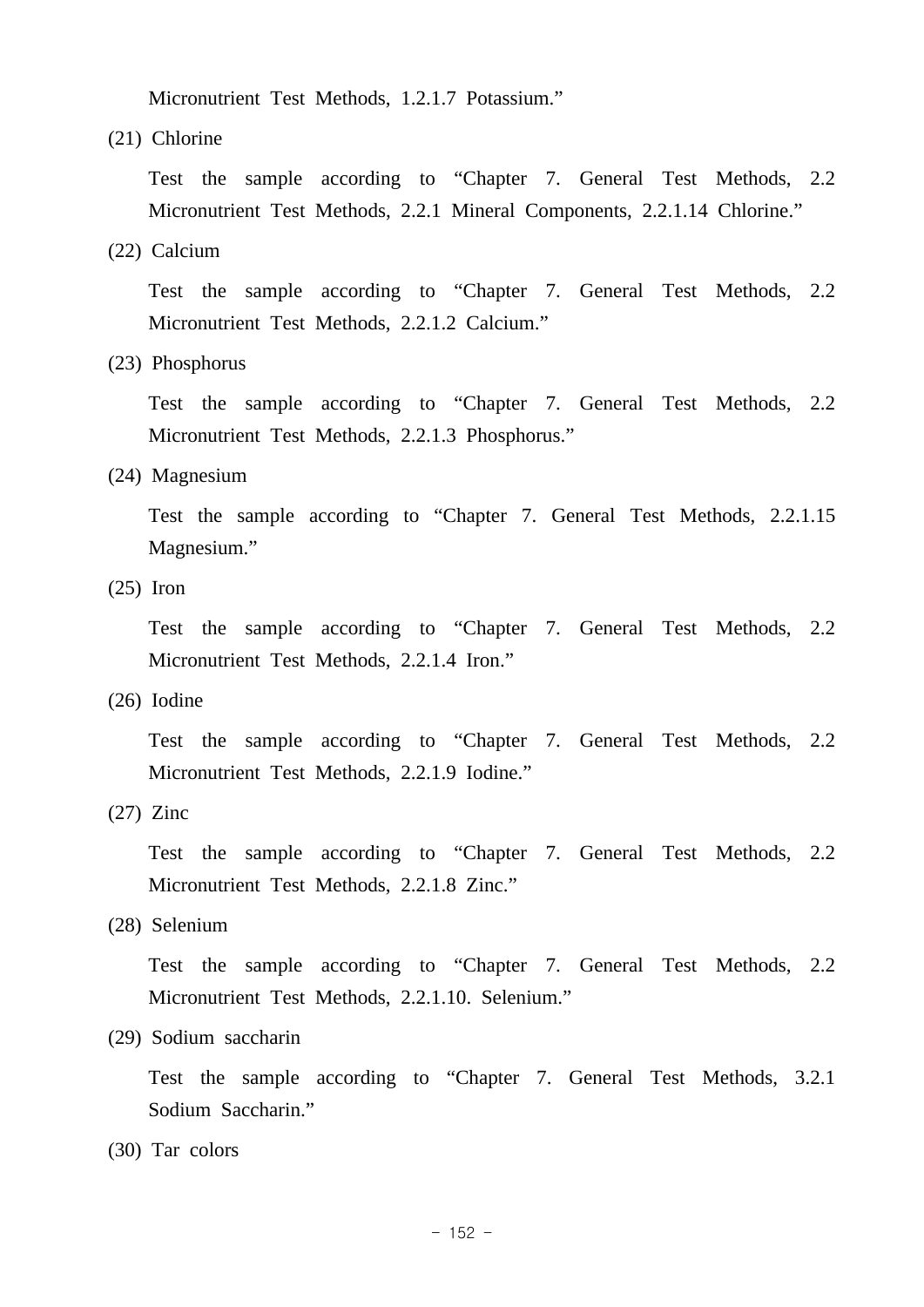Test the sample according to "Chapter 7. General Test Methods, 3.4 Color Additives."

(31) Bacterial count

 Test the sample according to "Chapter 7. General Test Methods, 4. Microbiological Test Methods, 4.5.1 General Bacterial Count."

(32) Coliforms

 Test the sample according to "Chapter 7. General Test Methods, 4. Microbiological Test Methods, 4.7 Coliforms."

(33) *Bacillus cereus*

 Test the sample according to "Chapter 7. General Test Methods, 4. Microbiological Test Methods, 4.18 *Bacillus cereus*, 4.18.2 Quantitative Test."

(34) Carbide

 Test the sample according to "Chapter 7. General Test Methods, 1.2 Foreign Matter Test Methods, 1.2.2 Foreign Matters for Each Food Product, C. Test Operation, F) Ice Cream Powder, Evaporated Milk, Sweetened Condensed Milk, Sweetened Condensed Skim Milk, Whole Milk Powder, Skim Milk Powder, Sweetened Milk Powder & Modified Milk Powder, and Formula."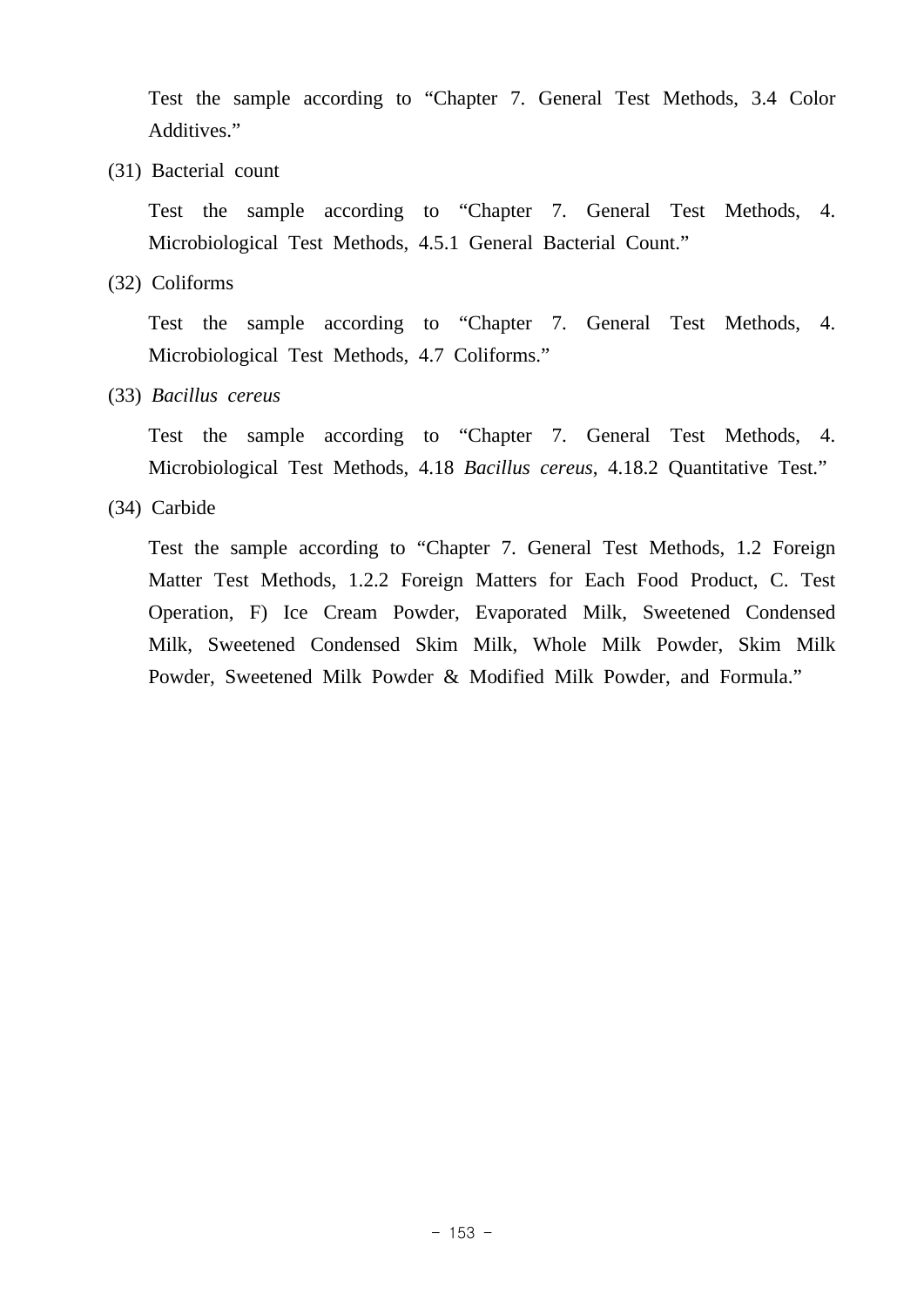#### **10-4 Cereal Formulas for Infants/Young Children**

1) Definition

 Cereal formulas for infants/young children refers to products manufactured/ processed by adding foods and nutrients to starch ingredients, such as grains, pulses and tuberous and corm vegetables, etc., used as main ingredients (not less than 25% based on the solids in finished products), for weaning and nutritional supplementation for infants and young children at weaning period.

- 2) Requirements for Ingredients, etc.
- (1) Raw ingredients shall not be irradiated.
- (2) Dry ingredients shall be dried to low-moisture level before storage in order to prevent microbial growth; other ingredients shall be stored according to their properties by installing equipment to control temperature and humidity.
- 3) Manufacturing/Processing Standards
- (1) They shall be pasteurized or sterilized in order to prevent microbial risks.
- (2) Powder products shall be packaged/filled with nitrogen, carbon dioxide or a mixture of nitrogen and carbon dioxide; liquid products shall be sterilized and aseptic packaged.
- (3) In order to add nutrients contained in breast milk, or to make it suitable as a sole nutritional source for infants/young children, other nutrients may be added as necessary; provided, however, that usefulness of the applicable nutrients shall be scientifically proven, and the amount shall be added based on breast milk.
- (4) The amino acid score of the protein in finished products shall not be less than 85.
	- \* The Standard Essential Amino Acid Composition Table for Calculation of Amino Acid Scores shall follow the table in 10-2 3) (4).
- (5) When added to cereal formulas for infants/young children, saccharides shall not exceed 20% of total calories; and the amount of sugar shall not exceed 50% of total sugars.
- (6) For liquid products intended for direct consumption, solids shall be based on 10~15%; and for those intended for consumption after dilution, solids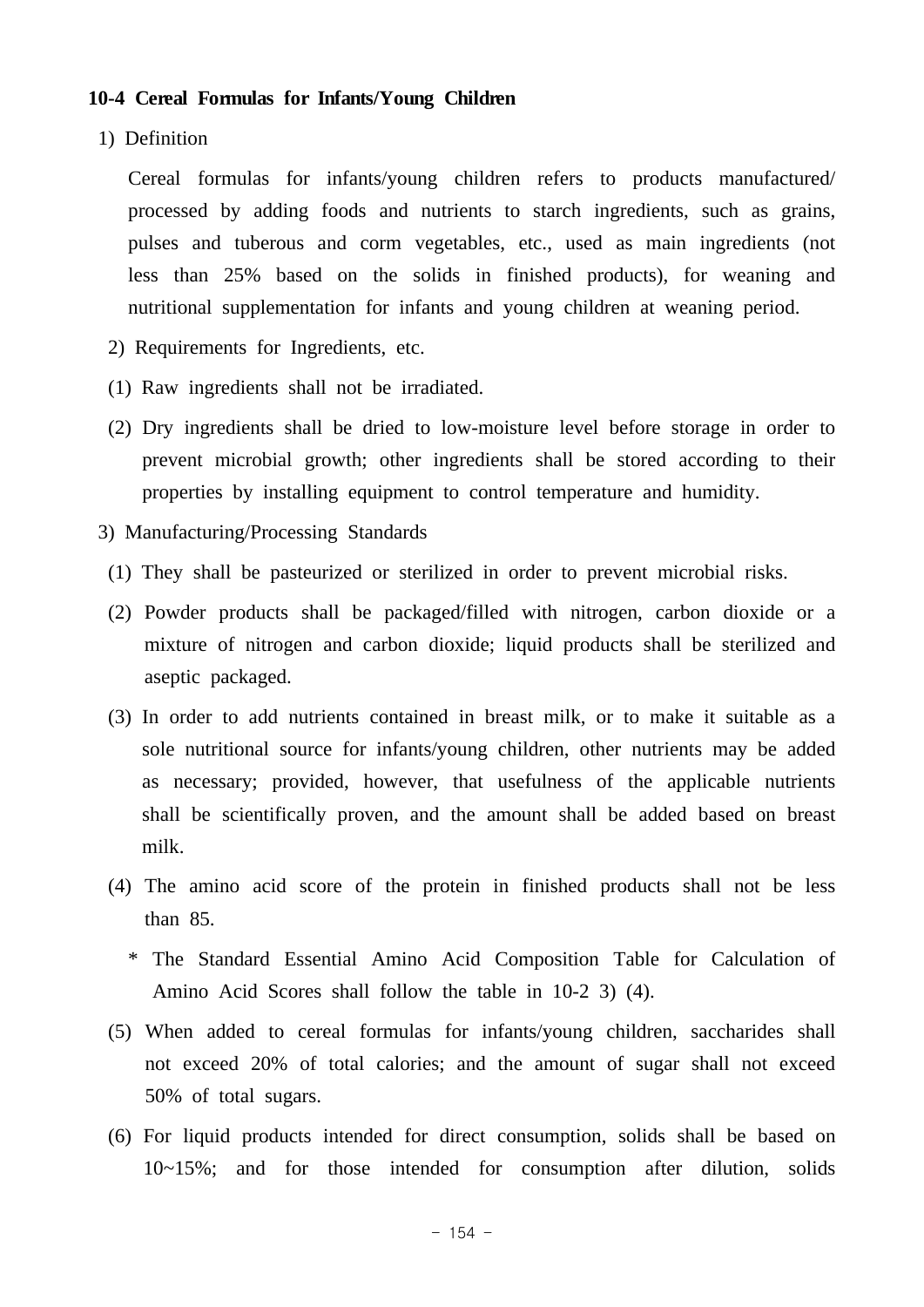concentration may vary.

- (7) Tin tubes may not be used as containers of liquid and paste products.
- (8) When used as an ingredient, honey or maple syrup shall be treated in a way that destroys the spores of *Clostridium botulinum*.
- (9) Cocoa may be used for young children of 12 months or older; and the amount of use shall not be more than 1.5% based on the product consumed after dilution.
- (10) In order to prevent contamination by microorganisms or other sources, the spray drying equipment used in manufacturing powdered foods for infants/young children shall be periodically cleaned.
- (11) Prior to packaging, efficient methods shall be used to prevent adulteration by foreign matters or metals, such as using sieves, traps, magnets, or electric metal detectors, etc.
- 4) Food Type
- 5) Specifications
- (1) Water (%): Not more than 10.0 (only applicable to powder and solid products)
- (2) Crude protein (%): Not less than 10.0 (on a dry weight basis)
- (3) Crude fat (%): Not less than 5.0 (on a dry weight basis)
- (4) Gelatinization degree (α): Not less than 80.0 (only applicable to powder/solid products containing 25% or more grains, pulses, tuberous and corm vegetables, etc., or their products)
- (5) Sodium (mg/100kcal): Not more than 100
- (6) Iron (mg/100kcal): Not less than 2.0
- (7) Vitamin A (μgRE/100kcal or IU/100kcal): Not less than 60 or not less than 200
- (8) Vitamin B1 (μg/100kcal): Not less than 80
- (9) Vitamin B2 (μg/100kcal): Not less than 130
- (10) Vitamin C (mg/100kcal): Not less than 4
- (11) Sodium saccharin: Shall not be detected
- (12) Tar colors: Shall not be detected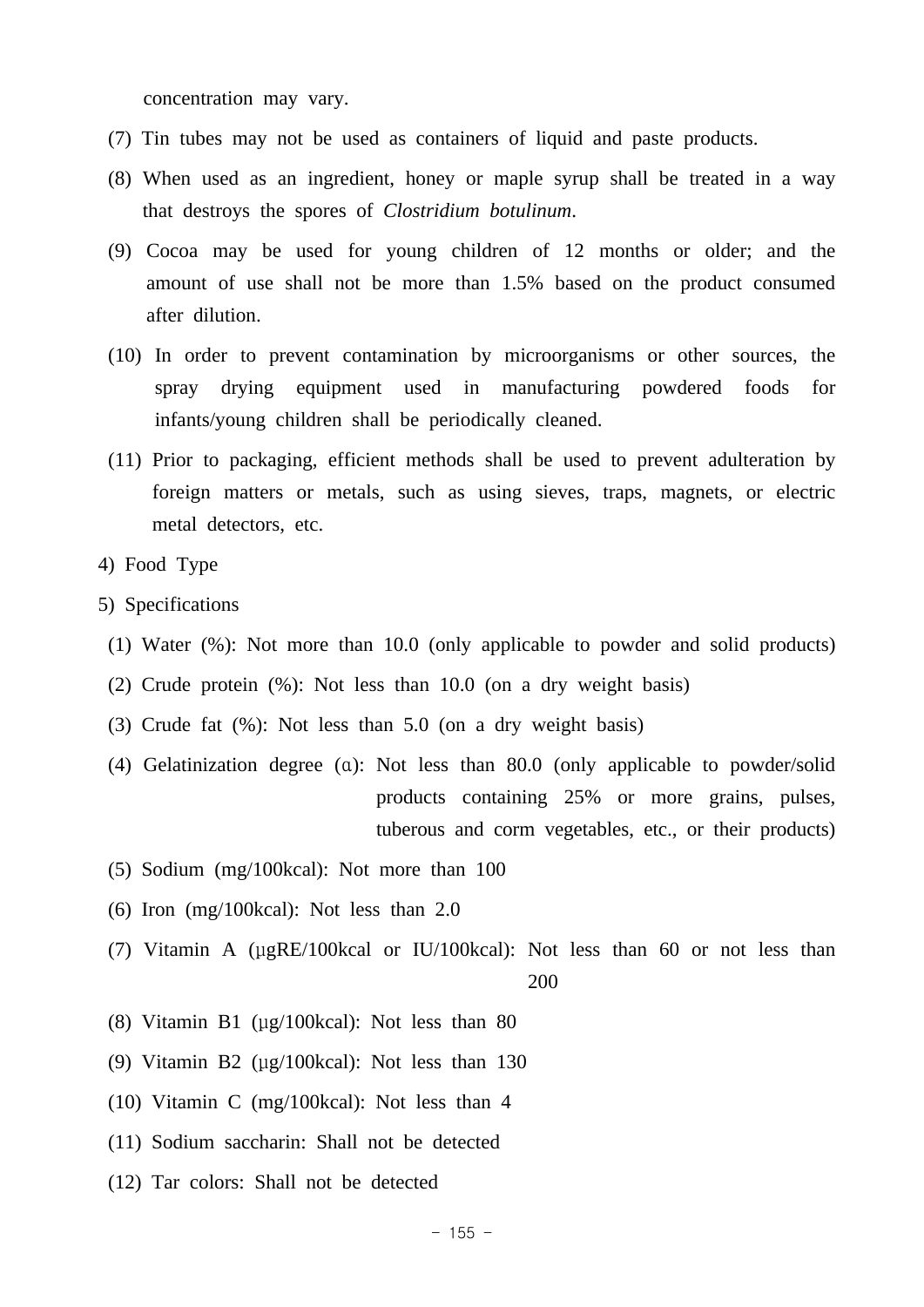- (13) Coliforms:  $n=5$ ,  $c=0$ ,  $m=0$
- (14) *Cronobacter* spp.: n=5, c=0, m=0/60g (Limited to Cereal Formulas for Infants and young children under 12 months)
- (15) *Bacillus cereus*: n=5, c=0, m=100
- 6) Test Methods
- (1) Water

 Test the sample according to "Chapter 7. General Test Methods, 2. Food Component Test Methods, 2.1.1 Water."

(2) Crude protein

 Test the sample according to "Chapter 7. General Test Methods, 2. Food Component Test Methods, 2.1.3.1 Total Nitrogen and Crude Protein."

(3) Crude fat

 Test the sample according to "Chapter 7. General Test Methods, 2. Food Component Test Methods, 2.1.5.1 Crude Fat."

(4) Gelatinization degree (α)

 Test the sample according to "Chapter 7. General Test Methods, 6. Test Methods for Verification of Specifications for Each Food Product, 6.5.2.1 Gelatinization Degree (α)."

(5) Sodium

 Test the sample according to "Chapter 7. General Test Methods, 2.2 Micronutrient Test Methods, 2.2.1.6 Sodium."

(6) Iron

 Test the sample according to "Chapter 7. General Test Methods, 2.2 Micronutrient Test Methods, 2.2.1.4 Iron."

(7) Vitamin A

 Test the sample according to "Chapter 7. General Test Methods, 2.2 Micronutrient Test Methods, 2.2.2.1 Vitamin A."

(8) Vitamin B1

 Test the sample according to "Chapter 7. General Test Methods, 2.2 Micronutrient Test Methods, 2.2.2.2 Vitamin B<sub>1</sub>."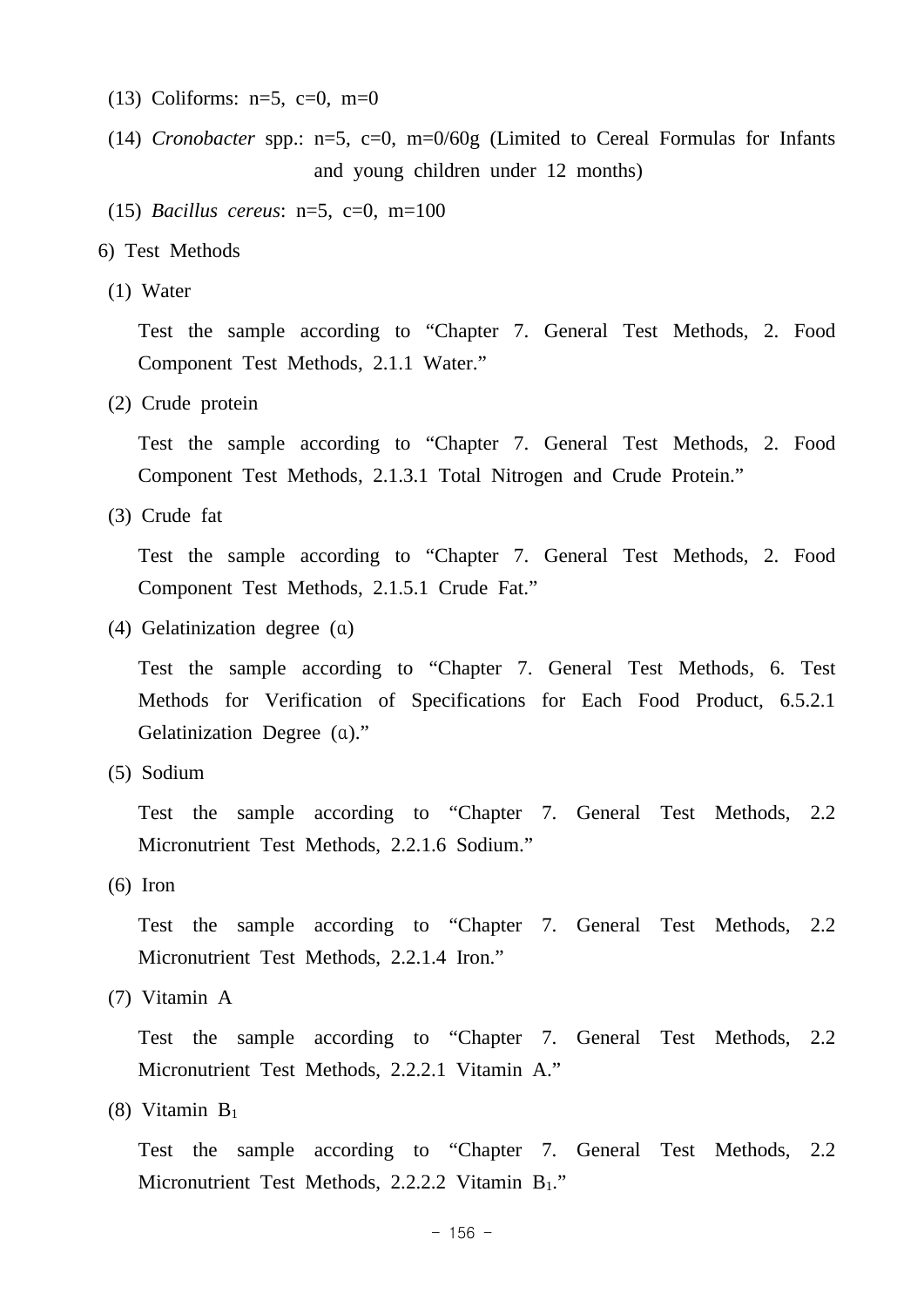#### (9) Vitamin B2

 Test the sample according to "Chapter 7. General Test Methods, 2.2 Micronutrient Test Methods, 2.2.2.3 Vitamin B<sub>2</sub>."

(10) Vitamin C

 Test the sample according to "Chapter 7. General Test Methods, 2.2 Micronutrient Test Methods, 2.2.2.4 Vitamin C."

(11) Sodium saccharin

 Test the sample according to "Chapter 7. General Test Methods, 3.2.1 Sodium Saccharin."

(12) Tar colors

 Test the sample according to "Chapter 7. General Test Methods, 3.4 Color Additives."

(13) Coliforms

 Test the sample according to "Chapter 7. General Test Methods, 4. Microbiological Test Methods, 4.7 Coliforms."

(14) *Cronobacter* spp.

 Test the sample according to "Chapter 7. General Test Methods, 4. Microbiological Test Methods, 4.21 *Cronobacter* spp."

(15) *Bacillus cereus*

 Test the sample according to "Chapter 7. General Test Methods, 4. Microbiological Test Methods, 4.18 *Bacillus cereus*, 4.18.2 Quantitative Test."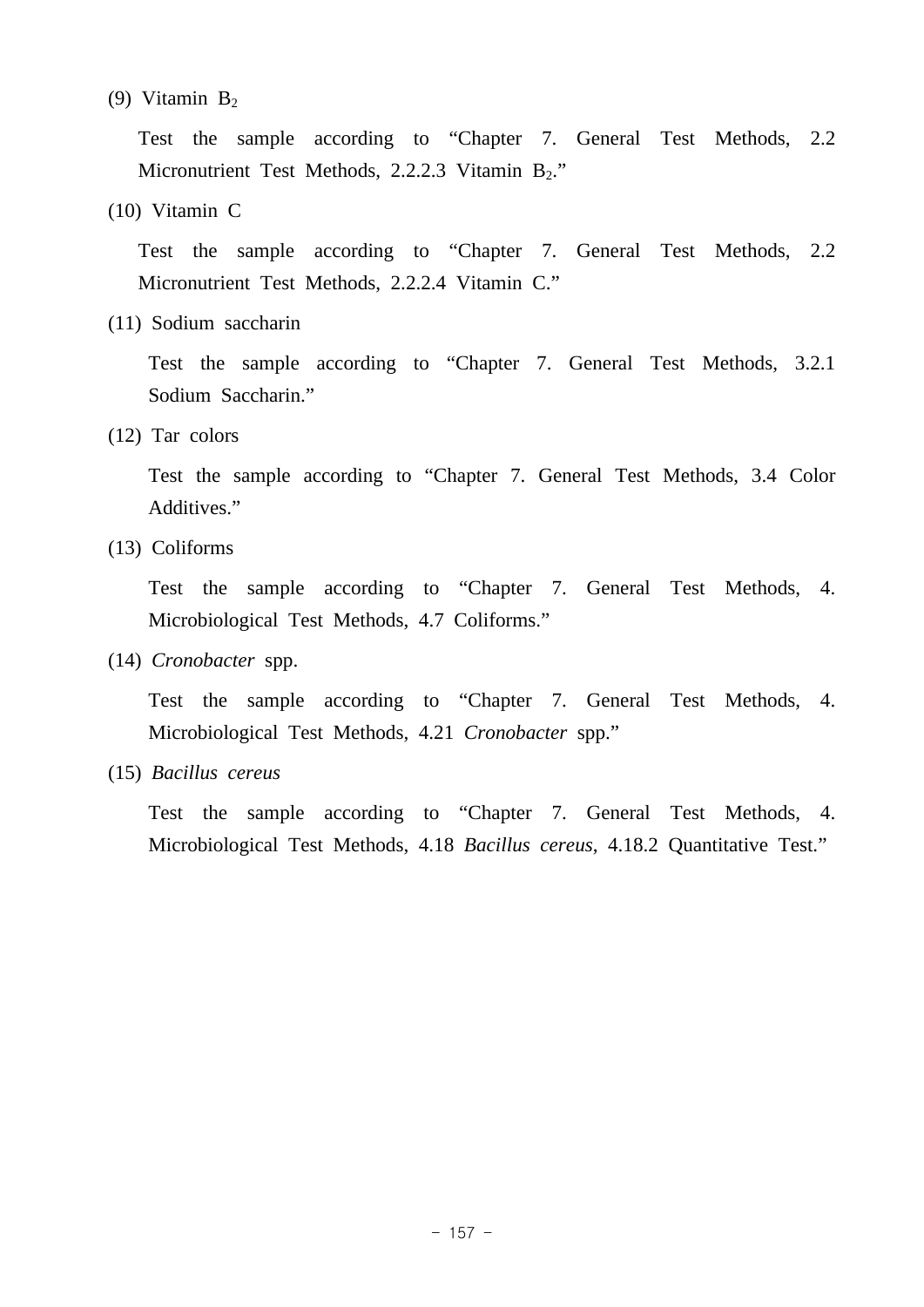#### **10-5 Other Foods for Infants/Young Children**

1) Definition

 Other foods for infants/young children refers to products manufactured/processed to assist infants/young children to adapt to foods during the weaning or development period; except for those in Food Type 10-1~10-4.

- 2) Requirements for Ingredients, etc.
- (1) Raw ingredients shall not be irradiated.
- (2) Dry ingredients shall be dried to low-moisture level before storage in order to prevent microbial growth; other ingredients shall be stored according to their properties by installing equipment to control temperature and humidity.
- 3) Manufacturing/Processing Standards
- (1) They shall be pasteurized or sterilized in order to prevent microbial risks.
- (2) Powder products shall be packaged/filled with nitrogen, carbon dioxide or a mixture of nitrogen and carbon dioxide; liquid products shall be sterilized and aseptic packaged.
- 3) In order to add nutrients contained in breast milk, or to make it suitable as a sole nutritional source for infants/young children, other nutrients may be added as necessary; provided, however, that usefulness of the applicable nutrients shall be scientifically proven, and the amount shall be added based on breast milk.
- (4) For products intended for direct consumption, solids shall be based on 10~15%; and for those intended for consumption after dilution, solids concentration may vary.
- (5) Tin tubes may not be used as containers of liquid and paste products.
- (6) When used as an ingredient, honey or maple syrup shall be treated in a way that destroys the spores of *Clostridium botulinum*.
- (7) Cocoa may be used for young children of 12 months or older; and the amount of use shall not be more than 1.5%. (For products intended for consumption after dilution, such amount shall be based on when consumed.)
- (8) In order to prevent contamination by microorganisms or other sources, the spray drying equipment used in manufacturing powdered foods for infants/young children shall be periodically cleaned.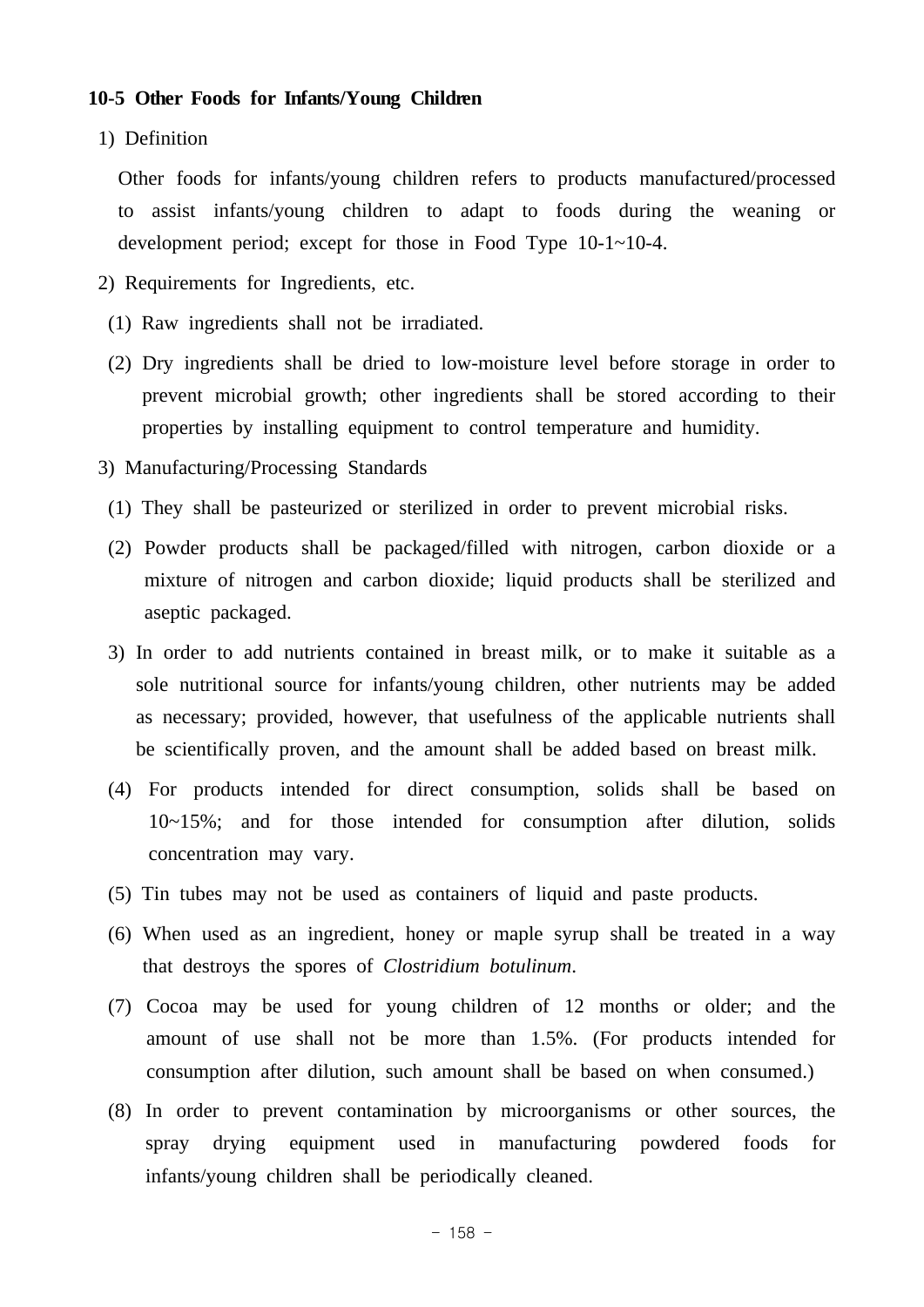- (9) Prior to packaging, efficient methods shall be used to prevent adulteration by foreign matters or metals, such as using sieves, traps, magnets, or electric metal detectors, etc.
- 4) Food Type
- 5) Specifications
- (1) Water (%): Not more than 10.0 (only applicable to powder and solid products)
- (2) Gelatinization degree (α) (%): Not less than 80.0 (only applicable to powder/solid products containing 25% or more grains, pulses, tuberous and corm vegetables, etc., or their products; and excluding those to be consumed after heat treatment)
- (3) Sodium (mg/100g): Not more than 200 (for products intended for consumption after mixing with water, on a weight basis when mixed with water)
- (4) Sodium saccharin: Shall not be detected
- (5) Tar colors: Shall not be detected
- (6) Coliforms:  $n=5$ ,  $c=0$ ,  $m=0$  (except for sterilized products)
- (7) Bacterial count:  $n=5$ ,  $c=1$ ,  $m=10$ ,  $M=100$  ( $n=5$ ,  $c=0$ ,  $m=0$  for sterilized products; except for powdered products)
- (8) *Cronobacter* spp.: n=5, c=0, m=0/60g (Limited to Other foods for Infants/young children under 12 months)
- (9) *Bacillus cereus*: n=5, c=0, m=100 (except for sterilized products)
- 6) Test Methods
- (1) Water

 Test the sample according to "Chapter 7. General Test Methods, 2. Food Component Test Methods, 2.1.1 Water."

(2) Gelatinization degree (α)

 Test the sample according to "10-4 Cereal Formula for Infants/Young Children, 4) Test Methods, (4) Gelatinization Degree (α)."

(3) Sodium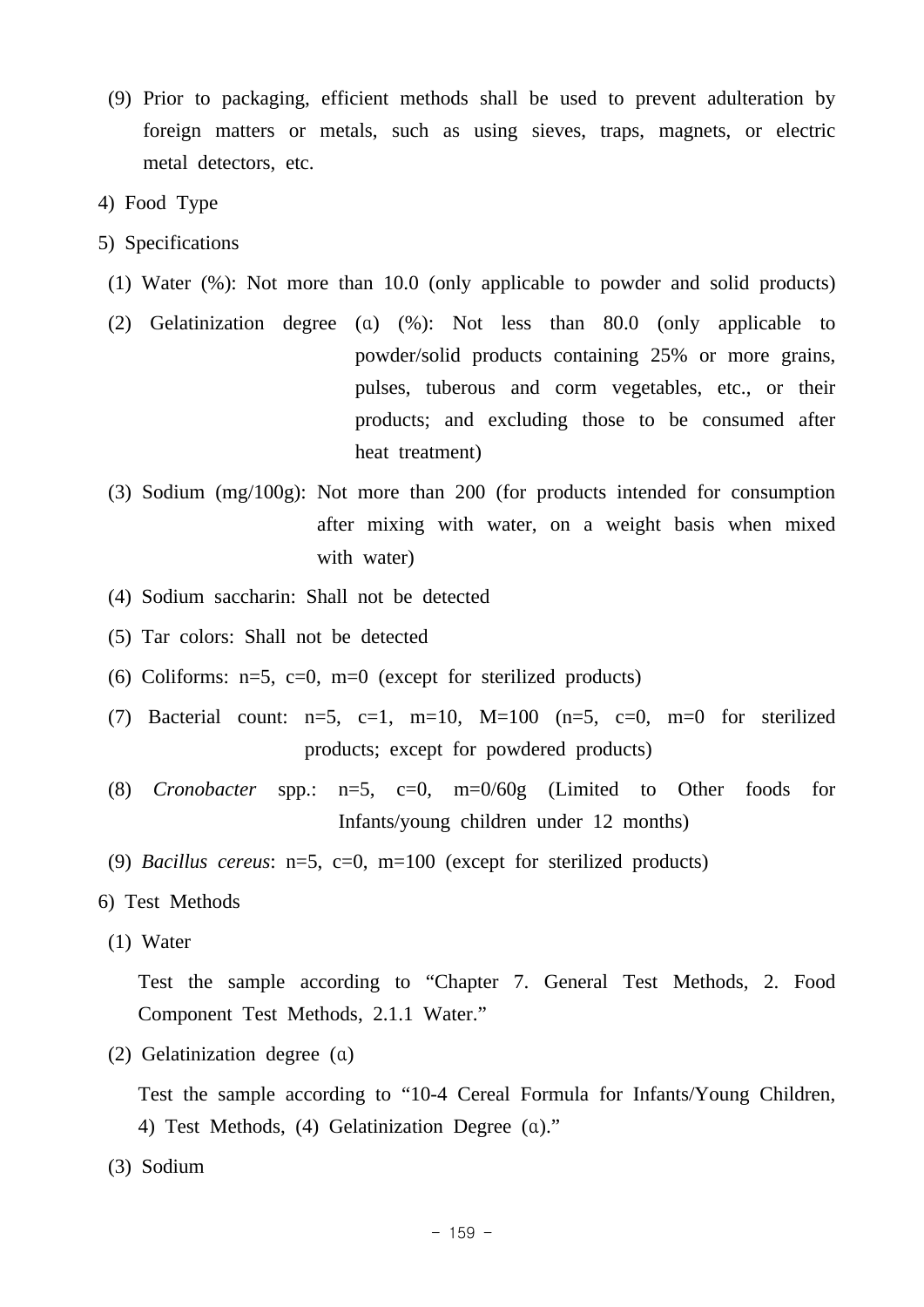Test the sample according to "Chapter 7. General Test Methods, 2.2 Micronutrient Test Methods, 2.2.1.6 Sodium."

(4) Sodium saccharin

 Test the sample according to "Chapter 7. General Test Methods, 3.2.1 Sodium saccharin."

(5) Tar colors

 Test the sample according to "Chapter 7. General Test Methods, 3.4 Color Additives."

(6) Coliforms

 Test the sample according to "Chapter 7. General Test Methods, 4. Microbiological Test Methods, 4.7 Coliforms."

(7) Bacterial Count

 Test the sample according to "Chapter 7. General Test Methods, 4. Microbiological Test Methods, 4.5.1 General Bacterial Count."

(8) *Cronobacter* spp.

 Test the sample according to "Chapter 7. General Test Methods, 4. Microbiological Test Methods, 4.21 *Cronobacter* spp."

(9) *Bacillus cereus*

 Test the sample according to "Chapter 7. General Test Methods, 4. Microbiological Test Methods, 4.18 *Bacillus cereus*, 4.18.2 Quantitative Test."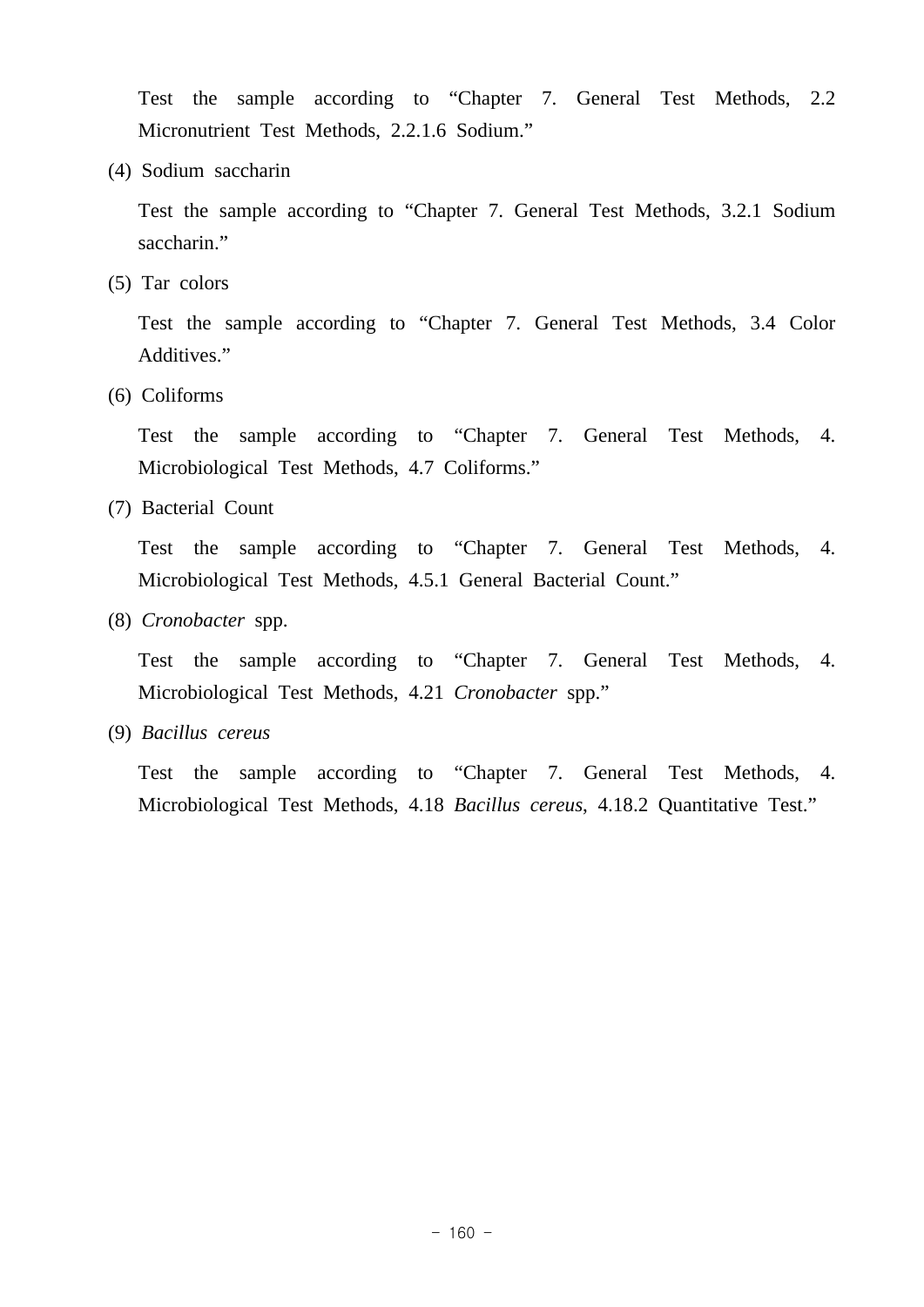#### **10-6 Foods for Special Medical Purposes**

1) Definition

 Foods for special medical purposes refers to a category of foods specially manufactured/processed and intended for oral or tube feeding of patients with a limited, impaired or disturbed capacity to take, digest, absorb or metabolize ordinary foodstuffs or those with nutritional requirements physiologically different from ordinary people due to diseases or clinical conditions in order to replace a full or partial meal.

- 2) Requirements for Ingredients, etc.
- 3) Manufacturing/Processing Standards
- (1) Food products shall be manufactured/processed in a sanitary manner in accordance with the application principles of Hazard Analysis and Critical Control Points (HACCP); and pasteurized or sterilized in order to prevent microbial risks from harmful microorganisms, such as viruses or bacteria.
- (2) Food products shall be manufactured/processed by considering consumers' capacity to take, digest, absorb, metabolize and excrete, etc. food according to the type of food.
- (3) In mixing, manufacturing and processing of the ingredients, the standards for each establishment shall be supported scientifically in terms of nutritional, medical and physiological aspects.
- (4) Selenium, chromium and molybdenum may be added as nutrients by considering consumers according to the type of food.
- (5) Unhydrolyzed milk, powdered milk and whey may not be used as an ingredient for formulas for infants/young children with cow's milk protein allergy.
- (6) The manufacturing/processing standards for foods for patients are classified by diseases as follows:
	- ① Balanced nutritional food for patients shall be formulated with ingredients and added with nutrients, containing 50% or more daily value of vitamin A,  $B_1$ ,  $B_2$ ,  $B_6$ , C, D, E, niacin, folic acid, protein, calcium and iron per 1000 kcal of the product to replace a full or partial meal.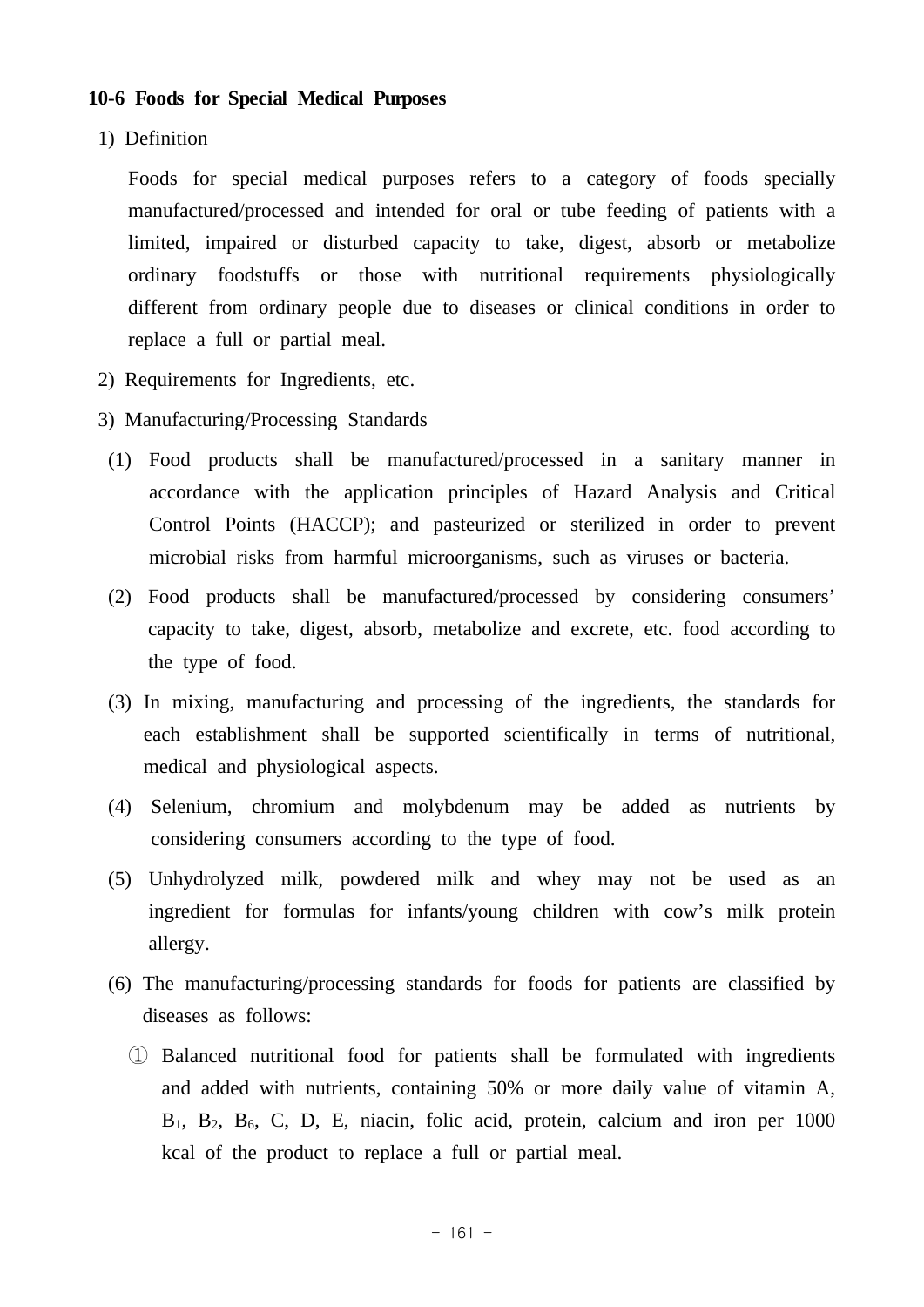- ② Food for diabetics shall be formulated with ingredients and added with nutrients, containing 50% or more daily value of vitamin A,  $B_1$ ,  $B_2$ ,  $B_6$ , C, D, E, niacin, folic acid, protein, calcium, iron and zinc per 1000 kcal of the product to replace a full or partial meal. Calories from saturated fat should account for less than 10% of total calories. Cholesterol should not exceed 100 mg per 1000 kcal of the product; and monosaccharide and disaccharide calories should account for less than 10% of total calories.
- ③ Food for kidney disease patients shall be formulated with ingredients and added with nutrients, containing 50% or more daily value of vitamin  $B_1$ ,  $B_2$ , B6, C, D, E, niacin and folic acid, per 1000 kcal of the product to replace a full or partial meal. However, vitamin A and D shall be at least 20% of the daily value. Potassium and phosphorus are nutrients that need to be limited for kidney disease patients; and shall not exceed the indicated amount or shall be within the range. In addition, foods for non-dialysis kidney disease patients shall be formulated to contain 10% or less of total calories derived from protein; those for dialysis kidney disease patients, 12% or less, with at least 1.5 kilocalories per 1 mL (g) of the product. Sodium shall not exceed 800 mg per 1000 kcal of the product.
- ④ Hydrolyzed foods for intestinal disease patients shall be formulated with ingredients and added with nutrients, containing 50% or more daily value of vitamin A,  $B_1$ ,  $B_2$ ,  $B_6$ , C, D, E, niacin, folic acid, calcium, iron and zinc per 1000 kcal of the product. In addition, they should contain 30% or more daily value of protein per 1000 kcal of the product, supplied as hydrolysates or free amino acids.
- ⑤ Foods to provide calories and nutrition shall be ensured to have 3 kcal per mL  $(g)$
- ⑥ Notwithstanding the provisions of above ①~⑤, foods may be manufactured/ processed as patient-specific by consulting with doctors, etc., to make them fit for certain patients
- ⑦ Other than those for the diseases specified in above ①~⑤, foods for patients shall be manufactured/processed in a way that meets nutritional needs for each disease.
- ⑧ Where the foods falling under the above paragraphs target a specific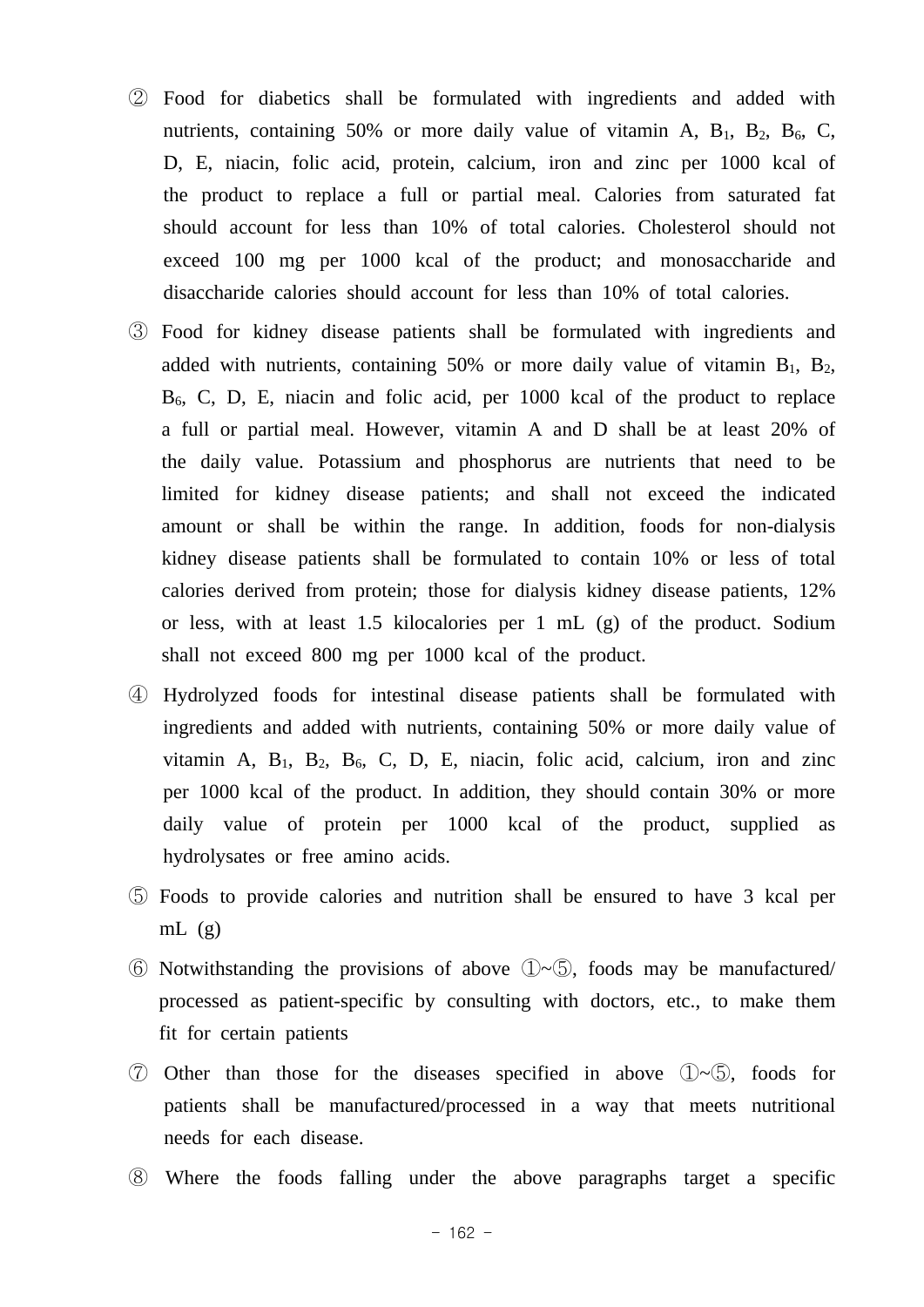demographic group, the Dietary Reference Intakes for Koreans (KDRIs) specific to such group may be used as the standard.

- 4) Food Type
- (1) Food for patients

 Foods for patients refers to foods manufactured/processed by adjusting nutrients in order to provide balanced nutrients needed for patients, and those able to fully or partially replace a meal; excluding foods falling under the type  $(2)~(4).$ 

(2) Foods for patients with congenital metabolic disorders

 Foods for patients with congenital metabolic disorders refers to products manufactured/processed by removing or limiting components that are not metabolized in the body, or by adding other necessary components for the above patients. For the purpose of this section, a congenital metabolic disorder is defined as a disease involving accumulation of harmful substances or deficiency of essential substances caused by inability of metabolizing enzymes or defects in transporting substances, etc., arising from inborn biochemical metabolism deficiency due to genetic disorders. Examples include but are not limited to: phenylketonuria; hypothyroidism; galactosemia; homocystinuria; maple syrup urine disease; congenital adrenal hyperplasia; and other disorders involving abnormal metabolism of amino acids, organic acids, carbohydrates, fats & fatty acids and minerals, etc.

(3) Formulas for Infants/young children with milk protein allergy

 It refers to formulas manufactured/processed to replace breast milk or milk formulas for high-risk group infants/young children hypersensitive to milk proteins or with family history of allergic diseases; and made by using hydrolyzed milk proteins or amino acids as sole protein ingredients and adding nutrients, such as minerals and vitamins, etc., thereto. However, it excludes those classified as milk formulas; infant formulas; follow-up formulas; cereal formulas for infants/young children; other foods for infants/young children; and foods for patients with congenital metabolic disorders.

(4) Special formulas for infants/young children

It refers to products specially formulated to provide nutrition for normal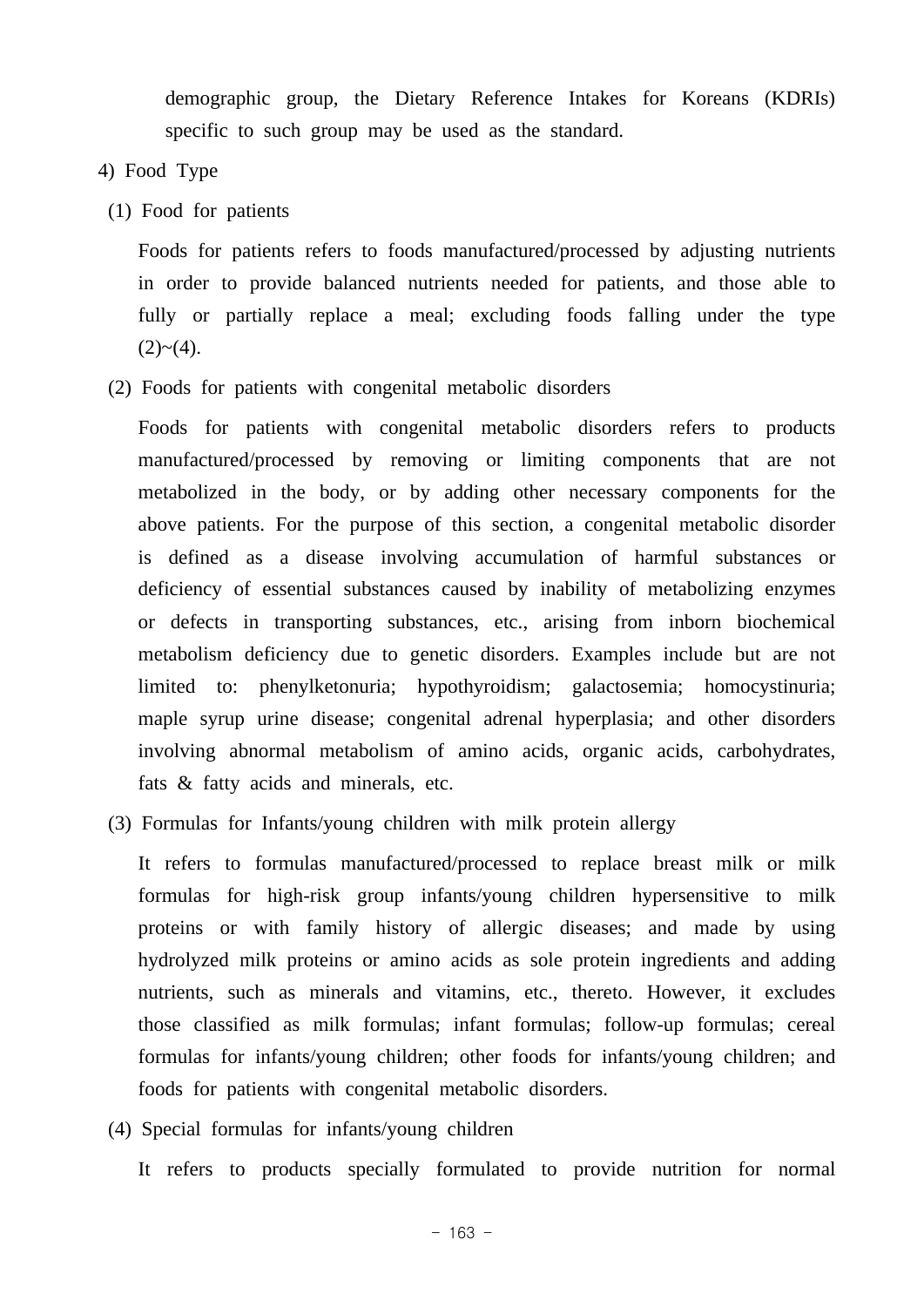infants/young children (0~36 months) and immature or premature infants, etc., who have significantly different physiological nutritional requirements. However, it excludes those classified as infant formulas; follow-up formulas; cereal formulas for infants/young children; other foods for infants/young children; foods for patients with congenital metabolic disorders; and formulas for infants/young children with cow's milk protein allergy.

5) Specifications

| Type<br>Item           | Foods for patients                                                                                                                  | Foods for patients with congenital<br>metabolic disroders                                                                                                                |
|------------------------|-------------------------------------------------------------------------------------------------------------------------------------|--------------------------------------------------------------------------------------------------------------------------------------------------------------------------|
|                        | Not more than 10.0%<br>(only applicable to powder products)                                                                         |                                                                                                                                                                          |
| $(1)$ Water $(\%)$     |                                                                                                                                     |                                                                                                                                                                          |
| (2) Calorie            |                                                                                                                                     |                                                                                                                                                                          |
| $(3)$ Crude<br>protein | Not less than the indicated amount.                                                                                                 | Not less than the indicated amount.<br>(however, where necessary to limit<br>the amount due to characteristics of<br>the disease, not more than the<br>indicated amount) |
| $(4)$ Crude fat        | Not less than the indicated amount.                                                                                                 | Not less than the indicated amount.<br>(however, where necessary to limit<br>the amount due to characteristics of<br>the disease, not more than the<br>indicated amount) |
| (5) Vitamins           | Not less than the indicated amount.<br>(only applicable to Vitamin A, $B_1$ ,<br>$B_2$ , $B_6$ , C, D, E, niacin and folic<br>acid) | Not less than the indicated amount.<br>(however, where necessary to limit<br>the amount due to characteristics of<br>the disease, not more than the<br>indicated amount) |
| (6) Minerals           | Not less than the indicated amount.<br>(only applicable to calcium, iron<br>and zinc)                                               | Not less than the indicated amount.<br>(however, where necessary to limit<br>the amount due to characteristics of<br>the disease, not more than the<br>indicated amount) |
| (7) Fluorine           | Not more than 0.2 mg/100kcal.<br>(only applicable to those with food<br>additives containing fluorine)                              |                                                                                                                                                                          |
| (8) Coliforms          | $n=5$ , $c=0$ , $m=0$                                                                                                               |                                                                                                                                                                          |
| (9) Bacterial          | $n=5$ , $c=1$ , $m=10$ , $M=100$                                                                                                    |                                                                                                                                                                          |
| count                  | $(n=5, c=2, m=1,000, M=10,000$ for powder products)                                                                                 |                                                                                                                                                                          |
| $(10)$ Tar colors      | Not detected                                                                                                                        |                                                                                                                                                                          |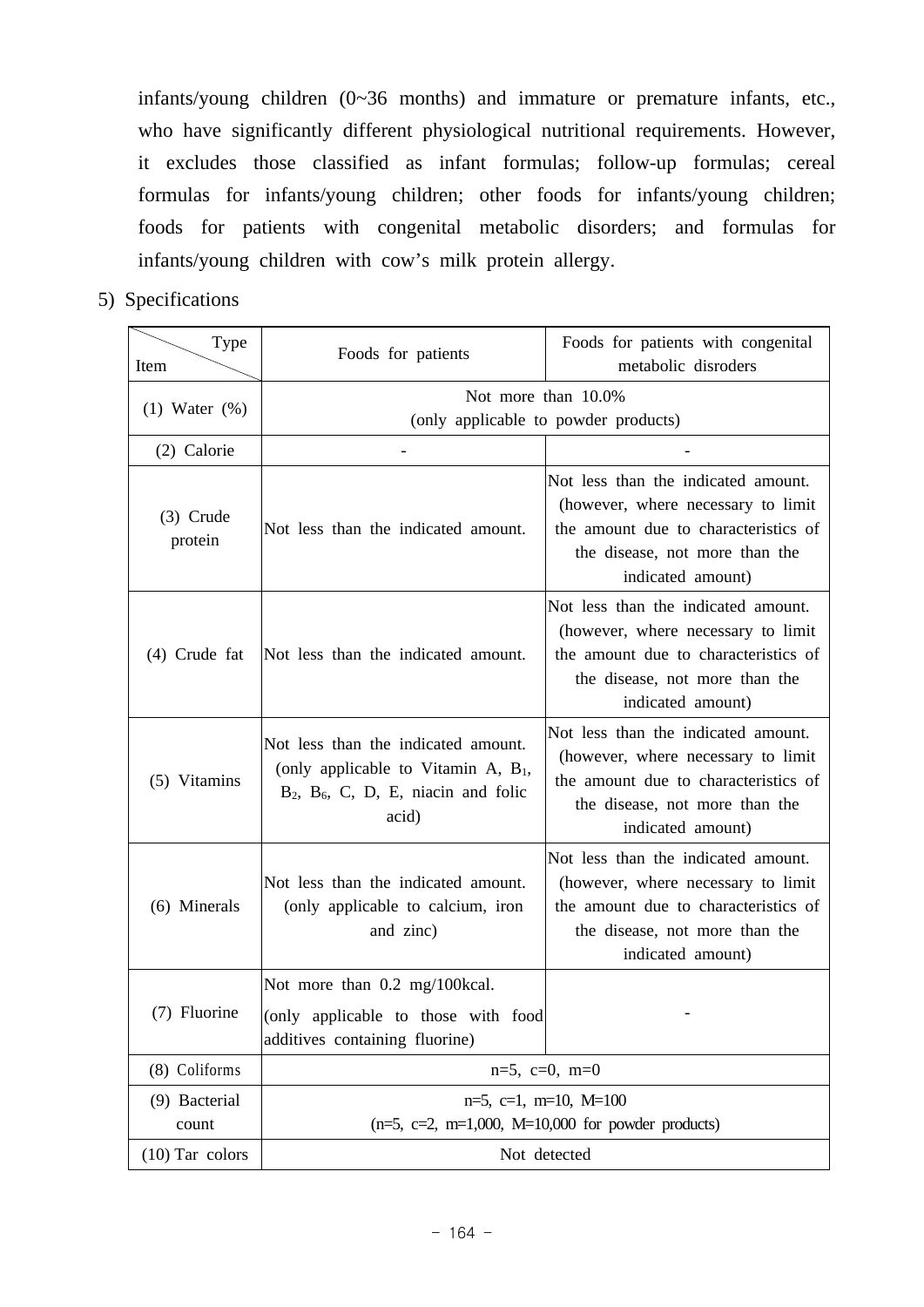| Type<br>Item              | Foods for patients | Foods for patients with congenital<br>metabolic disroders |
|---------------------------|--------------------|-----------------------------------------------------------|
| $(11)$ Bacillus<br>cereus |                    | $n=5$ , $c=0$ , $m=100$                                   |

| Type<br>Item              | Formulas for infants/young children<br>with cow's milk protein allergy                                                                                             | Special Formulas for Infants/Young<br>Children |
|---------------------------|--------------------------------------------------------------------------------------------------------------------------------------------------------------------|------------------------------------------------|
| $(1)$ Water $(\%)$        | Not more than 10.0%<br>(only applicable to powder products)                                                                                                        |                                                |
| $(2)$ Crude<br>protein    | Not less than the indicated amount                                                                                                                                 |                                                |
| (3) Crude fat             | Not less than the indicated amount                                                                                                                                 |                                                |
| (4) Vitamins              | Not less than the indicated amount                                                                                                                                 |                                                |
| (5) Minerals              | Not less than the indicated amoung; however, for selenium, not more than<br>9 $\mu$ g/100 kcal, for chromium and molybdenum, not more than 10 $\mu$ g/100<br>kcal. |                                                |
| (6) Coliforms             | $n=5$ , $c=0$ , $m=0$                                                                                                                                              |                                                |
| (7) Bacterial<br>count    | $n=5$ , $c=1$ , $m=10$ , $M=100$<br>$(n=5, c=2, m=1,000, M=10,000$ for powder products)                                                                            |                                                |
| (8) Tar colors            | Not detected                                                                                                                                                       |                                                |
| $(9)$ Carbide             | Not more than 7.5 mg/100 g (Compare with the standard Disk A set forth<br>by ADPI in the U.S.); (however, only applicable to powder products)                      |                                                |
| (10) Cronobacter<br>spp.  | $n=5$ , $c=0$ , $m=0/60g$<br>(only applicable to powder products for infants under 6 months of age)                                                                |                                                |
| $(11)$ Bacillus<br>cereus | $n=5$ , $c=0$ , $m=100$                                                                                                                                            |                                                |

#### 6) Test Methods

(1) Water

 Test the sample according to "Chapter 7. General Test Methods, 2. Food Component Test Methods, 2.1.1 Water."

(2) Nutrients

 Test the sample according to "Chapter 7. General Test Methods, 2. Food Component Test Methods, 2.2 Micronutrient Test Methods."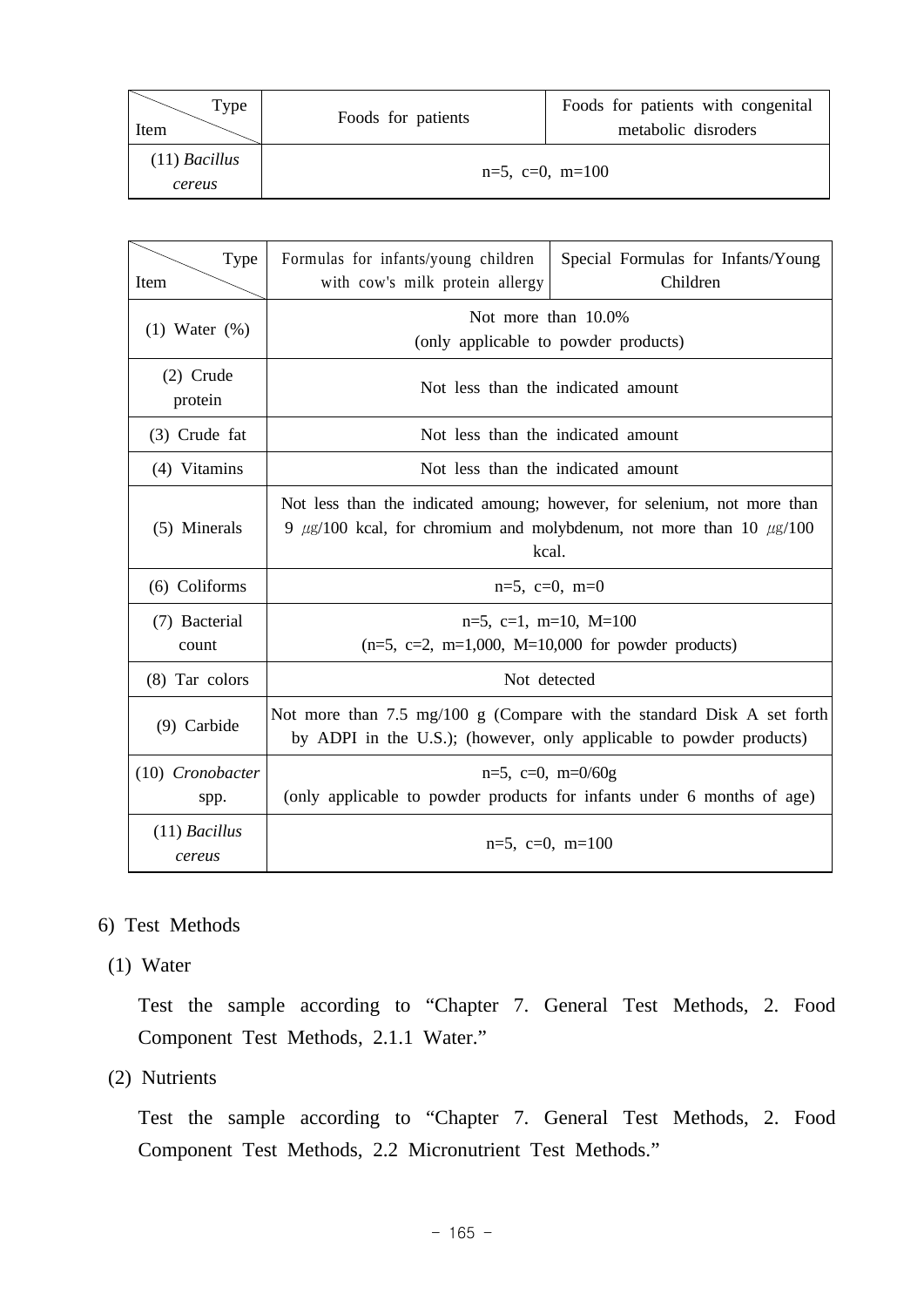#### (3) Coliforms

 Test the sample according to "Chapter 7. General Test Methods, 4. Microbiological Test Methods, 4.7 Coliforms."

(4) Bacterial count

 Test the sample according to "Chapter 7. General Test Methods, 4. Microbiological Test Methods, 4.5.1 General Bacterial Count."

(5) Tar colors

 Test the sample according to "Chapter 7. General Test Methods, 3.4 Color Additives."

(6) *Cronobacter* spp.

 Test the sample according to "Chapter 7. General Test Methods, 4. Microbiological Test Methods, 4.21 *Cronobacter* spp.."

(7) *Bacillus cereus*

 Test the sample according to "Chapter 7. General Test Methods, 4. Microbiological Test Methods, 4.18 *Bacillus cereus*, 4.18.2 Quantitative Test."

(8) Carbide

 Test the sample according to "Chapter 7. General Test Methods, 1.2 Foreign Matters, 1.2.2 Foreign Matters for Each Food Product, C. Test Operation, F) Ice Cream Powder, Evaporated Milk, Sweetened Condensed Milk, Sweetened Condensed Skim Milk, Whole Milk Powder, Skim Milk Powder, Sweetened Milk Powder & Modified Milk Powder, and Formula."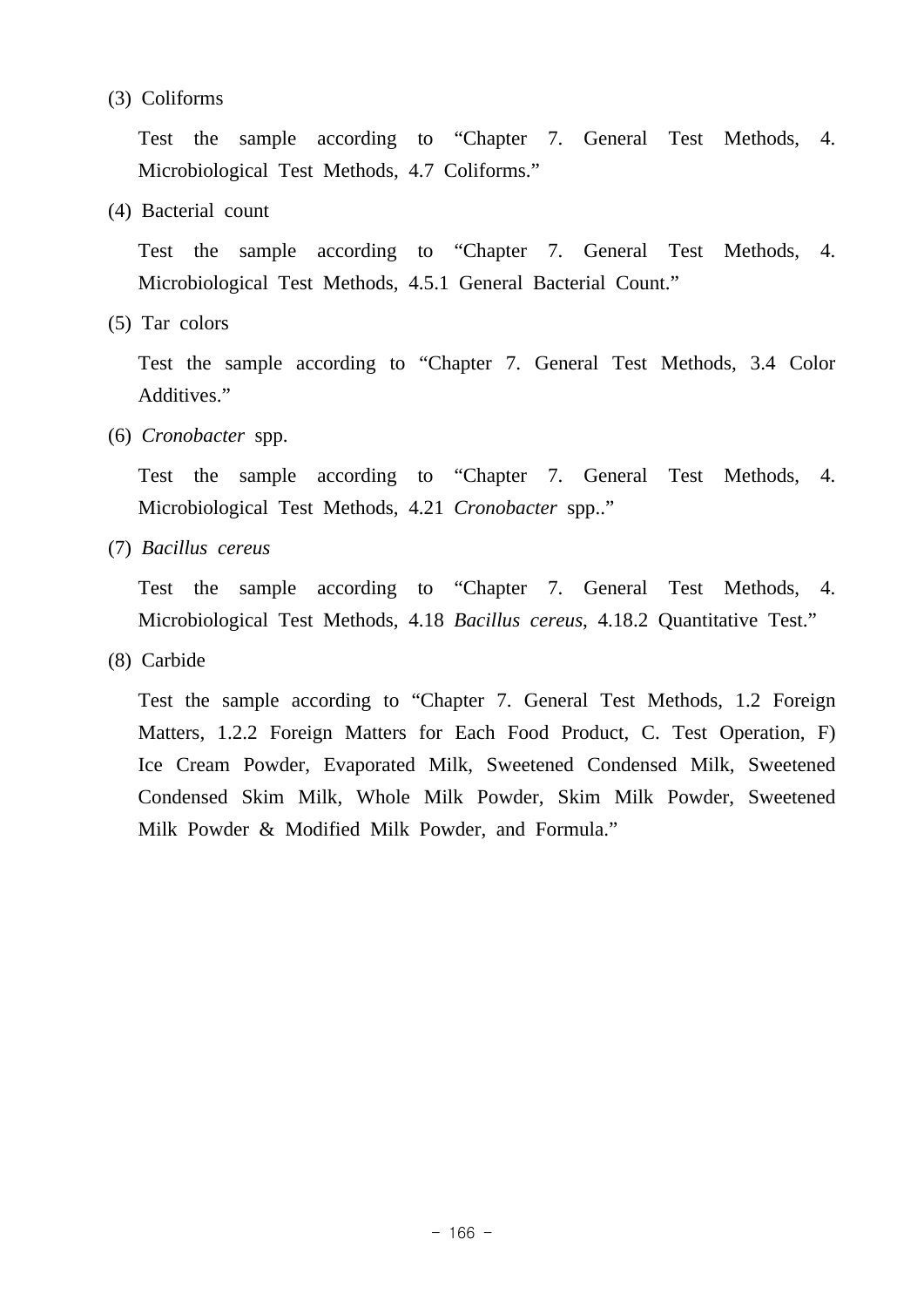#### **10-7 Weight Control Formulas**

1) Definition

 Weight control formulas refers to foods formulated by adding or subtracting required nutrients to fully or partially replace a meal for those who need to lose or gain weight.

- 2) Requirements for Ingredients, etc.
- 3) Manufacturing/Processing Standards
- (1) As a full or partial meal replacement, ingredients shall be mixed and nutrients shall be added to ensure 25% or more daily value of vitamin A,  $B_1$ ,  $B_2$ ,  $B_6$ , C, niacin, folic acid and vitamin E and 10% or more daily value of protein, calcium, iron and zinc per serving. However, for the foods targeting a specific demographic group, the Dietary Reference Intakes for Koreans (KDRIs) specific to such group may be used as the standard.
- (2) A formula replacing a full day meal shall provide not less than 800 kcal and not more than 1200 kcal. This formula shall be divided into 3~4 servings a day; each individual serving shall replace a meal and have  $1/3 \sim 1/4$  of total daily calories. A formula replacing  $1~2$  meals a day shall provide not less than 200 kcal and not more than 400 kcal per serving; provided, however, that calories may be calculated based on the serving method declared on the product label.
- 4) Food Type
- 5) Specifications
	- (1) Water (%): Not more than 10.0 (only applicable to powder, granular and solid dry products)
	- (2) Crude protein (g): Not less than the indicated amount.
	- (3) Vitamins: Not less than the indicated amount (only applicable to vitamin A  $(\mu g)$ ,  $B_1$  (mg),  $B_2$  (mg),  $B_6$  (mg),  $C$  (mg), niacin (mg), folic acid  $(\mu g)$  and vitamin E  $(mg)$ ).
	- (4) Minerals: Not less than the indicated amount (only applicable to calcium (mg), iron (mg) and zinc (mg)).
	- (5) Coliforms:  $n=5$ ,  $c=2$ ,  $m=0$ ,  $M=10$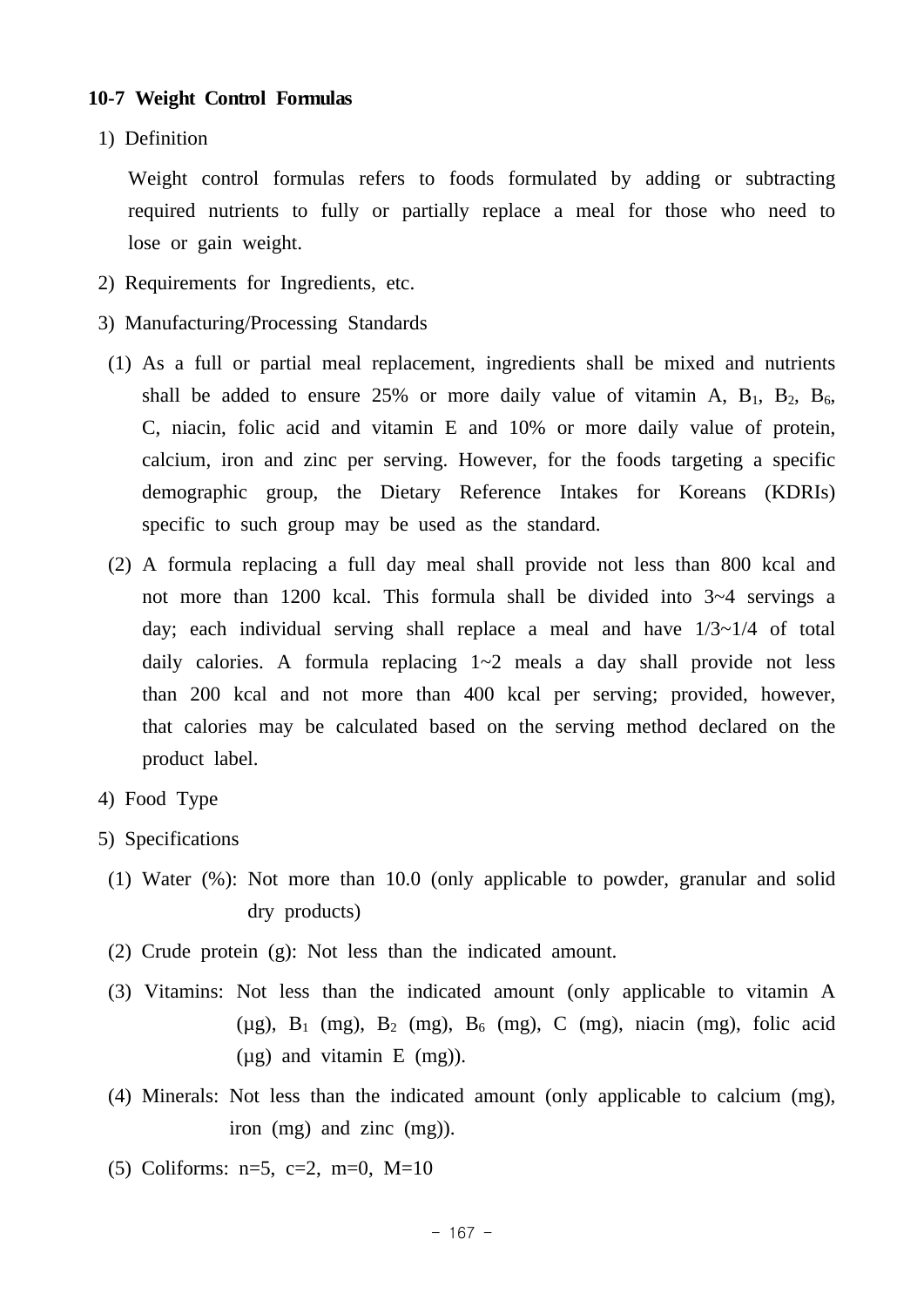- (6) *Bacillus cereus*:  $n=5$ ,  $c=0$ ,  $m=100$  ( $n=5$ ,  $c=0$ ,  $m=1,000$  for products using soy sauces and pastes as ingredients)
- 6) Test Methods
- (1) Water

 Test the sample according to "Chapter 7. General Test Methods, 2. Food Component Test Methods, 2.1.1 Water."

(2) Crude protein

 Test the sample according to "Chapter 7. General Test Methods, 2. Food Component Test Methods, 2.1.3.1 Total Nitrogen and Crude Protein."

(3) Vitamins

 Test the sample according to "Chapter 7. General Test Methods, 2.2 Micronutrient Test Methods, 2.2.2 Vitamins."

(4) Minerals

 Test the sample according to "Chapter 7. General Test Methods, 2.2 Micronutrient Test Methods, 2.2.1 Minerals."

(5) Coliforms

 Test the sample according to "Chapter 7. General Test Methods, 4. Microbiological Test Methods, 4.7 Coliforms."

(6) *Bacillus cereus*

 Test the sample according to "Chapter 7. General Test Methods, 4. Microbiological Test Methods, 4.18 *Bacillus cereus*, 4.18.2 Quantitative Test."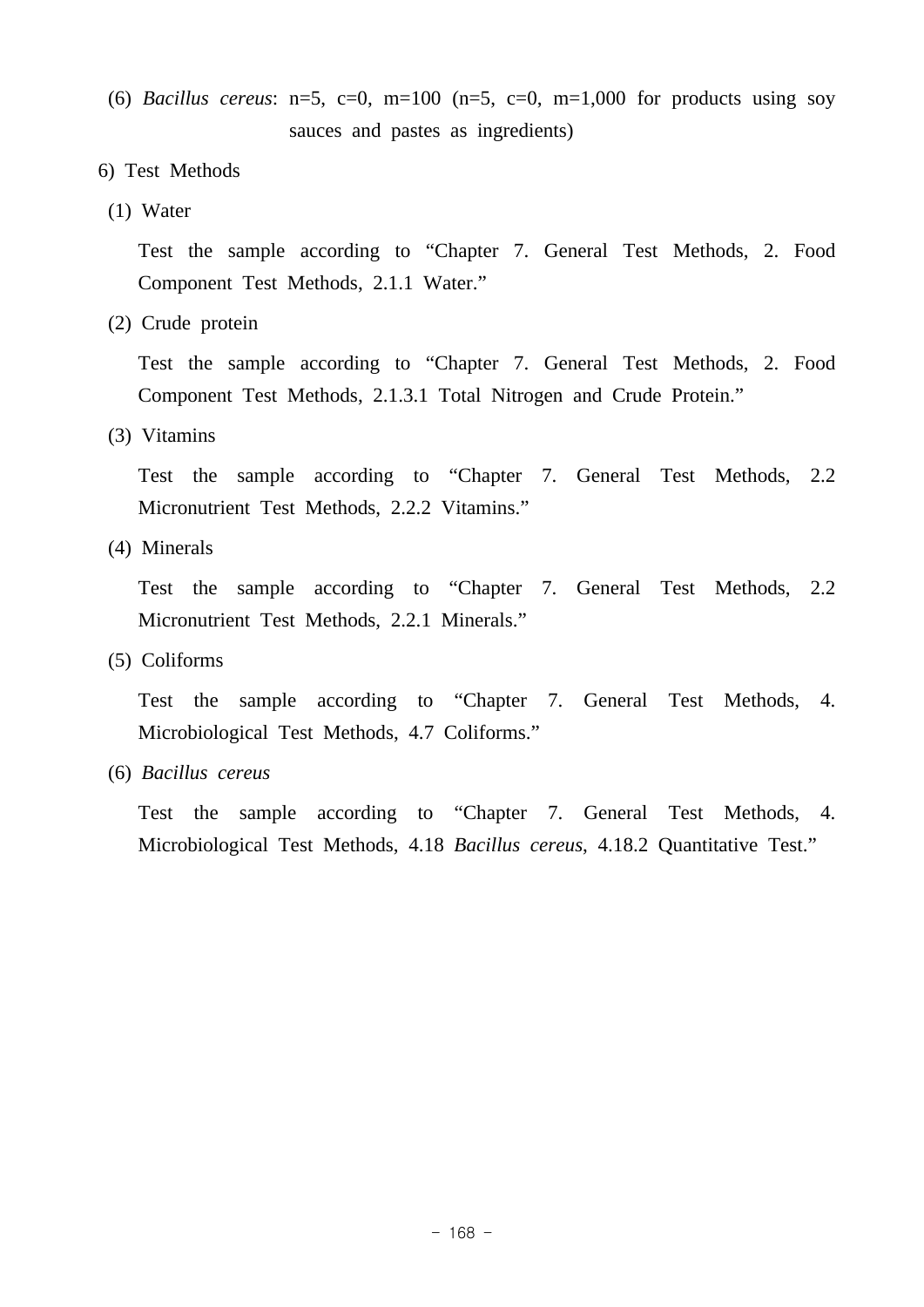#### **10-8 Foods for Pregnant/Lactating Women**

1) Definition

 Foods for pregnant/lactating women refers to products manufactured/processed to be used as a full or partial meal replacement for pregnant and lactating women who have different nutritional requirements from ordinary people due to pregnancy, delivery or lactation.

- 2) Requirements for Ingredients, etc.
- 3) Manufacturing/Processing Standards
- (1) Vitamins and minerals, etc. to be added for use as a full or partial meal replacement for pregnant/lactating women shall be uniformly mixed in the products.
- (2) Ingredients shall be mixed, and nutrients shall be added based on the Dietary Reference Intakes for Koreans (KDRIs) for pregnant/lactating women. In addition, the nutrient content of such products provided per day or serving shall be appropriately adjusted.
- 4) Food Type
- 5) Specifications
	- (1) Water (%): Not more than 10.0 (applicable to powder and solid products)
	- (2) Nutrients (%): Not less than the indicated amount
	- (3) Coliforms:  $n=5$ ,  $c=0$ ,  $m=0$
	- (4) Bacterial count:  $n=5$ ,  $c=1$ ,  $m=10$ ,  $M=100$  (only applicable to liquid products)
	- (5) Tar colors: Shall not be detected

#### 6) Test Methods

(1) Water

 Test the sample according to "Chapter 7. General Test Methods, 2. Food Component Test Methods, 2.1.1 Water."

(2) Nutrients

 Test the sample according to "Chapter 7. General Test Methods, 2. Food Component Test Methods, 2.2 Micronutrient Test Methods."

(3) Coliforms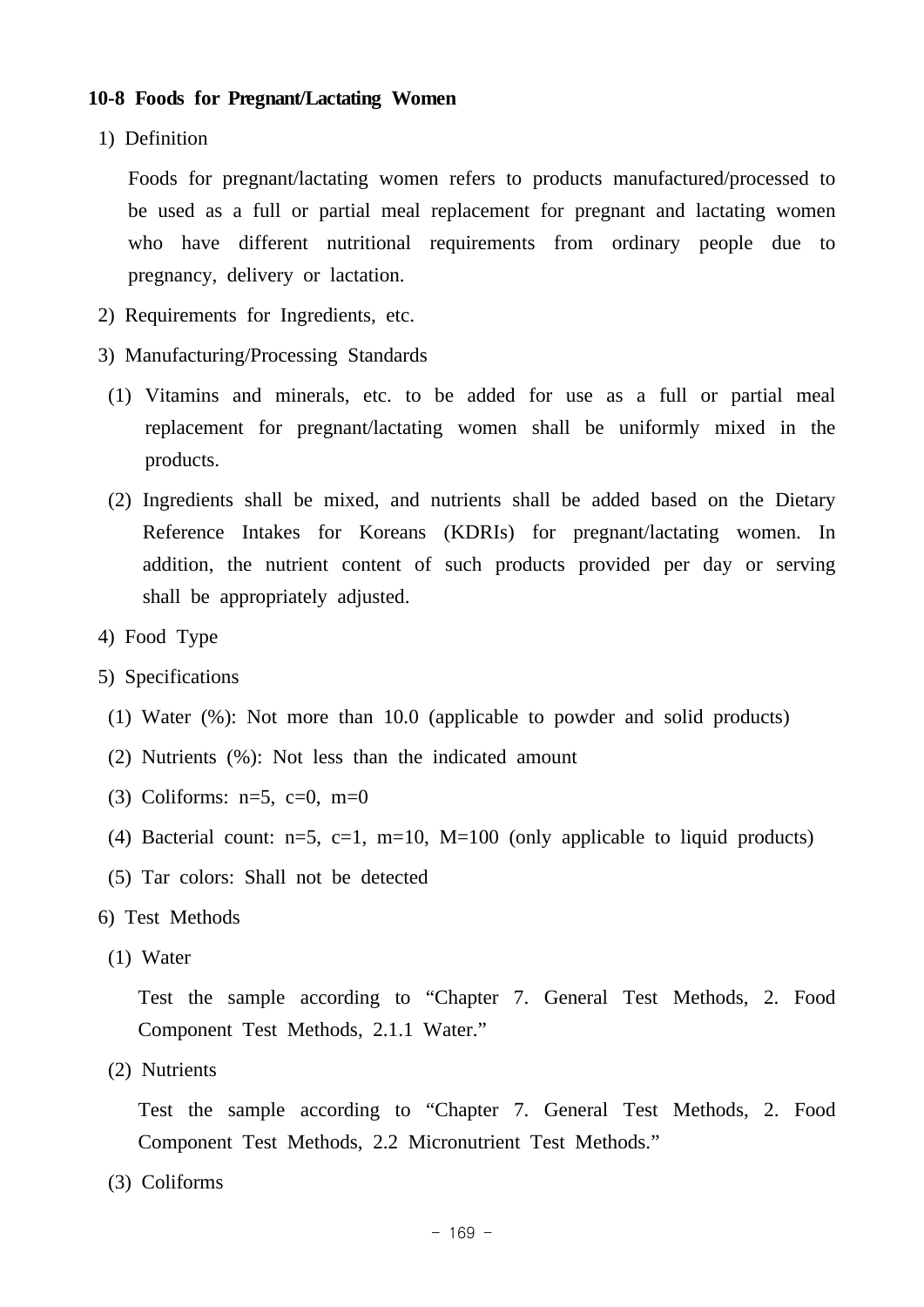Test the sample according to "Chapter 7. General Test Methods, 4. Microbiological Test Methods, 4.7 Coliforms."

(4) Bacterial count

 Test the sample according to "Chapter 7. General Test Methods, 4. Microbiological Test Methods, 4.5.1 General Bacterial Count."

(5) Tar colors

 Test the sample according to "Chapter 7. General Test Methods, 3.4 Color Additives."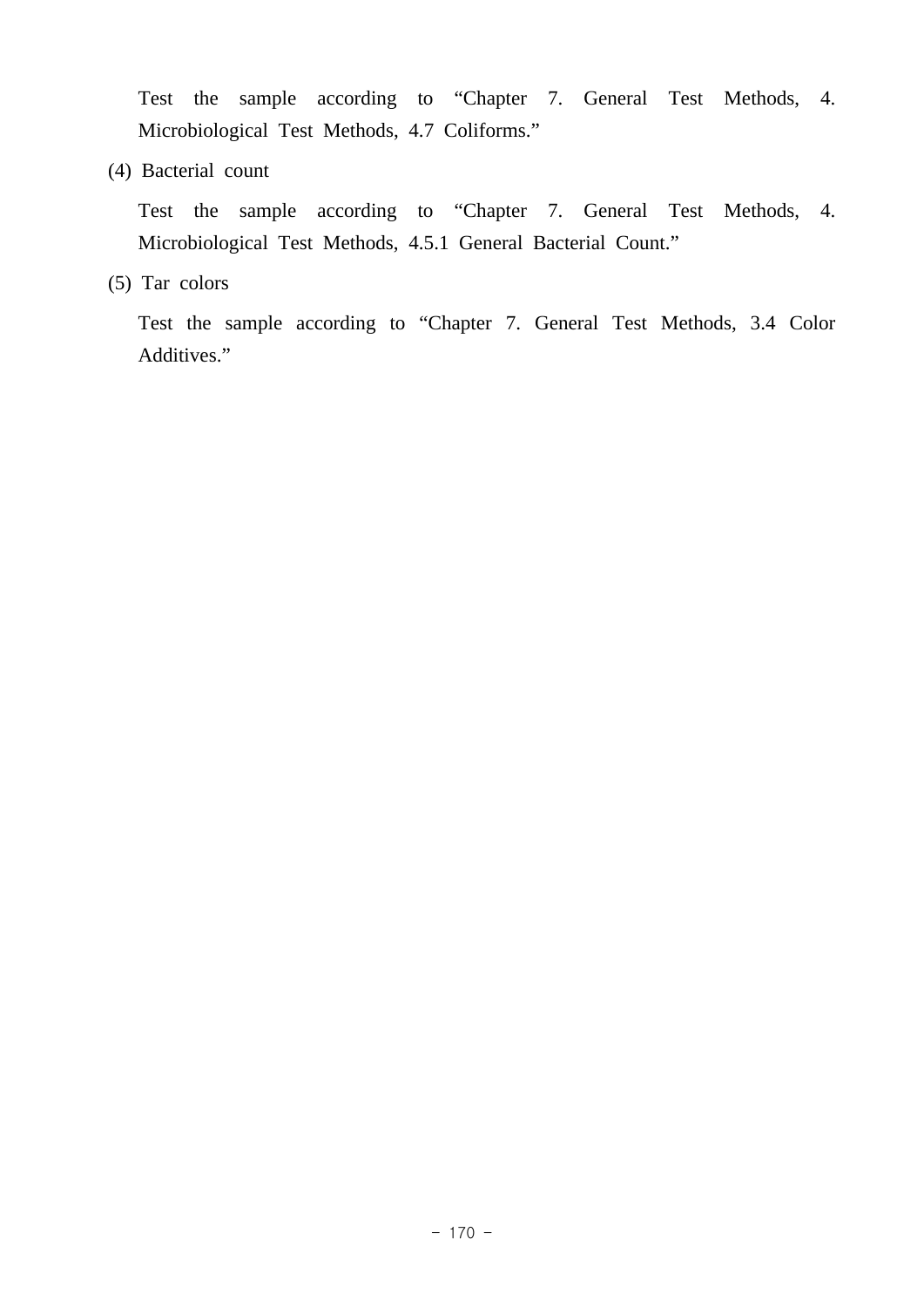## **11. Soy Sauces and Pastes**

#### 1) Definition

 Soy sauces and pastes refers to products manufactured/processed by fermenting/aging ingredients of animal/plant origin cultivated with Aspergillus, etc.; or by fermenting/aging *meju* (fermented soybean lump), etc., as a main ingredient, after mixing with salt, etc. Such products include but are not limited to: Korean style *meju*; improved *meju*; Korean-style soy sauce; brewed soy sauce; acid-hydrolyzed soy sauce; enzyme-hydrolyzed soy sauce; blended soy sauce; Korean-style soybean paste; soybean paste; hot pepper soy paste; *chunjang* (black soybean paste); *chunggukjang* (fast-fermented soybean paste); and mixed paste, etc.

- 2) Requirements for Ingredients, etc.
- 3) Manufacturing/Processing Standards
- (1) After fermentation or neutralization, crude soy sauce shall be filtered to remove any soy sauce, etc.
- (2) After mixed with seasoning ingredients and food additives, etc., the filtered crude soy sauce shall be handled in a manner that prevents risks such as mold contamination.
- (3) During manufacturing process, alcohol components may be used to enhance flavor and taste or to remove smells, etc.
- (4) Monascus pigments shall not be used in manufacturing hot pepper soy paste, nor shall citrinin be detected.
- 4) Food Type
	- (1) Korean style *meju*

It refers to a product made by steaming or boiling soybeans as a main ingredient and subsequently forming and fermenting them.

(2) Improved *meju*

It refers to a product made by steaming or boiling soybeans as a main ingredient and subsequently fermenting them, using selected seed bacteria.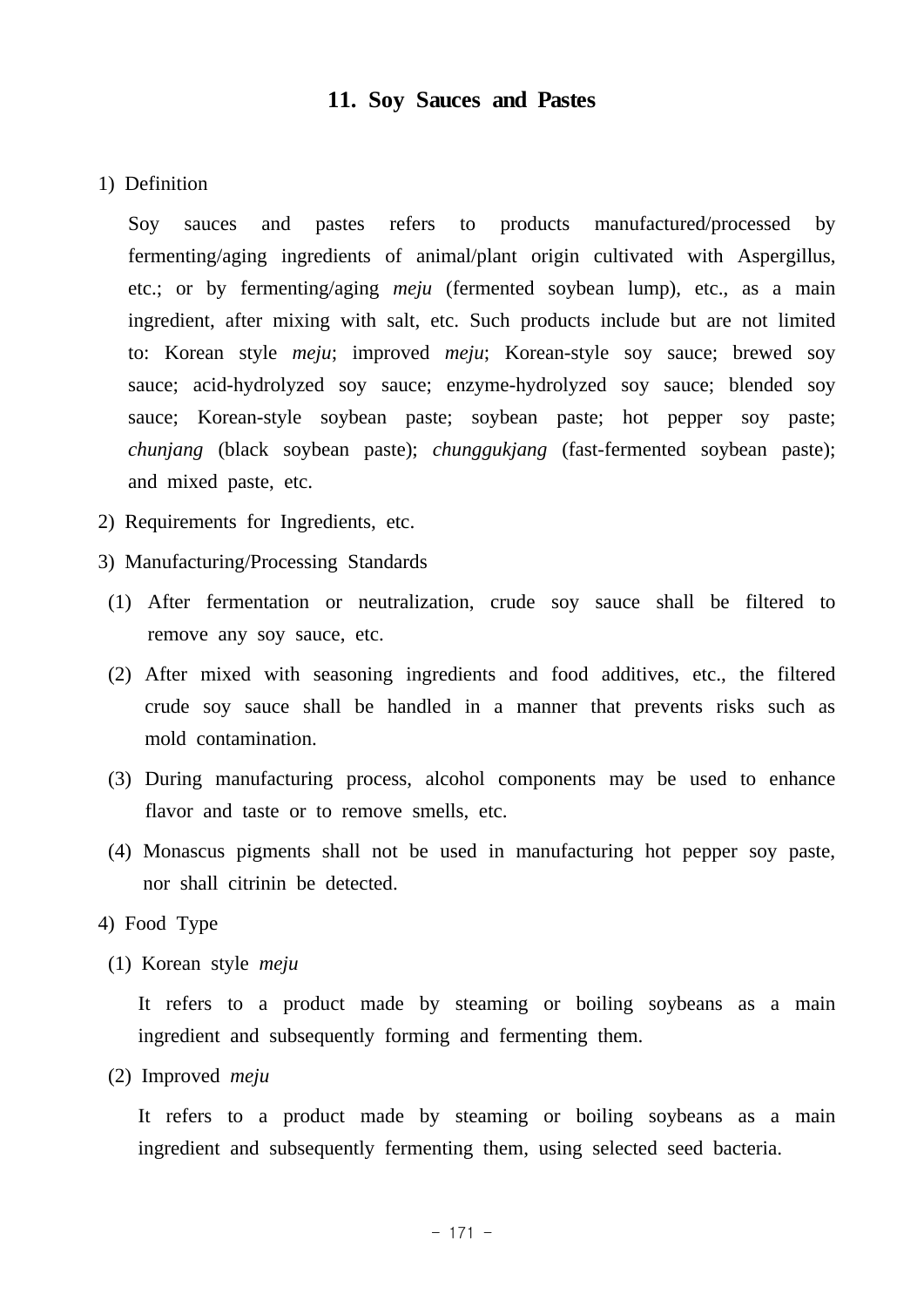(3) Korean-style soy sauce

 It refers to a product made by fermenting/aging *meju* as a main ingredient after mixing it with a saline solution, etc.; and subsequently processing the filtrate.

(4) Brewed soy sauce

 It refers to a product made by cultivating Aspergillus, etc. in soybeans, defatted soybeans, or grains, etc.; mixing them with a saline solution, etc.; fermenting/aging them; and subsequently processing the filtrate.

(5) Acid-hydrolyzed soy sauce

 It refers to a product made by hydrolyzing ingredients containing proteins with acid; and processing the filtrate.

(6) Enzyme-hydrolyzed soy sauce

 It refers to a product made by hydrolyzing ingredients containing proteins with enzymes; and processing the filtrate.

(7) Blended soy sauce

 It refers to a product made by mixing acid-hydrolyzed soy sauce or enzyme-hydrolyzed soy sauce with Korean style soy sauce or brewed soy sauce and processing the mixture; or by processing the filtrate after fermenting/aging crude acid-hydrolyzed soy sauce added with protein or carbohydrate ingredients; or by mixing such crude soy sauce with crude brewed soy sauce or crude acid-hydrolyzed soy sauce, etc., and processing the mixture.

(8) Korean-style *doenjang* (soybean paste)

 It refers to a product made by adding a saline solution to Korean-style meju; fermenting it; and separating the filtrate.

(9) *Doenjang* (soybean paste)

 It refers to a product made by fermenting/aging soybeans, rice, barley, wheat, or defatted soybeans, etc., as a main ingredient, after cultivating Aspergillus, etc., therein and mixing them with salt; or by fermenting *meju* in a saline solution, separating the filtrate and processing it.

(10) *Gochujang* (hot pepper soy paste)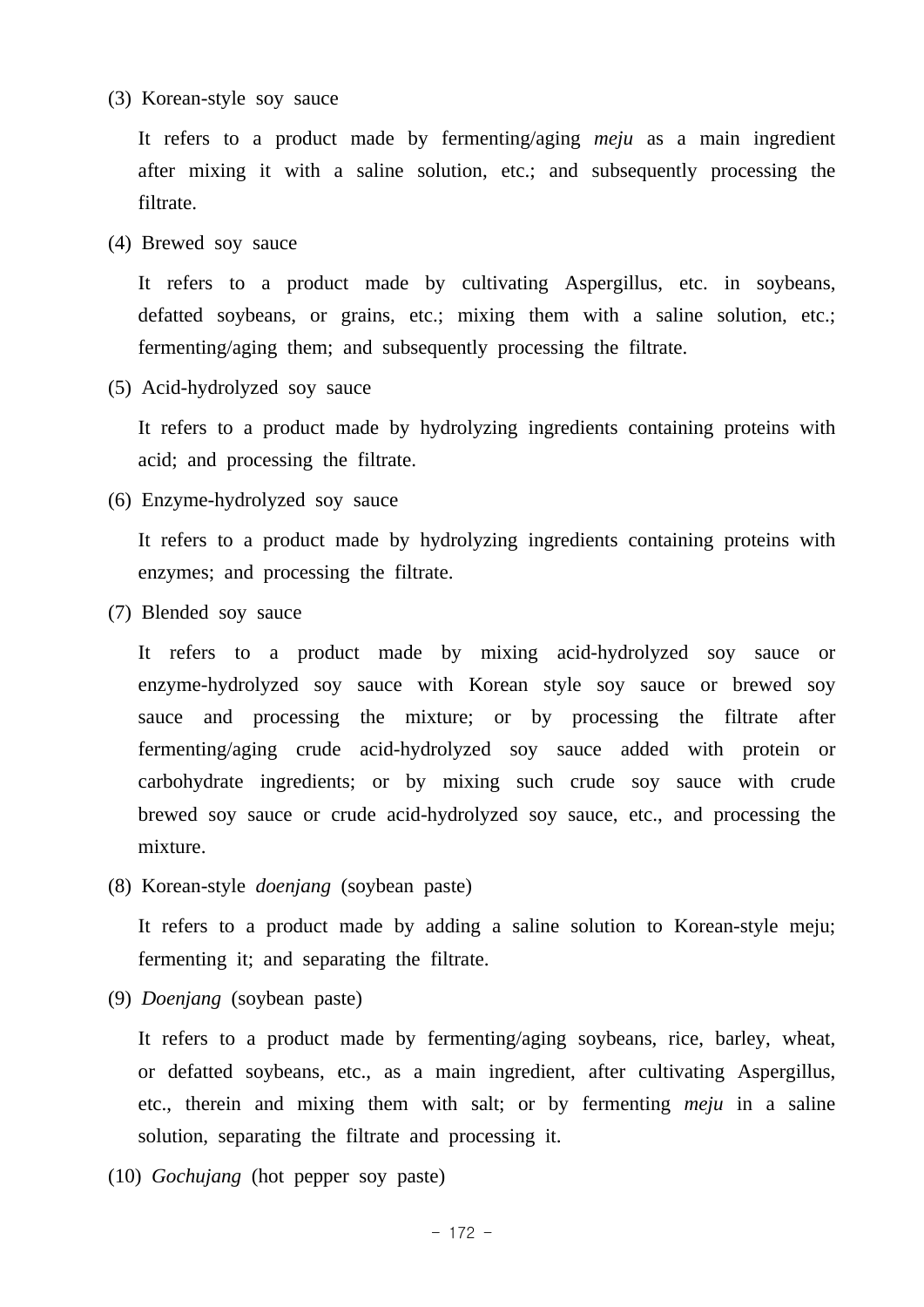It refers to a product made by cultivating Aspergillus, etc., in pulses or grains, etc., as a main ingredient, etc., adding hot pepper powder (not less than 6%) or salt, etc. thereto, and then fermenting/aging them; or by adding hot pepper powder (not less than 6%) or salt, etc., thereto after aging them.

(11) *Chunjang* (black soybean paste)

 It refers to a product made by cultivating Aspergillus, etc., in soybeans, rice, barley, wheat or defatted soybeans, etc., as a main ingredient, etc., adding salt and caramel color, etc. thereto, and then fermenting/aging them; or by adding salt and caramel color, etc., thereto after aging them.

(12) *Chunggukjang* (fast-fermented soybean paste)

 It refers to a product in paste, pill or powder form, manufactured by fermenting pulses, as a main ingredient, with Bacillus bacteria; or seasoning such soybeans with hot pepper powder and garlic, etc.

(13) Mixed paste

 It refers to a product, manufactured/processed by using soy sauce, soybean paste, hot pepper soy paste, *chunjang*, or *Chunggukjang*, etc., as a main ingredient, with or without mixing with food or food additives. It includes seasoned soybean paste, seasoned hot pepper soy paste, or other mixed soy sauce and paste products (not less than 50% Soy sauce and paste).

(14) Other soy sauces and pastes

 It refers to soy sauce, soybean paste and hot pepper soy paste, other than those falling under Food Type  $(3)~(10)$ .

#### 5) Specifications

- (1) Total nitrogen (w/v%): Not less than 0.8 (only applicable to Soy sauce; for Korean-style soy sauce, not less than 0.7)
- (2) Tar colors: Shall not be detected
- (3) Coliforms:  $n=5$ ,  $c=1$ ,  $m=0$ ,  $M=10$  [only applicable to Mixed paste (pasteurized products)]
- (4) Preservatives (g/kg; however, g/L for soy sauce): No preservatives shall be detected except for the following: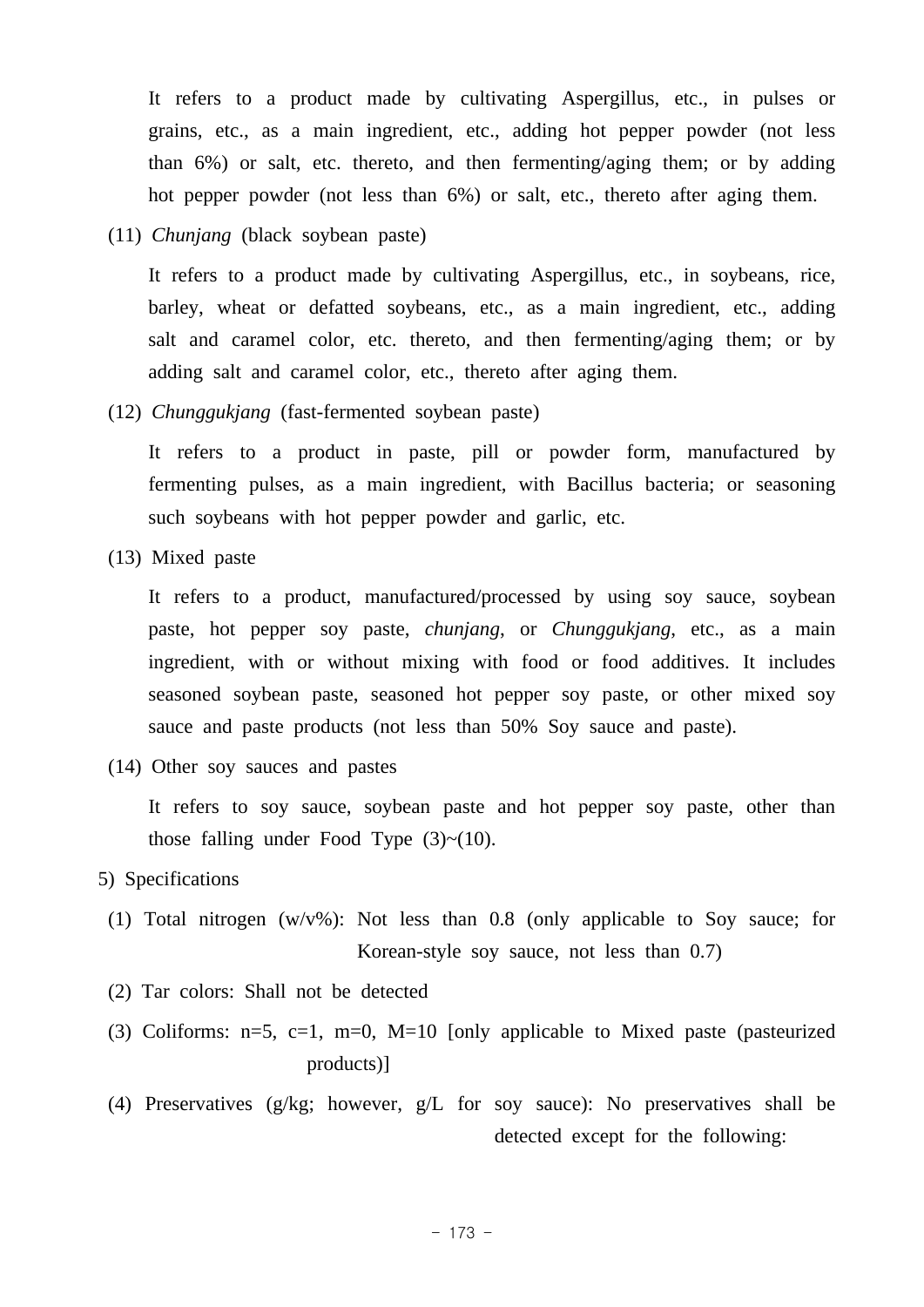| Sorbic acid;                                                                 | Not more than 1.0 (as sorbic acid; only applicable to Korean-style                                                                                                                                                                                                                                                                                    |
|------------------------------------------------------------------------------|-------------------------------------------------------------------------------------------------------------------------------------------------------------------------------------------------------------------------------------------------------------------------------------------------------------------------------------------------------|
| Potassium sorbate;                                                           | soybean paste, soybean paste, hot pepper soy paste, <i>chunjang</i> ,                                                                                                                                                                                                                                                                                 |
| Calcium sorbate                                                              | <i>chunggukjang</i> (non-dried products only) and mixed paste)                                                                                                                                                                                                                                                                                        |
| Benzoic acid;<br>Sodium benzoate;<br>Potassium benzoate;<br>Calcium benzoate | Not more than 0.6 (as benzoic acid; only applicable to soy sauce.<br>When used in combination with methyl $\rho$ -hydroxybenzoate or ethyl $\rho$<br>-hydroxybenzoate, the sum of benzoic acid and parahydroxybenzoic<br>acid shall not be more than 0.6 g/kg; and parahydroxybenzoic acid<br>shall not be more than $0.25$ g/kg.)                    |
| Methyl<br>p-Hydroxybenzoate;<br>Ethyl p-Hydroxybenzoate                      | Not more than 0.25 (as parahydroxybenzoic acid; only applicable to<br>soy sauce. When used in combination with benzoic acid, sodium<br>benzoate, potassium benzoate and calcium benzoate, the sum of<br>parahydroxybenzoic acid and benzoic acid shall not be more than 0.6<br>g/kg; and parahydroxybenzoic acid shall not be more than 0.25<br>g/kg. |

6) Test Methods

 For soy sauce powder products, a sample shall be diluted with distilled water according to the indicated concentration or dilution factor.

(1) Total nitrogen

 Add water to a 10 mL sample to make 100 mL, and take 20 mL out of the sample. Then, test it according to "Chapter 7. General Test Methods, 2. Food Component Test Methods, 2.1.3.1 Total Nitrogen and Crude Protein," and calculate a nitrogen amount.

(2) Tar colors

 Test the sample according to "Chapter 7. General Test Methods, 3.4 Color Additives."

(3) Coliforms

 Test the sample according to "Chapter 7. General Test Methods, 4. Microbiological Test Methods, 4.7 Coliforms."

(4) Preservatives

 Test the sample according to "Chapter 7. General Test Methods, 3.1 Preservatives."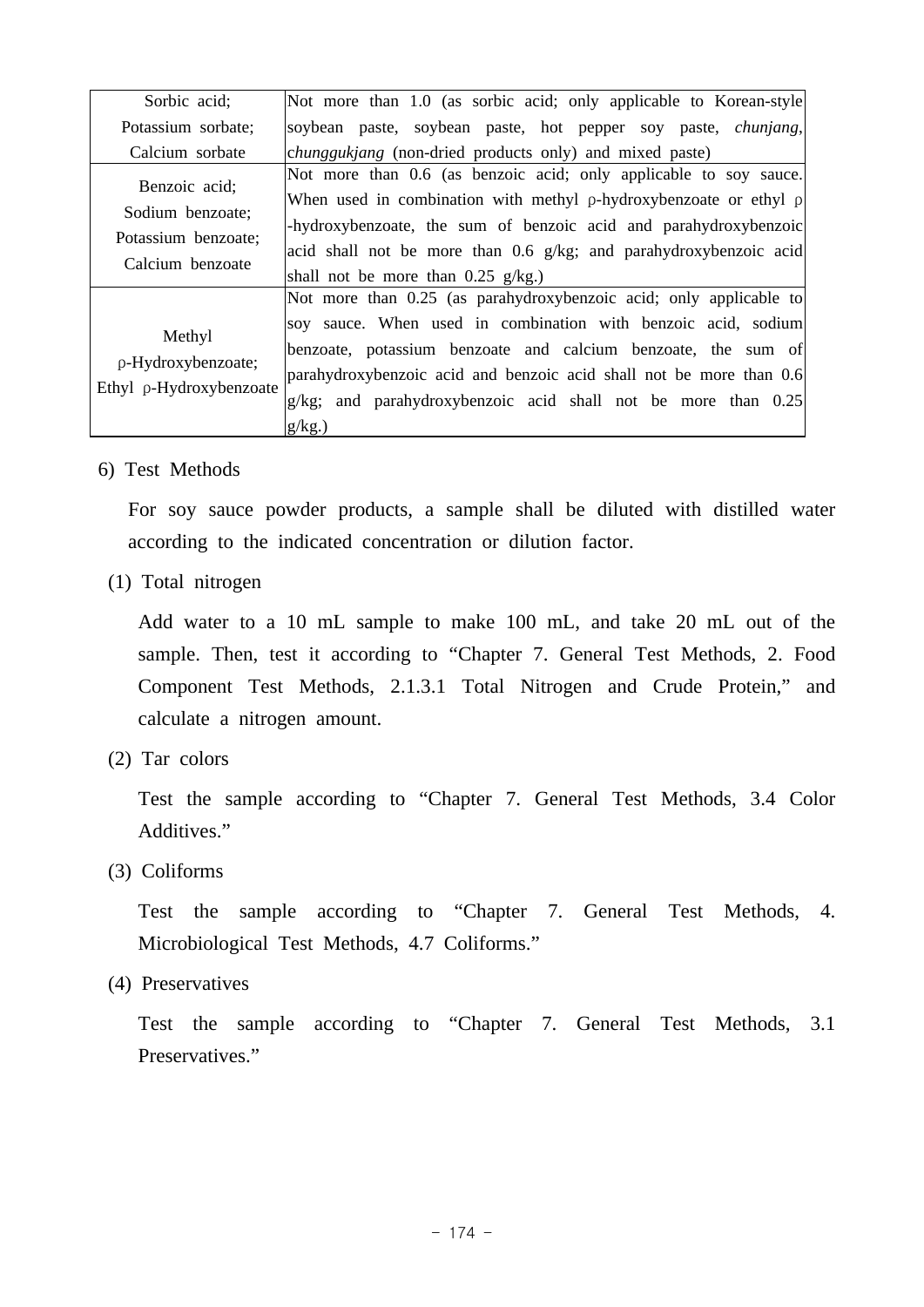## **12. Seasoning Foods**

 Seasoning foods refers to products used to enhance taste and flavor in manufacturing/processing/preparing foods; including Vinegars, Sauces, Curries, Hot pepper powder, Spice products and Edible salt.

#### **12-1 Vinegars**

1) Definition

 Vinegars refers to fermented vinegars produced by fermenting grains, fruits, or alcoholic beverages, etc., as main ingredients, or by mixing/aging grain saccharified liquid or fruit must, etc. with such fermented ingredients; or diluted acetic acid, manufactured by diluting glacial acetic acid or glacial acetic acid with drinking water.

- 2) Requirements for Ingredients, etc.
- 3) Manufacturing/Processing Standards
- (1) Fermented vinegars and diluted acetic acid shall not be mixed together.
- 4) Food Type
- (1) Brewed vinegar

 It refers to a solution produced by acetic acid fermentation of fruits/grain mash (wash), fruit wine, fruit must, grain wine, grain saccharified liquid, spirits or saccharides, etc., as ingredients; and by mixing fruit must or grain saccharified liquid, etc. with such fermented solution and aging the mixture. Among them, a solution obtained by fermenting persimmons with acetic acid bacteria is called persimmon vinegar.

(2) Diluted acetic acid

 It refers to a solution made by diluting glacial acetic acid or acetic acid with drinking water.

- 5) Specifications
- (1) Total acid (as acetic acid,  $w/v\%$ ):  $4.0~20.0$  (Not less than 2.6 for persimmon

vinegar)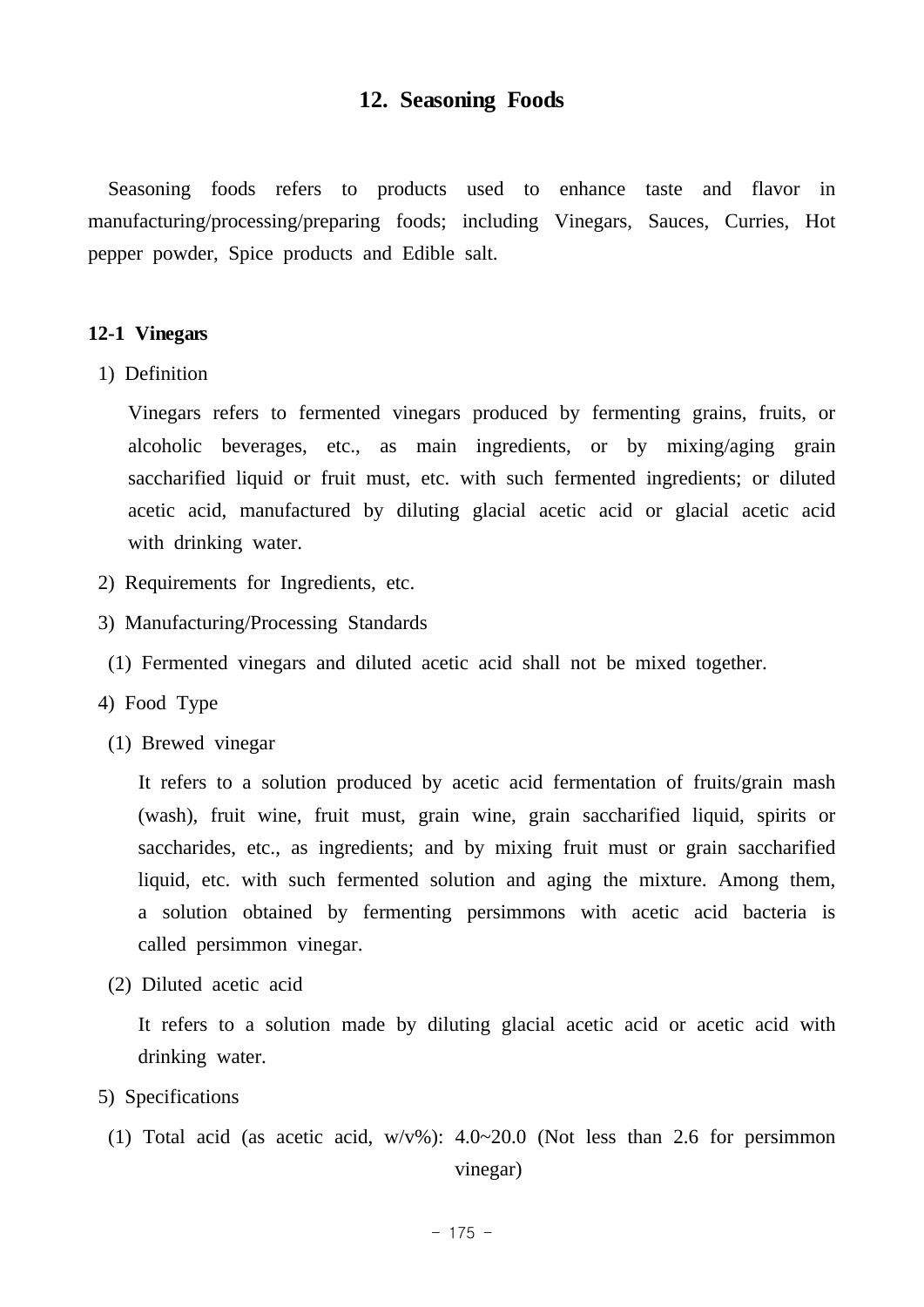- (2) Tar colors∶ Shall not be detected
- (3) Preservatives (g/L): No preservatives shall be detected except for the following:

| Methyl p-Hydroxybenzoate; | Not more than 0.1 (as parahydroxybenzoic acid) |  |
|---------------------------|------------------------------------------------|--|
| Ethyl p-Hydroxybenzoate   |                                                |  |

- 6) Test Methods
- (1) Total acid

 Test the sample according to "Chapter 7. General Test Methods, 6. Test Methods for Verification of Specifications for Each Food Product, 6.6.1.1 Total Acid."

(2) Tar colors

 Test the sample according to "Chapter 7. General Test Methods, 3.4 Color Additives."

(3) Preservatives

 Test the sample according to "Chapter 7. General Test Methods, 3.1 Preservatives."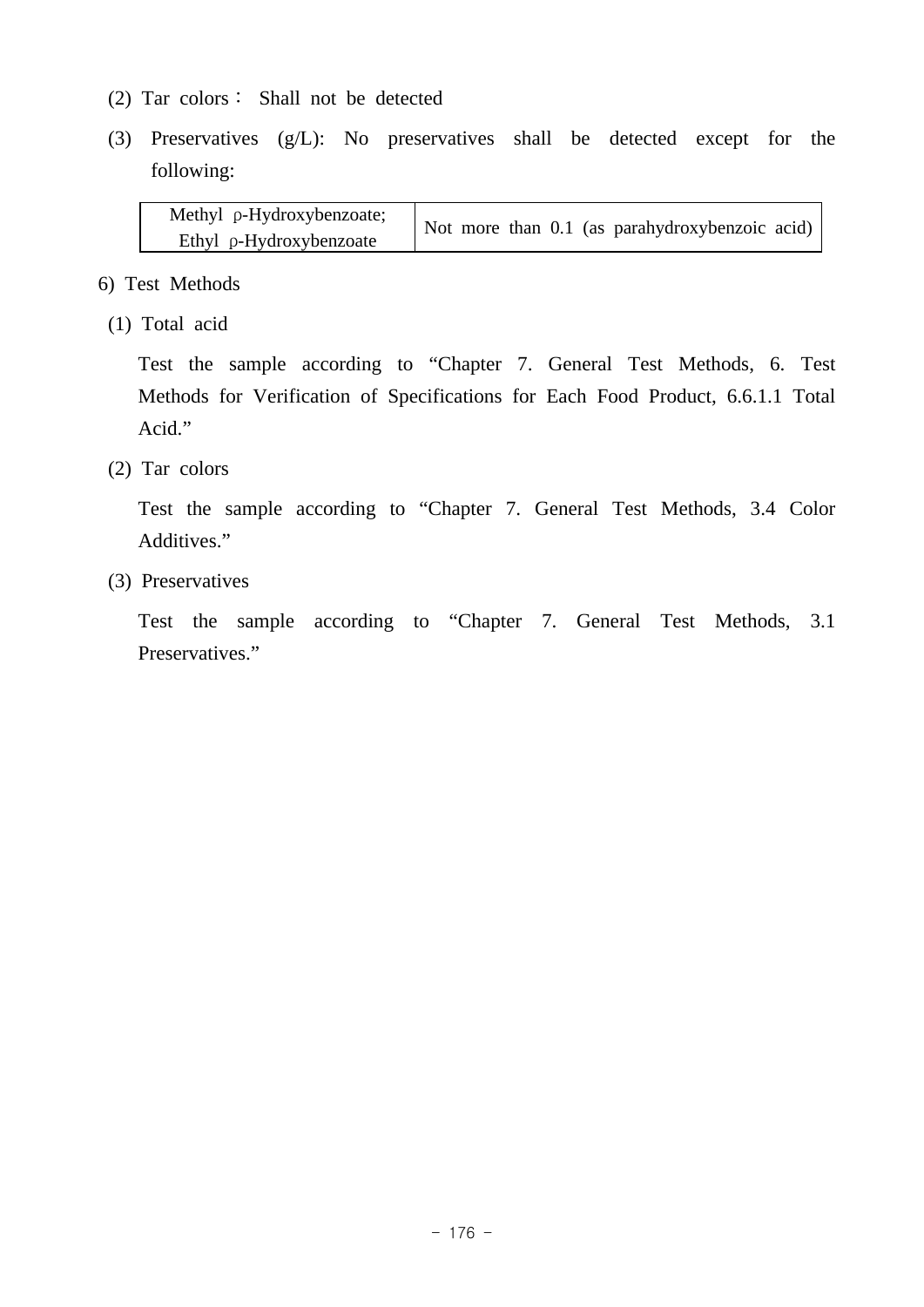### **12-2 Sauces**

1) Definition

 Sauces refers to products produced by adding spices, soy sauces and pastes, saccharides, edible salt, vinegars and edible fats and oils, etc., to ingredients of animal/plant of origin; and used to enhance taste and flavor before/after food preparation; however, those for which separate Standards and Specifications have been established are excluded.

- 2) Requirements for Ingredients, etc.
- (1) Alcoholic components may be used to enhance taste and flavor.
- 3) Manufacturing/Processing Standards
- 4) Food Type
- (1) Sauce

 It refers to products produced by adding spices, soy sauces and pastes, saccharides, edible salt or vinegars, etc., to ingredients of animal/plant origin and mixing them together; or by fermenting/aging such mixture. However, those for which separate Standards and Specifications have been established are excluded.

(2) Mayonnaise

 It refers to a product manufactured through emulsification or other methods, either using edible fat and oil and egg yolks/whole eggs; or using ingredients, such as vinegar or fruit juice, egg yolks, egg whites, hydrolyzed protein, edible salt, saccharides and spices, etc.

(3) Tomato ketchup

 It refers to a product made primarily from tomatoes or tomato concentrate (not less than 20% based on 25% soluble solids) and manufactured by adding saccharides, vinegars, edible salt, spices and citric acid, etc., thereto.

(4) Composite seasoning

 It refers to a product manufactured by mixing food with saccharides, edible salt, spices, hydrolyzed protein, yeast or its extract, or food additives, etc., and processing the mixture into powder, granular or solid form, etc.; and used to give a unique taste and flavor to food.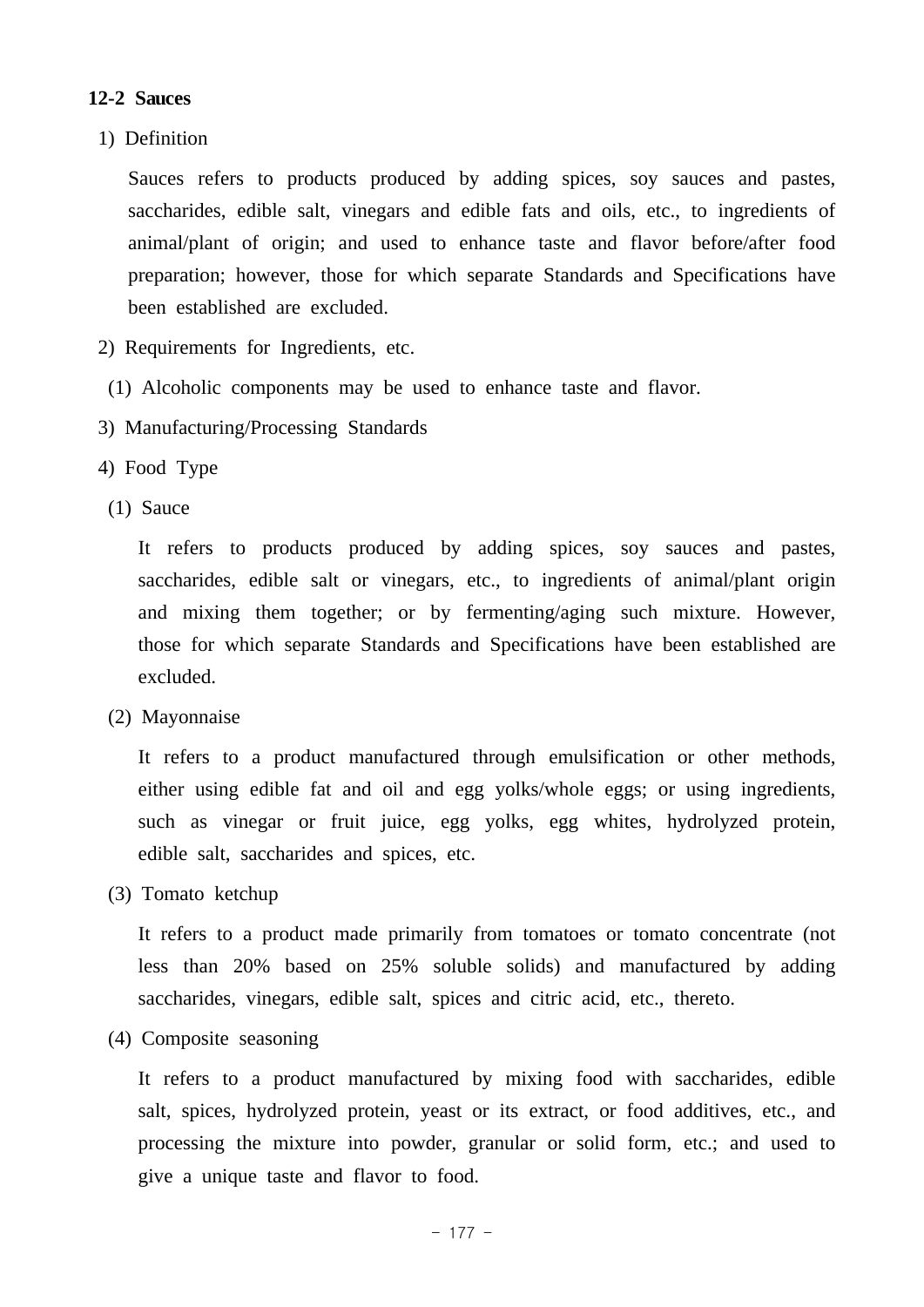#### 5) Specifications

- (1) Water (%): Not more than 8.0 (only applicable to Composite seasoning)
- (2) Coliforms : n=5, c=1, m=0, M=10 (only applicable to pasteurized products)
- (3) *Escherichia coli*: n=5, c=2, m=0, M=10 (only applicable to non-pasteurized products;  $n=5$ ,  $c=2$ ,  $m=0$ ,  $M=10$  for Composite seasoning)
- (4) Bacterial count : n=5, c=0, m=0 (only applicable to sterilized products)
- (5) Tar colors∶ Shall not be detected
- (6) Preservatives (g/kg)∶ No preservatives shall be detected except for the following:

| Methyl p-Hydroxybenzoate; | Not more than 0.2 (as parahydroxybenzoic acid; |  |
|---------------------------|------------------------------------------------|--|
| Ethyl p-Hydroxybenzoate   | only applicable to Sauces)                     |  |
| Sorbic acid;              | Not more than 0.5 (as sorbic acid; only        |  |
| Potassium sorbate;        |                                                |  |
| Calcium sorbate           | applicable to Tomato ketchup)                  |  |

- 6) Test Methods
	- (1) Water

 Test the sample according to "Chapter 7. General Test Methods, 2. Food Component Test Methods, 2.1.1 Water."

(2) Coliforms

 Test the sample according to "Chapter 7. General Test Methods, 4. Microbiological Test Methods, 4.7 Coliforms."

(3) *Escherichia coli*

 Test the sample according to "Chapter 7. General Test Methods, 4. Microbiological Test Methods, 4.8 *Escherichia* Coli."

(4) Bacterial count

 Test the sample according to "Chapter 7. General Test Methods, 4. Microbiological Test Methods, 4.5.1 General Bacterial Count."

(5) Tar colors

 Test the sample according to "Chapter 7. General Test Methods, 3.4 Color Additives."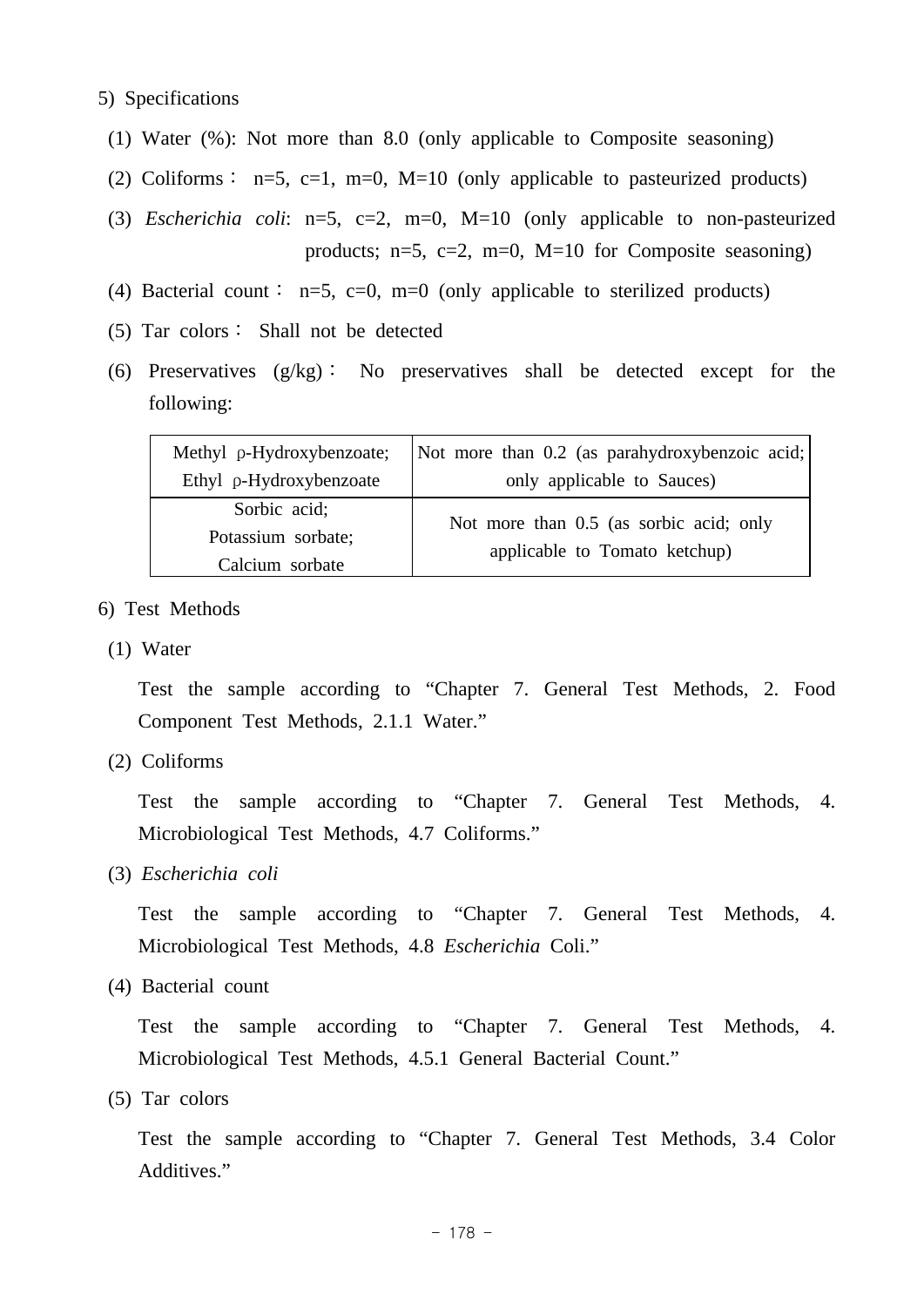# (6) Preservatives

 Test the sample according to "Chapter 7. General Test Methods, 3.1 Preservatives."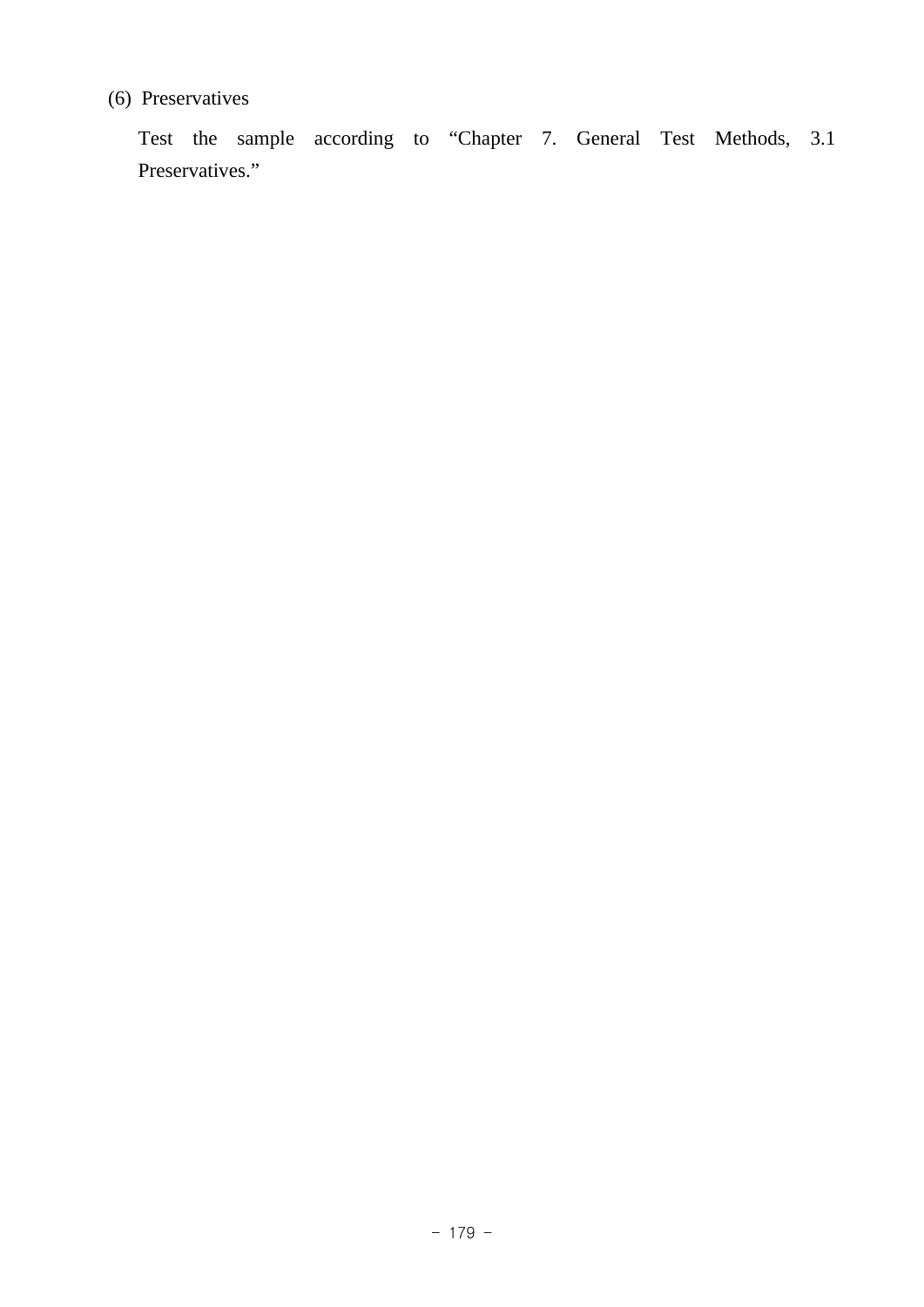#### **12-3 Curries**

1) Definition

 Curries refers to curry powder made using spices as ingredients with or without the addition of food or food additives, etc.

- 2) Requirements for Ingredients, etc.
- 3) Manufacturing/Processing Standards
- 4) Food Type
- (1) Curry powder

 It refers to a product made by using natural herbs and spice plants, such as curcuma (turmeric), ginger, coriander, or cumin, etc. as ingredients; and drying/processing them into powder.

(2) Curry

It refers to a product made by adding food or food additives, etc., to curry powder (solid or powder products shall contain not less than 5% curry powder; liquid products, not less than 1% curry powder).

- 5) Specifications
	- (1) Tar colors∶ Shall not be detected
- (2) Bacterial count: n=5, c=0, m=0 (only applicable to sterilized products)
- (3) Coliforms  $: n=5, c=1, m=0, M=10$  (only applicable to pasteurized products)
- (4) *Escherichia coli*: n=5, c=1, m=0, M=10 (except for pasteurized products)
- 6) Test Methods
- (1) Tar colors

 Test the sample according to "Chapter 7. General Test Methods, 3.4 Color Additives."

(2) Bacterial coun

 Test the sample according to "Chapter 7. General Test Methods, 4. Microbiological Test Methods, 4.5.1 General Bacterial Count."

(3) Coliforms

Test the sample according to "Chapter 7. General Test Methods, 4.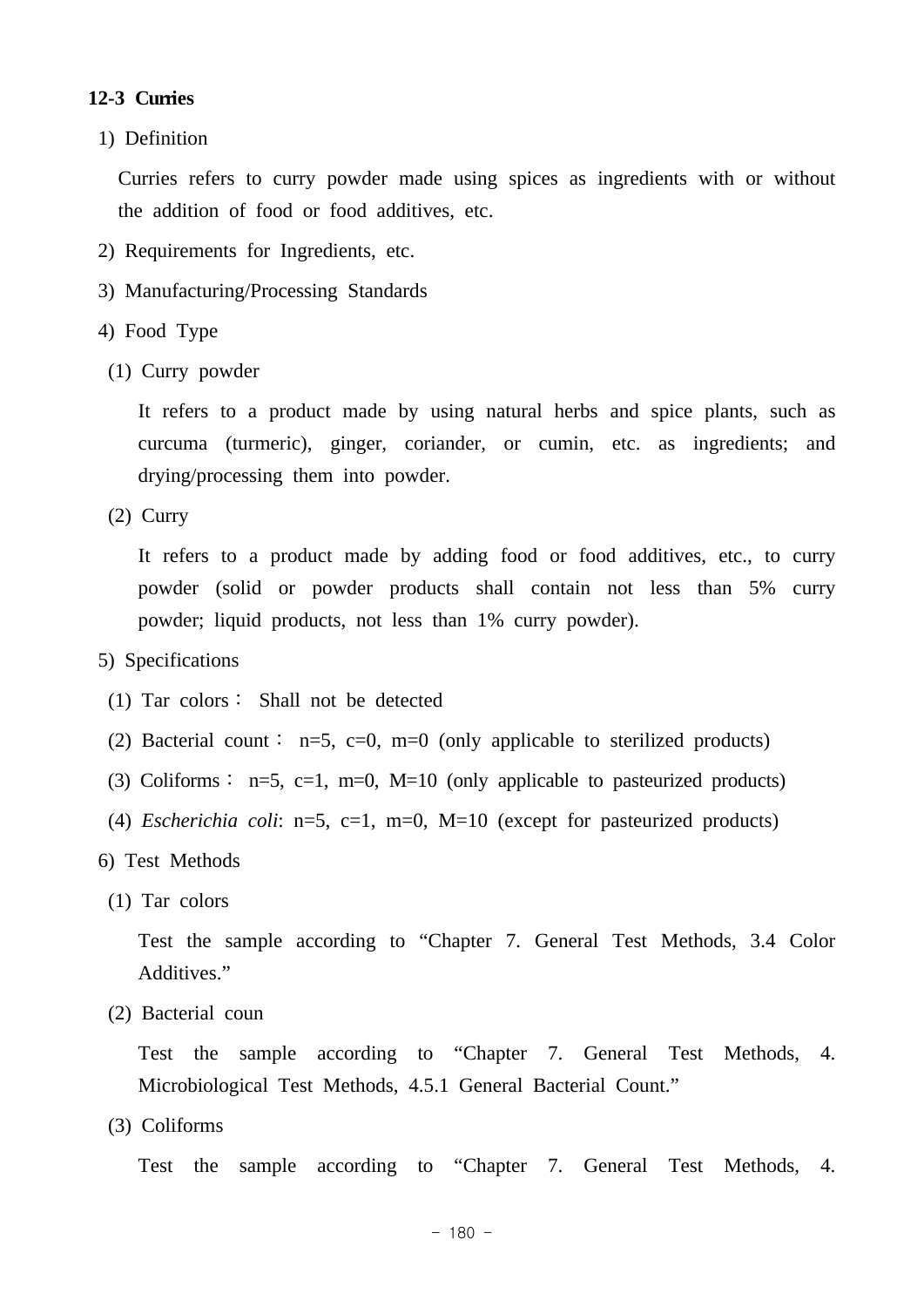Microbiological Test Methods, 4.7 Coliforms."

(4) *Escherichia coli*

 Test the sample according to "Chapter 7. General Test Methods, 4. Microbiological Test Methods, 4.8 *Escherichia coli*."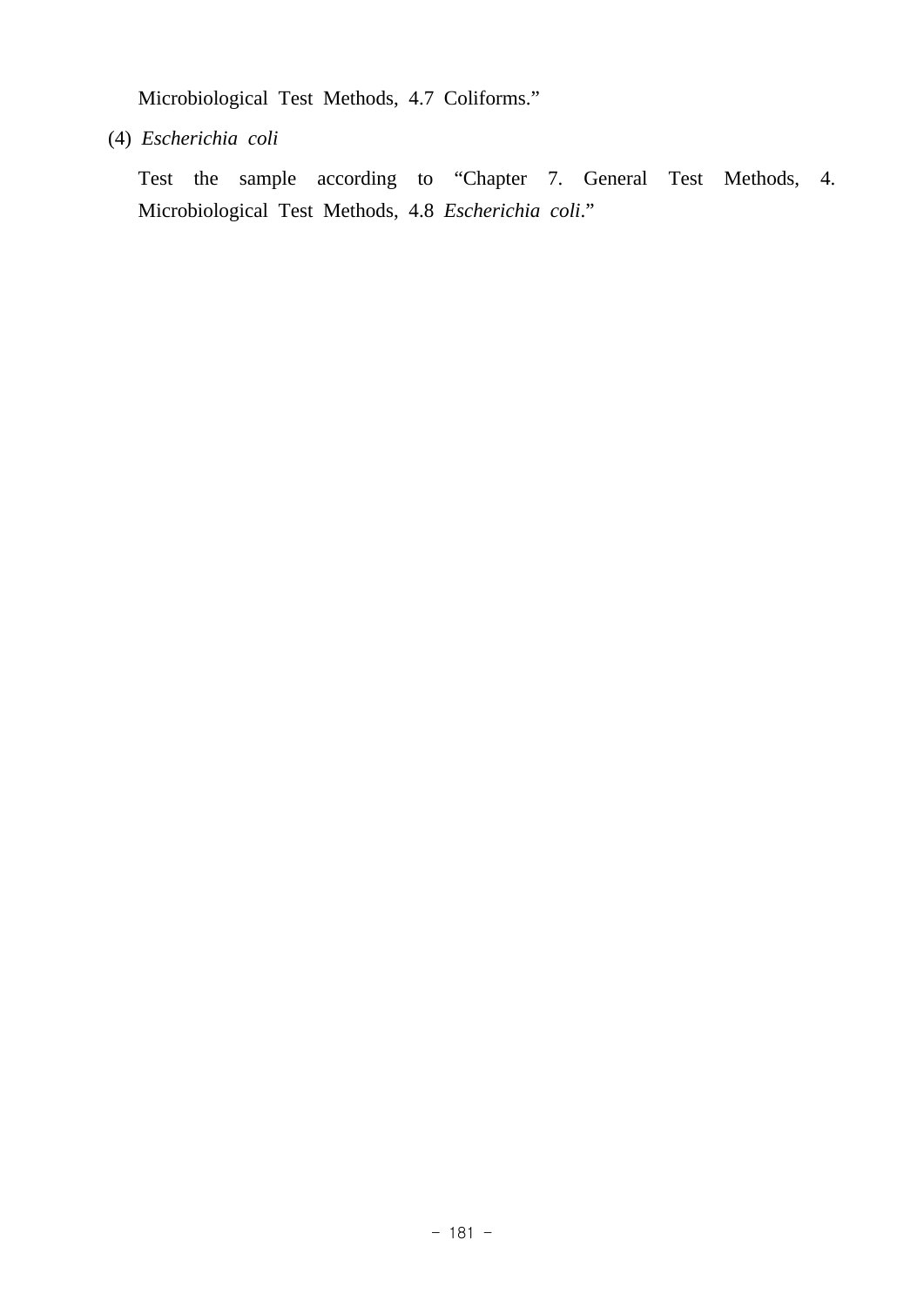#### **12-4 Hot Pepper Powder or Shredded Hot Pepper**

1) Definition

 Hot pepper powder or Shredded hot pepper refers to products that are obtained by making into powder or shredding mature fruits of hot peppers or their varieties belonging to Solanaceae Family after drying them.

- 2) Requirements for Ingredients, etc.
- (1) Hot peppers for manufacturing hot pepper powder shall be used only after removing stems (except calyces), and the diseased part of hot peppers shall be removed before use.
- 3) Manufacturing/Processing Standards
- (1) When manufacturing Hot pepper powder, no materials shall be used other than the hot pepper seeds contained in hot peppers used as ingredient (such as, edible salt, saccharides, bran, carbonate and starch, etc.)
- (2) The seeds contained in hot peppers may be used only when obtained from the hot peppers used as an ingredient; and those obtained otherwise shall not be added and used in manufacturing hot pepper powder.
- (3) Hot pepper powder shall be placed and packed in packages or containers meeting the "the Standards and Specifications for Food Utensils, Containers and Packages," such as aluminized PET Film packaging film or PE bottles, glass, etc. as soon as possible; and protected from moisture and sunlight in order to prevent microbial contamination and quality deterioration.
- (4) Metal detectors shall be installed in the manufacturing process of Hot pepper powder.
- 4) Food Type
- (1) Hot Pepper Powder

 It refers to products that are obtained by drying and making into powder mature fruits of hot peppers or their varieties belonging to Solanaceae Family.

(2) Shredded Hot Pepper

 It refers to products that are obtained by drying and shredding mature fruits of hot peppers or their varieties belonging to Solanaceae Family.

5) Specifications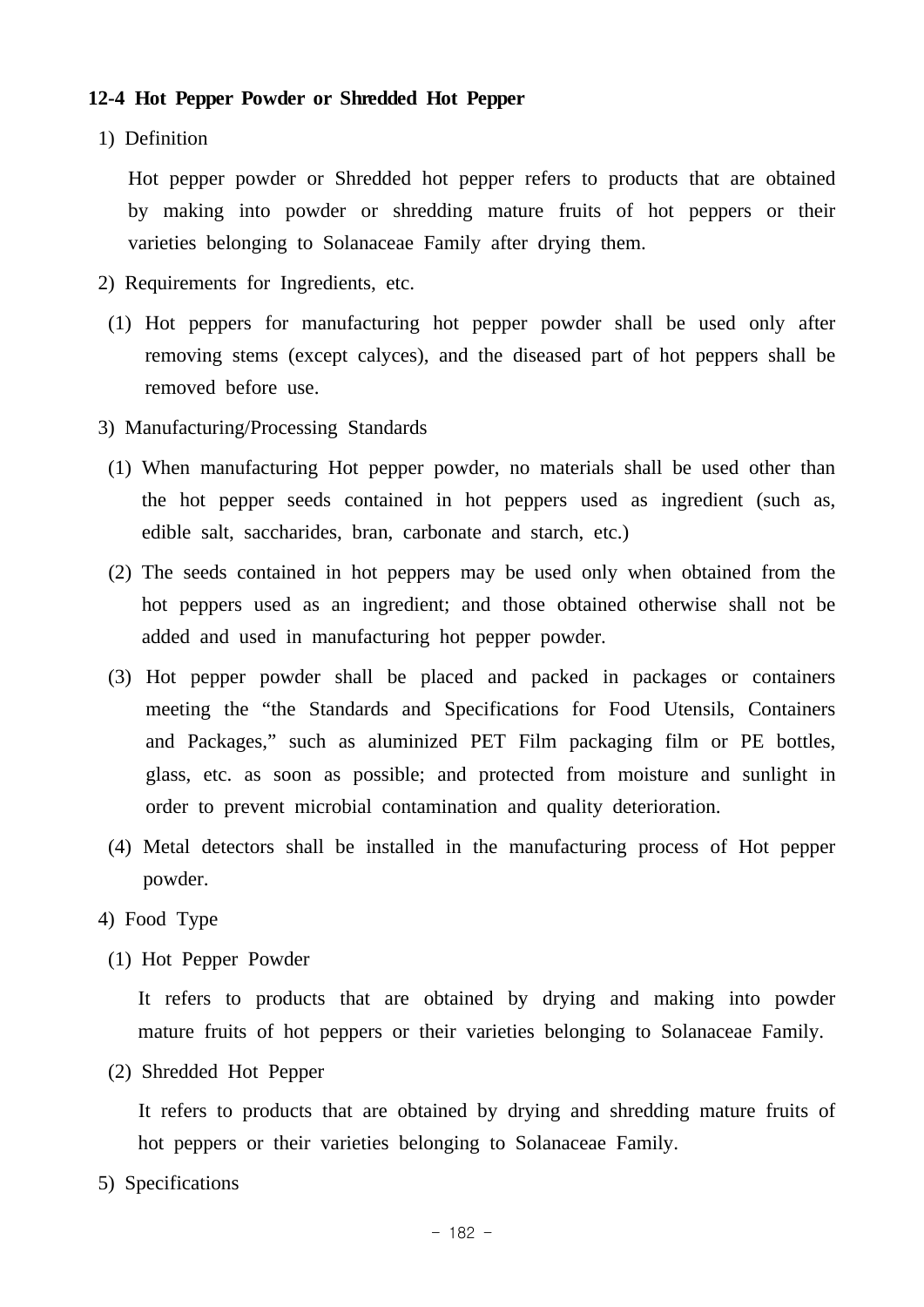- (1) Water  $(\%)$ : Not more than 15.0
- (2) Ash (%): Not more than 7.0
- (3) Acid-insoluble ash (%): Not more than 0.5
- (4) Adulterants: Not detected (starch, bran, carbonate and edible salt, etc.)
- (5) Mold count (%): Not more than 20 (except for Shredded hot pepper)
- (6) Tar colors: shall not be detected
- (7) *Escherichia coli*: n=5, c=2, m=0, M=10
- 6) Test Methods
- (1) Water

 Test the sample according to "Chapter 7. General Test Methods, 2. Food Component Test Methods, 2.1.1 Water."

(2) Ash

Precisely measure 2~4 g of sample and test it according to "Chapter 7. General Test Methods, 2. Food Component Test Methods, 2.1.2 Ash."

(3) Acid-insoluble ash

 Test the sample according to "Chapter 7. General Test Methods, 6. Test Methods for Verification of Specifications for Each Food Product, 6.6.2.1 Acid-insoluble Ash."

(4) Adulterants

 Test the sample according to "Chapter 7. General Test Methods, 6. Test Methods for Verification of Specifications for Each Food Product, 6.6.2.2 Adulterants."

(5) Mold count

 Test the sample according to "Chapter 7. General Test Methods, 1.7 Mold Count."

(6) Tar colors

 Test the sample according to "Chapter 7. General Test Methods, 3.4 Color Additives."

(7) *Escherichia coli*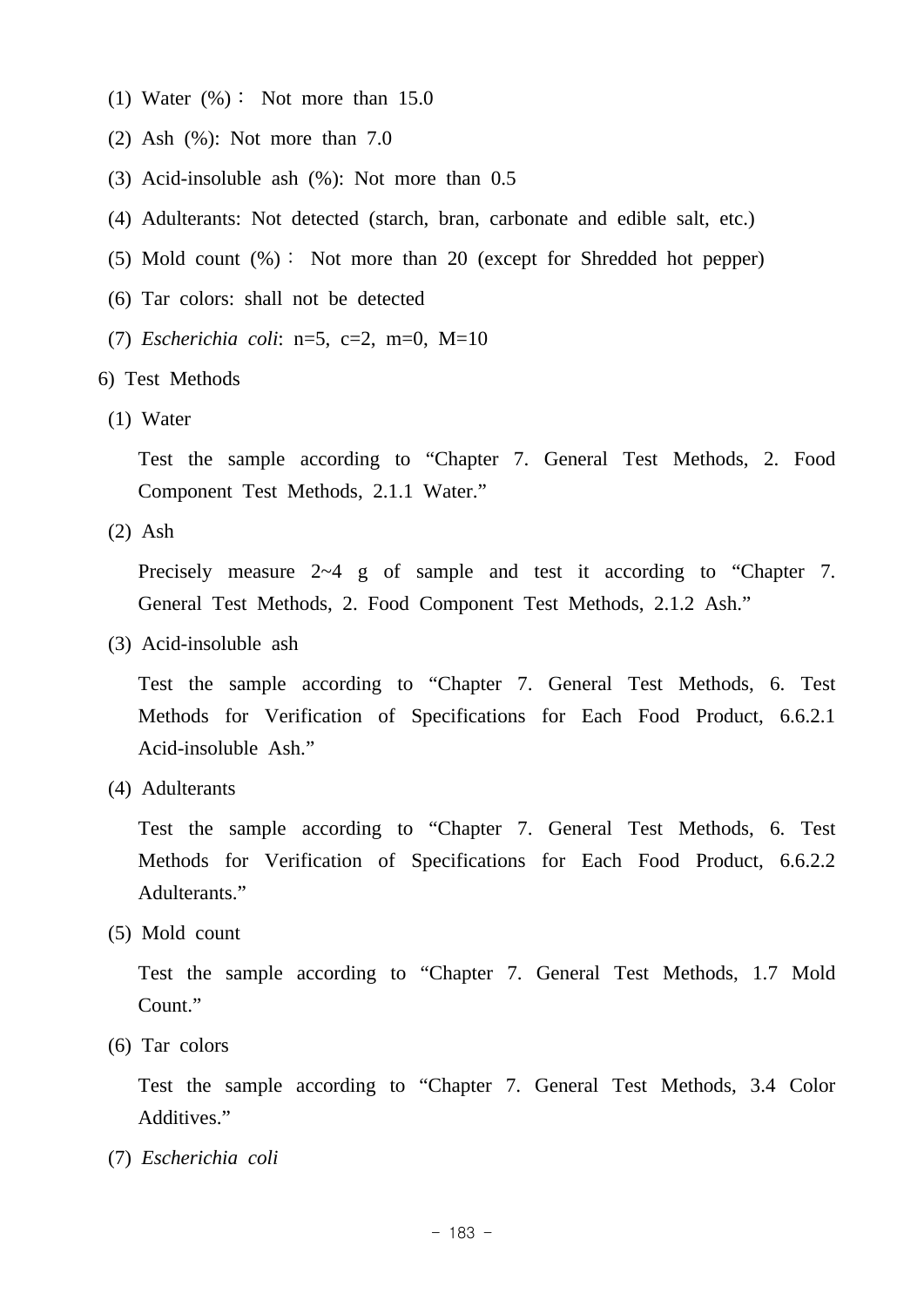Test the sample according to "Chapter 7. General Test Methods, 4. Microbiological Test Methods, 4.8 *Escherichia col*i."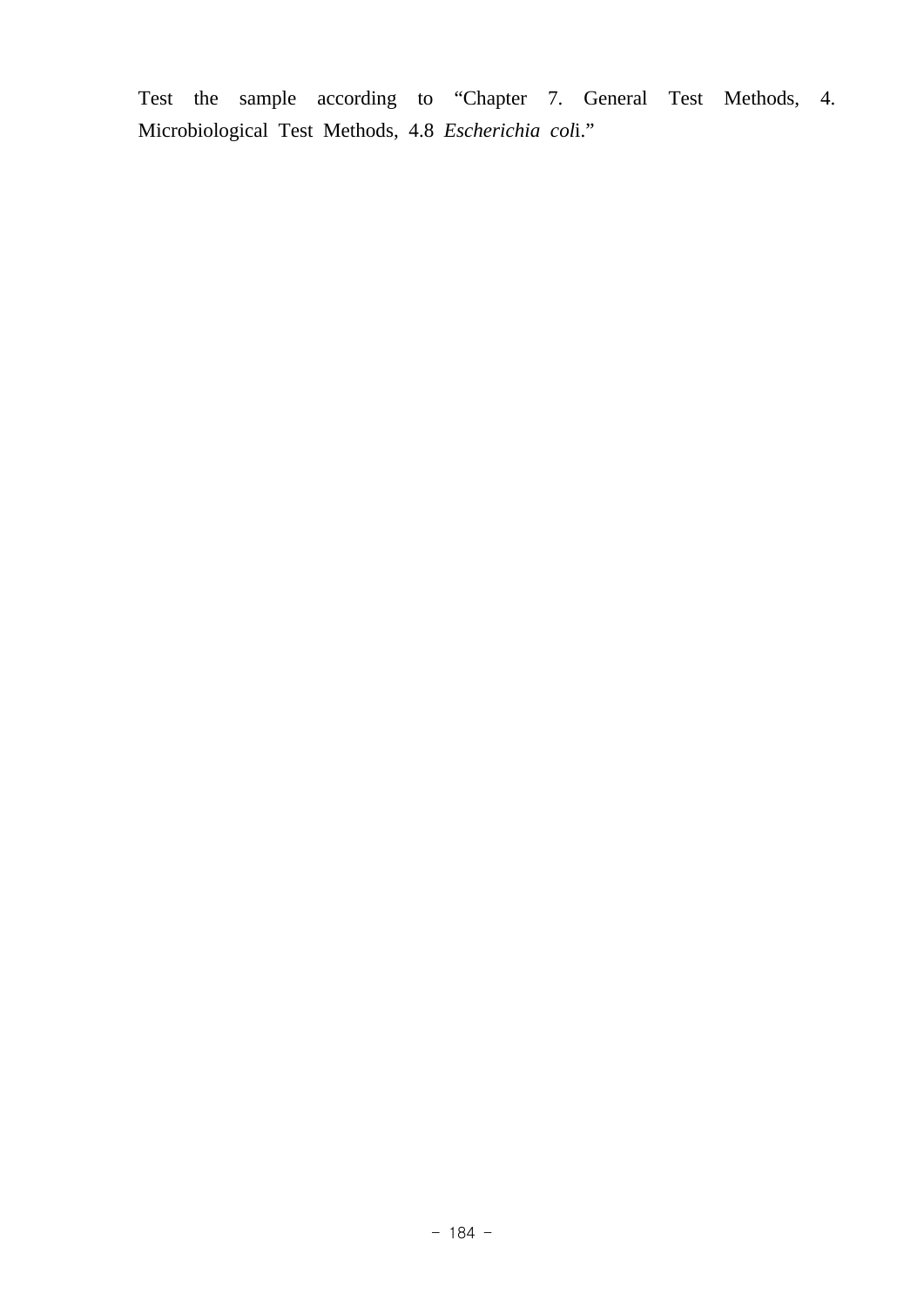#### **12-5 Spice Products**

1) Definition

 Spice products refers to products made by simply processing the leaves, stems, fruits and roots of spice plants (including hot pepper, garlic, ginger;) or mixing food or food additives with such spice plants and processing the mixture,; and used to enhance taste and flavor of other foods. However, those for which separate Standards and Specifications have been established are excluded.

- 2) Requirements for Ingredients, etc.
- 3) Manufacturing/Processing Standards
- (1) Natural spices shall not be mixed with food or food additives other than spice plants.
- (2) In manufacturing spice preparation containing hot pepper or hot pepper powder, monascus pigment shall not be used, nor shall citrinin be detected.
- 4) Food Type
- (1) Natural spice

It refers to products made by processing spice plants into powder, etc.

(2) Spice preparation

 It refers to products made by mixing food or food additives with natural spices and processing the mixture.

- 5) Specifications
	- (1) Adulterants∶ Shall not be detected (only applicable to Natural spices)
	- (2) Tar colors∶ Shall not be detected (except horse radish products or mustard products)
	- (3) Coliforms : n=5, c=2, m=0, M=10 (only applicable to pasteurized products)
	- (4) *Escherichia coli*∶ n=5, c=2, m=0, M=10 (except pasteurized or dried products)
	- (5) Mold count  $(\%)$ : Not more than 10 (only applicable to products containing hot pepper or hot pepper powder)
- 6) Test Methods
- (1) Adulterants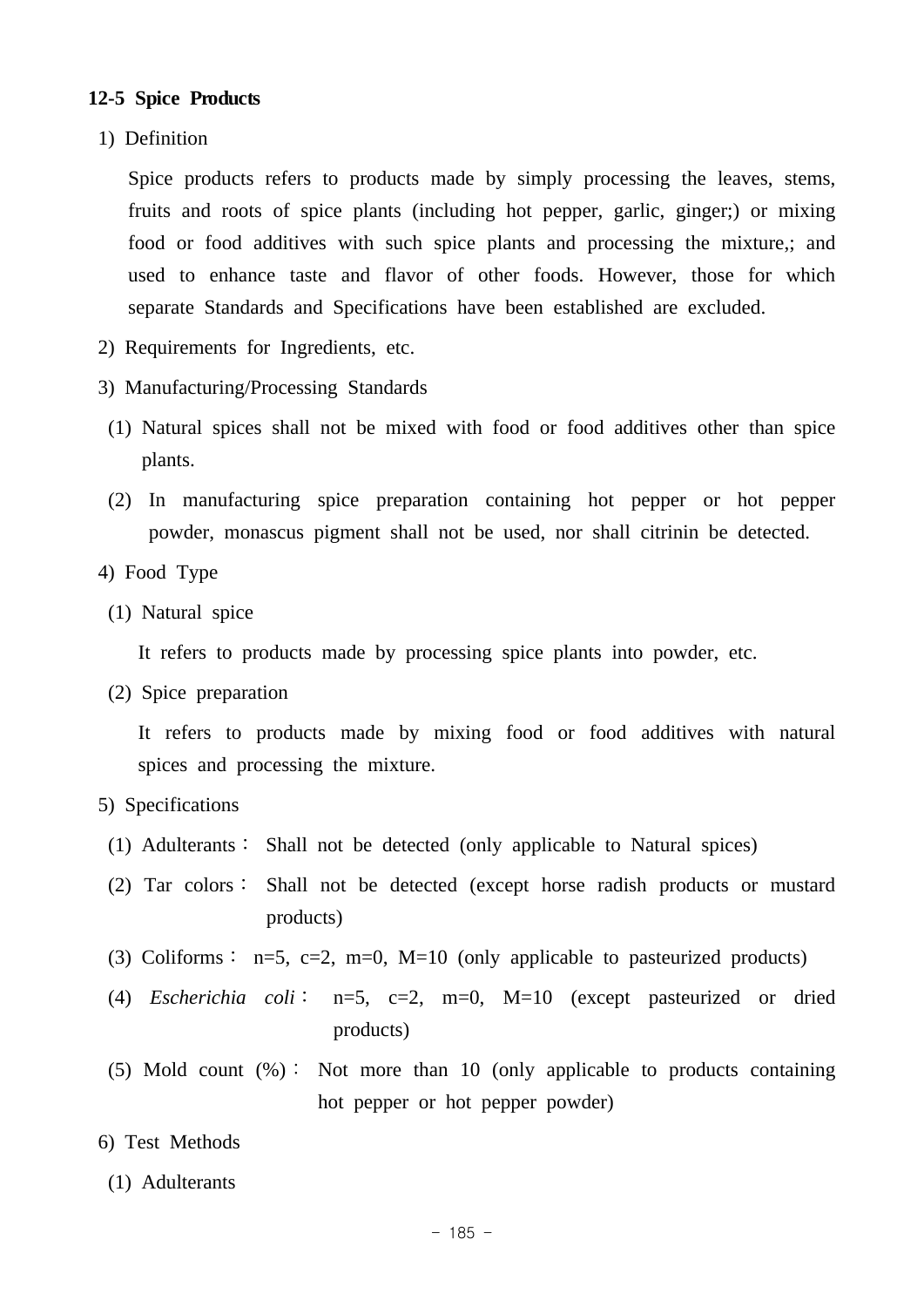Test the sample according to "Chapter 7. General Test Methods, 6. Test Methods for Verification of Specifications for Each Food Product, 6.6.3.1 Adulterants."

(2) Tar colors

 Test the sample according to "Chapter 7. General Test Methods, 3.4 Color Additives."

(3) Coliforms

 Test the sample according to "Chapter 7. General Test Methods, 4. Microbiological Test Methods, 4.7 Coliforms."

(4) *Escherichia coli*

 Test the sample according to "Chapter 7. General Test Methods, 4. Microbiological Test Methods, 4.8 *Escherichia coli*."

(5) Mold count

 Test the sample according to "Chapter 7. General Test Methods, 1.7 Mold Count."

#### **12-6 Edible Salts**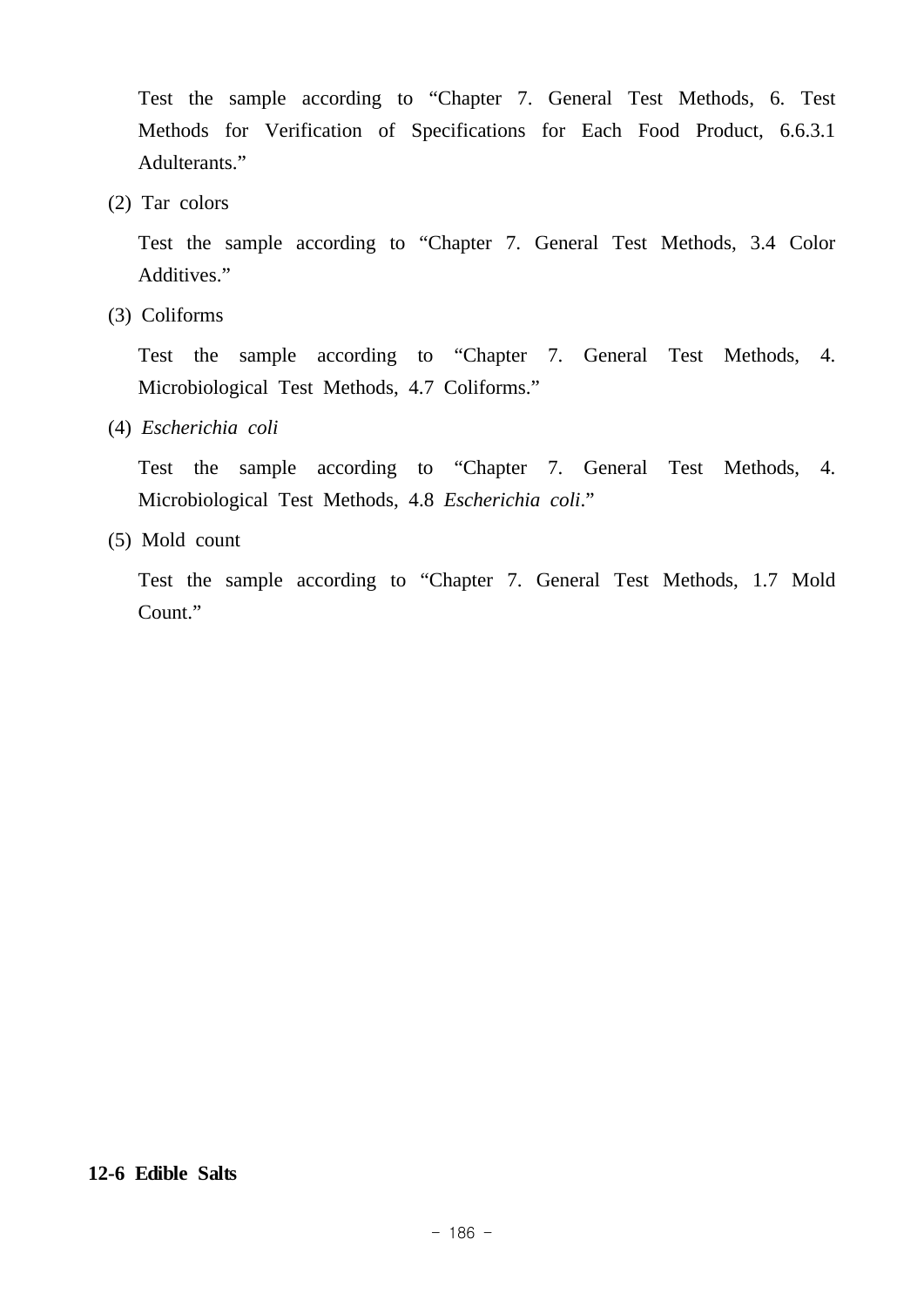#### 1) Definition

 Edible salts refers to a product made by re-treating or processing crystals, mainly consisting of sodium chloride obtained from seawater (including deep sea water), rock salt, or lake salt, etc.; or crystallizing or refining/crystallizing seawater.

- 2) Requirements for Ingredients, etc.
- (1) Solar salt and Other salts imported for food purposes shall be classified/certified as fit for human consumption in the country of origin and produced in a sanitary manner that meets the definition of each type of edible salts.
- (2) Solar salt shall not be added with other materials, such as food additives, etc.
- (3) Edible salt shall not be mixed with salts that are not for human consumption, such as industrial salts, etc.
- 3) Manufacturing/Processing Standards
- 4) Food Type
- (1) Solar salt

 It refers to salt crystals mainly consisting of sodium chloride obtained by naturally evaporating seawater in a salt pond; and salts obtained by grinding, washing, dewatering or drying such crystals.

(2) Reworked salt

 It refers to salt produced by dissolving, filtering, precipitating, recrystallizing, and dewatering crude salt (100%) with purified water, seawater or seawater concentrate, etc.

(3) Burnt/molten salt

 It refers to salt obtained by transforming its original form using the methods, such as burning/melting of crude salt (100%); except for those processed by washing, grinding or compression of crude salt, etc.

(4) Refined salt

 It refers to salt manufactured by adding brine concentrated/refined from seawater (including deep sea water) or water dissolved with crude salt (100%) to evaporation equipment.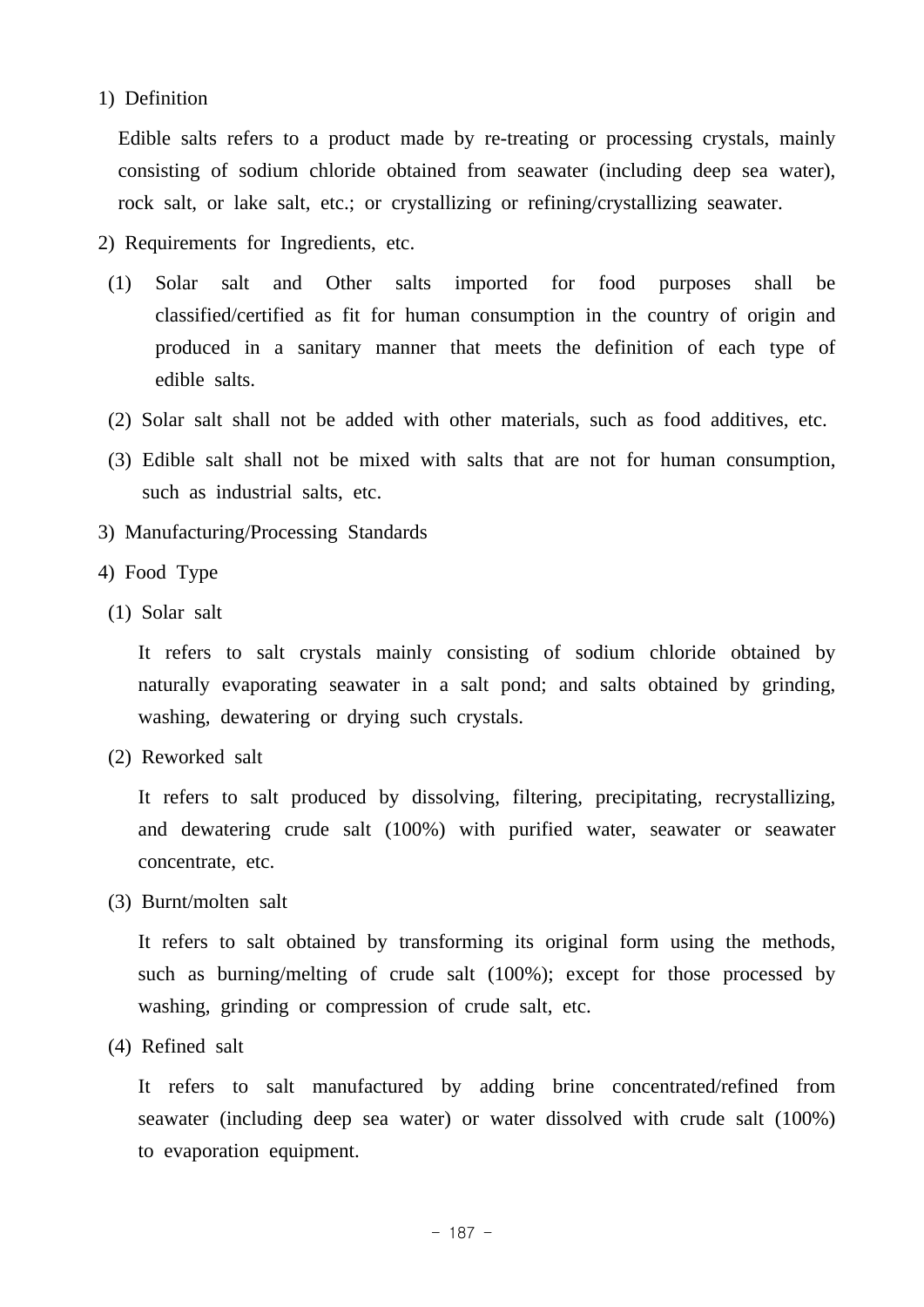## (5) Other salt

 Other salts refers to salts, other than those specified in Food Type (1) to (4) above, that are manufactured into powder or crystalline form, etc., by processing rock salt or lake salt, etc. to make it fit for human consumption.

(6) Processed salt

 It refers to salt produced by mixing different types of edible salt together, or adding food or food additives to not less than 50% Solar salt, Reworked salt, Burnt/Molten salt, Refined salt or Other salts; and processing such mixture.

5) Specifications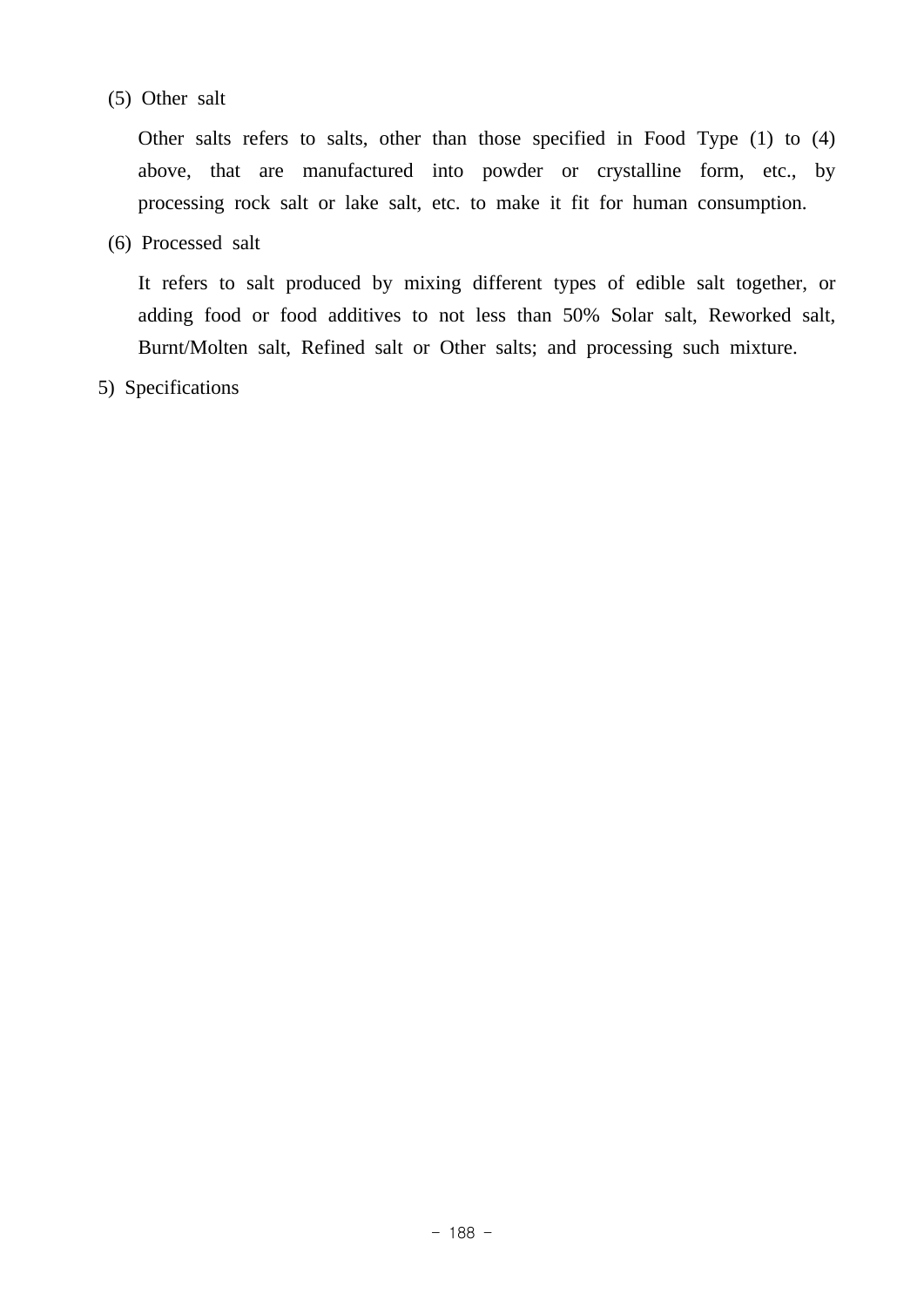| Type<br>Item                       | Solar salt                                                         | Reworked salt           | Burnt/Molten<br>salt   | Refined salt                                                                      | Other salts             | Processed salt         |
|------------------------------------|--------------------------------------------------------------------|-------------------------|------------------------|-----------------------------------------------------------------------------------|-------------------------|------------------------|
| $(1)$ Sodium<br>chloride (%)       | Not less than<br>70.0                                              | Not less than<br>88.0   | Not less than<br>88.0  | Not less than<br>95.0<br>(Not less than<br>$70.0$ for<br>deep sea<br>water salt)  | Not less<br>than 88.0   | Not less<br>than 35.0  |
| $(2)$ Total<br>chlorine (%)        | Not less<br>than 40.0                                              | Not less<br>than 54.0   | Not less<br>than 50.0  | Not less<br>than 58.0<br>(Not less<br>than 40.0<br>for deep sea<br>water salt)    | Not less<br>than $54.0$ | Not less<br>than 20.0  |
| (3) Water<br>(% )                  | Not more<br>than 15.0                                              | Not more<br>than $9.0$  | Not more<br>than $4.0$ | Not more<br>than $4.0$<br>(Not more than<br>$10.0$ for<br>deep sea<br>water salt) | Not more<br>than $9.0$  | Not more<br>than $5.5$ |
| (4)<br>Insolubles<br>$(\%)$        | Not more<br>than $0.15$<br>(Not more<br>than 0.3 for<br>gray salt) | Not more<br>than $0.02$ | Not more<br>than $3.0$ | Not more<br>than $0.02$                                                           | Not more<br>than $0.15$ |                        |
| (5)<br>Sulfateion<br>(% )          | Not more<br>than $5.0$                                             | Not more<br>than $5.0$  | Not more<br>than $5.0$ | Not more<br>than $0.4$<br>(Not more than<br>$5.0$ for<br>deep sea<br>water salt)  | Not more<br>than $5.0$  | Not more<br>than $5.0$ |
| (6) Arsenic<br>(mg/kg)             | Not more than 0.5                                                  |                         |                        |                                                                                   |                         |                        |
| $(7)$ Lead<br>(mg/kg)              | Not more than 2.0                                                  |                         |                        |                                                                                   |                         |                        |
| (8)<br>Cadmium<br>(mg/kg)          | Not more than 0.5                                                  |                         |                        |                                                                                   |                         |                        |
| (9) Mercury<br>(mg/kg)             | Not more than 0.1                                                  |                         |                        |                                                                                   |                         |                        |
| (10)<br>Ferrocyanide<br>ion (g/kg) | Not detected<br>Not more than 0.010                                |                         |                        |                                                                                   |                         |                        |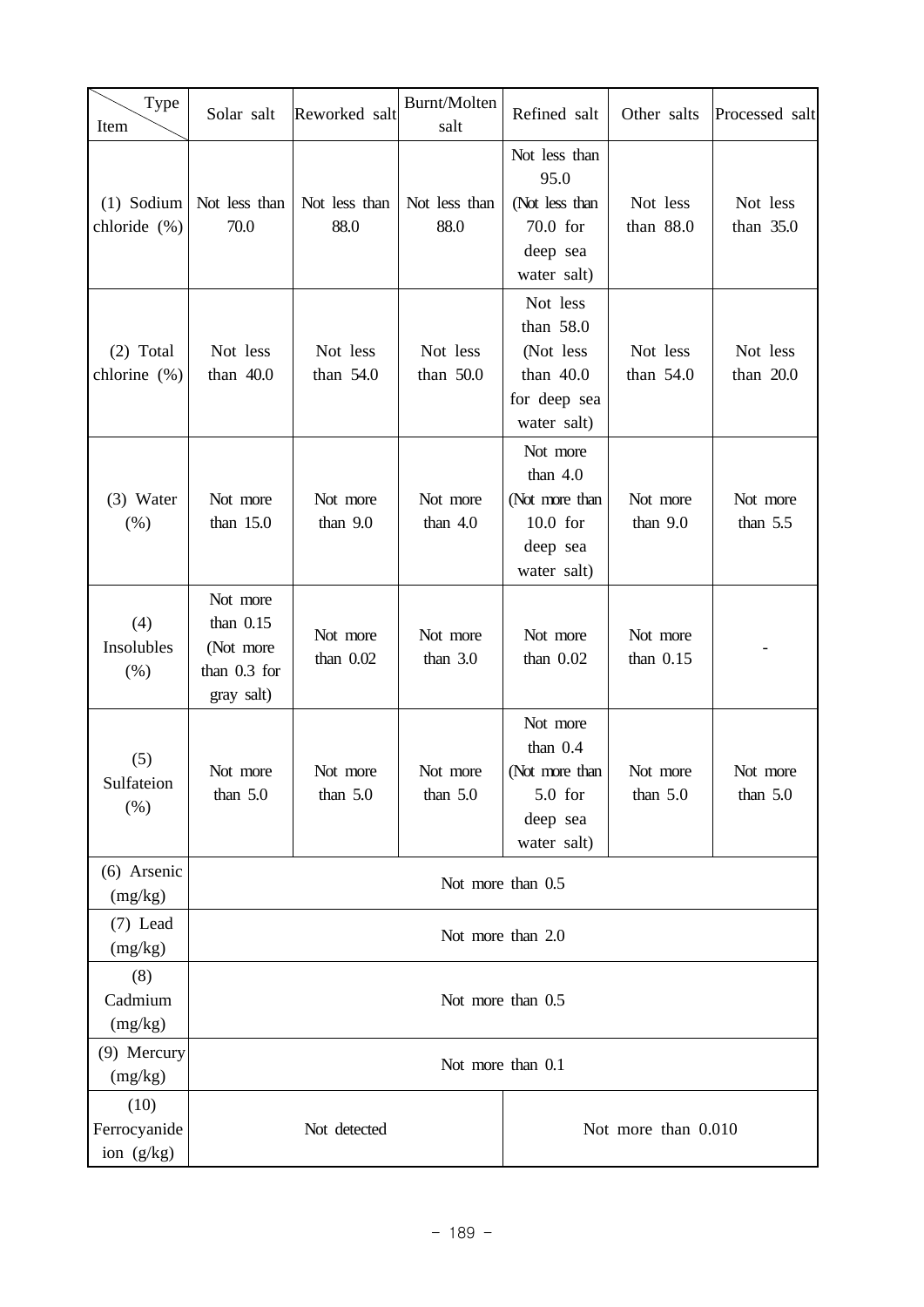- 6) Test Methods
- (1) Sample preparation

 Grind the sample into particles to make them pass through a 0.84 mm sieve, but not through a 0.177 mm sieve, and mix them well.

(2) Sodium chloride

 Test the sample according to "Chapter 7. General Test Methods, 2.2 Micronutrient Test Methods, 2.2.1.5 Edible Salt."

(3) Total chlorine

 Test the sample according to "Chapter 7. General Test Methods, 6. Test Methods for Verification of Specifications for Each Food Product, 6.6.4.1 Total Chlorine."

(4) Water

 Test the sample according to "Chapter 7. General Test Methods, 2. Food Component Test Methods, 2.1.1 Water."

(5) Insolubles

 Test the sample according to "Chapter 7. General Test Methods, 6. Test Methods for Verification of Specifications for Each Food Product, 6.6.4.2 Insolubles."

(6) Sulfateion

 Test the sample according to "Chapter 7. General Test Methods, 6. Test Methods for Verification of Specifications for Each Food Product, 6.6.4.3 Sulfateion."

(7) Arsenic

 Test the sample according to "Chapter 7. General Test Methods, 10.1 Tests for Heavy Metals."

(8) Lead

 Test the sample according to "Chapter 7. General Test Methods, 10.1 Tests for Heavy Metals."

(9) Cadmium

Test the sample according to "Chapter 7. General Test Methods, 10.1 Tests for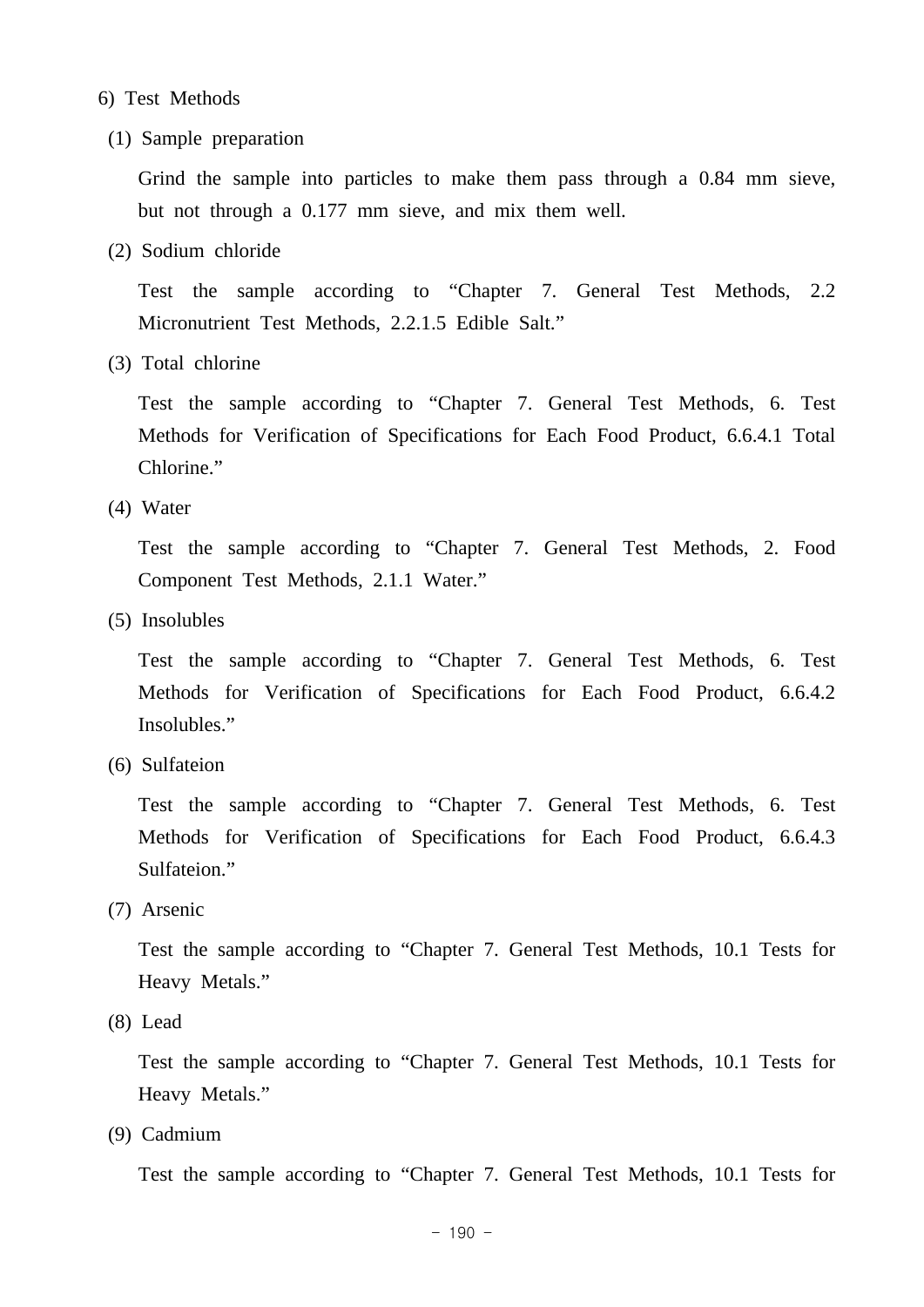Heavy Metals."

(10) Mercury

 Test the sample according to "Chapter 7. General Test Methods, 10.1 Tests for Heavy Metals, 10.1.2.4 Mercury."

(11) Ferrocyanide ion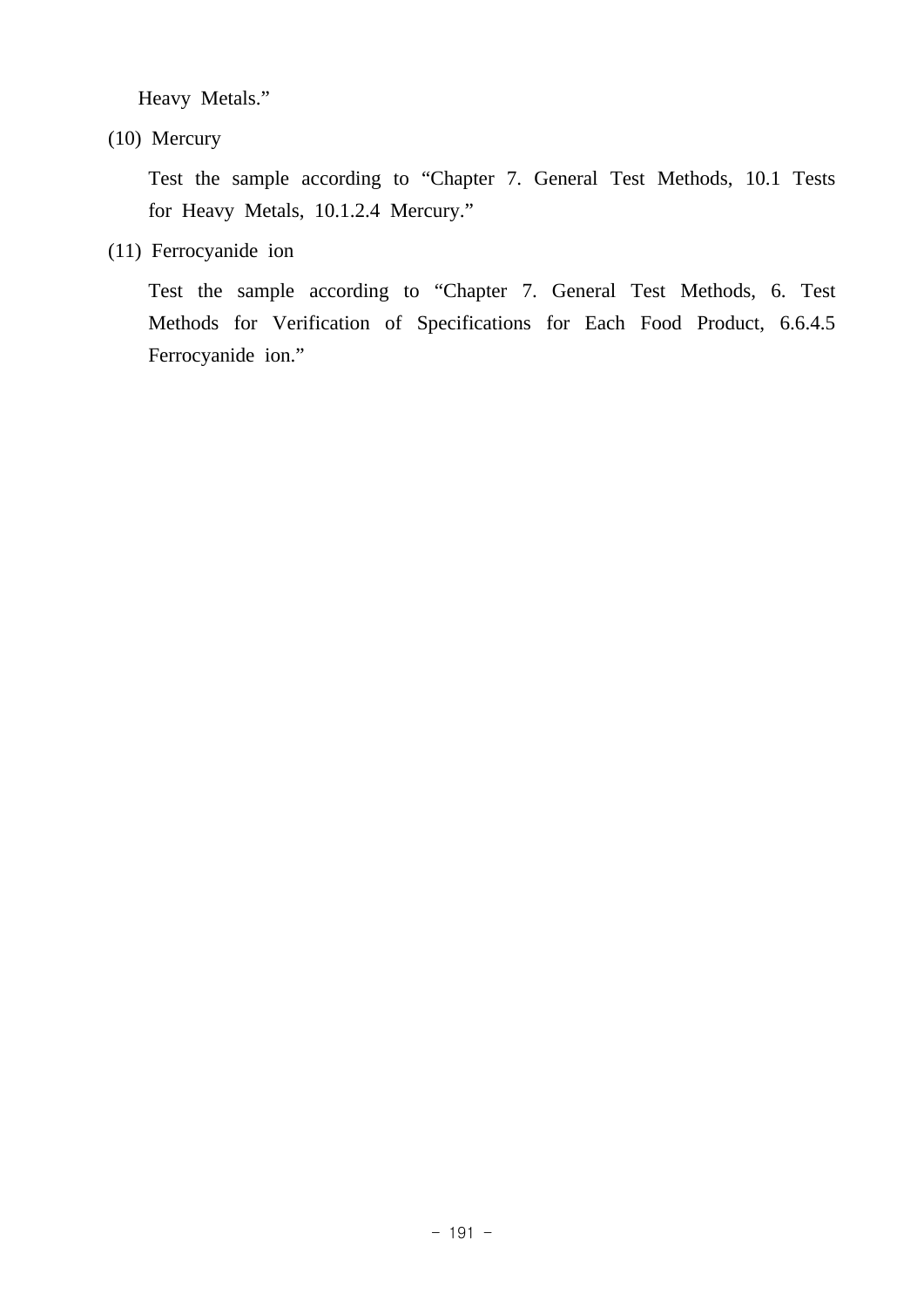## **13. Pickled Foods or Boiled Foods**

 Pickled foods or boiled foods refers to foods manufactured by adding edible salt, vinegar, saccharides or soy sauces and pastes to ingredients of animal/plant origin and pickling or boiling them; such as K*imchi* products, Pickled food products and Boiled foods.

#### **13-1** *Kimchi* **Products**

1) Definition

 *Kimchi* products refers to *kimchi* made by using vegetables, such as Korean cabbage, etc., as main ingredients, and processing them with/without fermentation after pickling and seasoning mixing process; and *kimchi* seasoning used for manufacturing kimchi.

- 2) Requirements for Ingredients, etc.
- 3) Manufacturing/Processing Standards
- (1) Vegetables used as an ingredient shall be fully washed to remove foreign matters.
- 4) Food Type
- (1) *Kimchisok* (seasoned materials for *kimchi*)

 *Kimchisok* (seasoned materials for *kimchi*) refers to a product made by adding hot pepper powder, saccharides and edible salt, etc., to ingredients of plant origin and mixing them; and used in making *kimchi* by being added and mixed into vegetables, etc.

(2) *Kimchi*

 It refers to a product made by using vegetables, such as Korean cabbage, etc., as main ingredients, with/without fermentation after pickling and seasoning mixing process; or by processing such vegetables.

- 5) Specifications
- (1) Lead (mg/kg): Not more than 0.3
- (2) Cadmium (mg/kg): Not more than 0.2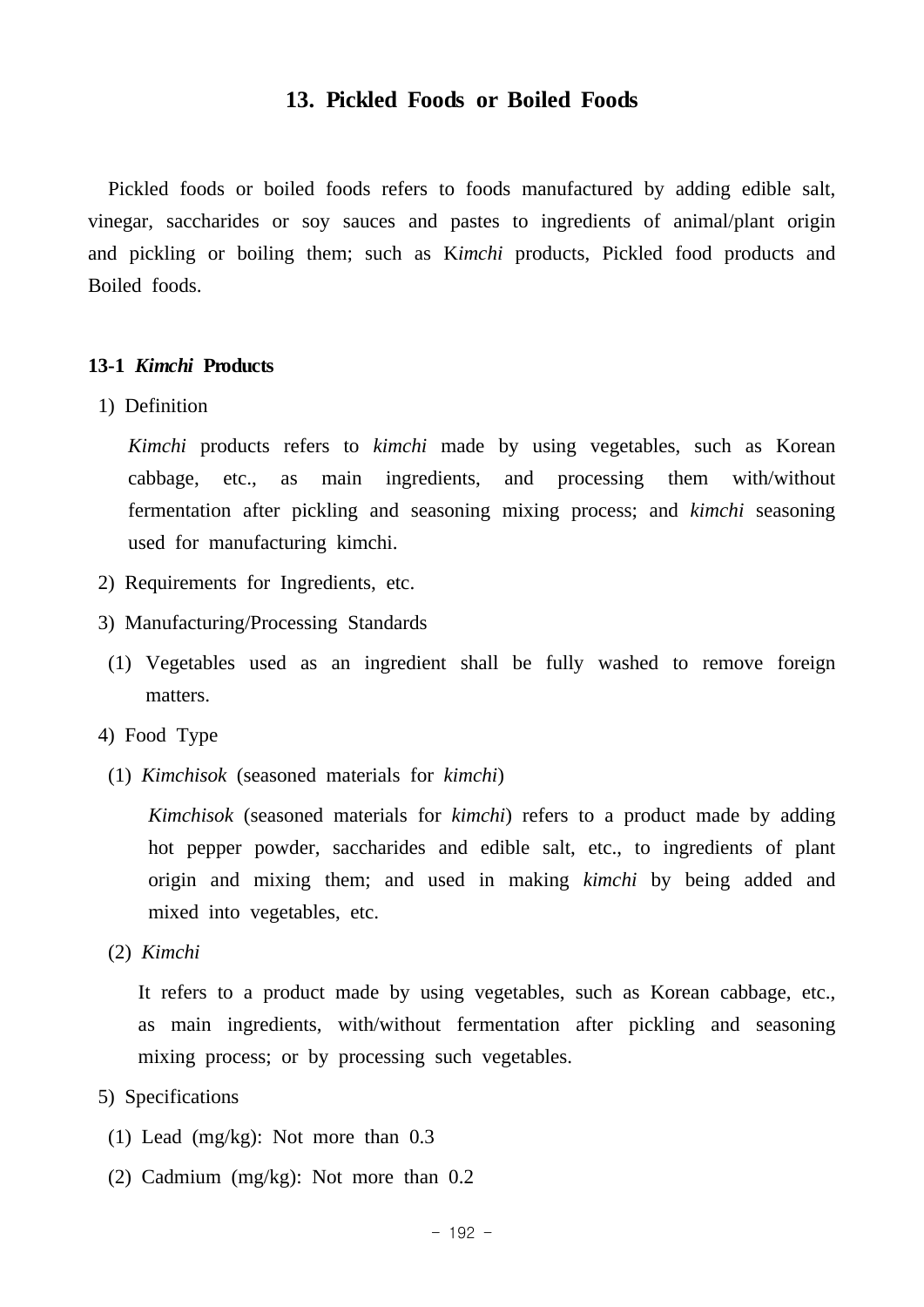- (3) Tar colors∶ Shall not be detected
- (4) Preservatives∶ Shall not be detected
- (5) Coliforms :  $n=5$ ,  $c=1$ ,  $m=0$ ,  $M=10$  (only applicable to pasteurized products)
- 6) Test Methods
- (1) Lead and Cadmium

 Test the sample according to "Chapter 7. General Test Methods, 10.1 Tests for Heavy Metals."

(2) Tar colors

 Test the sample according to "Chapter 7. General Test Methods, 3.4 Color Additives."

(3) Preservatives

 Test the sample according to "Chapter 7. General Test Methods, 3.1 Preservatives."

(4) Coliforms

 Test the sample according to "Chapter 7. General Test Methods, 4. Microbiological Test Methods, 4.7 Coliforms."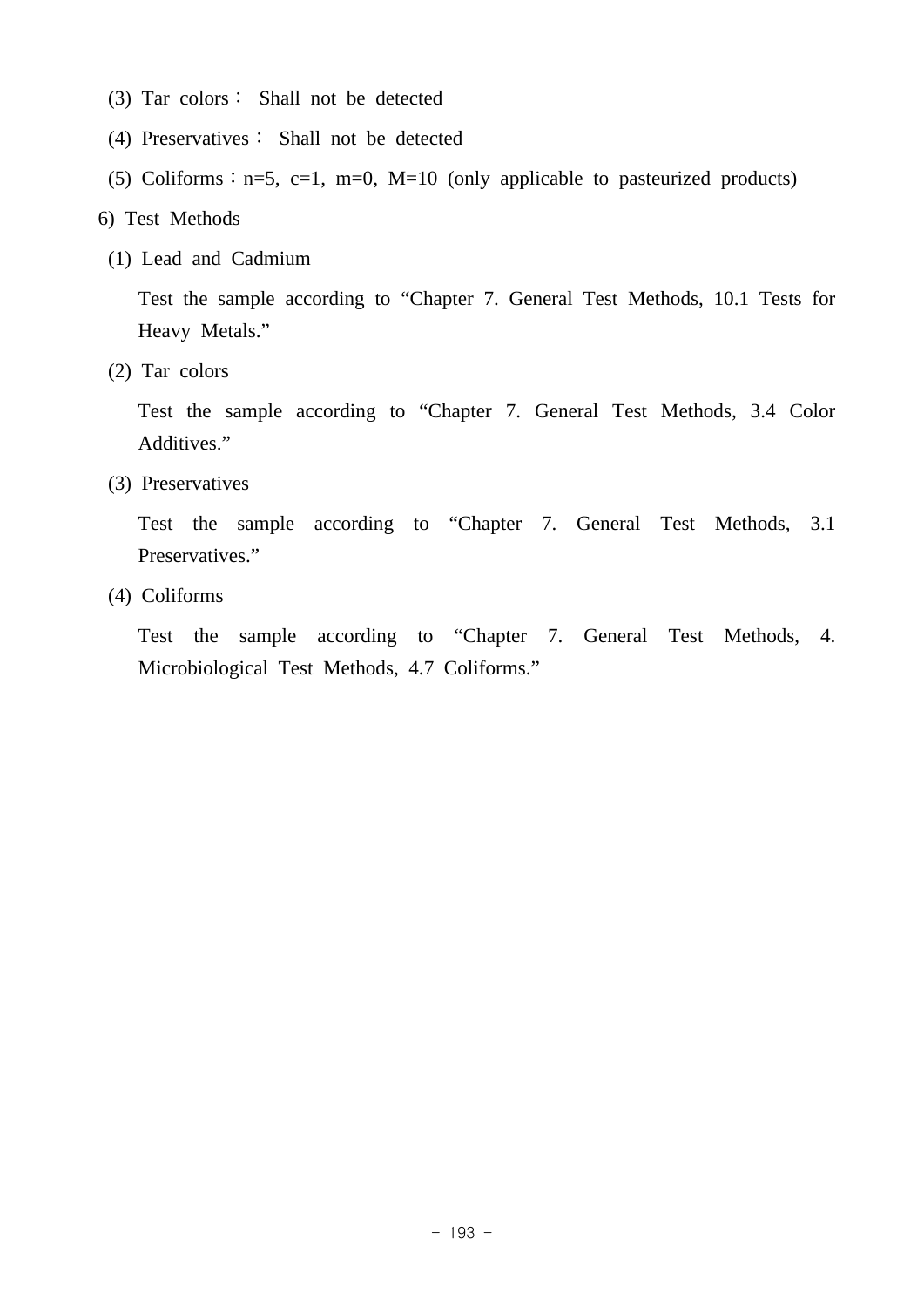## **13-2 Pickled Food Products**

1) Definition

 Pickled food products refers to Pickled foods and Sugar-preserved foods manufactured by preserving vegetables, fruits, spices, wild plants, fishery products, etc., in edible salt, vinegar, saccharide or soy sauces and pastes, etc., and processing them with or without the addition of other foods. However, those for which separate Standards and Specifications have been established are excluded.

- 2) Requirements for Ingredients, etc.
- 3) Manufacturing/Processing Standards
- 4) Food Type
- (1) Pickled food

 Pickled food refers to foods manufactured by preserving main ingredients in edible salt, soy sauces and pastes, or vinegar, etc.; or by mixing such ingredients and seasoning/processing the mixture.

(2) Sugar-preserved food

 Sugar-preserved foods refers to foods manufactured by preserving main ingredients in saccharides, such as honey or saccharides, etc.; or by processing such preserved foods after adding food or food additives thereto. Those with water content of not more than 10% are defined as sugar-preserved dried foods.

#### 5) Specifications

- (1) Bacterial count: n=5, c=0, m=0 (only applicable to sterilized products)
- (2) Coliforms : n=5, c=1, m=0, M=10 (only applicable to pasteurized products)
- (3) *Escherichia coli*∶ n=5, c=1, m=0, M=10 (only applicable to non-pasteurized products)
- (4) Tar colors∶ Shall not be detected (except for hermetically sealed and heat-pasteurized or sterilized products)
- (5) Preservatives (g/kg): No preservatives shall be detected except for the following: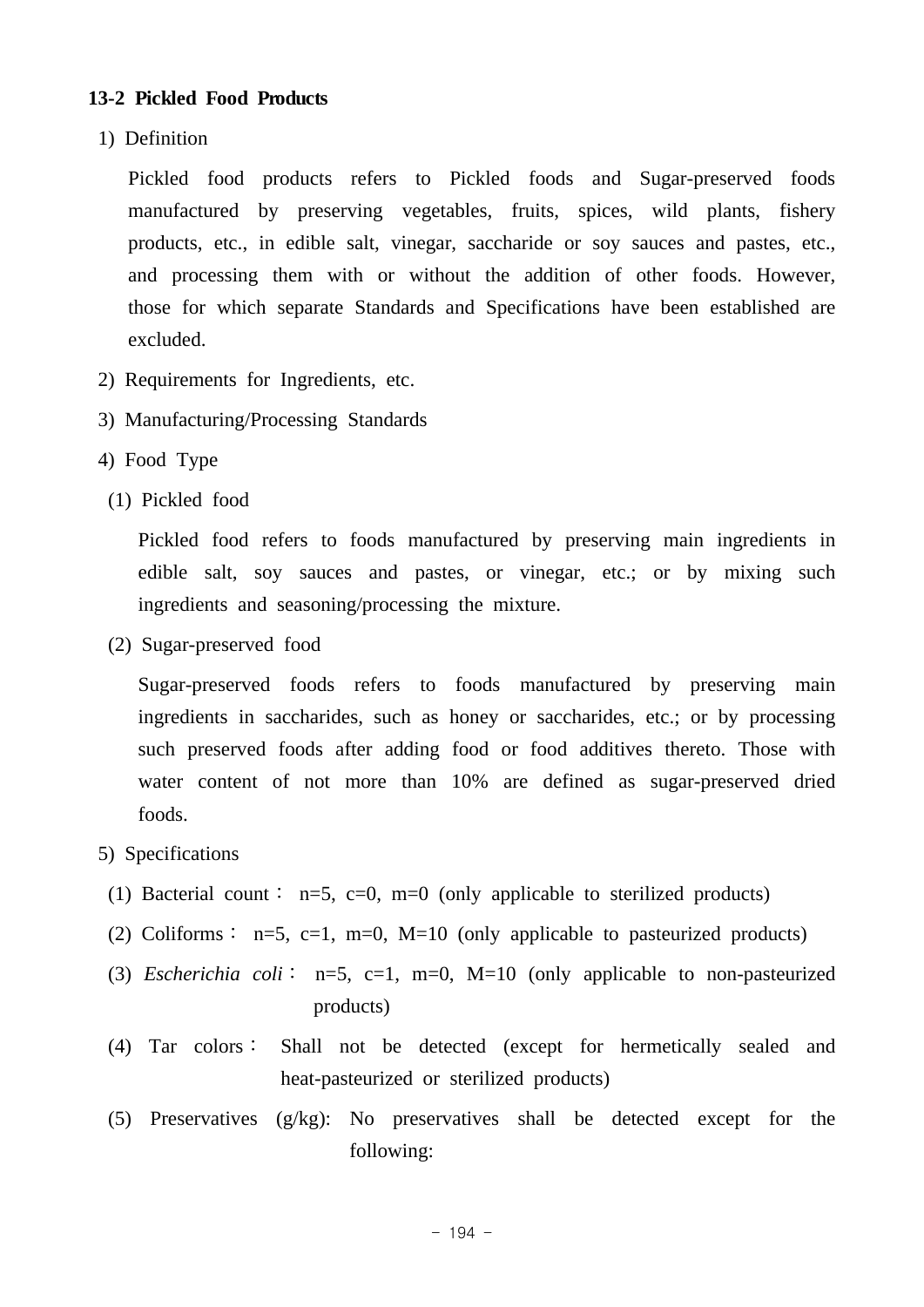|                                                             | Not | more                       |  |  | than 1.0 (as sorbic acid;               | except                                                            | for |
|-------------------------------------------------------------|-----|----------------------------|--|--|-----------------------------------------|-------------------------------------------------------------------|-----|
|                                                             |     |                            |  |  | sugar-preserved, vinegar-pickled foods) |                                                                   |     |
|                                                             |     |                            |  |  |                                         | Not more than 0.5 [as sorbic acid; only applicable to             |     |
|                                                             |     |                            |  |  |                                         | sugar-preserved foods (excluding sugar-preserved dried products)] |     |
| Sorbic acid;                                                |     |                            |  |  |                                         | Not more than 0.5 (as sorbic acid; only applicable to             |     |
| Potassium sorbate;                                          |     |                            |  |  |                                         | vinegar-picked foods. When used in combination with               |     |
| Calcium sorbate                                             |     |                            |  |  |                                         | benzoic acid, sodium benzoate, potassium benzoate and             |     |
|                                                             |     |                            |  |  |                                         | calcium benzoate, the sum of sorbic acid and benzoic acid         |     |
|                                                             |     |                            |  |  |                                         | shall not be more than 1.5 g/kg; and benzoic acid shall not       |     |
|                                                             |     | be more than 1.0 $g/kg$ .) |  |  |                                         |                                                                   |     |
| Benzoic acid;                                               |     |                            |  |  |                                         | Not more than 1.0 (as benzoic acid; only applicable to            |     |
| Sodium benzoate;<br>Potassium benzoate;<br>Calcium benzoate |     |                            |  |  |                                         | vinegar-picked foods. When used in combination with sorbic        |     |
|                                                             |     |                            |  |  |                                         | acid, potassium sorbate and calcium sorbate, the sum of           |     |
|                                                             |     |                            |  |  |                                         | benzoic acid and sorbic acid shall not be more than 1.5           |     |
|                                                             |     |                            |  |  |                                         | $ g/kg$ ; and sorbic acid shall not be more than 0.5 $g/kg$ .)    |     |

- 6) Test Methods
	- (1) Bacterial count

 Test the sample according to "Chapter 7. General Test Methods, 4. Microbiological Test Methods, 4.5.1 General Bacterial Count."

(2) Coliforms

 Test the sample according to "Chapter 7. General Test Methods, 4. Microbiological Test Methods, 4.7 Coliforms."

(3) Escherichia coli

 Test the sample according to "Chapter 7. General Test Methods, 4. Microbiological Test Methods, 4.8 Escherichia Coli."

(4) Tar colors

 Test the sample according to "Chapter 7. General Test Methods, 3.4 Color Additives."

(5) Preservatives

 Test the sample according to "Chapter 7. General Test Methods, 3.1 Preservatives."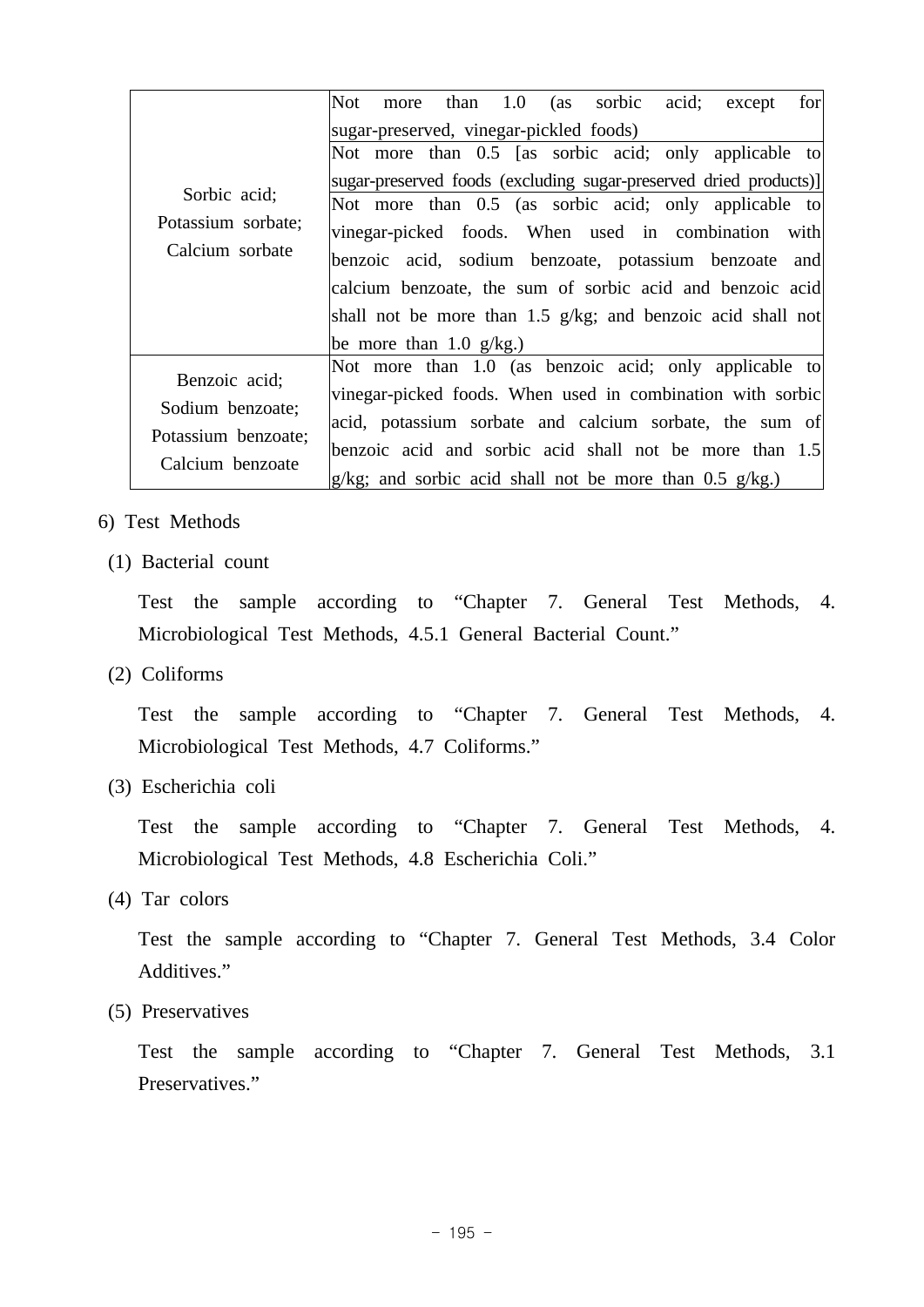## **13-3 Boiled Foods**

1) Definition

 Boiled foods refers to foods made primarily from ingredients of animal/plant origin by heating and boiling or roasting them after adding edible salt, soy sauces and pastes and saccharides, etc.; or by seasoning and processing such boiled ingredients.

- 2) Requirements for Ingredients, etc.
- 3) Manufacturing/Processing Standards
- 4) Food Type
- 5) Specifications
	- (1) Bacterial count : n=5, c=0, m=0 (only applicable to sterilized products)
- (2) Coliforms :  $n=5$ ,  $c=1$ ,  $m=0$ ,  $M=10$  (only applicable to pasteurized products)
- (3) Tar colors ∶ Shall not be detected
- (4) Preservatives (g/kg)∶ No preservatives shall be detected except for the following:

| Sorbic acid;       |                                                       |
|--------------------|-------------------------------------------------------|
| Potassium sorbate; | Not more than 1.0 (as sorbic acid; only applicable to |
|                    | pastes of beans, such as red beans, etc.)             |
| Calcium sorbate    |                                                       |

#### 6) Test Methods

(1) Bacterial count

 Test the sample according to "Chapter 7. General Test Methods, 4. Microbiological Test Methods, 4.5.1 General Bacterial Count."

(2) Coliforms

 Test the sample according to "Chapter 7. General Test Methods, 4. Microbiological Test Methods, 4.7 Coliforms."

(3) Tar colors

 Test the sample according to "Chapter 7. General Test Methods, 3.4 Color Additives."

(4) Preservatives

Test the sample according to "Chapter 7. General Test Methods, 3.1 Preservatives."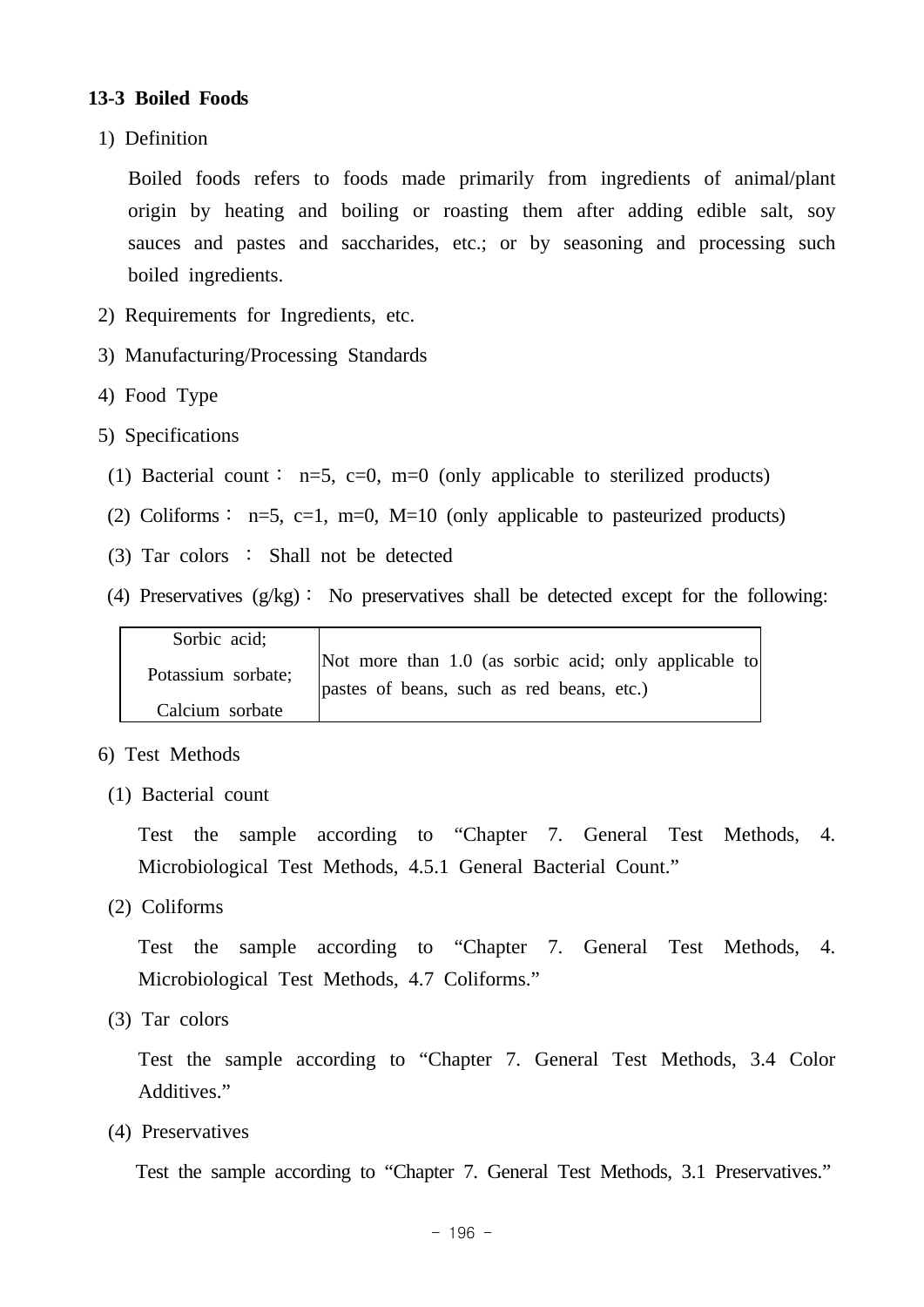## **14. Alcoholic Beverages**

 Alcoholic beverages refers to alcoholic liquors manufactured/processed by fermenting and distilling grains, tuberous and corm vegetables, fruits and starch ingredients, etc. used as main ingredients, as set forth by the Liquor Tax Act, such as fermented alcoholic beverages, distilled alcoholic beverages and spirits, etc.

#### **14-1** *Takju* **(Korean Turbid Rice Wine)**

1) Definition

 *Takju* (Korean turbid rice wine) refers to a turbid liquid product manufactured by conditioning mash fermented from starch ingredients (except germinated grains), *koji*, ingredients of plant origin and water, etc., with/without the addition of carbon dioxide, etc. during a conditioning process.

- 2) Requirements for Ingredients, etc.
- 3) Manufacturing/Processing Standards
- 4) Food Type
- 5) Specifications
- (1) Ethanol  $(v/v\%)$ : Conform to the provisions of the Liquor Tax Act.
- (2) Total acid  $(w/v\%)$ : Not more than 0.5 (as acetic acid)
- (3) Methanol (mg/mL)∶ Not more than 0.5
- (4) Preservatives (g/kg)∶ No preservatives shall be detected except for the following:

| Sorbic acid;       |                                      |
|--------------------|--------------------------------------|
| Potassium sorbate; | Not more than $0.2$ (as sorbic acid) |
| Calcium sorbate    |                                      |

- (5) Coliforms:  $n=5$ ,  $c=2$ ,  $m=0$ ,  $M=10$  (only applicable to pasteurized products)
- (6*) Escherichia coli*: n=5, c=2, m=0, M=10 (except pasteurized products)
- 6) Test Methods
- (1) Ethanol

Conform to the provisions of the Liquor Tax Act.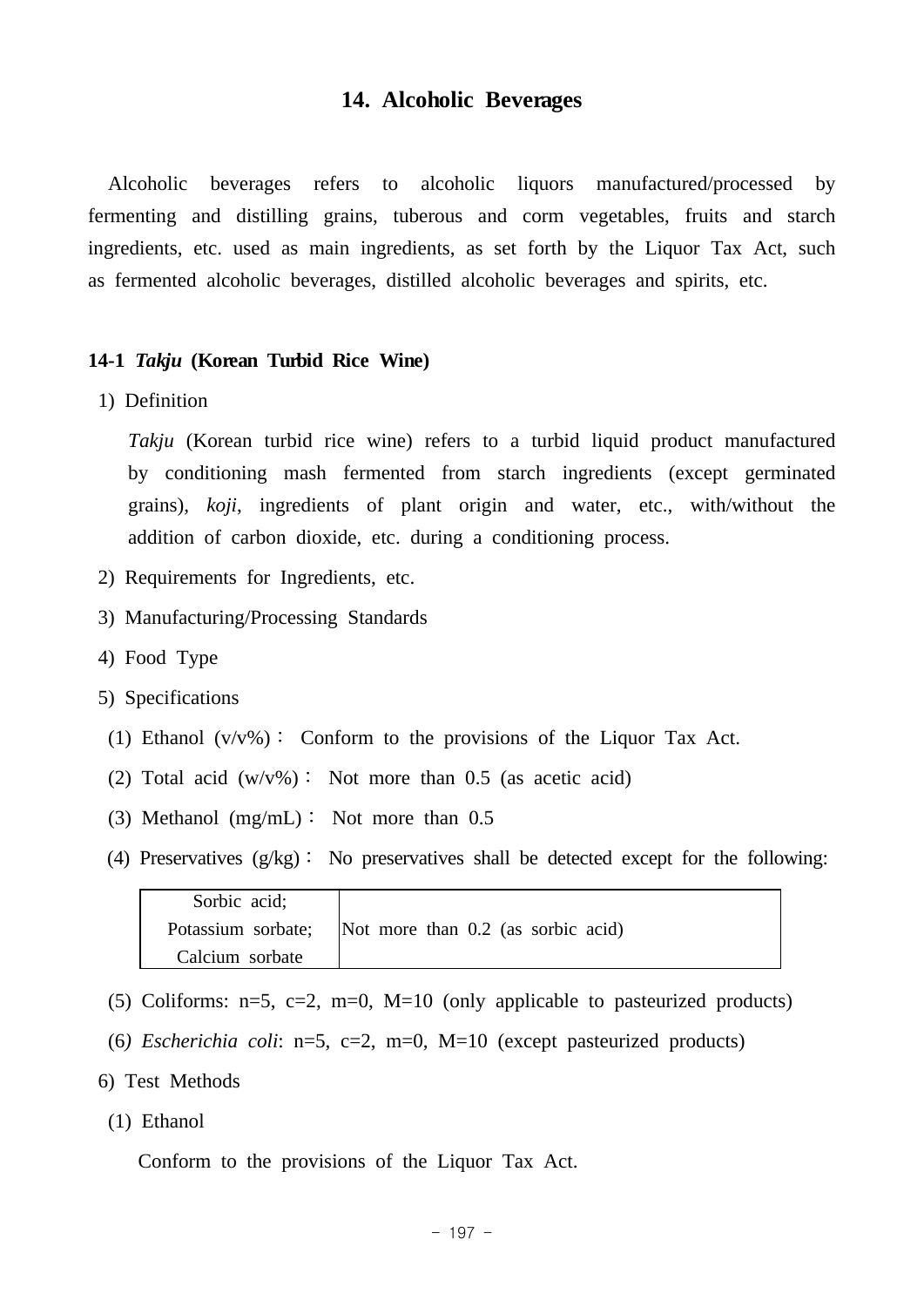(2) Total acid

 Test the sample according to "Chapter 7. General Test Methods, 6. Test Methods for Verification of Specifications for Each Food Product, 6.7.1.1 Total Acid."

(3) Methanol

 Test the sample according to "Chapter 7. General Test Methods, 6. Test Methods for Verification of Specifications for Each Food Product, 6.7.1.2 Methanol."

(4) Preservatives

 Test the sample according to "Chapter 7. General Test Methods, 3.1 Preservatives."

(5) Coliforms

 Test the sample according to "Chapter 7. General Test Methods, 4. Microbiological Test Methods, 4.7 Coliforms."

(6) *Escherichia coli*

 Test the sample according to "Chapter 7. General Test Methods, 4. Microbiological Test Methods, 4.8 *Escherichia coli*."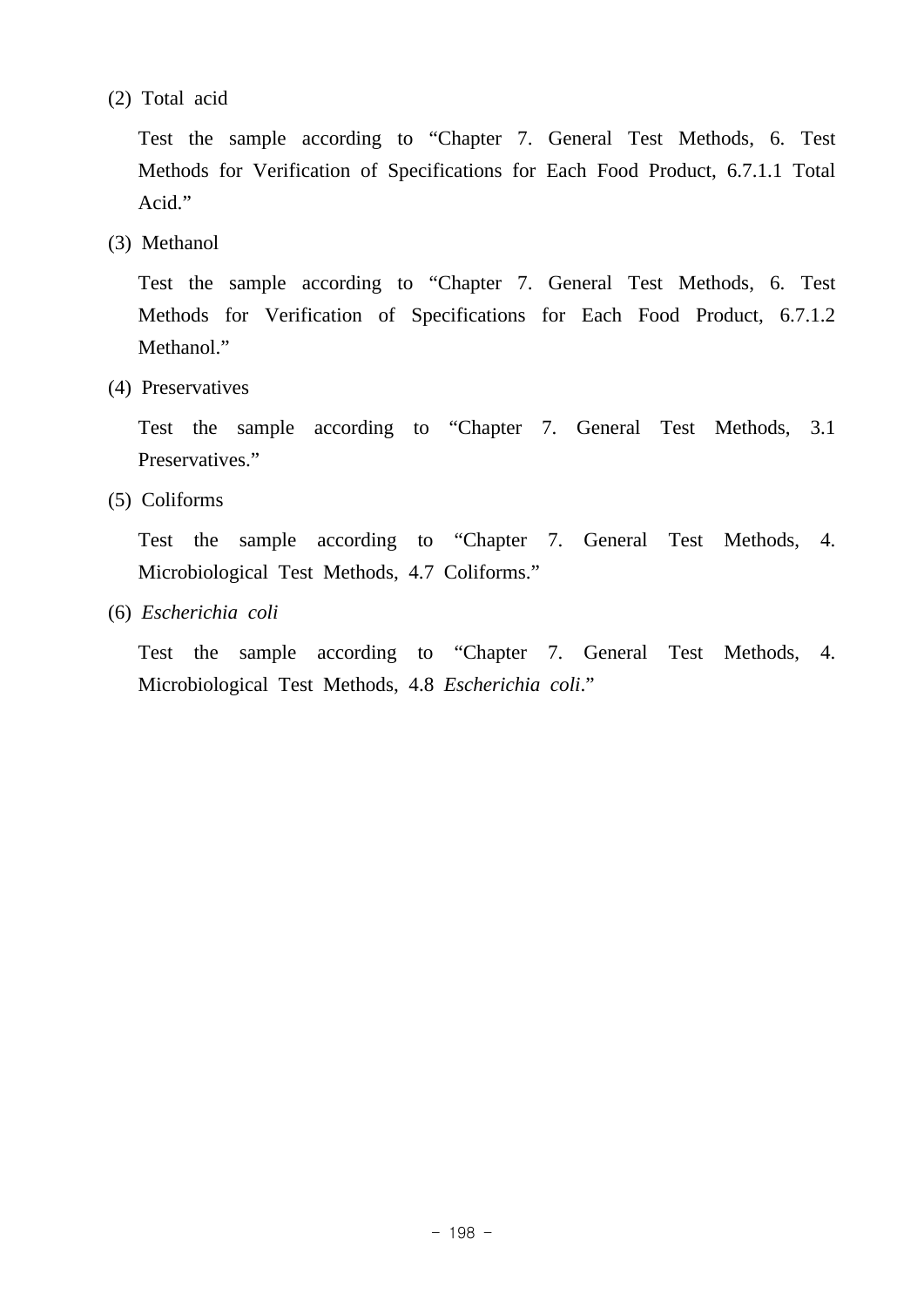#### **14-2** *Yakju* **(Korean Clear Rice Wine)**

1) Definition

*Yakju* (Korean clear rice wine) refers to a clear liquid product manufactured by filtering and conditioning mash fermented from starch ingredients (except germinated grains), *koji*, ingredients of plant origin and water, etc., with/without the addition of spirits, etc. during a fermentation/conditioning process.

- 2) Requirements for Ingredients, etc.
- 3) Manufacturing/Processing Standards
- 4) Food Type
- 5) Specifications
- (1) Ethanol  $(v/v\%)$ : Conform to the provisions of the Liquor Tax Act.
- (2) Total acid  $(w/v\%)$ : Not more than 0.7 (as acetic acid)
- (3) Methanol (mg/mL)∶ Not more than 0.5
- (4) Preservatives (g/kg)∶ No preservatives shall be detected except for the following:

| Sorbic acid;       |                                      |
|--------------------|--------------------------------------|
| Potassium sorbate; | Not more than $0.2$ (as sorbic acid) |
| Calcium sorbate    |                                      |

- (5) Coliforms:  $n=5$ ,  $c=2$ ,  $m=0$ ,  $M=10$  (only applicable to pasteurized products)
- (6) *Escherichia coli*: n=5, c=2, m=0, M=10 (except pasteurized products)
- 6) Test Methods
- (1) Ethanol

Conform to the provisions of the Liquor Tax Act.

(2) Total acid

 Test the sample according to "Chapter 7. General Test Methods, 6. Test Methods for Verification of Specifications for Each Food Product, 6.7.1.1 Total Acid."

(3) Methanol

Test the sample according to "Chapter 7. General Test Methods, 6. Test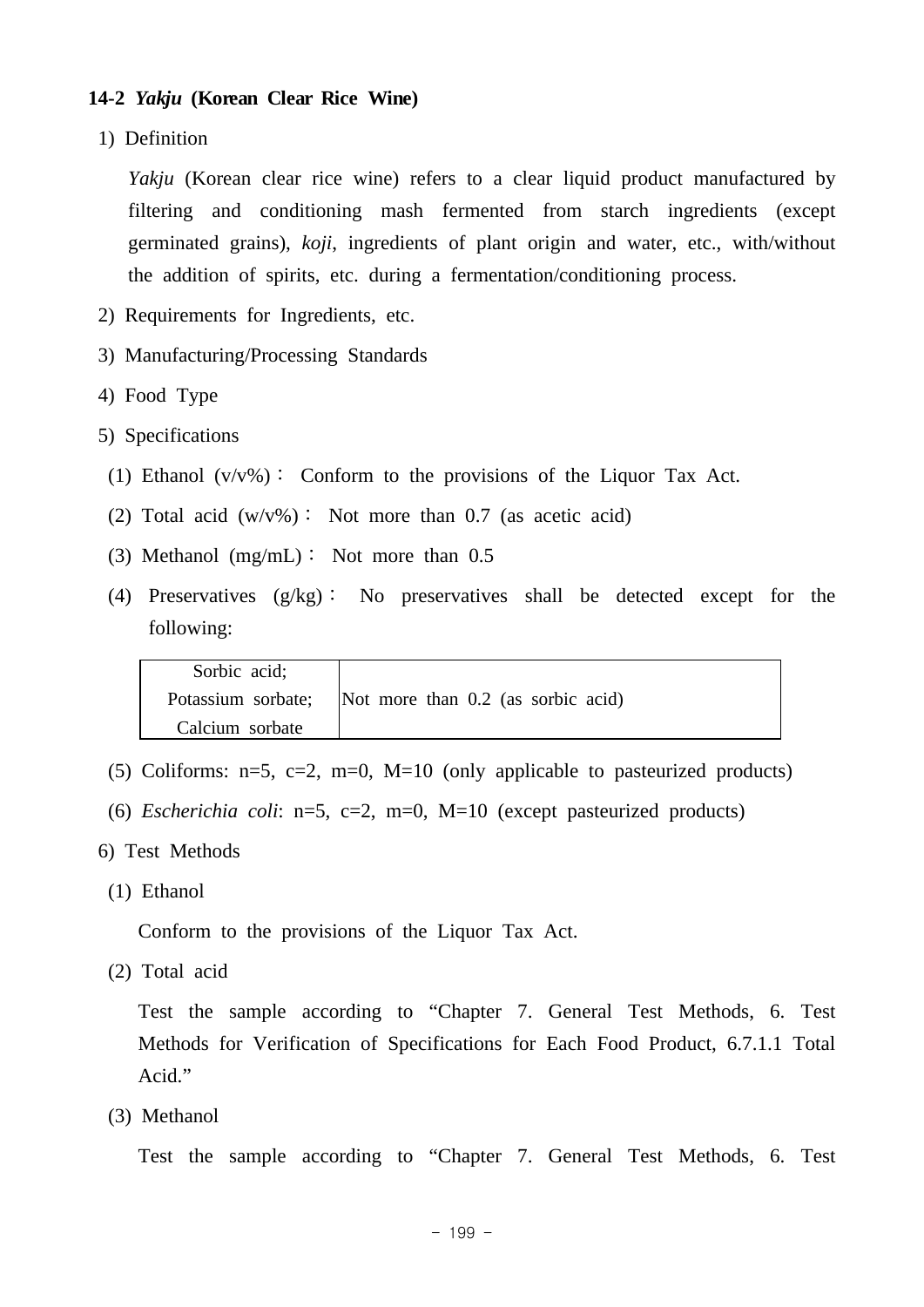Methods for Verification of Specifications for Each Food Product, 6.7.1.2 Methanol."

(4) Preservatives

 Test the sample according to "Chapter 7. General Test Methods, 3.1 Preservatives."

(5) Coliforms

 Test the sample according to "Chapter 7. General Test Methods, 4. Microbiological Test Methods, 4.7 Coliforms."

(6) *Escherichia coli*

 Test the sample according to "Chapter 7. General Test Methods, 4. Microbiological Test Methods, 4.8 *Escherichia coli*."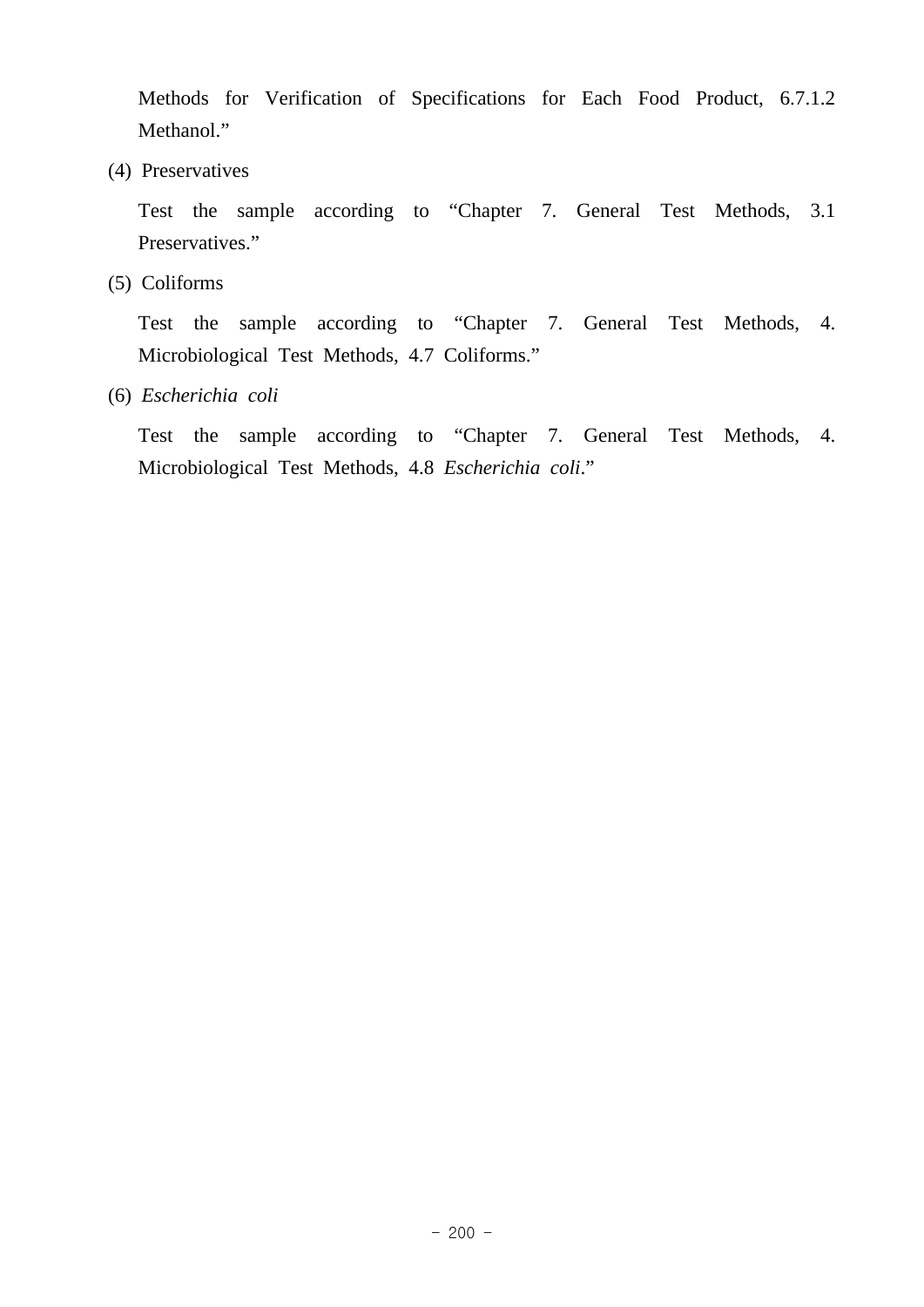## **14-3** *Cheongju* **(Korean Refined Rice Wine)**

1) Definition

 *Cheongju* (Korean refined rice wine) refers to a product manufactured by filtering and conditioning mash fermented from rice among grains (including glutinous rice), *koji* and water, etc., with/without the addition of spirits, etc. during a fermentation/conditioning process.

- 2) Requirements for Ingredients, etc.
- 3) Manufacturing/Processing Standards
- 4) Food Type
- 5) Specifications
- (1) Ethanol  $(v/v\%)$ : Conform to the provisions of the Liquor Tax Act.
- (2) Total acid  $(w/v\%)$ : Not more than 0.3 (as succinic acid)
- (3) Methanol (mg/mL)∶ Not more than 0.5
- 6) Test Methods
- (1) Ethanol

Conform to the provisions of the Liquor Tax Act.

(2) Total acid

 Test the sample according to "Chapter 7. General Test Methods, 6. Test Methods for Verification of Specifications for Each Food Product, 6.7.1.1 Total Acid."

However, 0.1 N sodium hydroxide solution 1 mL =  $0.005$  g succinic acid.

(3) Methanol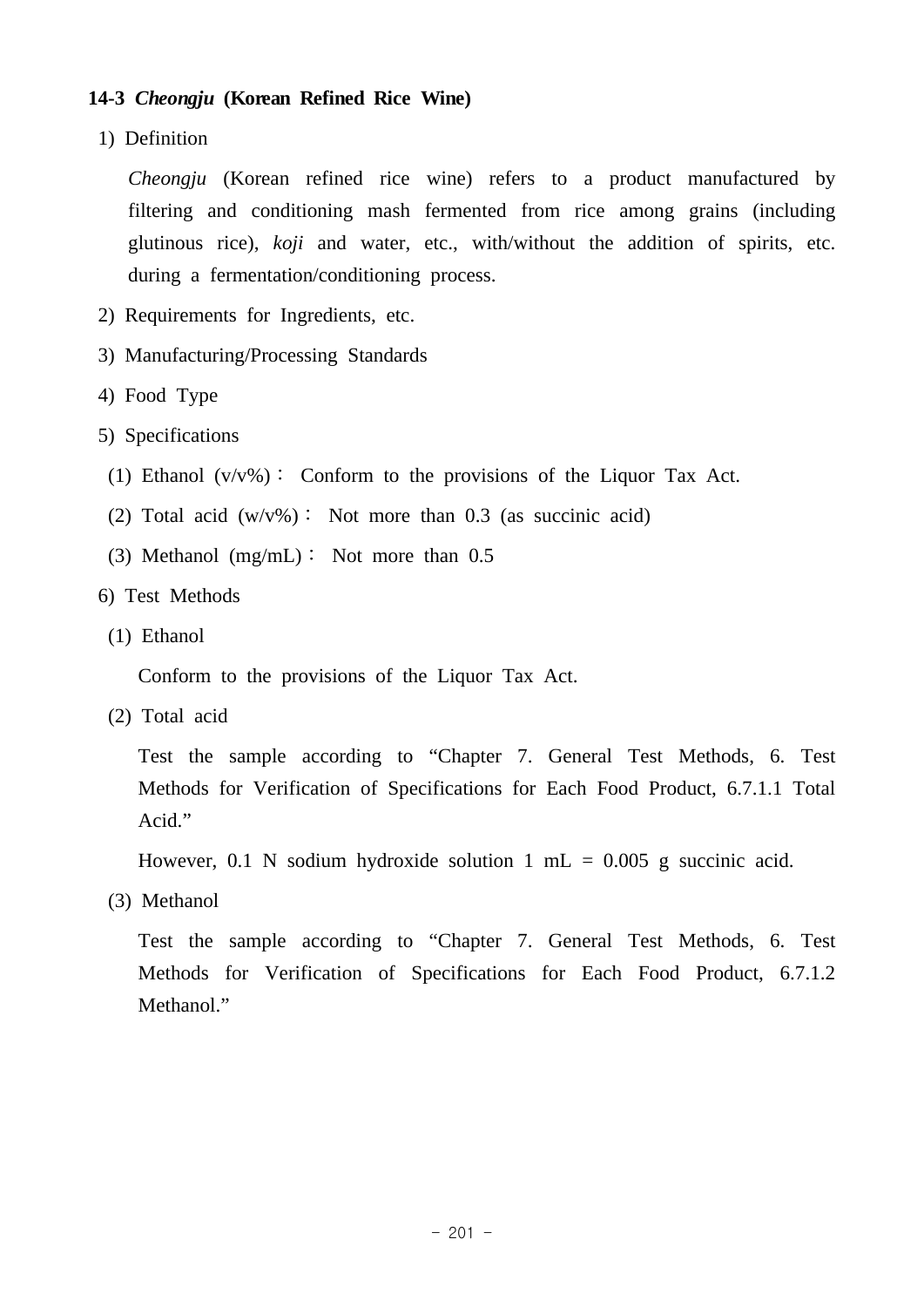# **14-4 Beer**

1) Definition

 Beer refers to a product manufactured by conditioning mash fermented or filtered from germinated grains, hop, starch ingredients and water, etc., with/without the addition of carbon dioxide and spirits, etc. during a fermentation/conditioning process.

- 2) Requirements for Ingredients, etc.
- 3) Manufacturing/Processing Standards
- 4) Food Type
- 5) Specifications
- (1) Ethanol  $(v/v\%)$ : Conform to the provisions of the Liquor Tax Act.
- (2) Methanol (mg/mL)∶ Not more than 0.5
- 6) Test Methods
- (1) Ethanol

Conform to the provisions of the Liquor Tax Act.

(2) Methanol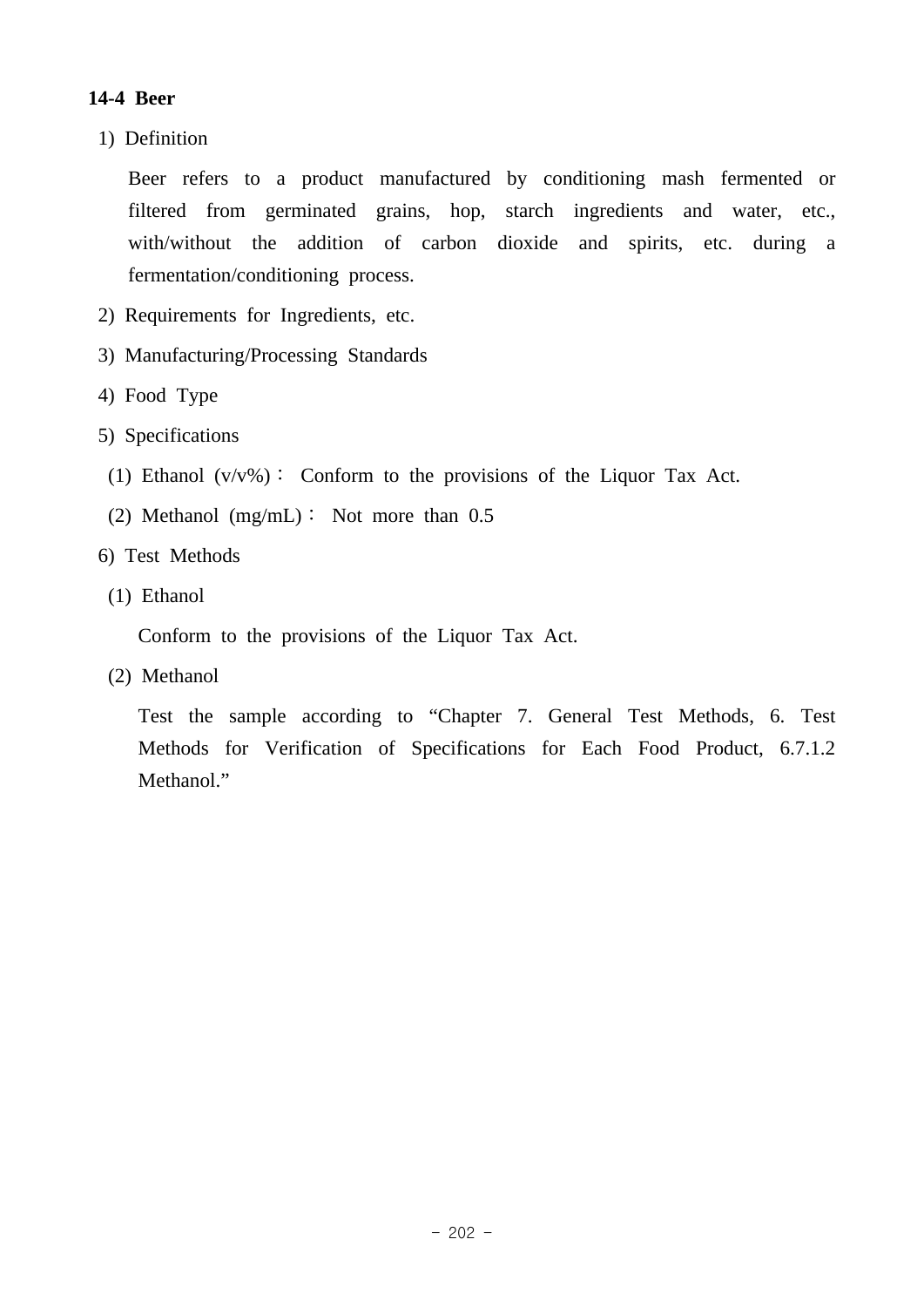## **14-5 Fruit Wine**

1) Definition

 Fruit wine refers to a product made by fermenting fruits or fruits added with sugars; or by mixing mash with fruit juice, carbon dioxide or alcoholic beverages, etc. and filtering/conditioning the mixture.

- 2) Requirements for Ingredients, etc.
- 3) Manufacturing/Processing Standards
- (1) Oak chips (bar) made of *Quercus* spp. wood may be used for flavoring purposes in aging fruit wines, but shall be removed before completion of the finished products; provided, however, that oak chips (bar) shall not be chemically treated in any way other than heating (roasting).
- 4) Food Type
- 5) Specifications
- (1) Ethanol  $(v/v\%)$ : Conform to the provisions of the Liquor Tax Act.
- (2) Methanol (mg/mL): Not more than  $1.0$
- (3) Preservatives (g/kg)∶ No preservatives shall be detected except for the following:

| Sorbic acid;    |                                                       |
|-----------------|-------------------------------------------------------|
|                 | Potassium sorbate; Not more than 0.2 (as sorbic acid) |
| Calcium sorbate |                                                       |

- (4) Lead (mg/kg): Not more than 0.2 (only applicable to grape wine)
- 6) Test Methods
- (1) Ethanol

Conform to the provisions of the Liquor Tax Act.

(2) Methanol

 Test the sample according to "Chapter 7. General Test Methods, 6. Test Methods for Verification of Specifications for Each Food Product, 6.7.1.2 Methanol."

(3) Preservatives

Test the sample according to "Chapter 7. General Test Methods, 3.1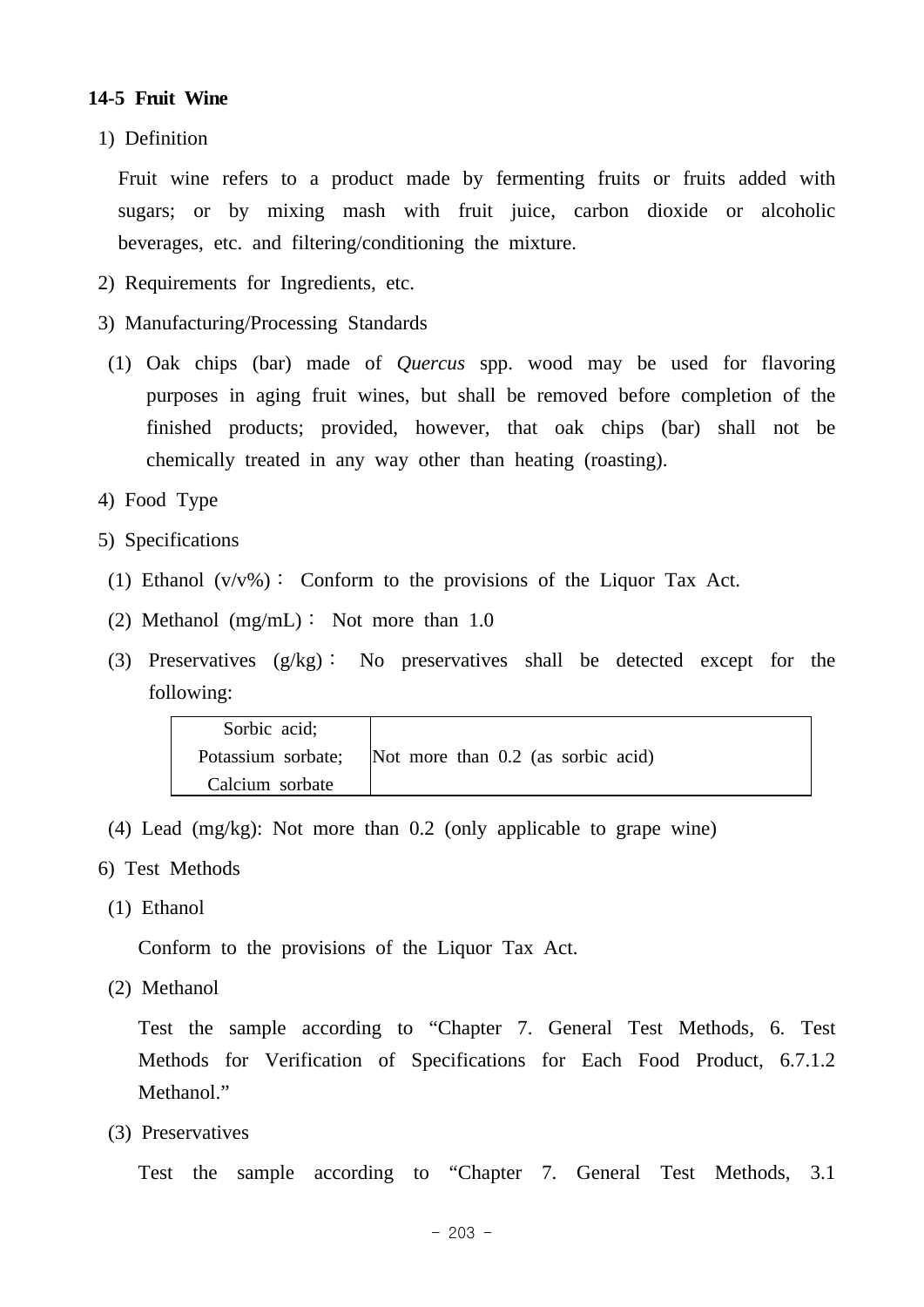Preservatives."

(4) Lead

 Test the sample according to "Chapter 7. General Test Methods, 10.1.2.1 Lead."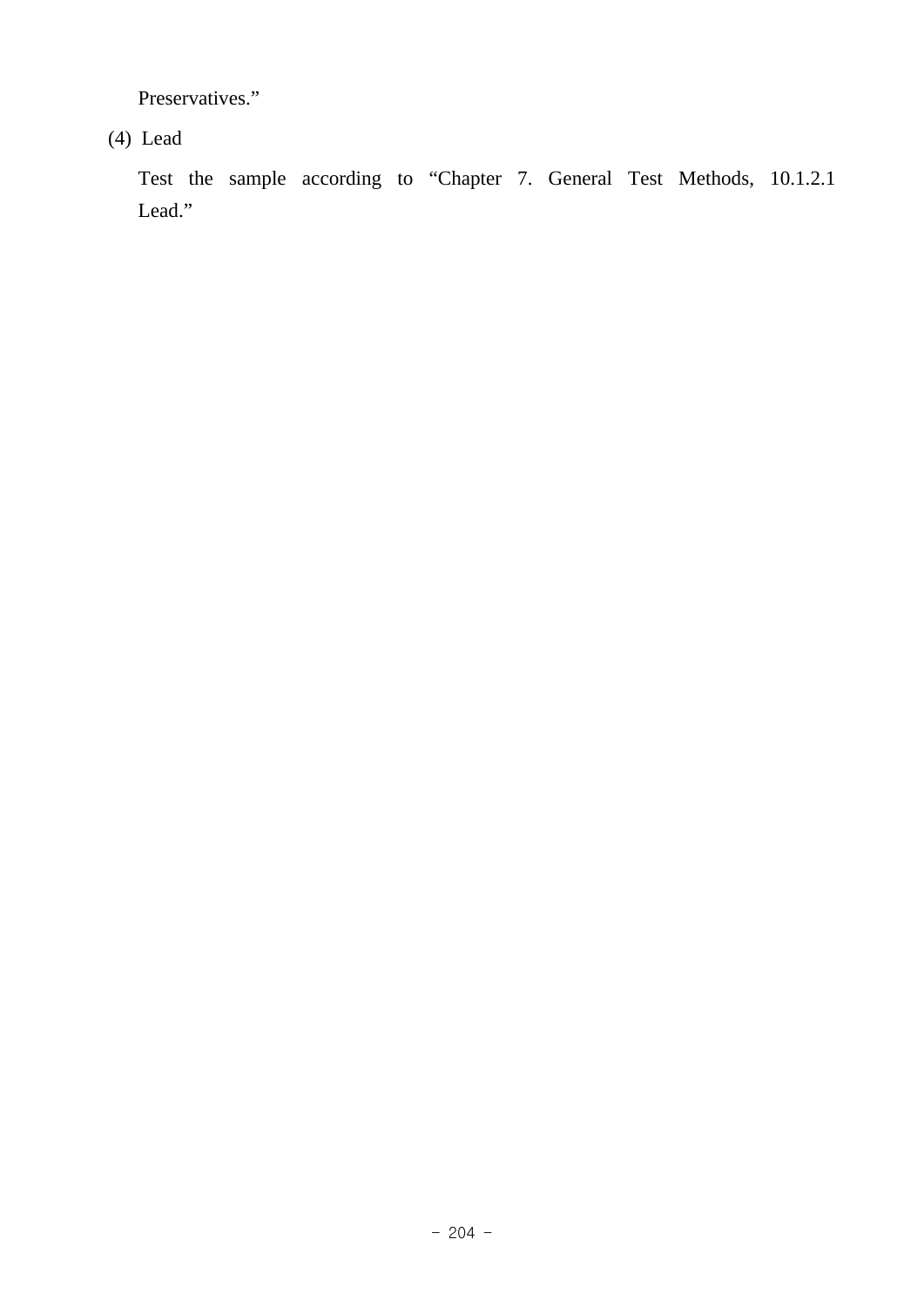## **14-6** *Soju* **(Korean Distilled Liquor)**

1) Definition

 *Soju* (Korean distilled liquor) refers to a product manufactured by fermentation using starch ingredients, koji and water, etc. and distilling them by methods other than continuous distillation; or by diluting spirits with water, with/without mixing additives, etc.

- 2) Requirements for Ingredients, etc.
- 3) Manufacturing/Processing Standards
- 4) Food Type
- 5) Specifications
- (1) Ethanol  $(v/v\%)$ : Conform to the provisions of the Liquor Tax Act.
- (2) Methano  $l(mg/mL)$ : Not more than 0.5
- (3) Aldehyde  $(mg/100 \text{ mL})$ : Not more than 70.0
- 6) Test Methods
- (1) Ethanol

Conform to the provisions of the Liquor Tax Act.

(2) Methanol

 Test the sample according to "Chapter 7. General Test Methods, 6. Test Methods for Verification of Specifications for Each Food Product, 6.7.1.2 Methanol."

(3) Aldehyde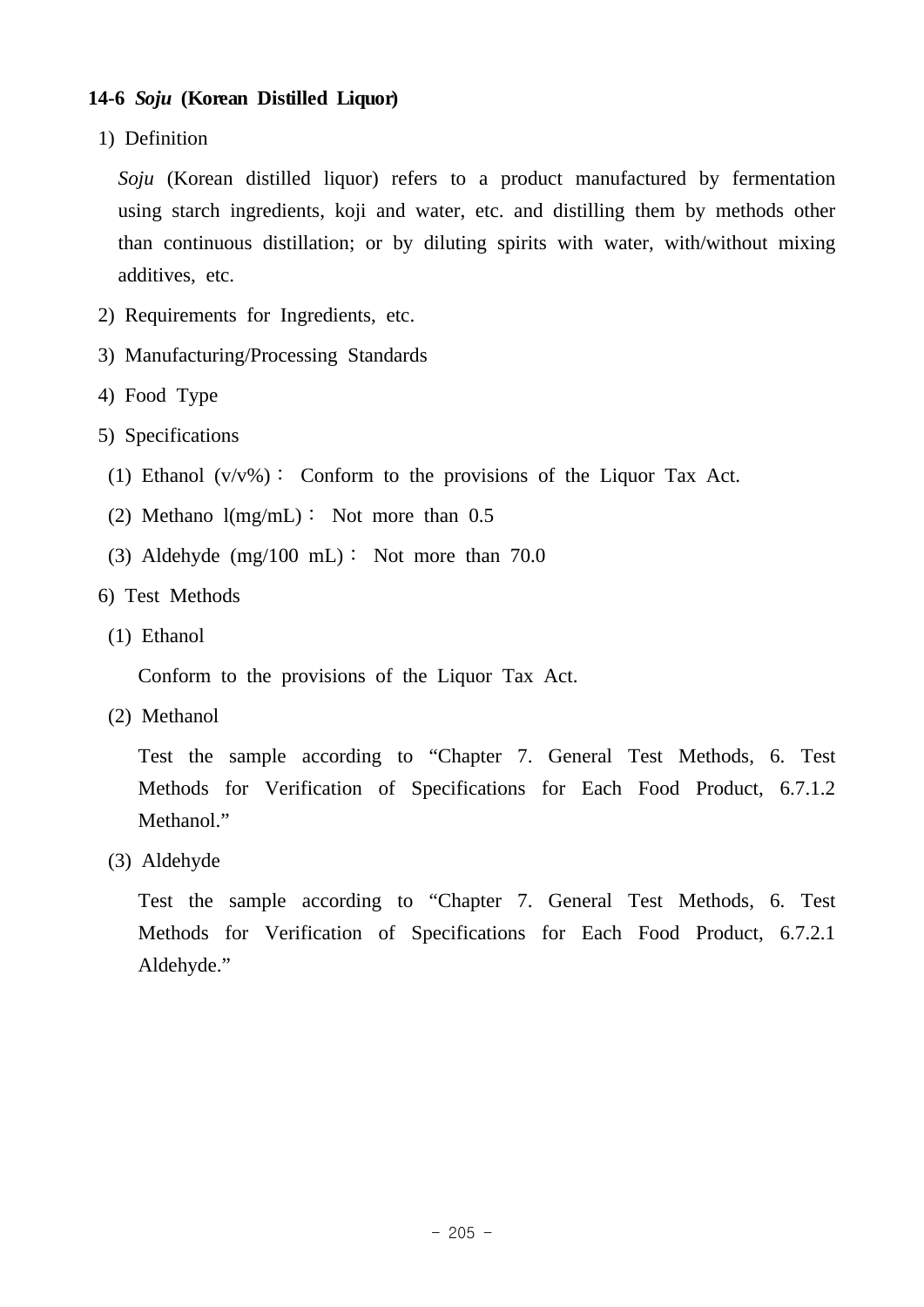# **14-7 Whisky**

1) Definition

 Whisky refers to a product made by distilling wash fermented from germinated grains, with/without the addition of grains using water, etc. as an ingredient; and storing it in a cask.

- 2) Requirements for Ingredients, etc.
- 3) Manufacturing/Processing Standards
- 4) Food Type
- 5) Specifications
	- (1) Ethanol  $(v/v\%)$ : Conform to the provisions of the Liquor Tax Act.
- (2) Methanol (mg/mL)∶ Not more than 0.5
- (3) Aldehyde  $(mg/100mL)$ : Not more than 70.0
- 6) Test Methods
- (1) Ethanol

Conform to the provisions of the Liquor Tax Act.

(2) Methanol

 Test the sample according to "Chapter 7. General Test Methods, 6. Test Methods for Verification of Specifications for Each Food Product, 6.7.1.2 Methanol."

(3) Aldehyde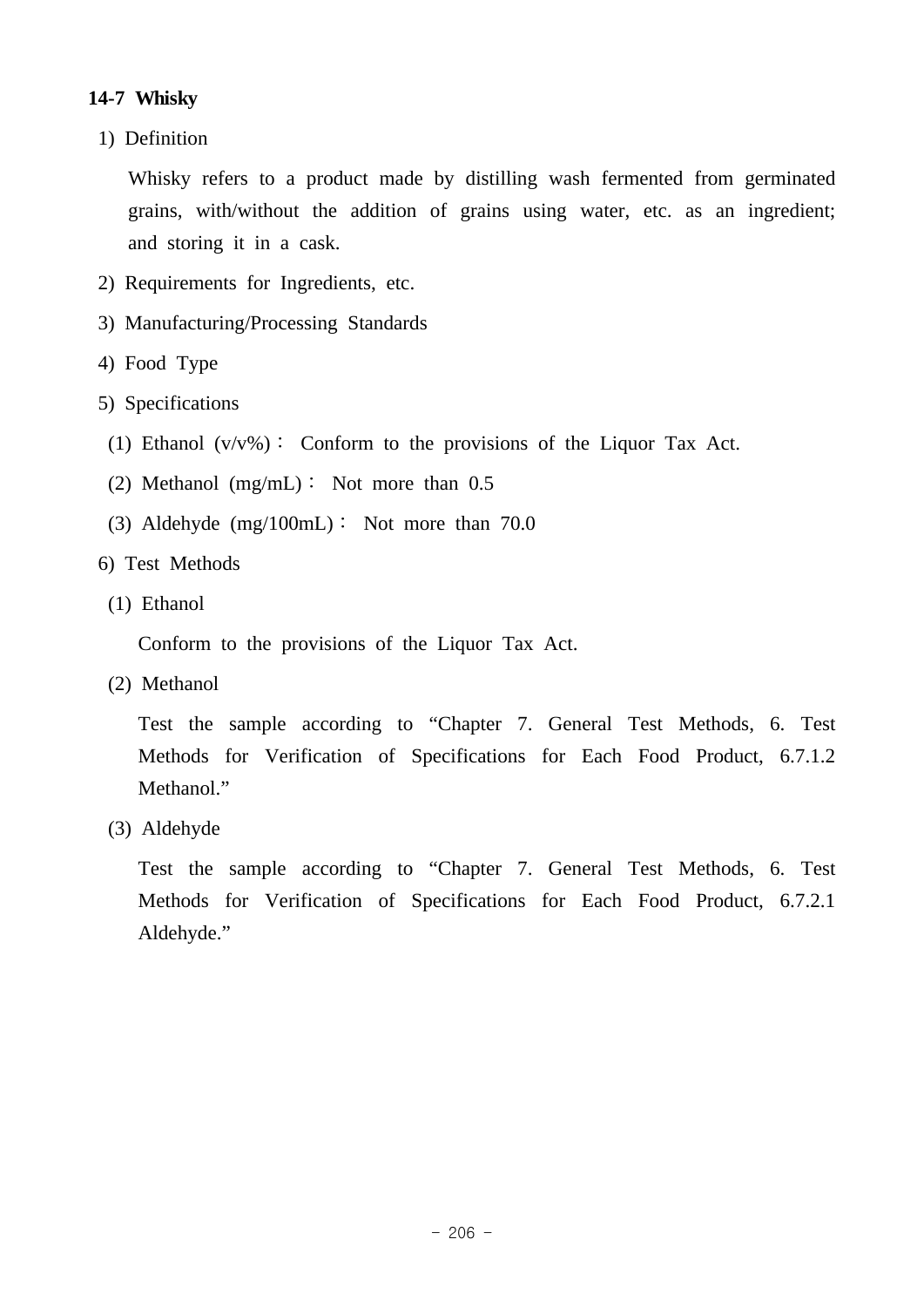# **14-8 Brandy**

1) Definition

 Brandy refers to a product made by distilling fruit wine (including fruit wine draff) and storing it in a cask.

- 2) Requirements for Ingredients, etc.
- 3) Manufacturing/Processing Standards
- 4) Food Type
- 5) Specifications
- (1) Ethanol  $(v/v\%)$ : Conform to the provisions of the Liquor Tax Act.
- (2) Methanol (mg/mL)∶ Not more than 1.0
- (3) Aldehyde  $(mg/100mL)$ : Not more than 70.0
- 6) Test Methods
- (1) Ethanol

Conform to the provisions of the Liquor Tax Act.

(2) Methanol

 Test the sample according to "Chapter 7. General Test Methods, 6. Test Methods for Verification of Specifications for Each Food Product, 6.7.1.2 Methanol."

(3) Aldehyde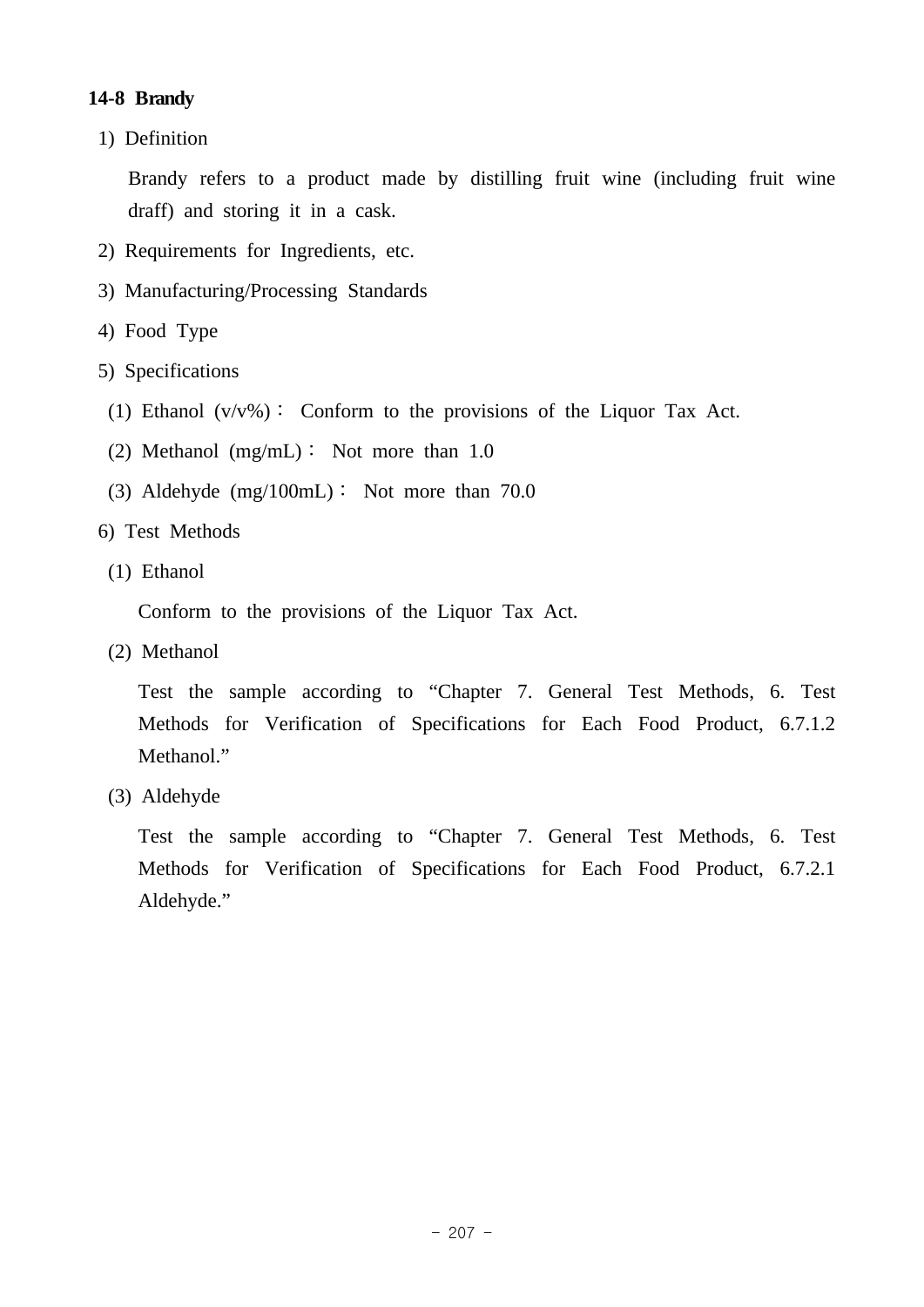## **14-9 General Distilled Alcoholic Beverage**

1) Definition

 General distilled alcoholic beverage refers to products manufactured by fermenting and distilling ingredients containing starch and sugar, such as *kaoliang* liquor, rum, gin, vodka and tequila, etc.; or by mixing distilled spirits.

- 2) Requirements for Ingredients, etc.
- 3) Manufacturing/Processing Standards
- 4) Food Type
- 5) Specifications
- (1) Ethanol  $(v/v\%)$ : Conform to the provisions of the Liquor Tax Act.
- (2) Methanol  $(mg/mL)$ : Not more than 0.5 (not more than 1.0 only for products whose main ingredient is *Agave tequilana*)
- (3) Aldehyde  $(mg/100 \text{ mL})$ : Not more than 70.0
- 6) Test Methods
- (1) Ethanol

Conform to the provisions of the Liquor Tax Act.

(2) Methanol

 Test the sample according to "Chapter 7. General Test Methods, 6. Test Methods for Verification of Specifications for Each Food Product, 6.7.1.2 Methanol."

(3) Aldehyde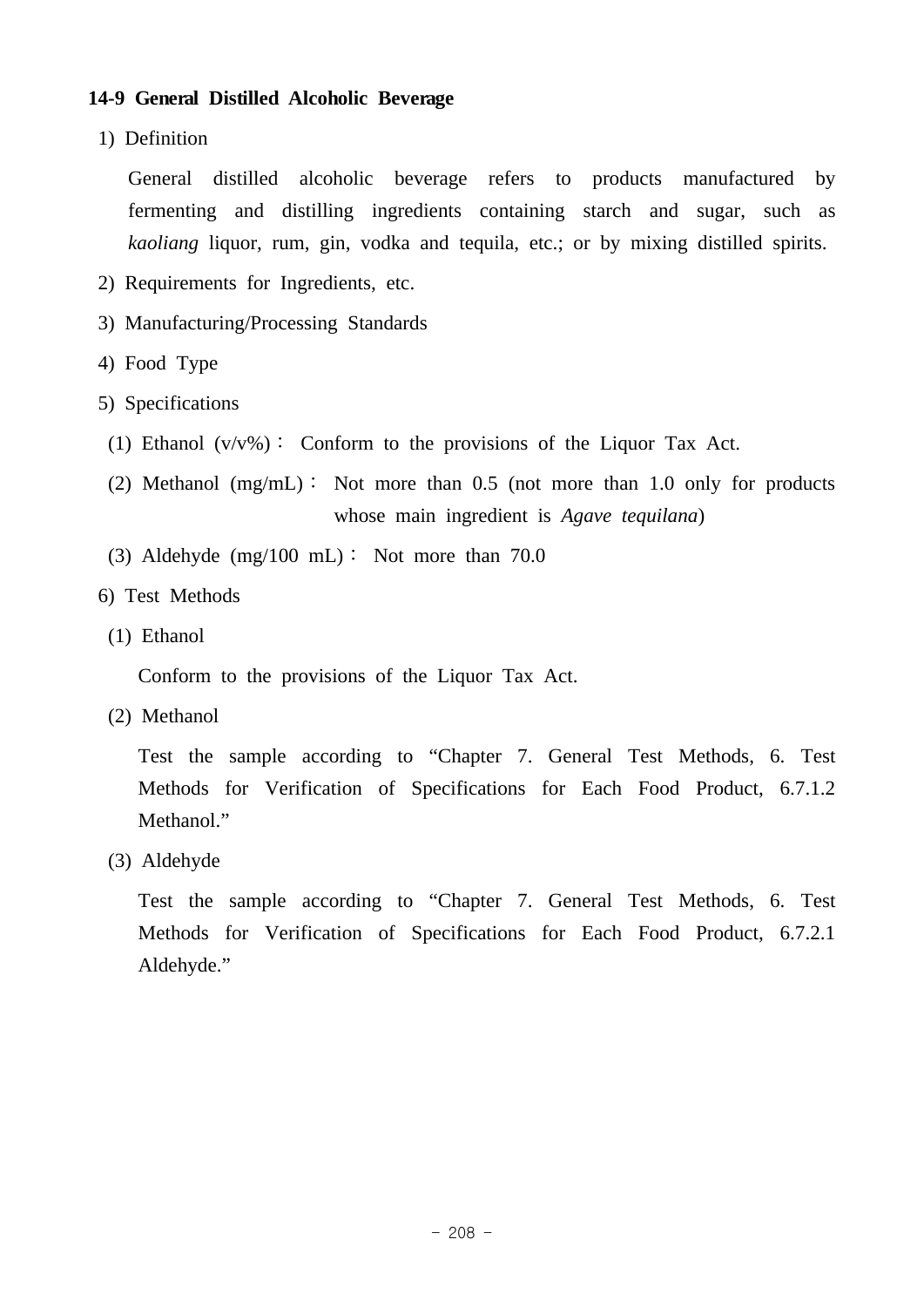# **14-10 Liqueur**

1) Definition

 Liqueur refers to a product manufactured by adding sugars, ingredients of plant origin and extracts, etc., to distilled spirits.

- 2) Requirements for Ingredients, etc.
- 3) Manufacturing/Processing Standards
- 4) Food Type
- 5) Specifications
- (1) Ethanol  $(v/v\%)$ : Conform to the provisions of the Liquor Tax Act.
- (2) Methanol (mg/mL)∶ Not more than 1.0
- 6) Test Methods
- (1) Ethanol

Conform to the provisions of the Liquor Tax Act.

(2) Methanol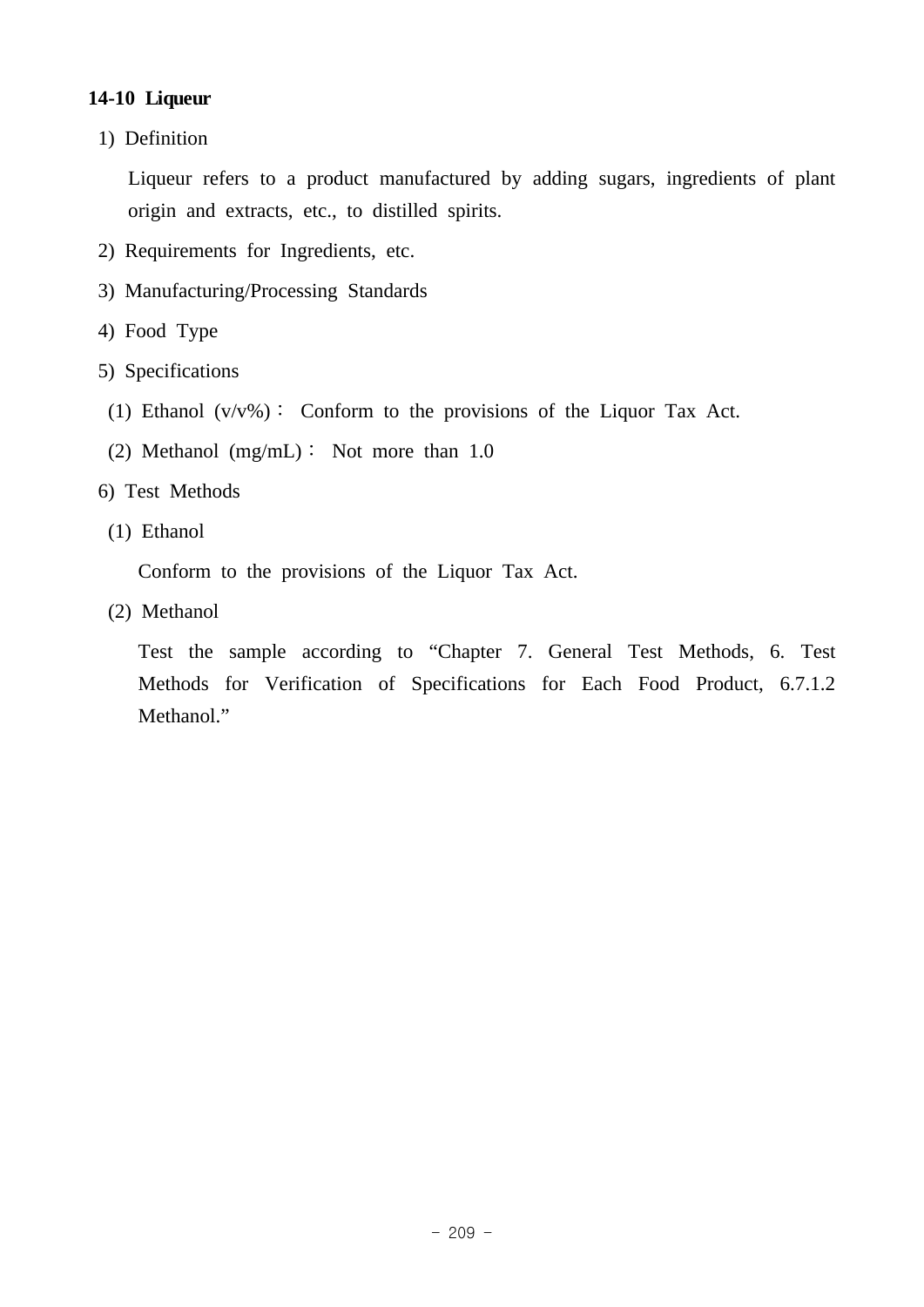## **14-11 Other Alcoholic Beverages**

1) Definition

 Other alcoholic beverages refers to liquors other than those included in 14-1 *Takju* (Korean Turbid Rice Wine) to 14-10 Liqueur and 14-12 Spirits.

- 2) Requirements for Ingredients, etc.
- 3) Manufacturing/Processing Standards
- 4) Food Type
- 5) Specifications
- (1) Ethanol  $(v/v\%)$ : Conform to the provisions of the Liquor Tax Act.
- (2) Methanol (mg/mL)∶ Not more than 1.0
- 6) Test Methods
- (1) Ethanol

Conform to the provisions of the Liquor Tax Act.

(2) Methanol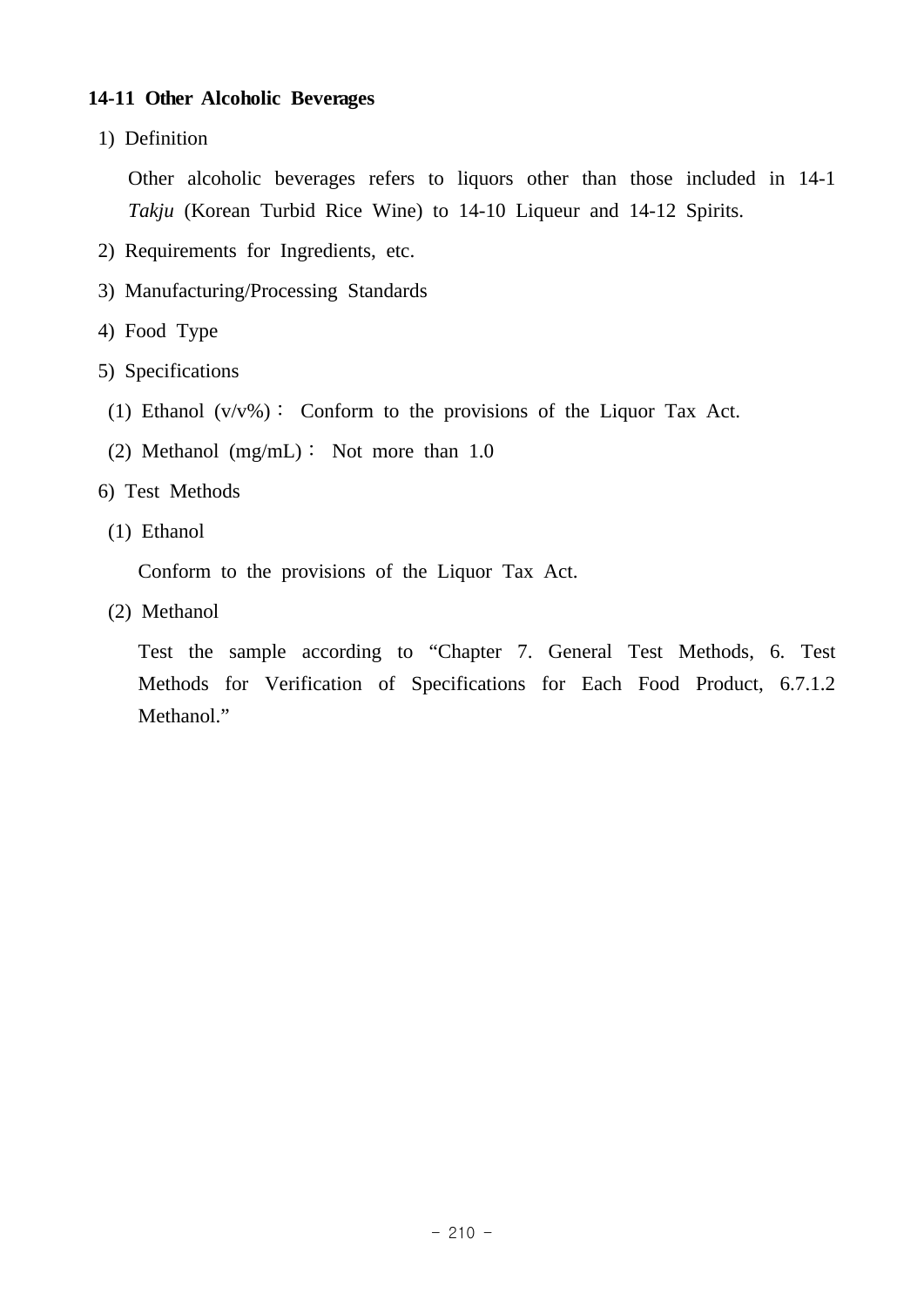# **14-12 Spirits**

1) Definition

 Spirits refers to products manufactured by fermenting and distilling starch or saccharide ingredients, or by distilling crude spirits; and can be consumed as a beverage after dilution; except for crude spirits that cannot be consumed for direct drinking unless they are refined due to impurities contained, but can be consumed as such, if refined.

- 2) Requirements for Ingredients, etc.
- 3) Manufacturing/Processing Standards
- 4) Food Type
- 5) Specifications

|                                             | Spirits                                                                         | Grain Spirits                                   |
|---------------------------------------------|---------------------------------------------------------------------------------|-------------------------------------------------|
| (1) Properties and<br>conditions            | Colorless and transparent<br>without suspended solids<br>or off-taste or flavor | Colorless and transparent with<br>unique flavor |
| (2) Ethanol $(v/v\%)$                       | Not less than 95                                                                | $85 - 90$                                       |
| (3) Residue on<br>evaporation<br>(mg/100 g) | Not more than 2.5                                                               | Not more than 2.5                               |
| (4) Total acid<br>(acetic acid $w/v\%$ )    | Not more than 0.002                                                             | Not more than 0.05                              |
| (5) Aldehyde<br>(acetaldehyde mg/100 ml)    | Not more than 1                                                                 | Not more than 10                                |
| $(6)$ Methanol $(mg/ml)$                    | Not more than 0.15                                                              | Not more than 0.5                               |
| $(7)$ Fusel oil $(v/v\%)$                   | Not more than 0.01                                                              | Not more than 0.5                               |
| (8) Heavy metals<br>(mg/kg)                 | Not detected                                                                    | Not more than 3 for copper                      |
| (9) Permanganate<br>reducing agent          | Shall not be discolored<br>more than the standard<br>solution within 5 minutes  |                                                 |
| (10) Sulfuric acid color<br>reaction        | Not detected                                                                    |                                                 |
| $(11)$ Chloride                             | Not detected                                                                    |                                                 |

- 6) Test Methods
	- (1) Properties and Conditions

Add 30 mL of test solution and water, respectively to a test tube (inside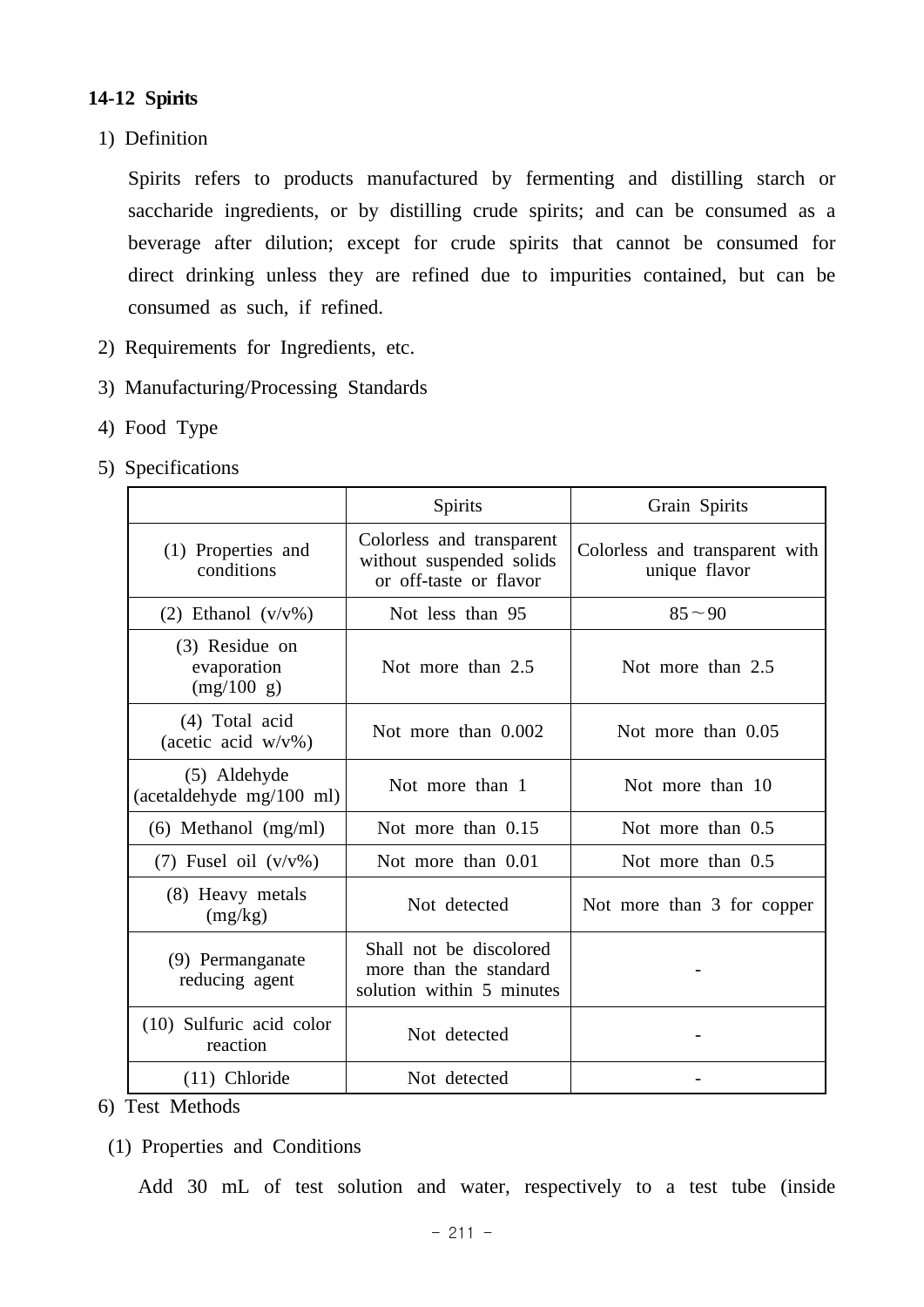diameter, approx. 23 mm) and check whether the mixed solution is colorless/transparent compared to water. In addition, when diluted to 25% concentration, the solution shall keep its unique flavor without off-taste/flavor.

(2) Ethanol

 Test the sample according to "Chapter 7. General Test Methods, 6. Test Methods for Verification of Specifications for Each Food Product, 6.7.3.1 Ethanol."

(3) Residue on evaporation

 Test the sample according to "Chapter 7. General Test Methods, 6. Test Methods for Verification of Specifications for Each Food Product, 6.7.3.2 Residue on Evaporation."

(4) Total acid

 Test the sample according to "Chapter 7. General Test Methods, 6. Test Methods for Verification of Specifications for Each Food Product, 6.7.3.3 Total Acid."

(5) Aldehyde, methanol and fusel oil

 Test the sample according to "Chapter 7. General Test Methods, 6. Test Methods for Verification of Specifications for Each Food Product, 6.7.3.4 Aldehyde, Methanol and Fusel Oil."

(6) Heavy metals

 Test the sample according to "Chapter 7. General Test Methods, 10.1.2.8 Heavy Metals;" (however, for grain spirits, according to "Chapter 7. General Test Methods, 10.1.2.9 Other Metals.")

(7) Permanganate reducing agent

 Test the sample according to "Chapter 7. General Test Methods, 6. Test Methods for Verification of Specifications for Each Food Product, 6.7.3.5 Permanganate Reducing Agent."

(8) Sulfuric acid color reaction

 Test the sample according to "Chapter 7. General Test Methods, 6. Test Methods for Verification of Specifications for Each Food Product, 6.7.3.6 Sulfuric Acid Color Reaction."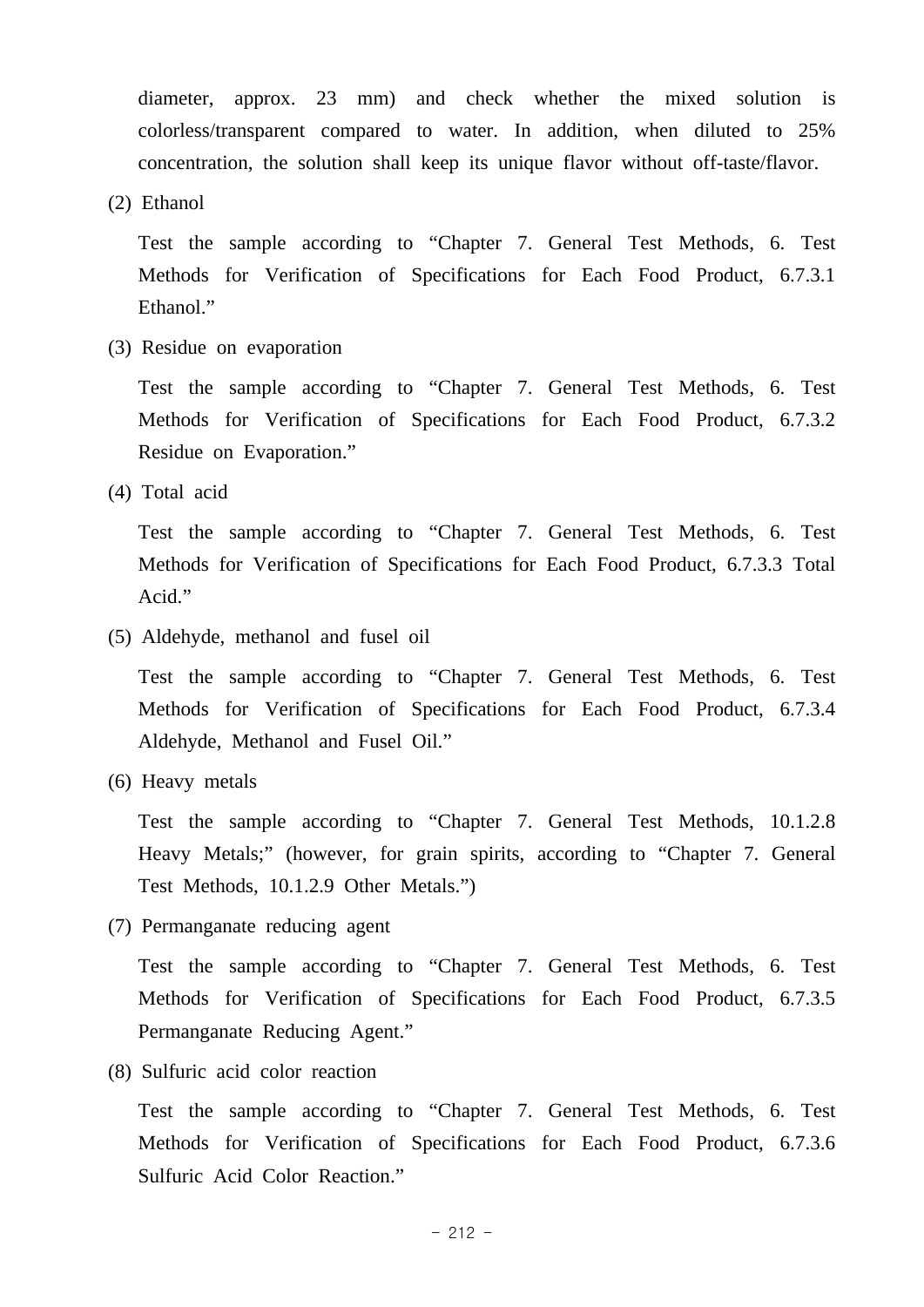# (9) Chloride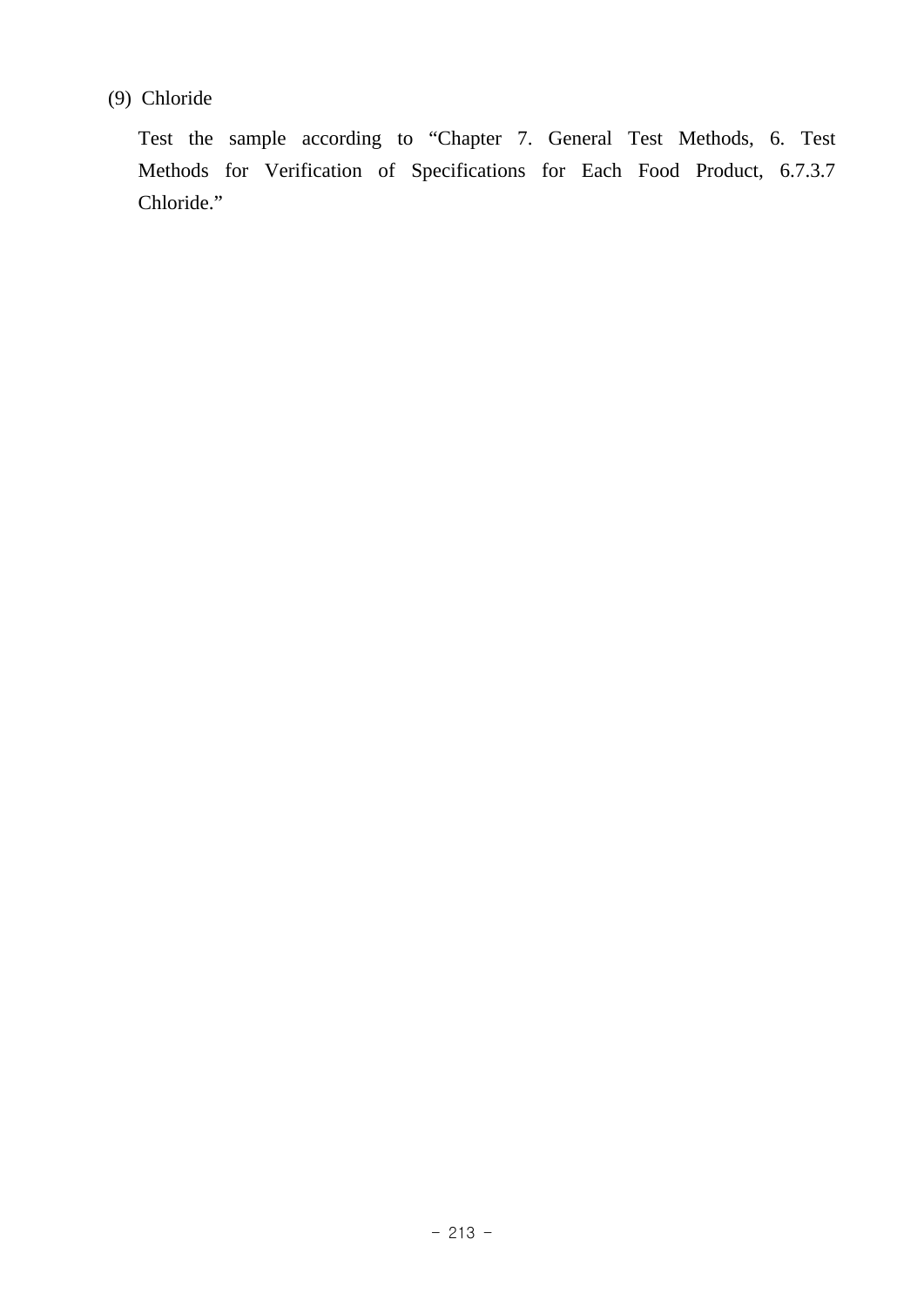# **15. Processed Agricultural Foods**

 Processed agricultural foods refers to foods produced by processing agricultural products as main ingredients, such as Starch products, Wheat flour products, Processed peanut or nut products, Cereals, Parboiled rice and Enzyme foods, etc.; however, those for which separate Standards and Specifications have been established are excluded.

#### **15-1 Starch Products**

1) Definition

 Starch products refers to products obtained by grinding, sifting and separation, etc. of starch ingredients; or processing them after adding food or food additives thereto.

- 2) Requirements for Ingredients, etc.
- 3) Manufacturing/Processing Standards
- (1) When manufacturing Starch, different types of starches shall not be mixed together.
- 4) Food Type
- (1) Starch

 It refers to powder obtained by grinding, sifting and separation, etc. of starch ingredients, such as potatoes or sweet potatoes, etc.

(2) Processed starch product

 Processed starch product refers to food produced by processing starch, with/without the addition of food or food additives.

#### 5) Specifications

- (1) Properties and Conditions: Acceptable (only applicable to processed starch product)
- (2) Foreign matters: Acceptable (only applicable to processed starch product)
- (3) Water (%)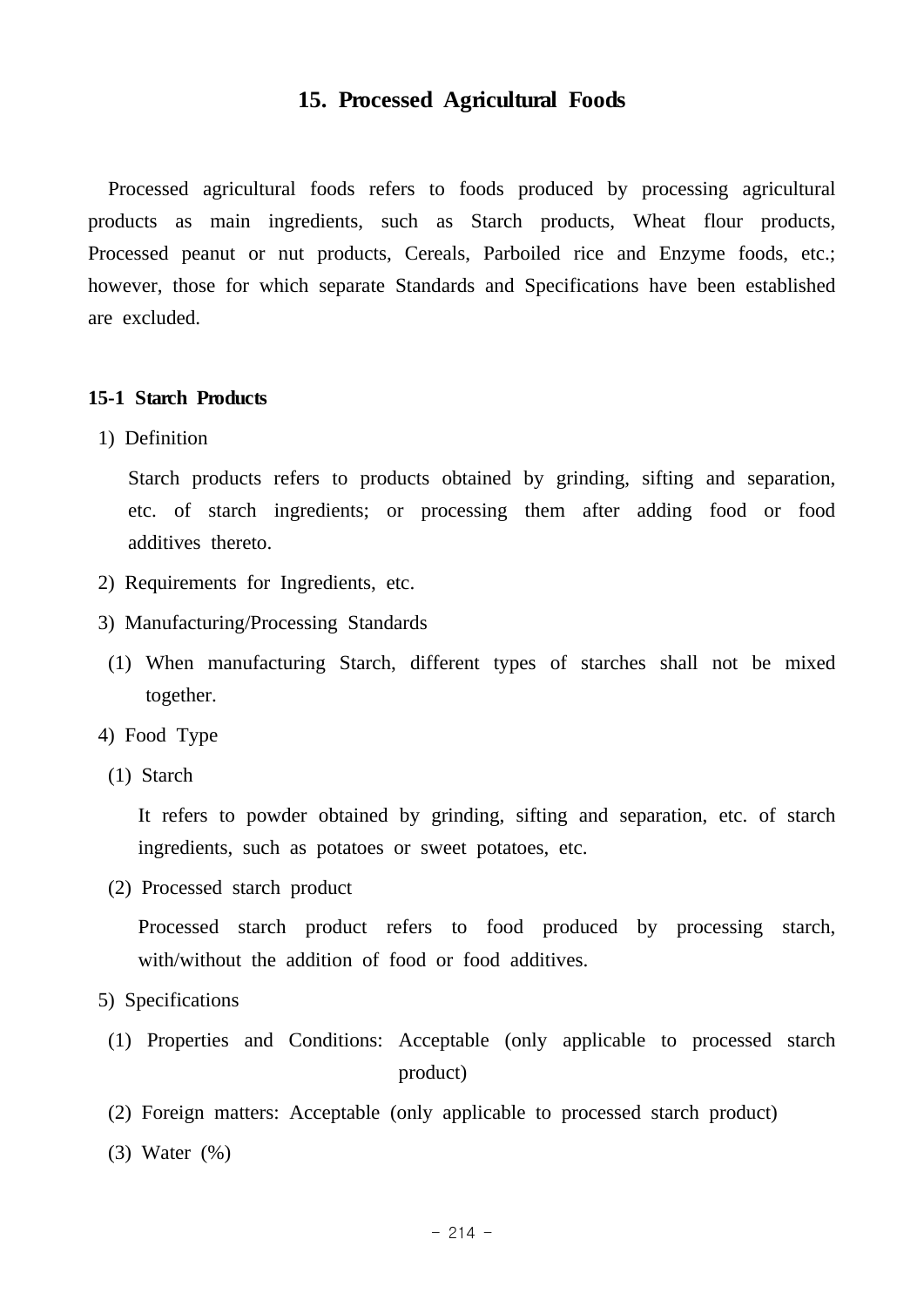① Potato starch∶ Not more than 20.0

② Sweet potato starch∶ Not more than 18.0

- ③ Other starches∶ Not more than 15.0
- (4) Ash (%)∶ Not more than 0.4 (except processed starch product)
- (5) Acidity (consumption of 0.02 N sodium hydroxide solution)∶ Not more than 3 mL (except Processed starch product)
- (6) Coliforms :  $n=5$ ,  $c=1$ ,  $m=0$ ,  $M=10$  (only applicable to pasteurized Processed starch products)
- (7) Bacterial count∶ n=5, c=0, m=0 (only applicable to sterilized Processed starch products)
- (8) *Escherichia coli*: n=5, c=1, m=0, M=10 (only applicable to non-pasteurized Processed starch product for direct consumption without further processing or heating)

#### 6) Test Methods

(1) Properties and Conditions

 Test the sample according to "Chapter 7. General Test Methods, 1.1 Properties and Conditions."

(2) Foreign matters

 Test the sample according to "Chapter 7. General Test Methods, 1.2 Foreign Matters."

(3) Water

 Test the sample according to "Chapter 7. General Test Methods, 2. Food Component Test Methods, 2.1.1 Water."

(4) Ash

Precisely measure  $3-5$  g of sample and test it according to "Chapter 7. General Test Methods, 2. Food Component Test Methods, 2.1.2 Ash."

(5) Acidity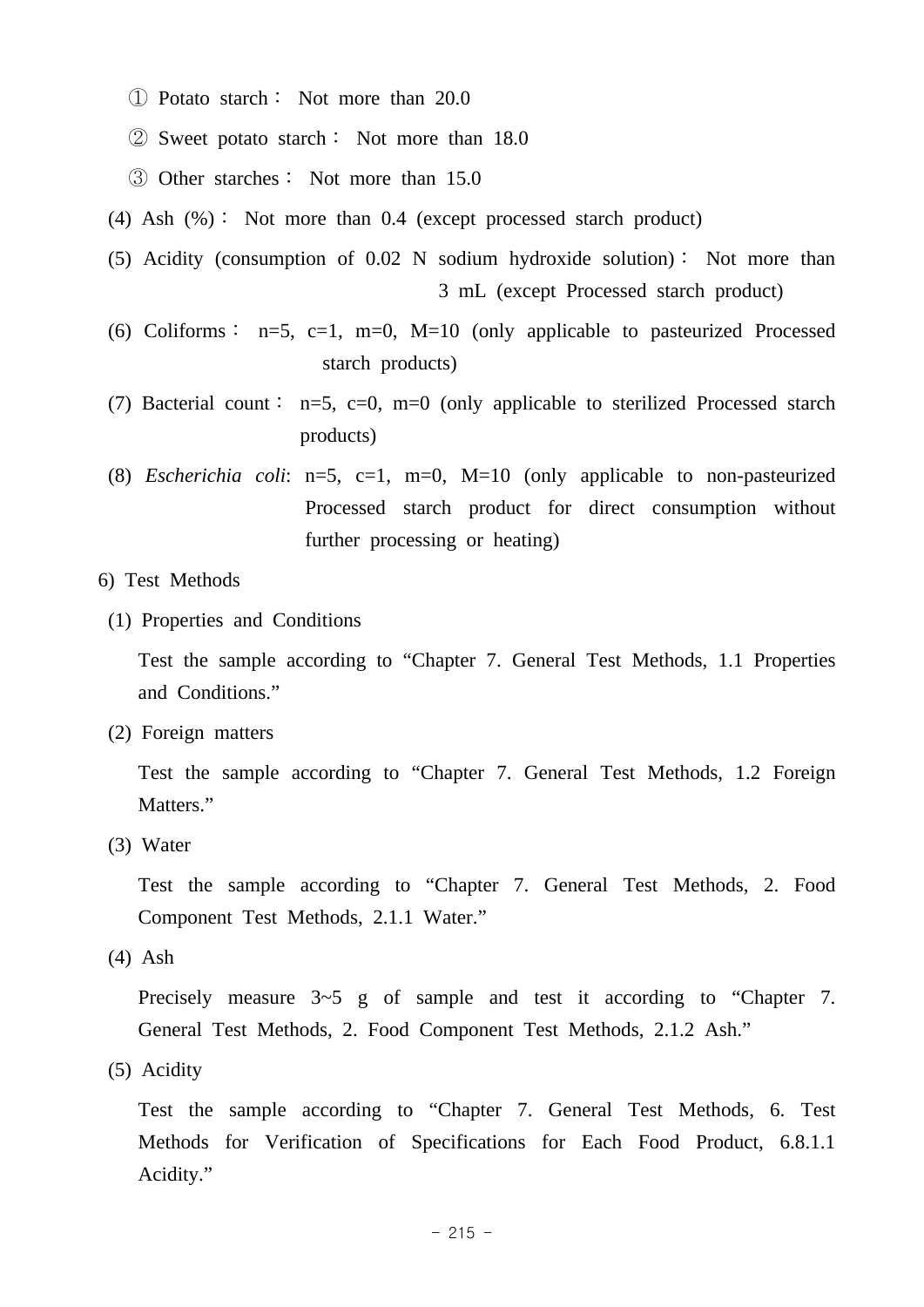## (6) Coliforms

 Test the sample according to "Chapter 7. General Test Methods, 4. Microbiological Test Methods, 4.7 Coliforms."

(7) Bacterial count

 Test the sample according to "Chapter 7. General Test Methods, 4. Microbiological Test Methods, 4.5.1 General Bacterial Count."

(8) *Escherichia coli*

 Test the sample according to "Chapter 7. General Test Methods, 4. Microbiological Test Methods, 4.8 *Escherichia coli*."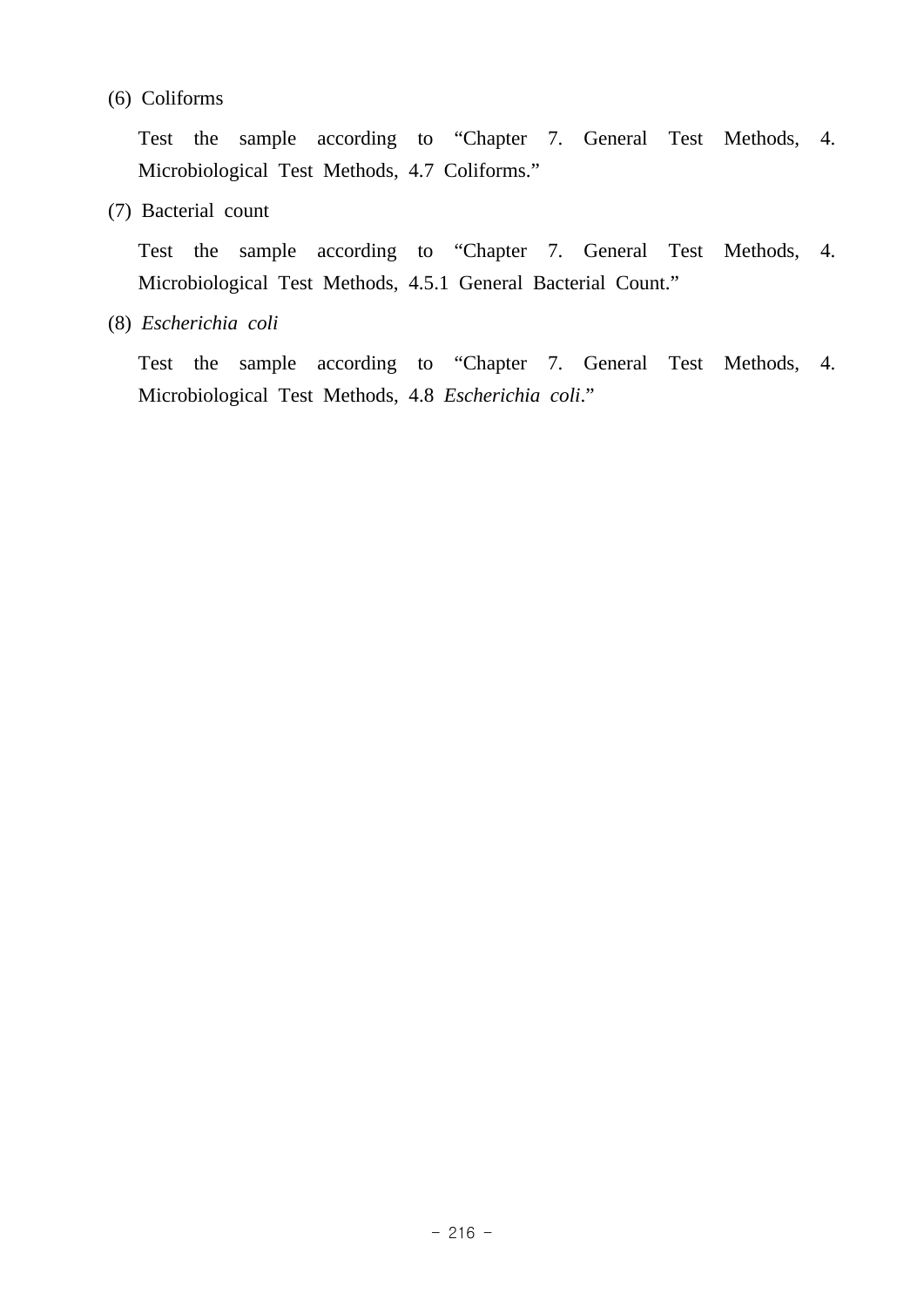# **15-2 Wheat Flour Products**

1) Definition

 Wheat flour products refers to powder obtained by processes, such as selection, damping, grinding and separation, etc. of wheat; or by adding food or food additives to such powder for the purpose of nutritional enhancement.

- 2) Requirements for Ingredients, etc.
- 3) Manufacturing/Processing Standards
- 4) Food Type
- (1) Wheat flour

 It refers to powder obtained by processes, such as selection, damping, grinding and separation, etc. of wheat; and includes whole wheat flour, mixed wheat flour and semolina, etc.

(2) Nutrition-enriched wheat flour

 It refers to wheat flour obtained by adding food or food additives to wheat flour for the purpose of nutritional enhancement.

5) Specifications

| <b>Type</b>          | Wheat flour         |            |            | Nutrition-Enriched |               |
|----------------------|---------------------|------------|------------|--------------------|---------------|
| Item                 | Grade 1             | Grade 2    | Grade 3    | Others             | Wheat Flour   |
| $Water(\% )$<br>(1)  | Not more than 15.5  |            |            |                    |               |
|                      | Not more            | Not more   | Not more   | Not more           | Not more than |
| Ash $(\%)$<br>(2)    | than $0.6$          | than $0.9$ | than $1.6$ | than $2.0$         | 2.0           |
| $(3)$ Sieving $(\%)$ | Not more than 0.03  |            |            |                    |               |
| (4) Lead             | Not more than $0.2$ |            |            |                    |               |
| (mg/kg)              |                     |            |            |                    |               |
| Cadmium              |                     |            |            |                    |               |
| (mg/kg)              | Not more than 0.2   |            |            |                    |               |

- 6) Test Method
- (1) Water

 Test the sample according to "Chapter 7. General Test Methods, 2. Food Component Test Methods, 2.1.1 Water."

(2) Ash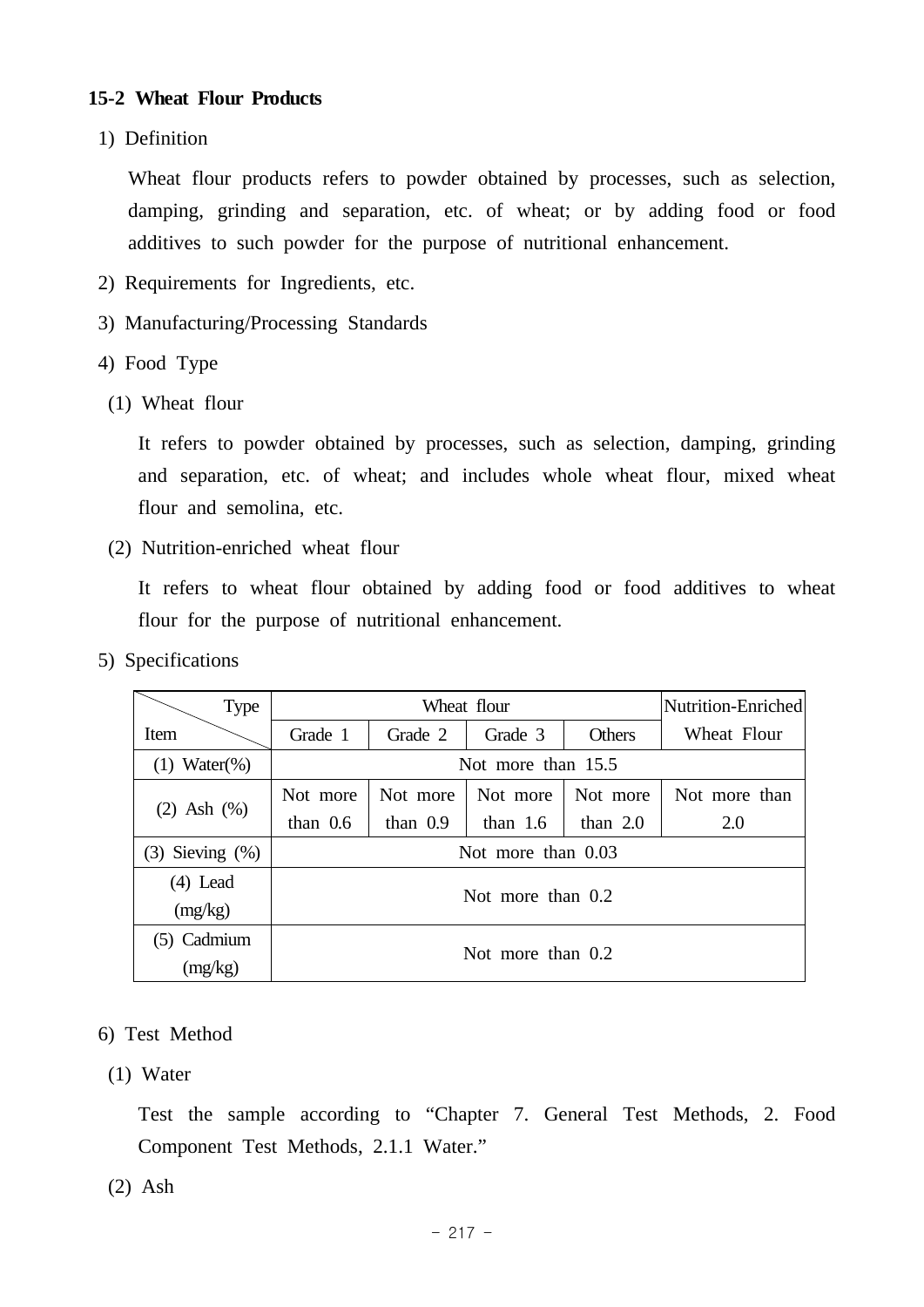Precisely measure  $3-5$  g of sample and test it according to "Chapter 7. General Test Methods, 2. Food Component Test Methods, 2.1.2 Ash (based on 14% moisture)."

(3) Sieving

 Test the sample according to "Chapter 7. General Test Methods, 6. Test Methods for Verification of Specifications for Each Food Product, 6.8.2.1 Sieving."

(4) Lead

 Test the sample according to "Chapter 7. General Test Methods, 10.1.2.1 Lead."

(5) Cadmium

 Test the sample according to "Chapter 7. General Test Methods, 10.1.2.2 Cadmium."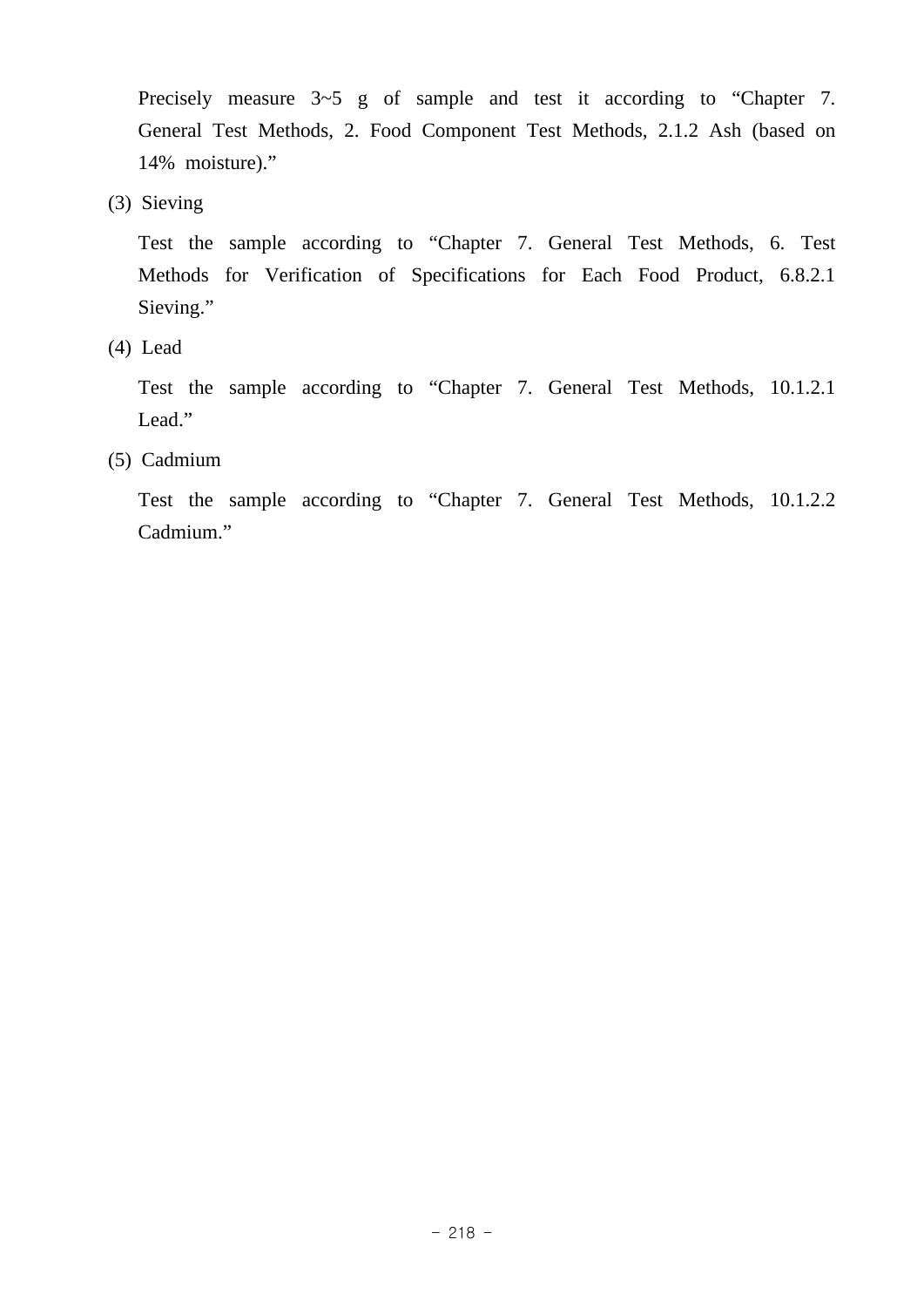### **15-3 Processed Peanut or Nut Products**

1) Definition

 Processed peanut or nut products refers to products made by simply processing peanuts or nuts; or by adding food or food additives to such peanuts or nuts and processing them, including Peanut butter or Processed peanut or nut product.

- 2) Requirements for Ingredients, etc.
- 3) Manufacturing/Processing Standards
- 4) Food Type
- (1) Peanut butter

 It refers to a product made by roasting and grinding peanuts; adding food or food additives thereto; and processing them.

(2) Processed peanut or nut product

 It refers to products made by simply processing peanuts or nuts; or adding food or food additives, such as sugar or edible fat and oil, etc., to such peanuts or nuts used as main ingredients and processing them.

- 5) Specifications
- (1) Total aflatoxin ( $\mu$ g/kg): Not more than 15.0 (as the sum of B<sub>1</sub>, B<sub>2</sub>, G<sub>1</sub> and G<sub>2</sub>; however, B<sub>1</sub> shall not be more than 10.0  $\mu$ g/kg.)
- (2) *Salmonella* spp.: n=5, c=0, m=0/25 g
- 6) Test Methods
- (1) Aflatoxin

 Test the sample according to "Chapter 7. General Test Methods, 9.1 Mycotoxins."

(2) *Salmonella* spp.

 Test the sample according to "Chapter 7. General Test Methods, 4. Microbiological Test Methods, 4.11 *Salmonella* spp."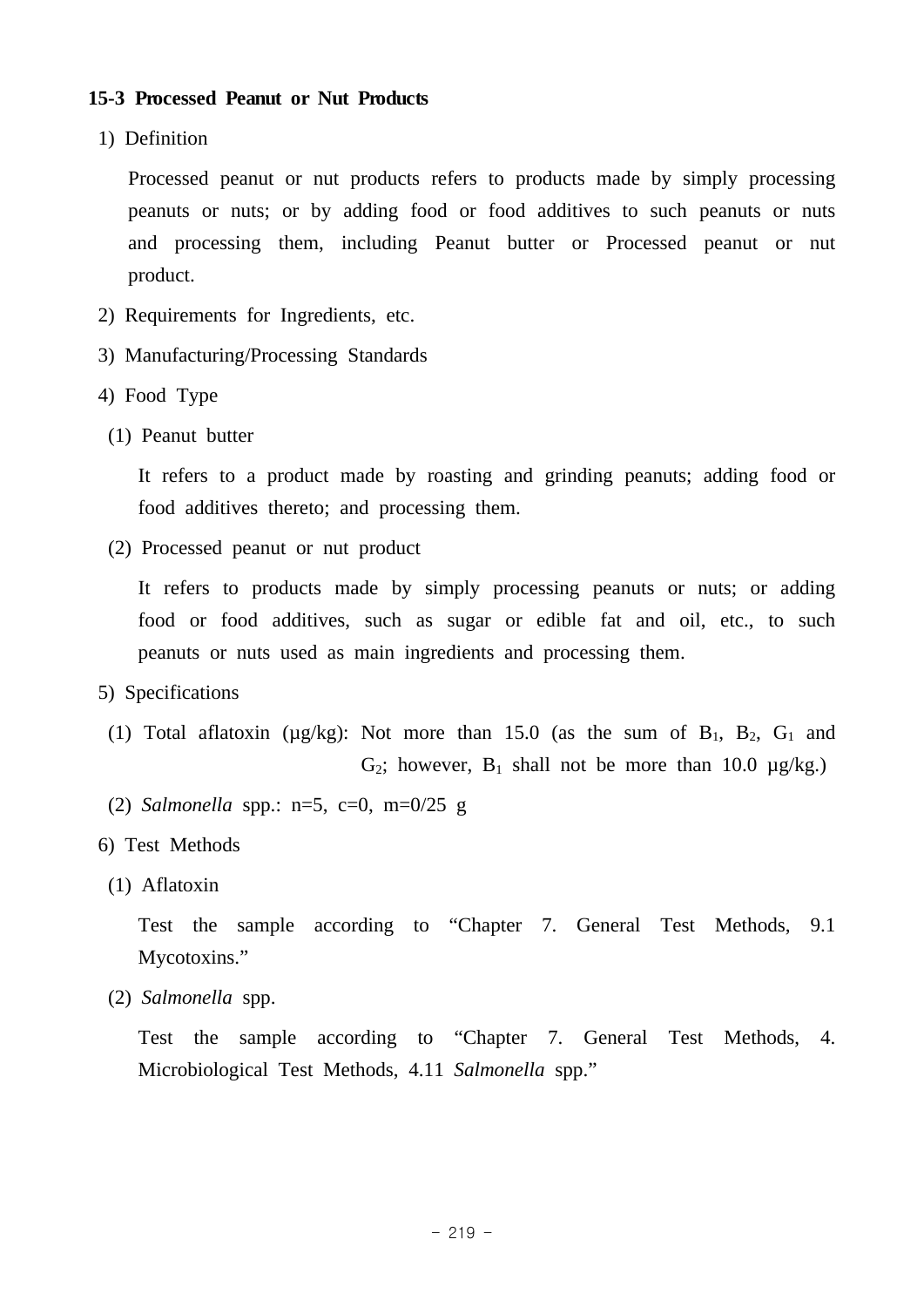## **15-4 Cereals**

1) Definition

 Cereals refers to products manufactured/processed, using grains, such as maize, wheat or rice, etc., as main ingredients, enhanced with nutrients, such as vitamins and minerals; and added with vegetables, fruits and nuts, etc. as necessary.

- 2) Requirements for Ingredients, etc.
- 3) Manufacturing/Processing Standards
- (1) Raw materials and ingredients shall be mixed and nutrients shall be added to ensure 25% or more nutrient reference value of vitamin A,  $B_1$ ,  $B_2$ ,  $B_6$ , C, niacin, folic acid and vitamin E; and 10% or more nutrient value of iron and zinc per serving. However, products targeting specific age groups shall be manufactured based on the Recommended Daily Dietary Allowances for Koreans (KRDA) specific to such age groups.
- 4) Food Type
- 5) Specifications
	- (1) Vitamins: Not less than the indicated amount
	- (2) Minerals: Not less than the indicated amount
	- (3) Coliforms:  $n=5$ ,  $c=2$ ,  $m=0$ ,  $M=10$
- 6) Test Methods
- (1) Vitamins

 Test the sample according to "Chapter 7. General Test Methods, 2.2 Micronutrient Test Methods, 2.2.2 Vitamins."

(2) Minerals

 Test the sample according to "Chapter 7. General Test Methods, 2.2 Micronutrient Test Methods, 2.2.1 Minerals."

(3) Coliforms

 Test the sample according to "Chapter 7. General Test Methods, 4. Microbiological Test Methods, 4.7 Coliforms."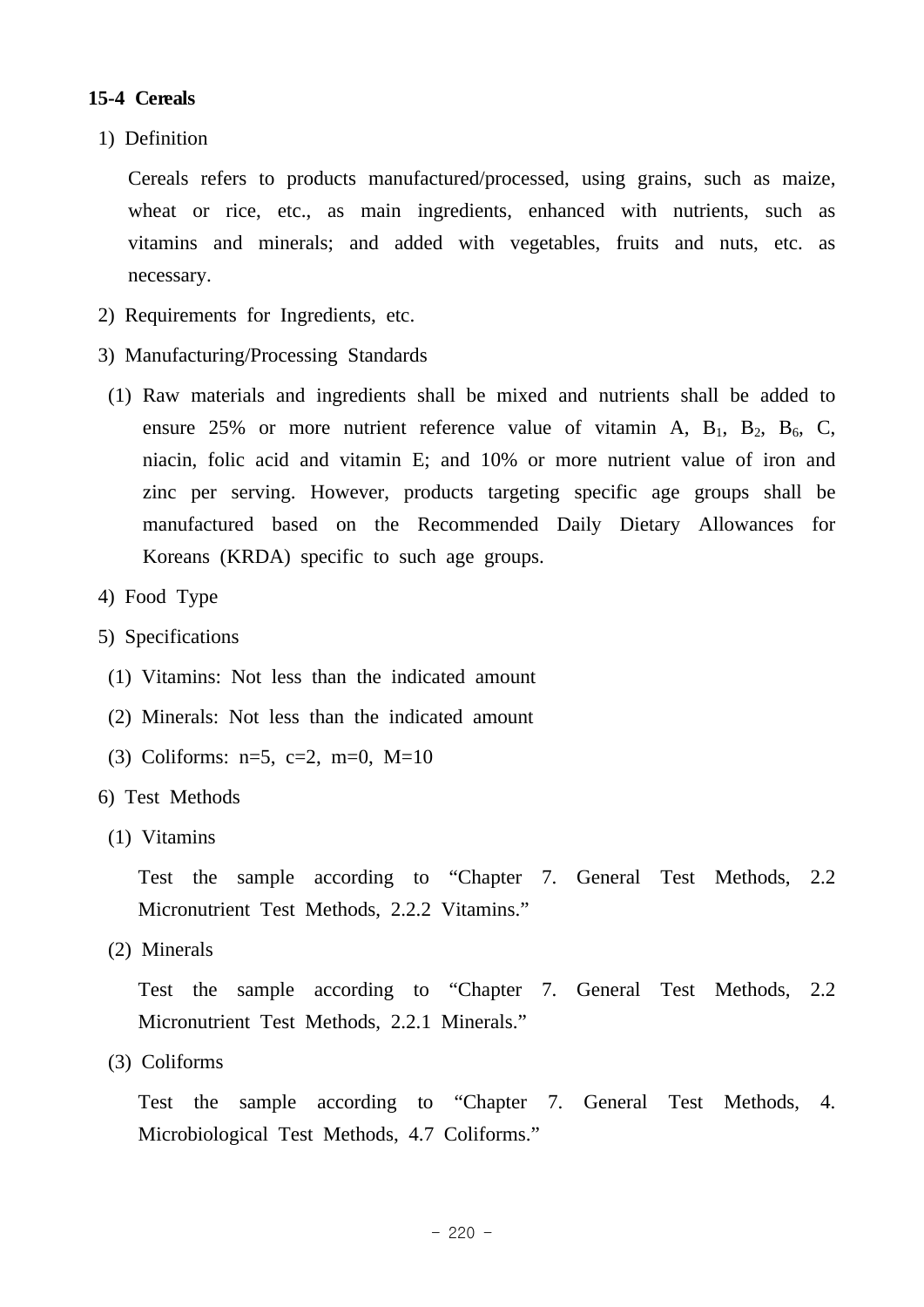# **15-5 Parboiled Rice**

1) Definition

 Parboiled rice refers to a product made by steaming, drying and milling rice kernels; or by steaming and drying milled rice.

- 2) Requirements for Ingredients, etc.
- 3) Manufacturing/Processing Standards
- 4) Food Type
- 5) Specifications
- (1) Total aflatoxin ( $\mu$ g/kg): Not more than 15.0 (as the sum of B<sub>1</sub>, B<sub>2</sub>, G<sub>1</sub> and G<sub>2</sub>; however, B<sub>1</sub> shall not be more than 10.0  $\mu$ g/kg.)
- (2) Sulfur dioxide (g/kg): Less than 0.030
- (3) Lead (mg/kg): Not more than 0.2
- (4) Cadmium (mg/kg): Not more than 0.2
- 6) Test Methods
- (1) Aflatoxin

 Test the sample according to "Chapter 7. General Test Methods, 9.1 Mycotoxins."

(2) Sulfur dioxide

 Test the sample according to "Chapter 7. General Test Methods, 3.5 Sulfurous Acid, Sodium Hydrosulfite and Its Salts."

(3) Lead and Cadmium

 Test the sample according to "Chapter 7. General Test Methods, 10.1 Tests for Heavy Metals, 10.1.2.1 Lead and 10.1.2.2 Cadmium Test Methods."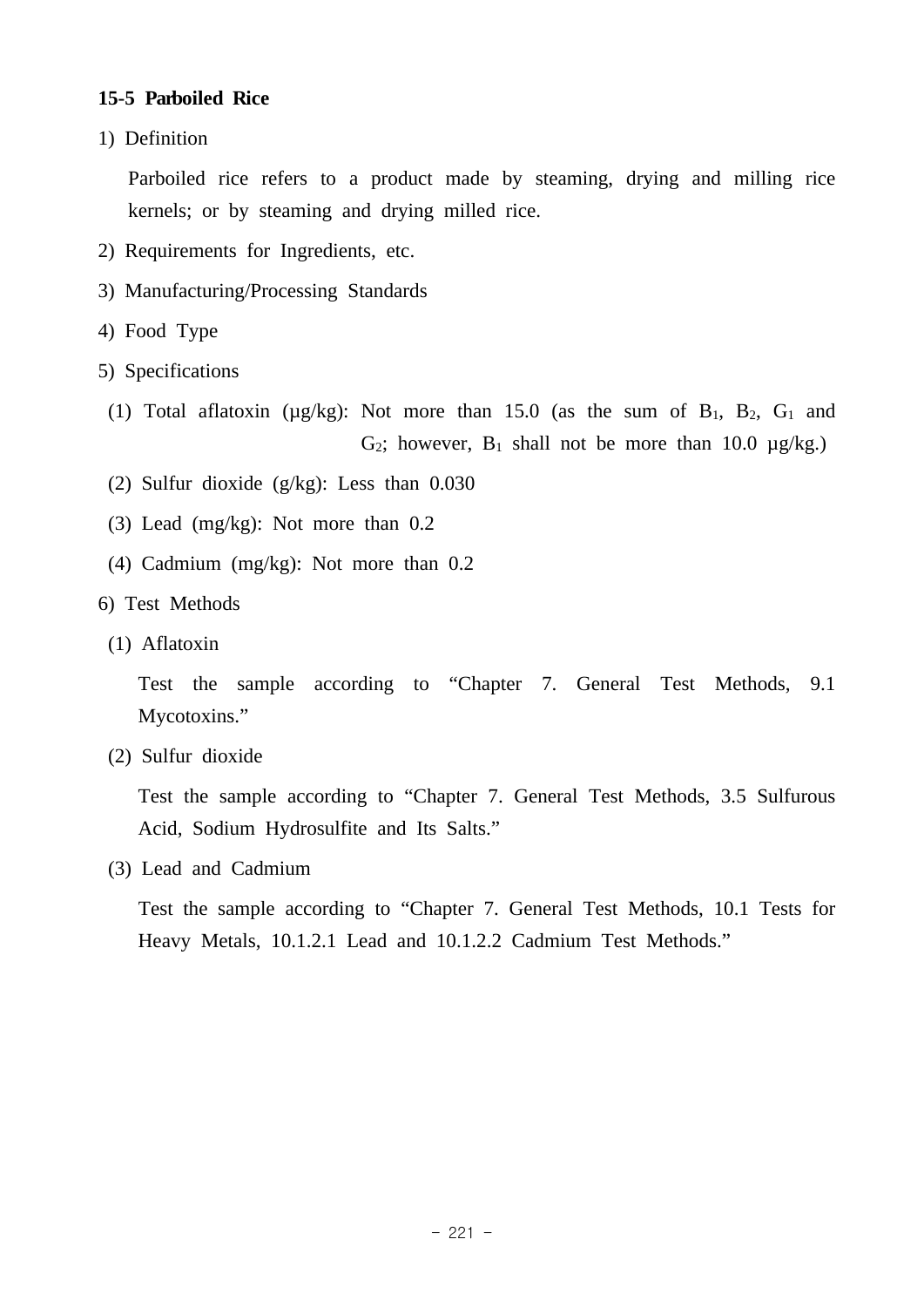# **15-6 Enzyme Food**

1) Definition

 Enzyme food refers to products made by culturing edible microorganisms in ingredients of plant origin to make the ingredients rich in enzymes; or extracting enzyme containing part from foods; or processing such part as a main ingredient.

- 2) Requirements for Ingredients, etc.
- (1) Microorganisms used for culturing shall be safe.
- 3) Manufacturing/Processing Standards
- 4) Food Type
- 5) Specifications
- (1) Water (%): Not more than 10.0 (except for liquid products)
- (2) Crude protein (%): Not less than 10.0
- (3) α-Amylase: Not less than the indicated amount
- (4) Protease: Not less than the indicated amount
- (5) *Escherichia coli*: n=5, c=1, m=0, M=10
- 6) Test Methods
- (1) Water

 Test the sample according to "Chapter 7. General Test Methods, 2. Food Component Test Methods, 2.1 General Component Test Methods, 2.1.1 Water."

(2) Crude protein

 Test the sample according to "Chapter 7. General Test Methods, 2. Food Component Test Methods, 2.1 General Component Test Methods, 2.1.3 Nitrogenous Compounds, 2.1.3.1 Total Nitrogen and Crude Protein."

(3) α- Amylase

 Test the sample according to "Chapter 7. General Test Methods, 6. Test Methods for Verification of Specifications for Each Food Product, 6.8.3.1 α-Amylase."

(4) Protease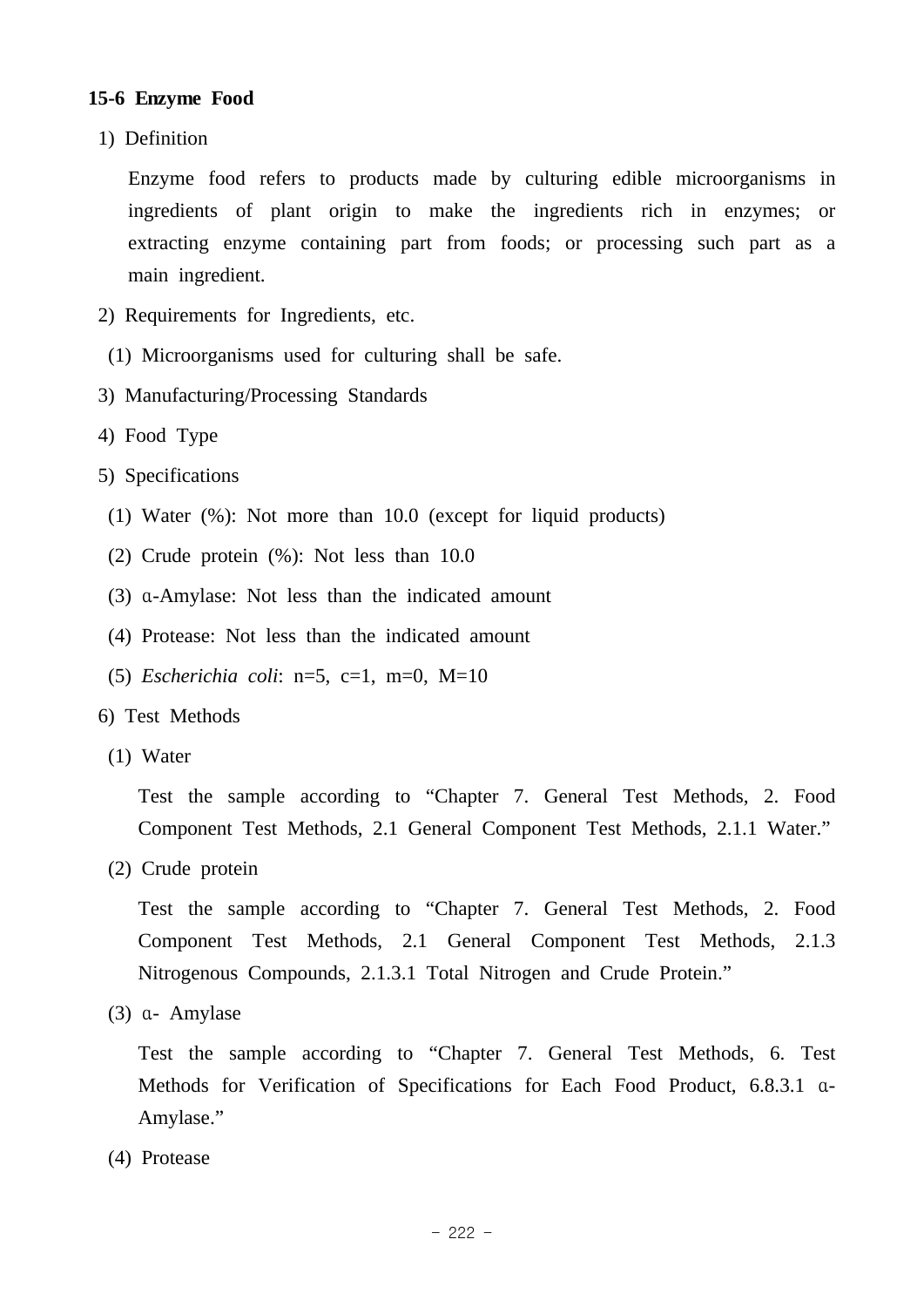Test the sample according to "Chapter 7. General Test Methods, 6. Test Methods for Verification of Specifications for Each Food Product, 6.8.3.2 Protease."

(5) Escherichia coli

 Test the sample according to "Chapter 7. General Test Methods, 4. Microbiological Test Methods, 4.8 Escherichia Coli."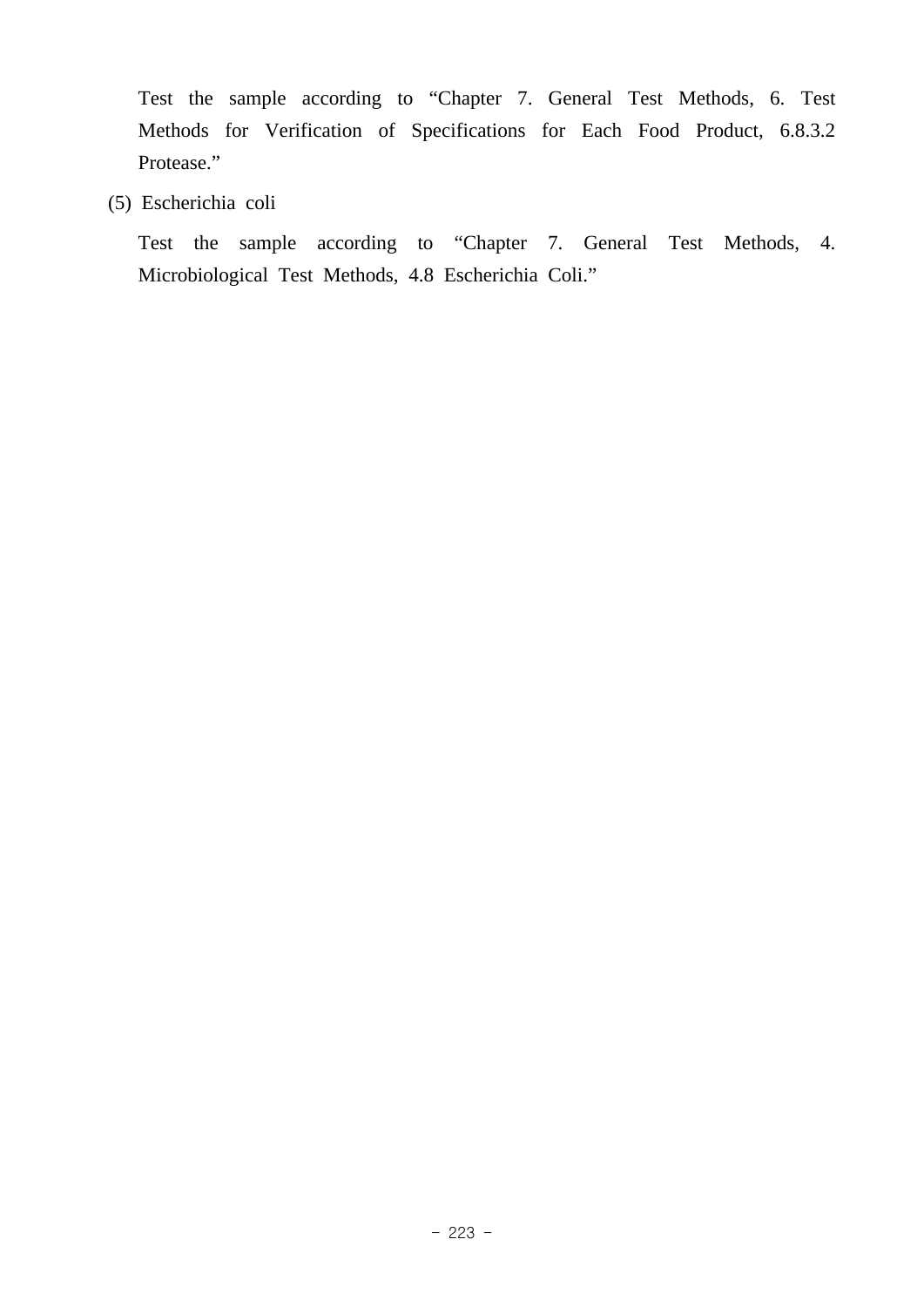## **15-7 Other Processed Agricultural Products**

1) Definition

 Other processed agricultural products refers to products made by processing agricultural products, such as fruits, vegetables, grains, pulses, tuberous and corm vegetable and mushrooms, etc. However, those for which separate Standards and Specifications have been established are excluded.

- 2) Requirements for Ingredients, etc.
- 3) Manufacturing/Processing Standards
- 4) Food Type
- (1) Processed fruit/vegetable product

 Processed fruit/vegetable product refers to products made by manufacturing/processing fruits, vegetables or mushrooms as main ingredients; or adding food or food additives to such products and processing them.

(2) Processed cereal product

 Processed cereal product refers to products made by manufacturing/processing grains, such as rice, wheat or maize, etc., as a main ingredient; or adding food or food additives to such grains and processing them.

(3) Processed pulse product

 Processed pulse product refers to products made by manufacturing/processing pulses, such as beans, green gram or red beans, etc., as a main ingredient; or adding food or food additives to such pulses and processing them.

(4) Processed tuberous and corm vegetable product

 Processed tuberous and corm vegetable product refers to products made by manufacturing/processing tuberous and corm vegetables, such as potatoes, sweet potatoes or taro, etc., as a main ingredient; or adding food or food additives to such tuberous and corm vegetables and processing them.

(5) Other processed agricultural product

 Other processed agricultural product refers to products made by manufacturing/processing agricultural products as a main ingredient; or adding food or food additives to such products and processing them; except those classified as other types.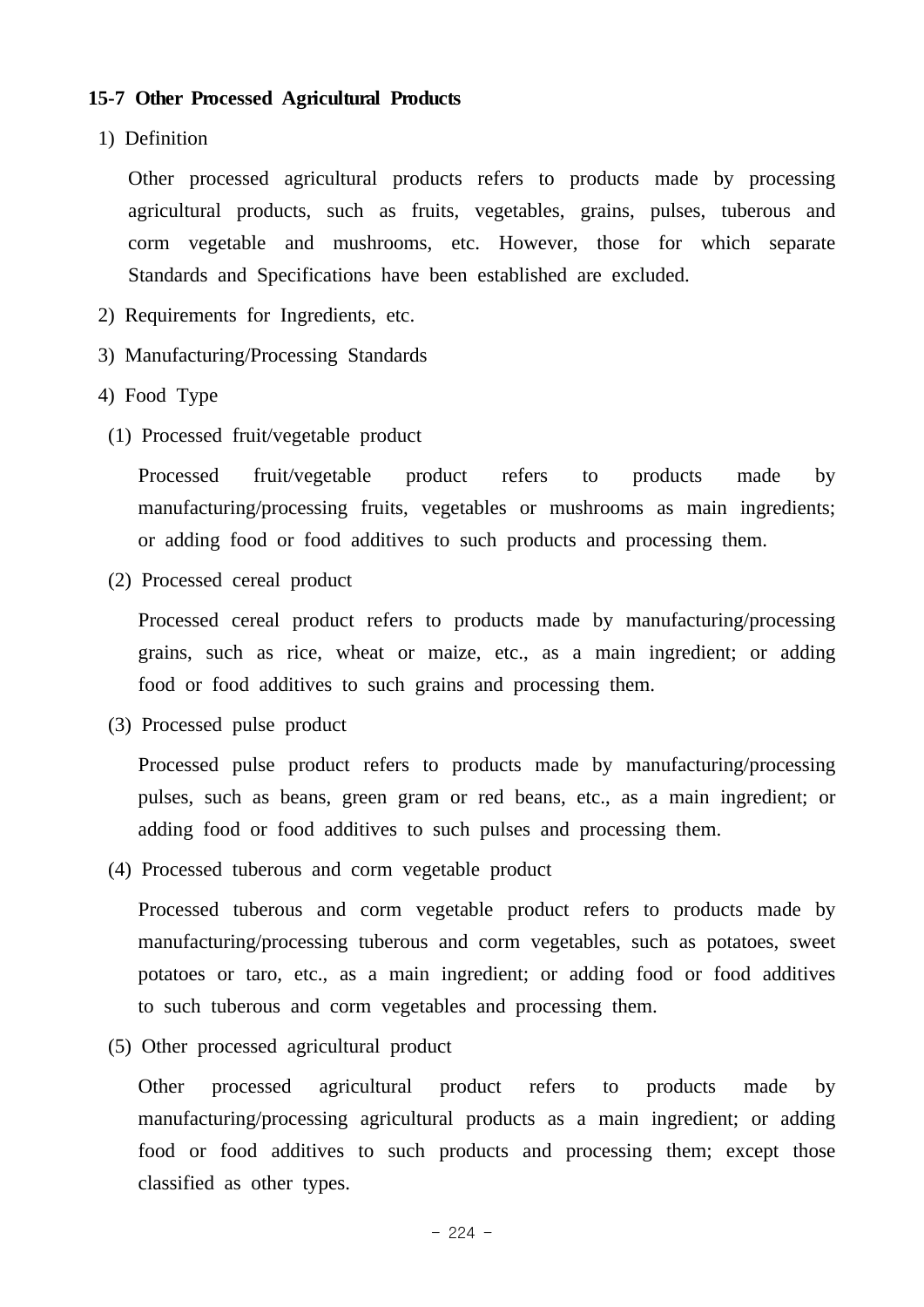#### 5) Specifications

- (1) Properties and Conditions∶ Acceptable
- (2) Foreign Matters∶ Acceptable
- (3) Acid value: Not more than 4.0 (only applicable to sesame and soybean powder); Not more than 5.0 (only applicable to oil-fried/oil-treated foods)
- (4) Peroxide value: Not more than 60 (only applicable to oil-fried/oil-treated foods)
- (5) Tar colors: Shall not be detected (only applicable to processed fruit/vegetable products)
- (6) Coliforms : n=5, c=1, m=0, M=10 (only applicable to pasteurized products)
- (7) Bacterial count: n=5, c=0, m=0 (only applicable to sterilized products)
- (8) *Escherichia coli*: n=5, c=1, m=0, M=10 (only applicable to non-pasteurized products for direct consumption without further processing or heating; and processed fruit/vegetable products)
- (9) Total aflatoxin ( $\mu$ g/kg) : Not more than 15.0 (as the sum of B<sub>1</sub>, B<sub>2</sub>, G<sub>1</sub> and G<sub>2</sub>; however,  $B_1$  shall not be more than 10.0  $\mu$ g/kg. It is only applicable to maize products for popcorn among processed grain products)
- 6) Test Methods
- (1) Properties and Conditions

 Test the sample according to "Chapter 7. General Test Methods, 1.1 Properties and Conditions."

(2) Foreign Matters

 Test the sample according to "Chapter 7. General Test Methods, 1.2 Foreign Matters."

(3) Acid value

 Test the sample according to "Chapter 7. General Test Methods, 2.1.5.3.1 Acid Value."

(4) Peroxide value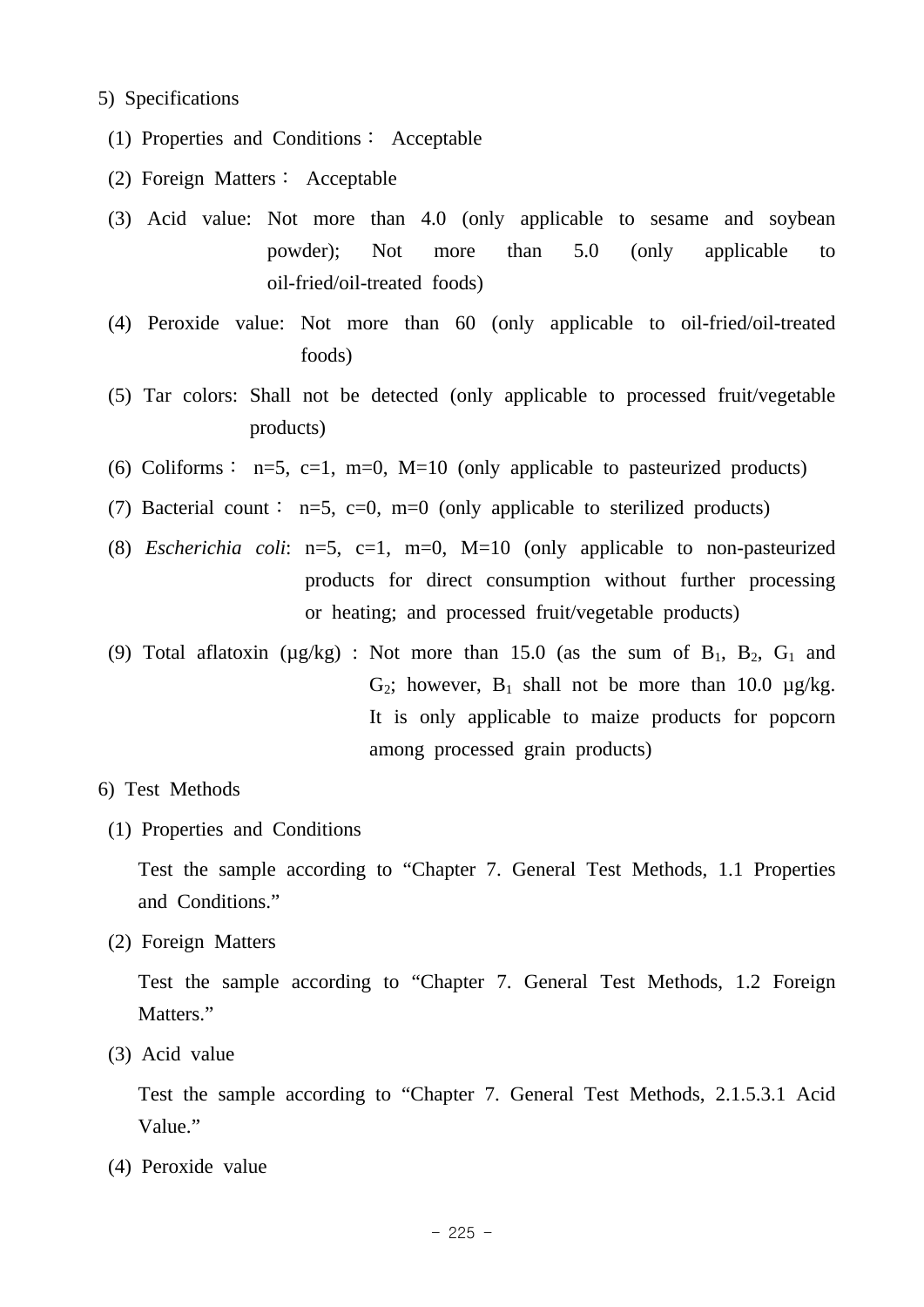Test the sample according to "Chapter 7. General Test Methods, 2.1.5.3.5 Peroxide Value."

(5) Tar colors

 Test the sample according to "Chapter 7. General Test Methods, 3.4 Color Additives."

(6) Coliforms

 Test the sample according to "Chapter 7. General Test Methods, 4. Microbiological Test Methods, 4.7 Coliforms."

(7) Bacterial count

 Test the sample according to "Chapter 7. General Test Methods, 4. Microbiological Test Methods, 4.5.1 General Bacterial Count."

(8) *Escherichia coli*

 Test the sample according to "Chapter 7. General Test Methods, 4. Microbiological Test Methods, 4.8 *Escherichia coli*."

(9) Aflatoxin

 Test the sample according to "Chapter 7. General Test Methods, 9.1 Mycotoxins."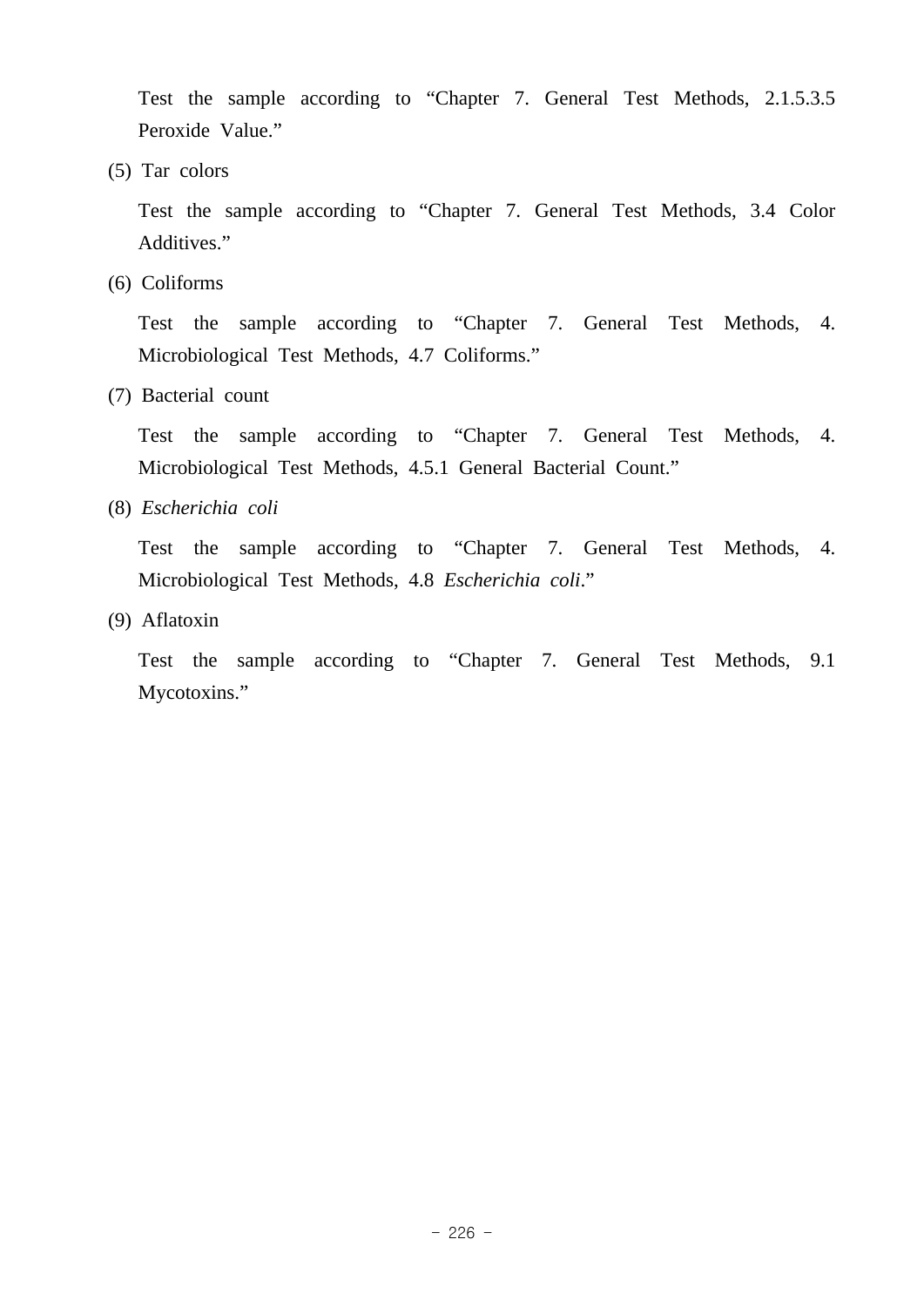### **16. Processed Meat Products and Packaged Meats**

 Processed meat products and packaged meats refers to products made by processing meat or processed meat products as a main ingredient, such as hams, sausages, bacons, dry stored meats, seasoned meats, meat extract products, meat containing products and packaged meats.

#### **16-1 Hams**

1) Definition

 Hams refers to products made by sorting meat or processed meat products by part; then, trimming, curing and drying, or smoking or heat treating such parts; or by adding food or food additives to a chunk of meat, and then curing and drying, or smoking or heat treating and processing it.

- 2) Requirements for Ingredients, etc.
	- (1) For pressed hams manufactured by mixing fish meat, fish meat shall be less than 10% of total meat content.
- 3) Manufacturing/Processing Standards
- 4) Food Type
	- (1) Ham: Ham refers to products made by sorting meat by part; then, trimming and curing/drying or smoking or heat treating and processing such parts (including those with bones and skin).
	- (2) Raw ham: Raw ham refers to products made by salting meat parts; or adding food additives to such parts and smoking at low temperature or curing/drying them (including those with bones and skin).
	- (3) Pressed ham: Pressed ham refers to products made by salting a chunk of meat; or by adding food or food additives to such meat and curing/drying or smoking or heat treating it; and has meat content of not less than 75% and starch content of not more than 8%.
- 5) Specifications
	- (1) Nitrite ion (g/kg): Not more than 0.07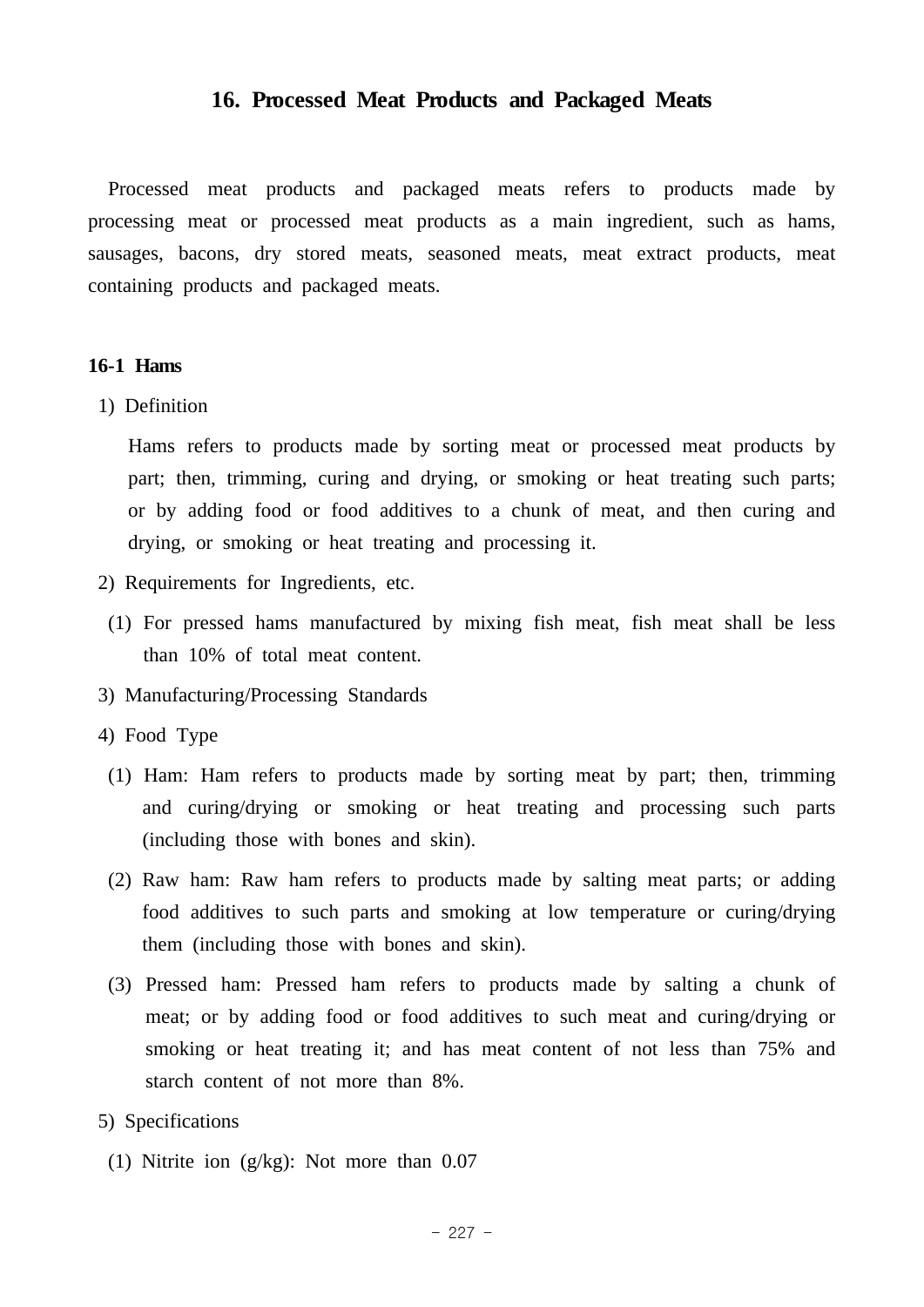- (2) Tar colors: Shall not be detected
- (3) Preservatives (g/kg): No preservatives shall be detected except for the following:

| Sorbic acid;       |                                    |
|--------------------|------------------------------------|
| Potassium sorbate; | Not more than 2.0 (as sorbic acid) |
| Calcium sorbate    |                                    |

- (4) Bacterial count:  $n=5$ ,  $c=0$ ,  $m=0$  (only applicable to sterilized products).
- (5) *Escherichia coli*: n=5, c=2, m=10, M=100 (only applicable to raw hams)
- (6) Coliforms:  $n=5$ ,  $c=2$ ,  $m=10$ ,  $M=100$  (only applicable to pasteurized products)
- (7) *Salmonella* spp.: n=5, c=0, m=0/25g (only applicable to pasteurized products or those for direct consumption)
- (8) *Listeria monocytogenes*: n=5, c=0, m=0/25g (only applicable to pasteurized products or those for direct consumption)
- (9) *Staphylococcus aureus*: n=5, c=1, m=10, M=100 (only applicable to pasteurized products or those for direct consumption; however, for raw hams,  $n=5$ ,  $c=2$ ,  $m=10$ ,  $M=100$ )
- 6) Test Methods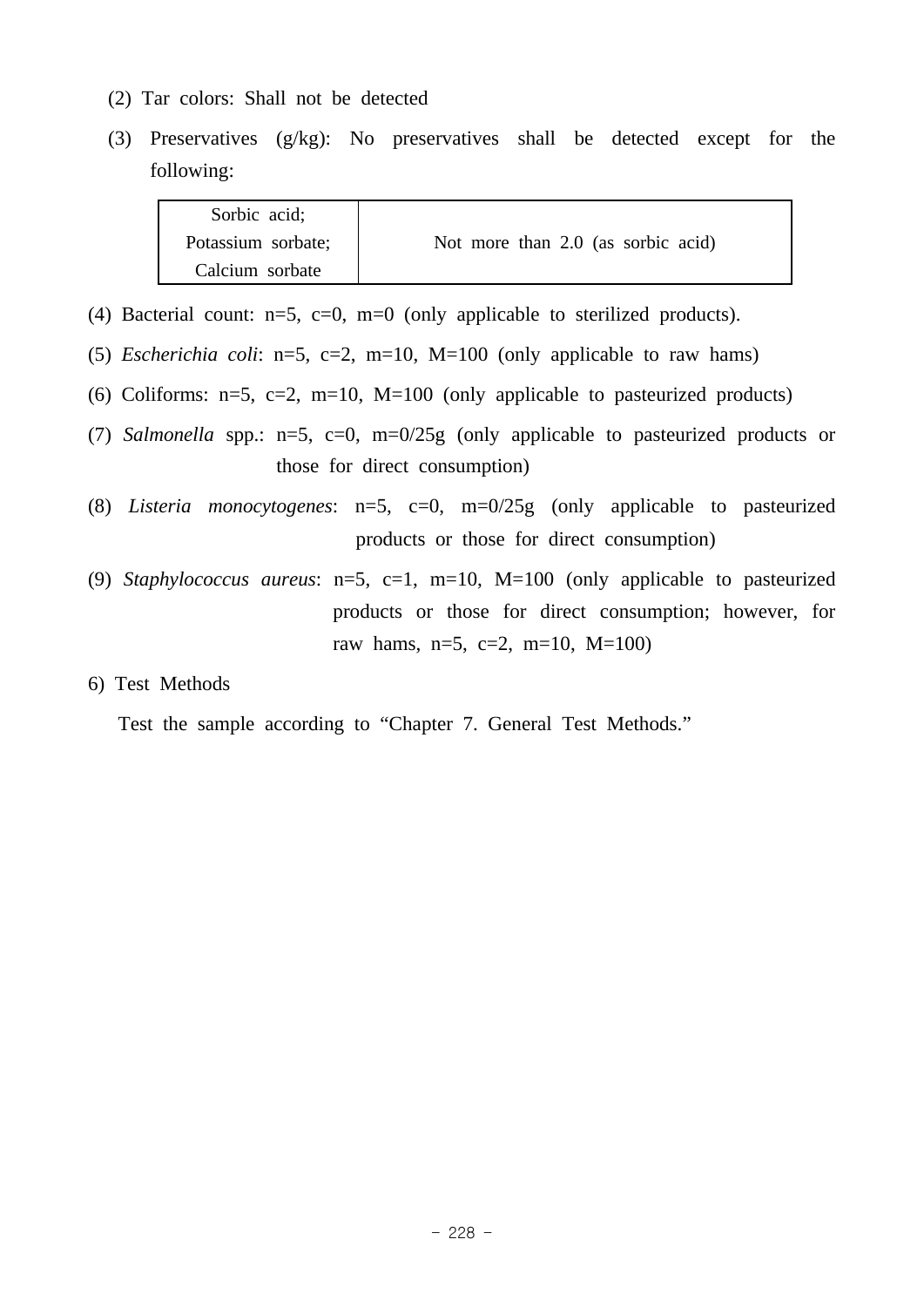# **16-2 Sausages**

1) Definition

 Sausages refers to products made by grinding/mincing meat or processed meat products with/without salting, and smoking or heat treating them after adding food or food additives thereto; or fermenting at low temperature and curing or drying them; or stuffing them in casings and refrigerating/freezing them, (those with not less than 70% meat content and not more than 10% starch).

- 2) Requirements for Ingredients, etc.
- 3) Manufacturing/Processing Standards
- (1) Dry sausages shall be processed to have water content of not more than 35%; and semi-dry sausages, not more than 55%.
	- (2) Internal organs shall not be used in products refrigerated/frozen after stuffing ground meat into casings.
- 4) Food Type
	- (1) Sausage: Sausages refers to products made by curing/drying; or smoking or heating meat (including those mixed with eggs that are less than 10% of the meat content); or stuffing it into casings and refrigerating/freezing them after adding other food or food additives thereto.
	- (2) Fermented sausage: Fermented sausages refers to products made by fermenting meat and curing or drying it with/without smoking at low temperature after adding other food or food additives thereto.
	- (3) Mixed sausage: Mixed sausages refers to products made by curing/drying; or smoking or heating meat (including those mixed with fish meat or eggs that are less than 20% of the total meat content) after adding other food or food additives thereto.
- 5) Specifications
- (1) Nitrite ion (g/kg): Not more than 0.07
- (2) Preservatives (g/kg): No preservatives shall be detected except for the following:

| Sorbic acid;       |                                    |
|--------------------|------------------------------------|
| Potassium sorbate; | Not more than 2.0 (as sorbic acid) |
| Calcium sorbate    |                                    |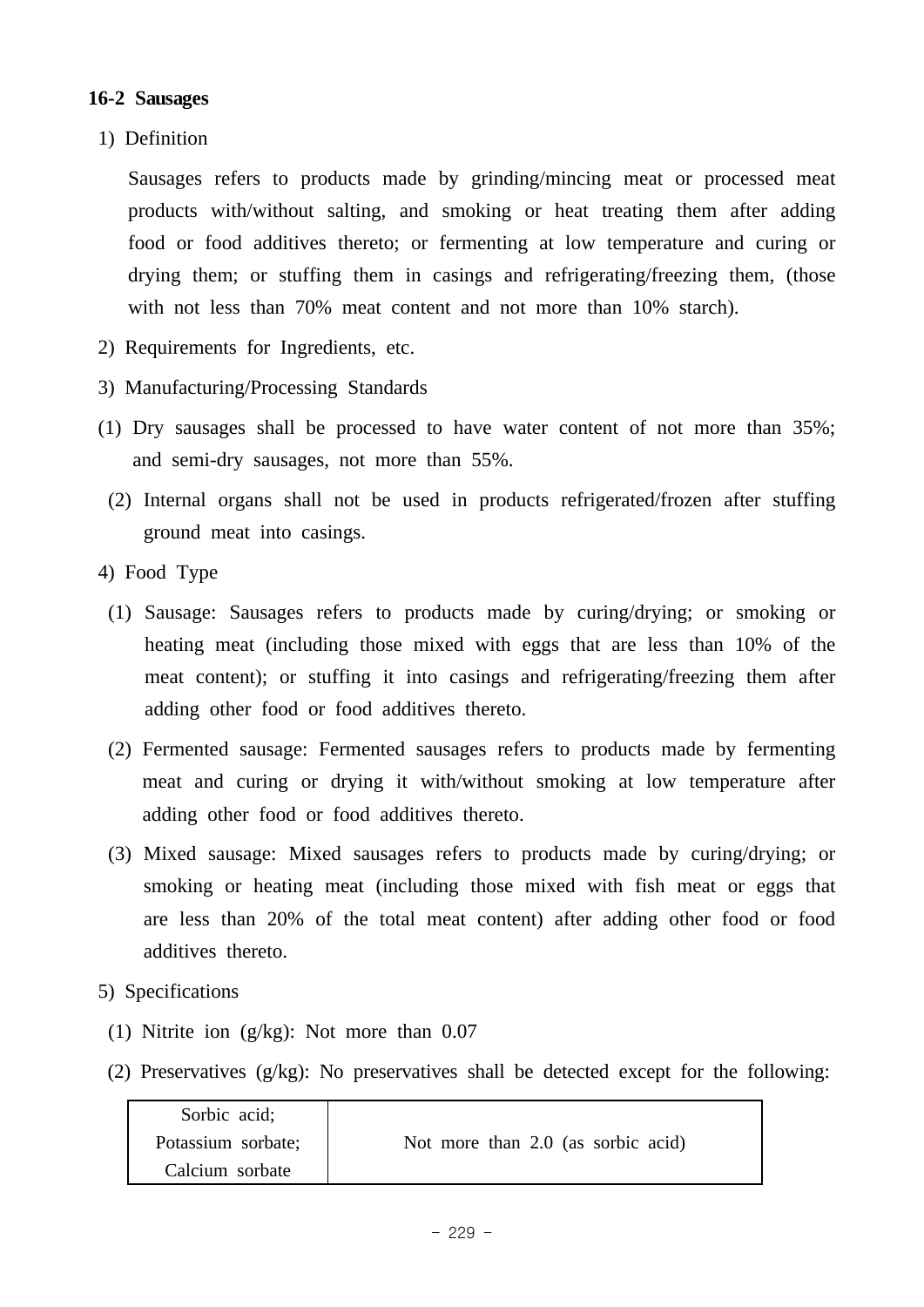(3) Bacterial count:  $n=5$ ,  $c=0$ ,  $m=0$  (only applicable to sterilized products).

 (4) *Escherichia coli*: n=5, c=2, m=10, M=100 (only applicable to Fermented sausages)

(5) Coliforms:  $n=5$ ,  $c=2$ ,  $m=10$ ,  $M=100$  (only applicable to pasteurized products)

- (6) Enterohemorrhagic *Escherichia coli*: n=5, c=0, m=0/25 g (only applicable to products refrigerated/frozen after stuffing ground meat into casings)
- (7) *Salmonella* spp.: n=5, c=0, m=0/25g (only applicable to pasteurized products or those for direct consumption)
- (8) *Listeria monocytogenes*: n=5, c=0, m=0/25g (only applicable to pasteurized products or those for direct consumption)
- (9) *Staphylococcus aureus*: n=5, c=1, m=10, M=100 (only applicable to pasteurized products or those for direct consumption; however, for fermented sausages,  $n=5$ ,  $c=2$ ,  $m=10$ ,  $M=100$ )

6) Test Methods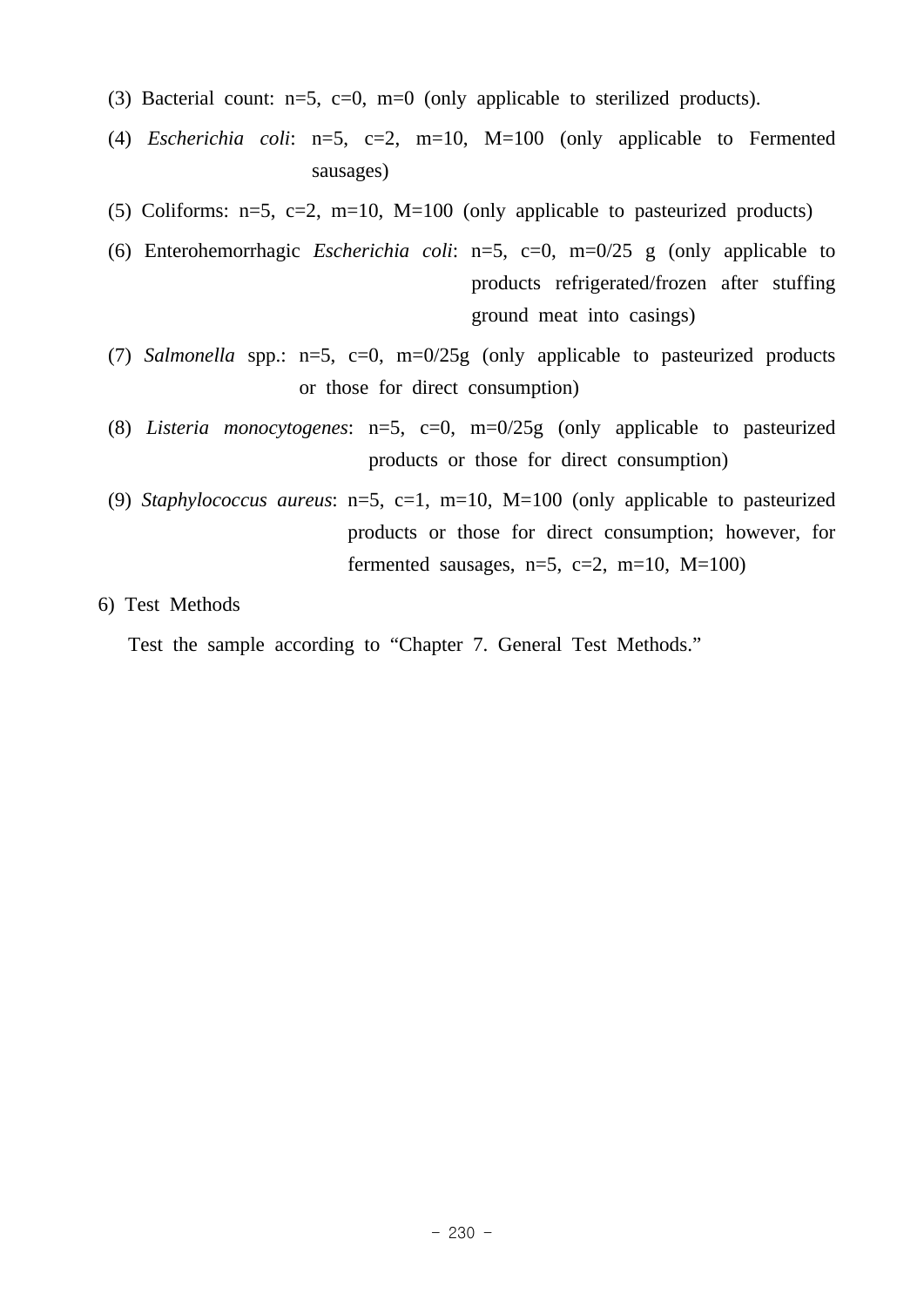# **16-3 Bacons**

1) Definition

 Bacons refers to products made by trimming and salting pork bellies or specific parts (pork sirloin, shoulder meat) and then smoking or heating them with or without the addition of food or food additives.

- 2) Requirements for Ingredients, etc.
- 3) Manufacturing/Processing Standards
- 4) Food Type
- 5) Specifications
	- (1) Nitrite ion (g/kg): Not more than 0.07
	- (2) Tar colors: Shall not be detected
	- (3) Preservatives (g/kg): No preservatives shall be detected except for the following:

| Sorbic acid;       |                                    |
|--------------------|------------------------------------|
| Potassium sorbate; | Not more than 2.0 (as sorbic acid) |
| Calcium sorbate    |                                    |

- (4) Bacterial count:  $n=5$ ,  $c=0$ ,  $m=0$  (only applicable to sterilized products).
- (5) Coliforms:  $n=5$ ,  $c=2$ ,  $m=10$ ,  $M=100$  (only applicable to pasteurized products)
- (6) *Salmonella* spp.: n=5, c=0, m=0/25g (only applicable to pasteurized products or those for direct consumption)
- (7) *Listeria monocytogenes*: n=5, c=0, m=0/25g (only applicable to pasteurized products or those for direct consumption)

### 6) Test Methods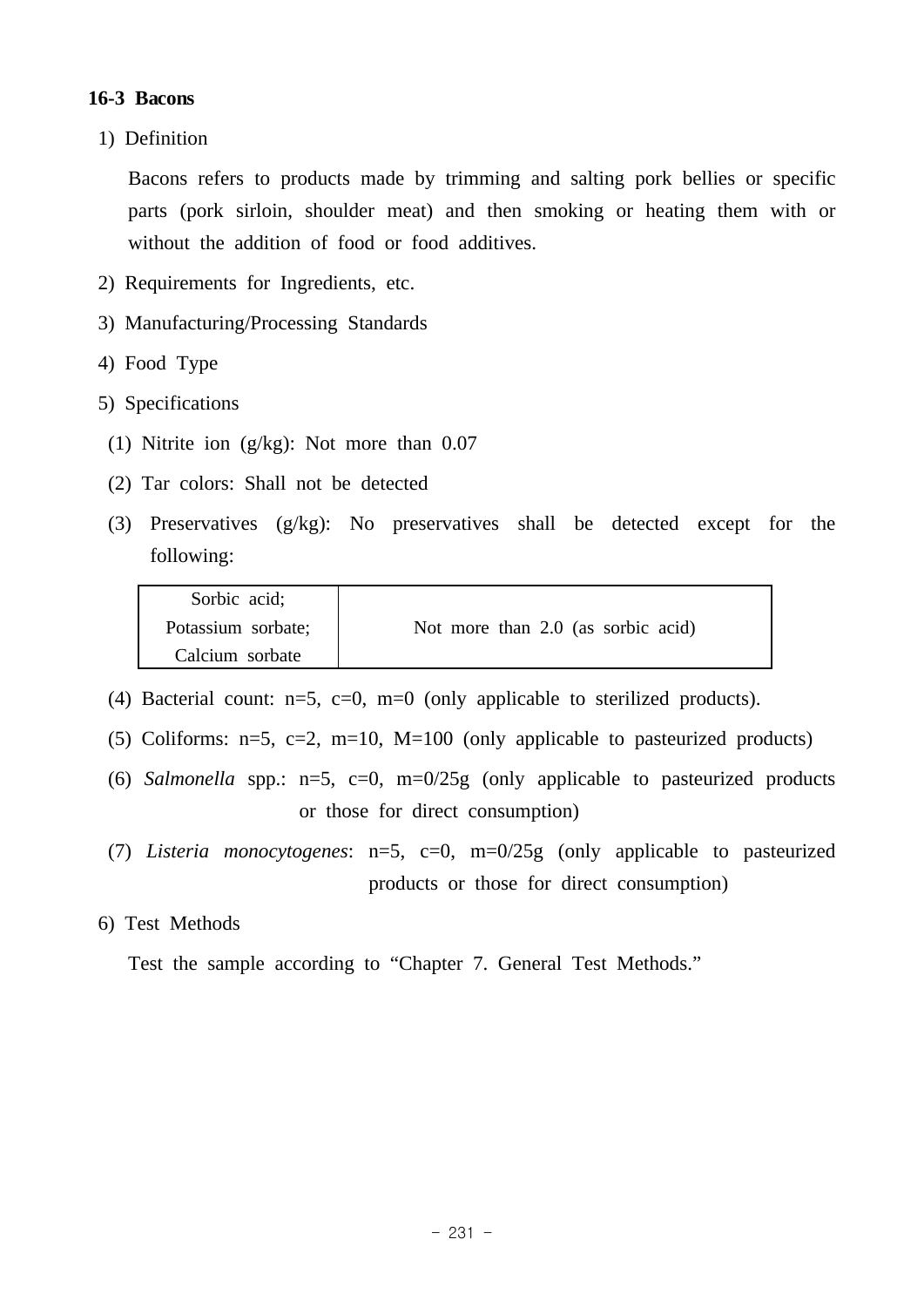### **16-4 Dry Stored Meats**

1) Definition

Dry stored meats refers to products made by drying, or heating and drying meat with or without the addition of food or food additives, (those with not less than 85% meat content).

- 2) Requirements for Ingredients, etc.
- 3) Manufacturing/Processing Standards
- (1) Dry stored meats shall be dried to have not more than 55% water.
- 4) Food Type
- 5) Specifications
- (1) Nitrite ion (g/kg): Not more than 0.07
- (2) Tar colors: Shall not be detected
- (3) Preservatives (g/kg): No preservatives shall be detected except for the following

| Sorbic acid;       |                                    |
|--------------------|------------------------------------|
| Potassium sorbate; | Not more than 2.0 (as sorbic acid) |
| Calcium sorbate    |                                    |

- (4) Bacterial count:  $n=5$ ,  $c=0$ ,  $m=0$  (only applicable to sterilized products).
- (5) Coliforms:  $n=5$ ,  $c=2$ ,  $m=10$ ,  $M=100$  (only applicable to pasteurized products)
- (6) *Salmonella* spp.: n=5, c=0, m=0/25g (only applicable to pasteurized products or those for direct consumption)
- (7) *Listeria monocytogenes*: n=5, c=0, m=0/25g (only applicable to pasteurized products or those for direct consumption)

# 6) Test Methods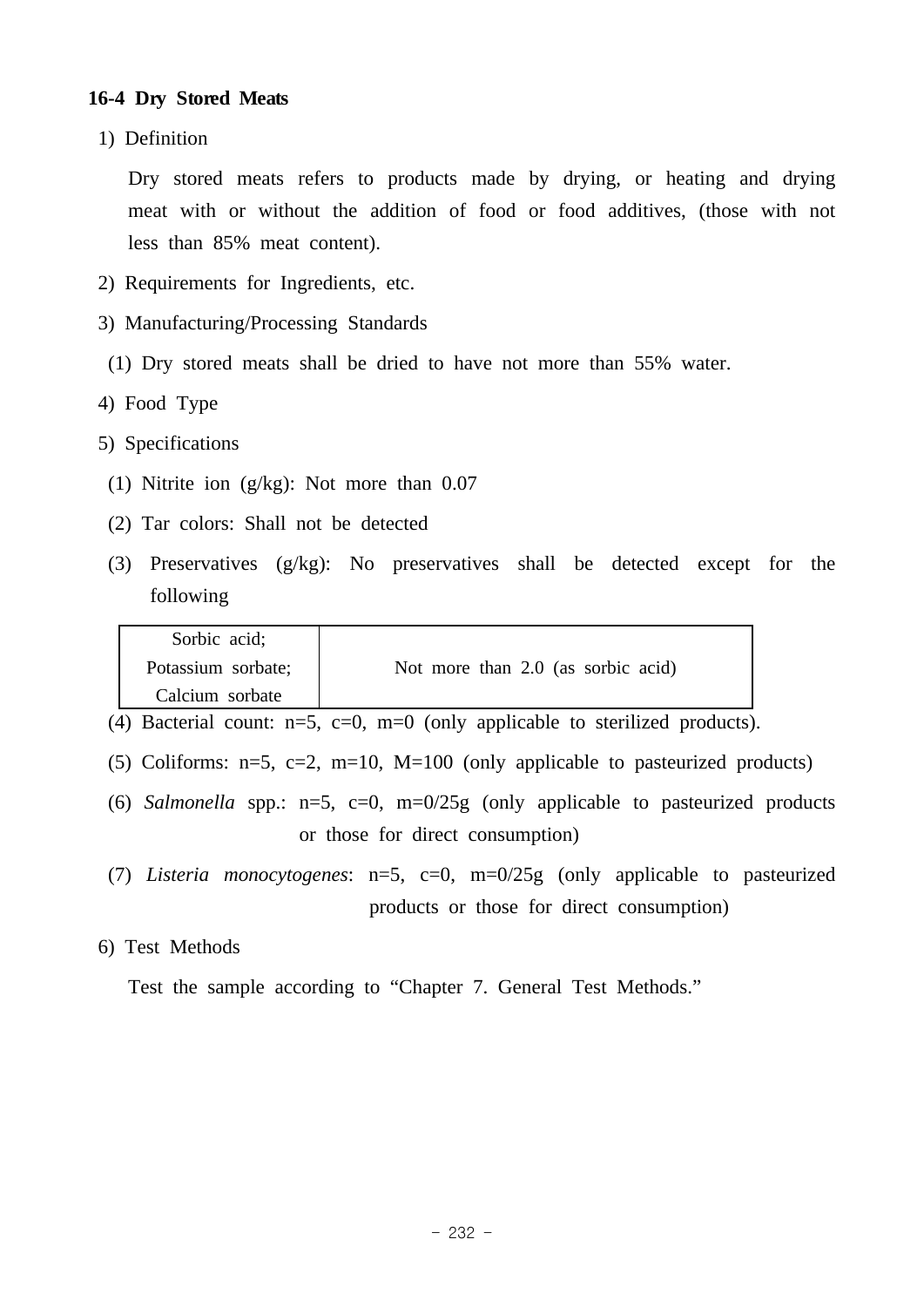### **16-5 Seasoned Meats**

1) Definition

 Seasoned meats refers to products made by seasoning meat or processed meat products added with food or food additives; or processing such seasoned products, such as by heating, etc.

- 2) Requirements for Ingredients, etc.
- 3) Manufacturing/Processing Standards
- 4) Food Type
	- (1) Seasoned meat: Seasoned meat refers to food made by seasoning meat or meat processed products added with food or food additives; or heating meat with/without seasoning; including *pyeonyuk* (cold meat cuts) or s*uyuk* (boiled meat slices), etc., (those with not less than 60% meat content).
	- (2) Ground meat product: Ground meat product refers to products made by mincing or grinding meat (except internal organs), adding food or food additives thereto, and refrigerating or freezing it; or by smoking or heating such meat; such as hamburger patties/meatballs/pork cutlets, etc. (those with not less than 50% meat content).
	- (3) Processed rib product: Processed rib product refers to products made by trimming ribs (only applicable to those with bones attached); adding food or food additives thereto; and seasoning and smoking, or heating them.
	- (4) Natural casing: Natural casing refers to products manufactured by salting (curing in brine) and processing livestock intestines, such as pork or lamb intestines, etc., such that they can contain meat or processed meat products.
- 5) Specifications
- (1) Nitrite ion (g/kg): Not more than 0.07 (except Natural casings)
- (2) Tar colors: Shall not be detected
- (3) Preservatives (g/kg) : Shall not be detected
- (4) Bacterial count:  $n=5$ ,  $c=0$ ,  $m=0$  (only applicable to sterilized products)
- (5) Coliforms:  $n=5$ ,  $c=2$ ,  $m=10$ ,  $M=100$  (only applicable to pasteurized products)
- (6) *Salmonella* spp.:  $n=5$ ,  $c=0$ ,  $m=0/25$  g (only applicable to pasteurized products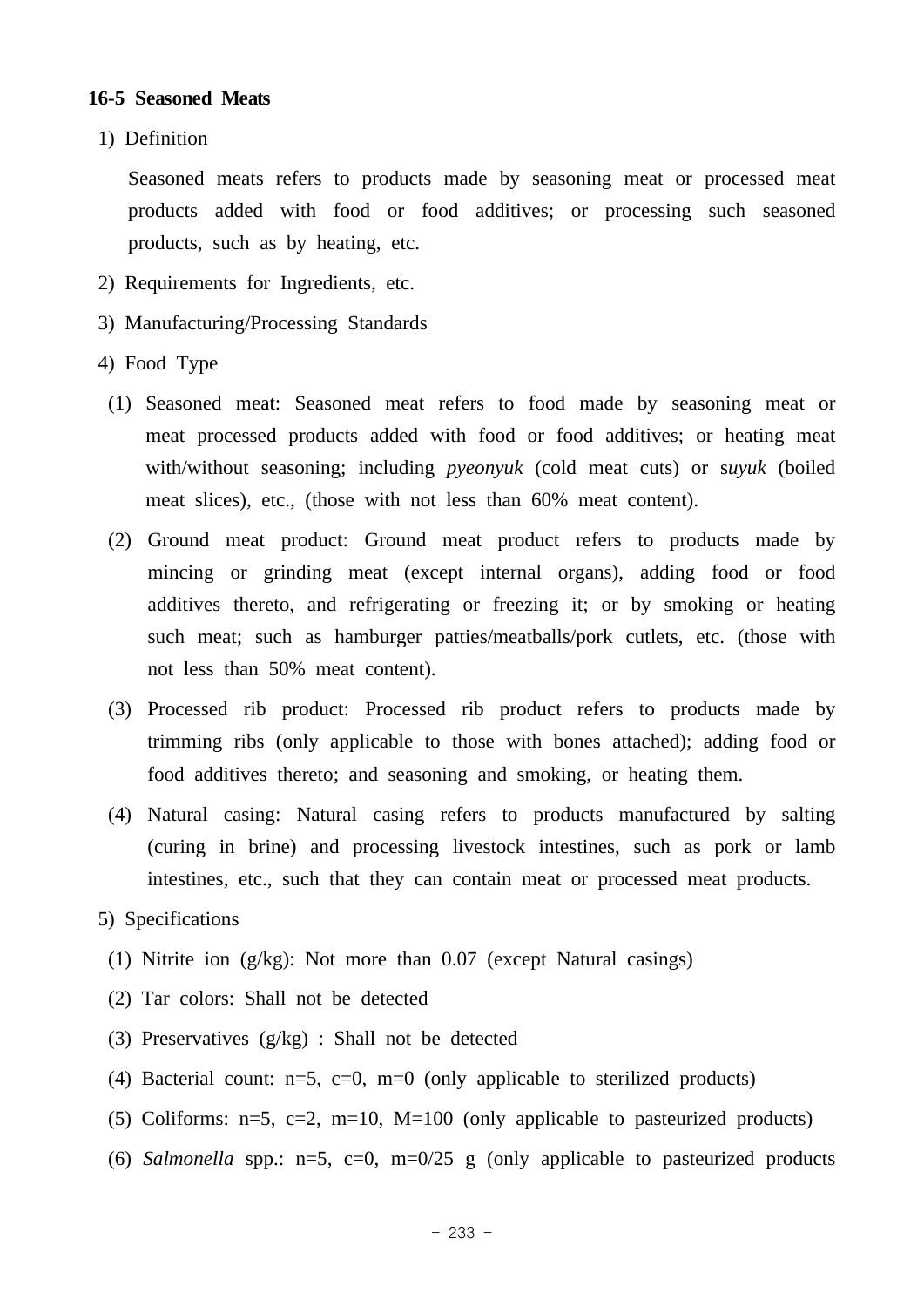or those for direct consumption)

- (7) *Listeria monocytogenes*: n=5, c=0, m=0/25 g (only applicable to pasteurized products or those for direct consumption)
- (8) Enterohemorrhagic *Escherichia coli*: n=5, c=0, m=0/25 g (only applicable to ground meat products)

6) Test Methods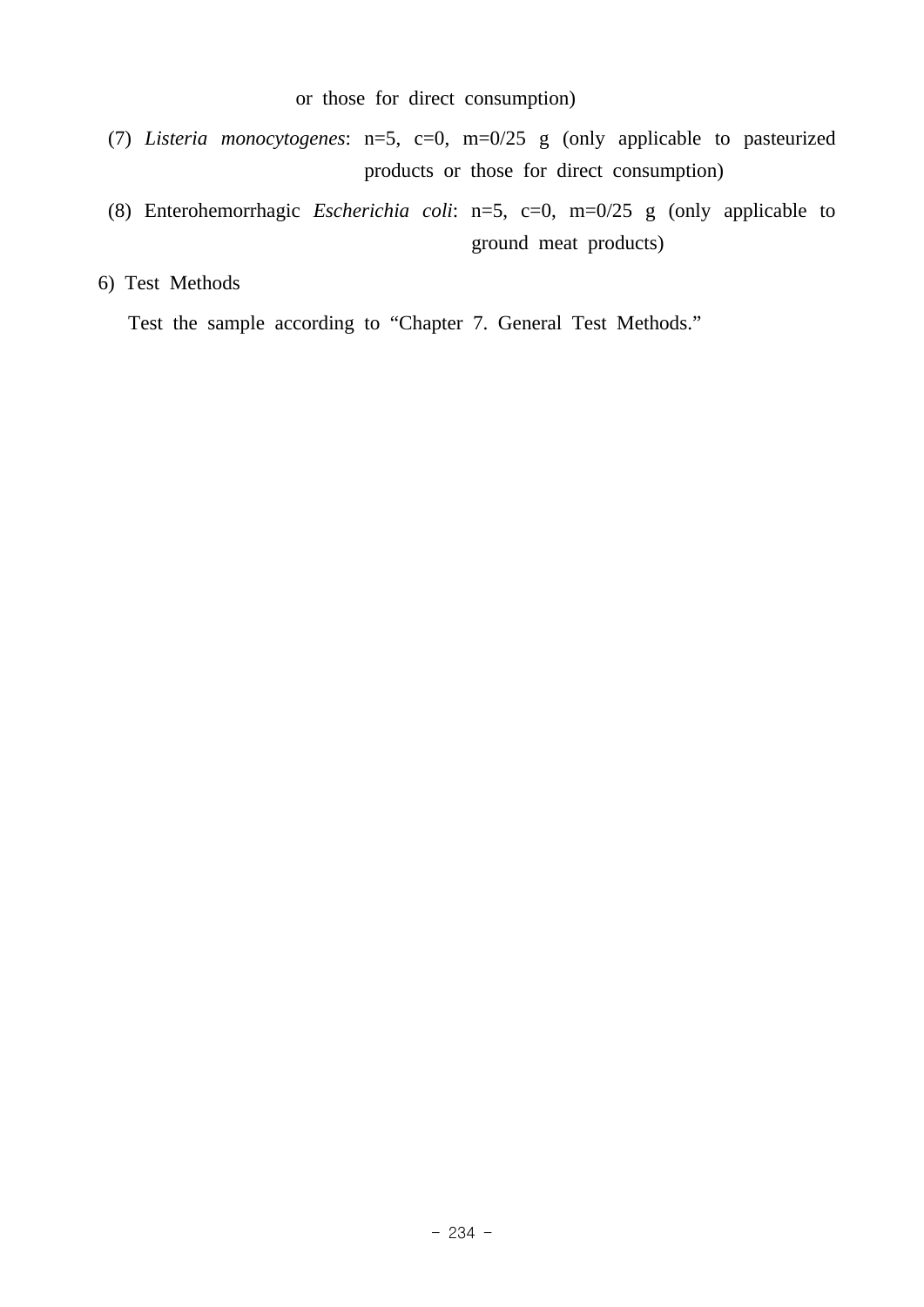## **16-6 Meat Extract Product**

1) Definition

 Meat extract product refers to a product extracted by water from meat used as a main ingredient; or processed by adding food or food additives to such extracts.

- 2) Requirements for Ingredients, etc.
- 3) Manufacturing/Processing Standards
- 4) Food Type
- 5) Specifications
- (1) Water (%): Not more than 10.0 (only applicable to dried products)
- (2) Tar colors: Shall not be detected
- (3) Bacterial count:  $n=5$ ,  $c=1$ ,  $m=100$ ,  $M=1,000$  (only applicable to liquid products for direct consumption)
- (4) Coliforms:  $n=5$ ,  $c=1$ ,  $m=0$ ,  $M=10$  (only applicable to pasteurized products; or liquid products for direct consumption).
- (5) *Escherichia coli*: n=5, c=1, m=0, M=10 (except pasteurized products; and liquid products for direct consumption)
- (6) *Salmonella* spp.:  $n=5$ ,  $c=0$ ,  $m=0/25$  g (only applicable to pasteurized products or those for direct consumption)
- (7) *Listeria monocytogenes*: n=5, c=0, m=0/25 g (only applicable to pasteurized products or those for direct consumption)

### 6) Test Methods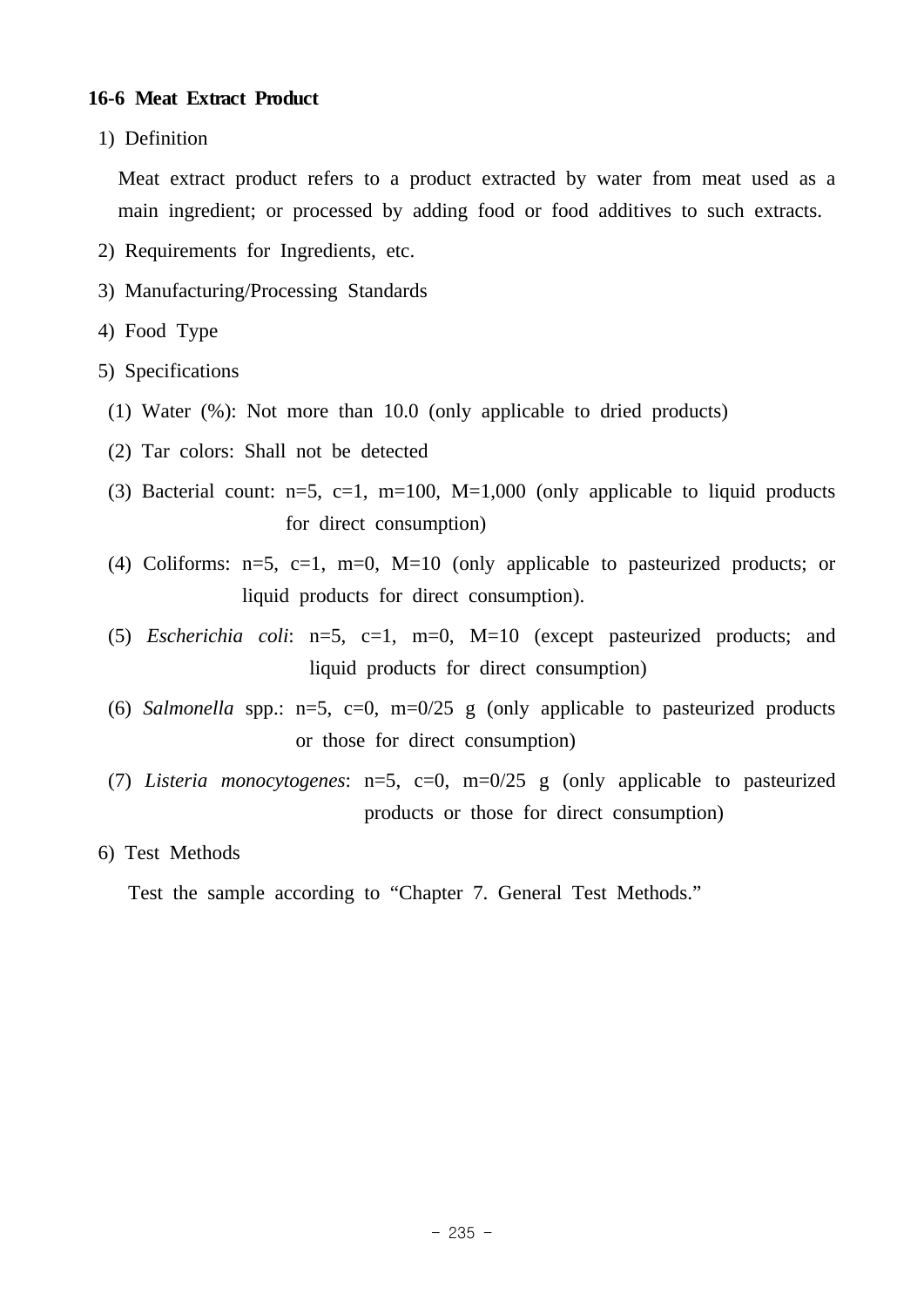# **16-7 Processed Meat Containing Product**

1) Definition

 Processed meat containing product refers to product manufactured/processed using meat as a main ingredient, other than those applicable to Food Types specified in  $16-1-16-6$ .

- 2) Requirements for Ingredients, etc.
- 3) Manufacturing/Processing Standards
- 4) Food Type
- 5) Specifications
	- (1) Nitrite ion (g/kg)∶ Less than 0.07
	- (2) Tar colors∶ Shall not be detected
	- (3) Coliforms:  $n=5$ ,  $c=2$ ,  $m=10$ ,  $M=100$  (only applicable to pasteurized products)
	- (4) Bacterial count:  $n=5$ ,  $c=0$ ,  $m=0$  (only applicable to sterilized products)
	- (5) *Salmonella* spp.:  $n=5$ ,  $c=0$ ,  $m=0/25$  g (only applicable to pasteurized products)
	- (6) Preservatives (g/kg)∶ No preservatives shall be detected except for the following:

| Sorbic acid;       |                                    |
|--------------------|------------------------------------|
| Potassium sorbate; | Not more than 2.0 (as sorbic acid) |
| Calcium sorbate    |                                    |

6) Test Methods

Test the sample according to "Chapter 7. General Test Methods."

#### **16-8 Packaged Meat**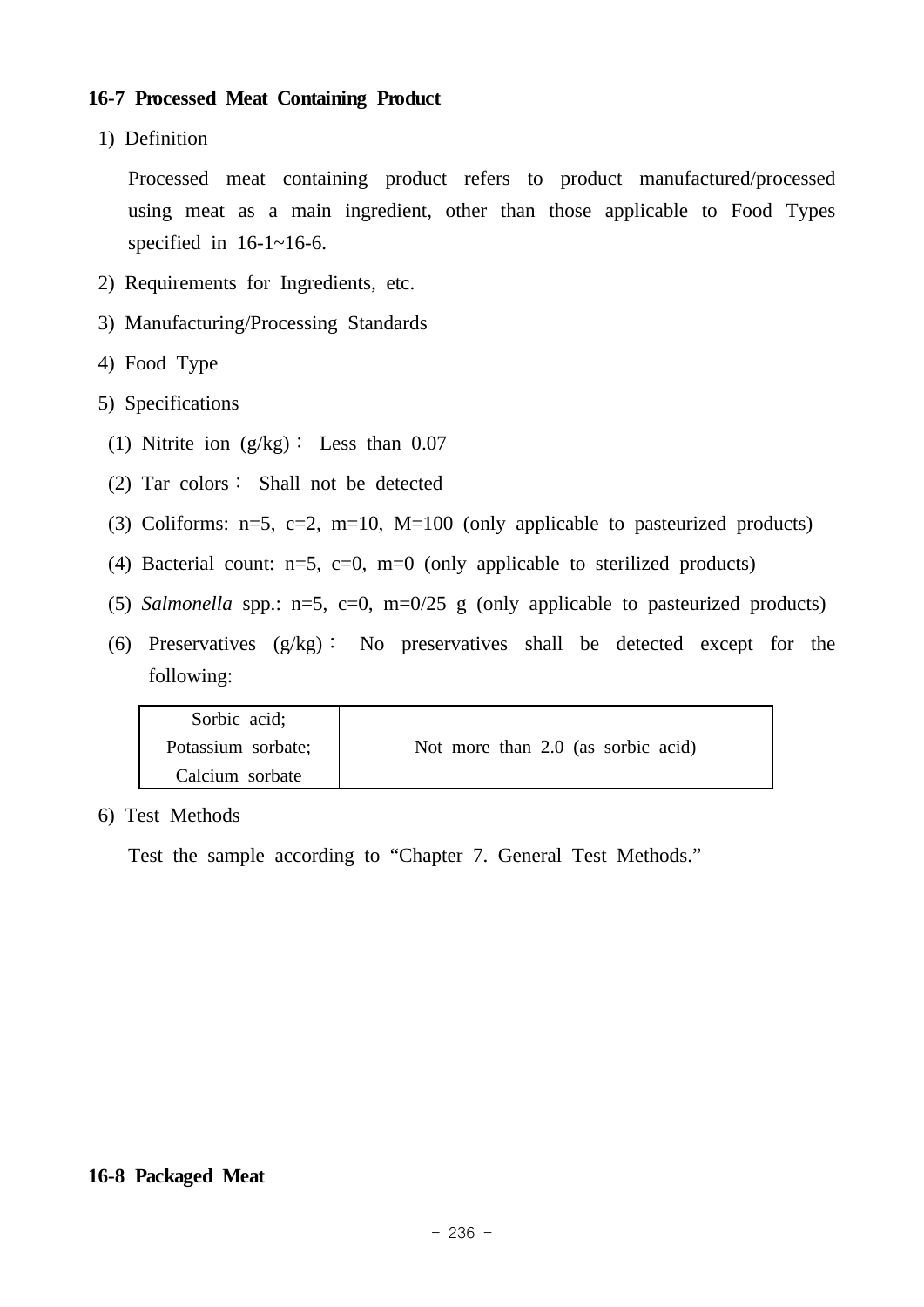# 1) Definition

 Packaged meat refers to food made by cutting meat (including mincing or grinding) and refrigerating or freezing as it is in its original packages; and not added with other food or food additives, such as chemical synthetics, etc. (with 100% meat content).

- 2) Requirements for Ingredients, etc.
- 3) Manufacturing/Processing Standards
- 4) Food Type
- 5) Specifications
	- (1) Properties and Conditions: Unique color and gloss without off-taste/flavor
	- (2) Tar colors: Shall not be detected
	- (3) Volatile basic nitrogen (mg%): Not more than 20
	- (4) Preservatives (g/kg): Shall not be detected
	- (5) Enterohemorrhagic *Escherichia coli*: n=5, c=0, m=0/25 g (only applicable to ground meat)
- 6) Test Methods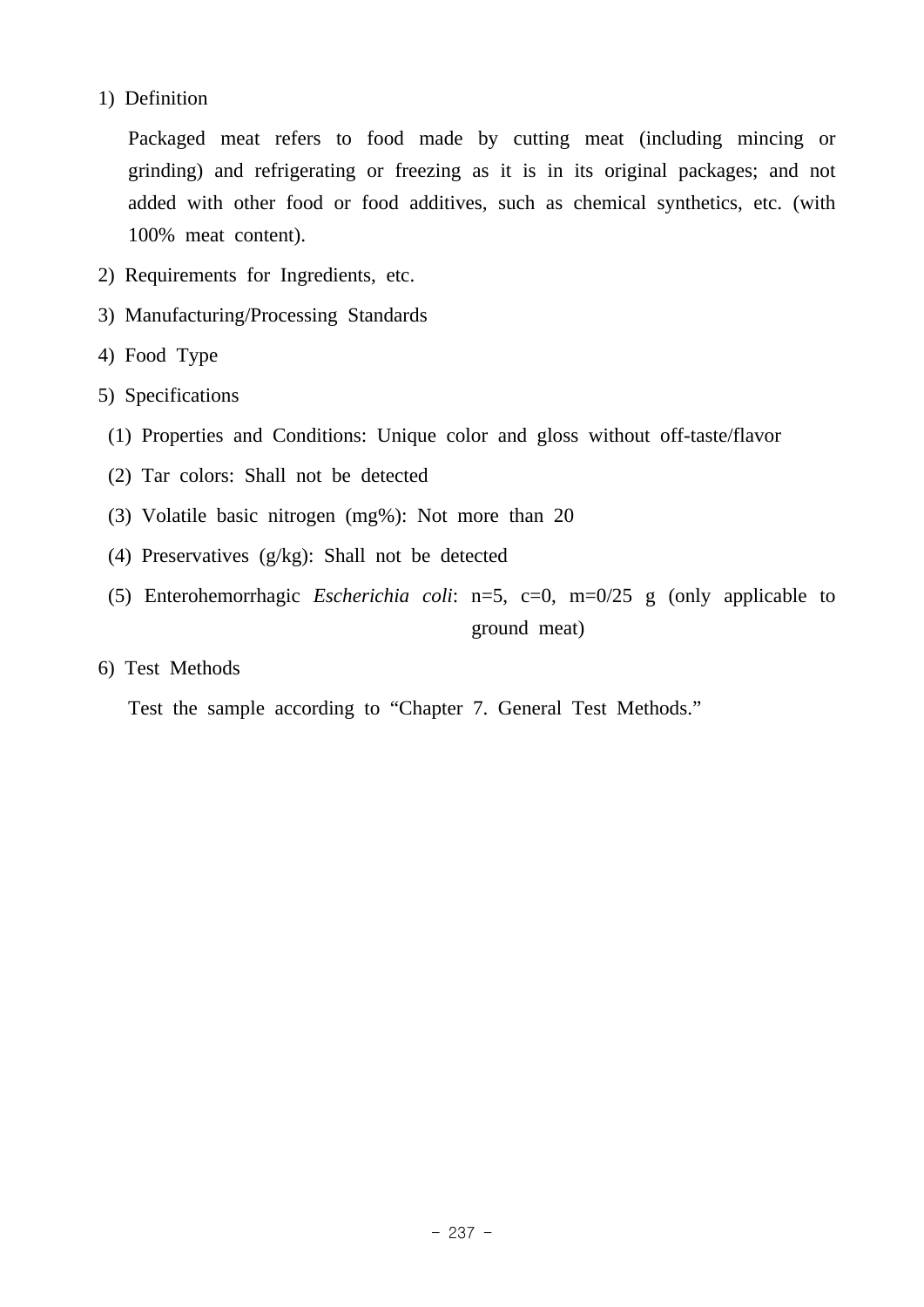# **17. Egg Products**

### **17-1 Egg Product**

1) Definition

 Egg product refers to products manufactured by adding food or food additives to eggs or egg products used as a main ingredient, or by processing such eggs or products; including whole egg liquid, liquid egg yolks, liquid egg whites, whole egg powder, egg yolk powder, egg white powder, heated egg products and pidan.

- 2) Requirements for Ingredients, etc.
- (1) Hairline-cracked eggs/dirty eggs/soft-shelled eggs shall not be used as an ingredient in non-pasteurized liquid egg products.
- 3) Manufacturing/Processing Standards
- (1) Raw eggs to be used in processing process shall be carefully selected, removing eggs not fit for human consumption. In addition, shells shall be removed in a compartmented work place in a sanitary manner to prevent contamination.
- (2) Eggs with eggshells contaminated with excrements, etc. shall be thoroughly cleaned and at the same time pasteurized with not less than 150 mg/L of sodium hypochlorite or using other methods with equivalent or better effect, before use.
- (3) Pasteurized eggs shall be filtered, homogenized and pasteurized.
- (4) For heat-pasteurization, heated egg product shall be heat-pasteurized for 20 minutes at 90°C; whole egg liquid, for 2 minutes and 30 seconds at 64°C; liquid egg yolks, for 3 minutes and 30 seconds at 60°C; liquid egg whites, for 9 minutes and 30 seconds at 55°C; or using other methods with equivalent or better effect.
- (5) Egg white powder shall be obtained by drying egg whites after removing saccharide components therefrom in order to prevent discoloration/denaturation of products.
- (6) Non-pasteurized liquid egg products shall be quickly cooled down to 5°C or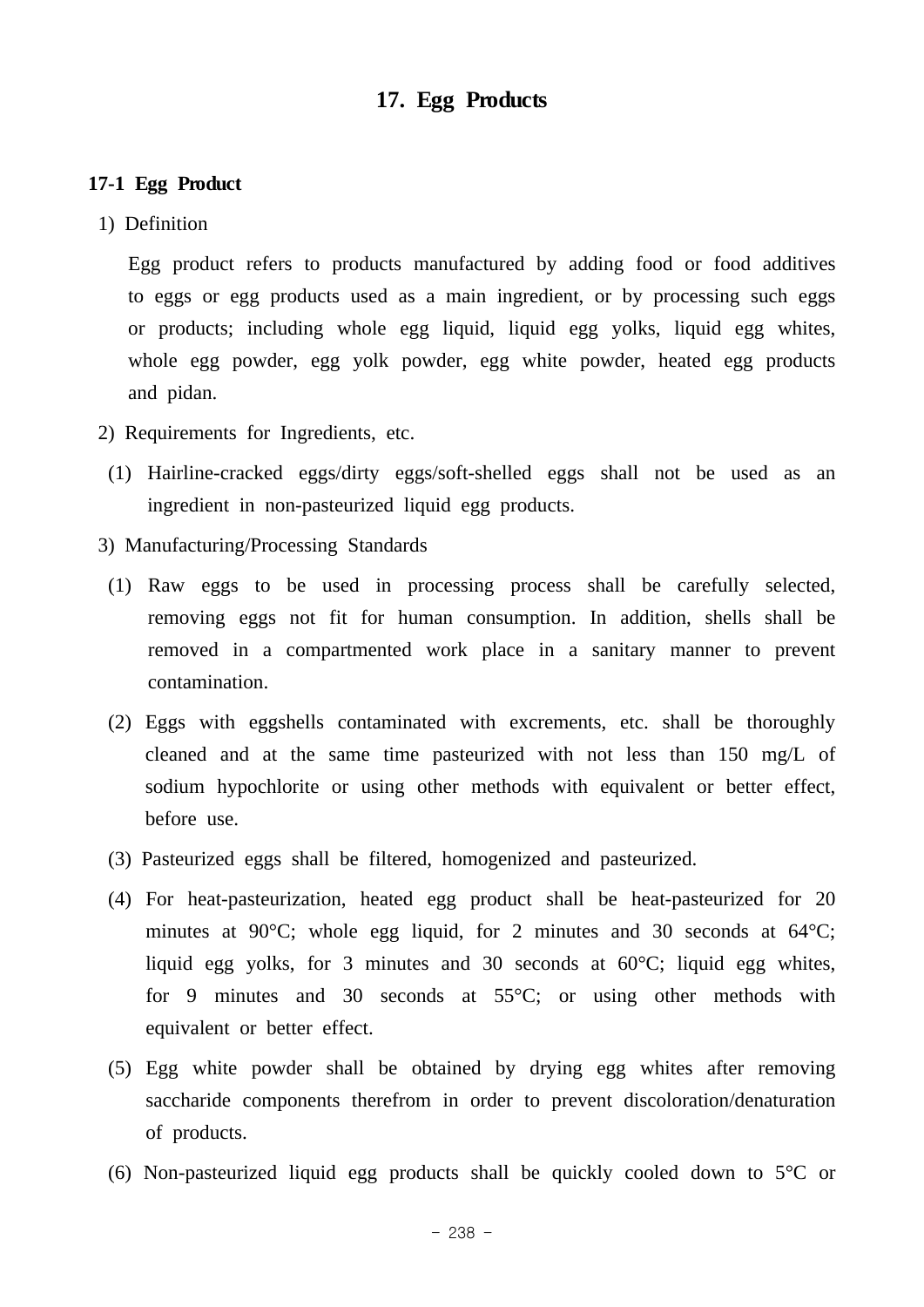below after removing shells; and shall not be stored for more than 72 hours.

- (7) Pasteurized products shall be quickly cooled down to 5°C or below after pasteurization process in order to minimize microbial growth.
- (8) When refrigerated, raw eggs to be used as an ingredient shall be stored in separate areas from egg products.
- (9) Eggs containing blood spots and meat spots shall be used after removing such spots using a proper method.
- 4) Food Type
	- (1) Whole egg liquid: Whole egg liquid refers to whole egg contents; or such contents added with edible salt or saccharides, etc.; or those frozen. (those with not less than 80% egg content)
	- (2) Liquid egg yolk: Liquid egg yolk refers to egg yolks; or such yolks added with edible salt or saccharides, etc.; or those frozen. (those with not less than 80% egg content)
	- (3) Liquid egg white: Liquid egg white refers to egg whites; or such whites added with edible salt or saccharides, etc.; or those frozen. (those with not less than 80% egg content)
	- (4) Whole egg powder: Whole egg powder refers to whole egg contents processed into powder form. (those with not less than 90% egg content)
	- (5) Egg yolk powder: Egg yolk powder refers to egg yolks processed into powder form. (those with not less than 90% egg content)
	- (6) Egg white powder: Egg white powder refers to egg whites processed into powder form. (those with not less than 90% egg content)
	- (7) Heated egg product: Heated eggs product refers to products made by heating eggs with or without the addition of food or food additives; or by boiling down or processing eggs, added with food or food additives with/without removing shells after boiling them in water. (those with not less than 30% egg content)
	- (8) Pidan: Pidan refers to products made by permeating seasonings, spices, etc. into eggs from outside the eggshells and aging it to give eggs a peculiar taste and hard texture (not less than 90% of egg contents)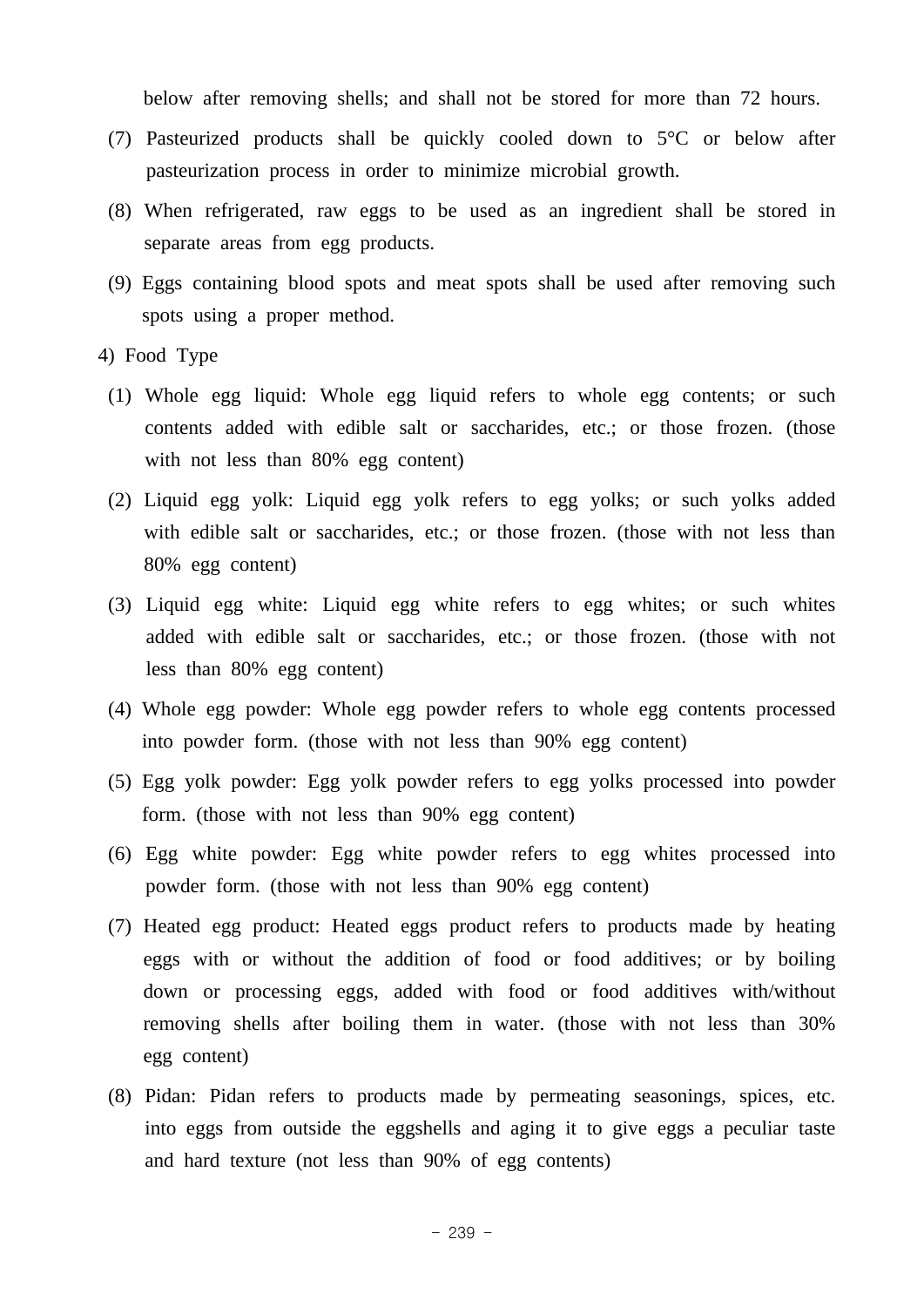5) Specifications

- (1) Water (%) : Not more than 10.0 (only applicable to powder products)
- (2) Bacterial count

```
 ① For pasteurized products or products for those for direct consumption: n=5, 
                                            c=1, m=10,000, M=50,000
```
② Non-pasteurized products: n=5, c=1, m=500,000, M=1,000,000

(3) Coliforms:

- $\circled{1}$  Pasteurized products: n=5, c=1, m=10, M=100
- $\textcircled{2}$  Non-pasteurized products: n=5, c=1, m=100, M=1000 (However, n=5, c=0, m=0 for pidan)
- (4) *Salmonella* spp.: n=5, c=0, m=0/25 g
- (5) *Listeria monocytogenes*: n=5, c=0, m=0/25g (only applicable to pasteurized products or products for direct consumption)
- 6) Test Methods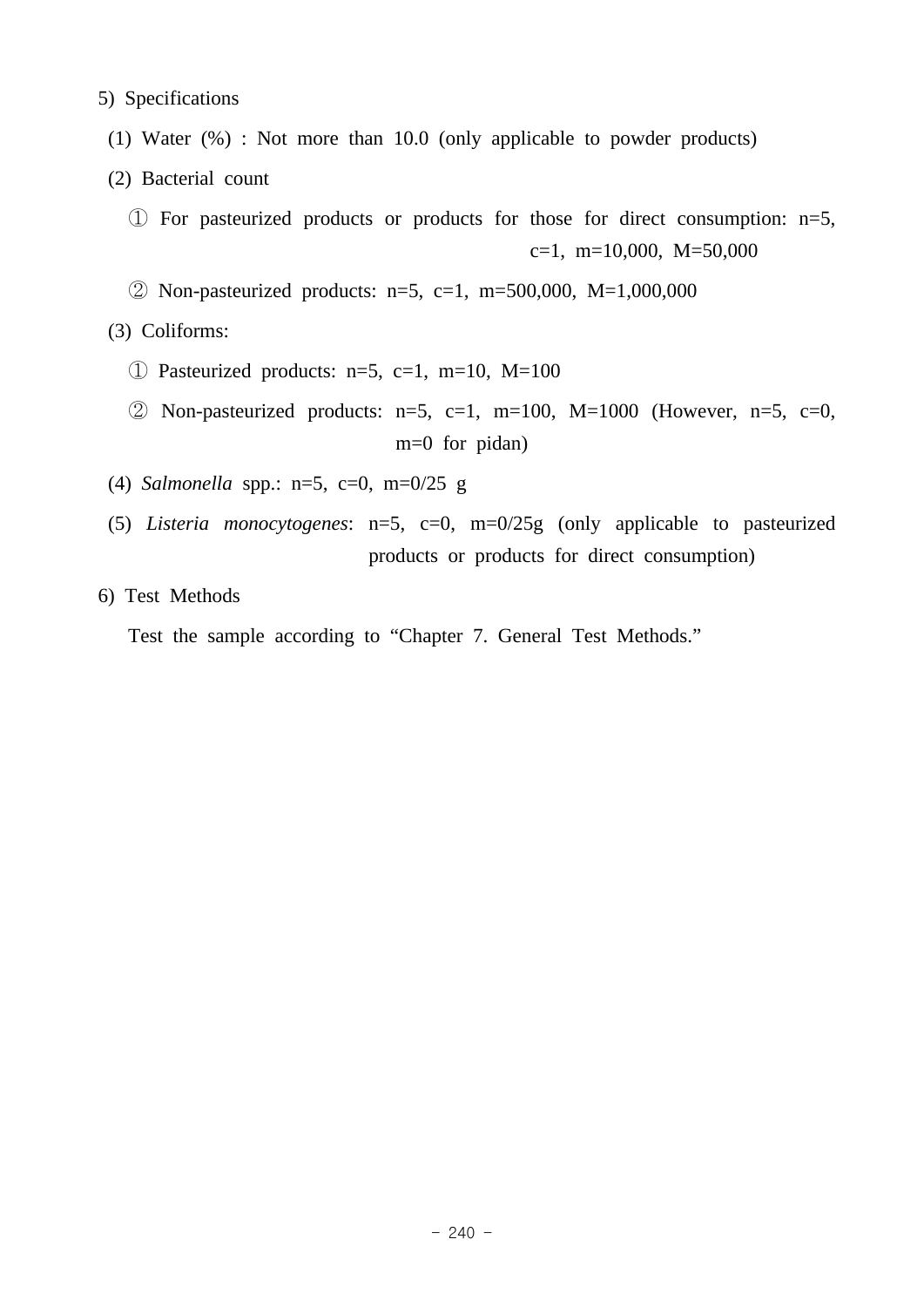# **17-2 Processed Egg Containing Product**

1) Definition

 Processed egg containing product refers to products manufactured/processed using eggs as a main ingredient, other than those applicable to Food Type specified in 17-1.

- 2) Requirements for Ingredients, etc.
- 3) Manufacturing/Processing Standards
- 4) Food Type
- 5) Specifications
	- (1) Coliforms:  $n=5$ ,  $c=1$ ,  $m=10$ ,  $M=100$  (only applicable to pasteurized products)
	- (2) Bacterial count:  $n=5$ ,  $c=0$ ,  $m=0$  (only applicable to sterilized products);

```
n=5, c=1, m=10,000, M=50,000 (only applicable to pasteurized
products)
```
- (3) *Salmonella* spp.: n=5, c=0, m=0/25 g
- 6) Test Methods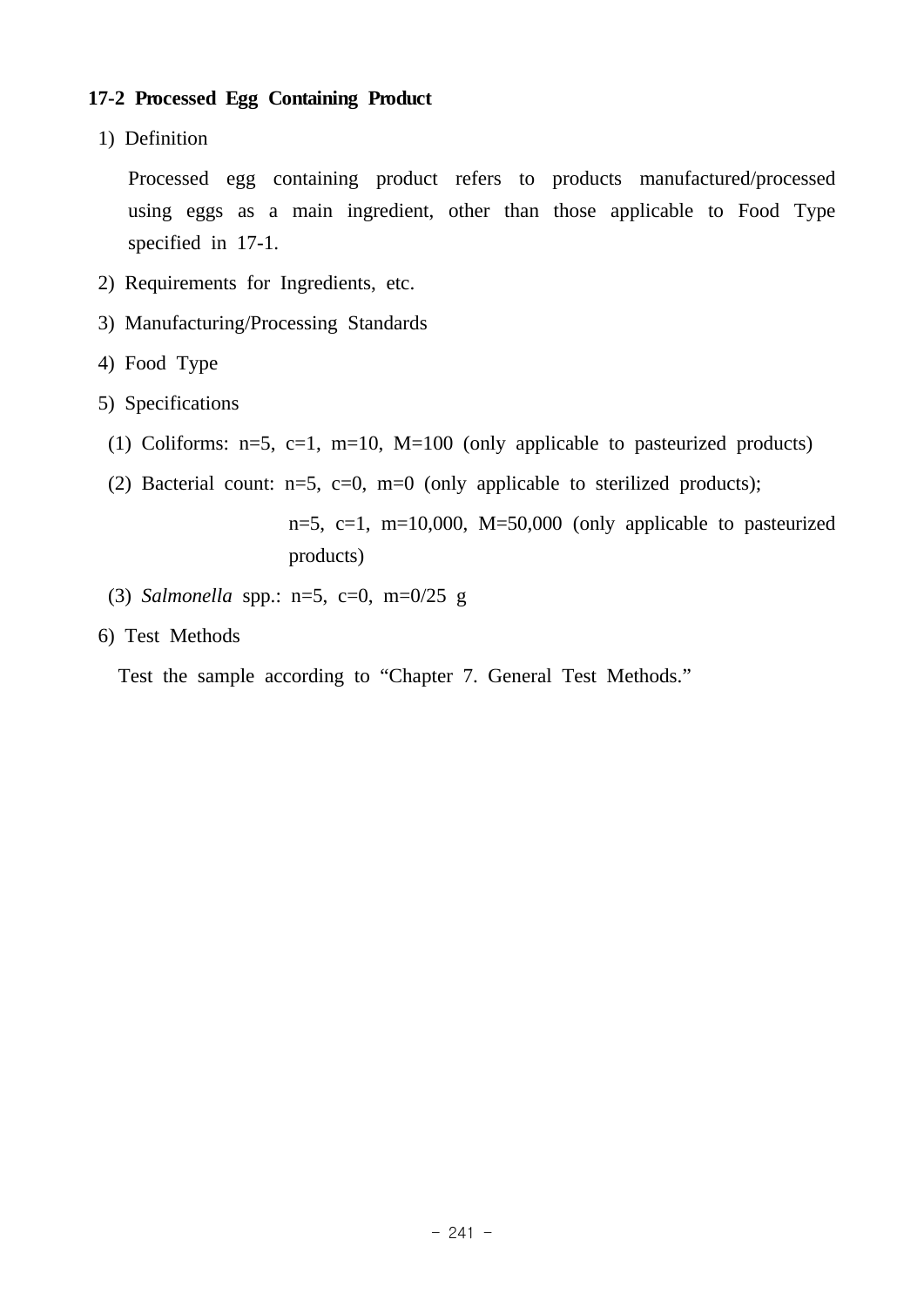#### **18. Milk Products**

 Milk products refers to products processed using raw milk as a main ingredient; such as Milks, Processed milks, Goat milk, Fermented milks, Butter milk, Concentrated milks, Milk creams, Butters, Cheeses, Powdered milks, Wheys, Lactose and Hydrolyzed milk protein products; except for those intended for drinking and containing not less than 0.5% coffee solids.

#### **18-1 Milks**

1) Definition

 Milks refers to products made by pasteurizing or sterilizing raw milk (including partially skimmed milk) or by adjusting milk fat, or milk products reconstituted to contain similar components to raw milk.

- 2) Requirements for Ingredients, etc.
- 3) Manufacturing/Processing Standards
- (1) Milks shall be pasteurized or sterilized.
- (2) Milks may be standardized by reducing milk fat.
- (3) Milks shall never be mixed with other materials; however, recombined milk may be added with materials that are similar to raw milk.
- 4) Food Type
- (1) Milk: It refers to a product made by pasteurizing or sterilizing raw milk. (100% raw milk)
- (2) Reconstituted milk: It means a milk product reconstituted to contain similar components to raw milk and pasteurized or sterilized; which contains not less than 8% non-fat milk solids.
- 5) Specifications
- (1) Acidity (%): Not more than 0.18 (as lactic acid)
- (2) Milk fat (%): Not less than 3.0 (however, 0.6~2.6 for low-fat products, not more than 0.5 for non-fat products)
- (3) Bacterial count:  $n=5$ ,  $c=2$ ,  $m=10,000$ ,  $M=50,000$  (for sterilized products,  $n=5$ ,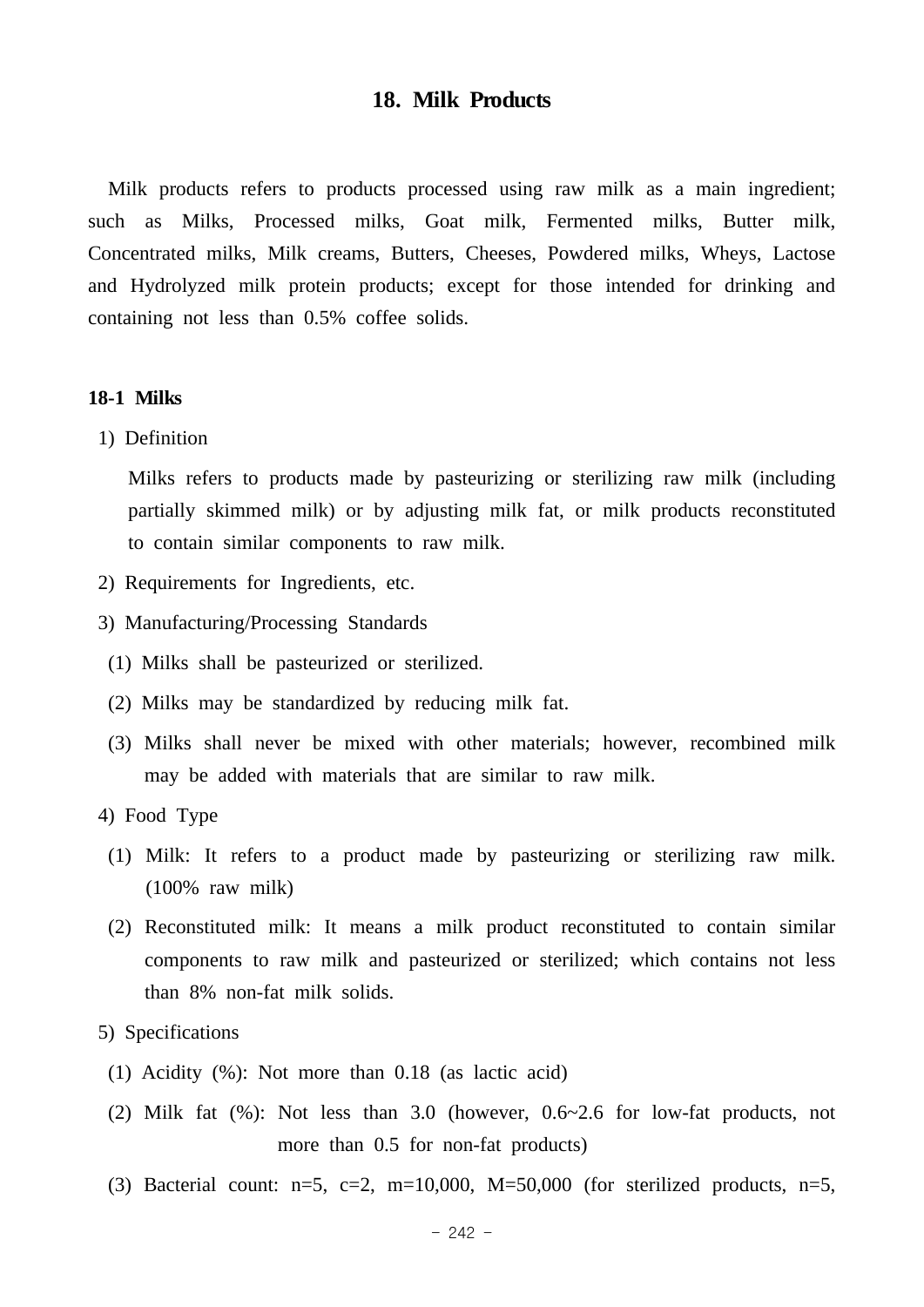$c=0$ , m=0, when tested according to the general bacterial counting method after being stored for 1 week at 55°C or for 2 weeks at 30°C; except for products containing lactic acid bacteria.)

- (4) Coliforms: n=5, c=2, m=0, M=10 (Sterilized products are excluded)
- (5) Phosphatase: Shall be negative (only applicable to low-temperature long-time pasteurized and high-temperature short-time pasteurized products)
- (6) *Salmonella* spp.: n=5, c=0, m=0/25 g
- (7) *Listeria monocytogenes*∶ n=5, c=0, m=0/25 g
- (8) *Staphylococcus aureus*∶ n=5, c=0, m=0/25 g

### 6) Test Methods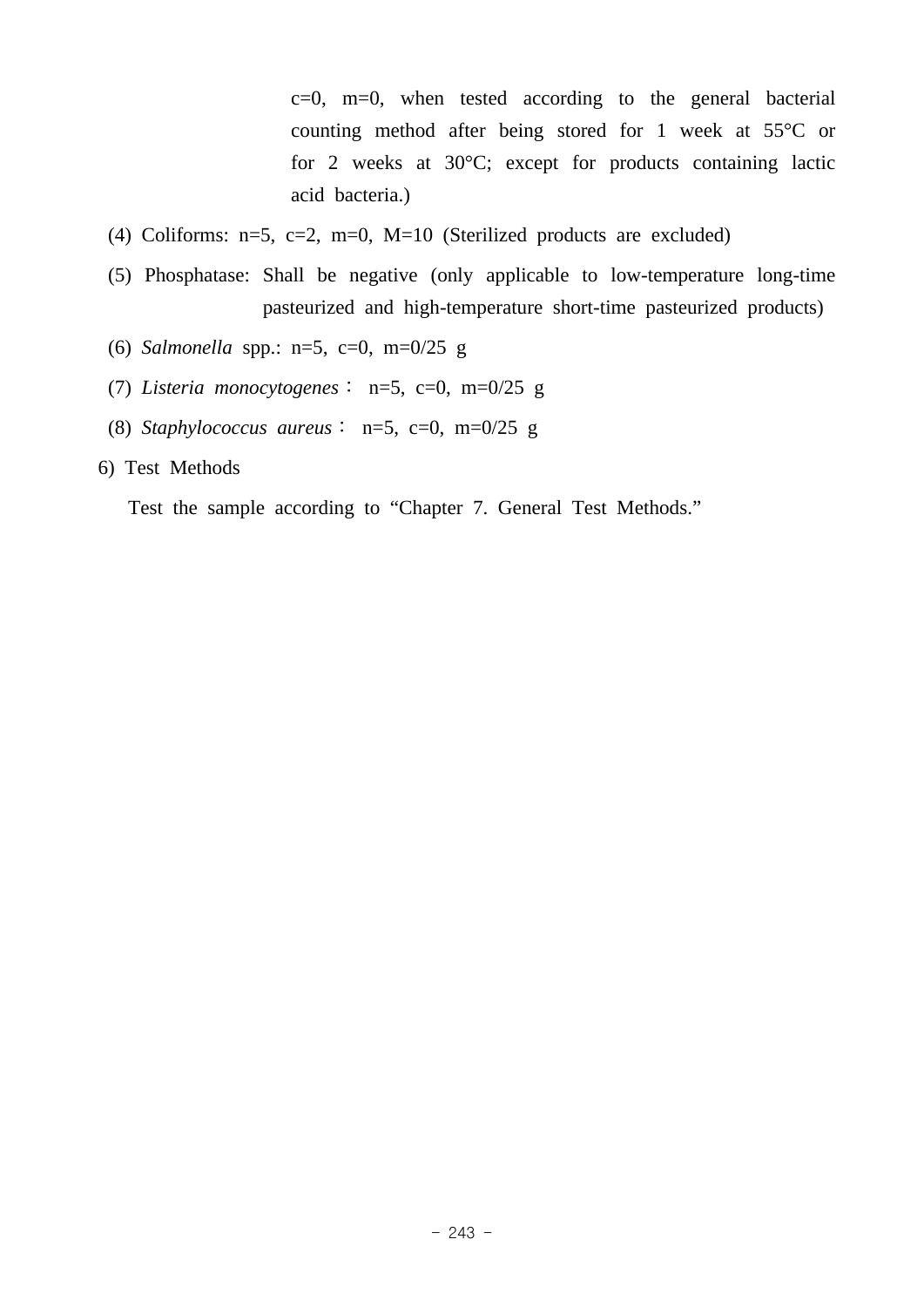### **18-2 Processed Milks**

1) Definition

 Processed milks refers to liquid products made by adding food or food additives to raw milk or milk products; except for those containing not less than 0.5% coffee solids.

- 2) Requirements for Ingredients, etc.
- 3) Manufacturing/Processing Standards
- (1) Products shall be pasteurized or sterilized after being added with food or food additives; or added with food or food additives aseptically after being pasteurized or sterilized.
- (2) When fortifying milk, fortifying agents shall be added at the appropriate time, considering heat stability and microbial contamination.
- 4) Food Type
	- (1) Fortified milk: It refers to a product made by adding food additives to milks for the purpose of fortifying with vitamins and minerals (100% milks; excluding food additives).
	- (2) Lactic acid bacteria-added milk: It refers to a product made by adding lactic acid bacteria to milks (100% milks; excluding lactic acid bacteria).
	- (3) Lactose-hydrolyzed milk: It refers to a product made by hydrolyzing or removing lactose from raw milk; or by fortifying with vitamins and minerals, and subsequently pasteurizing or sterilizing.
	- (4) Processed milk: It refers to processed milks made by adding food or food additives to raw milk or milk products, other than those specified in Food Type  $(1)$   $\sim$  (3) above.
- 5) Specifications
- (1) Acidity (%): Not more than 0.18 (as lactic acid; excluding Lactic acid bacteria-added milk and Processed milk)
- (2) Non-fat milk solids (%): Not less than 8.0 (only applicable to Fortified milk and Lactic acid bacteria-added milk);

not less than 4.0 (only applicable to Processed milk)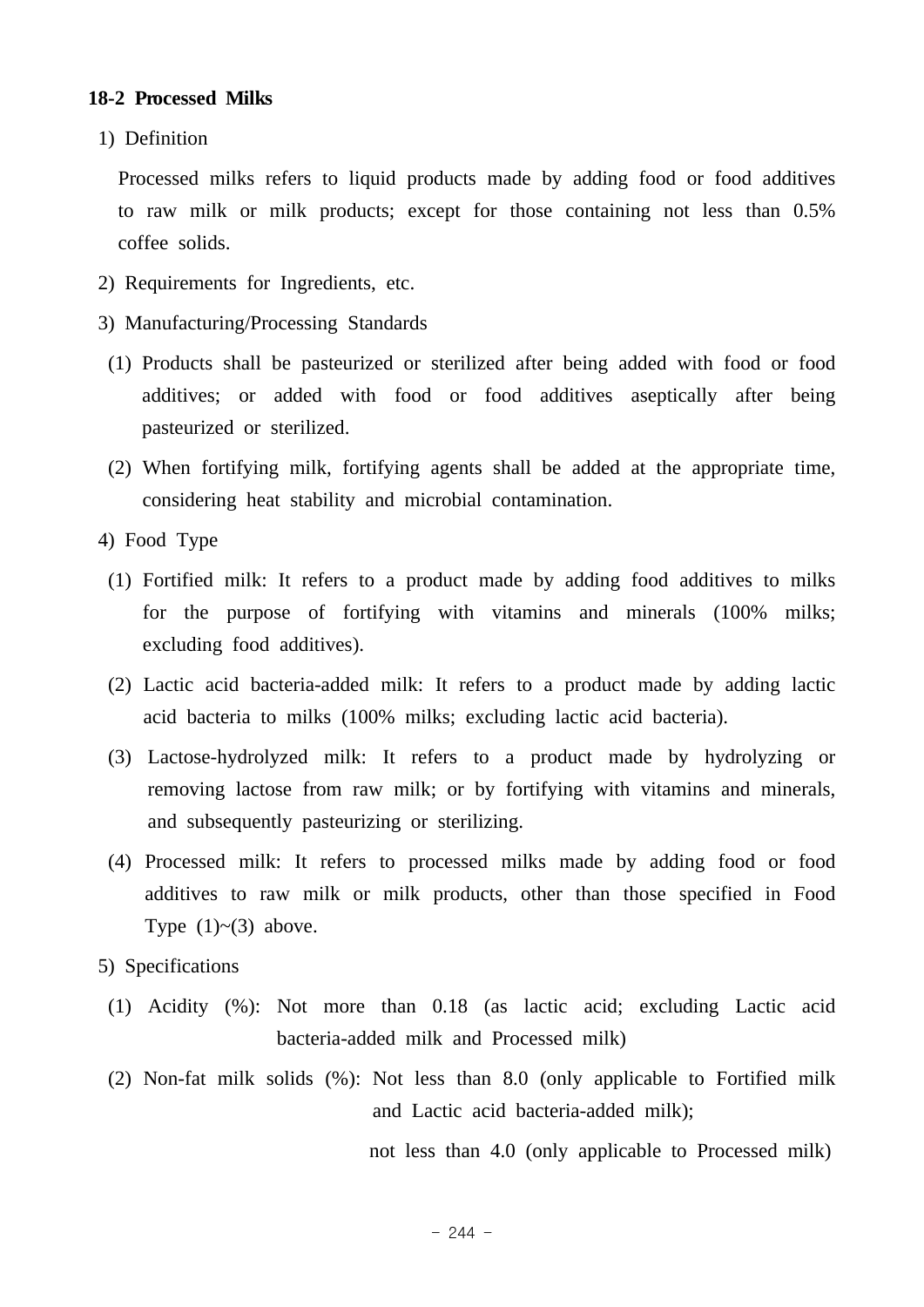(3) Milk fat (%)

| Specification                                                                       | Fortified milk<br>Lactic acid |                       | Lactose-hydrolyzed |
|-------------------------------------------------------------------------------------|-------------------------------|-----------------------|--------------------|
| Type                                                                                | bacteria-added milk           |                       | milk               |
| Not less than 3.0                                                                   |                               |                       |                    |
| Milk Fat $(\%)$<br>(However, $0.6 \sim 2.6$ for low-fat products, not more than 0.5 |                               |                       |                    |
|                                                                                     |                               | for non-fat products) |                    |

(4) Crude fat (%)

| Specification    | Processed milk                                                  |  |  |
|------------------|-----------------------------------------------------------------|--|--|
| Tvpe             |                                                                 |  |  |
|                  | Not less than 2.7                                               |  |  |
| Crude Fat $(\%)$ | (However, $0.6 \sim 2.6$ for low-fat products, non-fat products |  |  |
|                  | are excluded)                                                   |  |  |

- (5) Lactose (%): Not more than 1.0 (only applicable to Lactose-hydrolyzed milk)
- (6) Bacterial count:  $n=5$ ,  $c=2$ ,  $m=10,000$ ,  $M=50,000$  (for sterilized products,  $n=5$ ,  $c=0$ , m=0, when tested according to the general bacterial counting method after being stored for 1 week at 55°C or for 2 weeks at 30°C; except for Lactic acid bacteria-added products.)
- (7) Coliforms:  $n=5$ ,  $c=2$ ,  $m=0$ ,  $M=10$  (sterilized products are excluded)
- (8) Phosphatase: Shall be negative (only applicable to low-temperature long-time pasteurized and high-temperature short-time pasteurized products; excluding Lactose-hydrolyzed milk and Processed milk)
- (9) Lactic acid bacteria count: Not less than 1,000,000/1 mL (only applicable to lactic acid bacteria-added products)
- (10) *Salmonella* spp.: n=5, c=0, m=0/25 g
- (11) *Listeria monocytogenes*∶ n=5, c=0, m=0/25 g
- (12) *Staphylococcus aureus*∶ n=5, c=0, m=0/25 g
- 6) Test Methods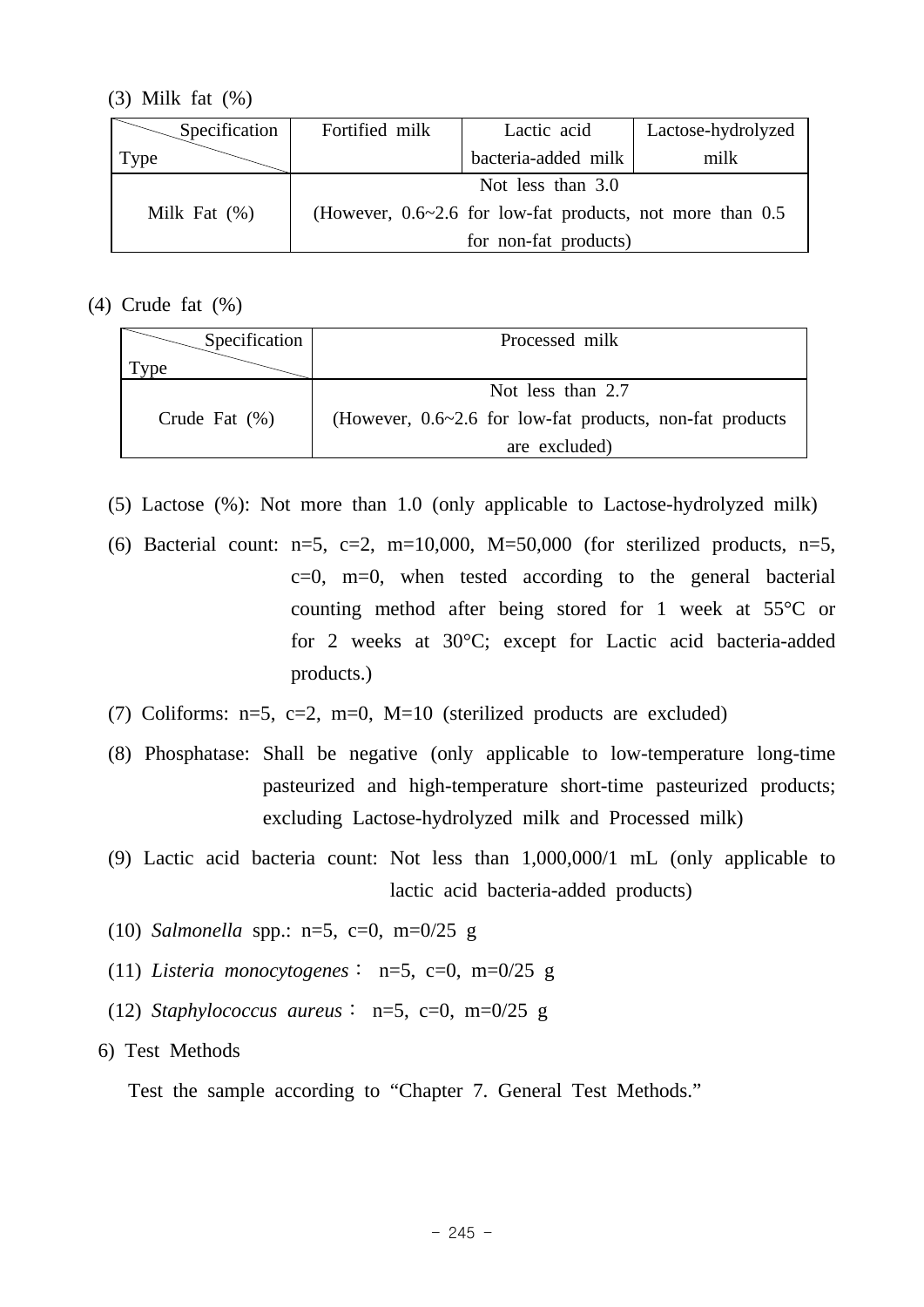# **18-3 Goat Milk**

1) Definition

 Goat milk refers to raw milk that is obtained from goats and pasteurized or sterilized subsequently. (100% goat's raw milk)

- 2) Requirements for Ingredients, etc.
- 3) Manufacturing/Processing Standards
- 4) Food Type
- 5) Specifications
- (1) Specific gravity (15°C): 1.030~1.034
- (2) Acidity (%): Not more than 0.20 (as lactic acid)
- (3) Non-fat milk solids (%): Not less than 7.5
- (4) Milk fat (%): Not less than 3.2
- (5) Bacterial count:  $n=5$ ,  $c=2$ ,  $m=10,000$ ,  $M=50,000$  (for sterilized products,  $n=5$ ,  $c=0$ , m=0, when tested according to the general bacterial counting method after being stored for 1 week at 55°C or for 2 weeks at 30°C; except for lactic acid bacteria-added products.)
- (6) Coliforms:  $n=5$ ,  $c=2$ ,  $m=0$ ,  $M=10$  (Sterilized products are excluded)
- (7) Phosphatase: Shall be negative (only applicable to low-temperature long-time pasteurized and high-temperature short-time pasteurized products)
- (8) *Salmonella* spp.: n=5, c=0, m=0/25 g
- (9) *Listeria monocytogenes*∶ n=5, c=0, m=0/25 g
- (10) *Staphylococcus aureus*∶ n=5, c=0, m=0/25 g
- 6) Test Methods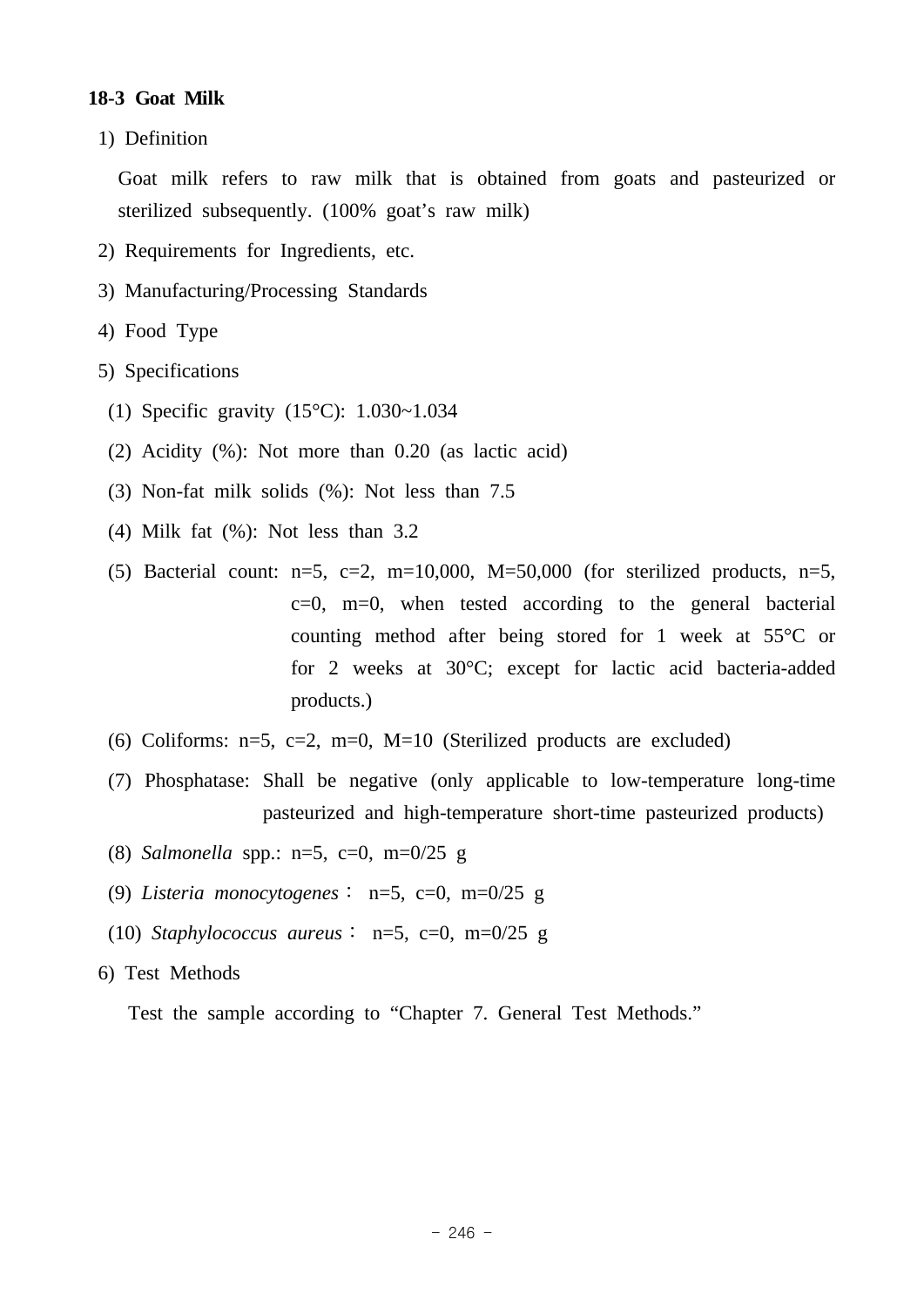### **18-4 Fermented Milks**

1) Definition

 Fermented milks refers to products made by fermenting raw milk or milk products with lactic acid bacteria or yeasts; or by adding food or food additives to such fermented milk or products.

- 2) Requirements for Ingredients, etc.
- 3) Manufacturing/Processing Standards
- (1) Mixed ingredients (except for lactic acid bacteria and yeasts) shall be pasteurized or sterilized and cooled down. Then, precautions shall be taken to protect such ingredients against contamination by microorganisms other than lactic acid or yeast used as an ingredient.
- (2) Lactic acid bacteria or yeasts shall be cultured or fermented while maintaining appropriate temperature s.
- (3) Fermented milks may go through the freezing process.
- 4) Food Type
- (1) Fermented milk: It refers to a product made by fermenting raw milk or milk products, or by adding food or food additives thereto; containing not less than 3% non-fat milk solids.
- (2) Thick fermented milk: It refers to a product in viscous or liquid form, made by fermenting raw milk or milk products, or by adding food or food additives thereto; containing not less than 8% non-fat milk solids.
- (3) Fermented cream: It refers to a product made by fermenting raw milk or milk products, or by adding food or food additives thereto; containing not less than 3% non-fat milk solids and not less than 8% milk fat.
- (4) Thick fermented cream: It refers to a product made by fermenting raw milk or milk products, or by adding food or food additives thereto; containing not less than 8% non-fat milk solids and not less than 8% milk fat.
- (5) Fermented butter milk: It refers to fermented butter milk containing not less than 8% non-fat milk solids.
- (6) Fermented milk powder: It refers to a product made by fermenting raw milk or milk products, or by adding food or food additives thereto, and making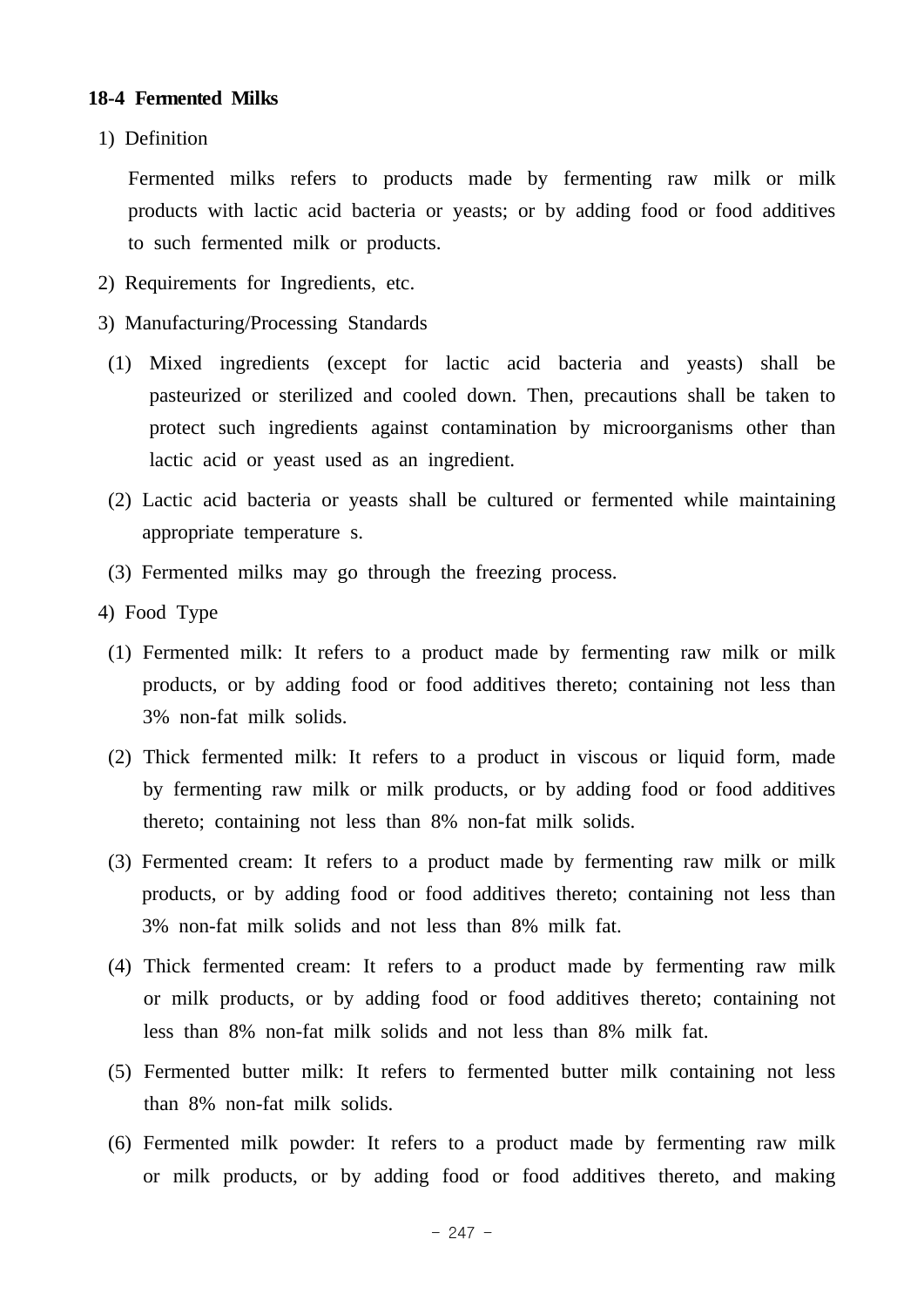them into powder form; containing not less than 85% milk solids.

5) Specifications

| <b>Types</b>         | Fermented<br>Milk       | Thick<br>Fermented | Fermented<br>Cream         | Thick<br>Fermented | Fermented<br><b>Butter</b> | Fermented<br>Milk |
|----------------------|-------------------------|--------------------|----------------------------|--------------------|----------------------------|-------------------|
| Items                |                         | Milk               |                            | Cream              | Milk                       | Powder            |
| Water $(\% )$<br>(1) |                         |                    |                            |                    |                            | Not more          |
|                      |                         |                    |                            |                    |                            | than $5.0$        |
| (2) Milk solids      |                         |                    |                            |                    |                            | Not less          |
| (% )                 |                         |                    |                            |                    |                            | than 85           |
| (3) Non-fat milk     | Not less                | Not less           | Not less                   | Not less           | Not less                   |                   |
| solids (%)           | than $3.0$              | than 8.0           | than $3.0$                 | than 8.0           | than 8.0                   |                   |
| Milk fat<br>(4)      |                         |                    | Not less                   | Not less           | Not more                   |                   |
| $(\% )$              |                         |                    | than $8.0$                 | than $8.0$         | than $1.5$                 |                   |
| (5) Lactic acid      | Not less                | Not less           | Not less                   | Not less           | Not less                   |                   |
| bacteria or yeasts   | than                    | than               | than                       | than               | than                       |                   |
| count                | 10,000,000/1            | 100,000,000/       | 10,000,000/                | 100,000,000/       | 10,000,000                 |                   |
|                      | mL                      | $1$ mL             | $1$ mL                     | $1$ mL             | $/1$ mL                    |                   |
|                      |                         | (however,          |                            | (however,          |                            |                   |
|                      |                         | frozen<br>for      |                            | frozen<br>for      |                            |                   |
|                      |                         | products,          |                            | products,          |                            |                   |
|                      |                         | not less           |                            | not less           |                            |                   |
|                      |                         | than               |                            | than               |                            |                   |
|                      |                         | 10,000,000)        |                            | 10,000,000)        |                            |                   |
| (6) Coliforms        | $n=5$ , c=2, m=<3, M=10 |                    |                            |                    |                            |                   |
| (7) Salmonella       |                         |                    |                            |                    |                            |                   |
| spp.                 | $n=5$ , c=0, m=0/25 g   |                    |                            |                    |                            |                   |
| (8) Listeria         |                         |                    |                            |                    |                            |                   |
| monocytogenes        | $n=5$ , c=0, m=0/25 g   |                    |                            |                    |                            |                   |
| (9)                  |                         |                    |                            |                    |                            |                   |
| Staphylococcus       |                         |                    | $n=5$ , $c=0$ , $m=0/25$ g |                    |                            |                   |
| aureus               |                         |                    |                            |                    |                            |                   |

6) Test Methods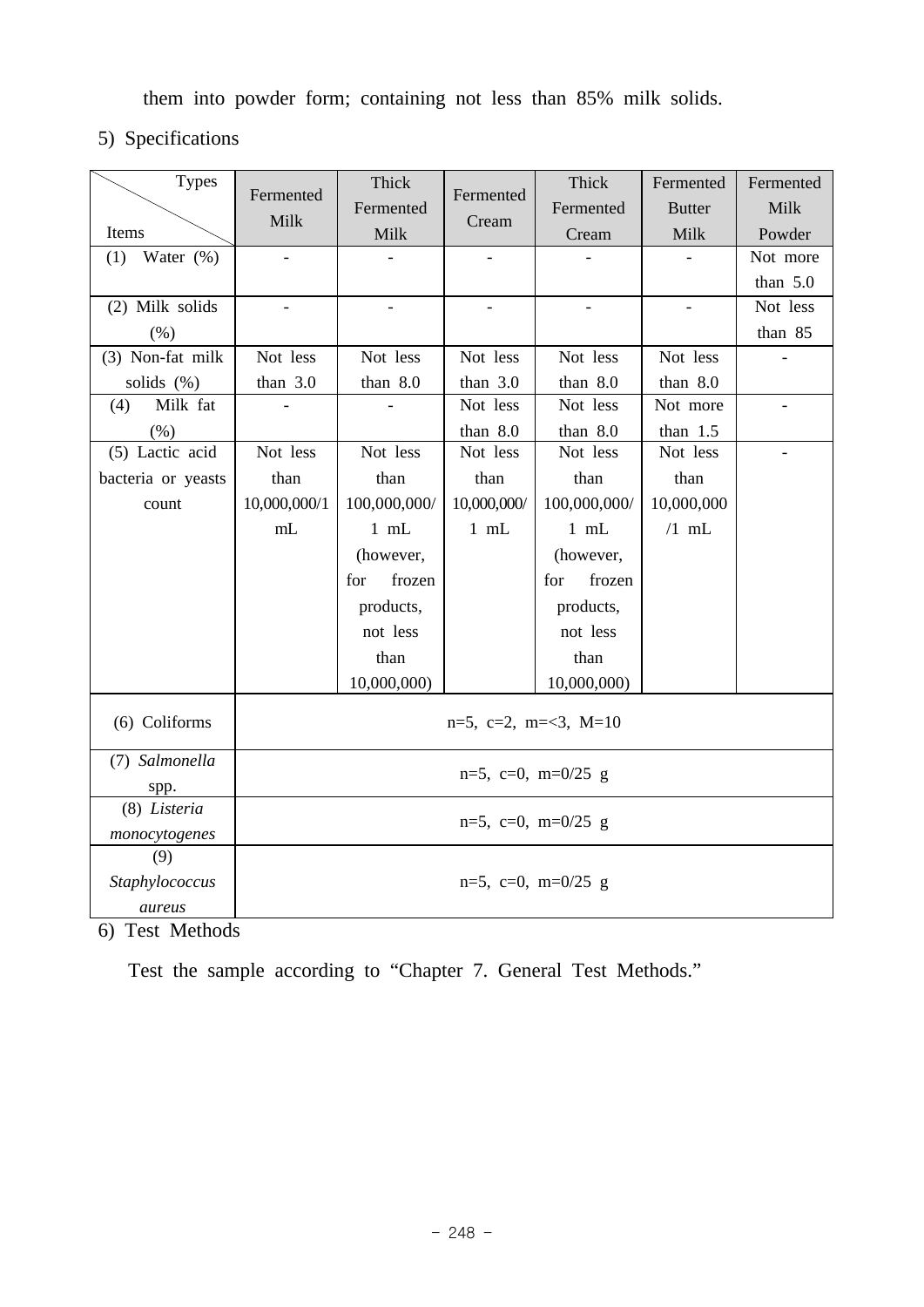# **18-5 Butter Milk**

1) Definition

 Butter milk refers to a product made by pasteurizing or sterilizing the remains that are left after butter is manufactured from milk cream, or such butter milk made into powder form (100% raw butter milk).

- 2) Requirements for Ingredients, etc.
- 3) Manufacturing/Processing Standards
- (1) Food additives shall not be used in processing butter milk.
- 4) Food Type
- 5) Specifications
- (1) Water: Not more than 5.0 (only applicable to powder products)
- (2) Milk solids (%): Not less than 6.5 (not less than 95.0 for powder products)
- (3) Bacterial count:  $n=5$ ,  $c=2$ ,  $m=10,000$ ,  $M=50,000$  (for sterilized products,  $n=5$ , c=0, m=0, when tested according to the general bacterial counting method after being stored for 1 week at 55°C or for 2 weeks at  $30^{\circ}$ C.)
- (4) Coliforms:  $n=5$ ,  $c=2$ ,  $m=<3$ ,  $M=10$  (Sterilized products are excluded)
- (5) *Salmonella* spp.: n=5, c=0, m=0/25 g
- (6) *Listeria monocytogenes*∶ n=5, c=0, m=0/25 g
- (7) *Staphylococcus aureus*∶ n=5, c=0, m=0/25 g
- 6) Test Methods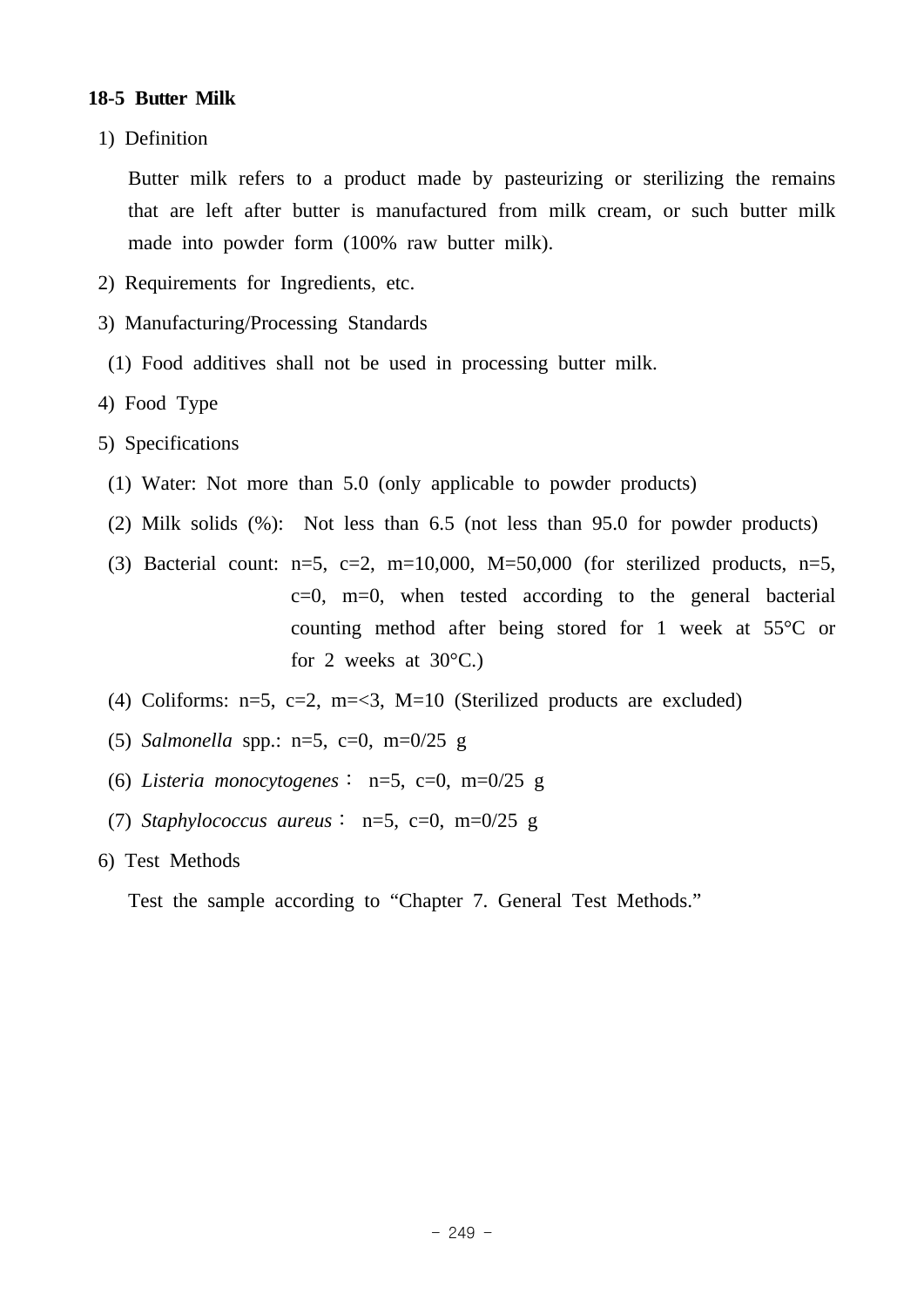# **18-6 Concentrated Milks**

1) Definition

 Concentrated milks refers to products made by concentrating raw milk or milks with or without the addition of food or food additives.

- 2) Requirements for Ingredients, etc.
- 3) Manufacturing/Processing Standards
- (1) When used to prevent precipitation, lactose shall be in fine powder form and treated to prevent microbial contamination.
- (2) Other materials shall never be added to concentrated milk. However, saccharides (sugar, glucose, fructose and oligosaccharides) may be added to Sweetened condensed milk and Sweetened condensed skim milk; and food or food additives may be added to Processed condensed milk.
- 4) Food Type
	- (1) Concentrated milk: It refers to a product made by concentrating raw milk as it is.
	- (2) Defatted concentrated milk: It refers to a product made by concentrating raw milk after adjusting its milk fat content to 0.5% or less.
	- (3) Sweetened condensed milk: It refers to a product made by concentrating raw milk after adding saccharides thereto.
	- (4) Sweetened condensed skim milk: It refers to a product made by concentrating raw milk after adjusting its milk fat content to 0.5% or less and then adding sugars thereto.
- (5) Processed condensed milk: It refers to a product made by concentrating raw milk or milks after adding food or food additives thereto.
- 5) Specifications

| <b>Types</b><br>Items | Concentrated Milk,<br>Concentrated skim milk | Sweetened<br>condensed milk | Sweetened<br>condensed<br>skim milk | Processed<br>condensed milk |
|-----------------------|----------------------------------------------|-----------------------------|-------------------------------------|-----------------------------|
| Water $(\%)$          |                                              | Not more than               | Not more than                       |                             |
|                       |                                              | 27.0                        | 29.0                                |                             |
| Milk                  | Not less than 22.0                           | Not less than               | Not less than                       | Not less than               |
| solids $(\%)$         |                                              | 29.0                        | 25.0                                | 22.0                        |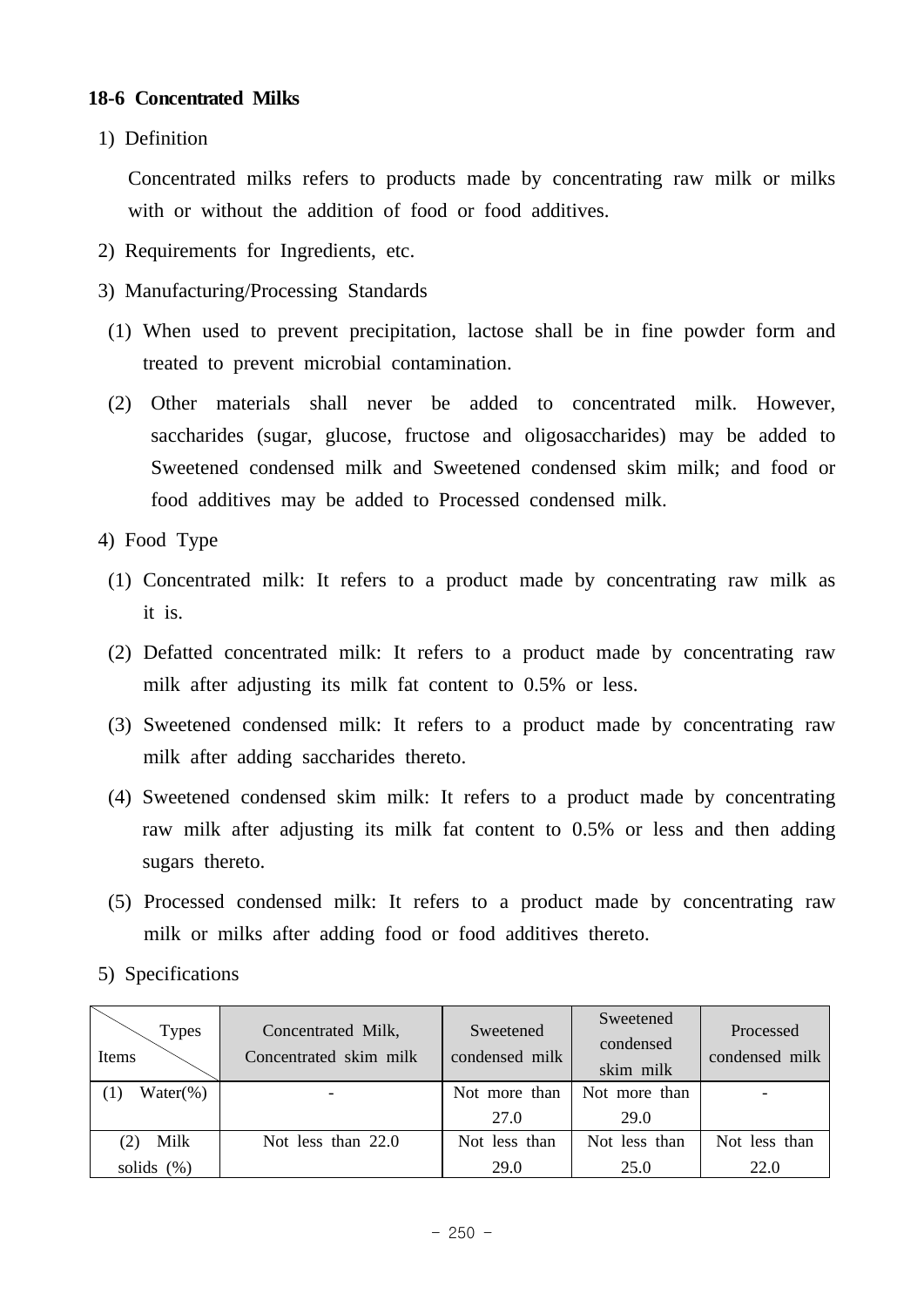| Milk fat<br>(3)       | Not less than 6.0 (only             | Not less than   |                     |                     |
|-----------------------|-------------------------------------|-----------------|---------------------|---------------------|
| $(\% )$               | applicable to concentrated          | 8.0             |                     |                     |
|                       | milk)                               |                 |                     |                     |
| $(4)$ Acidity $(\% )$ | Not more than 0.4 (based            |                 |                     |                     |
|                       | on lactic acid; only                |                 |                     |                     |
|                       | applicable to concentrated          |                 |                     |                     |
|                       | milk)                               |                 |                     |                     |
| $(5)$ Sugars          |                                     | Not more than   | Not more than       | Not more than       |
| (including            |                                     | 58.0            | 58.0                | 58.0                |
| lactose, %)           |                                     |                 |                     |                     |
| (6) Bacterial         | $n=5$ , $c=2$ , $m=10,000$ ,        | $n=5, c=2,$     | $n=5, c=2,$         | $n=5, c=2,$         |
| count                 | $M = 50,000$                        | $m=10,000,$     | $m=10,000,$         | $m=10,000,$         |
|                       | (for sterilized products,           | $M = 50,000$    | $M = 50,000$        | $M = 50,000$        |
|                       | $n=5$ , $c=0$ , $m=0$ , when        |                 |                     |                     |
|                       | according to the<br>tested          |                 |                     |                     |
|                       | general bacterial counting          |                 |                     |                     |
|                       | method after being stored           |                 |                     |                     |
|                       | for 1 week at 55 $\degree$ C or for |                 |                     |                     |
|                       | 2 weeks at $30^{\circ}$ C.)         |                 |                     |                     |
| (7) Coliforms         | $n=5$ , $c=2$ , $m=<3$ , $M=10$     | $n=5$ , $c=2$ , | $n=5$ , $c=2$ ,     | $n=5$ , $c=2$ ,     |
|                       | (Sterilized products are            | $m=<3, M=10$    | $m = <3$ , $M = 10$ | $m = <3$ , $M = 10$ |
|                       | excluded)                           |                 |                     |                     |
| (8) Salmonella        | $n=5$ , $c=0$ , $m=0/25g$           |                 |                     |                     |
| spp.                  |                                     |                 |                     |                     |
| (9) Listeria          | $n=5$ , $c=0$ , $m=0/25g$           |                 |                     |                     |
| monocytogenes         |                                     |                 |                     |                     |
| (10)                  |                                     |                 |                     |                     |
| Staphylococcus        | $n=5$ , c=0, m=0/25g                |                 |                     |                     |
| aureus                |                                     |                 |                     |                     |

# 6) Test Methods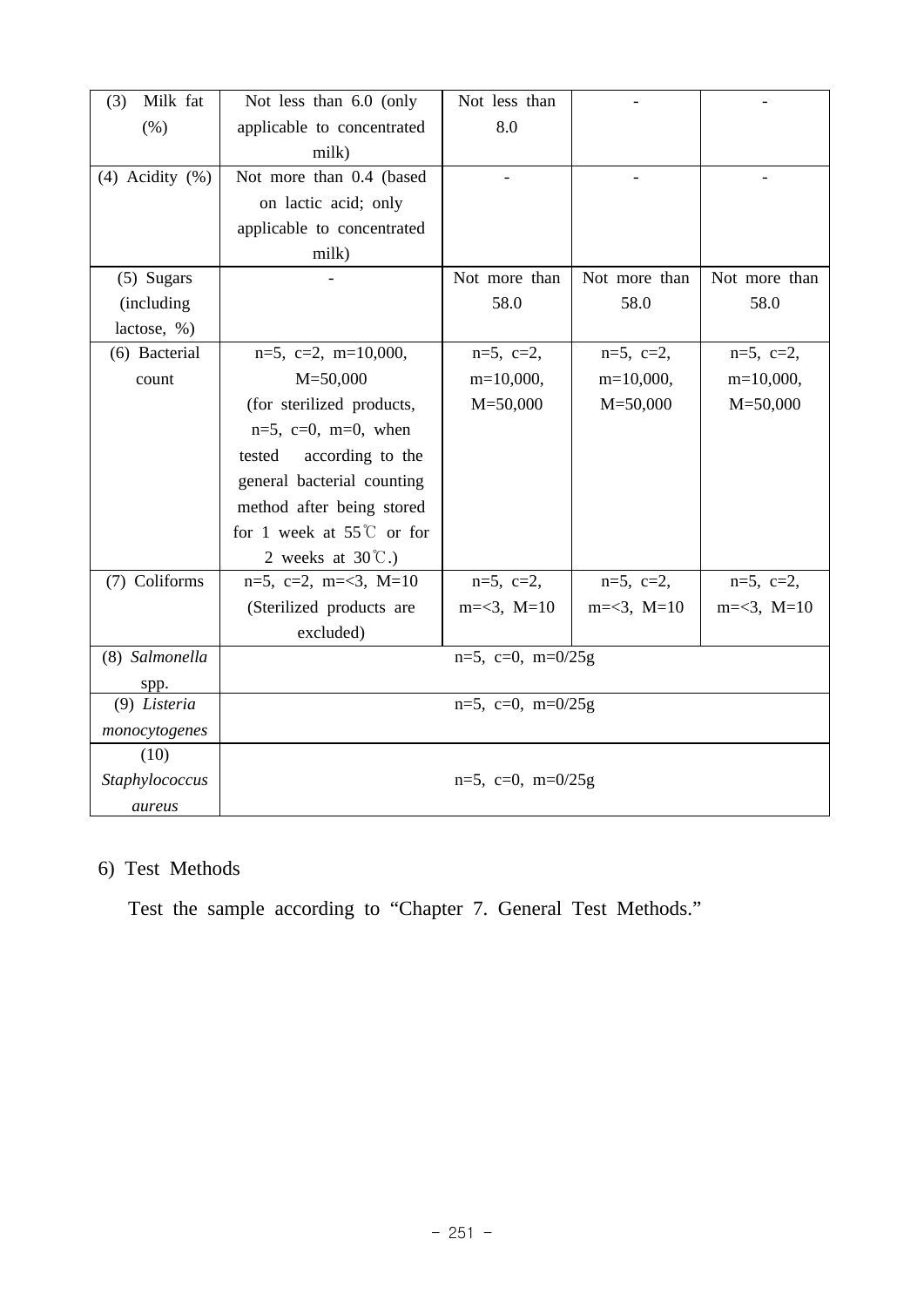# **18-7 Milk Creams**

1) Definition

 Milk creams refers to milk fat separated from raw milk or milks, with or without the addition of food or food additives.

- 2) Requirements for Ingredients, etc.
- 3) Manufacturing/Processing Standards
- (1) Milk creams shall be pasteurized or sterilized; they shall be processed using low-temperature long-time pasteurization (for 30 minutes at 65~68°C); high-temperature short-time pasteurization (for 15 to 20 seconds at 74~76°C); ultra-high-temperature sterilization (for  $0.5$  to 5 seconds at  $130~150^{\circ}$ C); or other methods with equivalent or better effect.
- (2) Other food or food additives shall not be added to milk cream.
- 4) Food Type
	- (1) Milk cream: It refers to milk fat separated from raw milk or milks, containing not less than 30% milk fat content.
	- (2) Processed milk cream: It refers to a product made by adding food or food additives to milk cream and processing it, containing not less than 18% milk fat content (notless than 50% for powder products).
- 5) Specifications

| <b>Types</b><br>Items  | Milk Cream                          | Processed Milk Cream                      |
|------------------------|-------------------------------------|-------------------------------------------|
| (1) Properties and     | Homogenized milky-white~yellow      | Shall have unique color, gloss            |
| Conditions             | fluid liquid or semi-solid products | and flavor without off-taste/flavor       |
|                        | without off-taste or flavor         |                                           |
|                        |                                     | Not more than 5.0                         |
| $(2)$ Water $(\%)$     |                                     | (only applicable to powder                |
|                        |                                     | products)                                 |
| $(3)$ Acidity $(\%)$   | Not more than 0.20                  |                                           |
|                        | (as lactic acid)                    |                                           |
|                        | Not less than 30.0                  | Not less than 18.0                        |
| Milk fat $(\%)$<br>(4) |                                     | (for powder products, not less            |
|                        |                                     | than $50.0$ )                             |
| (5) Bacterial count    | $n=5$ , c=2, m=10,000, M=50,000     | $n=5$ , c=2, m=10,000, M=50,000           |
|                        |                                     | (for sterilized products, $n=5$ , $c=0$ , |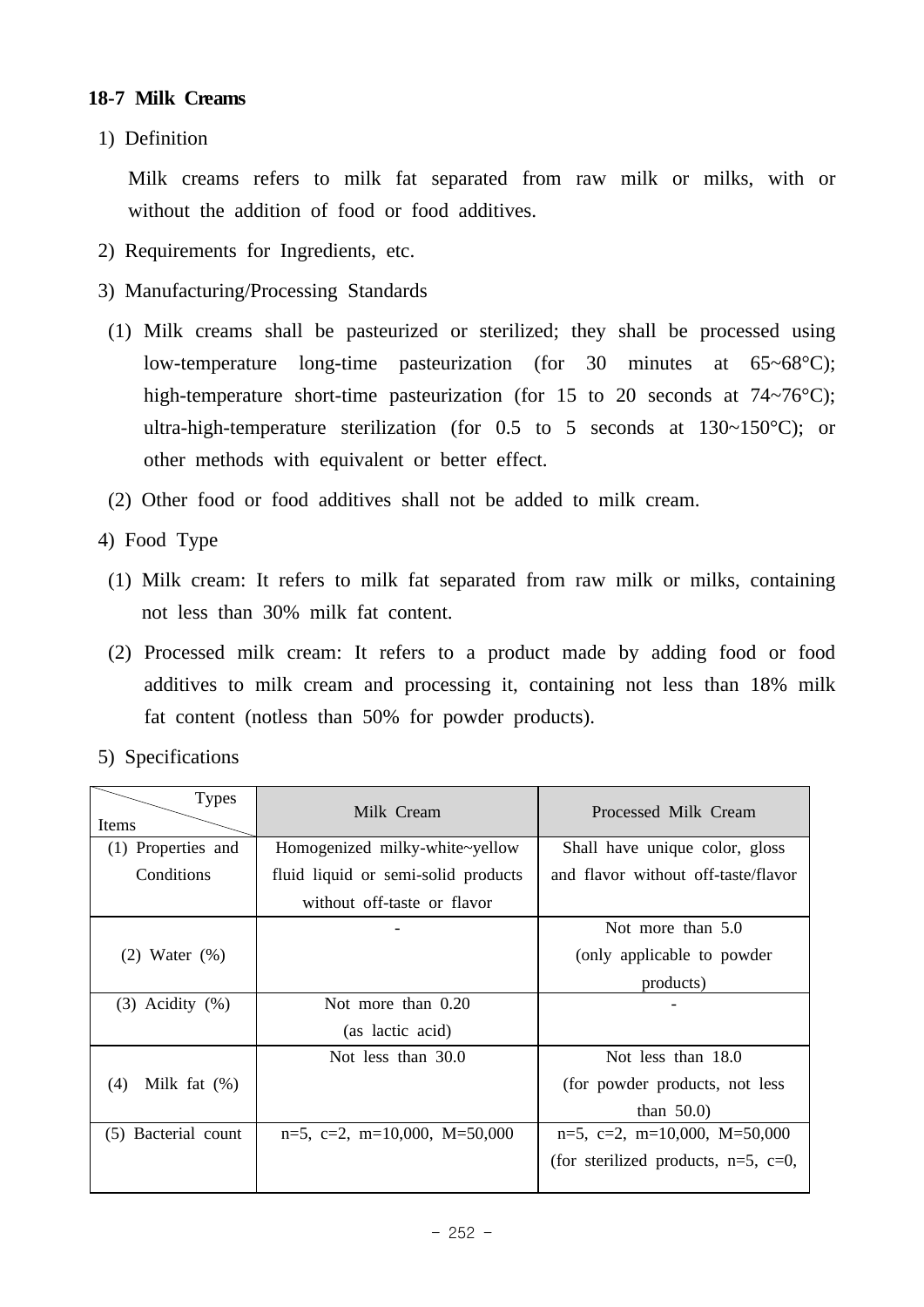|                     |                                 | $m=0$ , when tested according to       |
|---------------------|---------------------------------|----------------------------------------|
|                     |                                 | the general bacterial counting         |
|                     |                                 | method after being stored for 1        |
|                     |                                 | week at $55^{\circ}$ or for 2 weeks at |
|                     |                                 | $30^{\circ}$ C.)                       |
| (5) Coliforms       | $n=5$ , $c=2$ , $m=<3$ , $M=10$ | $n=5$ , c=2, m=<3, M=10                |
|                     |                                 | (sterilized products are excluded)     |
| (6) Salmonella spp. | $n=5$ , $c=0$ , $m=0/25$ g      |                                        |
| (7) Listeria        | $n=5$ , $c=0$ , $m=0/25$ g      |                                        |
| monocytogenes       |                                 |                                        |
| (8) Staphylococcus  | $n=5$ , $c=0$ , $m=0/25$ g      |                                        |
| aureus              |                                 |                                        |

# 6) Test Methods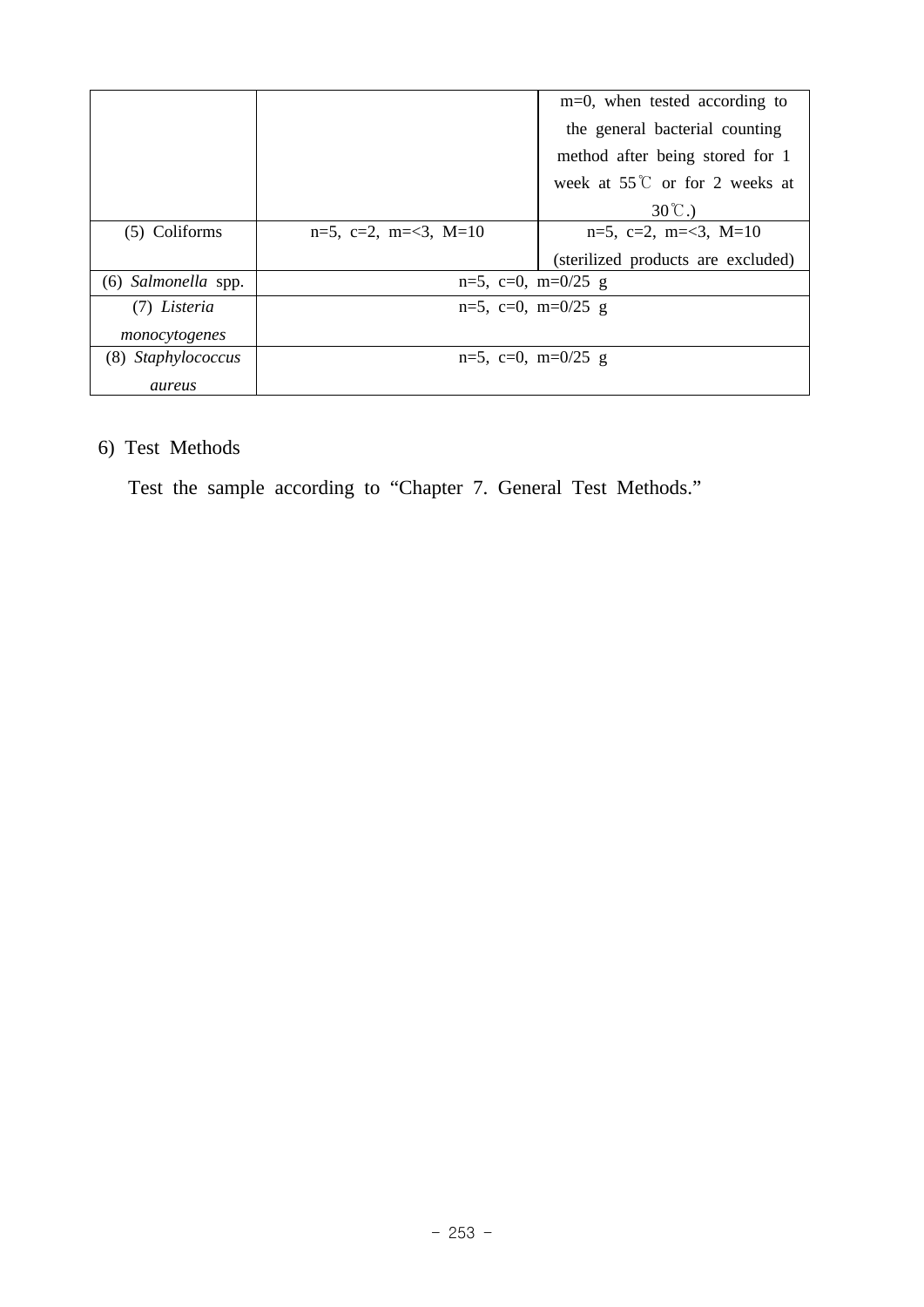# **18-8 Butters**

1) Definition

 Butters refers to products made by separating or fermenting milk fat from raw milk or milks, and processing it, such as by churning or working, etc. with or without the addition of food or food additives.

- 2) Requirements for Ingredients, etc.
- 3) Manufacturing/Processing Standards
- (1) Precautions shall be taken to prevent contamination by microorganisms of different species when manufacturing fermented butter.
- (2) Milk fat content in processed butter shall make up not less than 50% of the fat content of the product by weight.
- 4) Food Type
	- (1) Butter: It refers to a product made by separating or fermenting milk fat from raw milk or milks; and churning and working such milk fat, (including those added with edible salt or food colors).
	- (2) Processed butter: It refers to a product made by adding food or food additives to butter during or after completing manufacturing/processing; and processing it, such as by churning or working, etc.
	- (3) Butter oil: It refers to a product made by removing water and non-fat milk solids from butter or milk cream.
- 5) Specifications

| <b>Types</b><br>Items  | <b>Butter</b>                   | Processed Butter     | Butter Oil         |
|------------------------|---------------------------------|----------------------|--------------------|
| Water<br>(% )<br>(1)   | Not more than 18.0              | Not more than 18.0   | Not more than 0.3  |
| Milk fat $(\%)$<br>(2) | Not less than 80.0              | Not less than 30.0   | Not less than 99.6 |
| (3) Acid value         | Not more than 2.8               | Not more than 2.8    | Not more than 2.8  |
|                        | (except fermented               | (except fermented    |                    |
|                        | products)                       | products)            |                    |
| Butyric acid<br>(4)    | $20.0 + 2$                      |                      | $20.0 \pm 2$       |
| value                  |                                 |                      |                    |
| $(5)$ Tar colors       | Not detected.                   |                      |                    |
| (6) Coliforms          | $n=5$ , $c=2$ , $m=<3$ , $M=10$ |                      |                    |
|                        |                                 |                      |                    |
| Salmonella             |                                 | $n=5$ , c=0, m=0/25g |                    |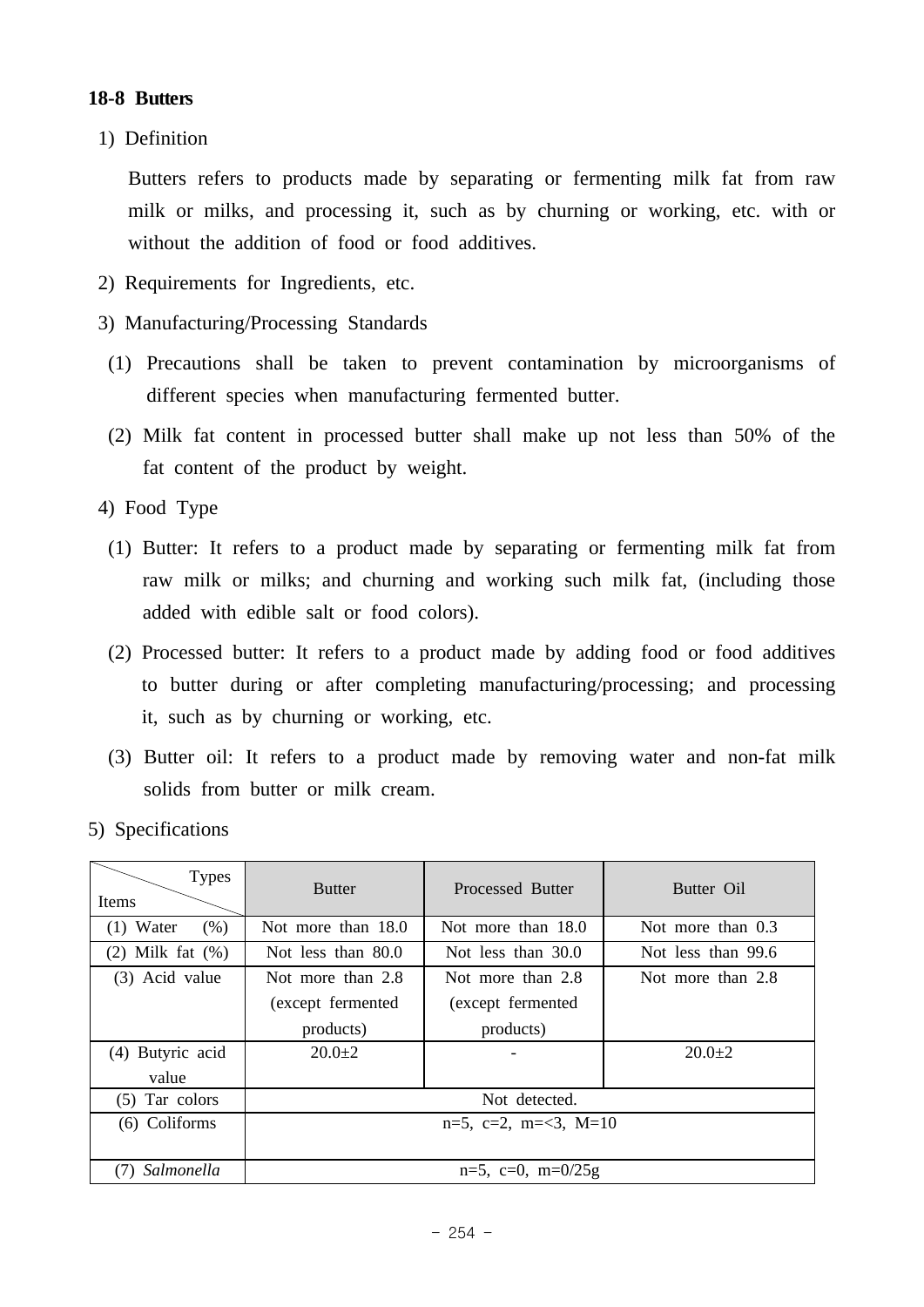| spp.                                                                                         |                                                                                           |  |  |
|----------------------------------------------------------------------------------------------|-------------------------------------------------------------------------------------------|--|--|
| (8) Listeria                                                                                 | $n=5$ , $c=0$ , $m=0/25g$                                                                 |  |  |
| monocytogenes                                                                                |                                                                                           |  |  |
| (9) Staphylococcus                                                                           | $n=5$ , $c=0$ , $m=0/25g$                                                                 |  |  |
| aureus                                                                                       |                                                                                           |  |  |
|                                                                                              | $(10)$ Antioxidant( $g/kg$ ): No antioxidants shall be detected except for the following: |  |  |
| <b>Butylated</b>                                                                             | Not more than 0.2 (When used in combination, the sum of butylated                         |  |  |
| hydroxyanisole(BHA);                                                                         | hydroxyanisole (BHA), dibutyl hydroxy toluene and tert-butylhydroquinone                  |  |  |
| Dibutyl hydroxy                                                                              | shall not be more than $0.2$ )                                                            |  |  |
| toluene;                                                                                     |                                                                                           |  |  |
| Tert-butylhydroquin                                                                          |                                                                                           |  |  |
| one                                                                                          |                                                                                           |  |  |
| Propyl gallate                                                                               | Not more than $0.1$                                                                       |  |  |
| $(11)$ Preservatives( $g/kg$ ): No preservatives shall be detected except for the following. |                                                                                           |  |  |
| Sodium                                                                                       |                                                                                           |  |  |
| dehydroacetic acid                                                                           | Not more than 0.5 (as dehydroacetic acid)                                                 |  |  |

# 6) Test Methods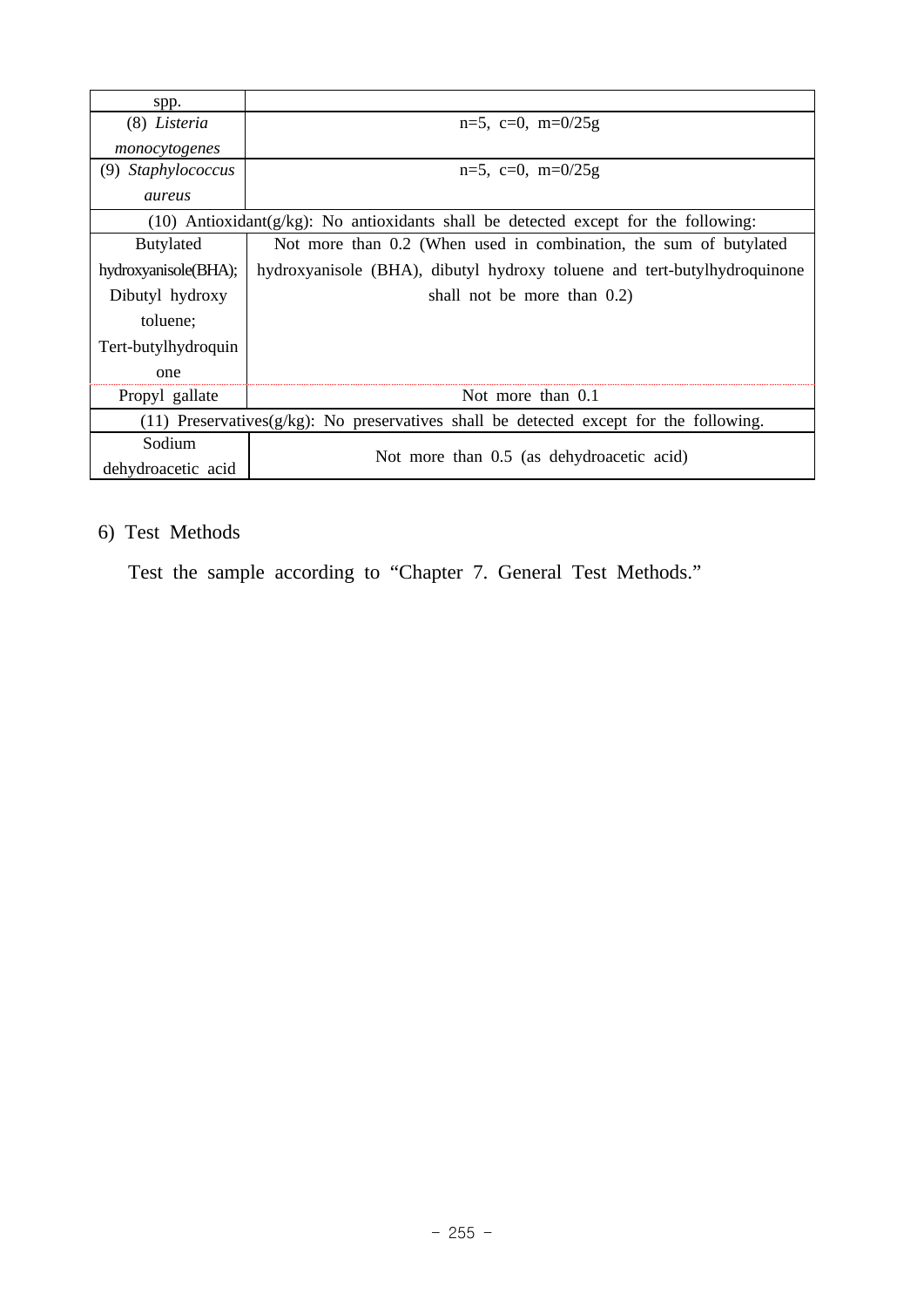## **18-9 Cheeses**

1) Definition

 Cheeses refers to natural cheese and processed cheese manufactured/processed by adding lactic acid bacteria, milk-clotting enzyme and organic acids, etc. to raw milk or milk products; and processing such milk or products, such as by coagulation, heating, concentration, etc.

- 2) Requirements for Ingredients, etc.
- 3) Manufacturing/Processing Standards
- (1) Raw milk and milk products for cheese-making shall be pasteurized for 30 minutes at  $63~65^{\circ}$ C and for not less than 15 seconds at  $72~75^{\circ}$ C or using other methods with equivalent or better effect; provided, however, that those for cheese-making that are aged for not less than 60 days at 2°C or above may not be subject to the pasteurization condition, such as the temperature set forth above.
- (2) During inoculation of lactic acid bacteria, precautions shall be taken to prevent secondary contamination by microorganisms of different species.
- (3) During fermentation or aging, the temperature and humidity of the aging room shall be strictly managed in order to prevent contamination on the surface by harmful microorganisms.
- (4) Natural cheese used as an ingredient in processed cheese shall be ground and sufficiently churned and emulsified to make a uniform texture.
- 4) Food Type
	- (1) Natural cheese: It refers to a product manufactured by adding lactic acid bacteria, milk-clotting enzyme and organic acids, etc. to raw milk or milk products to coagulate; and removing whey therefrom. It also includes cheese made by concentrating or heat-coagulating whey with/without the addition of raw milk or milk products, etc.
	- (2) Processed cheese: It refers to a product made by adding milk products, other food or food additives to natural cheese used as an ingredient, and processing such cheese with or without emulsification; which contains not less than 18% milk solids derived from natural cheese.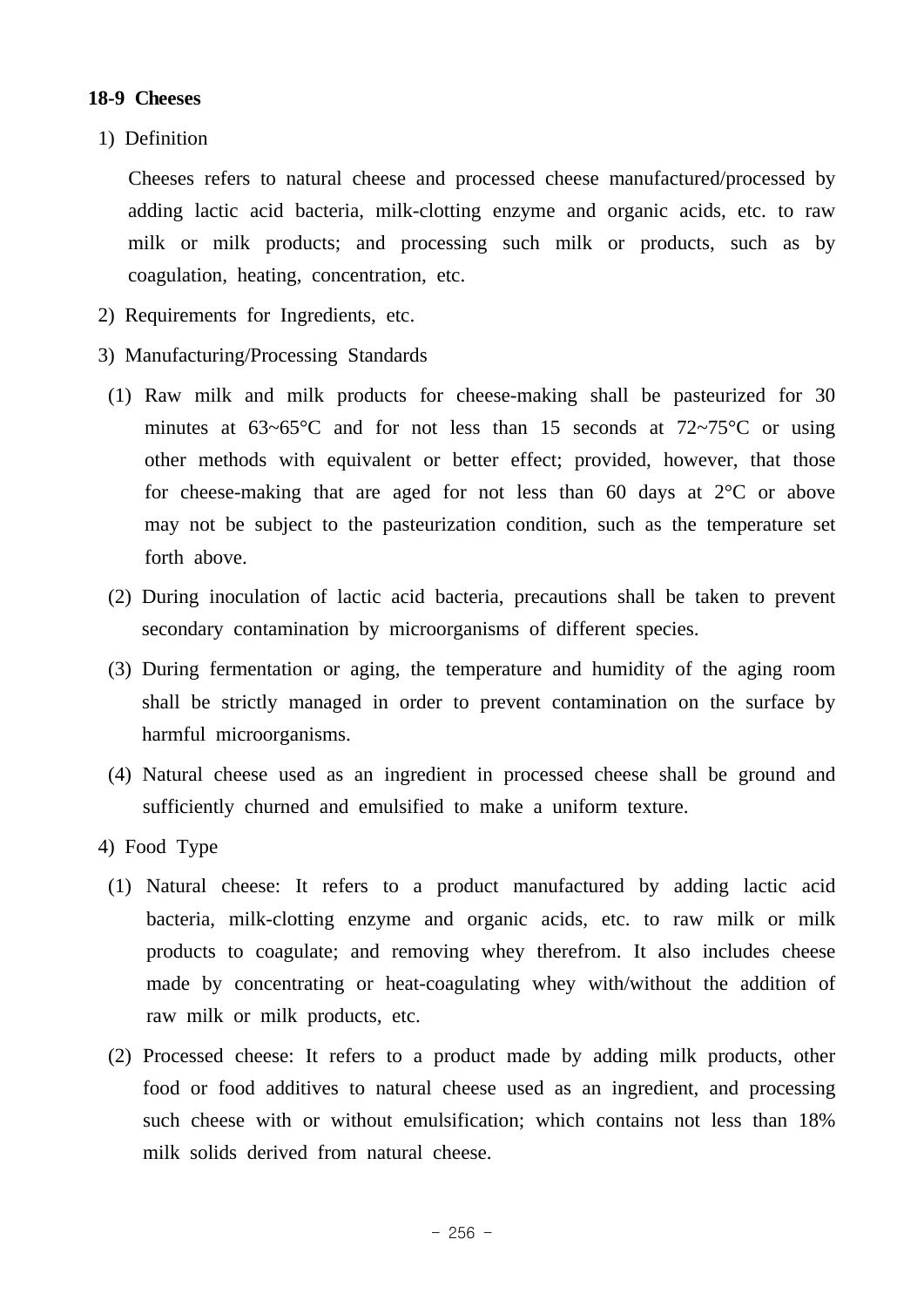# 5) Specifications

| Type<br>Item                                                                              | Natural cheese                                                                                                                                                                                               | Processed cheese                                                  |  |
|-------------------------------------------------------------------------------------------|--------------------------------------------------------------------------------------------------------------------------------------------------------------------------------------------------------------|-------------------------------------------------------------------|--|
| (1) Escherichia coli                                                                      | $n=5$ , c=1, m=10, M=100                                                                                                                                                                                     |                                                                   |  |
| (2) Coliforms                                                                             |                                                                                                                                                                                                              | $n=5$ , c=2, m=10, M=100                                          |  |
| (3) Salmonella spp.                                                                       | $n=5$ , $c=0$ , $m=0/25g$                                                                                                                                                                                    |                                                                   |  |
| (4) Listeria<br>monocytogenes                                                             | $n=5$ , $c=0$ , $m=0/25g$                                                                                                                                                                                    |                                                                   |  |
| (5) Staphylococcus<br>aureus                                                              | $n=5$ , c=2, m=10, M=100                                                                                                                                                                                     |                                                                   |  |
| (6) Clostridium                                                                           | $n=5$ , $c=2$ , $m=10$ , $M=100$ (only applicable to cheese made from                                                                                                                                        |                                                                   |  |
| perfringens                                                                               | unpasteurized raw milk)                                                                                                                                                                                      |                                                                   |  |
| (7) Enterohemorrhagic                                                                     | $n=5$ , $c=0$ , $m=0/25$ g (only applicable to cheese made from                                                                                                                                              |                                                                   |  |
| Escherichia coli                                                                          | unpasteurized raw milk)                                                                                                                                                                                      |                                                                   |  |
| (8) Preservatives $(g/kg)$ : No preservatives shall be detected except for the following. |                                                                                                                                                                                                              |                                                                   |  |
| Sodium dehydroacetic<br>acid                                                              | Not more than 0.5 (as dehydroacetic acid)                                                                                                                                                                    |                                                                   |  |
| Sorbic acid;                                                                              |                                                                                                                                                                                                              | Not more than 3.0 (based on sorbic acid. When used in combination |  |
| Potassium sorbate;                                                                        | with calcium propionate, or sodium propionate, the sum of sorbic                                                                                                                                             |                                                                   |  |
| Calcium sorbate                                                                           | acid and propionic acid shall be not more than 3.0)                                                                                                                                                          |                                                                   |  |
| Propionic acid;<br>Calcium propionate;<br>Sodium propionate                               | Not more than 3.0 (based on propionic acid. When used in<br>combination with sorbic acid, potassium sorbate, or calcium sorbate,<br>the sum of propionic acid and sorbic acid shall be not more than<br>3.0) |                                                                   |  |

# 6) Test Methods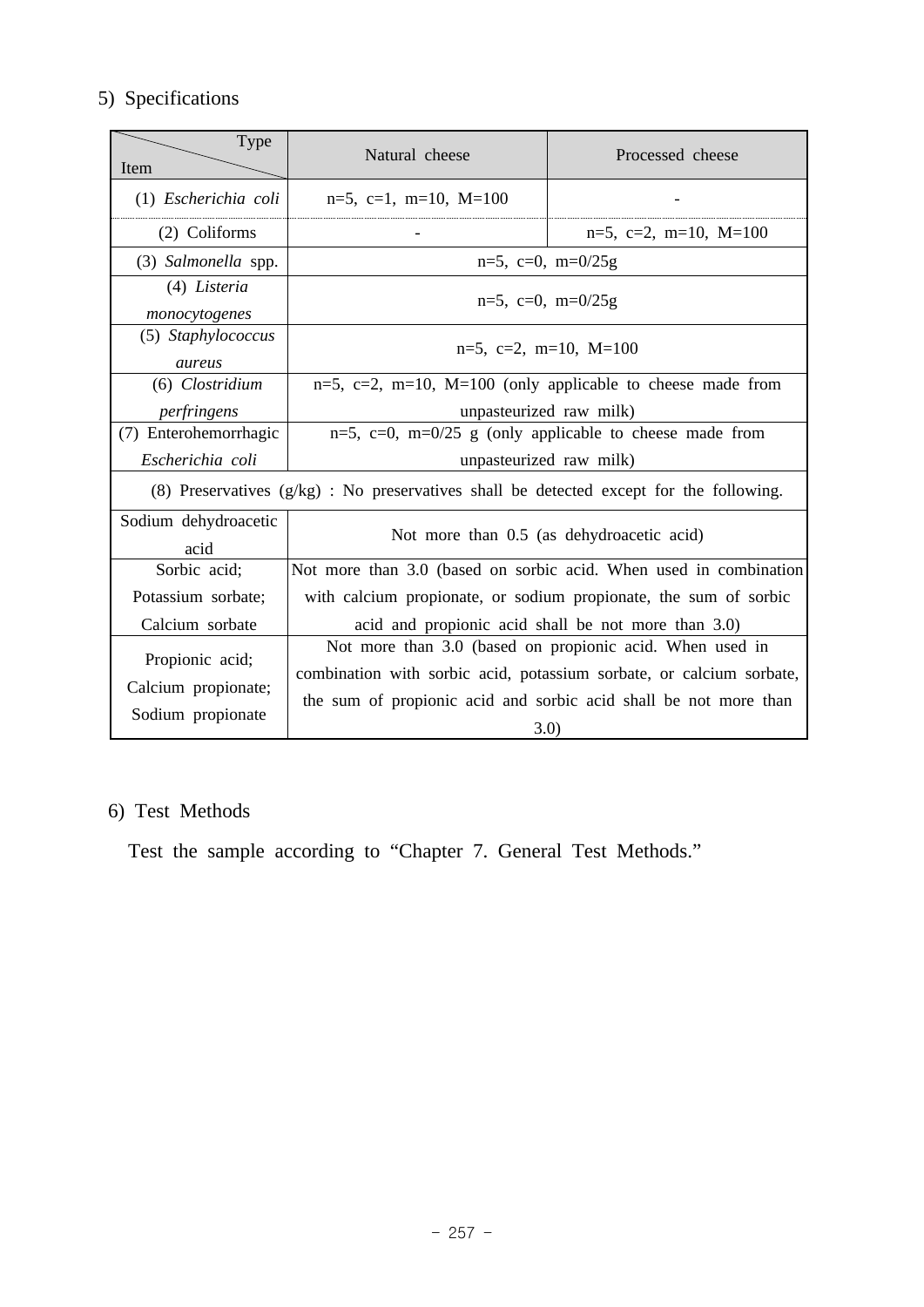# **18-10 Powdered Milks**

1) Definition

 Powdered Milks refers to products in powder form made by processing raw milk or skim milk with or without the addition of food or food additives.

- 2) Requirements for Ingredients, etc.
- 3) Manufacturing/Processing Standards
- (1) Other food or food additives shall never be added to powdered milks, other than mixed milk powder; provided, however, saccharides (sugar, fructose, glucose and oligosaccharides) may be added to Sweetened milk powder.
- 4) Food Type
	- (1) Whole milk powder

 It refers to a product made by removing water from raw milk and processing it into powder (100% raw milk).

(2) Skim milk powder

 It refers to a product made by removing water from skim milk (containing not more than 0.5% milk fat) and processing it into powder (100% skim milk).

(3) Sweetened milk powder

 It refers to a product made by adding saccharides (sugar, fructose, glucose and oligosaccharides) and processing it into powder (100% raw milk, excluding the saccharides added).

(4) Mixed milk powder

 It refers to a powder product made by adding food or food additives, such as grain flour, processed grain products, processed cocoa products, whey and whey powder, etc., to raw milk, whole milk powder, skim milk or skim milk powder; and processing it; which contains not less than 50% raw milk, whole milk powder, skim milk or skim milk powder (as milk solids).

5) Specifications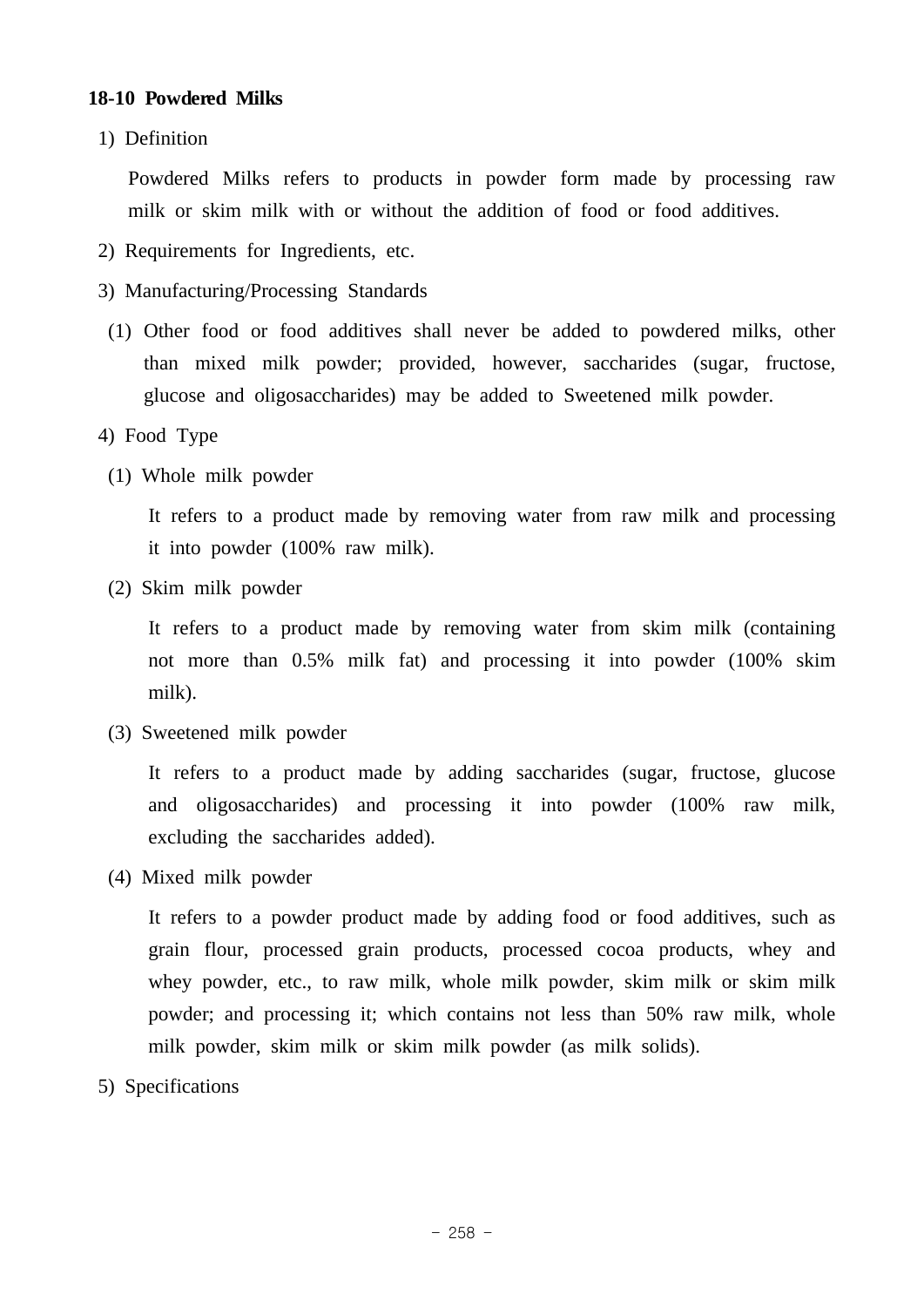| Type                                             | Whole Milk                             | Skim Milk            | Sweetened Milk        | Mixed milk                                            |
|--------------------------------------------------|----------------------------------------|----------------------|-----------------------|-------------------------------------------------------|
| Item                                             | Powder                                 | Powder               | Powder                | powder                                                |
| $(1)$ Water $(\%)$                               |                                        |                      | Not more than $5.0$   |                                                       |
| $(2)$ Milk solids $(%)$                          | Not less than                          | Not less than        | Not less than         | Not less than                                         |
|                                                  | 95.0                                   | 95.0                 | 70.0                  | 50.0                                                  |
| $(3)$ Milk fat $(\%)$                            | Not less than<br>25.0                  | Not more than<br>1.3 | Not less than<br>18.0 | Not less than<br>12.5<br>(except for<br>products made |
|                                                  |                                        |                      |                       | from nonfat dry<br>milk)                              |
| (4) Saccharide<br>content (%, except<br>lactose) |                                        |                      | Not more than<br>25.0 |                                                       |
| (5) Bacterial count                              | $n=5$ , c=2, m=10,000, M=50,000        |                      |                       |                                                       |
| (6) Coliforms                                    | $n = 5$ , $c = 2$ , $m = 3$ , $M = 10$ |                      |                       |                                                       |
| (7) Salmonella spp.                              | $n=5$ , c=0, m=0/25 g                  |                      |                       |                                                       |
| (8) Listeria<br>monocytogenes                    | $n=5$ , $c=0$ , $m=0/25$ g             |                      |                       |                                                       |

# 6) Test Methods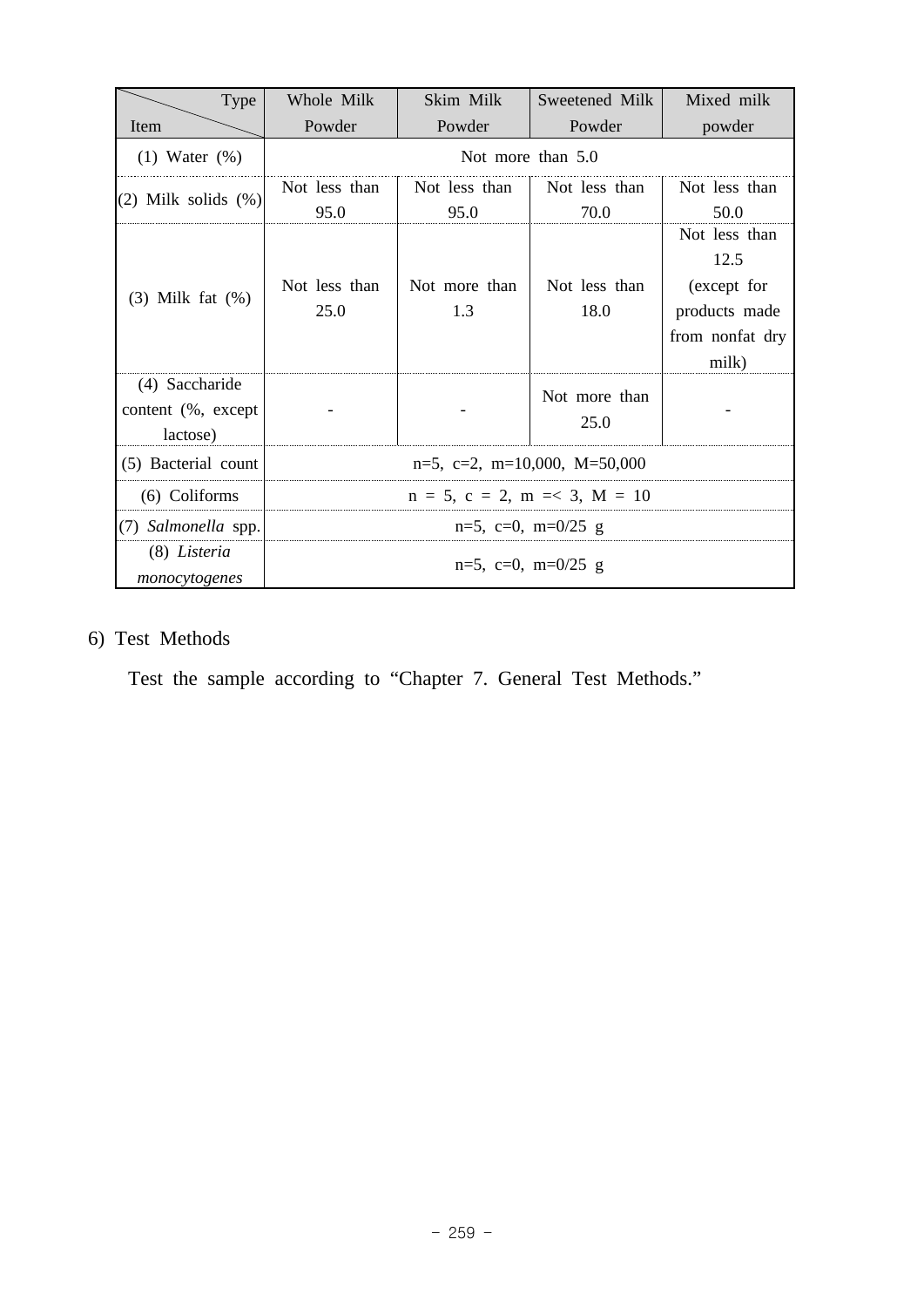# **18-11 Wheys**

1) Definition

Wheys refers to products made by producing raw whey through fermentation of raw milk and milk with lactic acid bacteria or through addition of enzymes or acids; and subsequently pasteurizing/sterilizing such raw whey or concentrating or making it into powder with or without desalination/defatting, etc. (100% raw whey)

- 2) Requirements for Ingredients, etc.
- 3) Manufacturing/Processing Standards
- (1) Powder products shall be processed to contain not more than 5.0% water.
- 4) Food Type
	- (1) Whey: It refers to a product made by pasteurizing or sterilizing raw whey.
	- (2) Concentrated whey: It refers to a product made by concentrating raw whey.
	- (3) Whey protein powder: It refers to a product made by removing lactose or minerals, etc. from raw whey and processing it into powder.
- 5) Specifications

| Type<br>Item             | Whey                         | Concentrate whey             | Whey protein powder          |
|--------------------------|------------------------------|------------------------------|------------------------------|
| $(1)$ Milk solids $(\%)$ | Not less than 5.0            | Not less than $25.0$         | Not less than 95.0           |
|                          | (not less than $95.0$ for    |                              | (Milk proteins shall         |
|                          | powder products)             |                              | not be less than             |
|                          |                              |                              | 35.0% of the milk            |
|                          |                              |                              | solids.)                     |
|                          | $n=5$ , $c=2$ , $m=10,000$ , | $n=5$ , $c=2$ , $m=10,000$ , | $n=5$ , $c=2$ , $m=10,000$ , |
|                          | $M = 50,000$                 | $M = 50,000$                 | $M = 50,000$                 |
|                          | (for sterilized              | (for sterilized)             |                              |
|                          | products, $n=5$ , $c=0$ ,    | products, $n=5$ , $c=0$ ,    |                              |
|                          | m=0, when tested             | m=0, when tested             |                              |
|                          | according to the             | according to the             |                              |
| (2) Bacterial count      | general bacterial            | general bacterial            |                              |
|                          | counting method after        | counting method after        |                              |
|                          | being stored for 1           | being stored for 1           |                              |
|                          | week at $55^{\circ}$ or for  | week at $55^{\circ}$ or for  |                              |
|                          | 2 weeks at $30^{\circ}$ C.)  | 2 weeks at $30^{\circ}$ C.)  |                              |
| (3) Coliforms            | $n=5$ , c=2, m=<3, M=10      |                              | $n=5$ , $c=2$ , $m=<3$ ,     |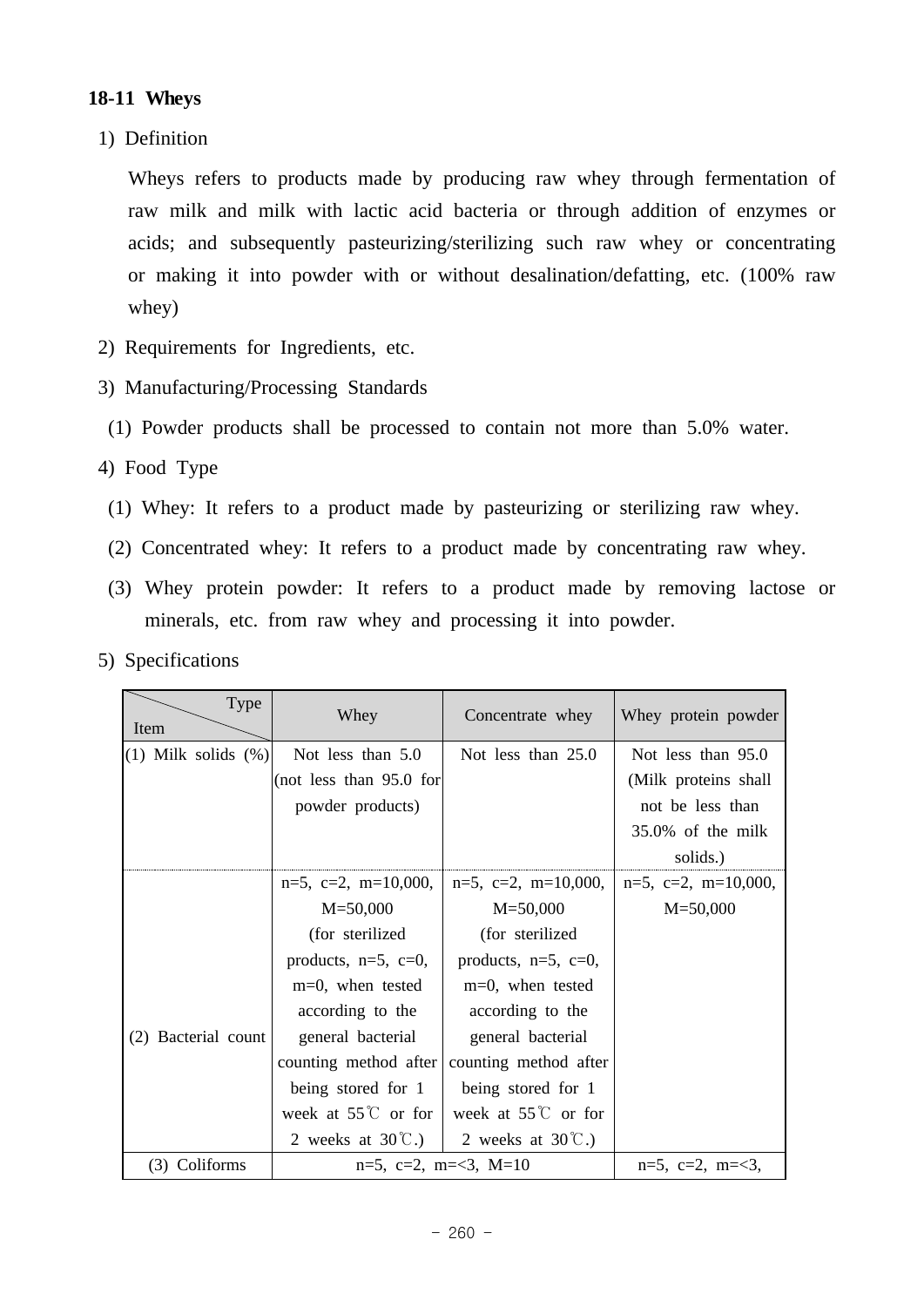| Type<br>Item          | Whey                               | Concentrate whey | Whey protein powder |
|-----------------------|------------------------------------|------------------|---------------------|
|                       | (sterilized products are excluded) |                  | $M=10$              |
| $(4)$ Salmonella spp. | $n=5$ , $c=0$ , $m=0/25g$          |                  |                     |
| (5) Listeria          | $n=5$ , $c=0$ , $m=0/25g$          |                  |                     |
| monocytogenes         |                                    |                  |                     |

# 6) Test Methods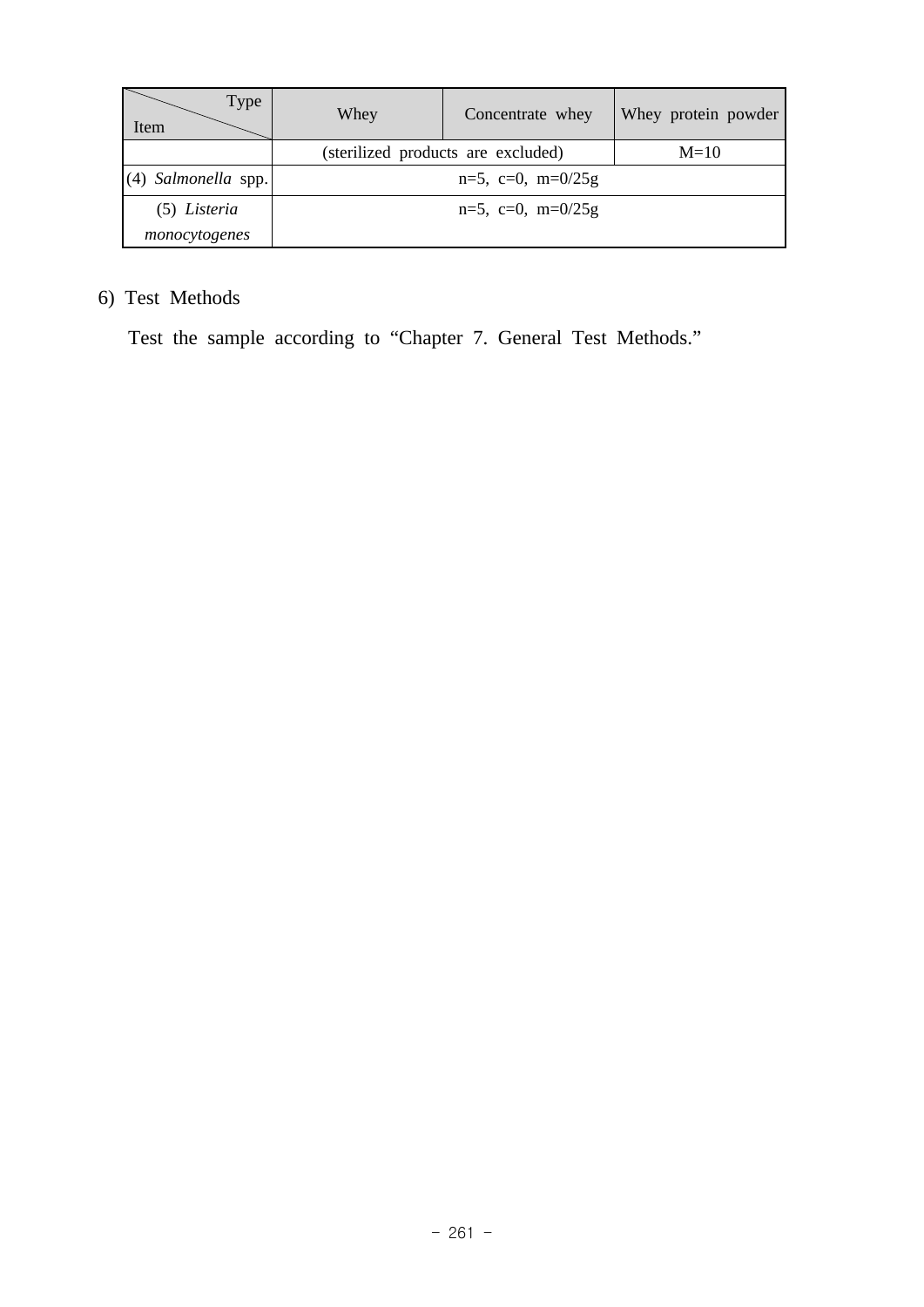## **18-12 Lactose**

1) Definition

 Lactose refers to a product made by separating carbohydrates from skim milk or whey and processing them into powder. (100% raw milk or milk product)

- 2) Requirements for Ingredients, etc.
- 3) Manufacturing/Processing Standards
- (1) Components other than carbohydrates shall be sufficiently removed by heating at high temperature or adding coagulants.
- (2) Salts shall be removed, to the extent possible, from lactose through ion exchange process, etc., before it is processed into powder.
- 4) Food Type
- 5) Specifications
- (1) Water  $(\%):$  Not more than 5.0
- (2) Lactose (%): Not less than 95.0
- (3) Bacterial count: n=5, c=2, m=10,000, M=50,000
- (4) Coliforms:  $n=5$ ,  $c=2$ ,  $m=<3$ ,  $M=10$
- (5) *Salmonella* spp.: n=5, c=0, m=0/25 g
- (6) *Listeria monocytogenes*∶ n=5, c=0, m=0/25 g
- 6) Test Methods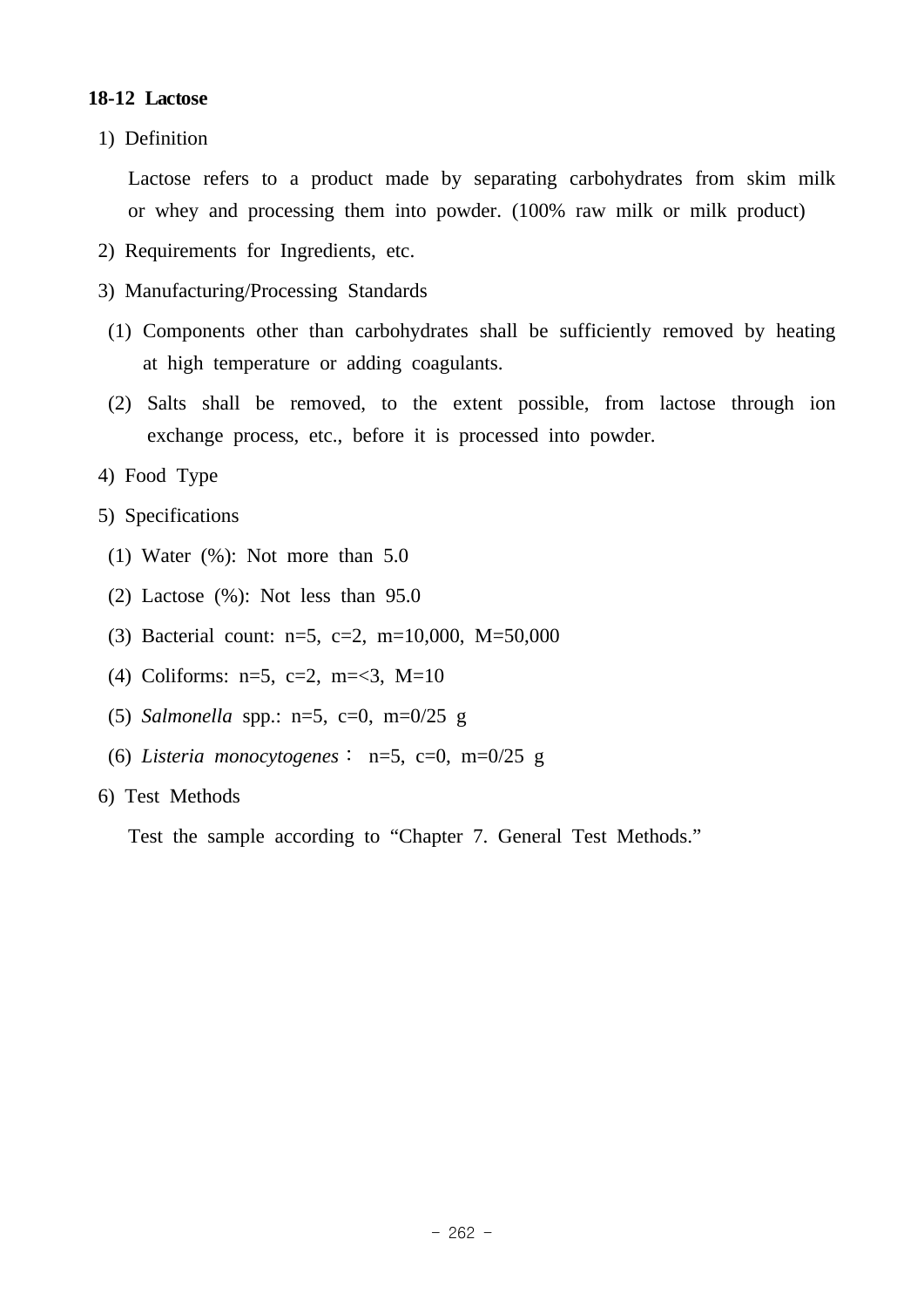# **18-13 Hydrolyzed Milk Protein Products**

1) Definition

 Hydrolyzed milk protein Products refers to products made by processing milk proteins after enzymatic or acid hydrolysis; or by adding food or food additives thereto.

- 2) Requirements for Ingredients, etc.
- 3) Manufacturing/Processing Standards
- (1) In the case of acid hydrolysis, acid shall be removed or neutralized after use.
- (2) Only hydrochloric acid shall be used for acid hydrolysis.
- (3) Finished products shall be properly pasteurized or sterilized before completion.
- 4) Food Type
- 5) Specifications
	- (1) Water  $(\%)$  : Not more than 5.0
	- (2) Crude protein (%) : Not less than the indicated amount.
	- (3) Amino acid nitrogen (%) : Not less than the indicated amount.
	- (4) Casein phosphopeptide (C.P.P) (%) : Not less than the indicated amount (only applicable to products containing 100% hydrolyzed milk protein).
	- (5) Bacterial count : n=5, c=2, m=10,000, M=50,000
	- (6) Coliforms :  $n=5$ ,  $c=2$ ,  $m=<3$ ,  $M=10$
	- (7) *Salmonella* spp. : n=5, c=0, m=0/25 g
	- (8) *Listeria monocytogenes* : n=5, c=0, m=0/25 g
- 6) Test Methods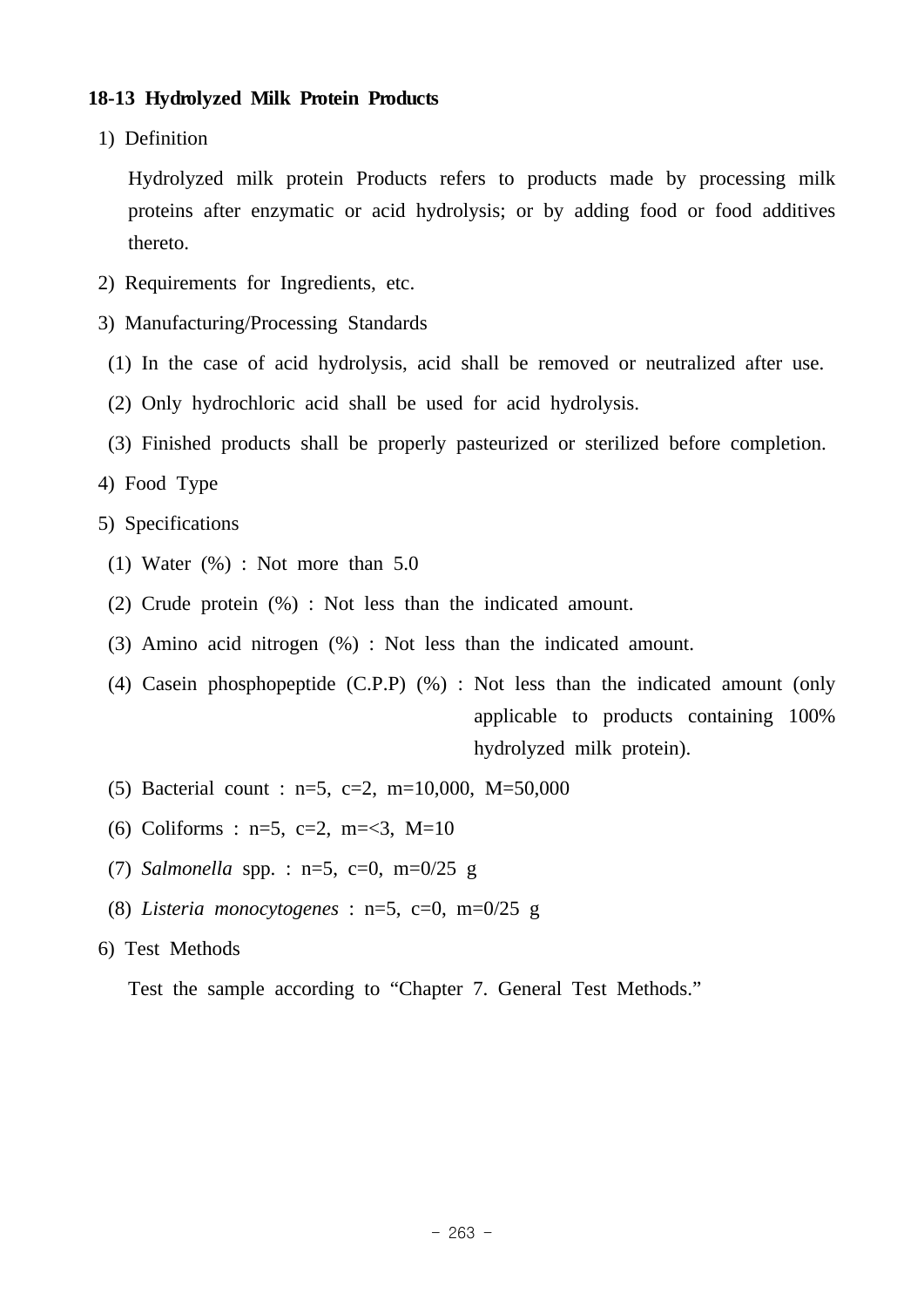### **19. Processed Fishery Foods**

 Processed fishery foods refers to products manufactured/processed through a process of grinding or drying, etc., using fishery products as main ingredients, or by adding food or food additives to such products; including processed fish meat products, salted and fermented seafood products, dried fish/shellfish fillet products and seasoned laver, etc.

#### **19-1 Processed Fish Meat Products**

1) Definition

 Processed fish products refers to products manufactured/processed by adding food or food additives to fish meat used as a main ingredient; and includes Fish flesh, Surimi, Semi-finished fish meat product, Fish paste and Fish sausage, etc.

- 2) Requirements for Ingredients, etc.
- (1) Ingredients shall be fresh in quality.
- (2) Fishes shall be stored/managed in a sanitary manner at 5°C or below; frozen surimi, at -18°C or below.
- (3) Ingredients shall be handled in a sanitary manner after removing inedible parts.
- 3) Manufacturing/Processing Standards
	- (1) Raw fish meat (except for frozen surimi) shall be sufficiently washed with running water fit for human consumption to remove blood, fat and water soluble protein, etc.
- (2) All products for distribution/sale shall be packaged and hermetically sealed.
- (3) Fats and oils used in oil-frying/oil-treatment shall have an acid value of 2.5 or less and peroxide value of 50 or less.
- 4) Food Type
- (1) Fish flesh

Fish flesh refers to a product made by collecting and processing the flesh of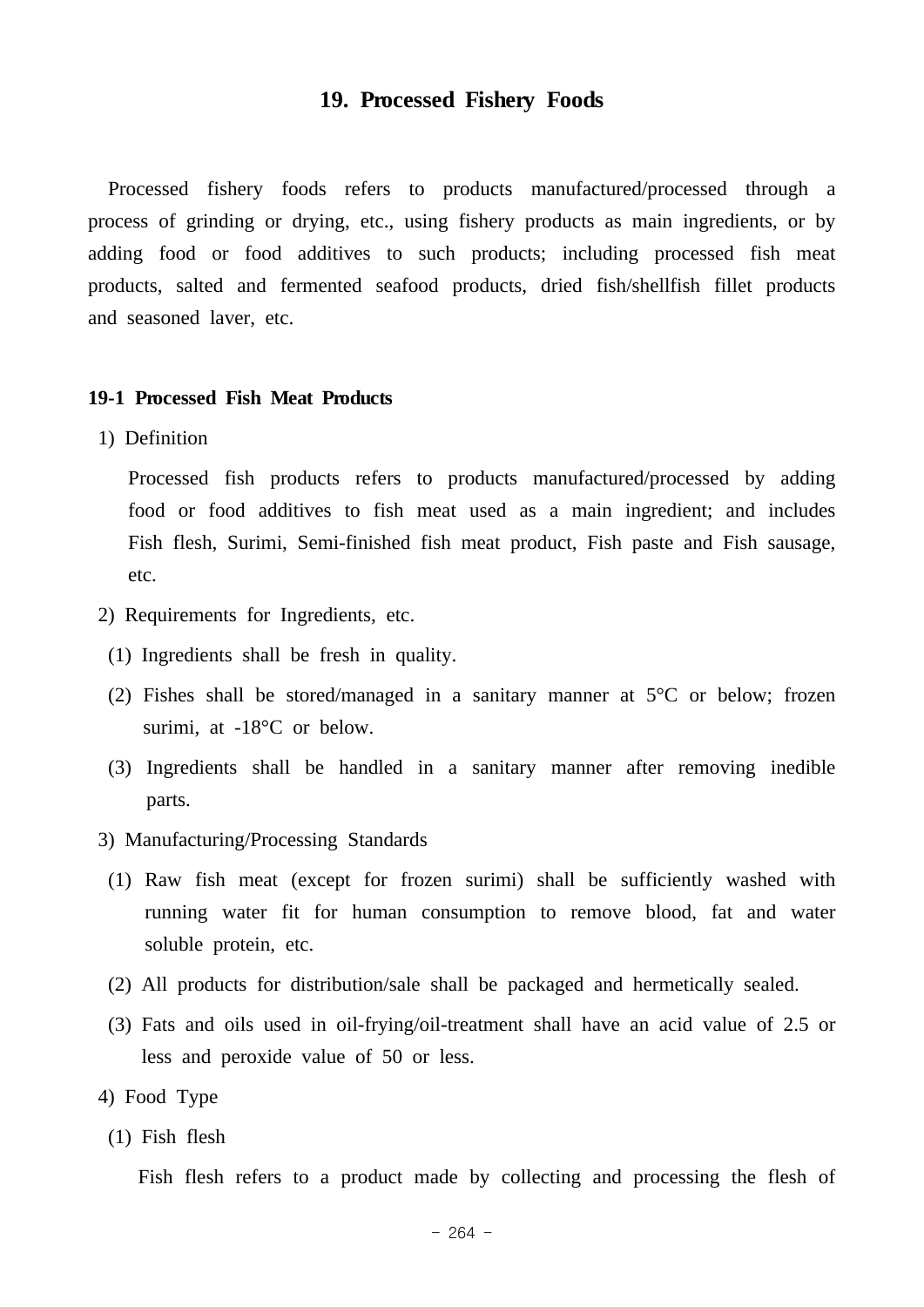fishes, without the addition of food additives, such as excipients and preservatives (except sorbic acid and potassium sorbate), etc.

(2) Surimi

 It refers to a product made by adding salt, saccharides and phosphate, etc., to fish flesh collected/processed from the flesh of fishes.

(3) Semi-finished fish meat product

 It refers to a product made, without heat treatment, by adding food or food additives to fish meat paste from which salt-soluble proteins are eluted.

(4) Fish paste

 It refers to products manufactured/processed by adding food or food additives to fish meat paste from which salt-soluble proteins are eluted.

(5) Fish sausage

 It refers to products made by salting and smoking fish meat or fish meat and other meat; or by stuffing fish meat or fish meat and other meat, etc., into casings and heating them; (provided, however, that fish meat content shall be more than other meat content).

(6) Other processed fish meat products

 It refers to processed fish meat products other than those specified in Food Type  $(1)$   $\sim$   $(5)$  above.

### 5) Specifications

- (1) Nitrite ion (g/kg)∶ Less than 0.05 (only applicable to fish sausages)
- (2) Tar colors∶ Shall not be detected (except for fish sausages)
- (3) Coliforms :  $n=5$ ,  $c=1$ ,  $m=0$ ,  $M=10$  (only applicable to pasteurized products)
- (4) Bacterial count : n=5, c=0, m=0 (only applicable to sterilized products)
- (5) Preservatives (g/kg)∶No preservatives shall be detected except for the following:

| Sorbic acid;       |                                    |
|--------------------|------------------------------------|
| Potassium sorbate; | Not more than 2.0 (as sorbic acid) |
| Calcium sorbate    |                                    |

- 6) Test Methods
- (1) Nitrite ion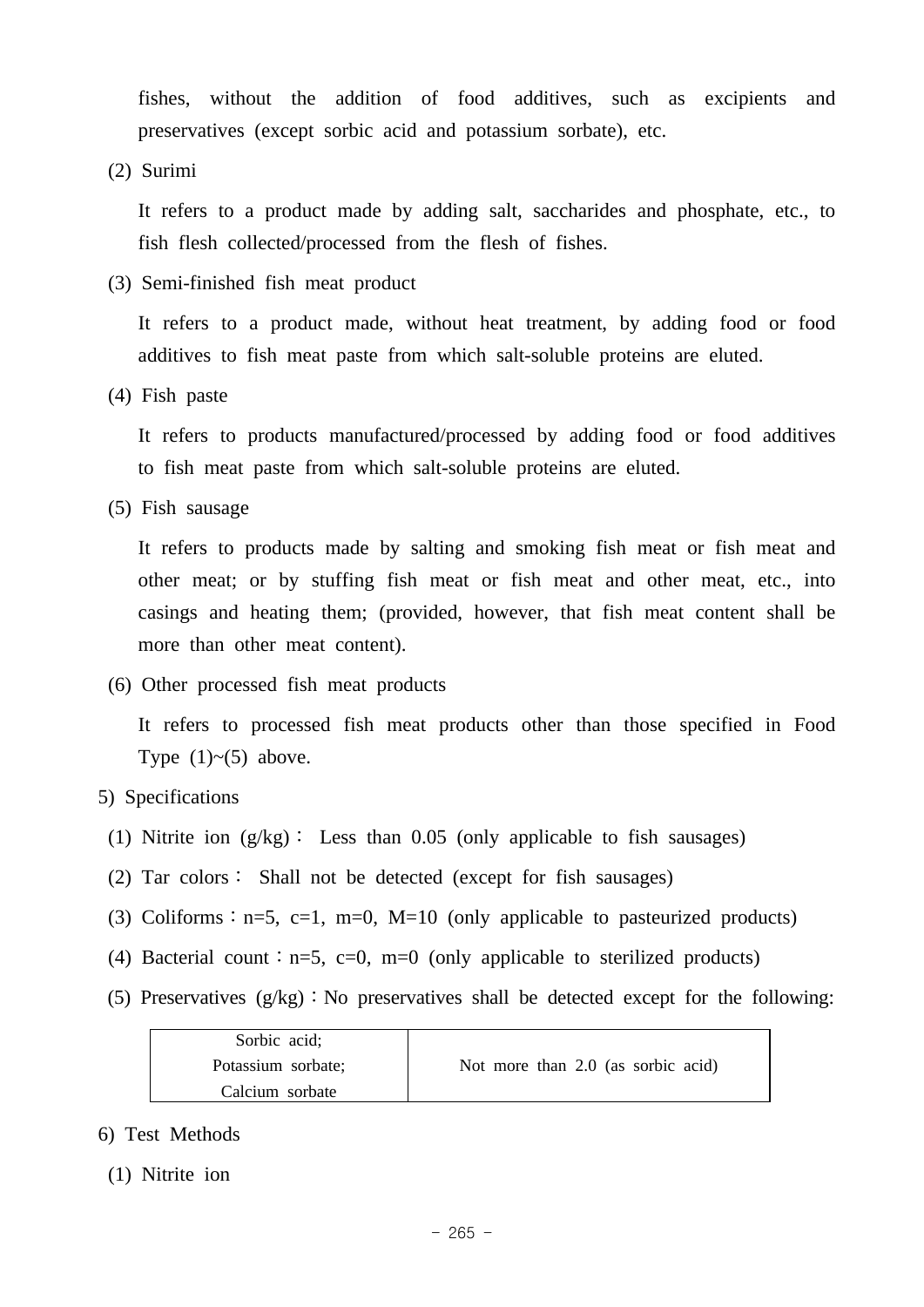Test the sample according to "Chapter 7. General Test Methods, 3.6 Color Fixatives."

(2) Tar colors

 Test the sample according to "Chapter 7. General Test Methods, 3.4 Color Additives."

(3) Coliforms

 Test the sample according to "Chapter 7. General Test Methods, 4. Microbiological Test Methods, 4.7 Coliforms."

(4) Bacterial count

 Test the sample according to "Chapter 7. General Test Methods, 4. Microbiological Test Methods, 4.5.1 General Bacterial Count."

(5) Preservatives

 Test the sample according to "Chapter 7. General Test Methods, 3.1 Preservatives."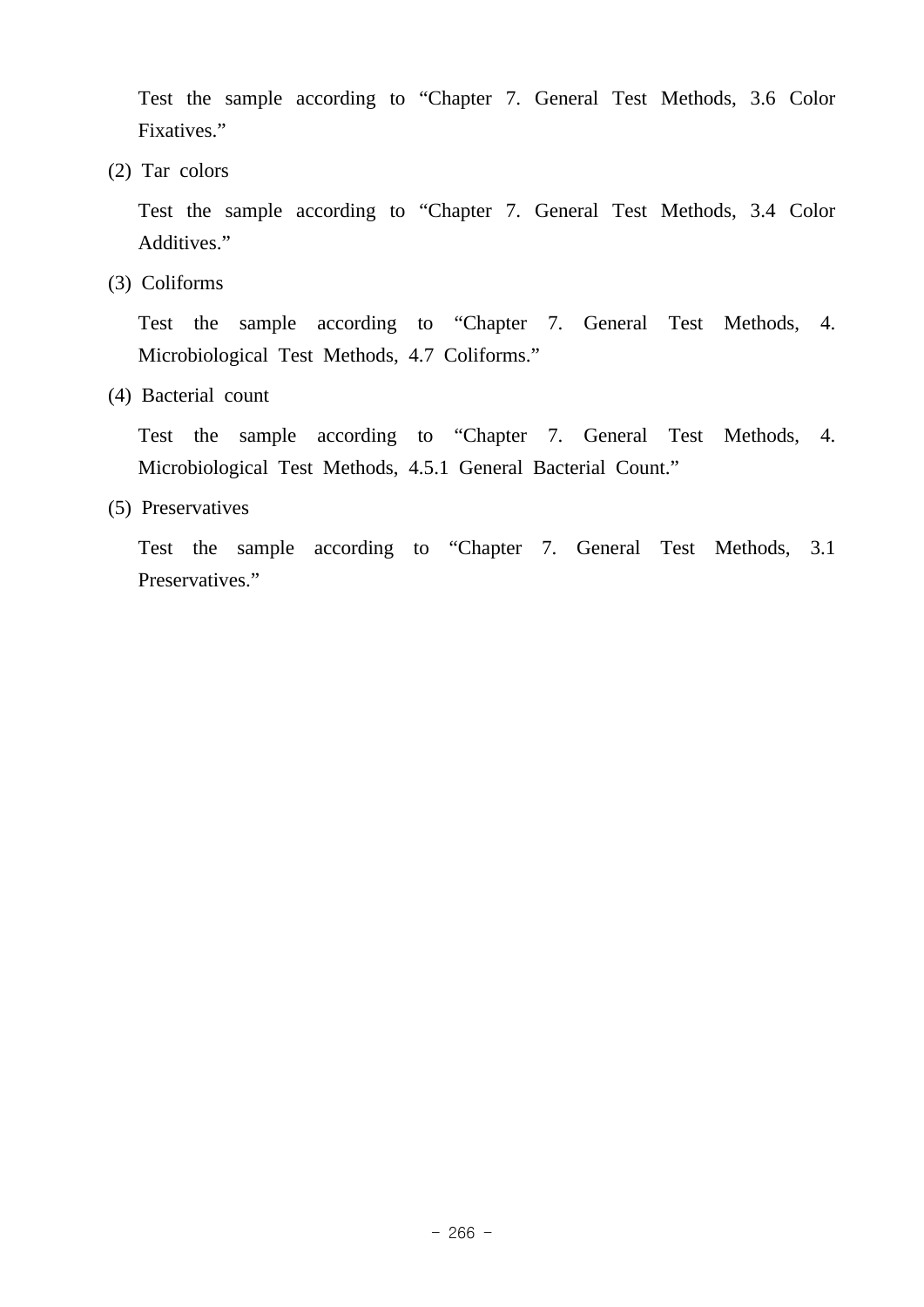### **19-2 Salted and Fermented Seafood Products**

1) Definition

 Salted and fermented seafood products refers to products made by adding salt to fishes, crustaceans, mollusks or echinoderms, etc., and fermenting and aging them; or by adding food or food additives to the filtrate separated from such fermented and aged foods and processing them. It includes *jeotkal* (salted and fermented seafood), seasoned *jeotkal* (salted-fermented-and-seasoned seafood), fish sauce and seasoned fish sauce.

- 2) Requirements for Ingredients, etc.
- 3) Manufacturing/Processing Standards
- (1) Water (including saline solution) may not be added to increase the weight; (except for seasoned fish sauce).
- (2) When manufactured, *chang-nan-jeot* (salt-fermented pollack tripe) must be scrubbed, washed and inspected for foreign matters using light.
- (3) Tools and utensils shall be handled in a sanitary manner to prevent rust and made of anti-corrosive materials, if possible.
- 4) Food Type
	- (1) *Jeotkal* (Salted and fermented seafood)

 It refers to a product by adding salt (for *sikhae* (fermented fishes with grains), by adding salt and grains, etc.) to the whole or part of fishes, crustaceans, mollusks or echinoderms, etc., (which shall account for not less than 60% based on a fresh weight) and fermenting and aging them.

(2) Seasoned *jeoktal* (Salted-fermented-and-seasoned seafood)

It refers to *jeoktal* seasoned by adding hot pepper powder and seasonings, etc.

(3) Fish sauce

 It refers to a liquid filtered or separated from *jeoktal*; or a mixture made by mixing the liquid obtained from re-fermented or aged residue, with the previously filtered or separated liquid.

(4) Seasoned fish sauce

It refers to a product made by adding salt water or seasonings, etc., to fish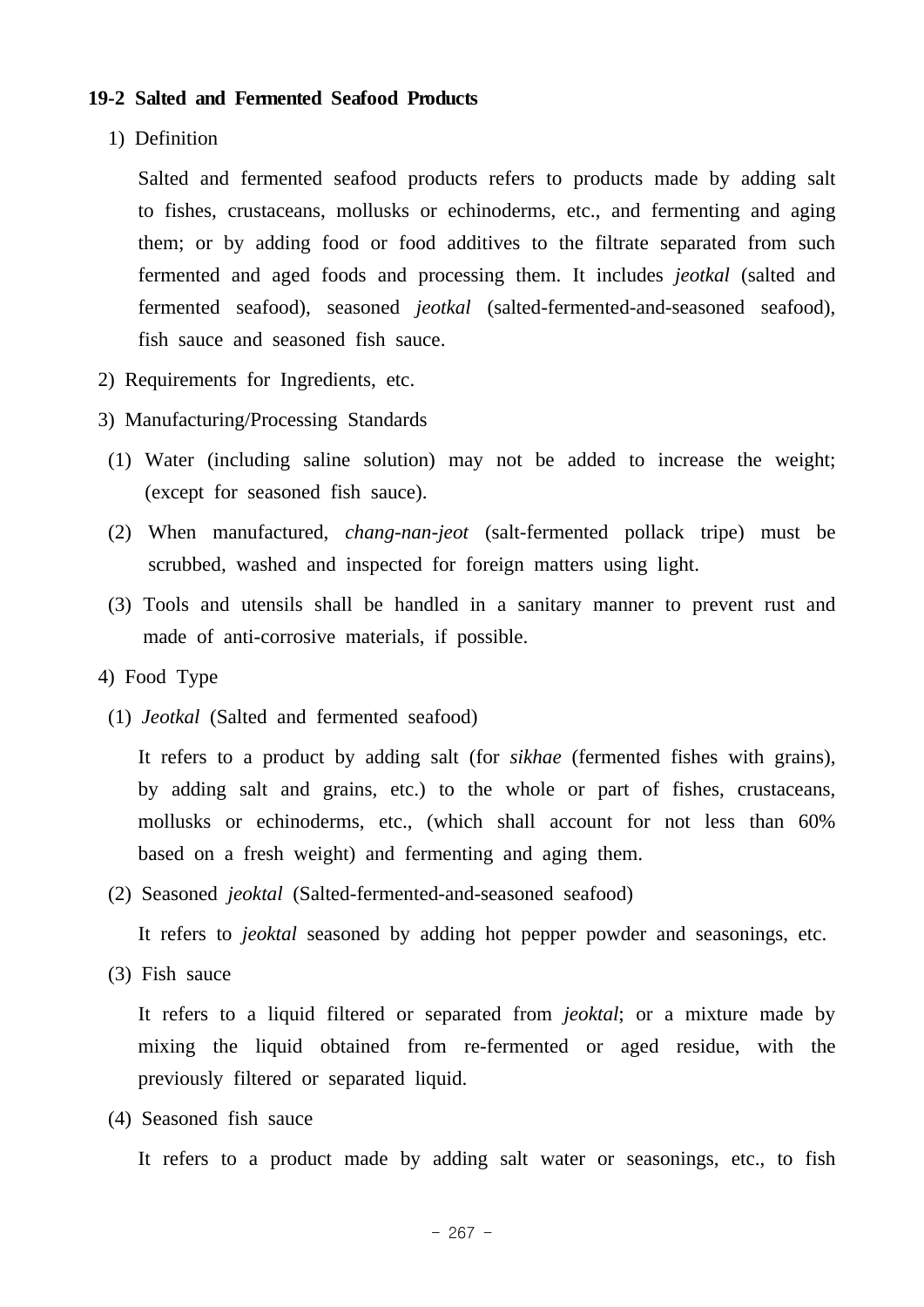sauce.

- 5) Specifications
- (1) Total nitrogen (%)∶Not less than 1.0 for Fish sauce (however, for salt-fermented mysidacea (*Neomysis japonica*) sauce, not less than 0.8); not less than 0.5 for seasoned fish sauce
- (2) Coliforms :  $n=5$ , c=1, m=0, M=10 (only applicable to Fish sauce and Seasoned fish sauce)
- (3) Tar colors∶Shall not be detected (except for *myeongnan-jeot* (salted-fermented Alaska pollack roe)).
- (4) Preservatives (g/kg)∶No preservatives shall be detected except for the following: (only applicable to products containing not more than 8% salt content).

| Sorbic acid;       |                                    |
|--------------------|------------------------------------|
| Potassium sorbate; | Not more than 1.0 (as sorbic acid) |
| Calcium sorbate    |                                    |

- (5) *Escherichia coli*∶n=5, c=1, m=0, M=10 (except for Fish sauce and Seasoned fish sauce)
- 6) Test Methods
- (1) Total nitrogen

 Test the sample according to "Chapter 7. General Test Methods, 2. Food Component Test Methods, 2.1.3.1 Total Nitrogen and Crude Protein."

(2) Coliforms

 Test the sample according to "Chapter 7. General Test Methods, 4. Microbiological Test Methods, 4.7 Coliforms."

(3) Tar colors

 Test the sample according to "Chapter 7. General Test Methods, 3.4 Color Additives."

(4) Preservatives

 Test the sample according to "Chapter 7. General Test Methods, 3.1 Preservatives."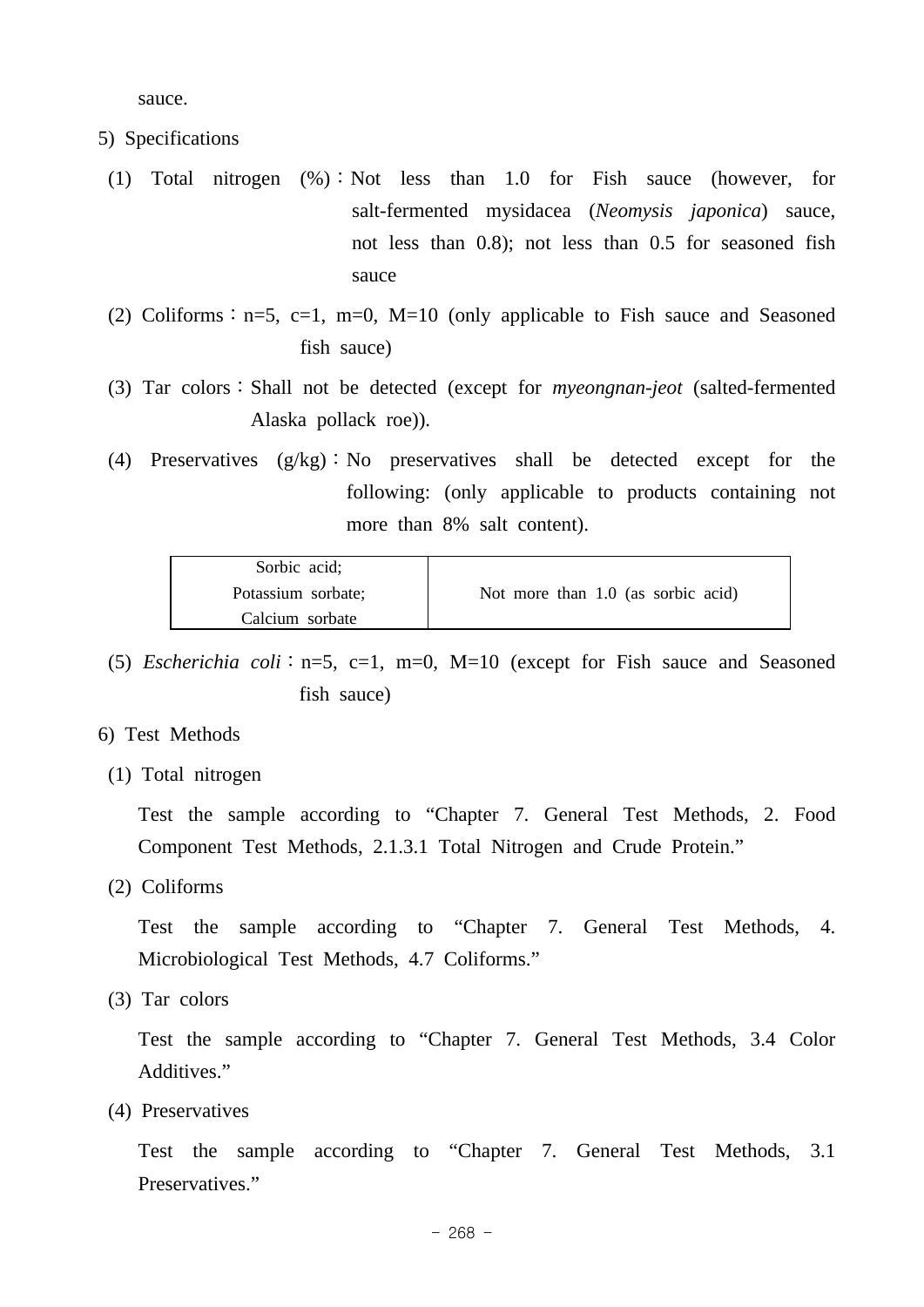# (5) *Escherichia coli*

 Test the sample according to "Chapter 7. General Test Methods, 4. Microbiological Test Methods, 4.8 *Escherichia coli*."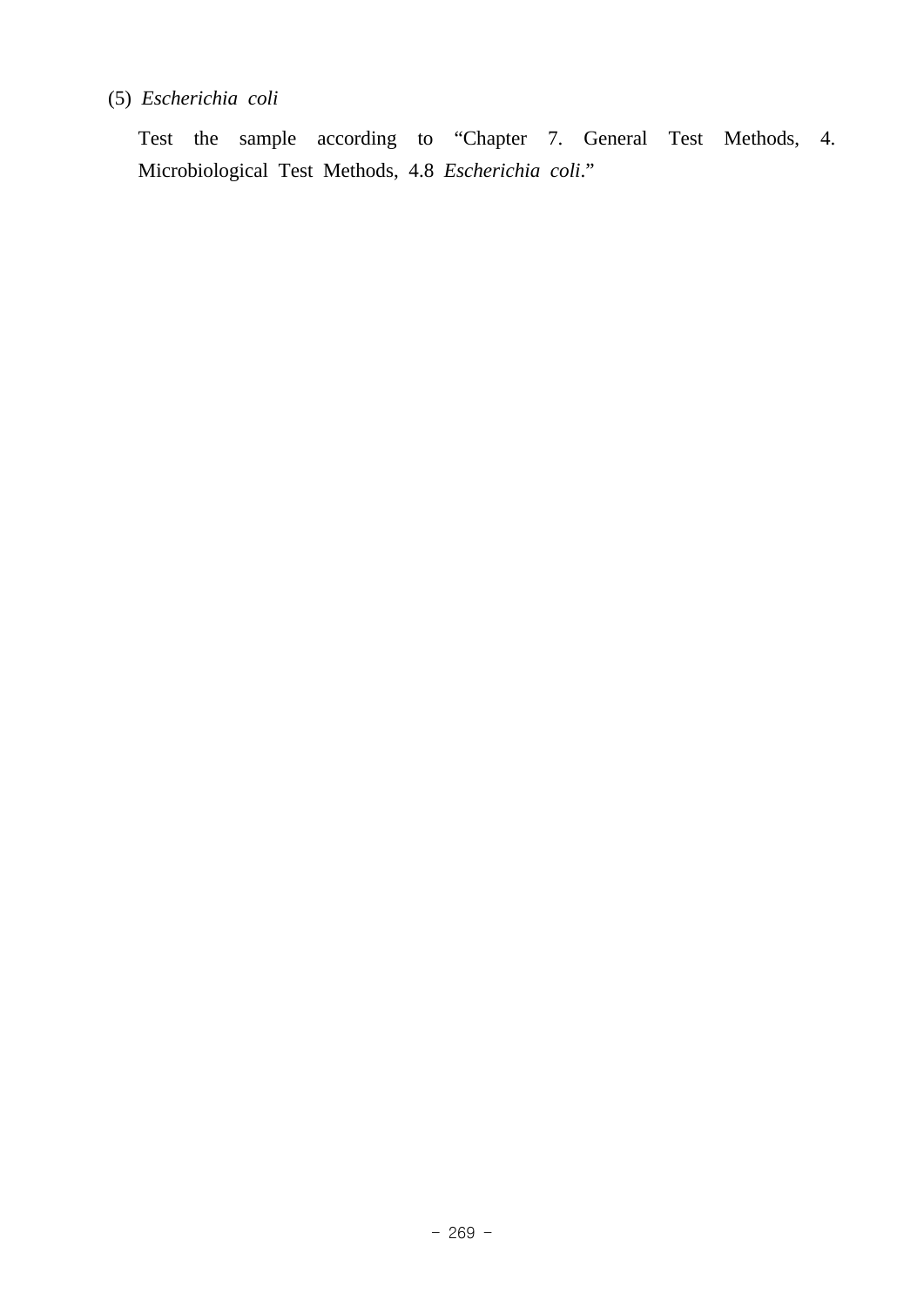# **19-3 Dried Fish/Shellfish Fillet Products**

1) Definition

 Dried fish/Shellfish fillet products refers to products made by drying fishery products, such as fishes or mollusks, etc., or by processing such dried products with seasonings, etc.; including seasoned dried fish/shellfish fillet and dried fish/shellfish fillet, etc.

- 2) Requirements for Ingredients, etc.
- (1) Raw ingredients shall be preserved at 5°C or below.
- (2) Raw ingredients shall not contain natural toxins at the level that is harmful to the human body.
- 3) Manufacturing/Processing Standards
- (1) Products shall be pasteurized or sterilized as necessary, and packaged in a sanitary manner.
- 4) Food Type
- (1) Seasoned dried fish/shellfish fillet

 It refers to products made by processing fishes or mollusks, etc., such as seasoning or drying, etc.

(2) Dried fish/shellfish fillet

 It refers to products made by drying fishes or mollusks, etc., or by cutting such dried products.

(3) Other dried fish/shellfish fillet

It means those not specified in Food Type  $(1)~(2)$  above.

- 5) Specifications
- (1) Sulfur dioxide (g/kg)∶Less than 0.030
- (2) *Escherichia coli*∶n=5, c=2, m=0, M=10
- (3) *Staphylococcus aureus*∶n=5, c=1, m=10, M=100 (only applicable to Seasoned dried fish/shellfish fillet)
- (4) Preservatives (g/kg): No preservatives shall be detected except for the following: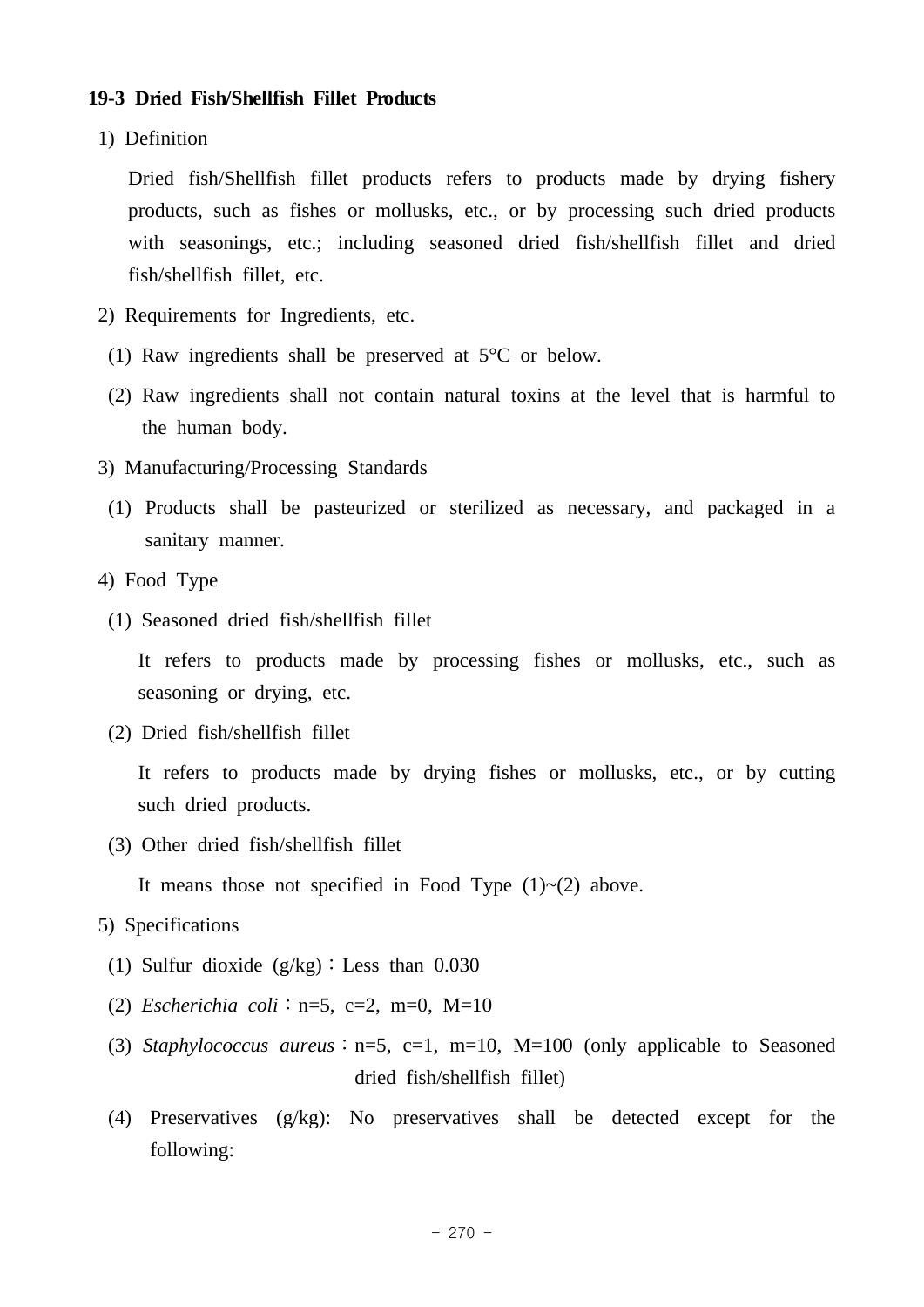- 6) Test Methods
	- (1) Sulfur dioxide

 Test the sample according to "Chapter 7. General Test Methods, 3.5 Sulfurous Acid, Sodium Hydrosulfite and Its Salts."

(2) *Escherichia coli*

 Test the sample according to "Chapter 7. General Test Methods, 4. Microbiological Test Methods, 4.8 *Escherichia coli*."

(3) *Staphylococcus aureus* 

 Test the sample according to "Chapter 7. General Test Methods, 4. Microbiological Test Methods, 4.12 *Staphylococcus aureus*, 4.12.2 Quantitative Test."

(4) Preservatives

 Test the sample according to "Chapter 7. General Test Methods, 3.1 Preservatives."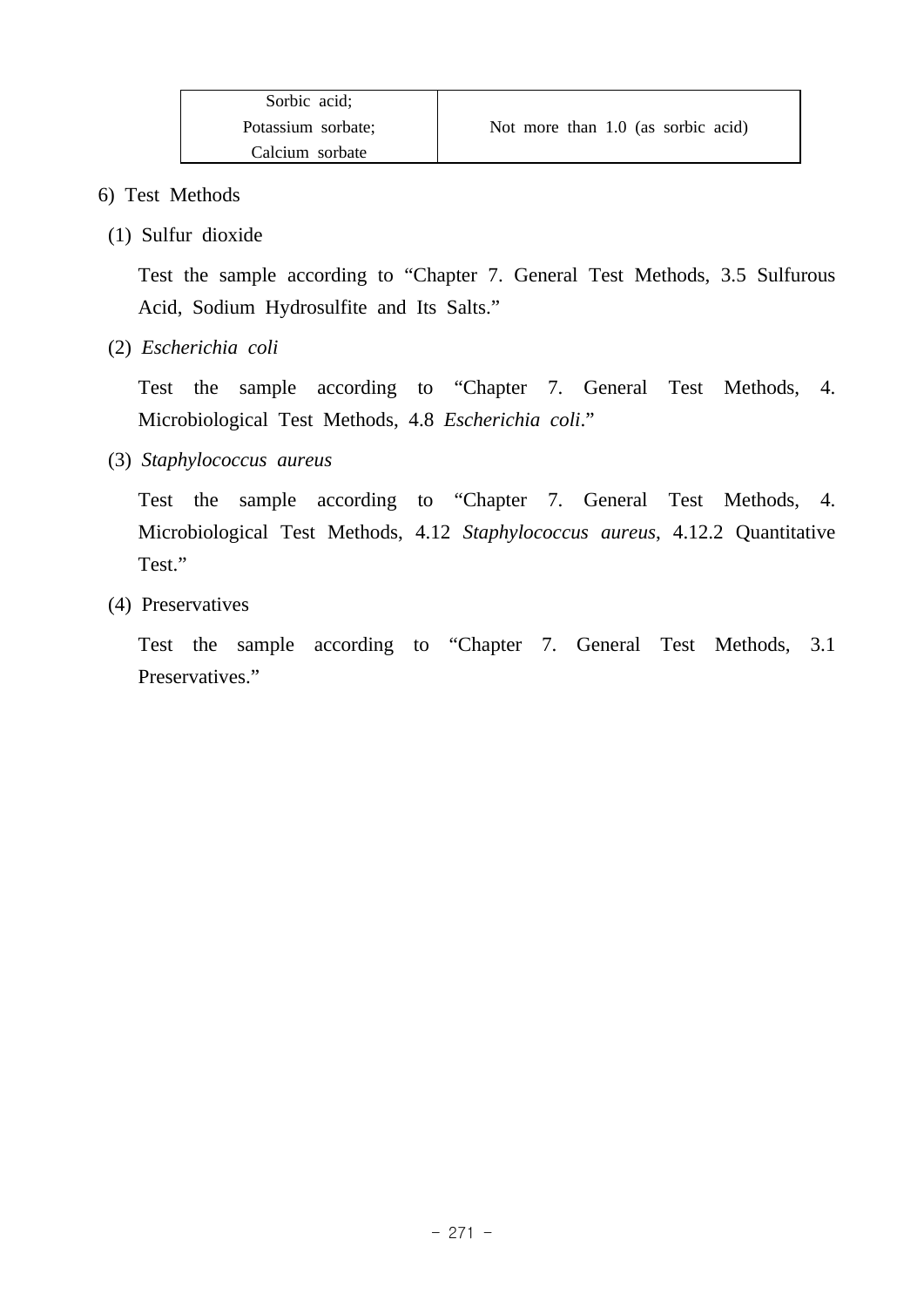# **19-4 Seasoned Laver**

1) Definition

 Seasoned laver refers to a product made by roasting dried laver (including semi-roasted laver) or by seasoning/processing it with edible fats and oils, seasonings and edible salt, etc.

- 2) Requirements for Ingredients, etc.
- 3) Manufacturing/Processing Standards
- 4) Food Type
- 5) Specifications
	- (1) Acid value∶ Not more than 4.0 (only applicable to oil-treated laver)
- (2) Peroxide value∶ Not more than 60.0 (only applicable to oil-treated laver)
- (3) Tar colors ∶ Shall not be detected.
- 6) Test Methods
- (1) Acid value

 Test the sample according to "1. Confectioneries, Breads or Rice Cakes, 6) Test Methods, (2) Acid Value."

(2) Peroxide value

Precisely measure  $1~5$  g of fat and oil extracted for "(1) Acid value" and test it according to "Chapter 7. General Test Methods, 2. Food Component Test Methods, 2.1.5.3.5 Peroxide Value."

(3) Tar colors

 Test the sample according to "Chapter 7. General Test Methods, 3.4 Color Additives."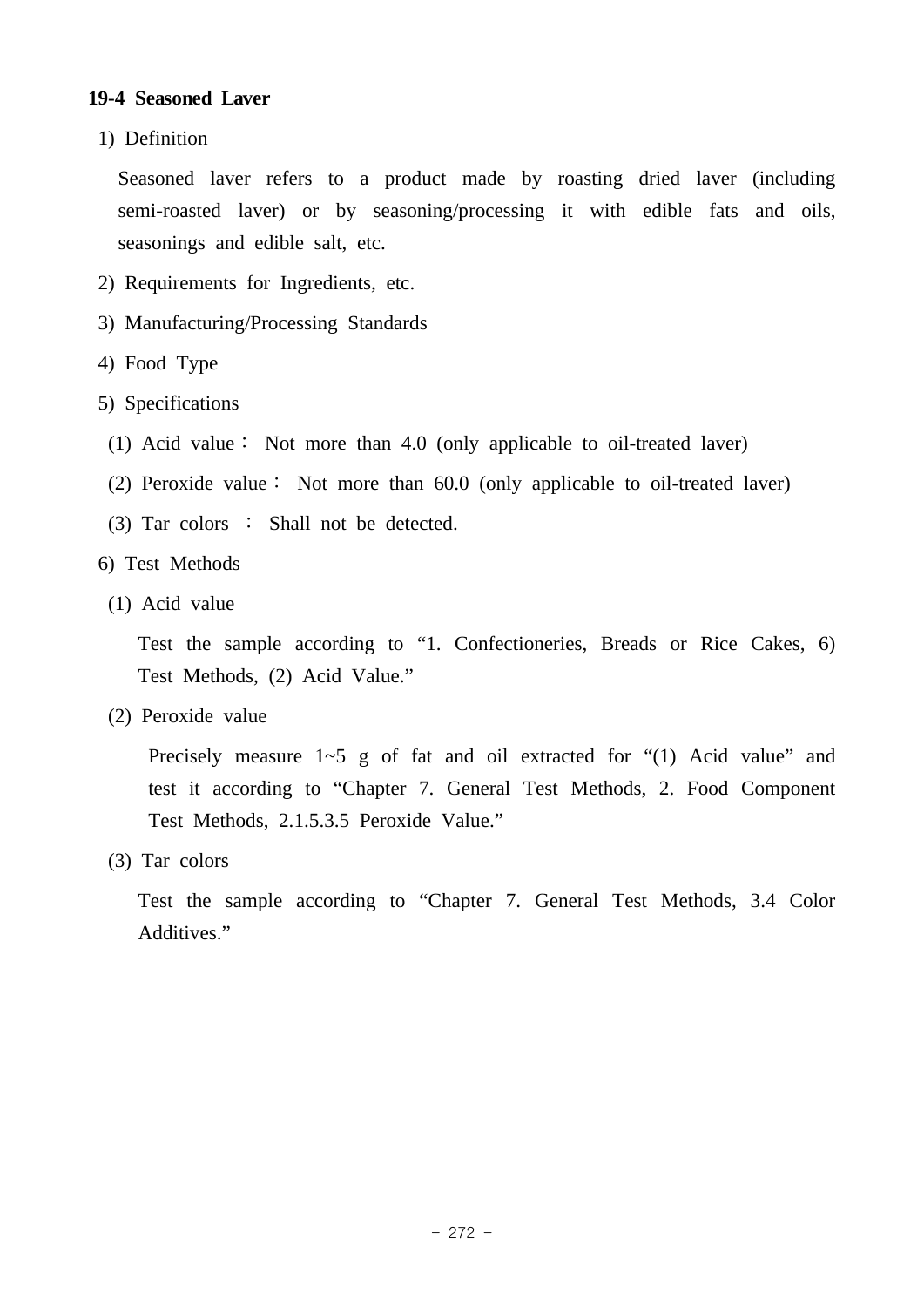# **19-5 Agar**

1) Definition

 It refers to a dried product made by freezing-dehydration or pressing-dehydration of gelidium jelly.

- 2) Requirements for Ingredients, etc.
- 3) Manufacturing/Processing Standards
- 4) Food Type
- 5) Specifications
- (1) Properties and Conditions: Acceptable
- (2) Water (%): Not more than 22.0
- (3) Crude protein (%): Not more than 3.0
- (4) Crude ash (%): Not more than 6.0
- (5) Hot-water-insoluble residues (%): Not more than 4.0
- (6) Boric acid (%): Not more than 0.10
- 6) Test Methods
- (1) Appearance (organoleptic tests): Evenness and uniformity 齊整度

| Score   | Long agar strips (Sil); Short agar strips   | Agar powder; <i>In-sang</i> agar; and |  |
|---------|---------------------------------------------|---------------------------------------|--|
|         | (San); Agar flakes (Suhl)                   | Other agars                           |  |
|         | None of them are quick frozen; warm         |                                       |  |
| 5 point | dried; air dried; or mixed with earthy      | Uniform shape and quality             |  |
|         | materials.                                  |                                       |  |
| 4 point | Only a very small amount is quick frozen;   | Mostly uniform shape and              |  |
|         | warm dried; air dried; or mixed with earthy | quality; depending on the             |  |
| 3 point | materials. Depending on the amount, 4 or 3  | degree of uniformity, 4 or 3          |  |
|         | points are given.                           | points are given                      |  |
|         | A small amount is quick frozen; warm        | Slightly non-uniform shape and        |  |
| 2 point | dried; air dried; or mixed with earthy      |                                       |  |
|         | materials                                   | quality                               |  |
|         | A large amount is quick frozen; warm        |                                       |  |
| 1 point | dried; air dried; or mixed with earthy      | Non-uniform shape and quality         |  |
|         | materials.                                  |                                       |  |

(2) Water

 Test the sample according to "Chapter 7. General Test Methods, 6. Test Methods for Verification of Specifications for Each Food Product, 6.11.1.1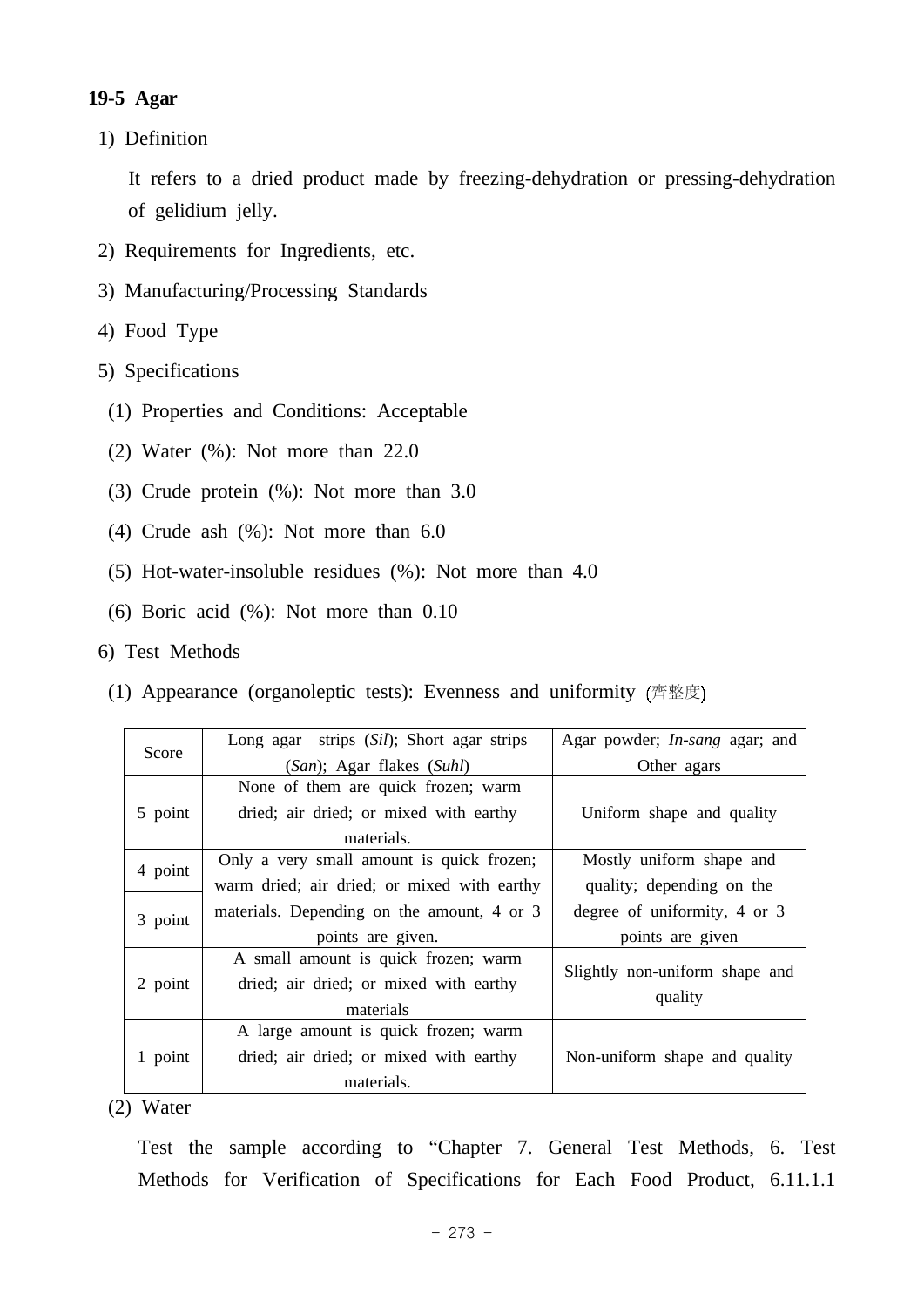Water."

(3) Crude protein

 Test the sample according to "Chapter 7. General Test Methods, 2. Food Component Test Methods, 2.1.3.1 Total Nitrogen and Crude Protein."

(4) Crude ash

Precisely measure  $1-2$  g of sample and test it according to "Chapter 7. General Test Methods, 2. Food Component Test Methods, 2.1.2 Ash."

(5) Hot-water-insoluble residues

 Test the sample according to "Chapter 7. General Test Methods, 6. Test Methods for Verification of Specifications for Each Food Product, 6.11.1.2 Hot-Water-Insoluble Residues."

(6) Boric acid

 Test the sample according to "Chapter 7. General Test Methods, 6. Test Methods for Verification of Specifications for Each Food Product, 6.11.1.3 Boric Acid."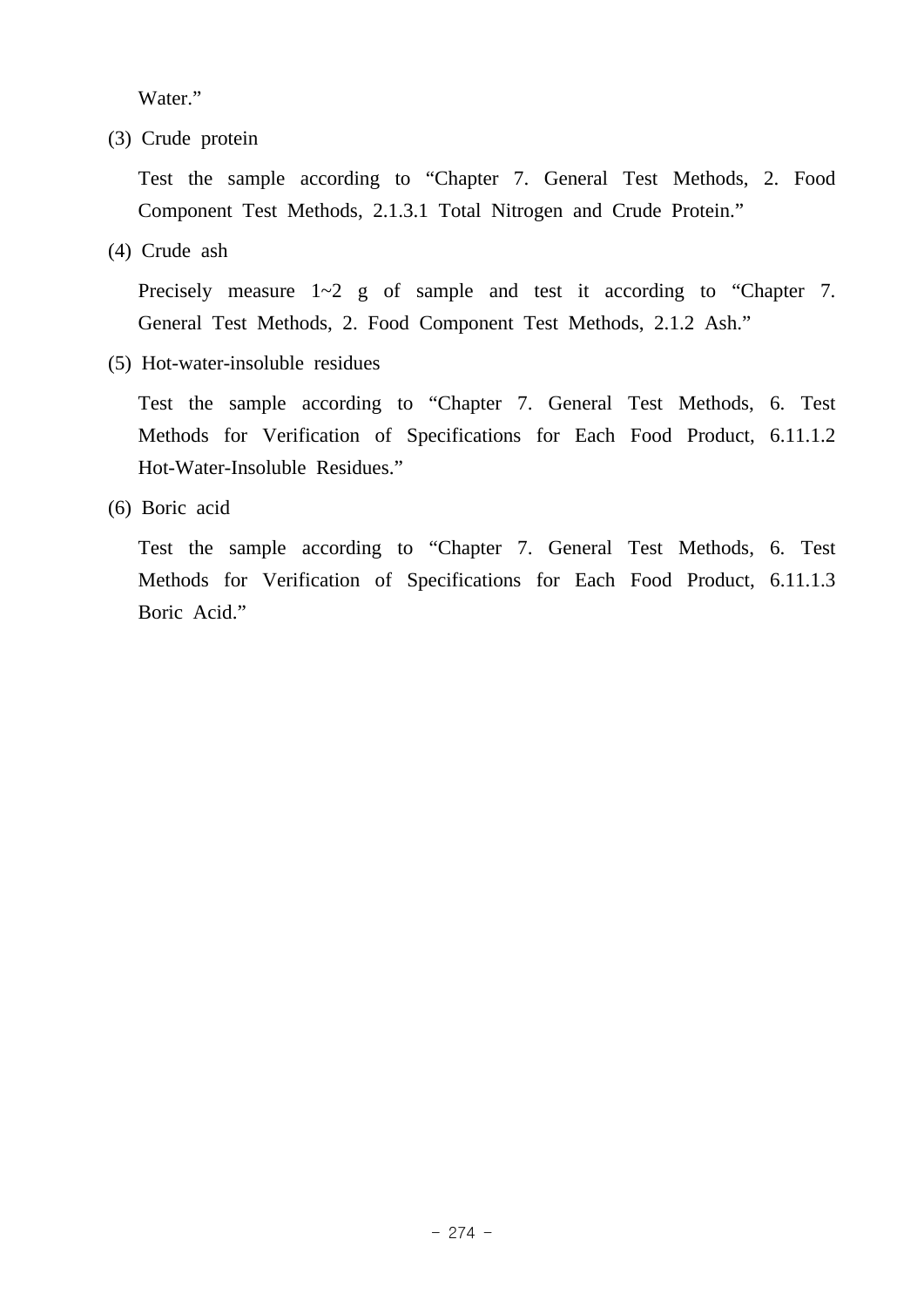### **19-6 Other Processed Fishery Products**

1) Definition

 Other processed fishery products refers to products processed using fishery products as a main ingredient. However, those for which separate Standards and Specifications have been established are excluded.

- 2) Requirements for Ingredients, etc.
- 3) Manufacturing/Processing Standards
- 4) Food Type
- 5) Specifications
- (1) Properties and Conditions: Acceptable
- (2) Foreign matters: Acceptable
- (3) Acid value: Not more than 5.0 (only applicable to oil-fried/oil-treated foods)
- (4) Peroxide value: Not more than 60 (only applicable to oil-fried/oil-treated foods)
- (5) Coliforms :  $n=5$ , c=1, m=0, M=10 (only applicable to pasteurized products)
- (6) Bacterial count: n=5, c=0, m=0 (only applicable to sterilized products)
- (7) *Escherichia coli*: n=5, c=1, m=0, M=10 (only applicable to non-pasteurized products for direct consumption without further processing or heating)
- 6) Test Methods
- (1) Properties and Conditions

 Test the sample according to "Chapter 7. General Test Methods, 1.1 Properties and Conditions."

(2) Foreign Matters

 Test the sample according to "Chapter 7. General Test Methods, 1.2 Foreign Matters."

(3) Coliforms

 Test the sample according to "Chapter 7. General Test Methods, 4. Microbiological Test Methods, 4.7 Coliforms."

(4) Bacterial count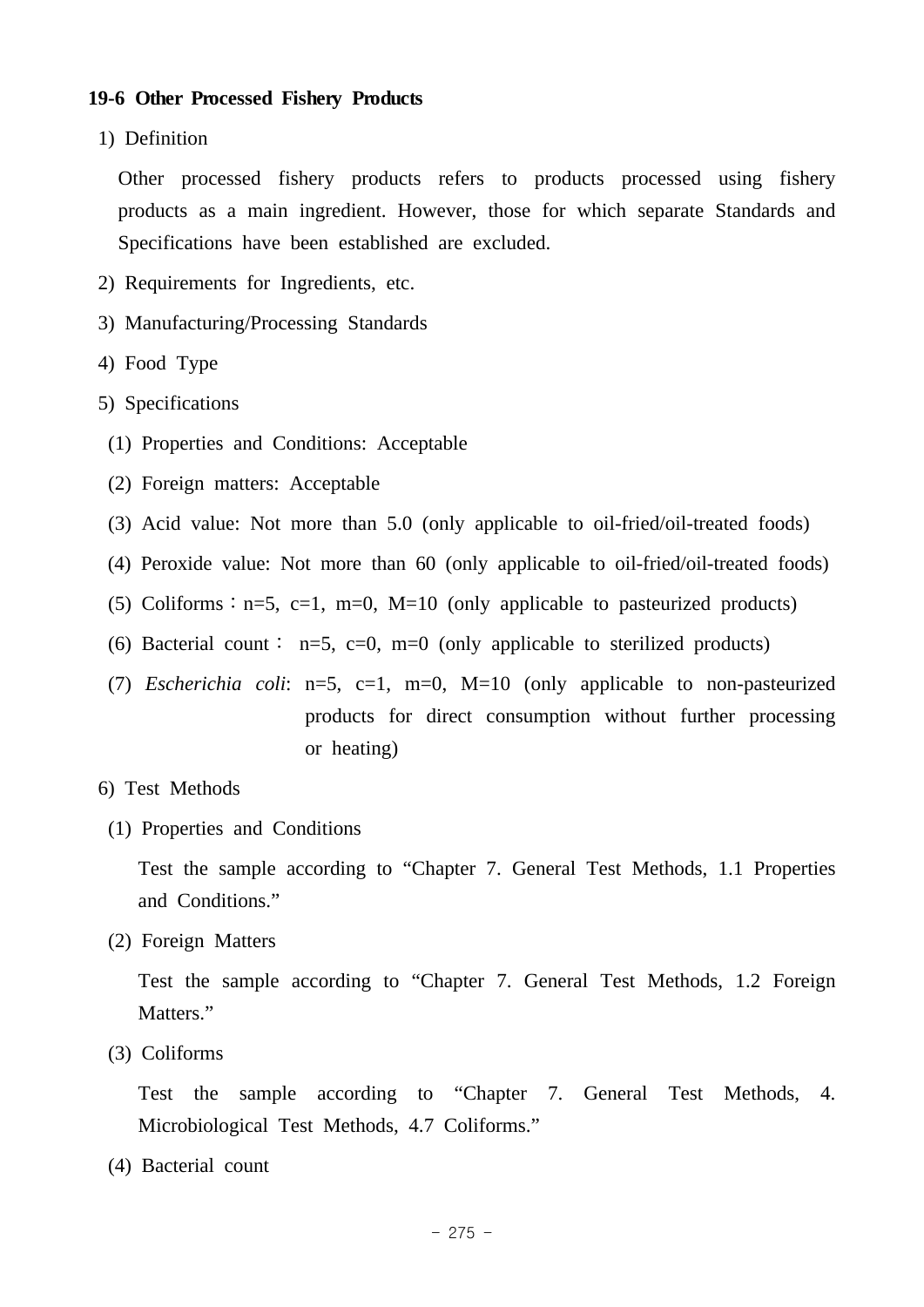Test the sample according to "Chapter 7. General Test Methods, 4. Microbiological Test Methods, 4.5.1 General Bacterial Count."

(5) *Escherichia coli*

 Test the sample according to "Chapter 7. General Test Methods, 4. Microbiological Test Methods, 4.8 *Escherichia coli*."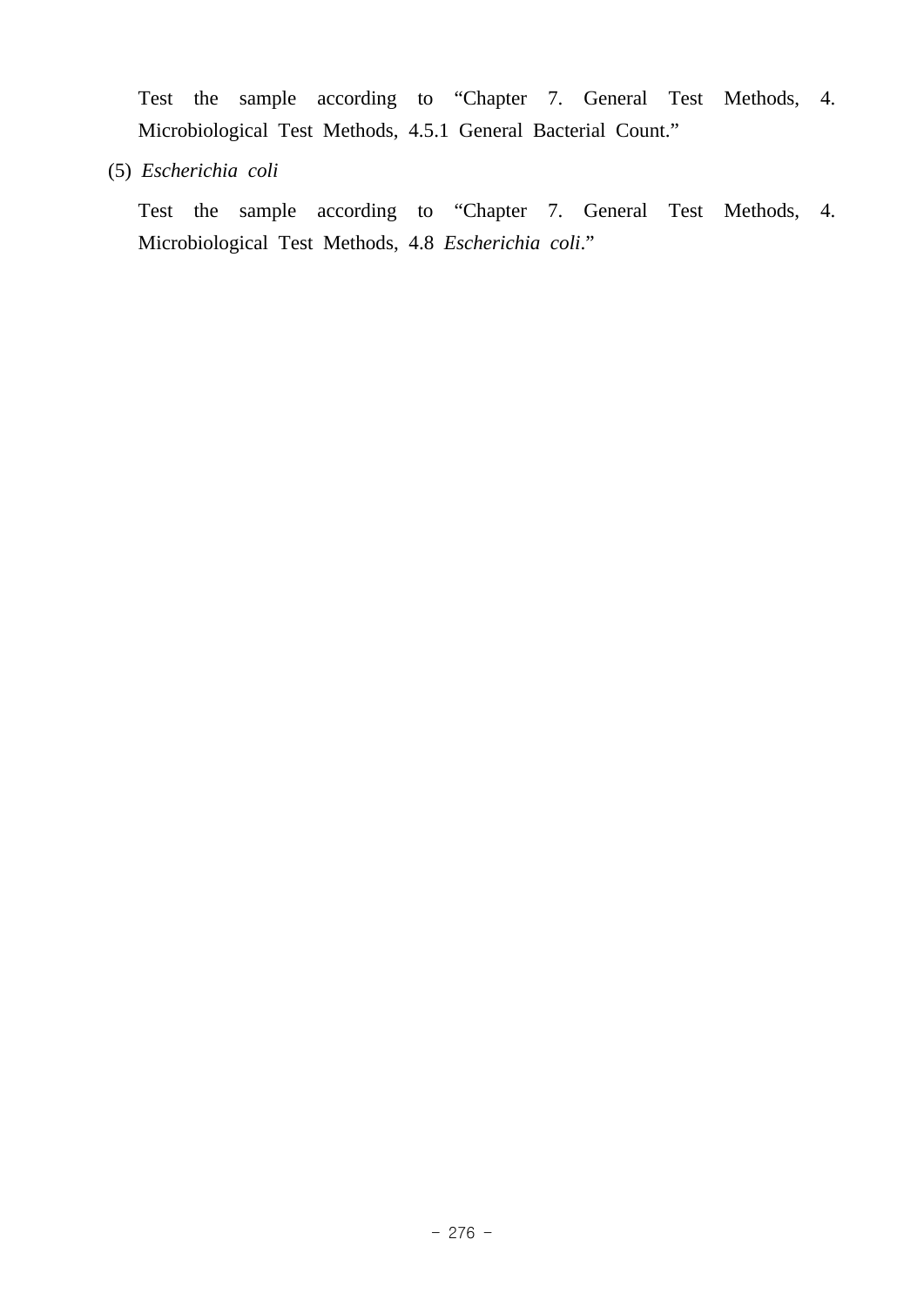# **20. Processed Animal Food Products**

 Processed animal food products refers to foods processed using meat, eggs or ingredients of animal origin, as a main ingredient, derived from animals other than livestock specified under the "Livestock Products Sanitary Control Act," and includes other meat or egg products, insect products, soft-shelled turtle products and processed extract products, etc .However, those for which separate Standards and Specifications have been established are excluded.

#### **20-1 Other Meat or Other Egg Products**

1) Definition

 Other meat or other egg products refers to products processed using meat, eggs or edible parts of animals fit for human consumption, as a main ingredient, derived from animals other than livestock specified under the "Livestock Products Sanitary Control Act."

- 2) Requirements for Ingredients, etc.
- (1) Animals other than livestock shall meet the slaughter and butchering method and inspection standards as set forth in the "Livestock Products Sanitary Control Act"
- 3) Manufacturing/Processing Standards
- 4) Food Type
- (1) Other meat or other egg

 It refers to eggs, carcass, dressed meat, internal organs or other edible parts of animals produced for human consumption.

(2) Other processed animal food product

 It refers to products processed using meat, eggs or edible parts of animals produced for human consumption, as a main ingredient.

- 5) Specifications
- (1) Nitrite ion (g/kg)∶ Less than 0.07 (only applicable to products containing other meats)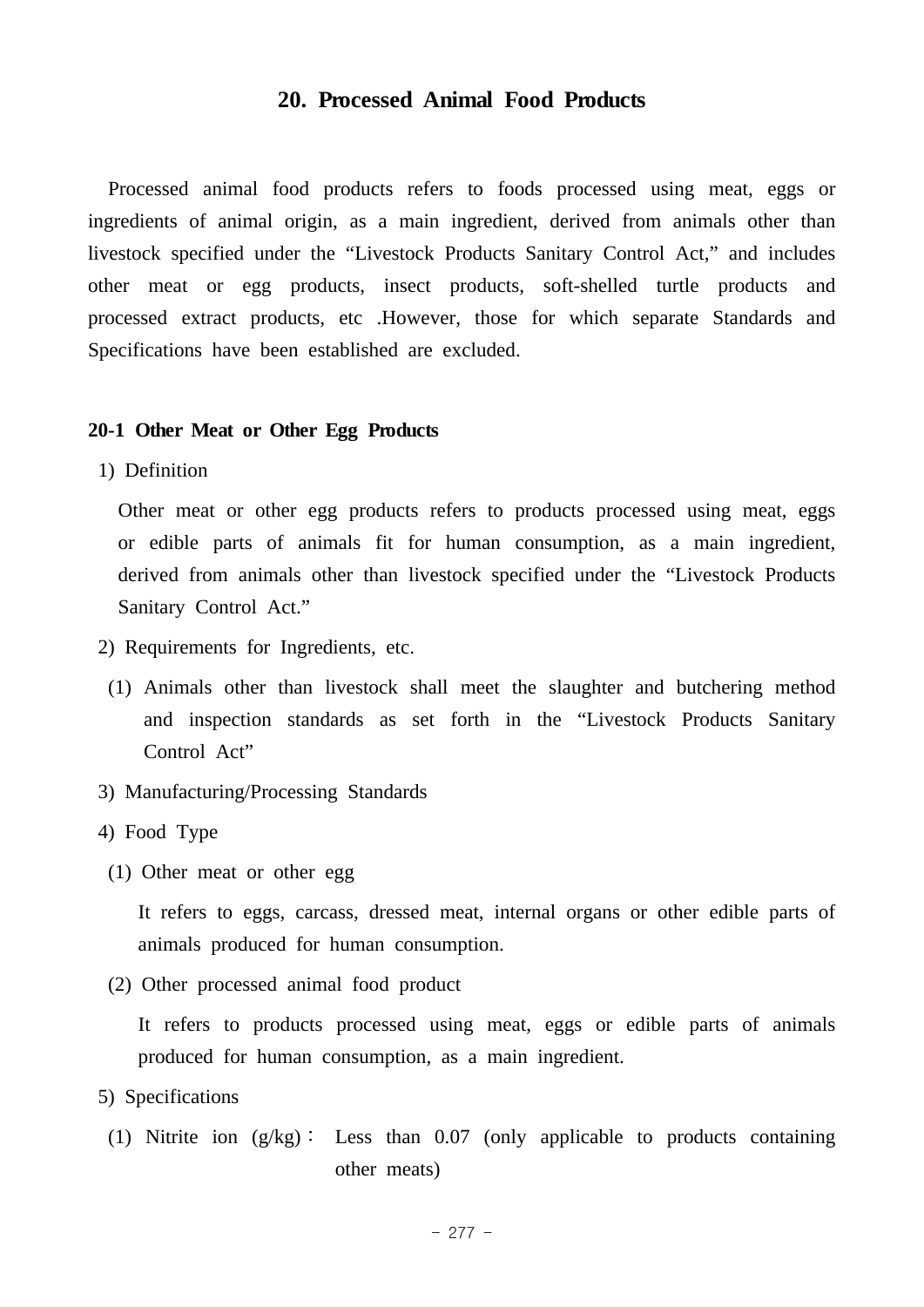- (2) Volatile basic nitrogen (mg%): Not more than 20 (only applicable to products with 100% other meats)
- (3) Tar colors: Shall not be detected (only applicable to products containing other meats).
- (4) Coliforms:  $n=5$ ,  $c=2$ ,  $m=10$ ,  $M=100$  (only applicable to pasteurized products)
- (5) Bacterial count:  $n=5$ ,  $c=0$ ,  $m=0$  (only applicable to sterilized products)
- (6) *Salmonella* spp.: n=5, c=0, m=0/25 g (only applicable to pasteurized products)
- (7) Enterohemorrhagic *Escherichia coli*: n=5, c=0, m=0/25 g (only applicable to ground meat ingredient)
- (8) Preservatives (g/kg)∶ No preservatives shall be detected except for the following:

| Sorbic acid;       | Not more than $2.0$ [as sorbic acid; only applicable to |
|--------------------|---------------------------------------------------------|
| Potassium sorbate; | products containing meat                                |
| Calcium sorbate    |                                                         |

- 6) Test Methods
- (1) Nitrite ion

 Test the sample according to "Chapter 7. General Test Methods, 3.6 Color Fixatives."

(2) Volatile basic nitrogen

 Test the sample according to "Chapter 7. General Test Methods, 6.9.4.1 Volatile Basic Nitrogen."

(3) Tar colors

 Test the sample according to "Chapter 7. General Test Methods, 3.4 Color Additives."

(4) Coliforms

 Test the sample according to "Chapter 7. General Test Methods, 4. Microbiological Test Methods, 4.7 Coliforms."

(5) Bacterial count

 Test the sample according to "Chapter 7. General Test Methods, 4. Microbiological Test Methods, 4.5.1 General Bacterial Count."

(6) *Salmonella* spp.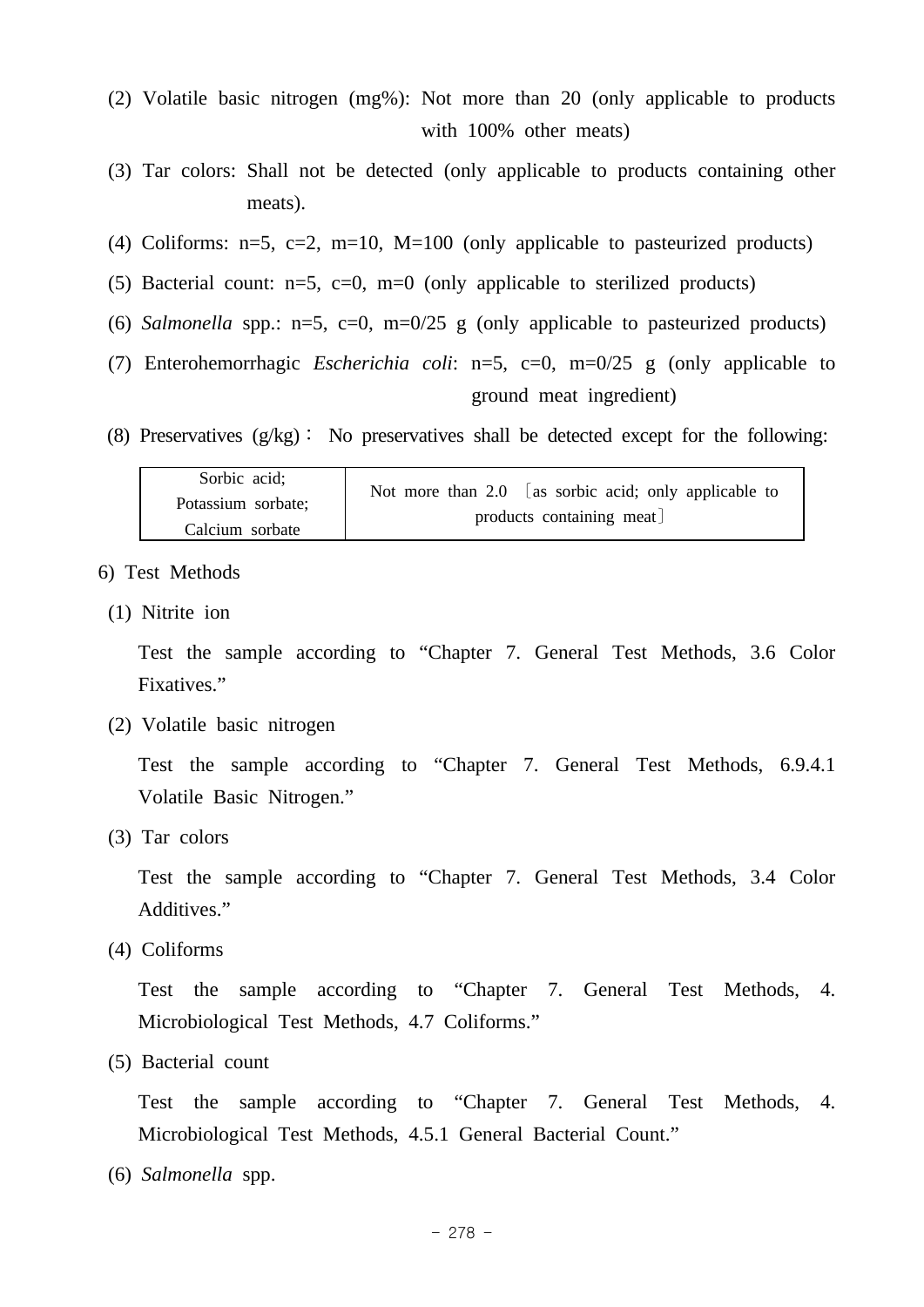Test the sample according to "Chapter 7. General Test Methods, 4. Microbiological Test Methods, 4.11 *Salmonella* spp."

(7) Enterohemorrhagic *Escherichia coli*

 Test the sample according to "Chapter 7. General Test Methods, 4. Microbiological Test Methods, 4.16 Enterohemorrhagic *Escherichia coli*."

(8) Preservatives

 Test the sample according to "Chapter 7. General Test Methods, 3.1 Preservatives."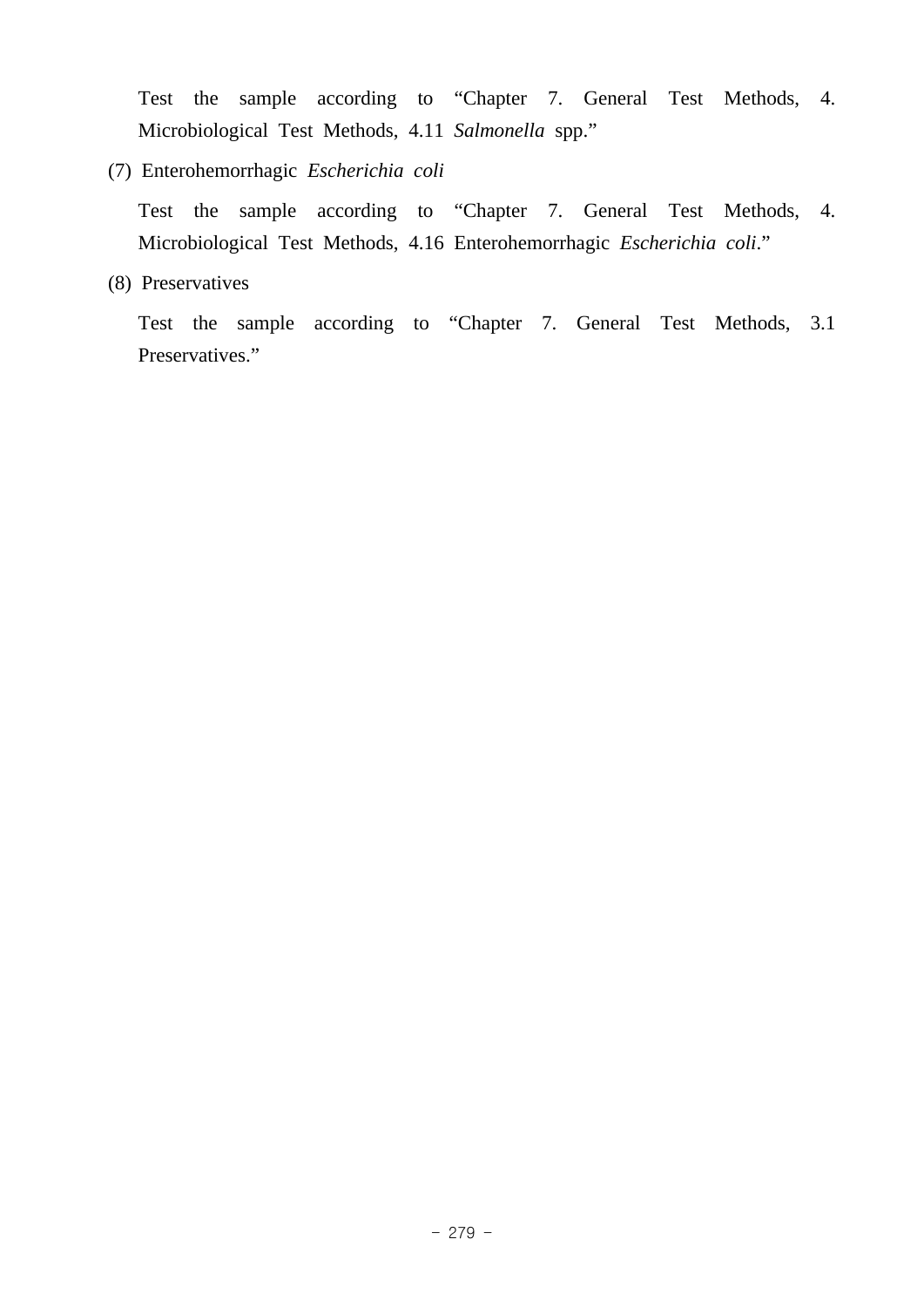## **20-2 Insect Products**

1) Definition

 Insect products refers to products made by processing edible insects, such as by drying and making them into powder, etc. with or without the addition of food or food additives.

- 2) Requirements for Ingredients, etc.
- 3) Manufacturing/Processing Standards
- 4) Food Type
- 5) Specifications
	- (1) Acid value∶Not more than 5.0 (only applicable to edible silkworm pupae products)
	- (2) Peroxide value∶Not more than 60 (only applicable to edible silkworm pupae products)
	- (3) Coliforms :  $n=5$ ,  $c=1$ ,  $m=0$ ,  $M=10$  (only applicable to pasteurized products)
	- (4) Bacterial count : n=5, c=0, m=0 (only applicable to sterilized products)
	- (5) *Escherichia coli*∶n=5, c=1, m=0, M=10 (only applicable to non-pasteurized products for direct consumption without further processing or heating)
- 6) Test Methods
- (1) Acid value

 Test the sample according to "Chapter 7. General Test Methods, 2.1.5.3.1 Acid Value."

(2) Peroxide value

 Test the sample according to "Chapter 7. General Test Methods, 2.1.5.3.5 Peroxide Value."

(3) Coliforms

 Test the sample according to "Chapter 7. General Test Methods, 4. Microbiological Test Methods, 4.7 Coliforms."

(4) Bacterial count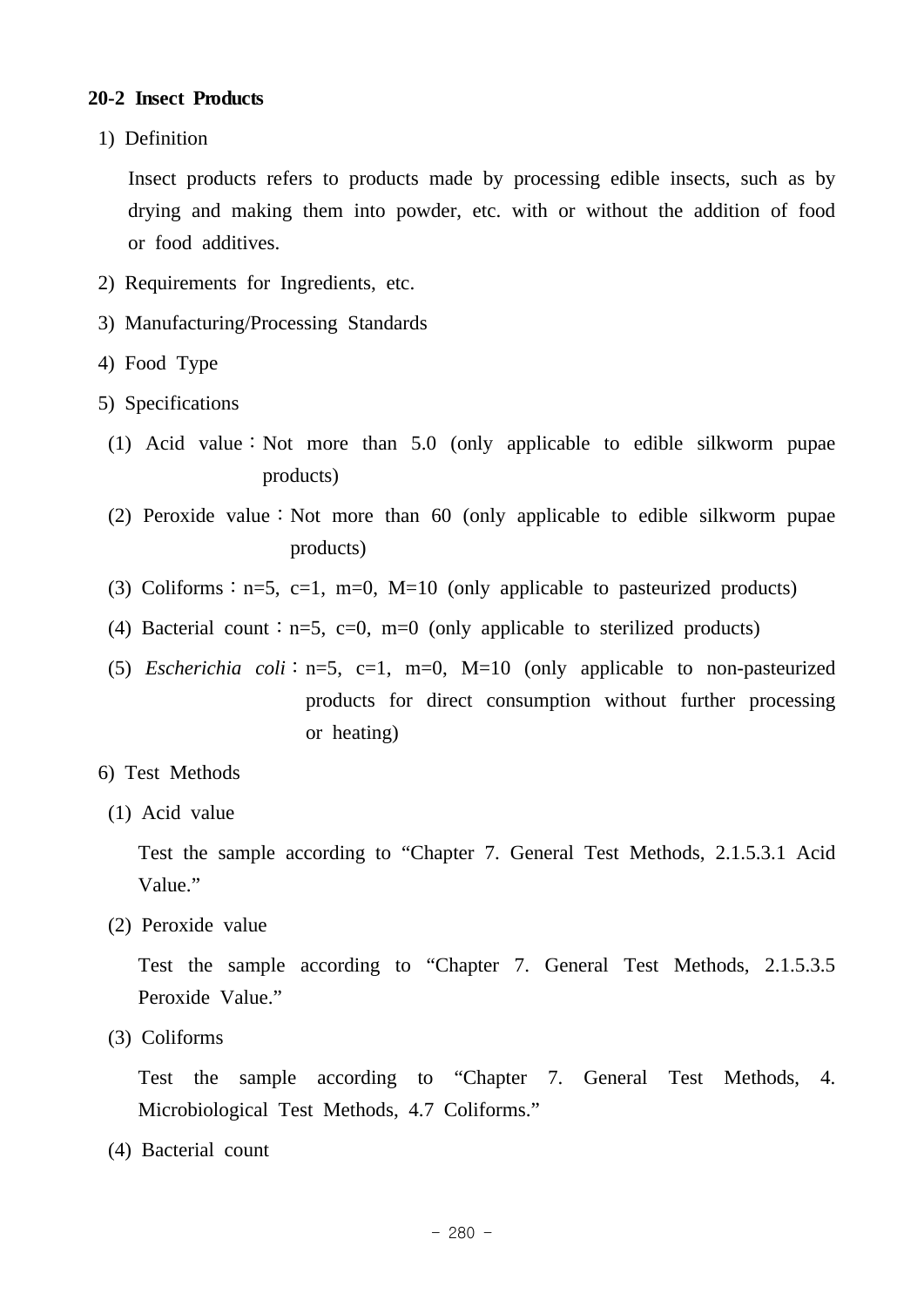Test the sample according to "Chapter 7. General Test Methods, 4. Microbiological Test Methods, 4.5.1 General Bacterial Count."

(5) *Escherichia coli* 

 Test the sample according to "Chapter 7. General Test Methods, 4. Microbiological Test Methods, 4.8 *Escherichia coli*."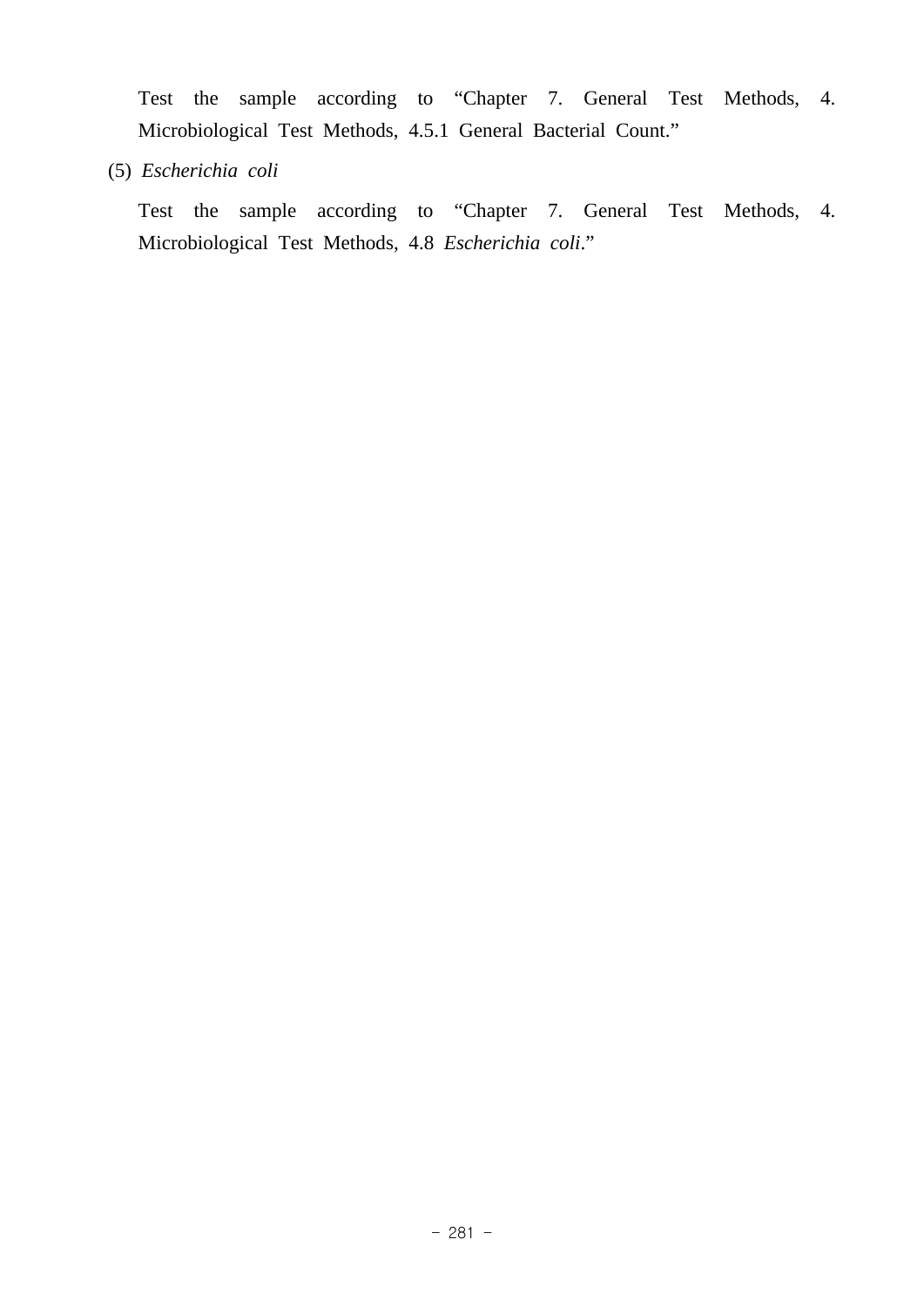# **20-3 Soft-shelled Turtle Products**

1) Definition

 Soft-shelled turtle products refers to foods produced by processing soft-shelled turtles farmed for human consumption.

- 2) Requirements for Ingredients, etc.
	- (1) Soft-shelled turtles shall be farmed in a sanitary manner for human consumption and of good quality without spoilage.
- 3) Manufacturing/Processing Standards
- 4) Food Type
- (1) Soft-shelled turtle powder

 It refers to a product made into powder by drying edible parts of soft-shelled turtles.

(2) Soft-shelled turtle powder product

 It refers to products manufactured/processed using soft-shelled turtle powder as a main ingredient (not less than 30.0%).

(3) Soft-shelled turtle oil product

 It refers to turtle oil extracted from soft-shelled turtles or products manufactured/processed using such oil as a main ingredient (not less than 98.0%).

5) Specifications

| Type                          | Soft-Shelled Turtle | Soft-Shelled Turtle            | Soft-Shelled Turtle |
|-------------------------------|---------------------|--------------------------------|---------------------|
| <b>Item</b>                   | Powder              | Powder Product                 | Oil Product         |
| $(1)$ Water $(\%)$            | Not more than $5.0$ | Not more than $10.0$           |                     |
| $(2)$ Ash $(%$                | $16.0 - 40.0$       | Not less than 4.8              |                     |
| $(3)$ Crude protein $(\%)$    | $48.0 - 70.0$       | Not less than $14.0$           |                     |
| $(4)$ Hydroxyproline $(\%)$   | Not less than 1.0   | Not less than $0.3$            |                     |
| $(5)$ Crude fat $(\%)$        |                     |                                | Not less than 95.0  |
| (6) Acid value                |                     |                                | Not more than 1.0   |
| (7) Peroxide value            |                     |                                | Not more than 15.0  |
| $(8)$ Palmitoleic acid $(\%)$ |                     |                                | $8.0 - 18.0$        |
| (9) Arachidonic acid $+$      |                     |                                |                     |
| eicosapentaenoic acid $(\%)$  |                     |                                | $2.0 - 8.0$         |
| $(10)$ Coliforms              |                     | $n=5$ , $c=2$ , $m=0$ , $M=10$ |                     |

6) Test Methods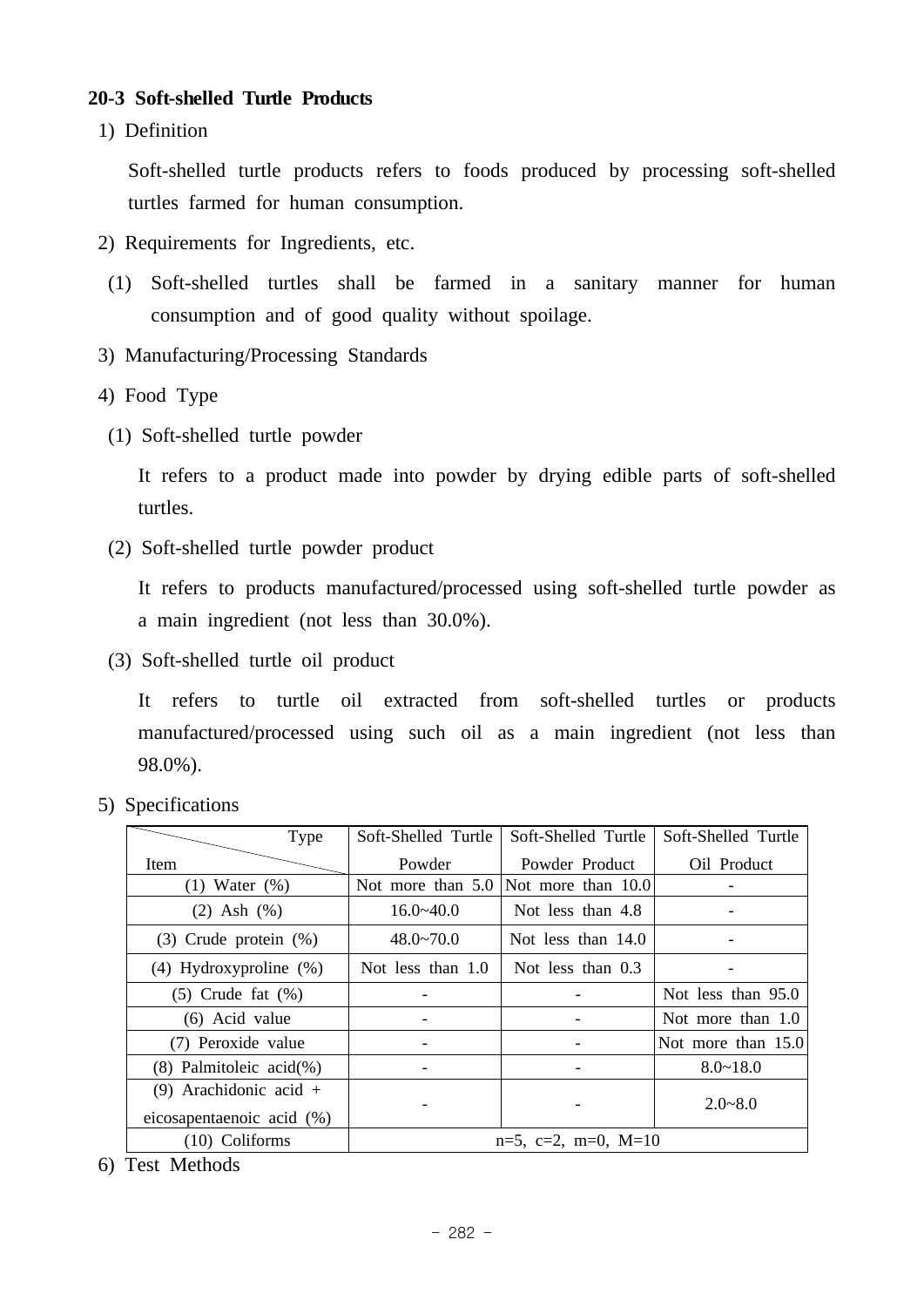(1) Water

 Test the sample according to "Chapter 7. General Test Methods, 2. Food Component Test Methods, 2.1 General Component Test Methods, 2.1.1 Water."

(2) Ash

 Test the sample according to "Chapter 7. General Test Methods, 2. Food Component Test Methods, 2.1 General Component Test Methods, 2.1.2 Ash."

(3) Crude protein

 Test the sample according to "Chapter 7. General Test Methods, 2. Food Component Test Methods, 2.1 General Component Test Methods, 2.1.3 Nitrogenous Compounds, 2.1.3.1 Total Nitrogen and Crude Protein."

(4) Hydroxyproline

 Test the sample according to "Chapter 7. General Test Methods, 2. Food Component Test Methods, 2.1 General Component Test Methods, 2.1.3 Nitrogenous Compounds, 2.1.3.3 Amino Acid."

(5) Crude fat

 Test the sample according to "Chapter 7. General Test Methods, 2. Food Component Test Methods, 2.1 General Component Test Methods, 2.1.5 Lipid, 2.1.5.1 Crude Fat."

(6) Acid value

 Test the sample according to "Chapter 7. General Test Methods, 2. Food Component Test Methods, 2.1 General Component Test Methods, 2.1.5 Lipid, 2.1.5.3 Chemical Test, 2.1.5.3.1 Acid Value."

(7) Peroxide value

 Test the sample according to "Chapter 7. General Test Methods, 2. Food Component Test Methods, 2.1 General Component Test Methods, 2.1.5 Lipid, 2.1.5.3 Chemical Test, 2.1.5.3.5 Peroxide Value."

(8) Palmitoleic acid

 Test the sample according to "Chapter 7. General Test Methods, 2. Food Component Test Methods, 2.1 General Component Test Methods, 2.1.5 Lipid, 2.1.5.4 Fatty Acid." However, palmitoleic acid shall be used for standard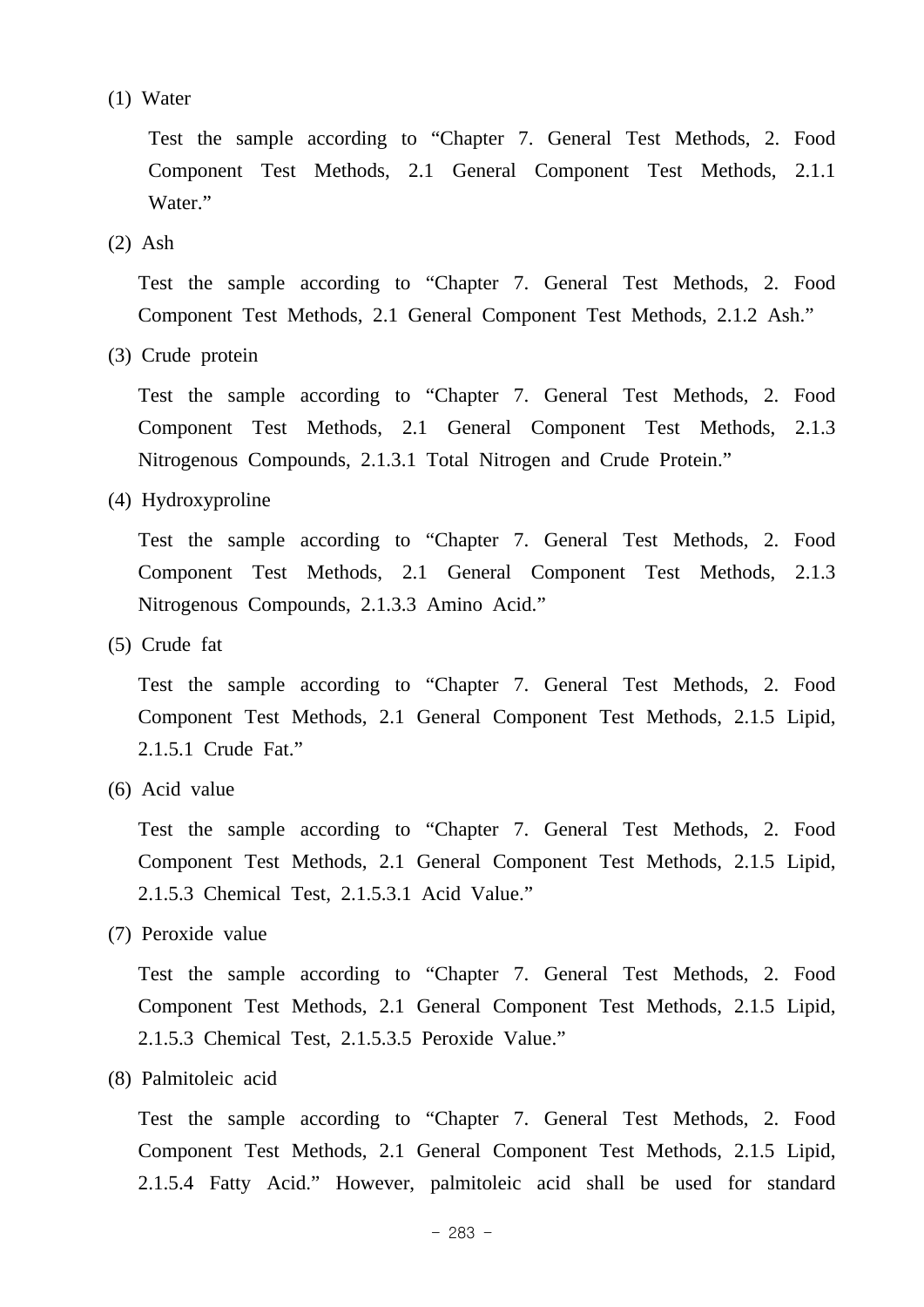products.

(9) Arachidonic acid+eicosapentaenoic acid

 Test the sample according to "Chapter 7. General Test Methods, 2. Food Component Test Methods, 2.1 General Component Test Methods, 2.1.5 Lipid, 2.1.5.4 Fatty Acid." However, arachidonic acid shall be added for testing standard products.

(10) Coliforms

 Test the sample according to "Chapter 7. General Test Methods, 4. Microbiological Test Methods, 4.7 Coliforms."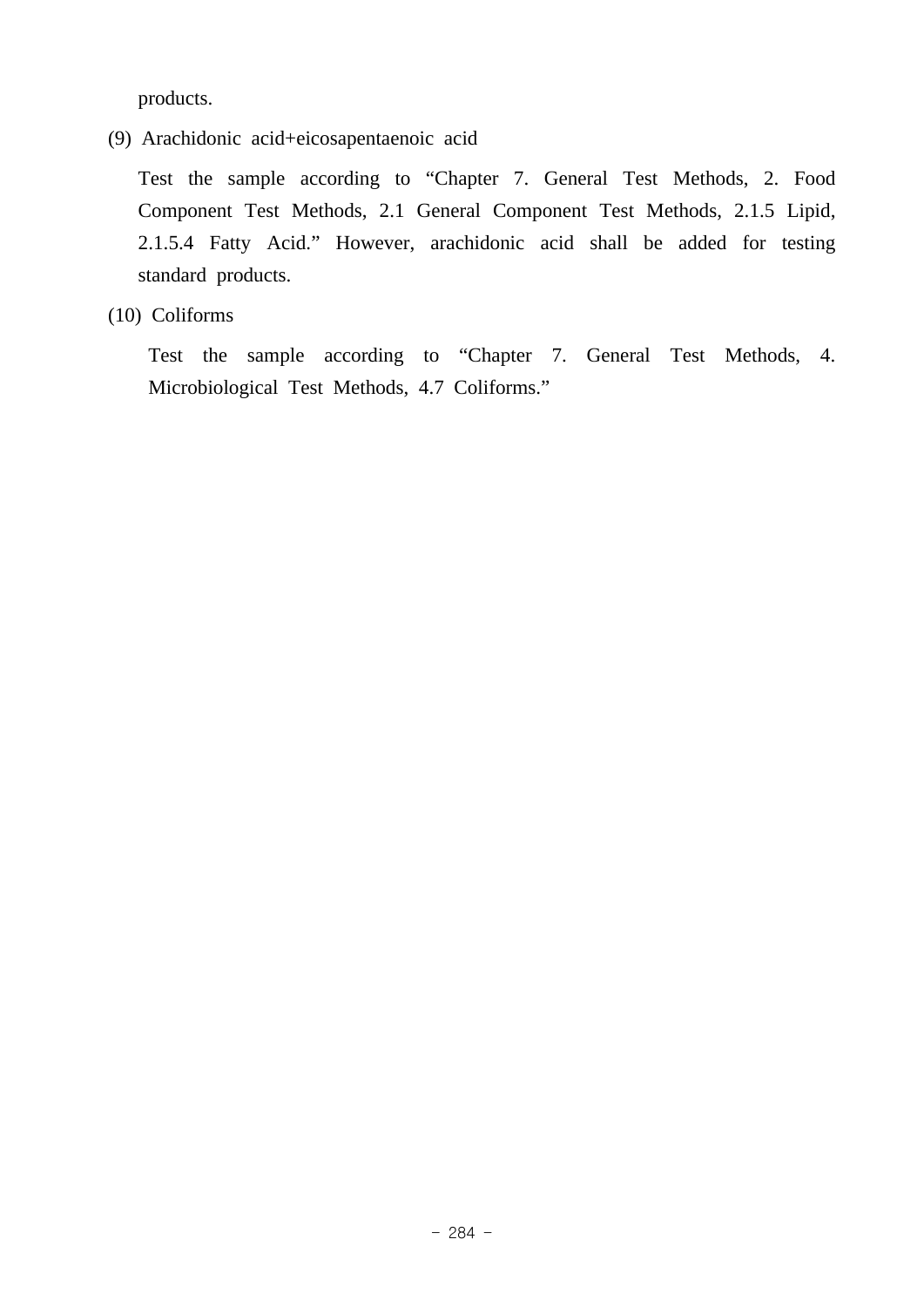### **20-4 Processed Extract Product**

1) Definition

 Processed extract product refers to products made by extracting edible animal materials as a main ingredient using water; or by adding food or food additives to such extract and processing it. However, those for which separate Standards and Specifications have been established are excluded.

- 2) Requirements for Ingredients, etc.
- 3) Manufacturing/Processing Standards
- 4) Food Type
- 5) Specifications
- (1) Tar colors∶Shall not be detected
- (2) Bacterial count: n=5, c=1, m=100, M=1,000 (only applicable to liquid products for direct consumption)
- (3) Coliforms :  $n=5$ , c=1, m=0, M=10 (only applicable to pasteurized products; or liquid products for direct consumption)
- (4) *Escherichia coli*∶n=5, c=1, m=0, M=10 (except for pasteurized products, and liquid products for direct consumption)

#### 6) Test Methods

(1) Tar colors

 Test the sample according to "Chapter 7. General Test Methods, 3.4 Color Additives."

(2) Bacterial count

 Test the sample according to "Chapter 7. General Test Methods, 4. Microbiological Test Methods, 4.5.1 General Bacterial Count."

(3) Coliforms

 Test the sample according to "Chapter 7. General Test Methods, 4. Microbiological Test Methods, 4.7 Coliforms."

(4) *Escherichia coli* 

 Test the sample according to "Chapter 7. General Test Methods, 4. Microbiological Test Methods, 4.8 *Escherichia coli*."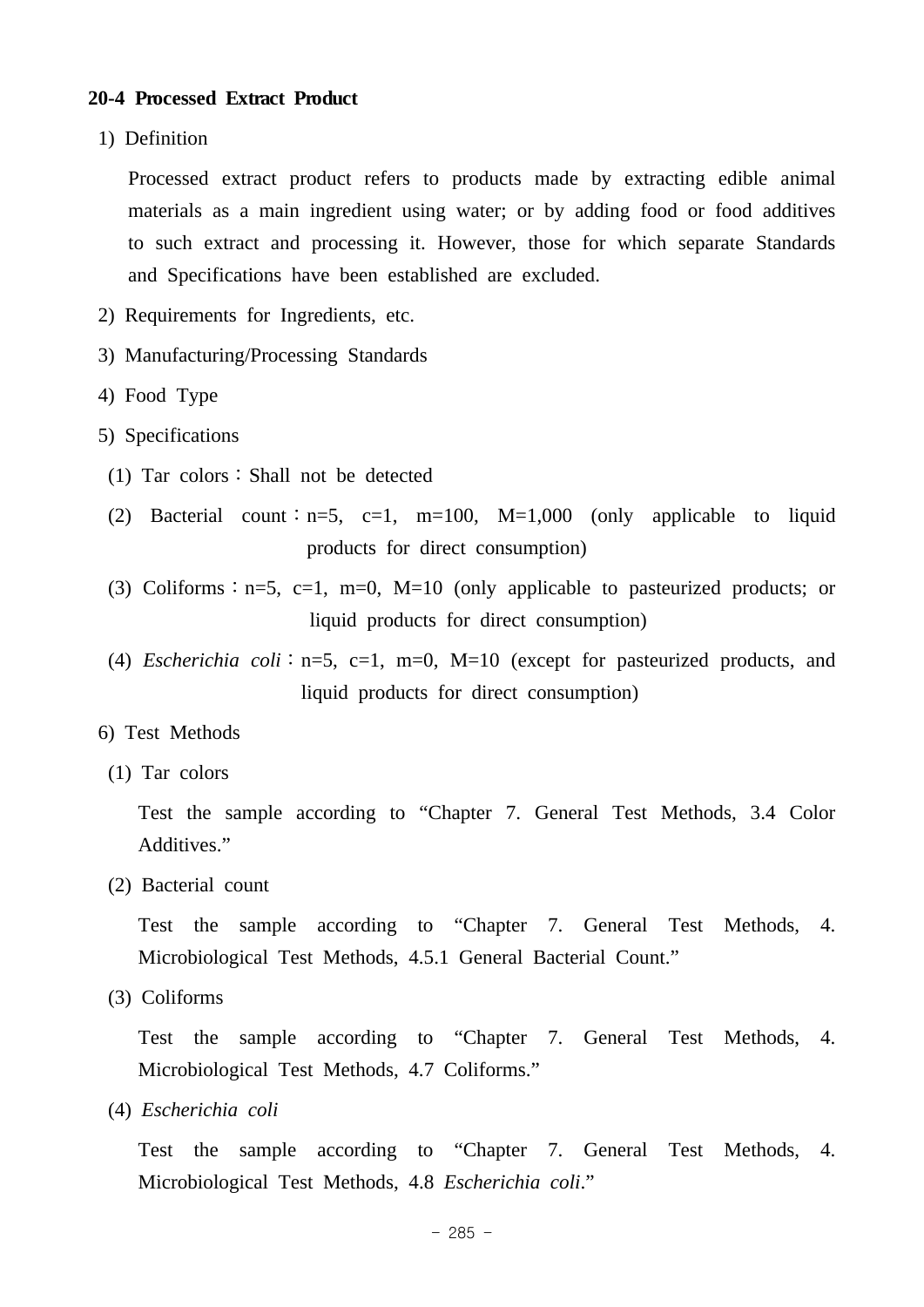## **21. Honey and Pollen Products**

 Honey and pollen products refers to natural products collected by honey bees and stored in honeycombs, or products processed from such natural products; such as Honeys, Royal jellies and Processed pollen foods, etc.

#### **21-1 Honeys**

1) Definition

 Honeys refers to natural products, such as nectar and sap, etc., collected and stored into honeycombs by honey bees; or those extracted from such honeycombs.

- 2) Requirements for Ingredients, etc.
- 3) Manufacturing/Processing Standards
- (1) Other food or food additives shall not be added, such as pollen, royal jelly, sugars or sweeteners,
- 4) Food Type
	- (1) Honeycomb honey

 It refers to a natural product, such as nectar and sap, etc., collected and stored by honey bees into honeycombs, then entire or part of which is subsequently sealed; or such natural product added with honey, which maintains the original shape of honeycombs.

(2) Honey

 It refers to a natural product, such as nectar and sap, etc., collected and stored into honeycombs by honey bees, and extracted and ripened subsequently.

(3) Sugar-fed honeycomb honey

 It refers to honeycomb honey obtained from bees fed with sugar; or added with honey or sugar-fed honey thereto, which maintains the original shape of honeycombs.

(4) Sugar-fed honey

It refers to a product obtained from bees fed with sugar, and extracted and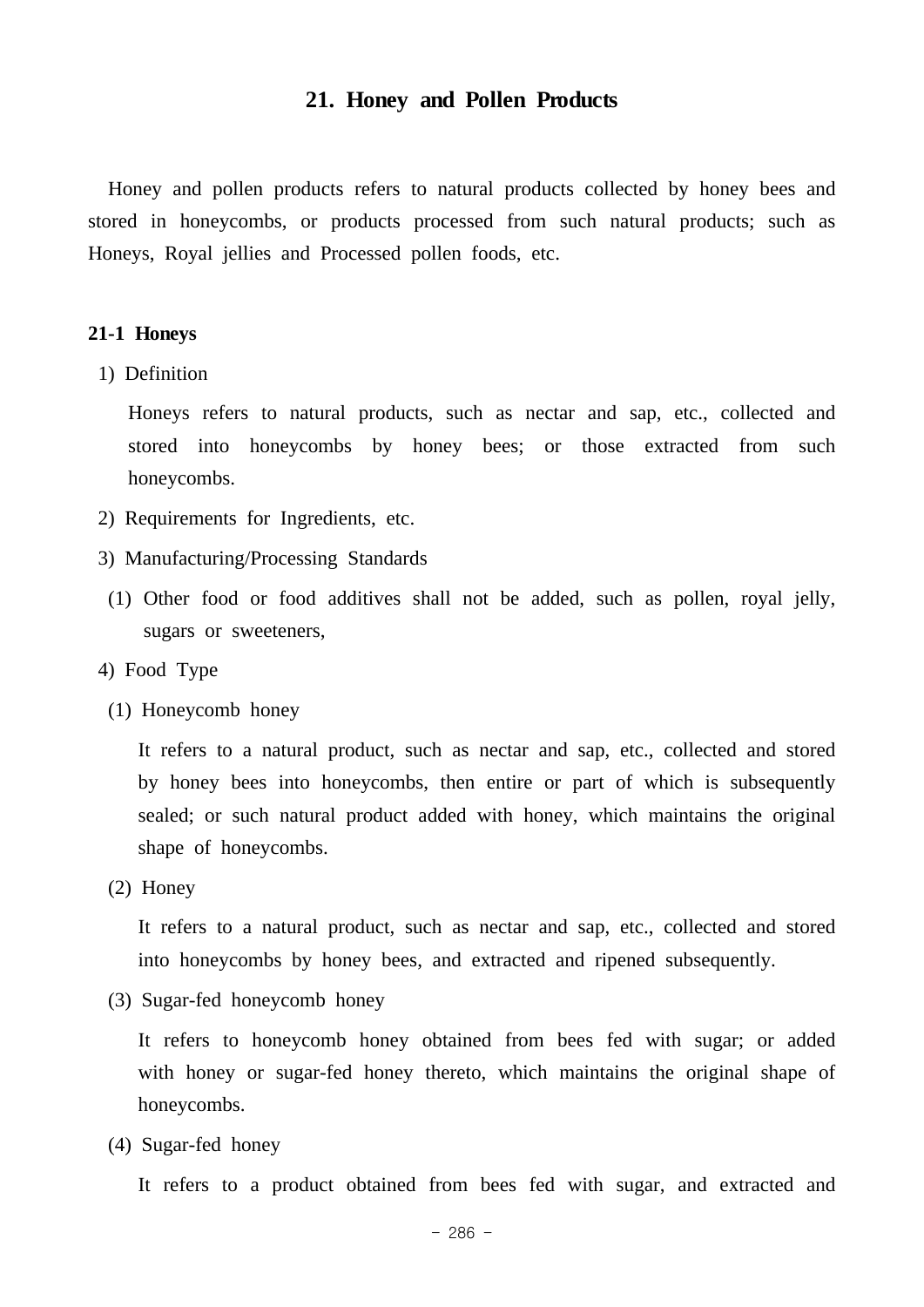ripened subsequently.

5) Specifications

| Type<br>Item                            | Honeycomb<br>Honey | Honey             | Sugar-Fed<br>honeycomb<br>Honey | Sugar-Fed<br>Honey |
|-----------------------------------------|--------------------|-------------------|---------------------------------|--------------------|
| $(1)$ Water $(\%)$                      | Not more than      | Not more than     | Not more than                   | Not more than      |
|                                         | 23.0               | 20.0              | 23.0                            | 20.0               |
| Water insoluble<br>(2)                  |                    | Not more than     |                                 | Not more than      |
| solids (%)                              |                    | 0.5               |                                 | 0.5                |
| $(3)$ Acidity (meq/kg)                  |                    | Not more than     |                                 | Not more than      |
|                                         |                    | 40.0              |                                 | 40.0               |
| $(4)$ Invert sugar $(%)$                | Not less than      | Not less than     | Not less than                   | Not less than      |
|                                         | 50.0               | 60.0              | 50.0                            | 60.0               |
| $(5)$ Sucrose $(\%)$                    | Not more than      | Not more than     | Not more than                   | Not more than      |
|                                         | 15.0               | 7.0               | 15.0                            | 7.0                |
| (6) Hydroxymethyl<br>furfural $(mg/kg)$ | Not more than 80.0 |                   |                                 |                    |
| Tar colors<br>(7)                       |                    | Shall not be      |                                 | Shall not be       |
|                                         |                    | detected.         |                                 | detected.          |
| (8) Sodium saccharin                    |                    | Shall not be      |                                 | Shall not be       |
|                                         |                    | detected.         |                                 | detected.          |
| (9) Isomerized sugar                    |                    | Shall be negative |                                 | Shall be negative  |
| $(10)$ Carbon-isotope                   | Not more than      | Not more than     | More than                       | More than          |
| ratio $(\%$                             | $-22.5%$           | $-22.5%$          | $-22.5%$                        | $-22.5%$           |

# 6) Test Methods

(1) Samples

 Test the sample according to "Chapter 7. General Test Methods, 6. Test Methods for Verification of Specifications for Each Food Product, 6.12.1 Honeys, 6.12.1.1 Samples."

(2) Water

 Test the sample according to "Chapter 7. General Test Methods, 6. Test Methods for Verification of Specifications for Each Food Product, 6.12.1 Honeys, 6.12.1.2 Water."

(3) Water insoluble solids

 Test the sample according to "Chapter 7. General Test Methods, 6. Test Methods for Verification of Specifications for Each Food Product, 6.12.1 Honeys, 6.12.1.3 Water Insoluble Solids."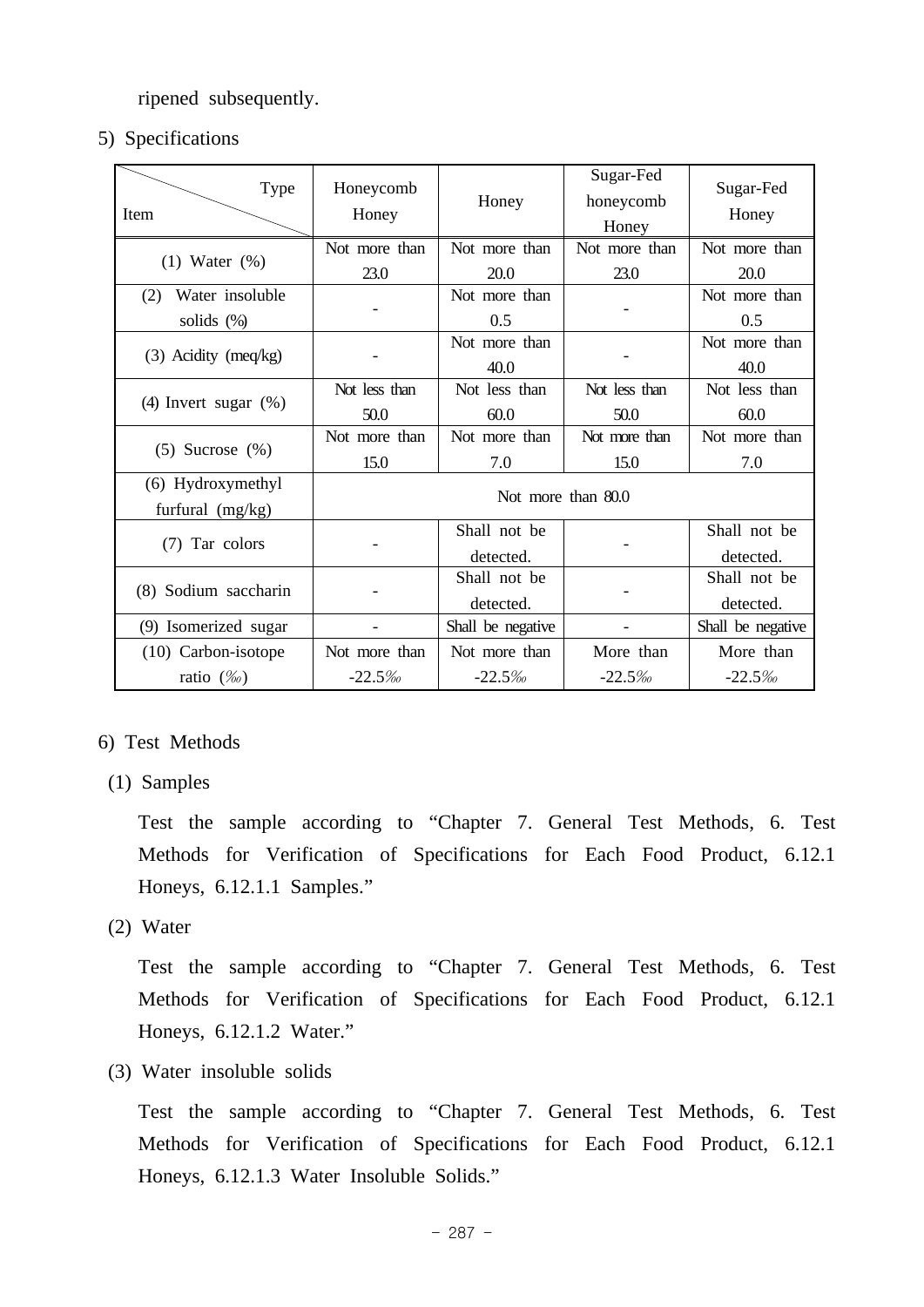(4) Acidity

 Test the sample according to "Chapter 7. General Test Methods, 6. Test Methods for Verification of Specifications for Each Food Product, 6.12.1 Honeys, 6.12.1.4 Acidity."

(5) Invert sugar and sucrose

 Test the sample according to "Chapter 7. General Test Methods, 6. Test Methods for Verification of Specifications for Each Food Product, 6.12.1 Honeys, 6.12.1.5 Invert Sugar and Sucrose."

(6) Hydroxymethyl furfural

 Test the sample according to "Chapter 7. General Test Methods, 6. Test Methods for Verification of Specifications for Each Food Product, 6.12.1 Honeys, 6.12.1.6 Hydroxymethyl Furfural."

(7) Tar colors

 Test the sample according to "Chapter 7. General Test Methods, 3.4 Color Additives."

(8) Sodium saccharin

 Test the sample according to "Chapter 7. General Test Methods, 3.2.1 Sodium saccharin."

(9) Isomerized sugar

 Test the sample according to "Chapter 7. General Test Methods, 6. Test Methods for Verification of Specifications for Each Food Product, 6.12.1 Honeys, 6.12.1.7 Isomerized Sugar"

(10) Carbon-isotope ratio

 Test the sample according to "Chapter 7. General Test Methods, 6. Test Methods for Verification of Specifications for Each Food Product, 6.12.1 Honeys, 6.12.1.8 Carbon-Isotope Ratio."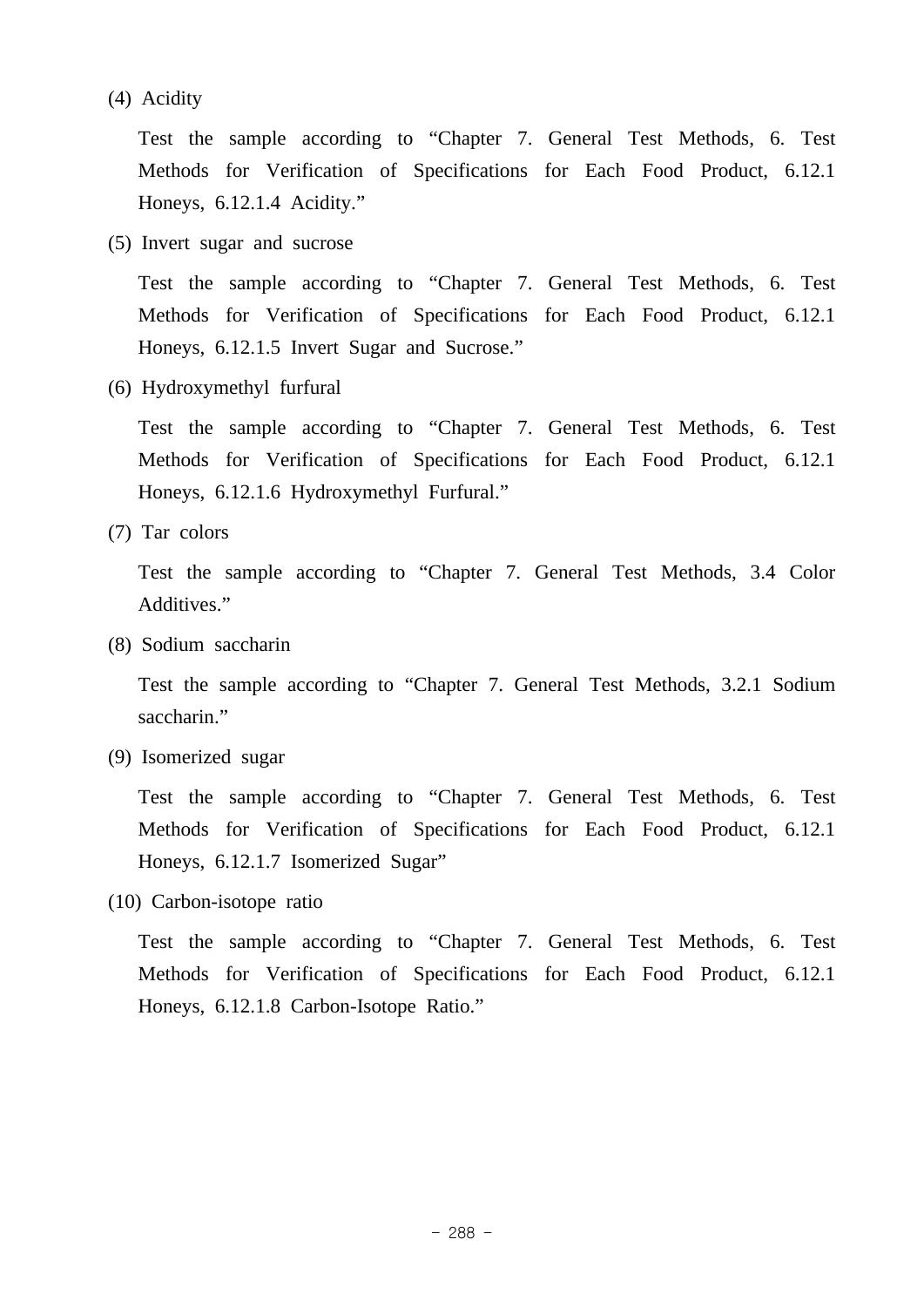# **21-2 Royal Jellies**

1) Definition

 Royal jellies refer to products obtained with or without processing secretions from the pharyngeal gland of worker bees.

- 2) Requirements for Ingredients, etc.
- 3) Manufacturing/Processing Standards
- (1) In case of manufacturing Royal jelly products, not less than 35.0% of fresh royal jelly or not less than 14.0% of freeze-dried royal jelly shall be used.
- 4) Food Type
	- (1) Royal jelly

 It refers to a product obtained by removing foreign matters from royal jelly, which is a secretion from the pharyngeal gland of worker bees, in order to make it fit for human consumption; or by drying such royal jelly.

(2) Royal jelly product

It refers to products manufactured/processed from royal jelly.

5) Specifications

| Type<br><b>Item</b>         | Royal jelly                   | Royal jelly products |  |  |
|-----------------------------|-------------------------------|----------------------|--|--|
|                             | Not less than 1.6             |                      |  |  |
| $(1)$ 10-hydroxy-2-decenoic | (Not less than 4.0 for dried) | Not less than $0.56$ |  |  |
| acid $(\%)$                 | products)                     |                      |  |  |
|                             | $65.5 - 68.5$                 |                      |  |  |
| $(2)$ Water $(\% )$         | (Not more than 5.0 for dried) |                      |  |  |
|                             | products)                     |                      |  |  |
|                             | $11.0 \times 14.5$            |                      |  |  |
| $(3)$ Crude protein $(\%)$  | $(30.0 - 41.0)$ for dried     |                      |  |  |
|                             | products)                     |                      |  |  |
| (4) Acidity (1N NaOH        | $32 - 53$                     |                      |  |  |
| mL/100g                     | (except for dried products)   |                      |  |  |
| (5) Escherichia coli        | $n=5$ , c=1, m=0, M=10        |                      |  |  |

6) Test Methods

(1) 10- hydroxy-2- decenoic acid (10-HDA)

 Test the sample according to "Chapter 7. General Test Methods, 6. Test Methods for Verification of Specifications for Each Food Product, 6.12.2 Royal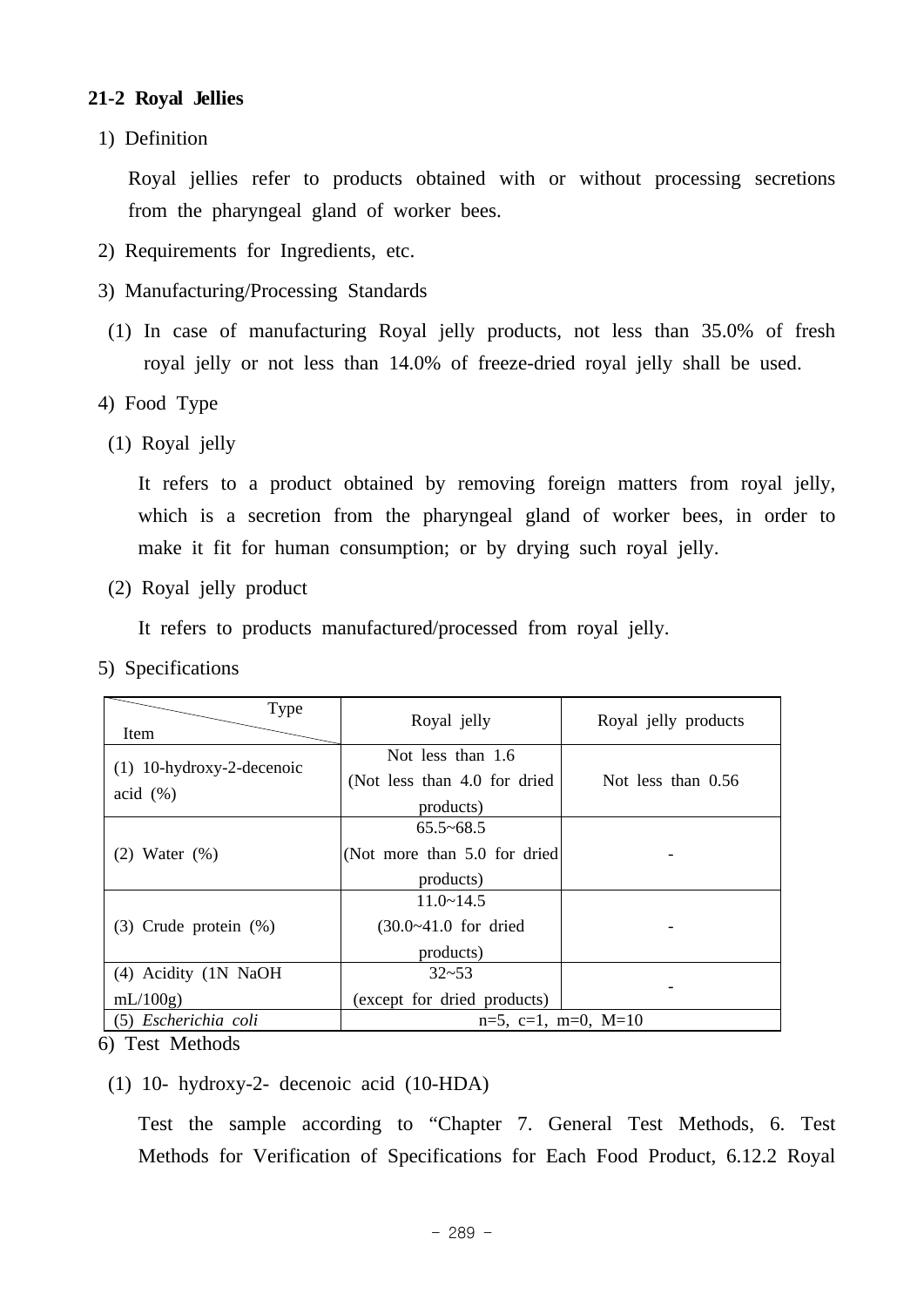Jellies, 6.12.2.1 10-Hydroxy-2-Decenoic Acid (10-HDA)."

(2) Water

 Test the sample according to "Chapter 7. General Test Methods, 6. Test Methods for Verification of Specifications for Each Food Product, 6.12.2 Royal Jellies, 6.12.2.2 Water."

(3) Crude protein

 Test the sample according to "Chapter 7. General Test Methods, 2. Food Component Test Methods, 2.1 General Component Test Methods, 2.1.3 Nitrogenous Compounds, 2.1.3.1 Total Nitrogen and Crude Protein."

(4) Acidity

 Test the sample according to "Chapter 7. General Test Methods, 6. Test Methods for Verification of Specifications for Each Food Product, 6.12.2 Royal Jellies, 6.12.2.3 Acidity."

(5) *Escherichia coli*

 Test the sample according to "Chapter 7. General Test Methods, 4. Microbiological Test Methods, 4.8 *Escherichia Coli*."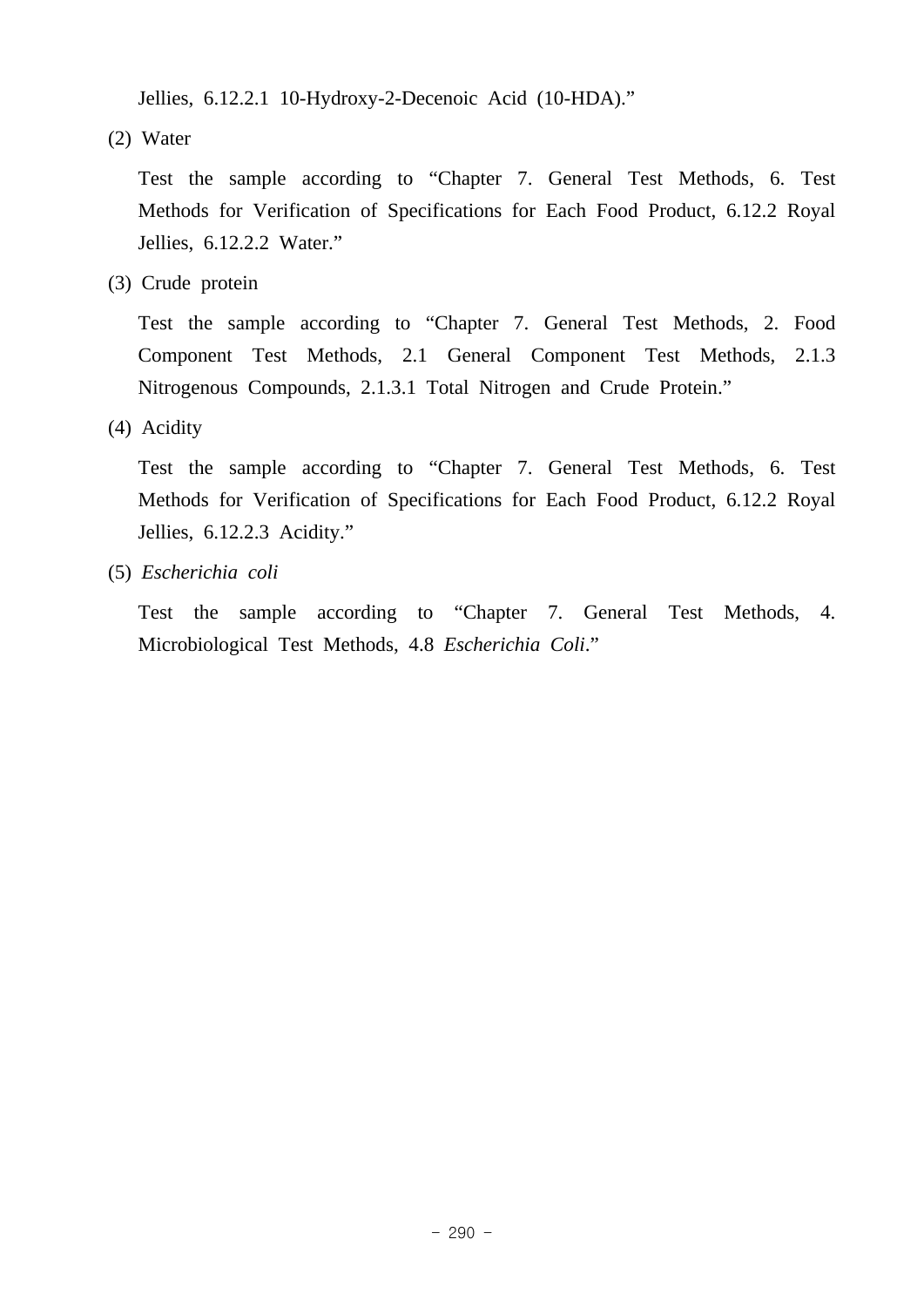## **21-3 Processed Pollen Foods**

1) Definition

 Processed polllen foods refers to foods made by shell-cracking, extraction, concentration and refining, etc., of pollens; or by processing such pollens.

- 2) Requirements for Ingredients, etc.
	- (1) Raw pollens shall be collected by honey bees or by other methods and be free of foreign materials.
- 3) Manufacturing/Processing Standards
- 4) Food Type
	- (1) Processed pollen

 It refers to products made by removing foreign materials from pollens collected artificially or by honey bees and cracking their shells; or such pollens concentrated or made into powder after being treated with enzymes and extracted.

(2) Pollen-containing product

 It refers to products manufactured/processed using pollens (not less than 30.0%) or pollen extracts (not less than 10.0% as solid content) as a main ingredient.

5) Specifications

| Type<br>Item       | Processed pollen                  | Pollen-containing product    |  |  |
|--------------------|-----------------------------------|------------------------------|--|--|
|                    | Not more than 8.0                 | Not more than 10.0           |  |  |
| $(1)$ Water $(\%)$ | (except for liquid products)      | (except for liquid products) |  |  |
| $(2)$ Crude        | Not less than 18.0 (calculated on | Not less than 2.0            |  |  |
| protein $(\%)$     | dry matter)                       |                              |  |  |
| $(3)$ Tar colors   | Shall not be deteted              |                              |  |  |
| (4) Escherichia    |                                   |                              |  |  |
| coli               | $n=5$ , c=1, m=0, M=10            |                              |  |  |

- 6) Test Methods
- (1) Water

 Test the sample according to "Chapter 7. General Test Methods, 2. Food Component Test Methods, 2.1 General Component Test Methods, 2.1.1 Water."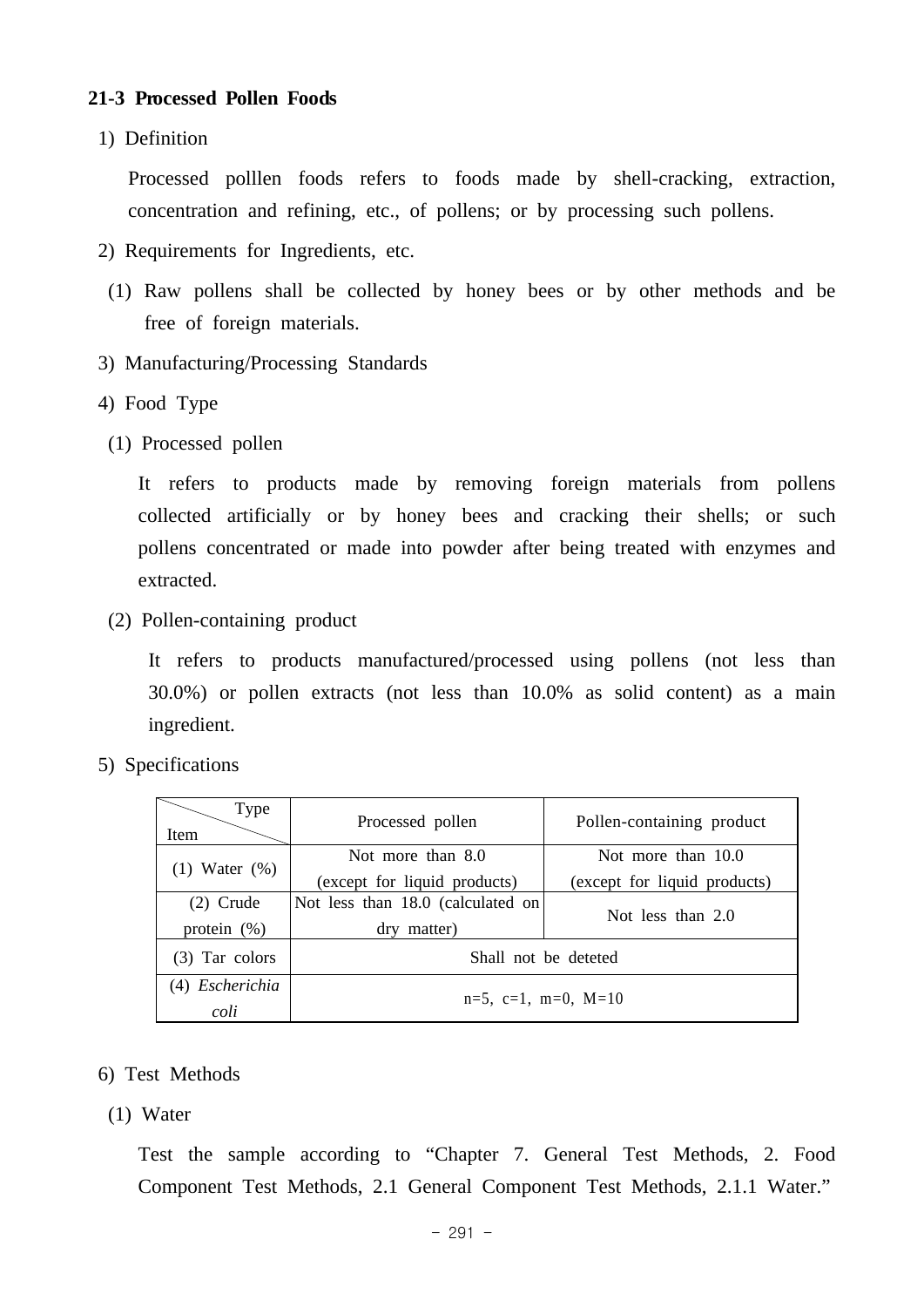# (2) Crude protein

 Test the sample according to "Chapter 7. General Test Methods, 2. Food Component Test Methods, 2.1 General Component Test Methods, 2.1.3 Nitrogenous Compounds, 2.1.3.1 Total Nitrogen and Crude Protein."

(3) Tar colors

 Test the sample according to "Chapter 7. General Test Methods, 3. Test Methods for Food Additives in Food, 3.4 Color Additives."

(4) *Escherichia coli*

 Test the sample according to "Chapter 7. General Test Methods, 4. Microbiological Test Methods, 4.8 *Escherichia coli.*"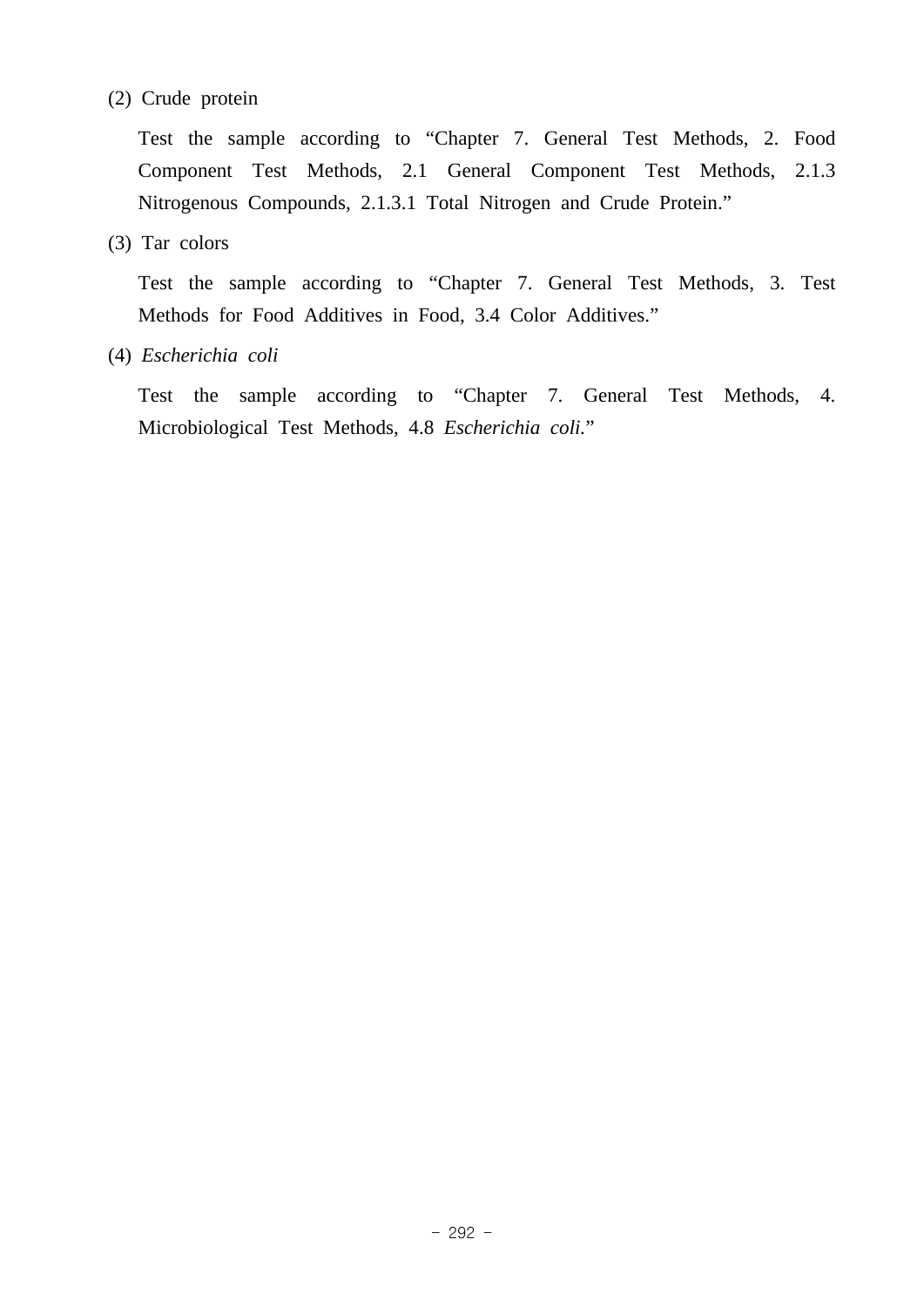# **22. Prepared Meals**

 Prepared meals refers to foods suitable for direct consumption or to be consumed after simple cooking process, such as heating, etc., and raw foods, dumpling and ready-to-eat/convenience foods, etc. However, those for which separate Standards and Specifications have been established are excluded.

#### **22-1 Raw Foods**

1) Definition

 Raw foods refers to products made by processing, such as drying, etc., ingredients of animal/plant origin as a main ingredient, and intended to be consumed with or without mixing with water. However, those for which separate Standards and Specifications have been established are excluded.

- 2) Requirements for Ingredients, etc.
- 3) Manufacturing/Processing Standards
- (1) Ingredients of Raw foods shall be dried in a manner that minimizes the destruction of nutrients, inactivation of enzymes and starch gelatinization, etc.
- (2) During grinding process, foreign matter, such as iron powder, etc., shall not be mixed in; and destruction of nutrients due to frictional heat shall be minimized.
- 4) Food Type
- (1) Raw food product

 It refers to products formulated to contain not less than 80% raw food ingredients, which are of animal/plant origin and dried in a manner that minimizes the destruction of nutrients, inactivation of enzymes and starch gelatinization, etc.

(2) Raw food-containing product

 It refers to products formulated to contain not less than 50% raw food ingredients, which are of animal/plant origin and dried in a manner that minimizes the destruction of nutrients, inactivation of enzymes and starch gelatinization, etc.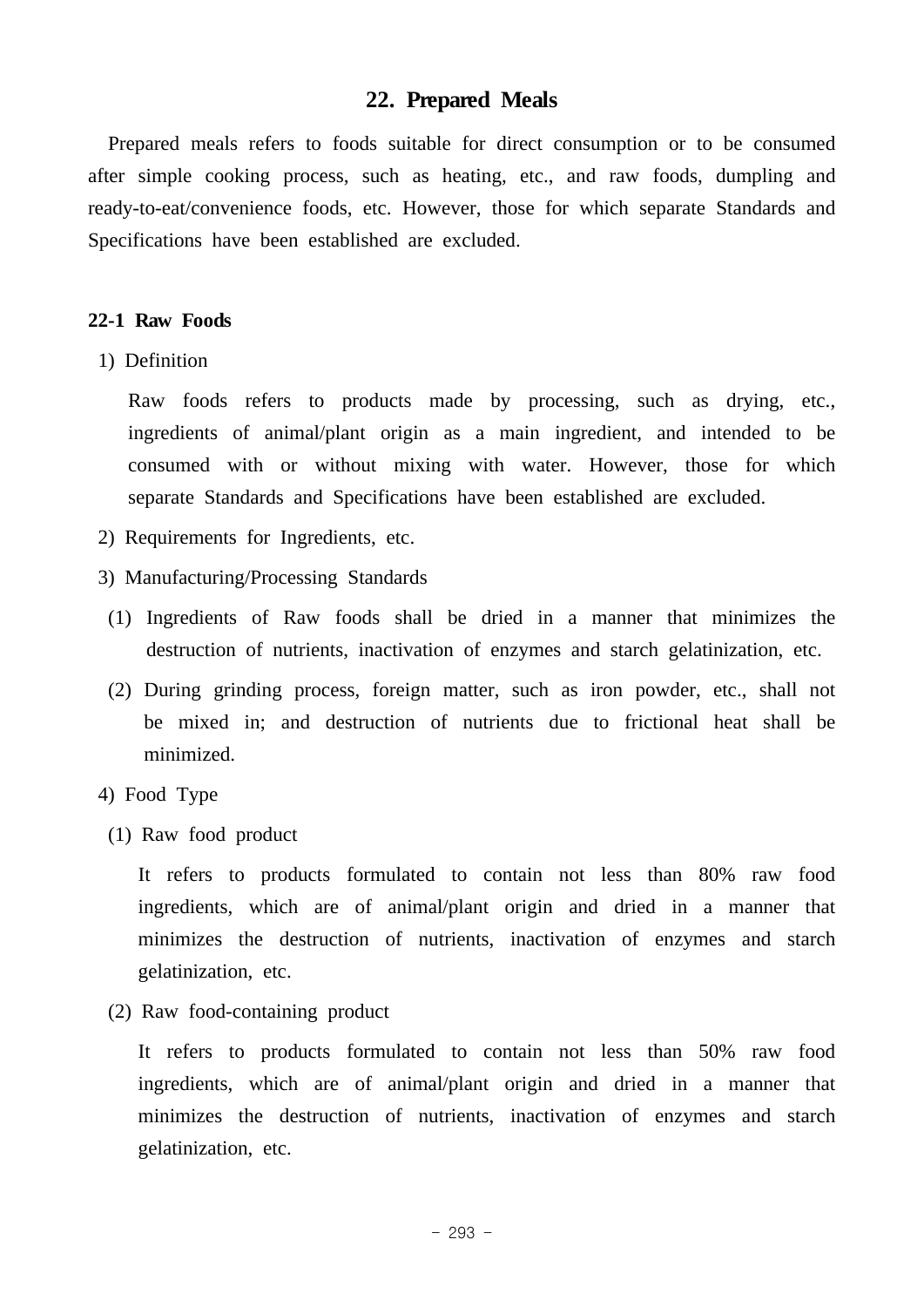## 5) Specifications

- (1) Water (%): Not more than 8.0 (except for paste, liquid and gel products)
- (2) *Clostridium perfringens*: Not more than 100/1 g
- (3) *Bacillus cereus*: Not more than 1,000/1 g
- (4) *Escherichia coli*: n=5, c=2, m=0, M=10
- 6) Test Methods
- (1) Water

 Test the sample according to "Chapter 7. General Test Methods, 2. Food Component Test Methods, 2.1.1 Water."

(2) *Clostridium perfringens*

 Test the sample according to "Chapter 7. General Test Methods, 4. Microbiological Test Methods, 4.14 *Clostridium perfringens*, 4.14.2 Quantitative Test."

(3) *Bacillus cereus*

 Test the sample according to "Chapter 7. General Test Methods, 4. Microbiological Test Methods, 4.18 *Bacillus cereus*, 4.18.2 Quantitative Test."

(4) *Escherichia coli*

 Test the sample according to "Chapter 7. General Test Methods, 4. Microbiological Test Methods, 4.8 *Escherichia coli*."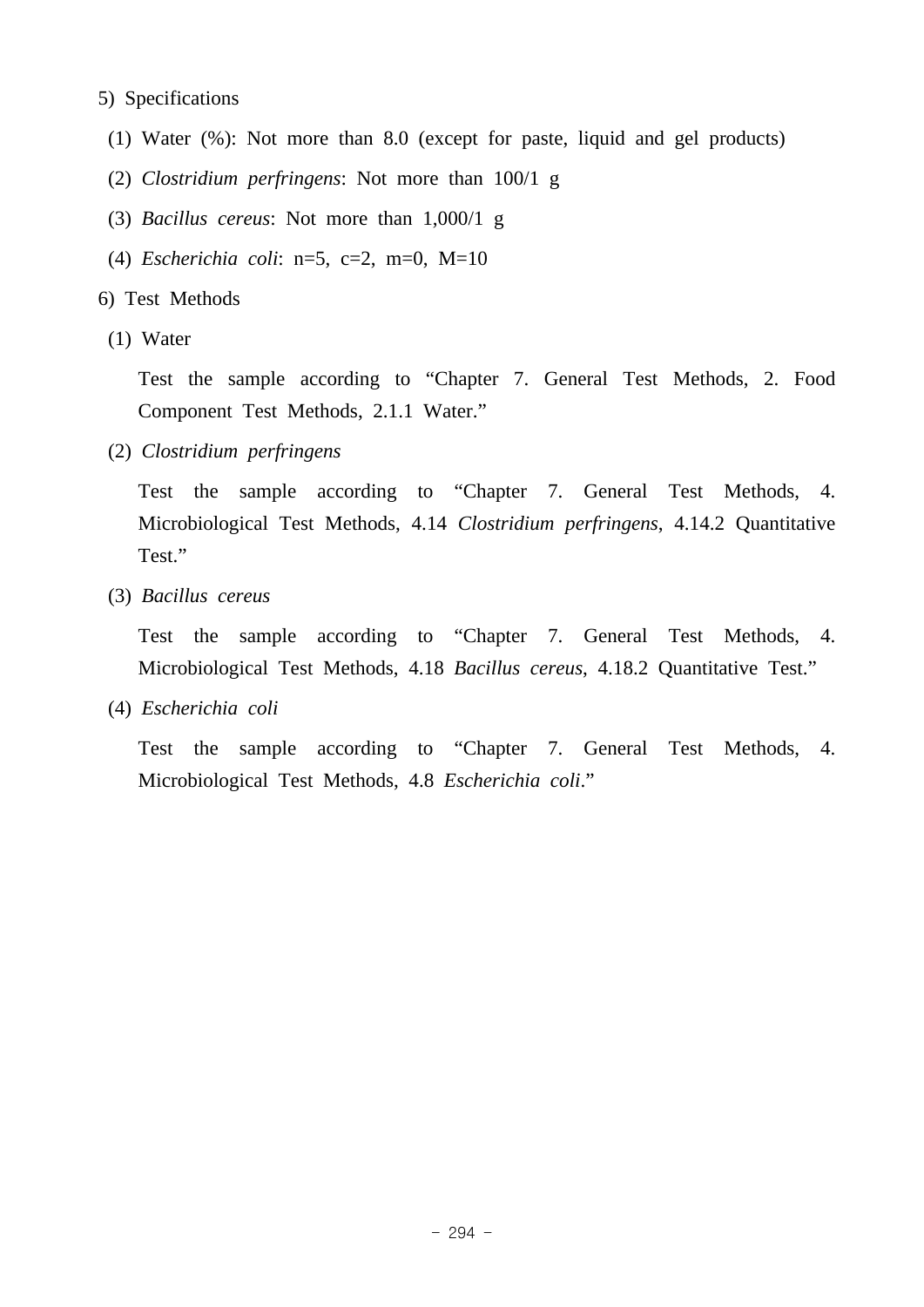## **22-2 Ready-to-Eat/Convenience Foods**

1) Definition

 Products in the Ready-to-eat/Convenience foods refers to Ready-to-eat food, Fresh-cut product and Ready-to-cook foods that are manufactured/ processed/packed in such a way that consumers can directly consume without further cooking or after simple cooking process. However, those for which separate Standards and Specifications have been established are excluded.

- 2) Requirements for Ingredients, etc.
- 3) Manufacturing/Processing Standards
- 4) Food Type
- (1) Ready-to-eat food

 It refers to foods manufactured/processed by adding food or food additives to ingredients of animal/plant origin and intended for direct consumption without further heating or cooking process; and includes lunch boxes, *gimbap* (Korean dried seaweed rolls), hamburgers and *sunsik* (dry grain food), etc.

(2) Fresh-cut product

 It refers to products made by processing agricultural/forest products, such as washing, peeling, cutting or mincing, etc., or by adding food or food additives to such processed product; and intended for direct consumption without further processing, such as vegetable salad or sprouts, etc.

(3) Ready-to-cook food

 It refers to foods, such as *guk* (Korean soup), *tang* (Korean broth), soup and *sundae* (Korean Blood Sausage), etc., that are manufactured/processed by adding food or food additives to ingredients of animal/plant origin, and intended to be consumed after simple cooking process, such as simple heating, etc., or other equivalent methods.

- 5) Specifications
- (1) Bacterial count:  $n=5$ ,  $c=0$ ,  $m=0$  (only applicable to sterilized products)
- (2) Coliforms:  $n=5$ ,  $c=1$ ,  $m=0$ ,  $M=10$  (only applicable to pasteurized Ready-to-cook food)
- (3) *Escherichia coli*: n=5, c=1, m=0, M=10 (only applicable to Ready-to-eat food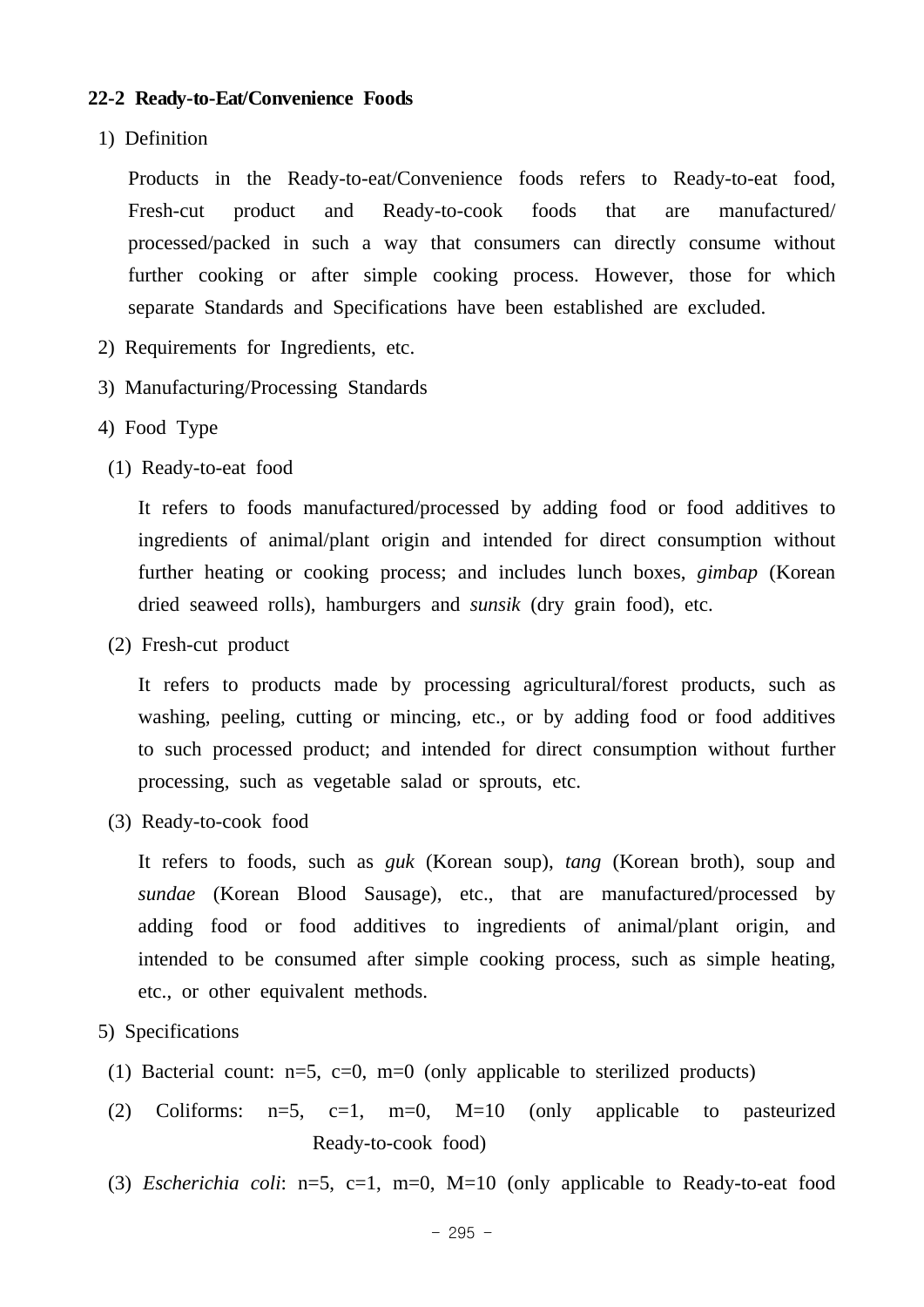and Ready-to-cook food; except for pasteurized Ready-to-cook product);  $n=5$ ,  $c=1$ ,  $m=10$ ,  $M=100$  (only applicable to Fresh-cut product)

- (4) *Staphylococcus aureus*: Not more than 100/1 g
- (5) *Salmonella* spp.: n=5, c=0, m=0/25 g
- (6) *Vibrio parahaemolyticus*: Not more than 100/1 g (only applicable to Ready-to-eat food and Fresh-cut product containing seafoods).
- (7) *Bacillus cereus*: Not more than 1,000/1 g (only applicable to Ready-to-eat food and Fresh-cut product)
- (8) Enterohemorrhagic *Escherichia coli*: n=5, c=0, m=0/25 g (only applicable to Fresh-cut product)
- (9) *Clostridium perfringens*: Not more than 100/1 g (only applicable to Ready-to-eat foods and Fresh-cut product).

## 6) Test Methods

(1) Bacterial count

 Test the sample according to "Chapter 7. General Test Methods, 4. Microbiological Test Methods, 4.5.1 General Bacterial Count."

(2) Coliforms

 Test the sample according to "Chapter 7. General Test Methods, 4. Microbiological Test Methods, 4.7 Coliforms."

(3) *Escherichia coli*

 Test the sample according to "Chapter 7. General Test Methods, 4. Microbiological Test Methods, 4.8 *Escherichia coli*."

(4) *Staphylococcus aureus* 

 Test the sample according to "Chapter 7. General Test Methods, 4. Microbiological Test Methods, 4.12 *Staphylococcus aureus*, 4.12.2 Quantitative Test."

(5) *Salmonella* spp.

Test the sample according to "Chapter 7. General Test Methods, 4.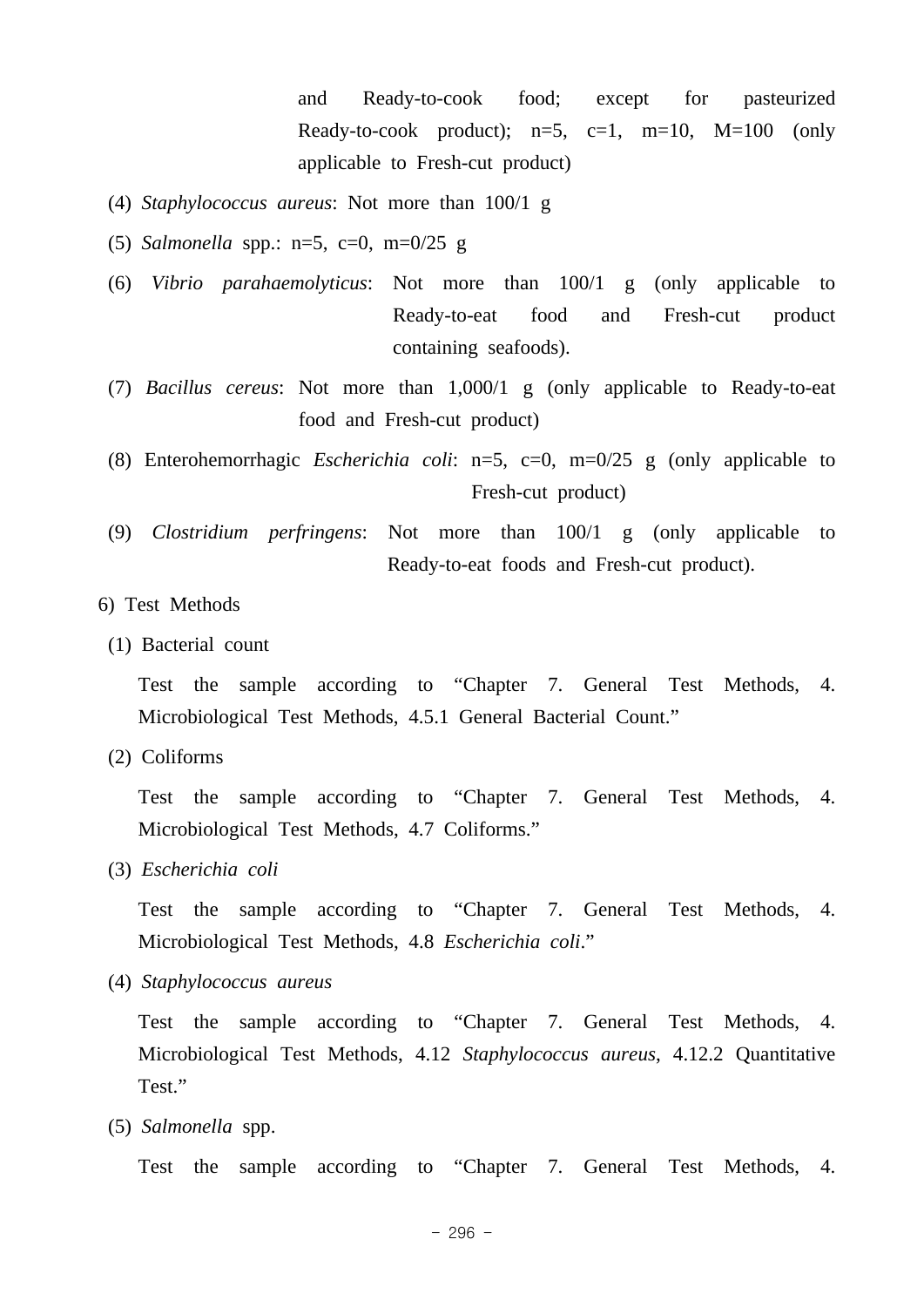Microbiological Test Methods, 4.11 *Salmonella* spp."

(6) *Vibrio parahaemolyticus*

 Test the sample according to "Chapter 7. General Test Methods, 4. Microbiological Test Methods, 4.13 *Vibrio Parahaemolyticus*."

(7) *Bacillus cereus*

 Test the sample according to "Chapter 7. General Test Methods, 4. Microbiological Test Methods, 4.18 *Bacillus cereus.*"

(8) Enterohemorrhagic *Escherichia coli*

 Test the sample according to "Chapter 7. General Test Methods, 4. Microbiological Test Methods, 4.16 Enterohemorrhagic *Escherichia coli*."

(9) *Clostridium perfringens*

 Test the sample according to "Chapter 7. General Test Methods, 4. Microbiological Test Methods, 4.14 *Clostridium perfringens*, 4.14.2 Quantitative Test."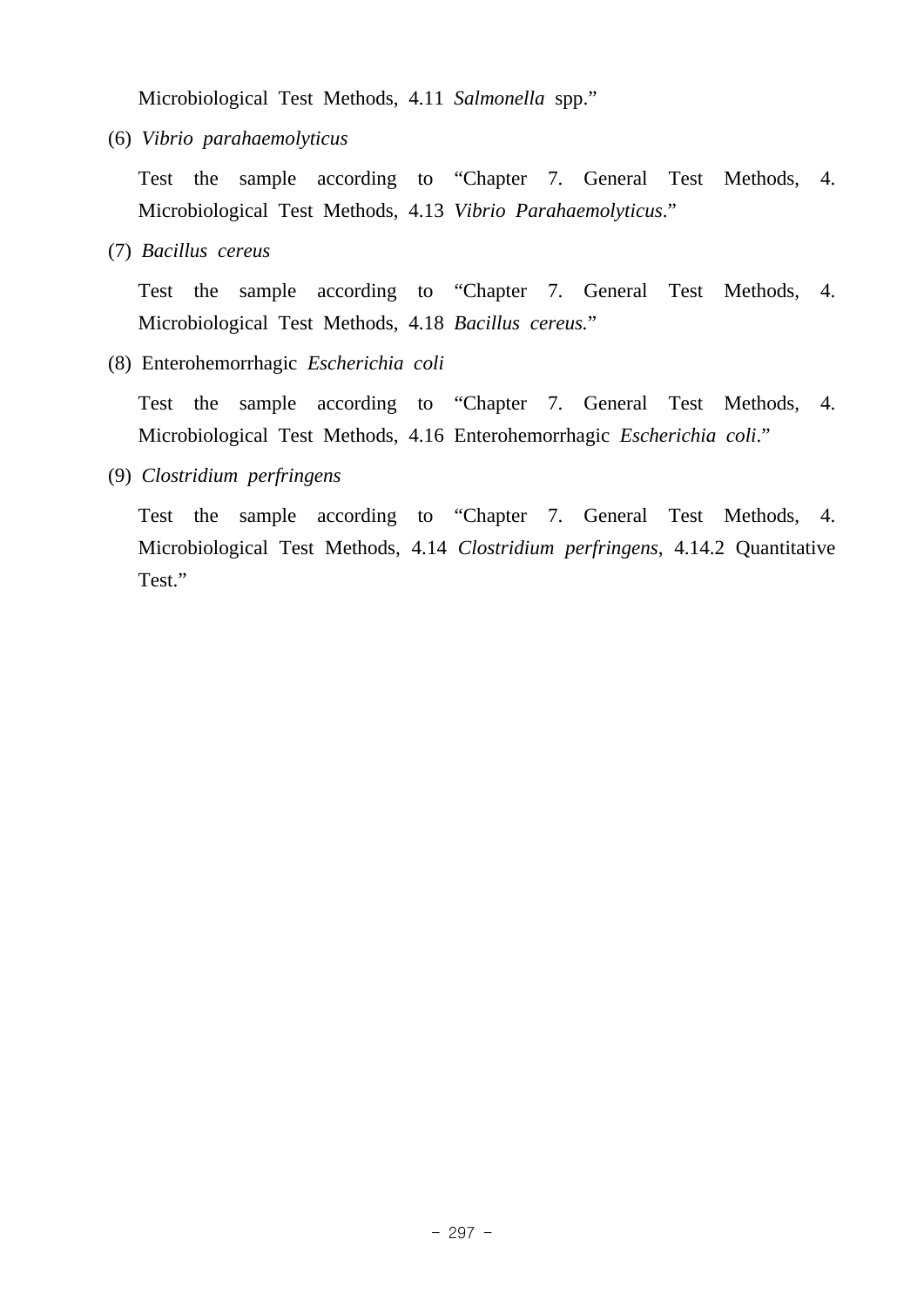#### **22-3 Dumplings**

1) Definition

 Dumplings refers to foods made by placing a filling made from various ingredients, such as meat, vegetables, soybean curd, or kimchi, etc., in a piece of dumpling skin formed from dough of grain flour or starch, and folding the skin to shape it.

- 2) Requirements for Ingredients, etc.
- 3) Manufacturing/Processing Standards
- 4) Food Type
- (1) Dumpling

 It refers to foods made by shaping a mixture of meat and vegetables, etc., using dumpling skin.

(2) Dumpling skin

 It refers to products formed from dough of grain flour or starch; and processed to be stuffed with a filling to make dumplings.

- 5) Specifications
	- (1) Sodium saccharin: Shall not be detected (only applicable to Dumpling).
	- (2) Tar colors: Shall not be detected (only applicable to Dumpling skin).
	- (3) Preservatives: Shall not be detected (only applicable to Dumpling skin).
	- (4) *Escherichia coli*: n=5, c=1, m=0, M=10 (only applicable to alcohol-treated Dumpling skin)
	- (5) Coliforms:  $n=5$ ,  $c=1$ ,  $m=0$ ,  $M=10$  (only applicable to pasteurized Dumpling skin)
- 6) Test Methods
- (1) Sodium saccharin

 Test the sample according to "Chapter 7. General Test Methods, 3.2 Artificial Sweeteners, 3.2.1 Sodium saccharin."

(2) Tar colors

Test the sample according to "Chapter 7. General Test Methods, 3.4 Color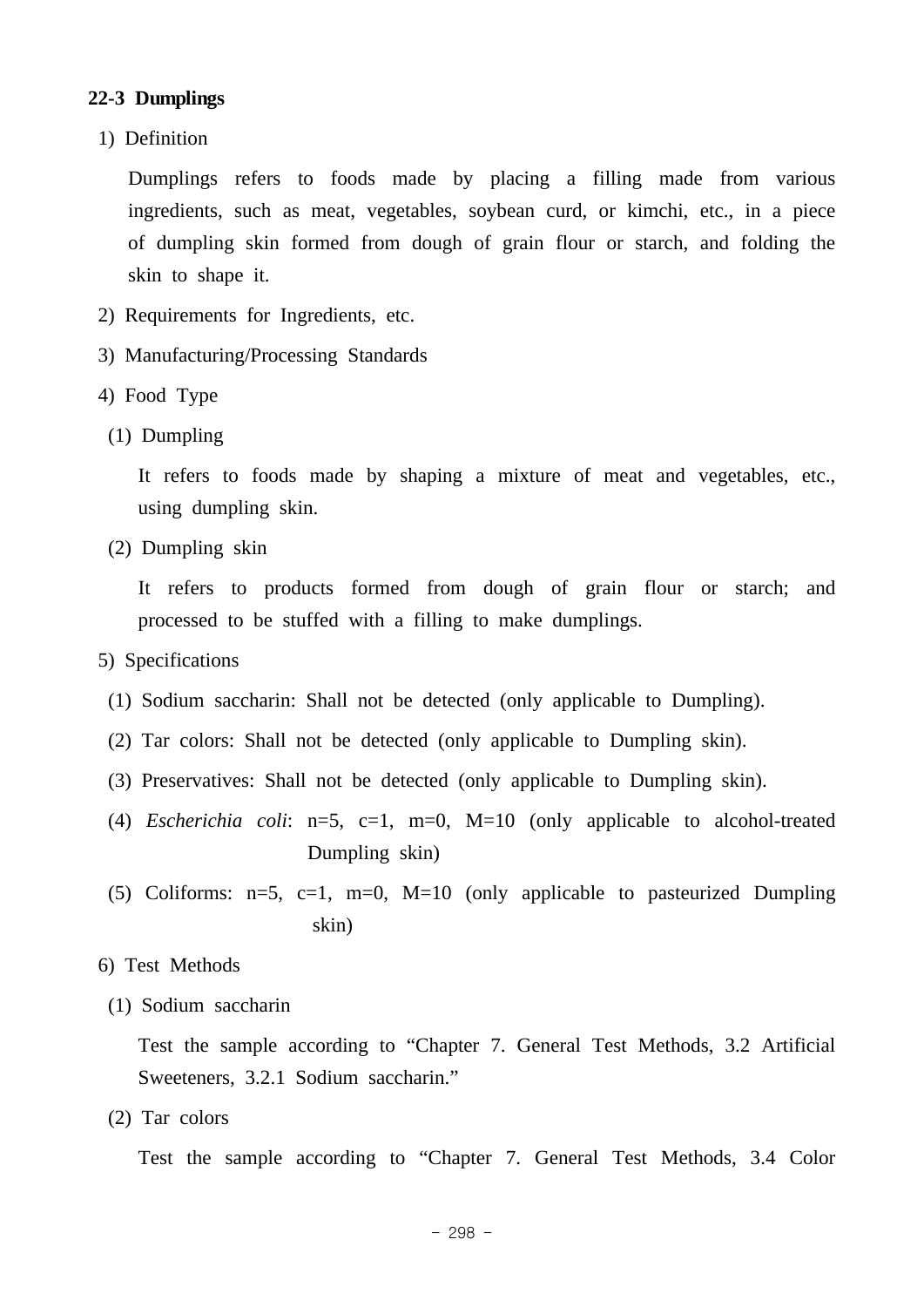Additives."

(3) Preservatives

 Test the sample according to "Chapter 7. General Test Methods, 3.1 Preservatives."

(4) *Escherichia coli*

 Test the sample according to "Chapter 7. General Test Methods, 4. Microbiological Test Methods, 4.8 *Escherichia coli*."

(5) Coliforms

 Test the sample according to "Chapter 7. General Test Methods, 4. Microbiological Test Methods, 4.7 Coliforms."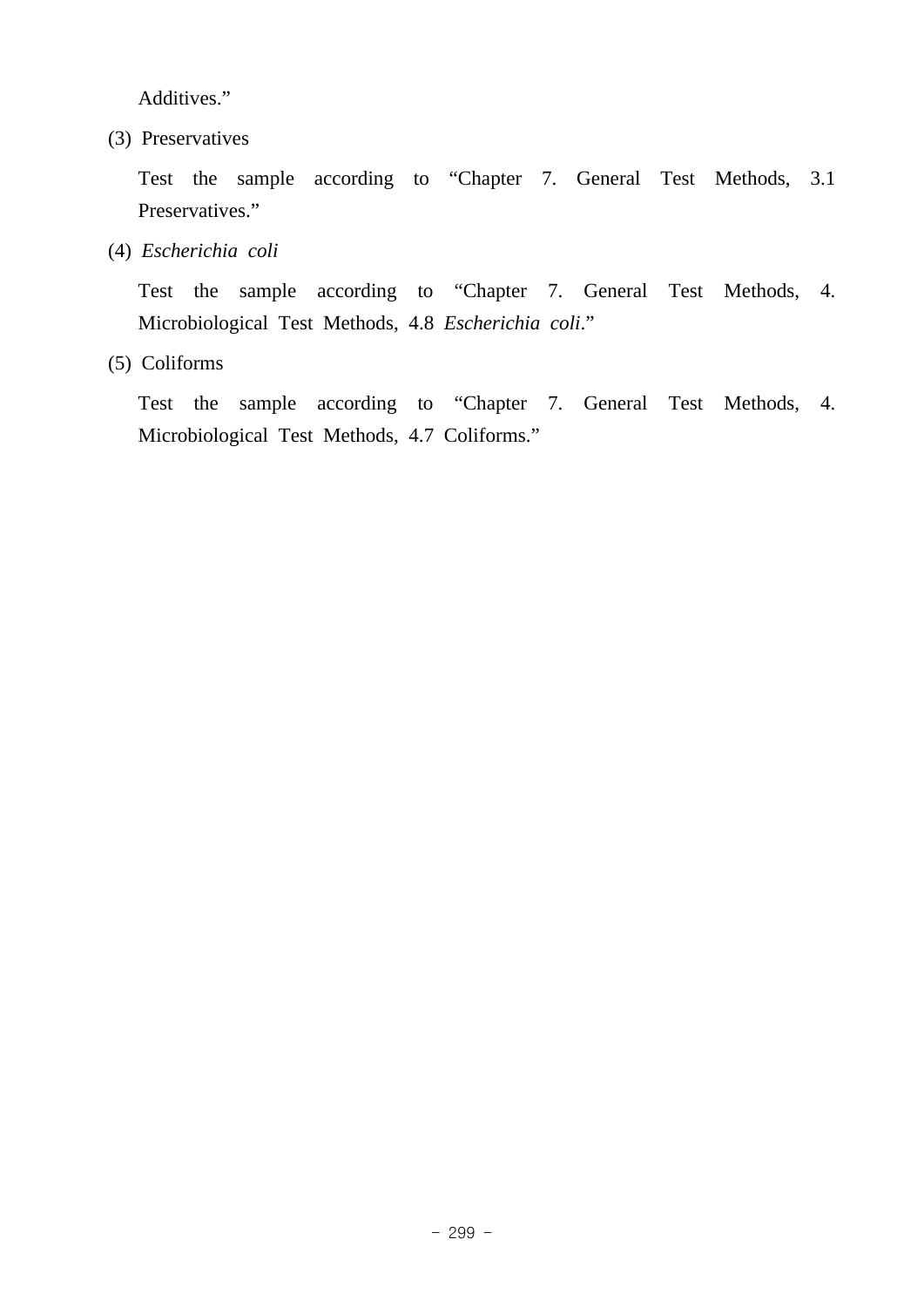# **23. Other Foods**

#### **23-1 Yeast Foods**

1) Definition

 Yeast foods refers to foods made by separating and refining edible yeast and drying or processing it; or manufactured by using edible yeast extracts, as a main ingredient, obtained by separating and refining edible yeast strains and subsequently extracting them by autolysis, enzymatic degradation or hot water extraction, etc.

- 2) Requirements for Ingredients, etc.
- 3) Manufacturing/Processing Standards
- (1) Dried yeast foods shall be manufactured/processed with edible yeast as a main ingredient (not less than 60%).
- (2) Yeast extract products shall be manufactured/processed with edible yeast extract as a main ingredient, which is obtained by separating and refining edible yeast strains and subsequently extracting them by autolysis, enzymatic degradation or hot water extraction (solid content of not less than 30.0%. However, solid content of not less than 15.0% for liquid product).
- 4) Food Type
- 5) Specifications
	- (1) Water (%): Not more than 10.0 (except for liquid products)
	- (2) Escherichia coli:  $n=5$ ,  $c=1$ ,  $m=0$ ,  $M=10$
- 6) Test Methods
- (1) Water

 Test the sample according to "Chapter 7. General Test Methods, 2. Food Component Test Methods, 2.1 General Component Test Methods, 2.1.1 Water."

(2) *Escherichia coli* 

 Test the sample according to "Chapter 7. General Test Methods, 4. Microbiological Test Methods, 4.8 *Escherichia coli* ."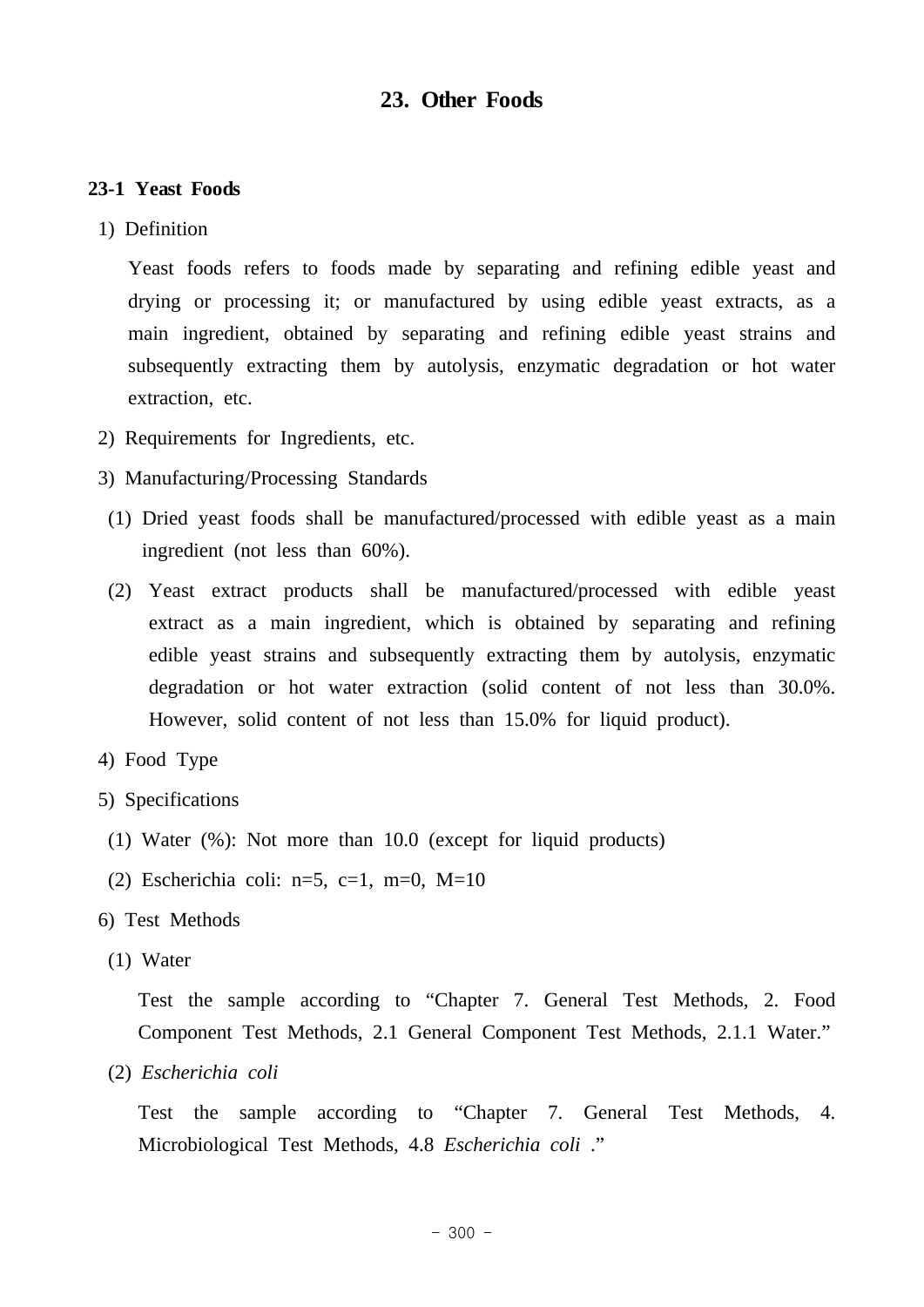## **23-2 Other Processed Products**

1) Definition

 It refers to products not falling under the category of "1. Confectioneries, Breads or Rice Cakes," or "22. Ready-to-Eat/Convenience Foods" in "Chapter 4. Standards and Specifications for Each Food Product;" and excludes those whose definition, manufacturing/processing standards, main ingredients, properties and conditions, product name and use, etc., do not conform to respective Standard and Specification.

- 2) Requirements for Ingredients, etc.
- 3) Manufacturing/Processing Standards
- 4) Food Type
- 5) Specifications
- (1) Properties and Conditions: Shall be acceptable
- (2) Foreign matters: Shall be acceptable
- (3) Acid value: Not more than 5.0 (only applicable to oil-fried/oil treated foods)
- (4) Peroxide value: Not more than 60 (only applicable to oil-fried/oil treated foods)
- (5) Coliforms :  $n=5$ ,  $c=1$ ,  $m=0$ ,  $M=10$  (only applicable to pasteurized products)
- (6) Bacterial count: n=5, c=0, m=0 (only applicable to sterilized products)
- (7) *Escherichia coli* : n=5, c=1, m=0, M=10 (only applicable to non-pasteurized products for direct consumption without further processing or heating)
- 6) Test Methods
	- (1) Properties and Conditions

 Test the sample according to "Chapter 7. General Test Methods, 1.1 Properties and Conditions."

(2) Foreign matters

 Test the sample according to "Chapter 7. General Test Methods, 1.2 Foreign Matters."

(3) Acid value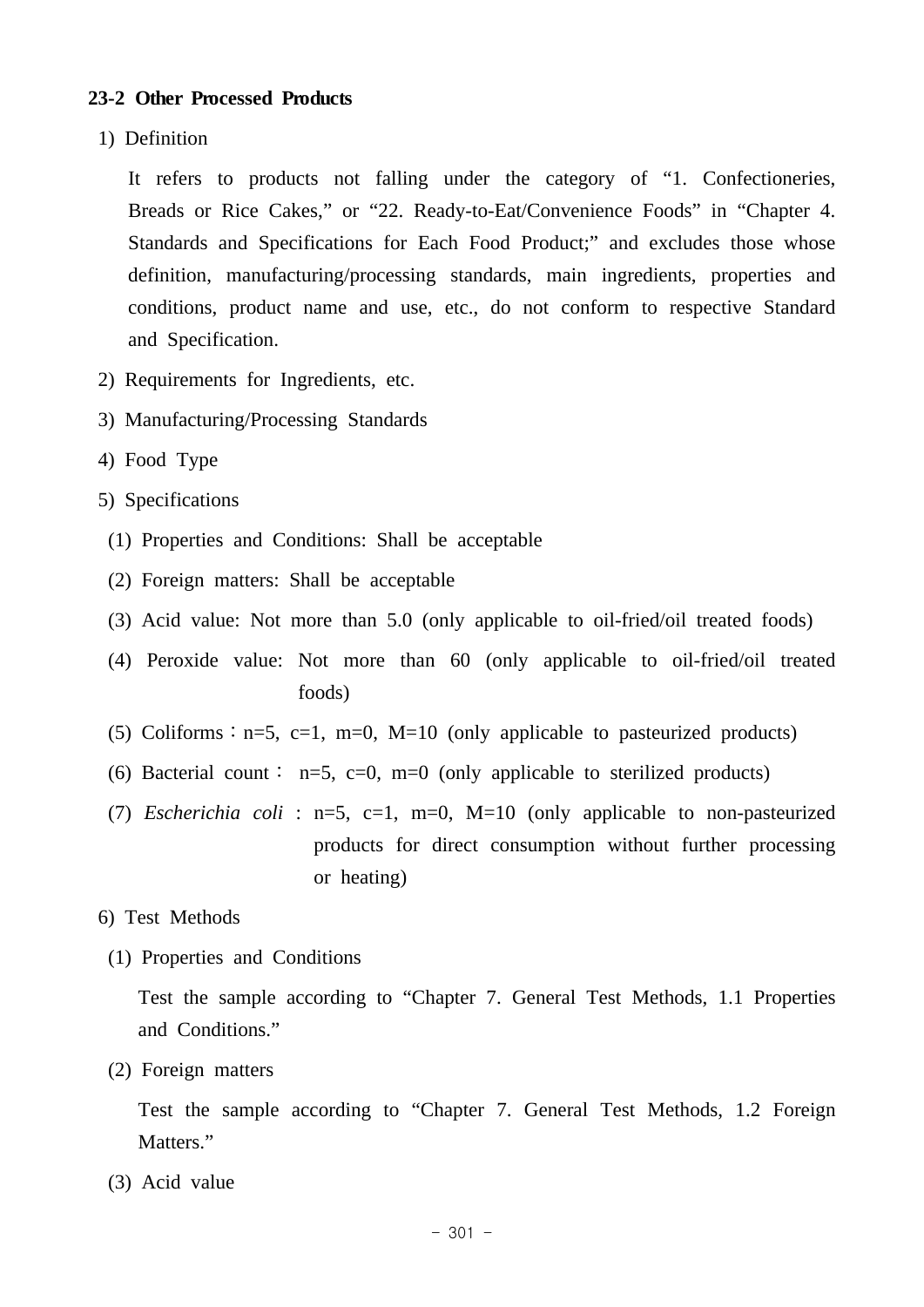Test the sample according to "Chapter 7. General Test Methods, 2.1.5.3.1 Acid Value."

(4) Peroxide value

 Test the sample according to "Chapter 7. General Test Methods, 2.1.5.3.5 Peroxide Value."

(5) Coliforms

 Test the sample according to "Chapter 7. General Test Methods, 4. Microbiological Test Methods, 4.7 Coliforms."

(6) Bacterial count

 Test the sample according to "Chapter 7. General Test Methods, 4. Microbiological Test Methods, 4.5.1 General Bacterial Count."

(7) *Escherichia coli* 

 Test the sample according to "Chapter 7. General Test Methods, 4. Microbiological Test Methods, 4.8 *Escherichia coli*."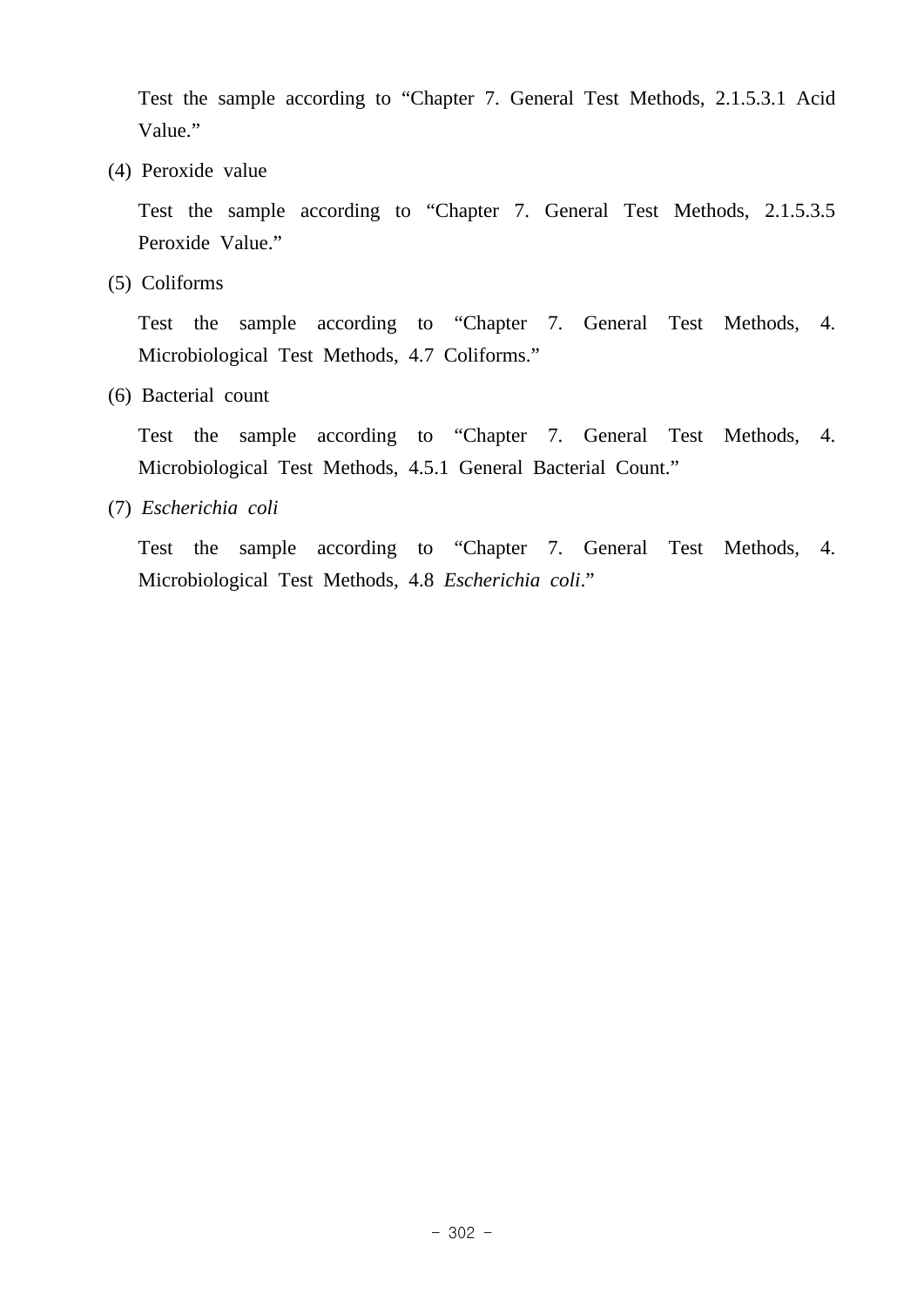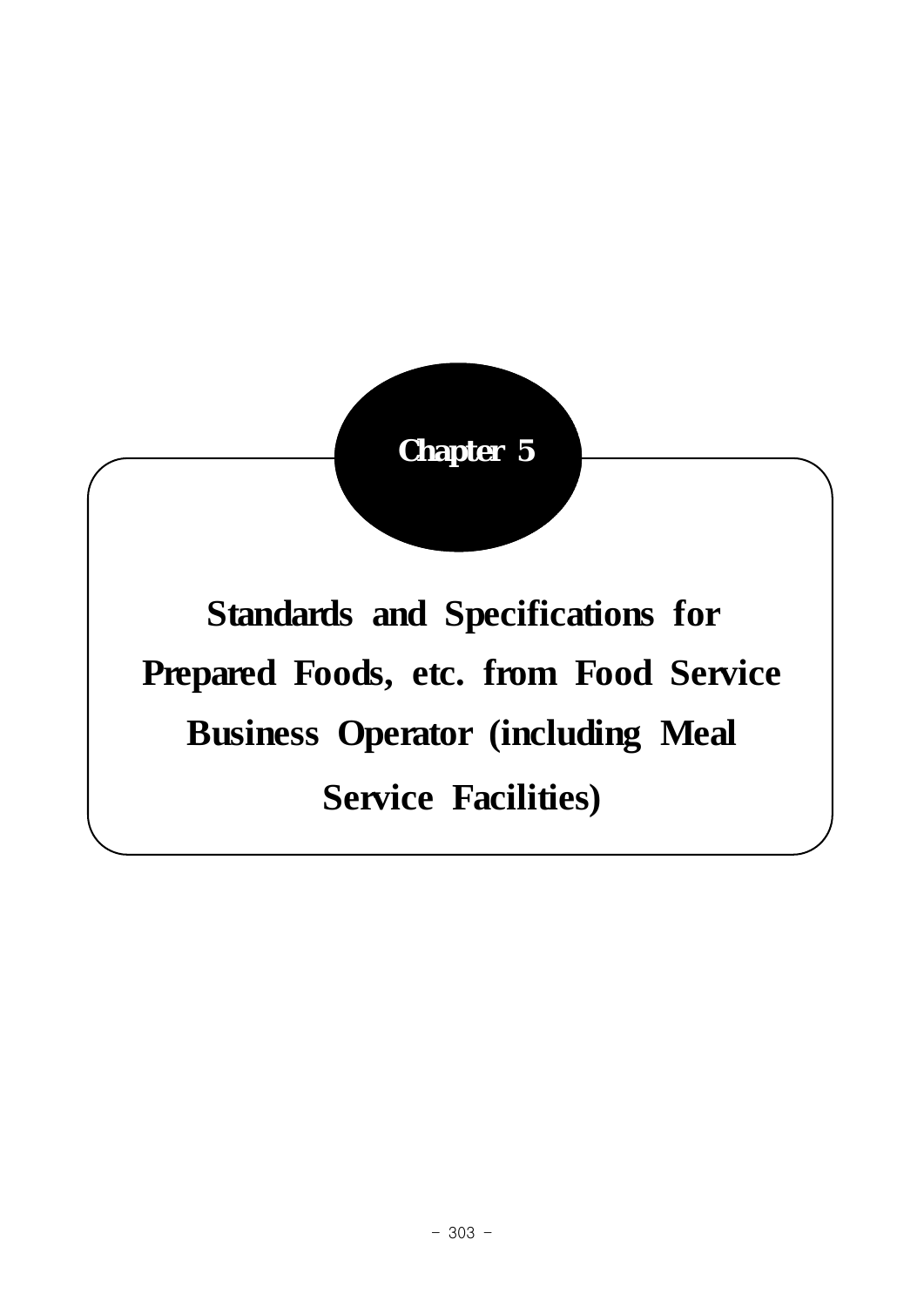# **Chapter 5. Standards and Specifications for Prepared Foods, etc., from Food Service Business Operator (Including Meal Service Facilities)**

## **1. Definition**

 "Prepared Foods from food service business operator (Including Meal Service Facilities)" refers to all types of foods (including beverages and draft beers, etc.) that are not intended for distribution or sale and to be directly served to customers by cooking, etc.

#### **2. Ingredient Standards**

- 1) Requirements for Ingredients
- (1) Ingredients shall be fresh in quality; they shall not be spoiled/deteriorated, or contaminated by toxic/harmful substances.
- (2) Water used for cleaning ingredients and utensils, preparing foods, and drinking, etc., shall conform to the Water Quality Standards set forth in the Management of Drinking Water Act; and Norovirus shall not be detected (except for tap water).
- (3) Ice used in food service establishments shall have bacterial count of not more than 1,000 per 1 ml, and shall be negative for *Escherichia coli* and *salmonella* spp. per 250 ml; other physico-chemical specifications shall conform to the Standards and Specifications set forth in "Chapter 4. Standards and Specifications for Each Food Product, 2-4 Ices."
- (4) Ingredients of animal/plant origin that are not collected, handled, processed, manufactured or managed for the purpose of human consumption shall not be used for cooking foods.
- 2) Storage and Preservation of Ingredients
- A) Common
	- (1) All foods, etc., shall be handled in a sanitary manner and stored to prevent contamination by harmful organisms, such as mice and cockroaches, etc.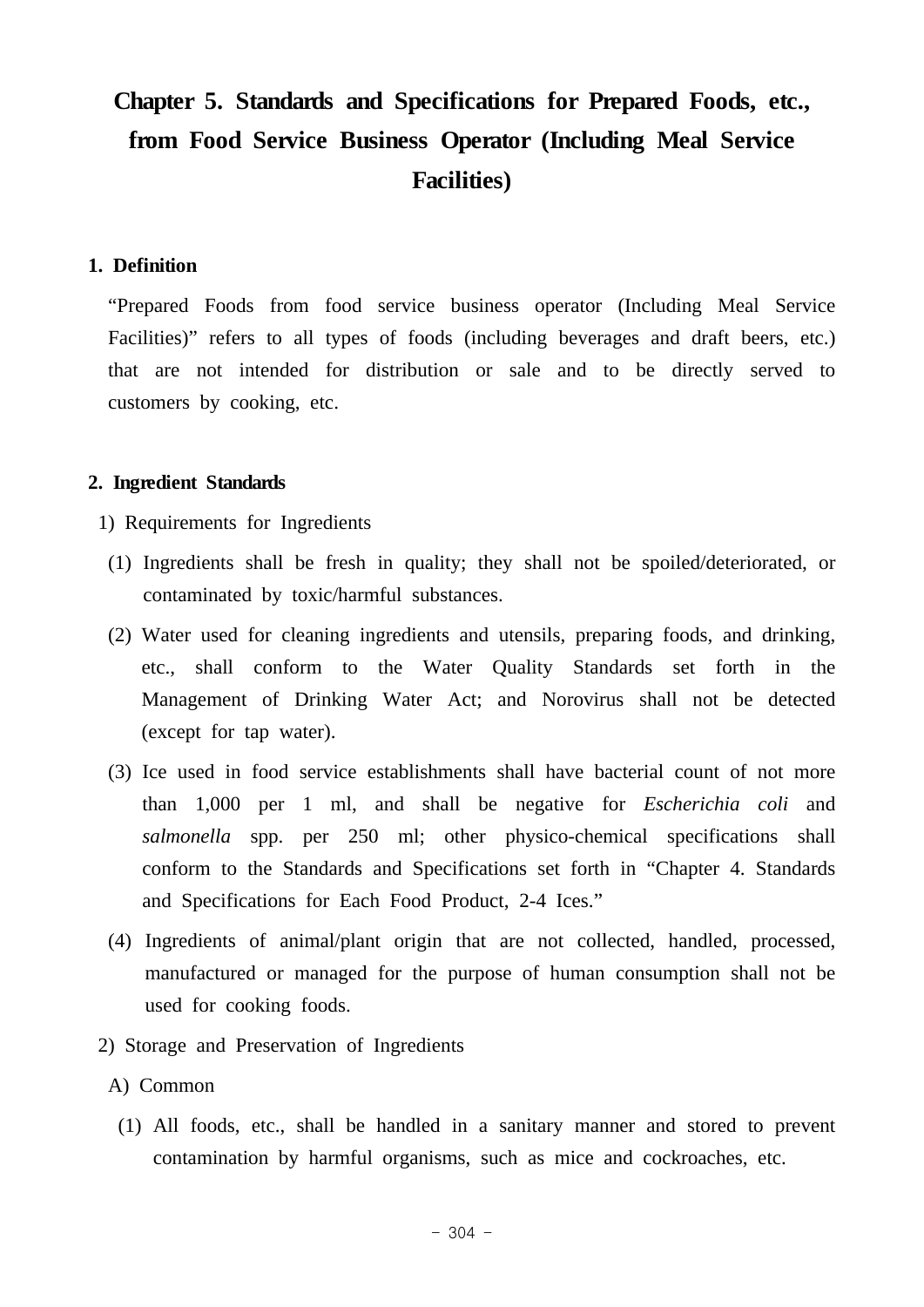- (2) Foods, etc. shall not be stored together with cleaning agents, or chemical substances, pesticides or poisons, etc., that are harmful to the human body.
- (3) Foods, etc., with specified Standards and Specifications shall be stored/preserved according to such specified Standards; ingredients among agricultural/forest/livestock/fishery products that need to be kept fresh shall be stored refrigerated or frozen.
- (4) Foods that can be directly used after pretreatment, such as washing, etc., or processed foods shall be placed in a container, etc., and stored in a clean place in order to prevent contamination from the ground.
- (5) Other than those individually labeled, foods to be refrigerated shall be stored at  $10^{\circ}$ C or below; foods to be frozen, at  $-18^{\circ}$ C or below.
- (6) Thawing of frozen foods
	- ① Frozen foods shall be defrosted in a sanitary manner.
	- ② Frozen foods shall be kept refrigerated until cooked if not used immediately after thawing.
	- ③ Frozen foods shall not be refrozen once thawed.
- B) By Food Product
	- (1) Grains (rice, barley and wheat flour, etc.)
		- ① They shall be stored in a sanitary manner in a dry and cool place.
	- ② They shall be stored in a manner that prevents mold growth or discoloration
	- (2) Fats and oils (sesame oil, perilla oil, brown rice oil, corn oil and soybean oil, etc.) and nuts with high oil content, etc., shall be stored in a cool area away from direct sunlight, or refrigerated or frozen.
	- (3) Livestock/fishery products (such as beef, pork or fish, etc.) shall be individually packed in a sanitary manner and stored refrigerated or frozen after being separated from other foods using containers, packages, etc.
	- (4) As for fruits and vegetables (apples, pears, peaches, grapes, Korean cabbages, radishes, onions, cucumbers, cabbages and spinach, etc.), washed fruits and vegetables shall be stored separately from unwashed ones to avoid mix-up.
	- (5) Other Foods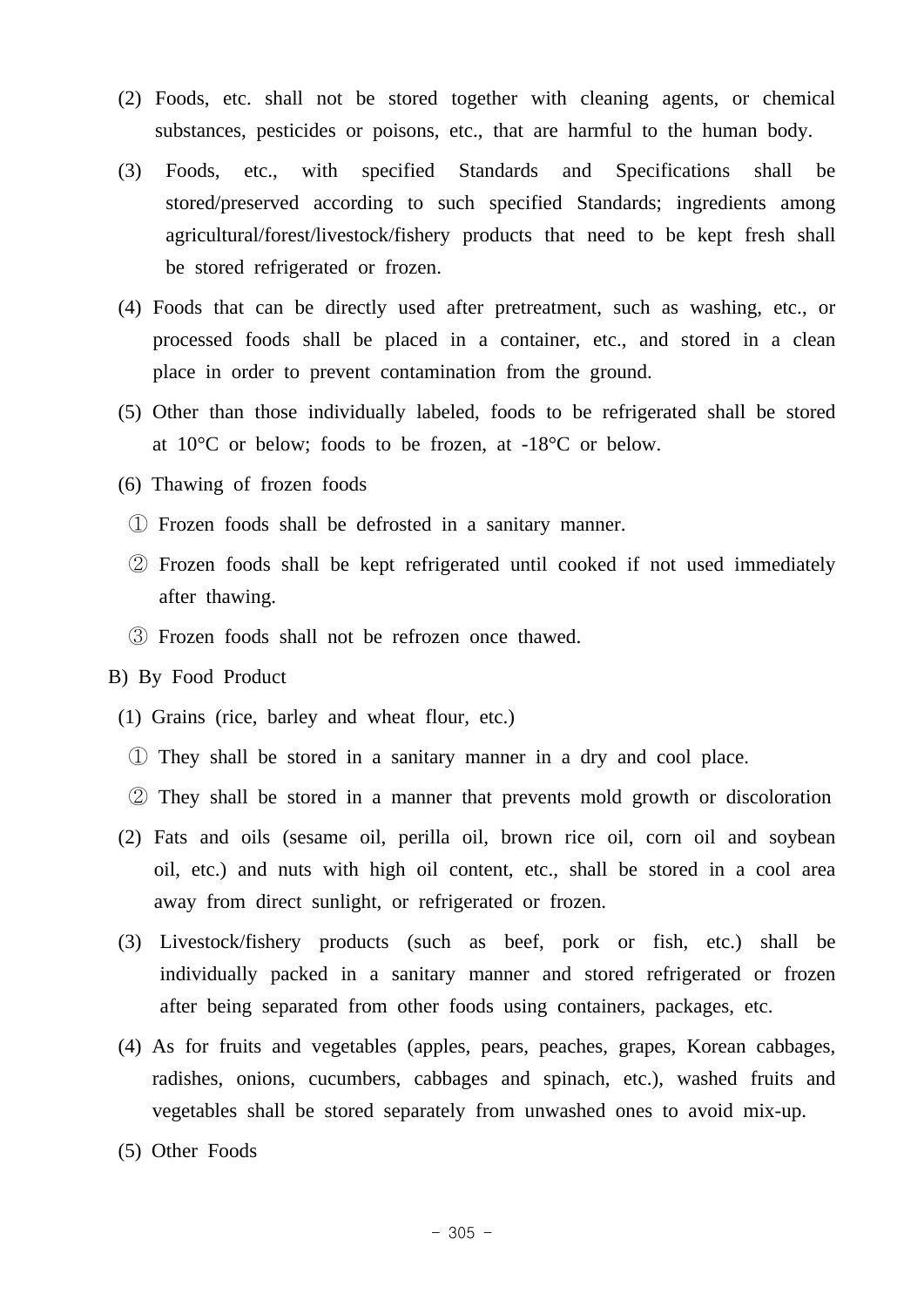- ① Seasoning foods shall be stored covered with stoppers or covers in order to prevent inclusion of foreign matters or contamination.
- ② Soybean curd shall be stored refrigerated.

## **3. Food Preparation and Management Standards**

- (1) Frying fats and oils in use shall have an acid value of 3.0 or less.
- (2) Utensils directly contacting food during cooking shall be managed to prevent contamination due to corrosion, etc.
- (3) Cooked foods shall be placed in a sanitary container, etc., and managed to prevent cross-contamination with uncooked foods.
- (4) Cooked foods that are cold, such as cold noodle broth, etc., shall be stored at 10°C or below; warm foods, at 60°C or above, as far as possible.
- (5) Water in a fish tank to store fishery products shall be managed in a sanitary manner; provided, however, that substances used to remove foam or filter water, etc., for unavoidable reasons, shall be usable as a food ingredient or meet the Component Specifications for chlorine dioxide, silicon dioxide and silicon resin in food additives.
- (6) Cleaning agents used in washing vegetables or fruits, shall meet the Specifications For Cleaning Agents for Fruits and Vegetables under the "Specifications and Standards for Hygienic Products" (notified by Ministry of Health and Welfare), and no cleaning agents shall be used for cleaning those other than fruits and vegetables.
- (7) Frozen foods intended for direct consumption by consumers may be sold defrosted only within 24 hours after being thawed.

#### **4. Specifications**

A) Prepared foods, etc.

- (1) Properties and Conditions: They shall have original color, gloss and flavor without off-taste/flavor.
- (2) Foreign matters: Foods shall not contain foreign matters equal to or more than the amount left after removing them to the maximum extent possible in the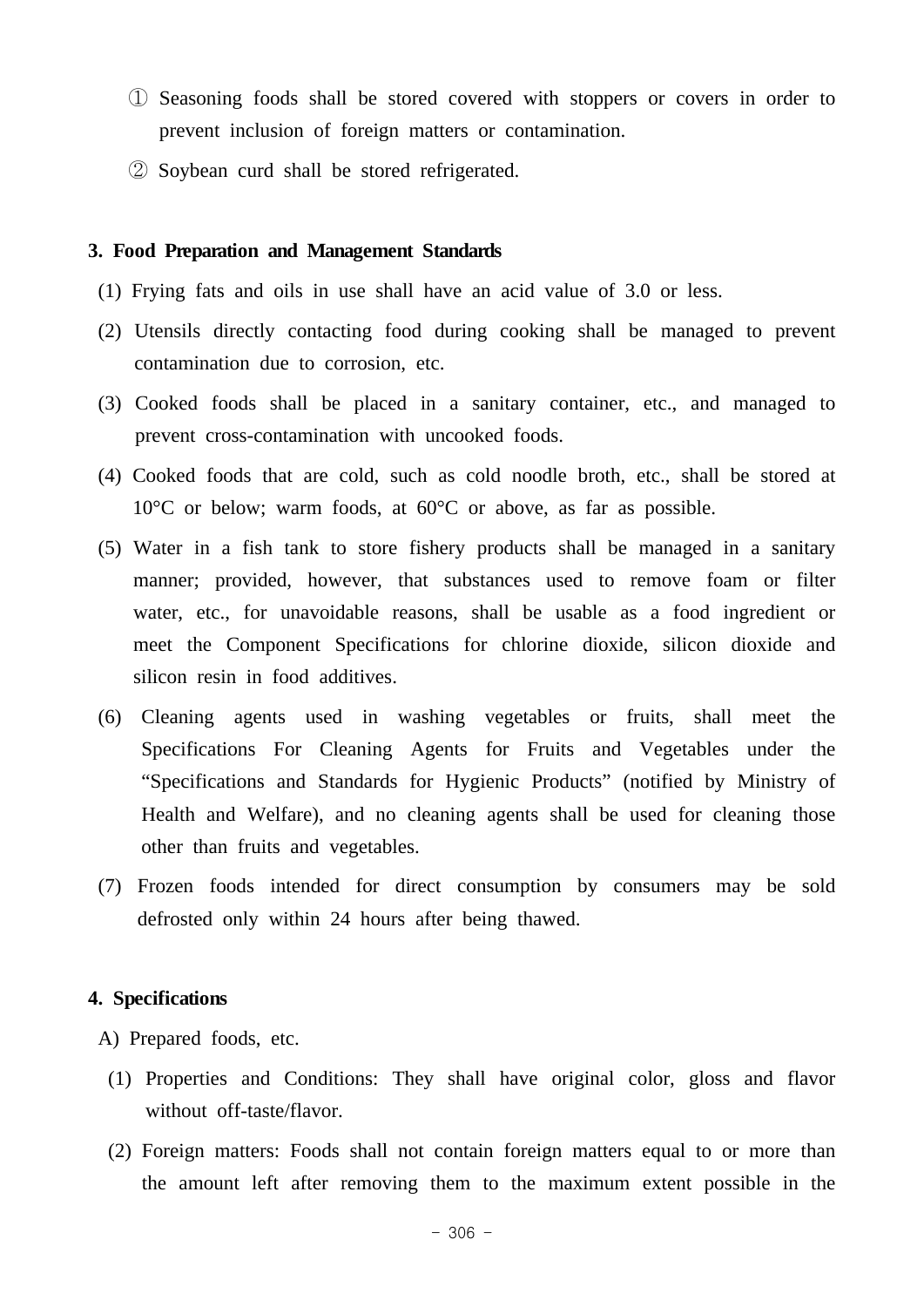ingredient treatment process or those that are contaminated and unhygienic; except for those not completely removed and remained during normal cooking process in practice, such as skin of other food or raw plants or soil, etc., that are small in quantity and do not have a risk to harm human health in general.

- (3) Escherichia coli: Not more than 10/1 g
- (4) Bacterial count: Not more than 3,000/g (only applicable to slush beverages; except for products containing milk products, lactic acid bacteria, fermented foods and non-pasteurized products)
- (5) Food-borne pathogen: Foods prepared at food service business operators (including meal service facilities) shall be negative for food-borne pathogens, such as S*almonella* spp.; *Staphylococcus aureus*; *Listeria monocytogenes*; Enterohemorrhagic *Escherichia coli*; *Camplyobacter jejuni/coli*; and *Yersinia enterocolitic*a, etc. Also, *Vibrio parahaemolyticus* and *Clostridium perfringens*  shall not exceed 100 per gram; *bacillus cereus*, 10,000 per gram. However, *Staphylococcus aureus* shall not be more than 100 per gram in foods that are not heated during the cooking process, or those cooked after being heated.
- B) Drinking water for serving
	- (1) *Escherichia coli*: Negative/250 mL
	- (2) *Salmonella* spp.: Negative/250 mL
	- (3) *Yersinia enterocolitica*: Negative/250 mL
- C) Cooking utensils, etc.
	- (1) Fish tank water
	- ① Bacterial count: Not more than 100,000/1 mL
	- ② Coliforms: Not more than 1,000/100 mL
	- (2) Dish cloths (except those in use)
	- ① *Escherichia coli*: Shall be negative
	- (3) Those used at meals or to serve foods on, such as knives, cutting boards, spoons, chopsticks, plates and bowls, etc. (except for those in use)
		- ① *Salmonella* spp.: Shall be negative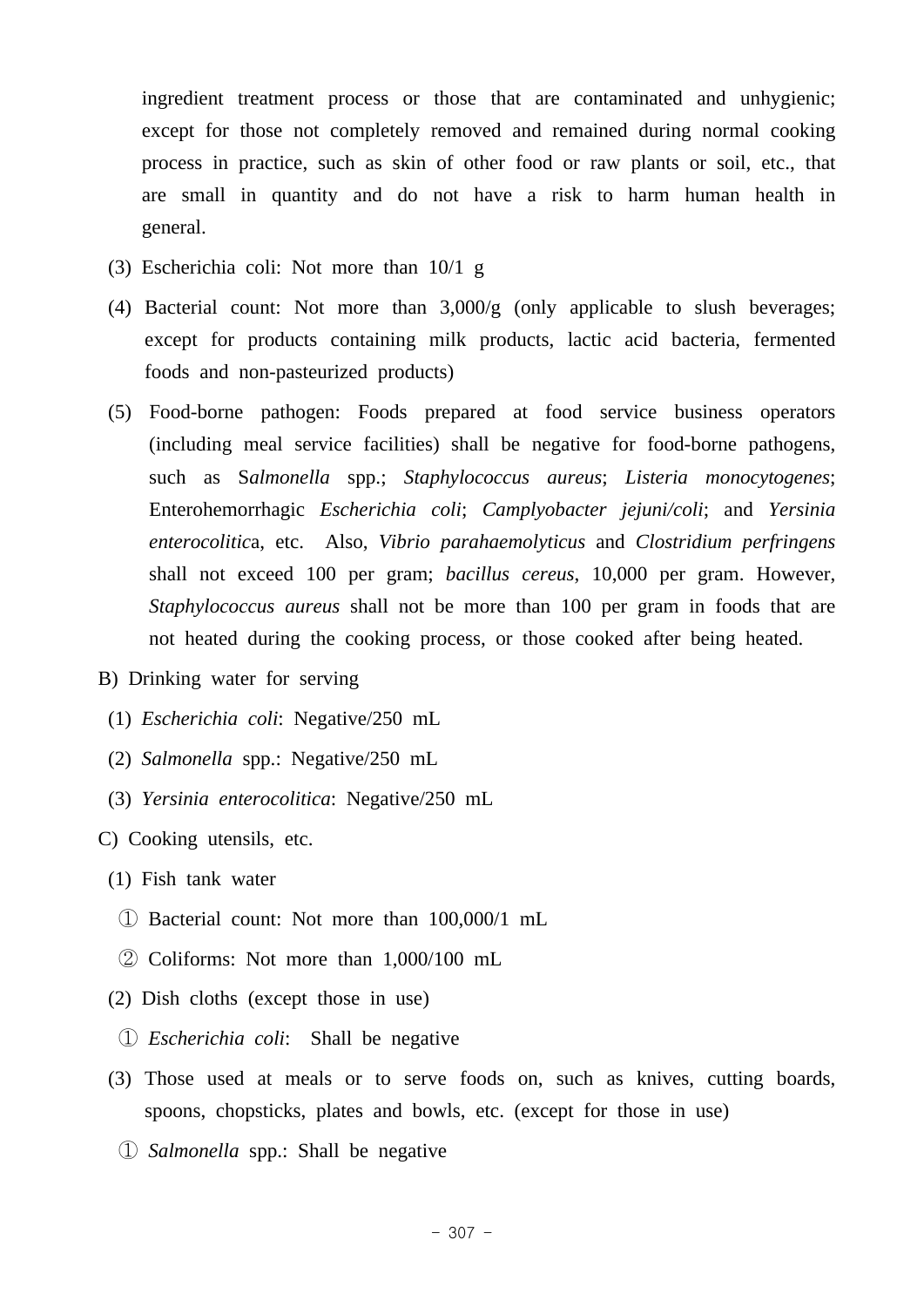② *Escherichia coli*: Shall be negative

#### **5. Test Methods**

- 1) Sampling and Handling
- (1) Sampling methods

Conduct sampling according to "Chapter 6. Sampling and Handling Methods."

(2) Test solution

 Follow instructions in "Chapter 7. General Test Methods, 4. Microbiological Test Methods, 4.3 Preparation of Test Solutions."

2) Foreign matters

 Test the sample according to "Chapter 7. General Test Methods, 1.2 Foreign Matters."

3) *Escherichia coli*

 Test the sample according to "Chapter 7. General Test Methods, 4. Microbiological Test Methods, 4.8 *Escherichia coli*."

4) Bacterial count

 Test the sample according to "Chapter 7. General Test Methods, 4. Microbiological Test Methods, 4.5.1 General Bacterial Count."

- 5) *Salmonella* spp.
- (1) Test the sample according to "Chapter 7. General Test Methods, 4. Microbiological Test Methods, 4.11 *Salmonella* spp."
- (2) To test salmonella in drinking water for serving, filter a 250 mL sample according to the membrane filtration method, and place the filter paper onto a MacConkey plate (badge 30) or Desoxycholate citrate plate (badge 31) and culture for 24 hours at 35°C. Once typical colonies are confirmed, identify them according to "Chapter 7. General Test Methods, 4. Microbiological Test Methods, 4.11 *Salmonella* spp., C. Identification Test."
- 6) *Staphylococcus aureus*

 Test the sample according to "Chapter 7. General Test Methods, 4. Microbiological Test Methods, 4.12 *Staphylococcus aureus*."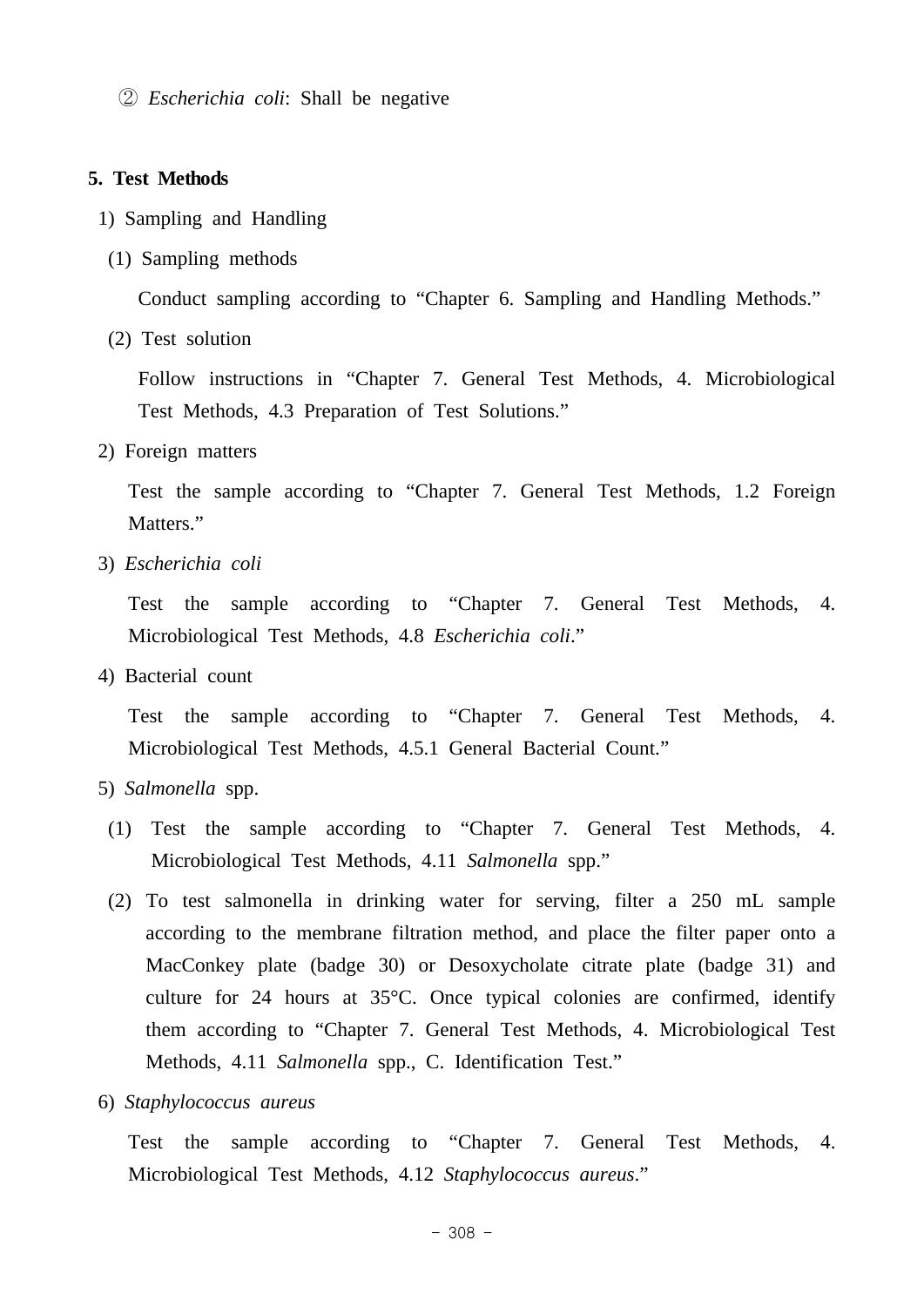#### 7) *Listeria monocytogenes*

 Test the sample according to "Chapter 7. General Test Methods, 4. Microbiological Test Methods, 4.15 *Listeria monocytogenes*."

8) Enterohemorrhagic *Escherichia coli*

 Test the sample according to "Chapter 7. General Test Methods, 4. Microbiological Test Methods, 4.16 Enterohemorrhagic *Escherichia coli*."

9) *Campylobacterjejun*i/*coli*

 Test the sample according to "Chapter 7. General Test Methods, 4. Microbiological Test Methods, 4.19 *Campylobacterjejun*i/*coli*."

- 10) *Yersinia enterocolitica*
- (1) Test the sample according to "Chapter 7. General Test Methods, 4. Microbiological Test Methods, 4.17 *Yersinia enterocolitica*."
- (2) To test *Yersinia enterocolitica* in drinking water for serving, filter a 250 mL sample according to the membrane filtration method, and place the filter paper on to a CIN plate (badge 45) and culture for 24~48 hours at 30°C. Once typical colonies are confirmed, identify them according to "Chapter 7. General Test Methods, 4. Microbiological Test Methods, 4.17 *Yersinia enterocolitica*, C. Identification Test."
- 11) *Vibrio parahaemolyticus*

 Test the sample according to "Chapter 7. General Test Methods, 4. Microbiological Test Methods, 4.13 *Yersinia enterocolitica*."

12) *Clostridium perfringens*

 Test the sample according to "Chapter 7. General Test Methods, 4. Microbiological Test Methods, 4.14.2 Quantitative Test Methods for *Clostridium perfringens*."

13) *Bacillus cereus*

 Test the sample according to "Chapter 7. General Test Methods, 4. Microbiological Test Methods, 4.18.2 Quantitative Test Methods for *Bacillus cereus*."

14) Coliforms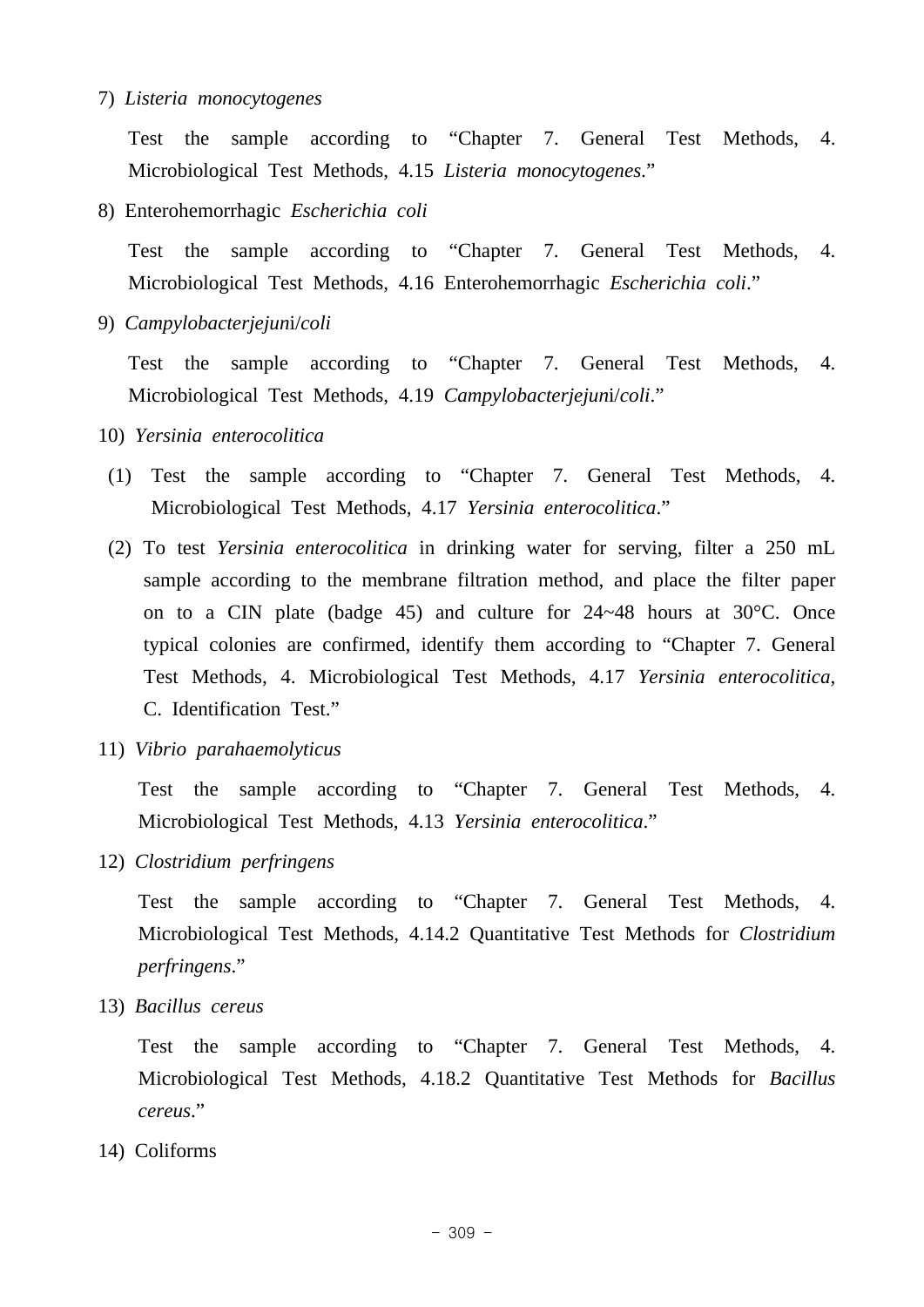Test the sample according to "Chapter 7. General Test Methods, 4. Microbiological Test Methods, 4.7.2 Quantitative Test Methods for Coliforms, A. Most Probable Number (MPN) Method."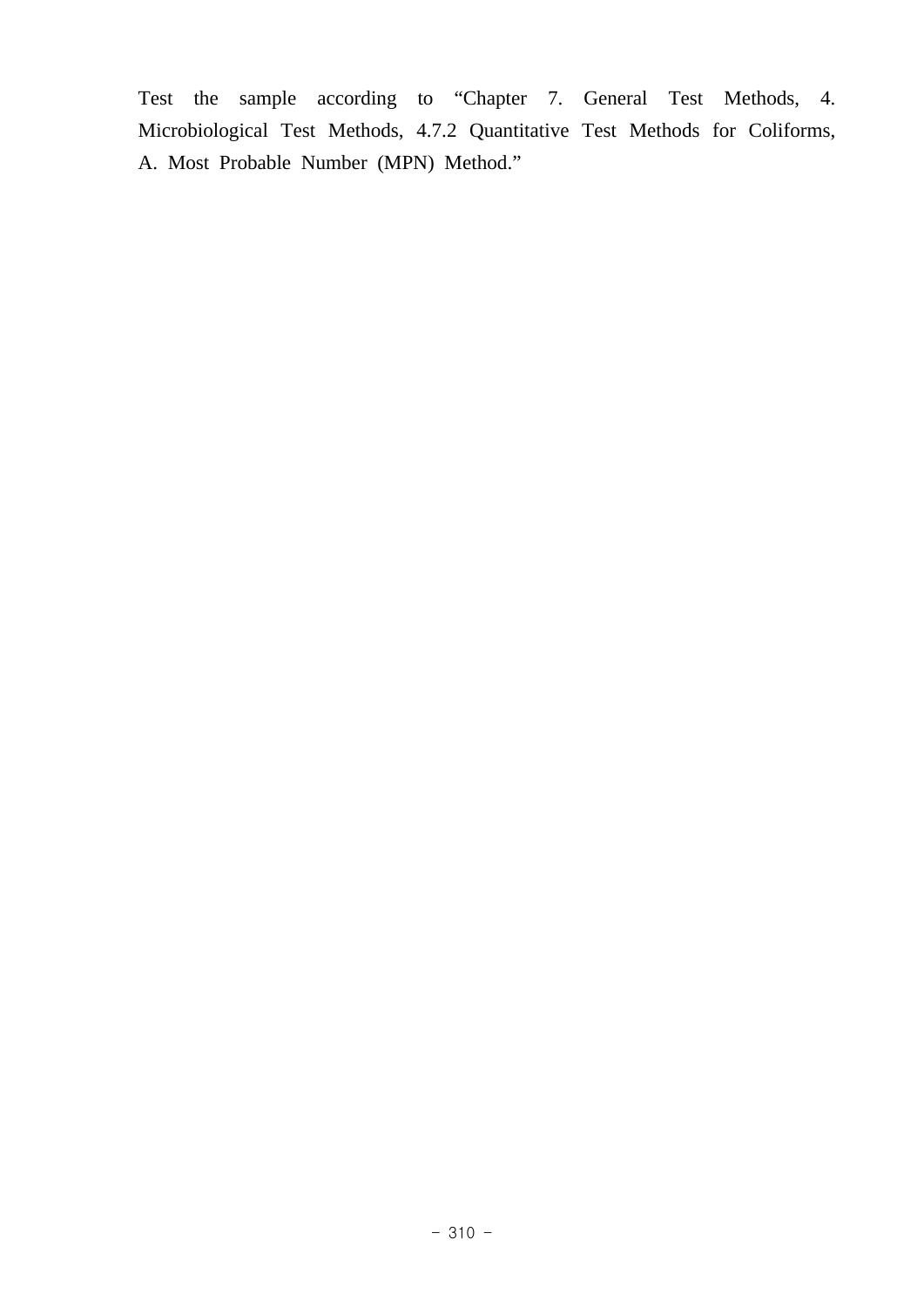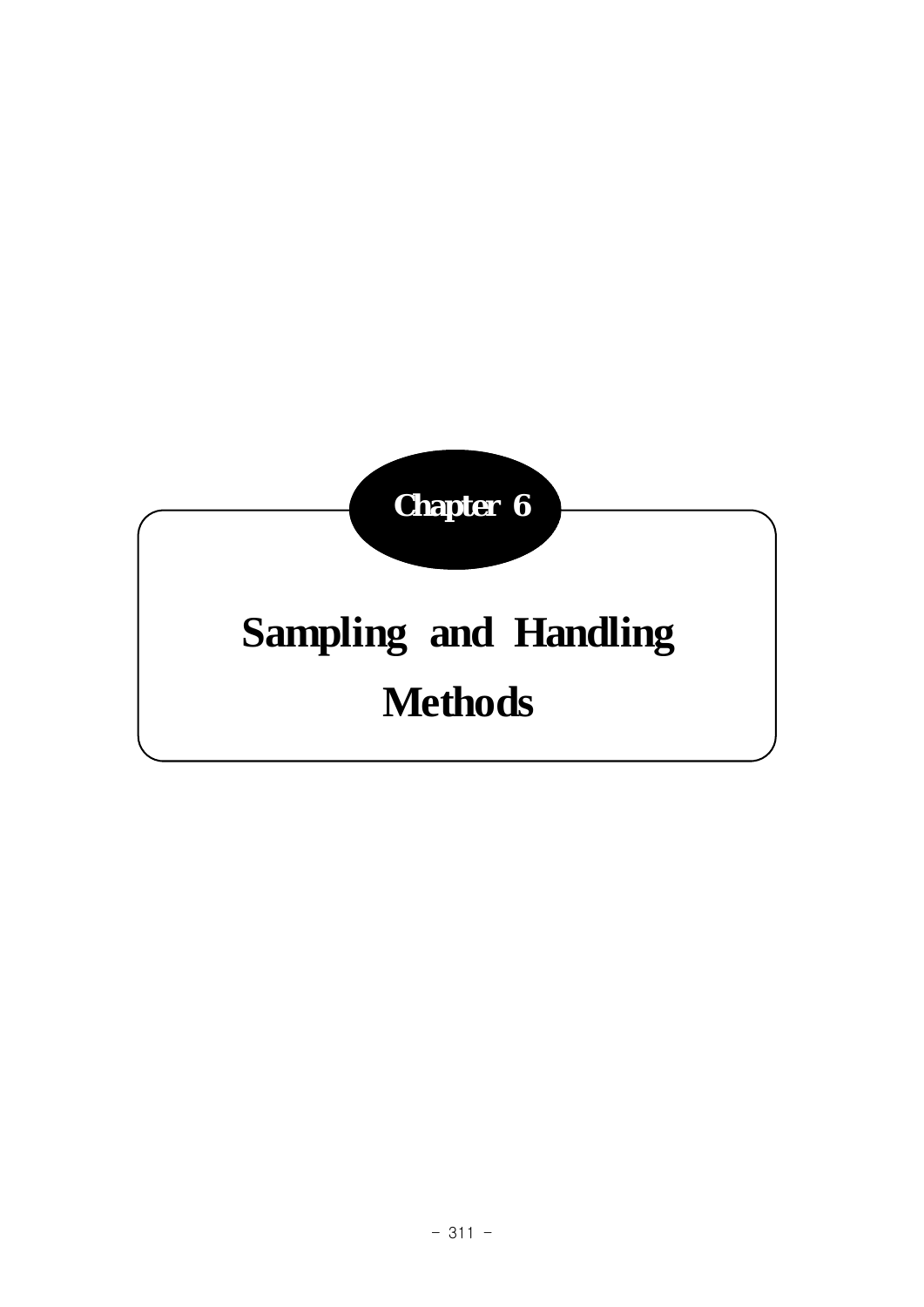# **Chapter 6. Sampling and Handling Methods**

#### **1. Significance of Sampling**

 To conduct sampling, a food inspector samples the part of test object and tests it for conformance to the Standards/Specifications and safety of contaminants pursuant to the Food Sanitation Act. Given that administrative actions are taken according to the test results, selection of test objects and sampling/ handling/transportation/test inspection, etc. shall be conducted in a scientific manner while ensuring efficiency. Accordingly, sampling and test request to food sanitation inspection laboratories has significant implications, and therefore, food sanitation supervisors shall be equipped with sufficient knowledge on sampling and handling methods to fulfill the duty.

#### **2. Definitions of Terms**

- 1) Sample ∶ It means a specimen sampled from test objects.
- 2) Test object∶ It means an object to be sampled, such as foods of the same type that are produced/manufactured/processed/packaged under the same condition; provided, however that although agricultural/forest/ livestock/fishery products belonging to the same commodity that are produced/arrived/transported simultaneously may constitute a single test object, those needed to be tested for net contents shall not be considered as a single test object.
- 3) Bulk∶ It means a test object that is not packaged to be distributed and sold as is to the final consumer.

#### **3. General Principles of Sampling**

- 1) Sampling shall be conducted by food sanitation supervisors in accordance with Article 32 of the "Food Sanitation Act" and Article 16 of the Enforcement Decree of the same Act.
- 2) Sampling shall be conducted to ensure representativeness of the test objects by using "Chapter 7. General Test Methods, 13. Attachments, 13.9 Random Number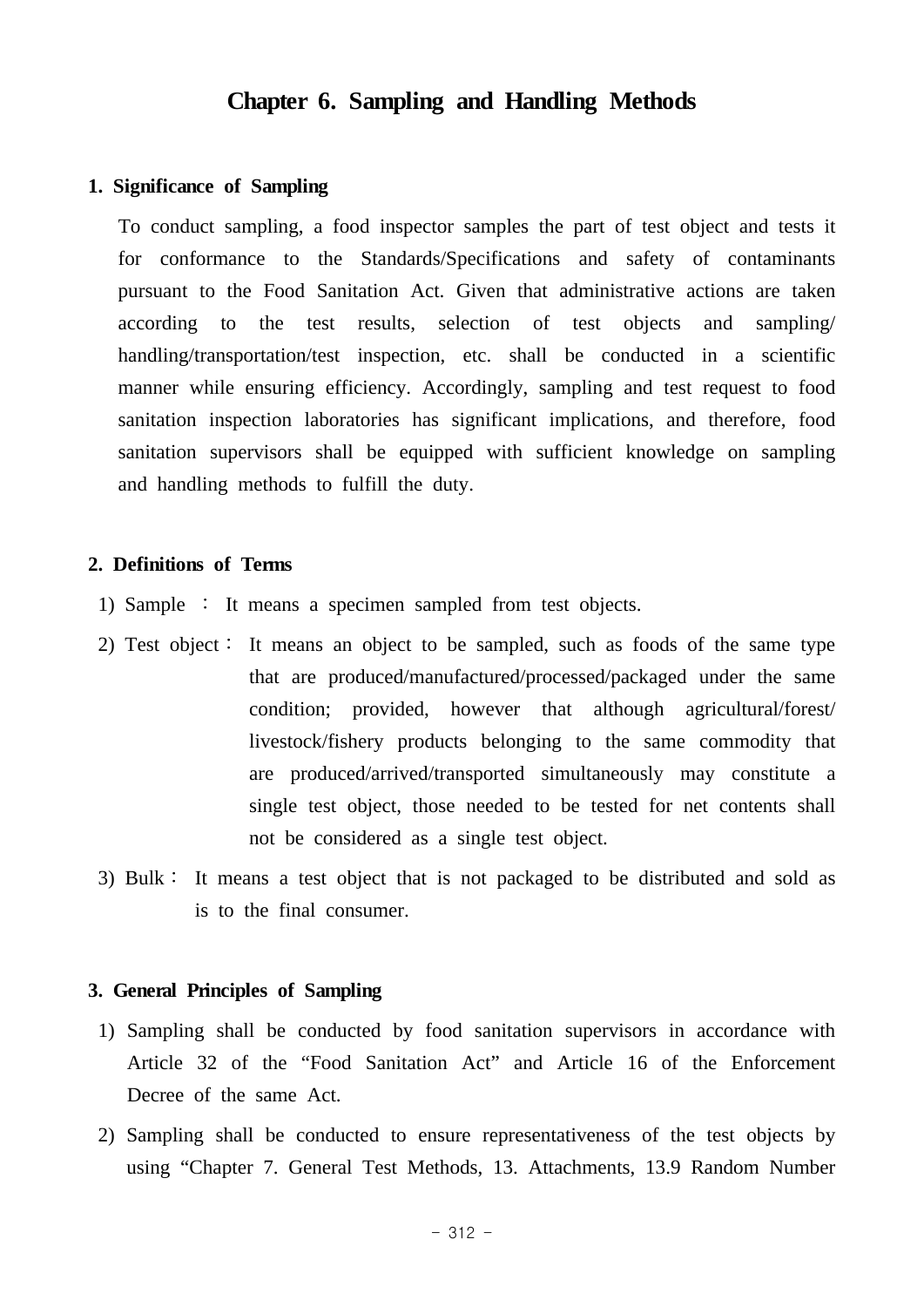Tables." However, if there are reasons for not using such tables, a person responsible for sampling may select/sample a test object at his/her discretion.

- 3) Sampling shall be conducted to obtain a minimum quantity to represent the entire test objects by considering test objectives and test items, etc.
- 4) At the time of sampling, specimens shall be taken according to the Sampling Decision Table, and by applying the number of sampling locations or number of test samples specified in "6. Individual Sampling and Handling Method;" or if overlapped, the enhanced number of sampling locations or number of test samples. However, for utensils and containers/packages, sampling shall be conducted to obtain the amount required for testing conformance with the Standards and Specifications for Foods, etc., rather than according to the Sampling Decision Table.

|                           |  |                       | # of Sampling Locations | # of Test |
|---------------------------|--|-----------------------|-------------------------|-----------|
| Size of Test Objects (kg) |  |                       | (not less than)         | Samples   |
|                           |  | Less than $5,000$     |                         |           |
| Not less than $5,000$     |  | Less than $15,000$    | 3                       |           |
| Not less than $15,000$    |  | Less than $25,000$    |                         |           |
| Not less than $25,000$    |  | Less than $100,000$   | $8(4\times2)$           |           |
| Not less than $100,000$   |  | Less than $1,000,000$ | $10(5\times2)$          |           |
| Not less than $1,000,000$ |  |                       | 12 $(4\times3)$         |           |

## <Sampling Decision Table>

- ※ For test objects with a size not less than 25,000 kg but less than 100,000 kg, take 2 samples in total, each of which is obtained by sampling from not less than 4 locations and combining them to make one sample, and request them for testing; for those with a size not less than 100,000 kg but less than 1,000,000 kg, take 2 samples in total, each of which is obtained by taking samples from not less than 5 locations and combining them to make one sample, and request them for testing; for those with a size not less than 1,000,000 kg, take 3 samples in total, each of which is obtained by taking samples from not less than 4 locations and combining them to make one sample, and request them for testing.
- 5) Specimens that are difficult to obtain according to the Sampling Decision Table, such as frozen samples, large packaged samples and foods in distribution, etc., may be sampled by a food sanitation supervisor at his/her discretion, ensuring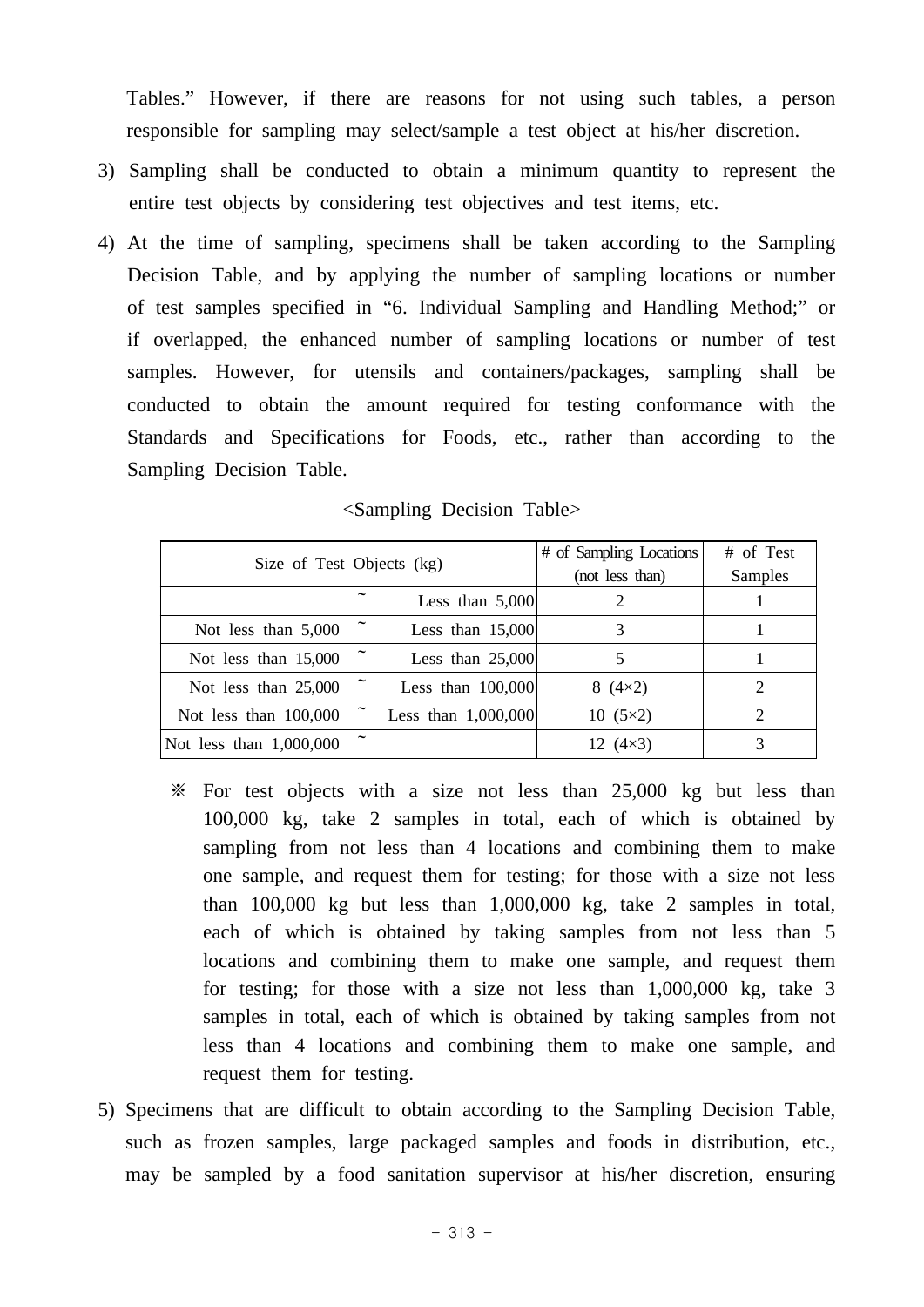their representativeness, within the amount of collection.

- 6) In general, samples with the same lot number, date of manufacture and expiration date shall constitute one test object; those without such indications shall be sampled by identifying food variety, food type, manufacturer, sign, exporting country, date of export, date of arrival, loading vessel, transport vehicles, truck, type of package and appearance condition, etc., in light of the properties and test objectives of the foods.
- 7) Precautions shall be taken to ensure not to damage sampled specimens. In addition, when foods are sampled before being packaged or after being unpacked, care shall be taken to prevent inclusion of foreign matters and microbial contamination, etc.
- 8) Sampled specimens shall be sealed, and made impossible to open without breaking seal.
- 9) For utensils or containers/packages with the same materials and background colors but with different uses/shapes/sizes or product names, a representative specimen may be used. However, for a set whose elements are in different materials and background colors, each set, which is a sales unit, may be sampled.
- 10) Food sanitation supervisor may first sample areas suspected for mycotoxins or radioactive contamination, etc. and request to test additional suspected materials, if any, by adding test items.
- 11) For microbiological testing, sampling shall be conducted to obtain the number (n) of samples specified in "Chapter 2. Common Standards and Specifications for General Foods, 4. Standards and Specifications for Each Food Product," rather than according to the Sampling Decision Table.

#### **4. Sampling and Handling Tips**

 In the event of sampling, the physical, chemical and biological state of samples shall be considered, such as test objectives, the type, quantity, possibility of contamination and homogeneity of test foods, etc.

- 1) Sampling tips
- (1) For heterogeneous test foods, etc.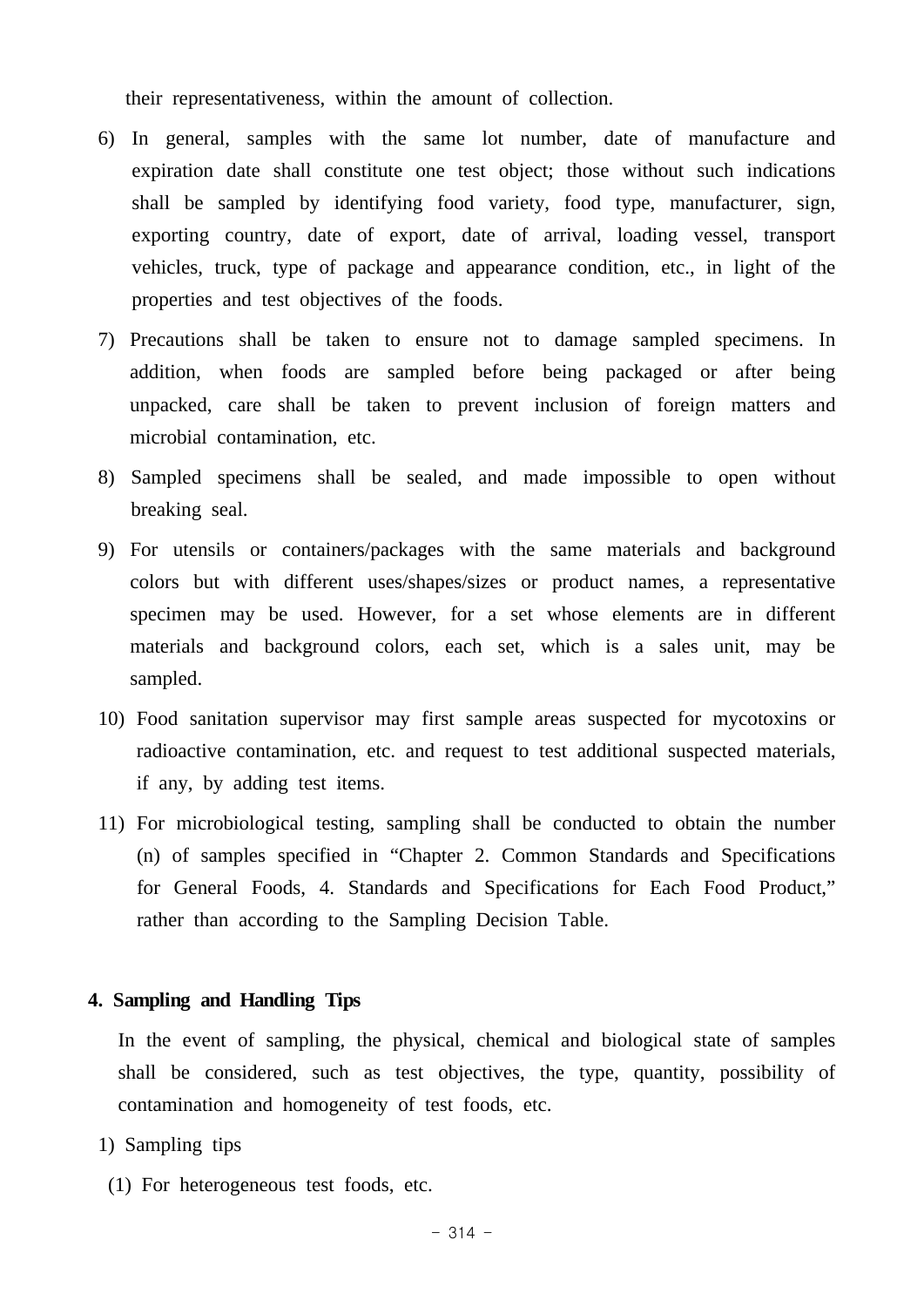- ① For heterogeneous samples, a large quantity of samples are needed in general. However, if only a small quantity of samples may be obtained due to unavoidable reasons, such as test efficiency and economic feasibility, they may be taken from objects deemed suspicious in terms of appearance and storage condition overall, etc.
- ② For products that are heterogeneous in terms of properties of foods, (such as food additives in the spice oleoresins, etc.), due to precipitation/suspension, etc., representative samples shall be taken after treating the entire product to make it as homogenous as possible.
- (2) Determination of homogeneity depending on test items

 The homogeneity of samples may vary depending on test items. A certain test food deemed heterogeneous according to the evaluation of freshness, may be deemed homogenous in terms of the components of heavy metals or food additives, etc. contained therein, and may be sampled.

- (3) Sampling from packed foods
	- ① Foods distributed in containers/packages, such as cans, bottles, boxes, etc., shall be sampled as they are without opening such containers/packages, if possible.
	- ② Food packed in large containers/packages, etc., may be sampled by taking only a part as a specimen that may represent the entire test object.
- (4) Sampling of products in bulk on vessels
	- ① Products in bulk shall be sampled on board or before entering the silo of bonded sheds, unless there are unavoidable reasons for not doing so.
	- ② Where agricultural/forest/livestock/fishery products with the same commodity name loaded in the same vessel are dispersed and loaded in different places, the entire products shall constitute one test object, and be sampled from randomly selected places, using random number tables.
	- ③ Obtain 5 samples in total, each of which is obtained by sampling from not less than 5 locations and combining them to make one sample, and by ensuring representativeness of the bulk products in the same vessel; then request them for testing.
- (5) Sampling from refrigerated or frozen foods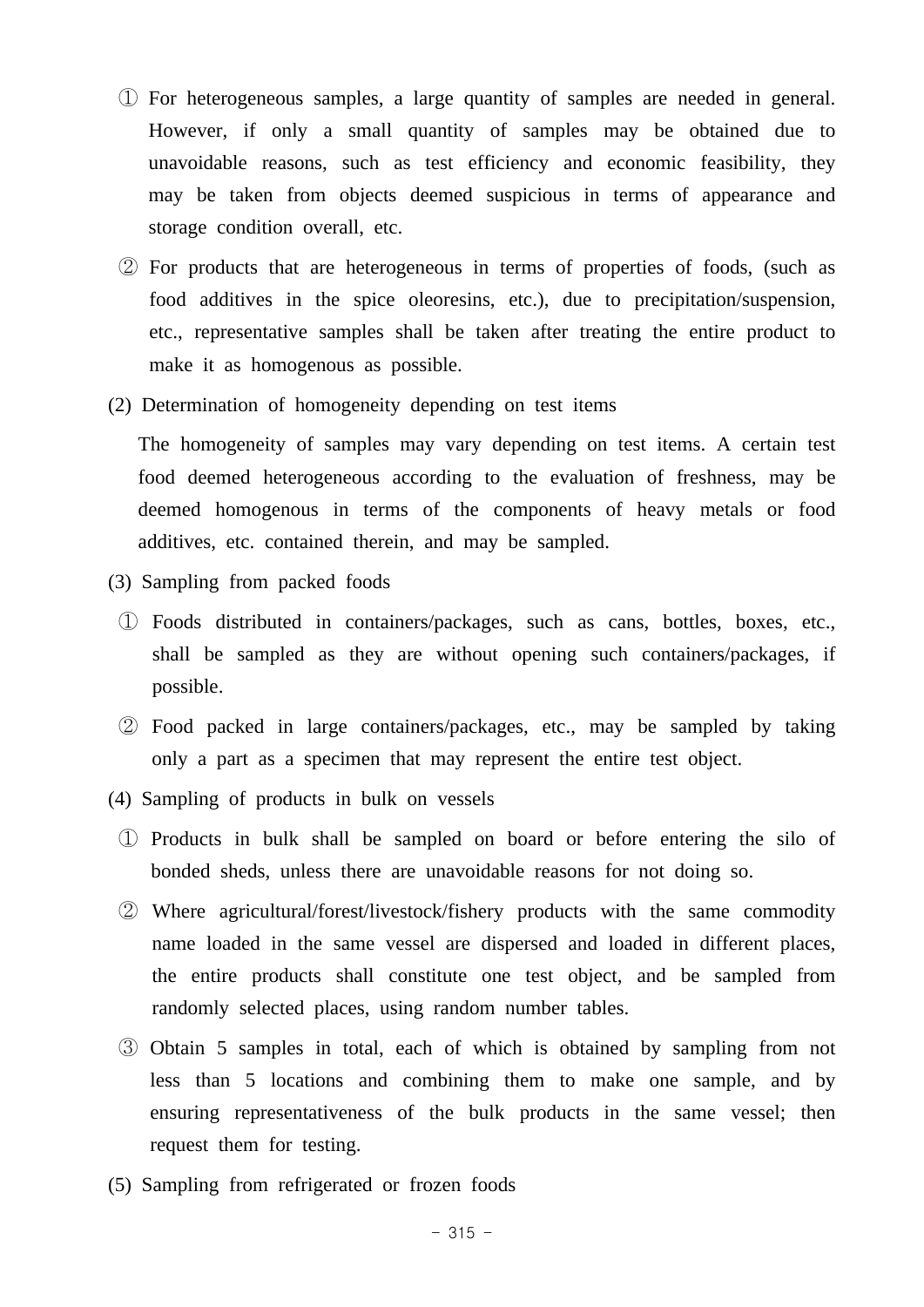When refrigerated or frozen foods are sampled, they shall be sampled while maintaining their refrigerated or frozen state, respectively.

- (6) Sampling for microbiological testing
- ① For sampling/transportation/storage of samples, sealed containers/packages, etc., shall be used to maintain the condition at the time of sampling.
- ② Samples for microbiological testing shall be collected as unit-packaged, if possible, to prevent microbial contamination. Where specimens are taken after divided into small pieces, sterilized instruments/containers, etc. shall be used to sample aseptically.
- ③ Only foods being stored/distributed in a normal manner shall be sampled except for unavoidable cases.
- ④ Only fully-packaged foods shall be sampled; except for cases where relevant information and special sample collection plans shall be followed, or for prepared foods at food service business operator.
- (7) Sampling of gas-emitting foods
	- ① In cases where specimens easily emit gases at normal temperature, thereby affecting test results, a packaged unit shall be sampled as one sample without opening such package.
	- ② However, if specimens shall be taken after divided into small pieces, sampling shall be conducted in a manner that does not affect test results, such as by sealing/cooling down the sampled specimens as quickly as possible.
- (8) Foods in paste or syrup form, etc.
- ① Specimens that are difficult to be sampled due to high viscosity, may be sampled by lowering viscosity in an adequate manner, such as raising the temperature to the extent not affecting test results.
- ② Highly viscous and heterogeneous specimens that cannot be made homogeneous using ordinary methods may be taken after being treated with homogenizing instruments, etc. in a manner that does not affect test results.
- (9) Precautions for sampling according to test items
	- ① Water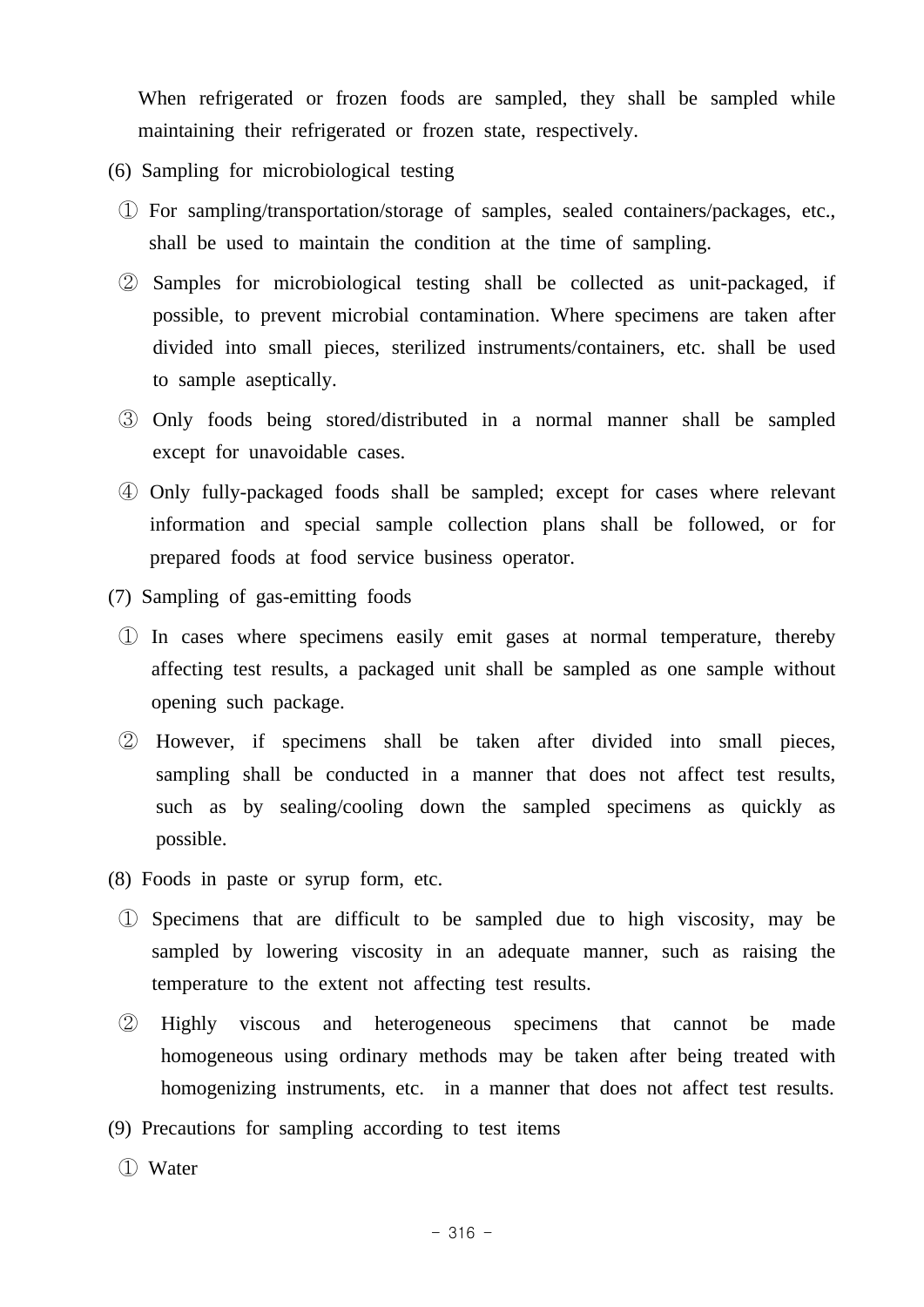Samples shall be placed into airtight containers, and temperature change shall be minimized as much as possible in order to prevent water content change due to evaporation or moisture absorption, etc.

② Acid value and peroxide value

 Samples shall be placed into airtight containers that block light; and the space volume of the container and temperature change shall be minimized as much as possible in order to prevent the acceleration of fat oxidation due to light or temperature, etc.

2) Documentation of sampling statements

 Food sanitation supervisor shall attach sampling statements provided in "Chapter 7. General Test Methods, 13. Attachments, 13.11 Sampling Statements" to corresponding samples during sampling; unless omission of such statement is deemed not interfering with testing for Standards/Specifications.

3) Attachment of identification tags

 For imported food inspection (except distribution/collection inspection), identification tags provided in "Chapter 7. General Test Methods, 13. Attachments, 13.12 Identification Tags" shall be attached to corresponding foods in bonded warehouses, etc., to indicate collection of samples after sampling.

- 4) Tips for transporting samples
	- (1) Sampled specimens shall be carefully transported to laboratories in a manner that prevents contamination, breakage, damage, defrosting and deformation, etc. of the samples.
	- (2) Where samples are packaged to be transported in long distance or via public transportation, extra precautions shall be taken to prevent damage to such samples.
	- (3) Transportation of frozen samples
	- ① Frozen samples shall be transported in a frozen state.
	- ② If cold storage equipment is not available, dry ice or other methods may be used to transport samples, maintaining them in a frozen state.
	- (4) Transportation of refrigerated samples

Refrigerated samples shall be transported, maintaining the temperature. In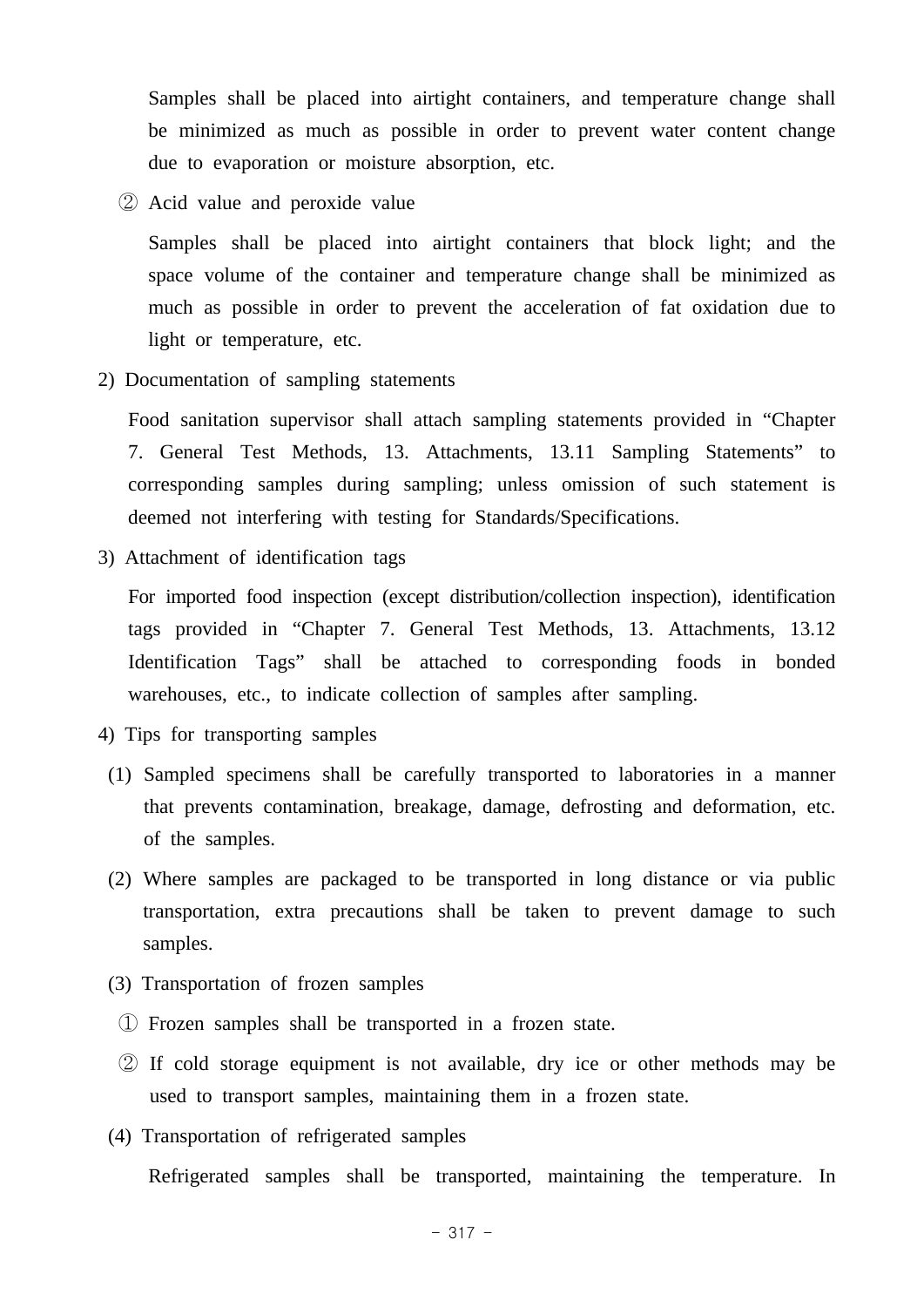cases where ice, etc. is used to maintain refrigeration temperature, precautions shall be taken to prevent samples from being contaminated by water melted from ice; where dry ice is used, to protect samples from being frozen.

- (5) Transportation of samples for microbiological testing
	- ① Samples susceptible to spoilage/decomposition

 Samples for microbiological testing shall be aseptically taken and transported to a testing agency within 24 hours, while being maintained at low temperatures ( $5^{\circ}$ C  $\pm$  3 or below). In the event that samples are not transported according to this regulation due to unavoidable circumstances, re-collection shall be done, or the transported samples shall be requested to be tested by a food sanitation inspection laboratory after the sampling date and their states are recorded.

② Samples without risk of spoilage/decomposition

 Samples without risk of spoilage/decomposition do not always have to be transported at refrigeration temperature even if they are for microbiological testing, but precautions shall be taken to prevent contamination or damage to the samples and their packages, etc.

③ Precautions for use of ice, etc.

 When using ice, etc., precautions shall be taken to prevent samples from being contaminated by water melted from ice.

(6) Transportation of gas-emitting samples

 Specimens that are taken after divided into small pieces shall be transported properly in a refrigerated or frozen state.

#### **5. Sampling Instruments and Containers**

- 1) Due to different types, shapes and containers/packages of samples, etc., sampling instruments and containers shall be prepared to be appropriate for a sampling purpose.
- 2) They shall conform to the "the Standards and Specifications for Food Utensils, Containers and Packages."
- 3) Instruments and containers shall be convenient for transportation, cleaning and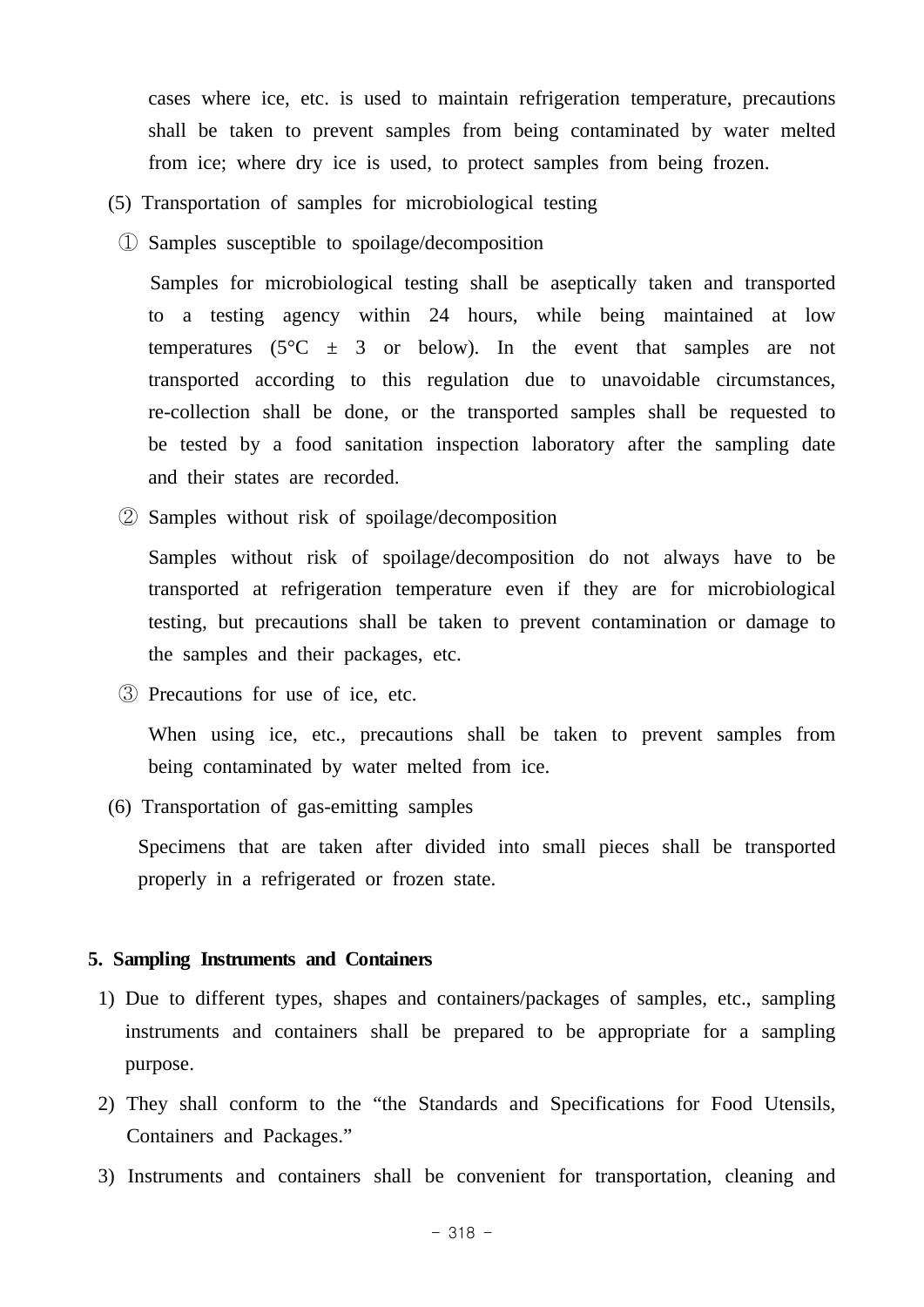sterilization. In addition, parts of the sampling instruments/containers for microbiological testing that directly contact samples shall be sterilized.

- 4) Instruments and containers that directly contact samples shall be those that do not affect test results.
- 5) Types of sampling instruments and containers
- (1) Sampling instruments

Scales; tweezers; scissors; knives; can openers; hammers; chain saws or saws; grain sampling probes (triers); driers; pipettes; cutters; liquid sampling pumps or tubes; ladles; and funnels, etc.

(2) Sampling containers/packages

 Sampling bags (large, medium and small); and sampling bottles (wide-mouth bottles), etc.

(3) Sampling instruments for microbiological testing

 Sterile bags; sterile bottles; disposable sterile plastic pipettes; sterile pipettes inspirators; disposable sterile gloves; 70% ethyl alcohol; sterilized stainless-steel ladles; sterilized stainless-steel forceps, etc.

- (4) Devices for transportation of refrigerated/frozen samples Coolers; ice packs; and real-time temperature recorders, etc.
- (5) Others

 Safety helmets; portable ladders; sanitary boots; tapes; coolers; cameras; and writing tools, etc.

## **6. Individual Sampling and Handling Methods**

- 1) Sampling of fishery products
- (1) Sampling methods for organoleptic testing

 Sampling for organoleptic testing shall be conducted by dividing fishery products into unpackaged and packaged ones. Then, perform sampling according to the following table, using random number tables, etc., and conduct an appearance (organoleptic) test. Among such samples, perform sampling to obtain a number of specimens equal to the number of samples to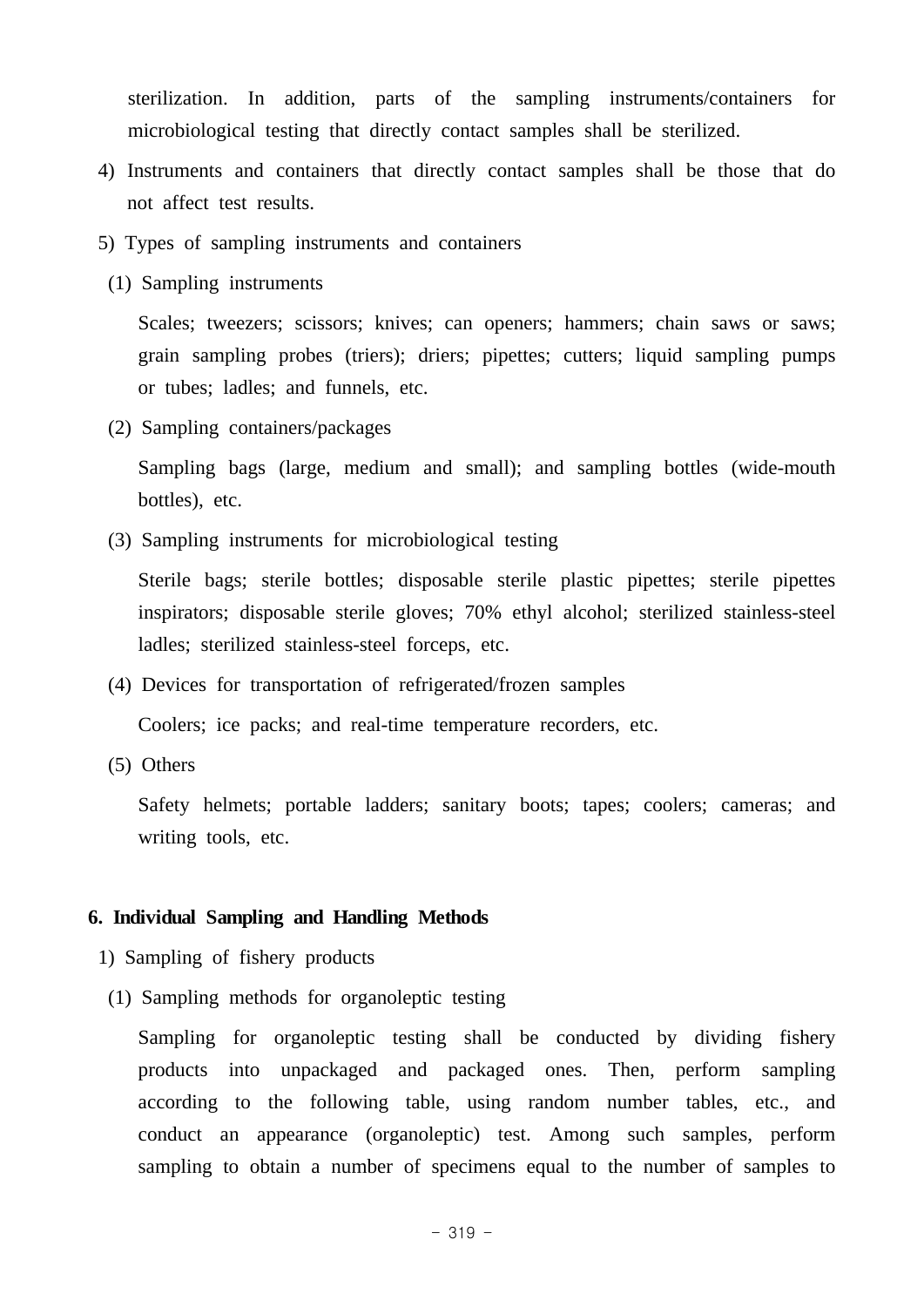be graded and perform grading.

|                                       | $#$ of         | $#$ of         |                                                           |
|---------------------------------------|----------------|----------------|-----------------------------------------------------------|
| Test Object                           | <b>Samples</b> | Samples        | Sampling Tips                                             |
|                                       | to Take        | to Grade       |                                                           |
| Less than 1 ton                       | 3              | 2              | $\bigcirc$ As for the number of samples to take, one fish |
| Not less than 1 ton~ less than 3 ton  | 5              | 3              | weighing not less than 2 kg, or the amount that           |
| Not less than 3 ton~ less than 5 ton  | $\tau$         | $\overline{4}$ | is sampled at one time with an instrument or a            |
| Not less than 5 ton~less than 10 ton  | 9              | 5              | net $(2-3$ kg) shall constitute one<br>sampled            |
| Not less than 10 ton~less than 20 ton | 11             | 6              | specimen.                                                 |
| Not less than 20 ton                  | 13             | $\tau$         | $\bigcirc$ As for fishery<br>products distributed<br>and  |
|                                       |                |                | accommodated, alive, across two or more fish              |
|                                       |                |                | tanks, such as live fishes, etc., additional              |
|                                       |                |                | specimens may be taken, considering the quality           |
|                                       |                |                | status, size, weight, etc. of each fish tank.             |

① Unpackaged fishery products (with variable unit weights)

 ② Packaged products (including unpackaged block-type products with uniform unit weight)

|                     | $#$ of | $#$ of                |                                                            |
|---------------------|--------|-----------------------|------------------------------------------------------------|
| Test Object         |        | Samples to Samples to | Sampling Tips                                              |
|                     | Take   | Grade                 |                                                            |
| Not more than 4     |        |                       | shall<br>taken,<br>Representative<br>be<br>specimens<br>() |
| $5 - 50$            | 3      | 1                     | of<br>considering the date of manufacture<br>(date)        |
| $51 - 100$          | 5      | 2                     | packaging), size and weight, etc.                          |
| $101 - 200$         | 7      | 2                     | For more than 1,001 test objects,<br>additional            |
| $201 - 300$         | 9      | 3                     | specimens may be taken.                                    |
| $301 - 400$         | 11     | 3                     |                                                            |
| $401 - 500$         | 13     | 4                     |                                                            |
| $501 - 700$         | 15     | 5                     |                                                            |
| $701 - 1,000$       | 17     | 5                     |                                                            |
| Not less than 1,001 | 20     | 6                     |                                                            |

(2) Sampling methods for precision testing

- ① Samples for precision inspection shall be taken at random from fishery products subject to grading for organoleptic testing.
- ② Shellfishes (those with shells attached), algae and agar, etc., shall be sampled by weight; others for precision inspection shall be sampled based on the number of fishes or unit packages.
- ③ Fishery products for packaged sliced-raw-fish having the risk of affecting the results of a precision inspection may be sampled on a packaging unit basis.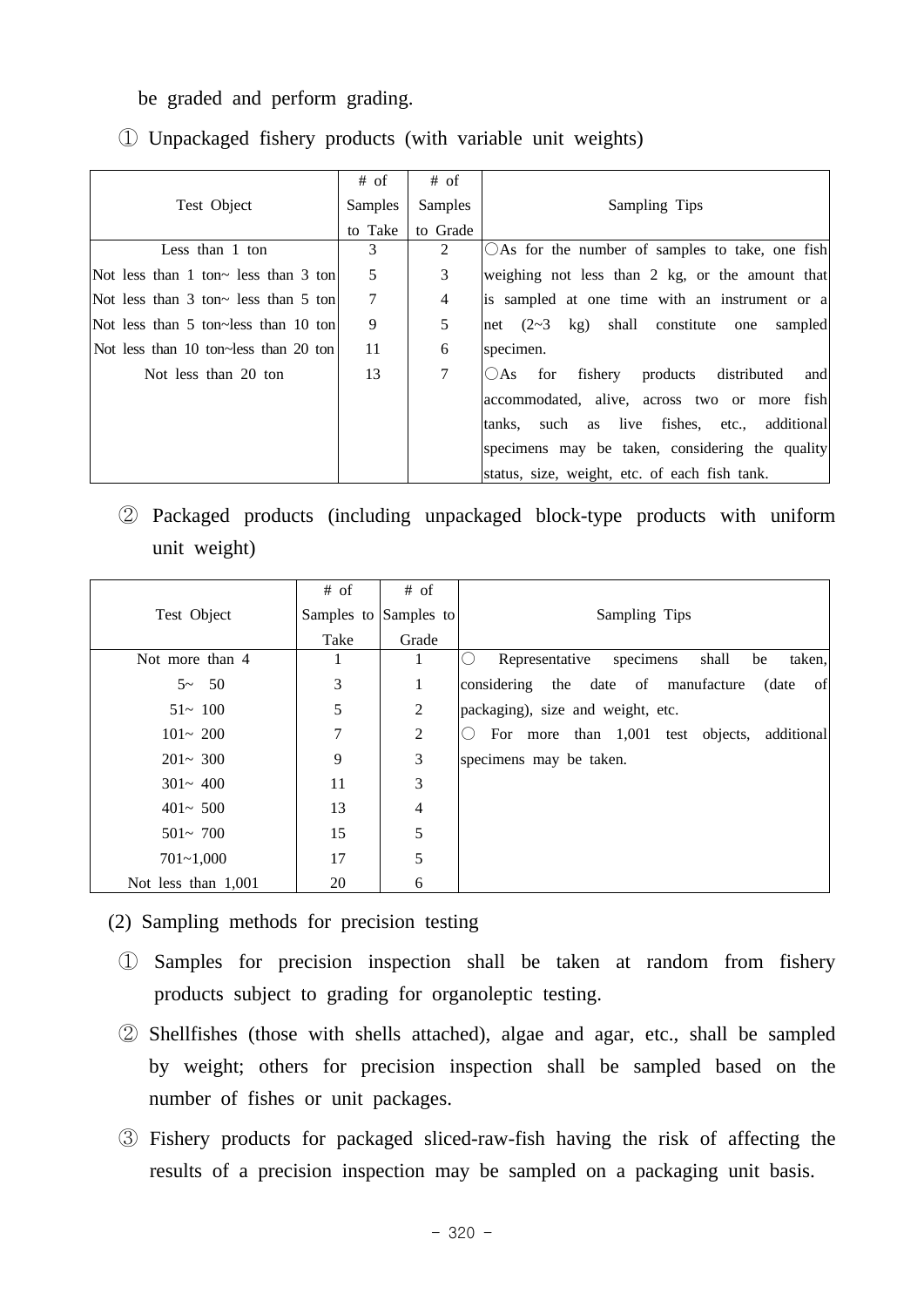- ④ For precision inspection, only edible parts of the sampled specimens shall be taken and homogenized, from which a certain amount shall constitute one test sample. However, in cases of fishes, muscle parts including skin shall constitute a test sample after heads, tails, intestines, bones and scales are removed. In this case, samples taken out from water or those washed with water shall be placed on the standard sieve (with 20 meshes or its equivalent) to remove water, then homogenized.
- ⑤ The amount to be sampled for precision inspection shall be as shown in the following table. However, high-priced products, or those that are difficult to be sampled by the number of fishes or unit package, may be sampled by cutting/splitting/grinding samples to obtain the minimum amount necessary for precision inspection (300 g of edible parts) within the limit amount to be sampled.

| By Type                                              | Amount to be Sampled (unit) |
|------------------------------------------------------|-----------------------------|
| $\bigcirc$ Large-sized fishery products              |                             |
| - Individual weight of not less than 2 kg            | 2 (packaged)                |
| Individual weight of not less than 1 kg~less<br>-    | 3 (packaged)                |
| than $2$ kg                                          |                             |
| Medium-sized fishery products                        |                             |
| - Individual weight of not less than 500 g~less      | 3 (packaged)                |
| than $1 \text{ kg}$                                  |                             |
| - Individual weight of not less than 200 g~less      | 5 (packaged)                |
| than $500 \text{ g}$                                 |                             |
| Small-sized fishery products                         |                             |
| - Individual weight of not less than 100 g~less      | 10 (packaged)               |
| than $200\text{ g}$                                  |                             |
| - Individual weight of not less than 50 g~less       | $10-20$ (packaged)          |
| than $100 \text{ g}$                                 |                             |
| - Individual weight of less than 50 g                | Not more than 2 kg          |
| Shellfish (with shells attached)                     | $1 - 4$ kg                  |
| Other fishery products, such as algae and agar, etc. | $0.3 - 0.5$ kg              |

- 2) Sampling for pesticide residue testing
- (1) Samples for pesticide residue testing shall be stored and transported while refrigerated to the extent possible.
- (2) Processed foods shall be sampled according to "3. General Principles of Sampling, 4) Sampling Decision Table;" and agricultural products shall be sampled according to the following table: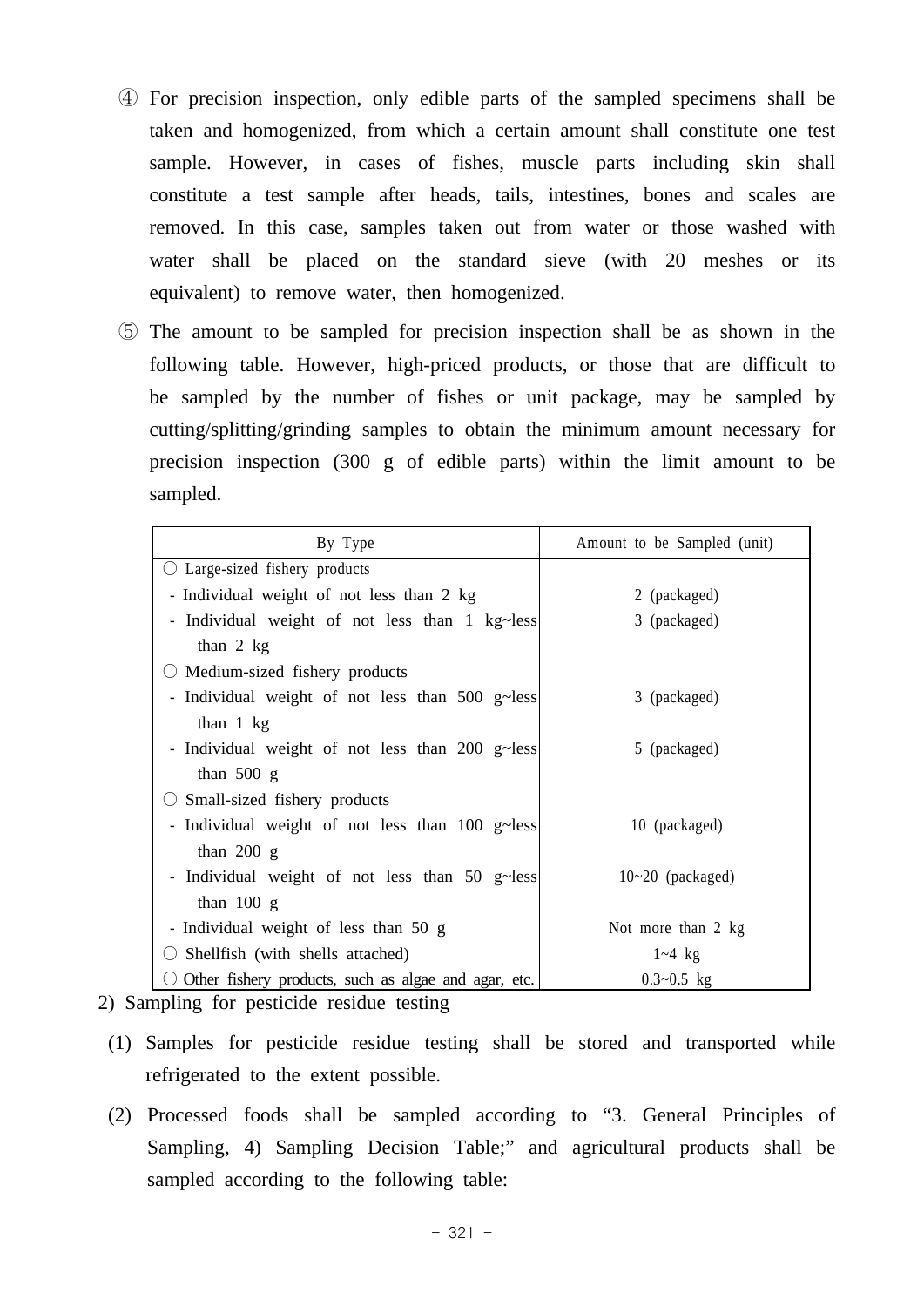| Size of Test Object (kg)                        | # of Sampling Locations<br>(Minimum) | # of Test Samples |
|-------------------------------------------------|--------------------------------------|-------------------|
| Less than $5,000$                               |                                      |                   |
| Less than $15,000$<br>Not less than $5,000$     |                                      |                   |
| Less than $25,000$<br>Not less than $15,000$    |                                      |                   |
| $\tilde{\phantom{a}}$<br>Not less than $25,000$ | 14                                   |                   |

- 3) Sampling for aflatoxin testing
- (1) Processed foods shall be sampled according to "3. General Principles of Sampling, 4) Sampling Decision Table;" and grains, pulses, peanuts and nuts shall be sampled according to the following table:

| Size of Test Object (kg)                   | # of Sampling<br>Locations<br>(Minimum) | # of Test<br>Samples | Amount to be<br>sampled (kg) |
|--------------------------------------------|-----------------------------------------|----------------------|------------------------------|
| Less than $1,000$                          | 8                                       |                      |                              |
| Less than $5,000$<br>Not less than $1,000$ | 10                                      |                      |                              |
| Less than $15,000$<br>Not less than 5,000  | 15                                      |                      |                              |
| Less than $25,000$<br>Not less than 15,000 | 18 $(9\times2)$                         | ↑                    |                              |
| Not less than 25,000<br>Less than $60,000$ | $20(10\times2)$                         |                      |                              |
| Not less than 60,000                       | 24 $(8\times3)$                         |                      |                              |

- Example) In cases where the number of test samples is three (3), specimens taken from not less than 8 places shall constitute one specimen. Using this method, total of 3 specimens shall be obtained and requested to be tested as a sample.
	- 4) Sampling for veterinary drug residues testing

 Processed foods and livestock products shall be sampled according to "3. General Principles of Sampling, 4) Sampling Decision Table;" and fishery products shall be sampled according to "6. Individual Sampling and Handling Methods, 1) Sampling from Fishery Products." However, for the products where veterinary drug residues are deemed distributed unevenly, the number of test samples shall be equal to the number of sampling locations.

5) Sampling for genetically modified component testing

 Processed foods shall be sampled according to "3. General Principles of Sampling, 4) Sampling Decision Table;" and grains, pulses, and soybean powder shall be sampled according to "6. Individual Sampling and Handling Methods,